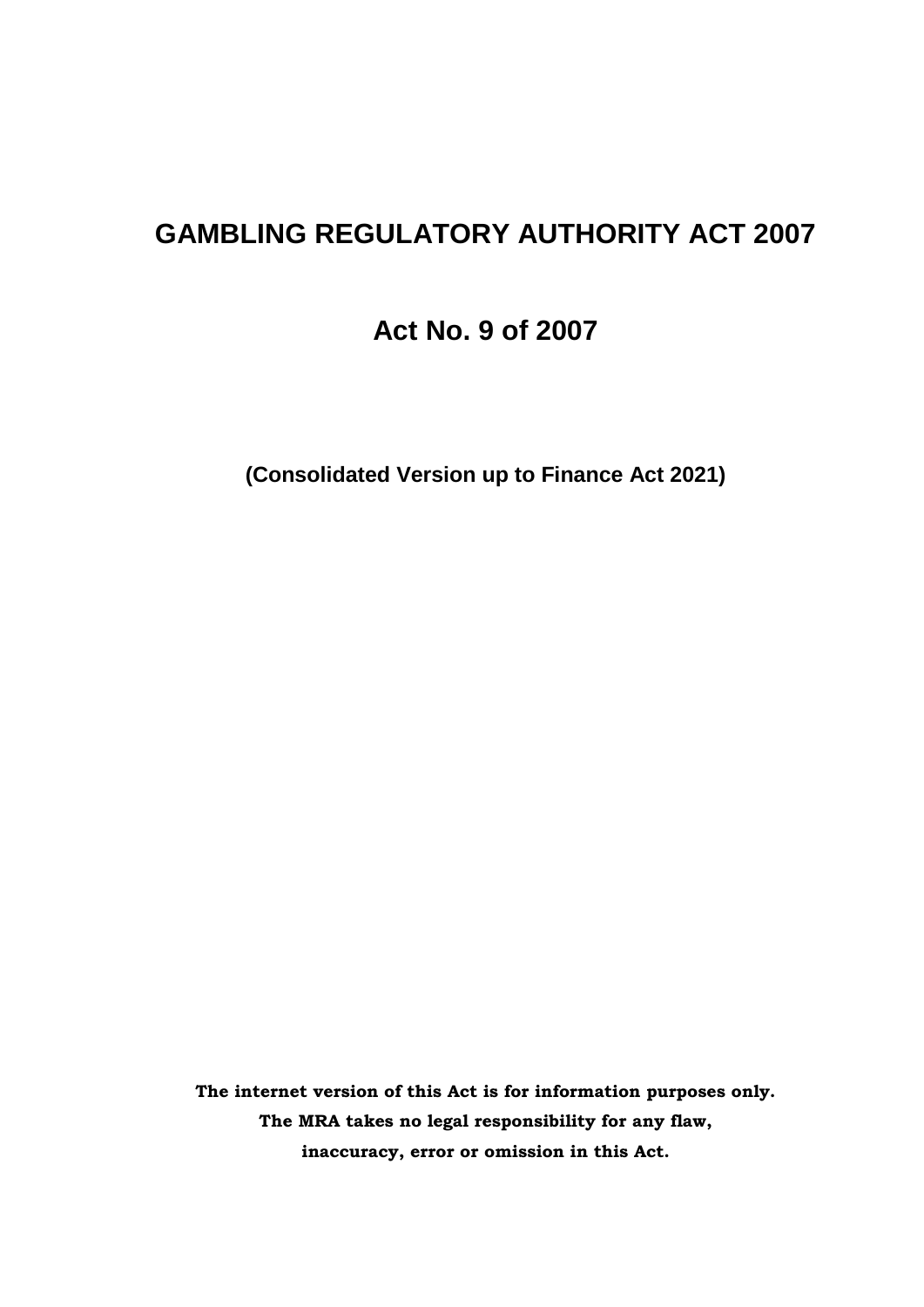# **GAMBLING REGULATORY AUTHORITY ACT 2007**

**Act No. 9 of 2007**

**Government Gazette of Mauritius No. 64 of 14 July, 2007**

- **1. Proclaimed by [\[Proclamation No. 18 of 2007\]](http://supremecourt.intnet.mu/Entry/dyn/GetDoc.asp?Doc_Title=Proclamation+No.+18+of+2007&Mode=Html&Search=No) w.e.f. 10 September 2007 Part I to III and sections 155, 159, 160, 161 and 164 of Part XXV**
- **2. Proclaimed by [\[Proclamation No. 24 of 2007\]](http://supremecourt.intnet.mu/Entry/dyn/GetDoc.asp?Doc_Title=Proclamation+No.+18+of+2007&Mode=Html&Search=No) w.e.f. 6 December 2007 Parts IV and V, Sections 28(1), (2), (3) and (4) and 29 of Part VI, Parts VII and VIII, Sections 44(1) to (10), 45 to 50 of Part XI, Parts XII to XVII, XIX to XXIV AND Sections 156 to 158, 162, 163, and 165 to 167 of Part XXV.**
- **3. Proclaimed by** [**[Proclamation No. 29 of 2009](http://supremecourt.intnet.mu/Entry/dyn/GetDoc.asp?Doc_Title=Proclamation+No.+18+of+2007&Mode=Html&Search=No)**] **w.e.f. 1 November 2009 – Section44 (11)**
- **4. Proclaimed by** [**[Proclamation No. 3 of 2010](http://supremecourt.intnet.mu/Entry/dyn/GetDoc.asp?Doc_Title=Proclamation+No.+18+of+2007&Mode=Html&Search=No)**] **w.e.f. 15 March 2010 – Part IX**
- **5. Proclaimed by [Proclamation No.36 of 2017] w.e.f 6 October 2017 – Partly**
- **6. Proclaimed by [Proclamation No. 36 of 2017] w.e.f 1 January 2018 – Partly**
- **7. Proclaimed by [Proclamation No. 14 of 2018] w.e.f 12 April 2018 – Sections 23(b) and (k)**
- **8. Proclaimed by [Proclamation No.5 of 2019] w.e.f 1 February 2019 – Section 28(5)**
- **9. Proclaimed by [Proclamation No.30 of 2019]**

I assent

**SIR ANEROOD JUGNAUTH**

President of the Republic

14th July 2007

#### ARRANGEMENT OF SECTIONS

\_\_\_\_\_\_\_\_\_\_\_\_\_

**Section** 

#### **PART I - PRELIMINARY**

1. Short title

2. Interpretation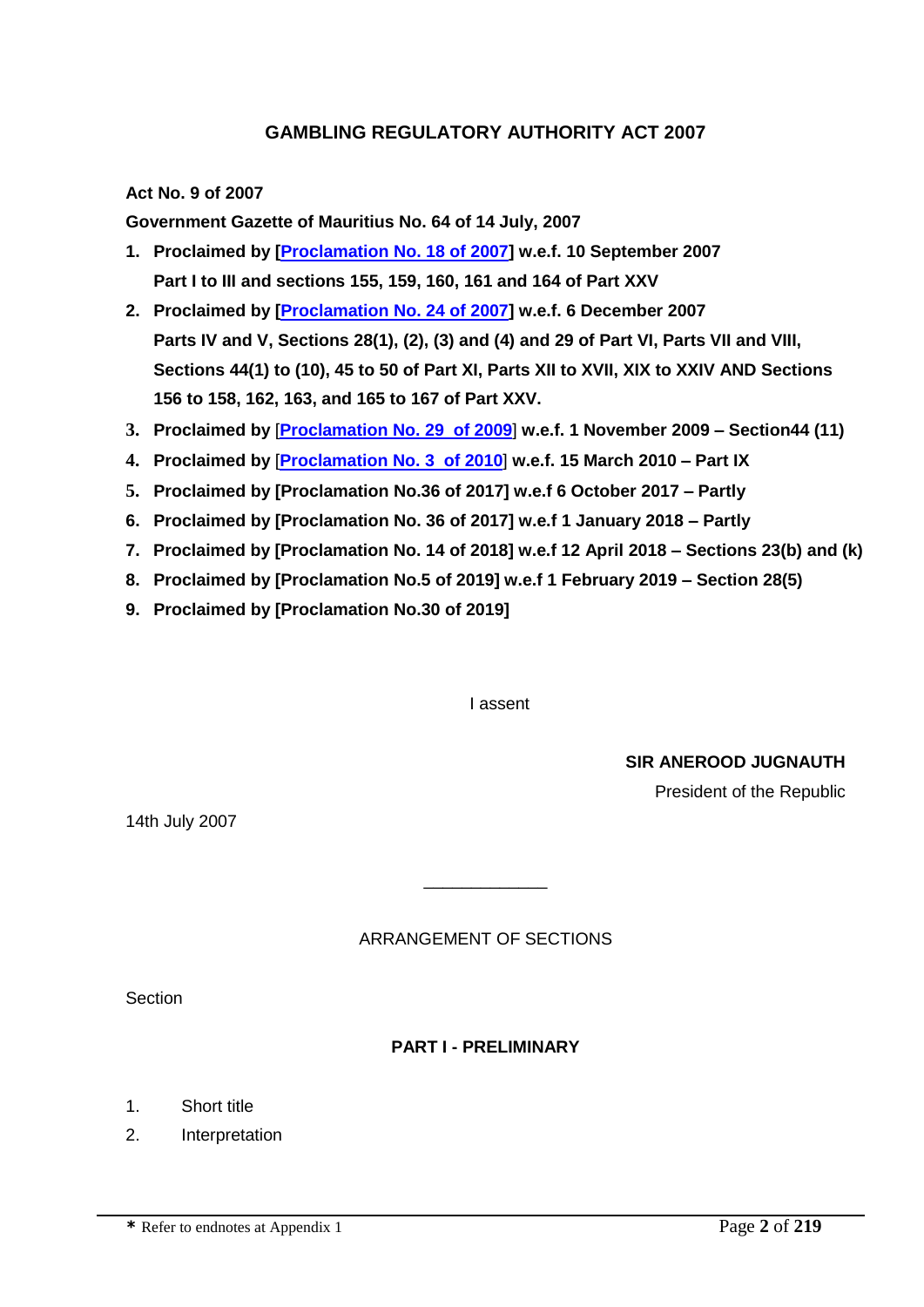# **PART II – THE GAMBLING REGULATORY AUTHORITY**

- 3. Establishment of Authority
- 4. Objects of Authority
- 5. The Board
- 6. Functions of Board
- 7. Powers of Board
- 8. Meetings of Board
- 9. Disclosure of interest
- 10. Delegation of powers
- 11. General Fund
- 11A. Responsible Gambling and Capacity Building Fund
- 11B. Administration of Responsible Gambling and Capacity Building Fund
- 12. Annual report

#### **PART III – ADMINISTRATION**

- 13. Chief Executive
- 14. Staff of Authority
- 15. Declaration of assets

#### **PART IIIA – HORSE RACING DIVISION**

- 15A. Establishment and objects of Horse Racing Division
- 15B. Horse Racing Committee
- 15C. Functions of Horse Racing Committee
- 15D. Rules of racing
- 15E. Financing of Horse Racing Division

### **PART IV – CASINOS**

- 16. Licensing of casinos
- 16A. Casino Digital Game
- 17. Restriction on the use of the word "casino"
- 18. Authorised casino games
- 19. Rules of casino games
- 20. Display of licence and rules
- 20A. Authorised transactions at casino
- 21. Access to casinos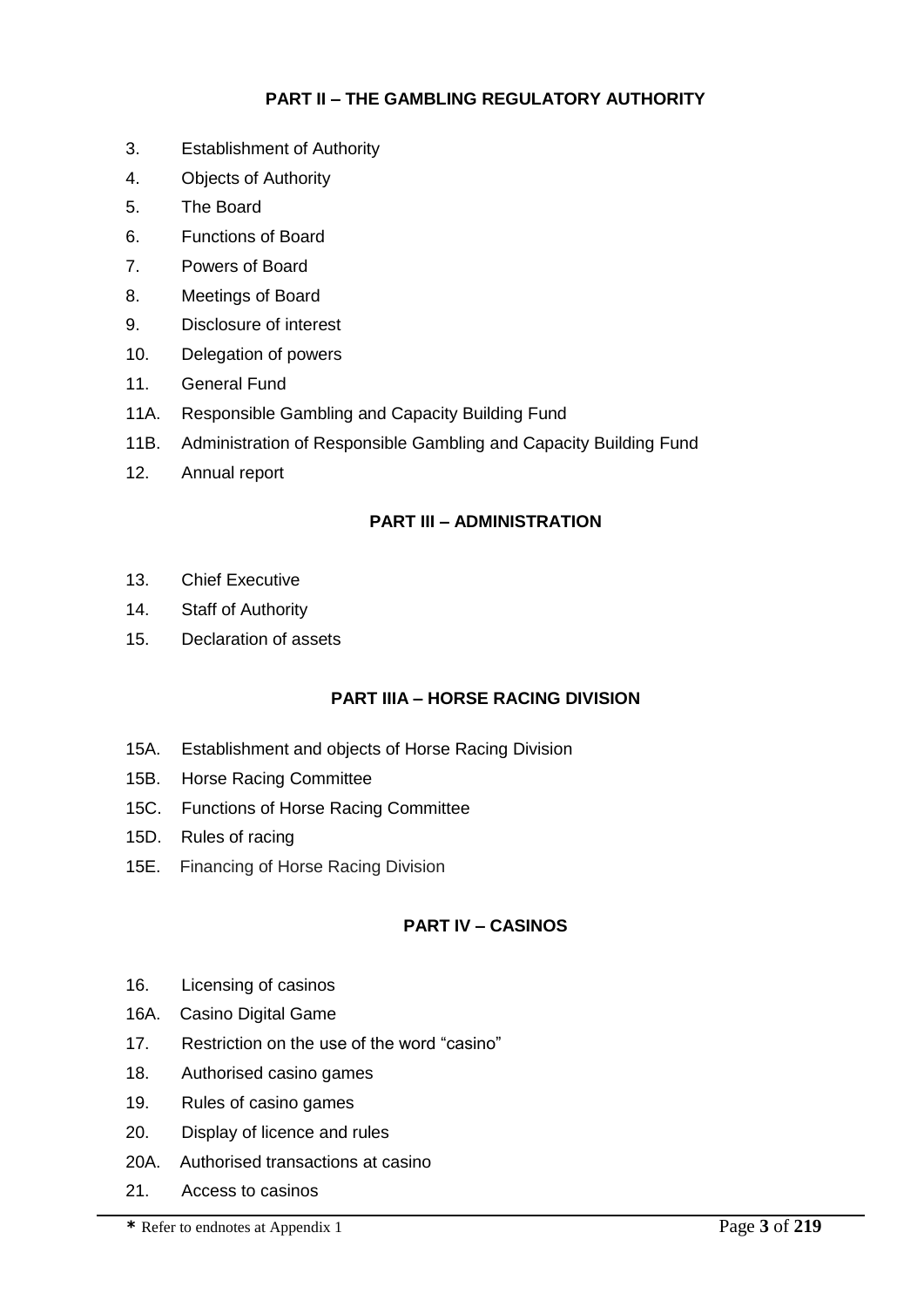22. Recovery of gambling debts at casino

### **Part IVA – HOTEL CASINOS**

- 22A. Licensing of hotel casinos
- 22B. Licensing of hotel casino operators
- 22C. Licensing of hotel casino gaming machines
- 22D. Identification plate affixed to hotel casino gaming machine
- 22E. Technical standards for hotel casino gaming machines
- 22F. Rules of hotel casino games
- 22G. Display of licence and rules
- 22GA. Authorised transactions at hotel casino
- 22H. Recovery of gambling debts at hotel casinos

#### **PART V – GAMING HOUSES**

- 23. Licensing of gaming houses
- 23A. Gaming House Digital Game
- 24. Authorised gaming house games
- 25. Rules of gaming house games
- 26. Display of licence and rules
- 26B. Authorised transactions at gaming house
- 27. Access to gaming houses

#### **PART VI – GAMING MACHINES**

- 28. Licensing of gaming machines
- 28A. Identification plate affixed to gaming machine
- 28B. Technical standards for gaming machines
- 28C. Prohibition on use of bill validator
- 29. Display of licence

#### **PART VIA - LIMITED PAYOUT MACHINES<sup>1</sup> \***

- 29A. Licensing of limited payout machines
- 29AA. Limited Payout Machines Digital Game
- 29B Display of licence
- 29C. Operation of limited payout machine **<sup>2</sup> \***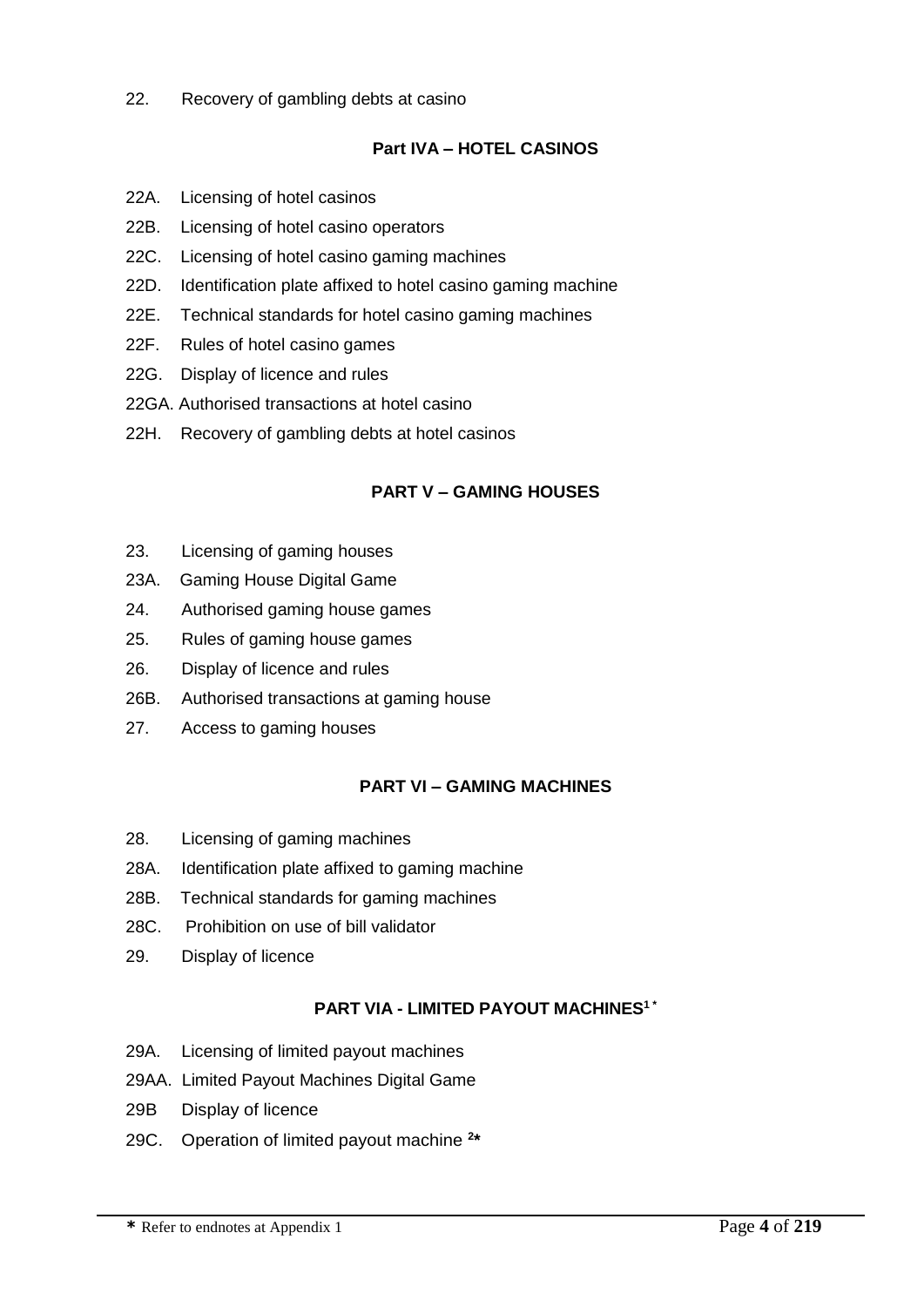# **PART VIB – GAMING TECHNICIAN AND LIMITED PAYOUT MACHINE TECHNICIAN**

- 29D. Registration of gaming technician
- 29E. Registration of limited payout machine technician

#### **PART VIC – AMUSEMENT MACHINES**

- 29F. Licensing of amusement machines
- 29G. Display of licence
- 29H. Operation of amusement machine

#### **PART VII – HORSE-RACING ORGANISER**

- 30. Licensing of horse-racing organiser
- 31. Duties and shareholding of horse racing organiser
- 32. Rules of Racing
- 33. Payment of fees to Horse Racing Organiser

#### **PART VIII - TOTALISATORS**

- 34. Licensing of totalisator operator
- 35. Rules of totalisator betting
- 36. Betting on horse-races conducted by totalisator operator
- 37. Display of licence and rules
- 38. Conduct of betting operations
- 39. Authorisation for combination of totalisator pool

#### **PART IX – LOCAL RACE INTER-TOTALISATOR BETTING**

- 40. Licensing of local race inter-totalisator betting
- 41. Conduct of local race inter-totalisator betting

#### **PART X – FOREIGN RACE INTER-TOTALISATOR BETTING**

- 42. Licensing of foreign race inter-totalisator betting
- 43. Conduct of foreign race inter-totalisator betting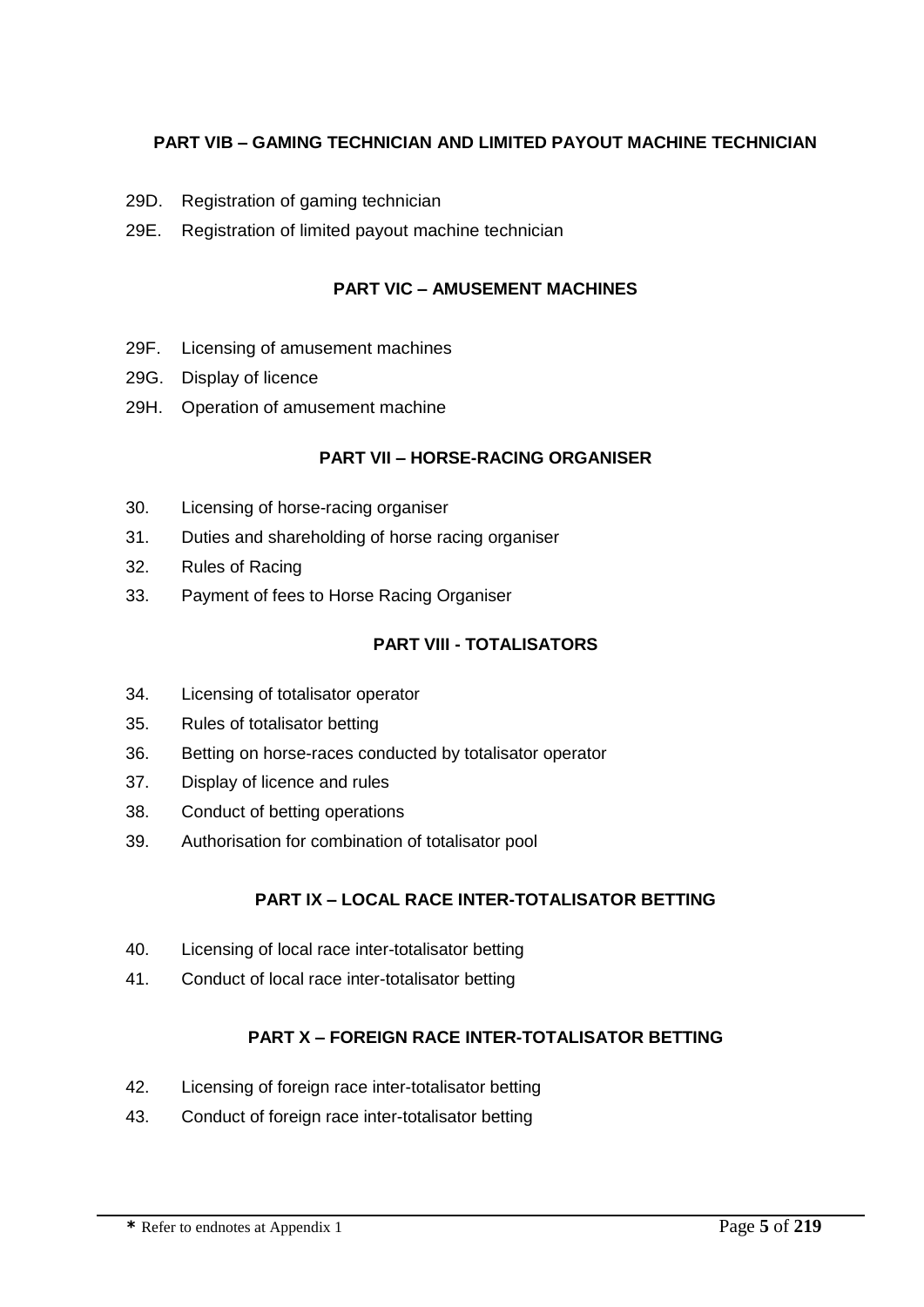# **PART XI – BOOKMAKERS**

- 44. Licensing of bookmakers
- 45. Betting on event or contingency
- 46. Conduct of betting operations
- 47. Prohibition of other wagers
- 48. Display of licence and rules
- 49. Registration of bookmaker's clerk
- 50. Cancellation of registration

#### **PART XII - SWEEPSTAKES**

- 51. Licensing of sweepstake organiser
- 52. Display of licence
- 52A. Registration of sweepstake retailers
- 52B. Grant or refusal of registration certificate
- 52C. Display of registration certificate
- 52D. Prohibition to transfer registration certificate
- 52E. Cancellation of registration certificate
- 52F. Suspension of registration certificate

#### **PART XIII – POOL BETTING**

- 53. Licensing of pool betting
- 54. Conduct of pool betting
- 55. Rules of pool betting
- 56. Display of licence and rules

#### **PART XIV – DART GAMES**

57. Licensing of dart games

# **PART XV – MAURITIUS NATIONAL LOTTERY**

58. Interpretation of Part XV

#### **Sub-Part A – The Mauritius National Lottery Operator**

- 59. Licensing of Operator
- 60. Conditions of Operator's licence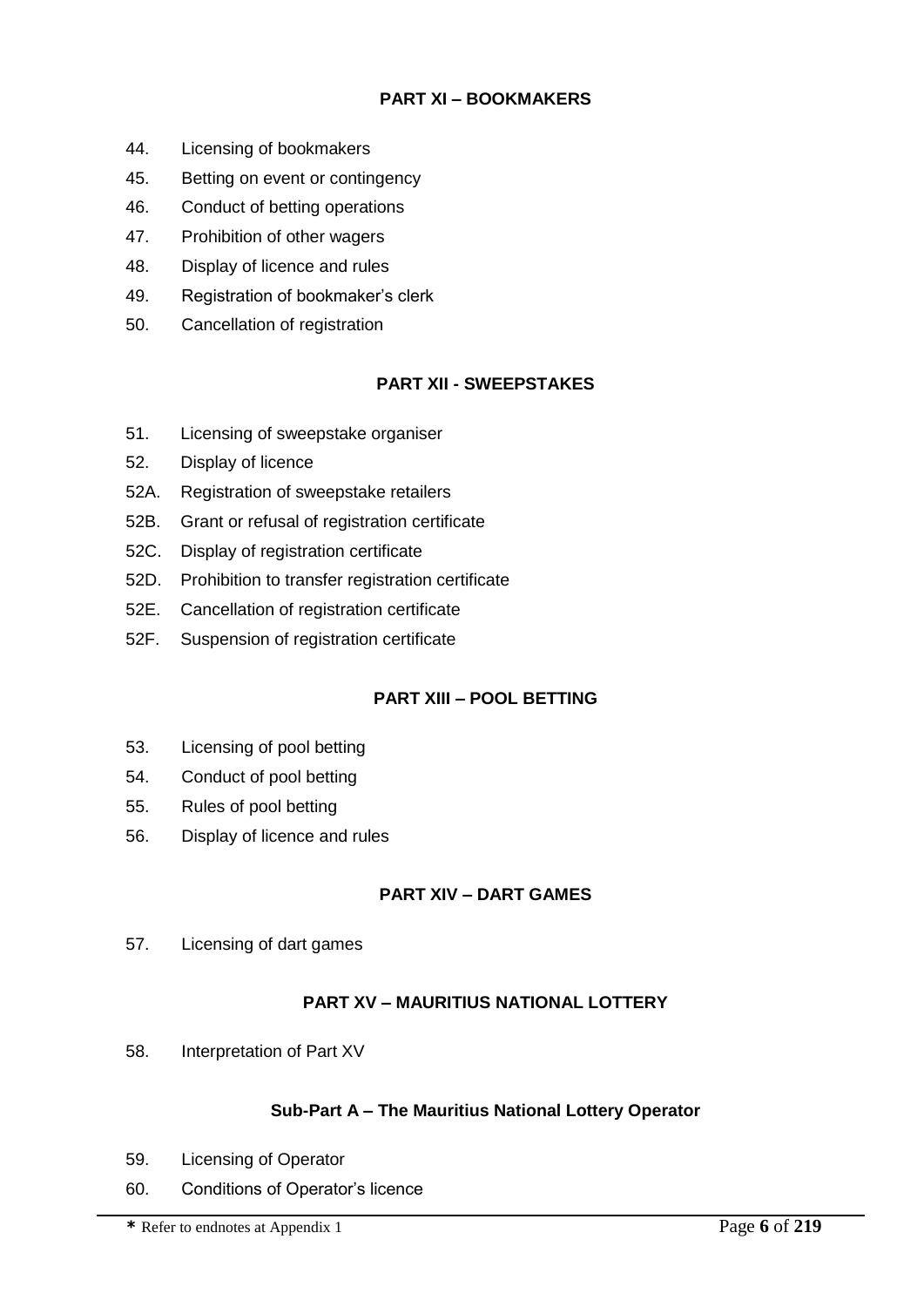- 61. Display of Operator's licence
- 62. Duties of Operator
- 63. Obligations of Operator

# **Sub-Part B – Lottery Retailers**

- 64. Prohibition to sell Mauritius National Lottery
- 65. Registration of lottery retailers
- 66. Grant or refusal of registration certificate
- 67. Display of registration certificate
- 68. Prohibition to transfer registration certificate
- 69. Cancellation of registration certificate
- 70. Suspension of registration certificate

#### **Sub-Part C – National Lottery Prizes**

- 71. Prize Fund Account
- 72. Entitlement to prizes
- 73. Lottery prize claims
- 74. Lottery proceeds
- 75. Draw of lottery games
- 76. Official result
- 77. National lottery rules
- 78. Protection of product names
- 79. Copyright with respect to Mauritius National Lottery

#### **Sub-Part D - Control Procedures**

- 80. Control procedure
- 81. Submission of control procedure
- 82. Change in control procedure
- 83. Consideration of application
- 84. Direction to change approved control procedure

#### **Sub-Part E – Use of money paid into Consolidated Fund**

85. Use of money paid into Consolidated Fund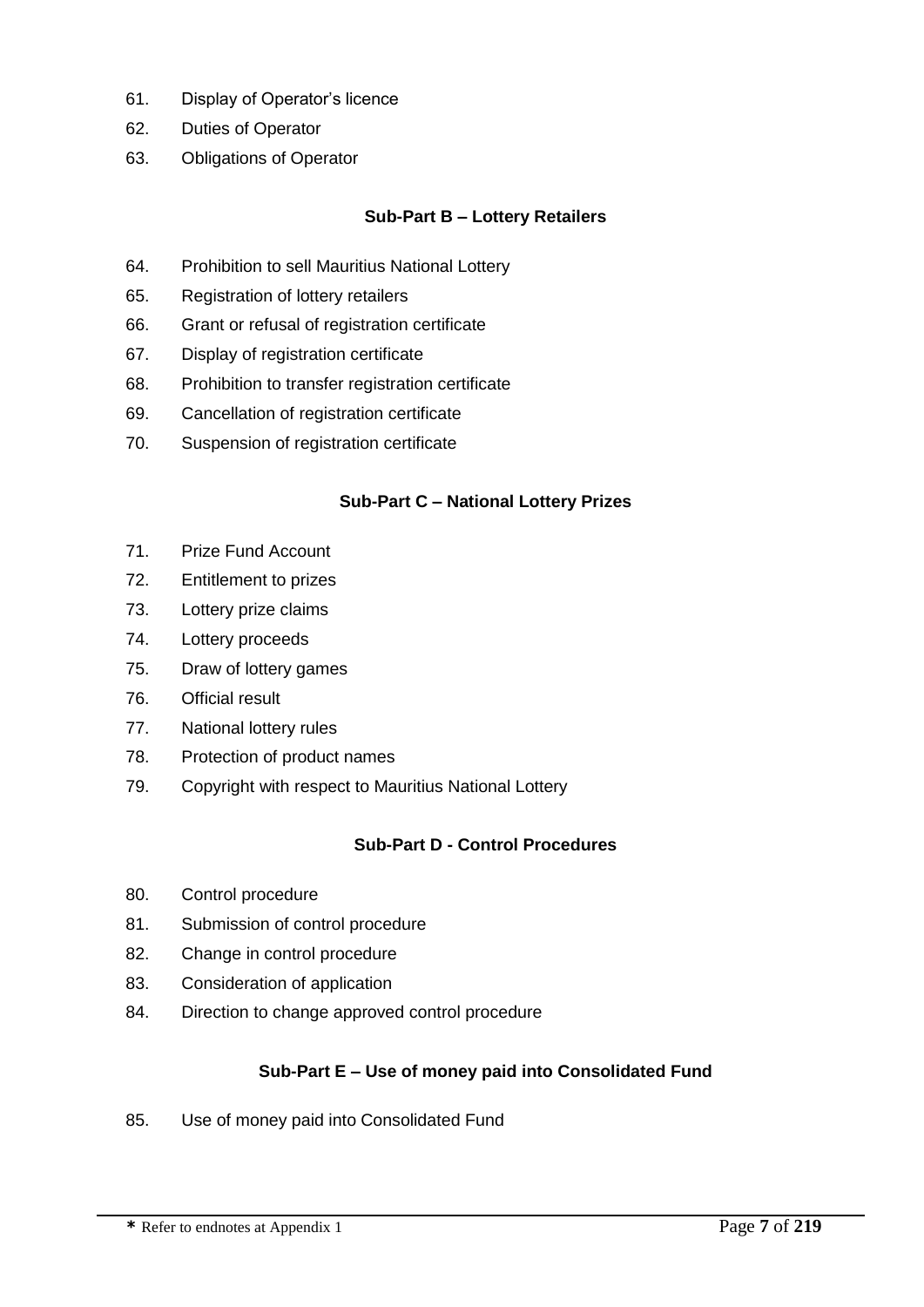# **PART XVA - VIDEO LOTTERY TERMINALS 3\***

85A. Regulation of video lottery terminals (VLTs)

#### *[PART XVI – GOVERNMENT LOTTERIES]* **Repealed**

- *[86. Lottery Committee]*
- *[87. Staff of Lottery Committee]*
- *[88. Organisation of Government lotteries]*
- *[89. Annual report of Lottery Committee]*
- *[89A. Lottery Committee not required to take out licence]*

#### **PART XVI – LOTERIE VERT OPERATOR**

- 86. Interpretation
- 87. Licensing of operator
- 88. Payment to Director-General

#### **PART XVII – OTHER LOTTERIES**

90. Organisation of other lotteries

#### **PART XVIIA – AD HOC LICENCE**

- 90A. Interpretation in this Part
- 90B. Application for ad hoc licence
- 90C. Issue of ad hoc licence

#### **PART XVIII – INTERACTIVE GAMBLING**

91. Regulation of interactive gambling

#### **PART XIX – GENERAL LICENSING PROVISIONS**

- 92. Limitation of number of licences
- 93. Restriction on issue of licences
- 93A. Restriction on renewal of licences
- 93B. Personal management licence
- 94. Application for issue or renewal of licence
- 94A. Time limit to pay licence fee upon renewal
- 94B. Penalty for failure to pay licence fee within time limit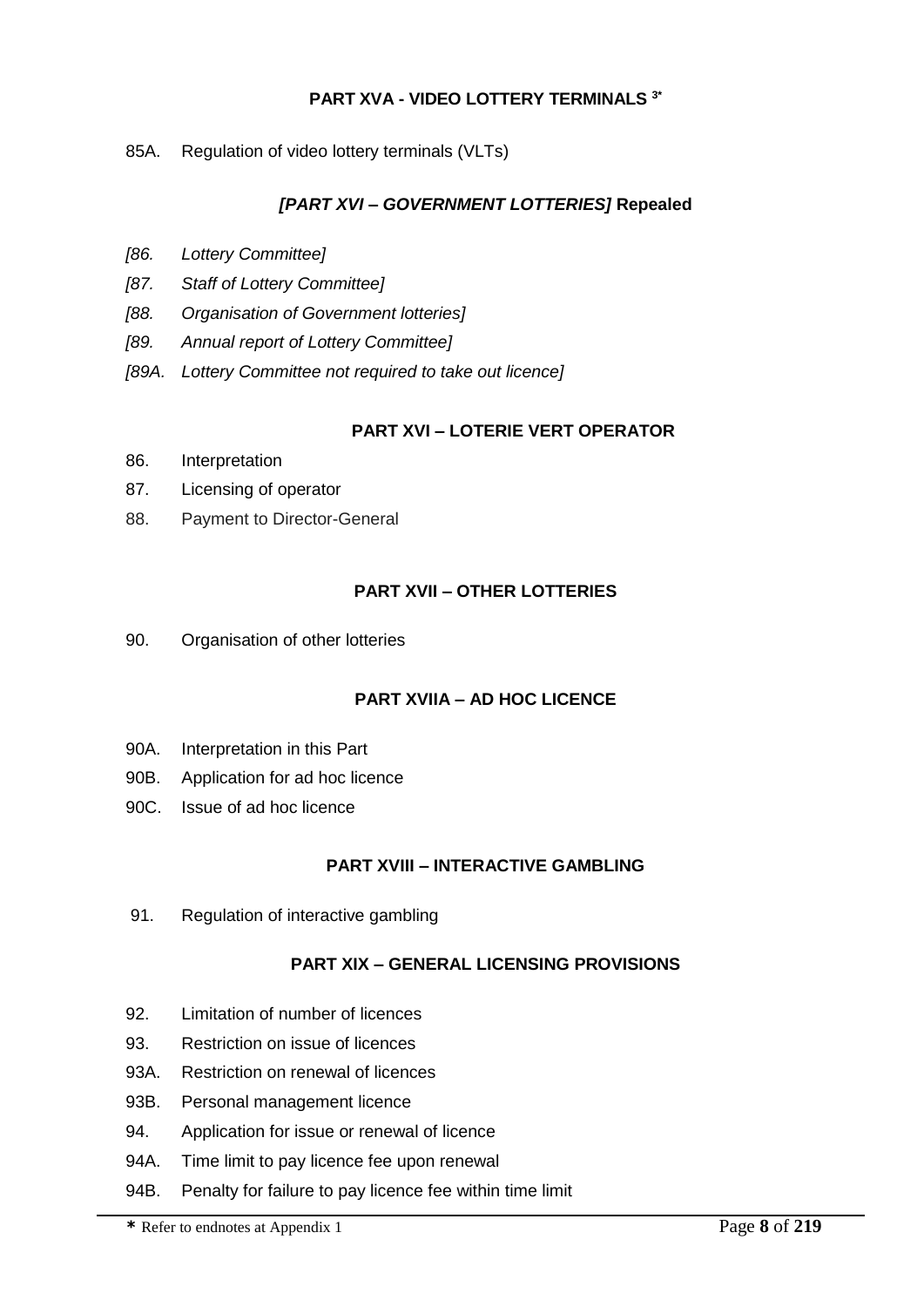- 94C. Acquisition of interest in licence
- 95. Requirement for further information
- 96. Issue of licence
- 97. Conditions of licence
- 97A. Obligation to comply with guidelines issued by the Authority and FIU
- 98. Surrender of licence
- 99. Disciplinary action against licensee
- 100. Directions

#### **PART XX – SECURITY**

- 101. Security to be furnished to Authority
- 102. Security to be furnished to Director-General
- 103. Realisation of security
- 104. Cancellation of security

#### **PART XXI – RECORDS, AUDITED ACCOUNTS AND ANNUAL REPORT**

- 105. Keeping of records
- 106. Financial statements
- 107. Auditor
- 108. Annual report of licensee

#### **PART XXIA – BETTING OPERATIONS**

- 108A. Limitation on betting in cash
- 108B. Player card account
- 108C. Suspicious transactions

#### **PART XXII – ENFORCEMENT, INSPECTION AND INVESTIGATION**

- 109. Central electronic monitoring system
- 110. Duties of inspector
- 111. Powers of entry, inspection and seizure
- 112. Power to access computers and other electronic devices
- 113. Police des Jeux

#### **PART XXIIA – ANTI-MONEY LAUNDERING**

113A. Transaction exceeding 10, 000 rupees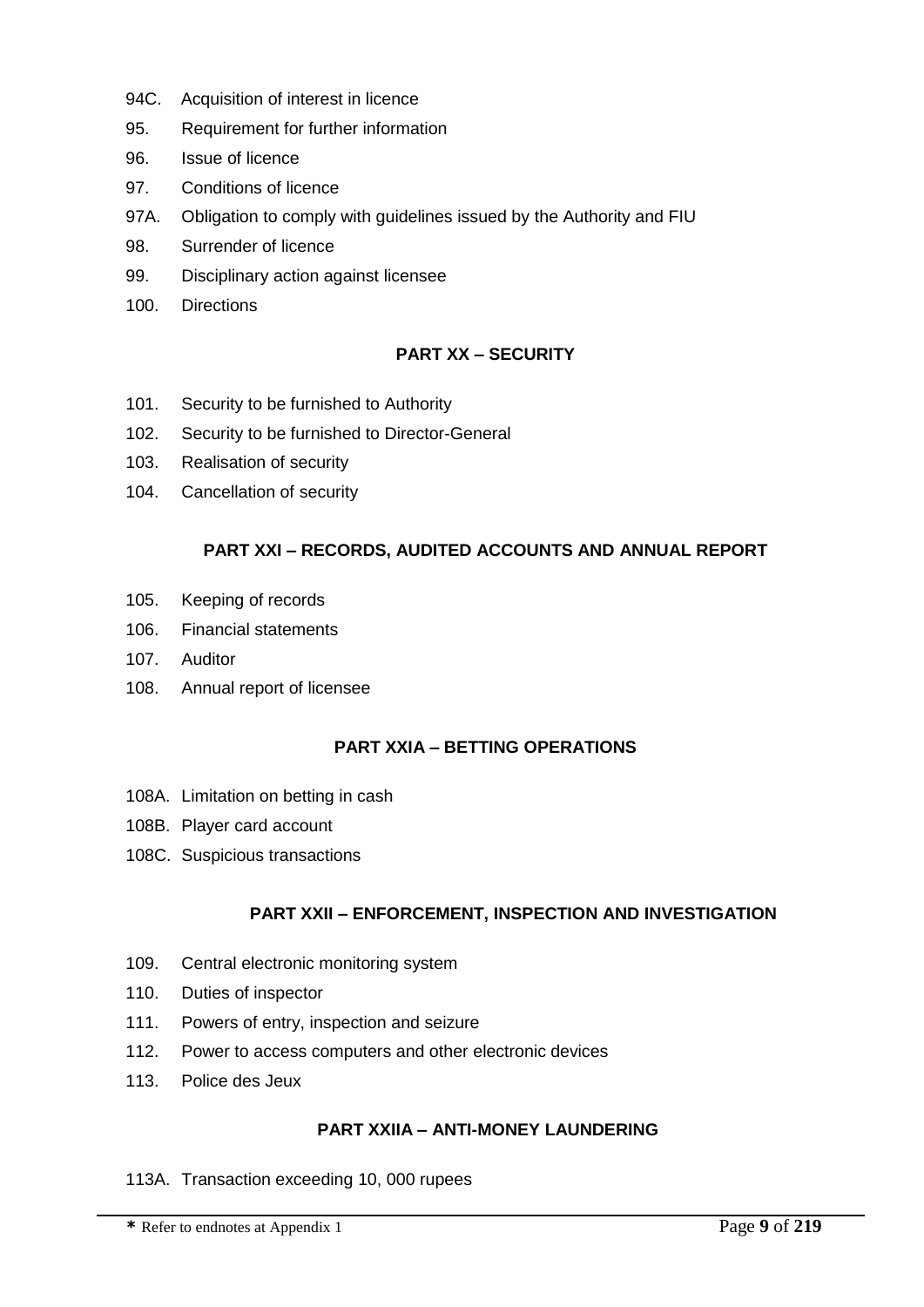#### **PART XXIII – DUTIES, LEVY AND TAXES**

- 114. Imposition of duty, levy and tax
- 115. Payment of duty, Levy and tax
- 115A. Allowable deduction from levy
- 116. Penalty for non-submission of return by due date
- 117. Penalty for failure to join electronic system
- 118. Production of books and records
- 119. Director-General may make assessments
- 119A. Act or thing in respect of a period before 3 years immediately preceding the year in which the liability to pay duty or tax arose
- 120. Penalty on amount claimed in assessment
- 120A. Additional assessment
- 121. Objection to assessment
- 122. Determination of objection
- 123. Lodging written representations with Assessment Review Committee
- 124. Penalty for late payment of duty, levy and tax
- 125. Interest on unpaid duty, levy and tax
- 126. Power to waive penalty or interest
- 127. Conclusiveness of assessment
- 128. Recovery of unpaid duty, tax, levy, penalty and interest
- [*129. Recovery of duty, levy and tax by distress and sale*] **Repealed**
- *[130. Inscribed privilege]* **Repealed**
- *[131. Uninscribed privilege]* **Repealed**
- *[132. Contrainte]* **Repealed**
- *[133. No limitation of action for recovery of duty and tax]* **Repealed**

#### **PART XXIV – OFFENCES**

- 134. Carrying on activity without licence
- 134A. Licensee carrying out betting activity that does not comply with Act
- 134B. Using a licensed equipment for a purpose other than the purpose specified in the licence
- 134C. Non-compliance by horse racing organiser
- 134C Offering a bet-related service without holding a licence
- 134E. Bookmaker operating illegally
- 134F. Person having stake in horse racing organiser placing bet on activity organised by horse racing organiser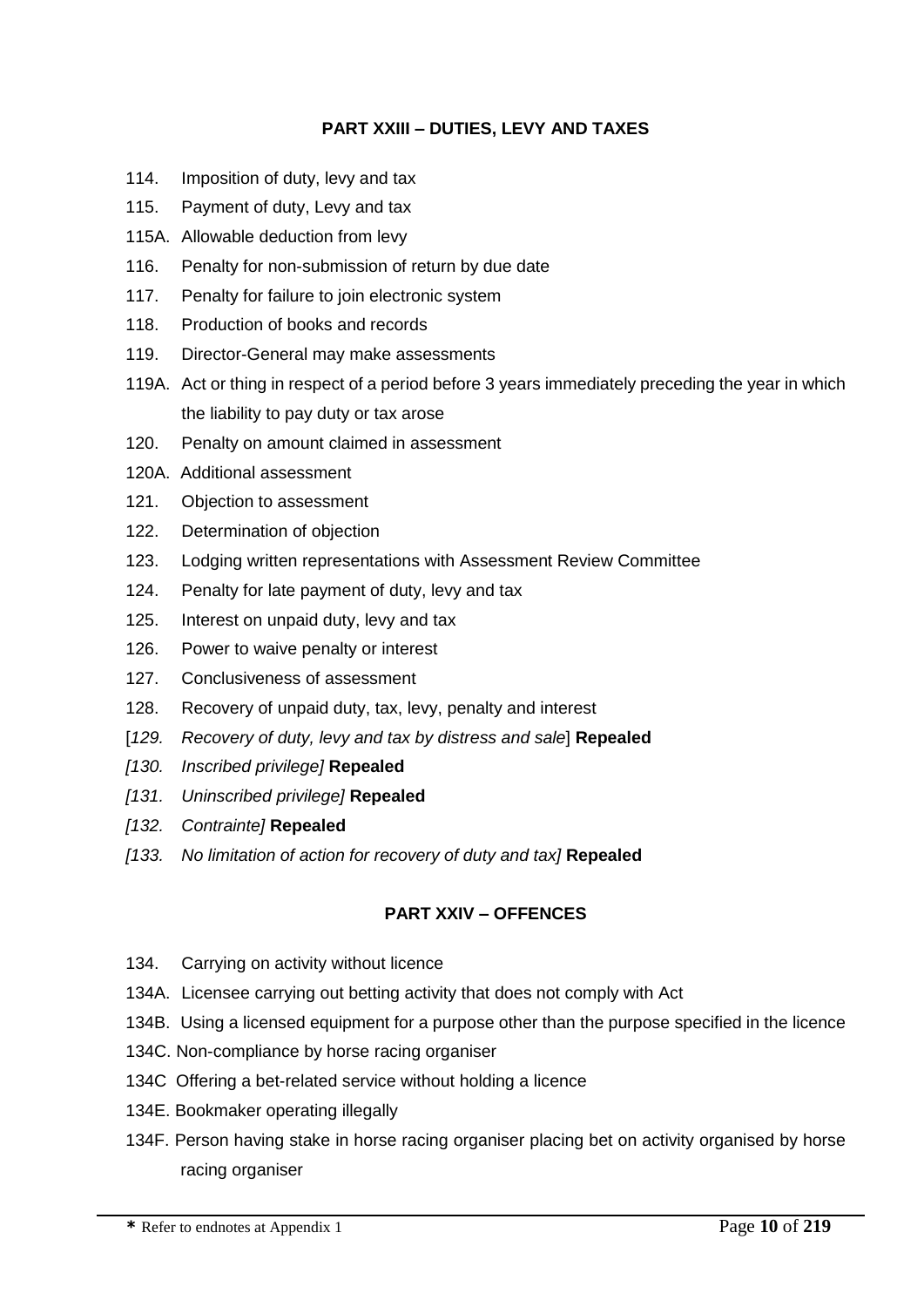- 134G. Holder of personal management licence placing bet with unlicensed person offering bets on local races
- 135. Passing off as lottery retailer
- 136. Transaction with unlicensed person or non-registered lottery retailer
- 137. Unlicensed sweepstakes and lotteries
- 138. Unlawful transfer of licence
- 139. Failure to comply with conditions of licence, directions or guidelines
- 140. Age restriction on gambling
- 141. Age restriction to play lottery games
- 142. Providing credit for gambling
- 143. Prohibition on gambling by certain persons
- 144. Failure to pay winnings or prizes
- 145. Giving false or misleading information
- 146. Cheating
- 147. Prohibition on gambling in public places
- 148. Offences relating to duties and taxes
- 149. Compounding of offences relating to duties, levy and taxes
- 150. Chain-gift schemes
- 151. Tampering with items subject to seizure
- 152. Obstructing inspector
- 153. Other offences
- 154. Seizure and forfeiture

#### **PART XXV – MISCELLANEOUS**

- 155. Confidentiality
- 156. Advertisement
- 157. Unclaimed prizes or other amounts
- 158. Complaints
- 159. Immunity
- 160. Exemption
- 161. Execution of documents
- 162. Legal proceedings
- 163. Jurisdiction
- 164. Regulations
- 164A. Saving
- 165. Transitional provisions
- 166. Consequential amendments
- 167. Repeal and savings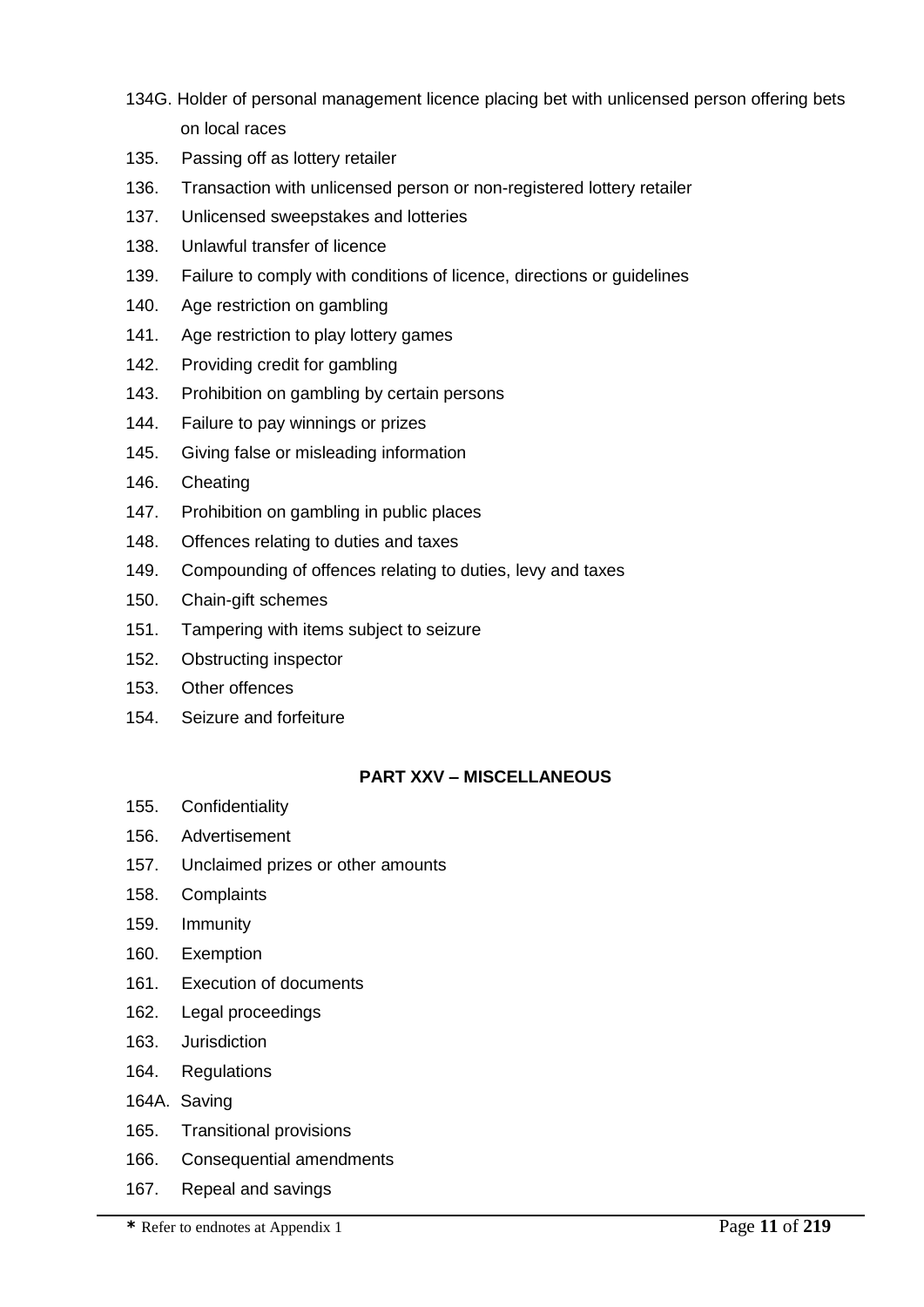# **An Act**

\_\_\_\_\_\_\_\_\_\_\_\_\_\_\_\_

**To amend and consolidate the laws relating to gaming and betting, to provide a legal framework for the regulation of betting on foreign horse-races, football matches and other events or contingencies and of interactive gambling and to make provision to foster responsible gambling in order to minimise harm caused by gambling and for one single regulator for better synergy and enforcement and for related matters**

ENACTED by the Parliament of Mauritius, as follows -

# **PART I - PRELIMINARY**

#### **1. Short title**

This Act may be cited as the **Gambling Regulatory Authority Act 2007**.

#### **2. Interpretation**

In this  $Act -$ 

**"agent of a foreign pool promoter"** means a licensee that promotes the activities of a foreign pool promoter; **4\***

**"amusement machine"** means an electro-mechanical or other device which, on insertion of a coin, bank note, electronic credit, token or similar object or on payment of any other consideration, enables any person to play a game whereby the person, by reason of skill or of skill coupled with an element of chance, may win a prize which is limited to -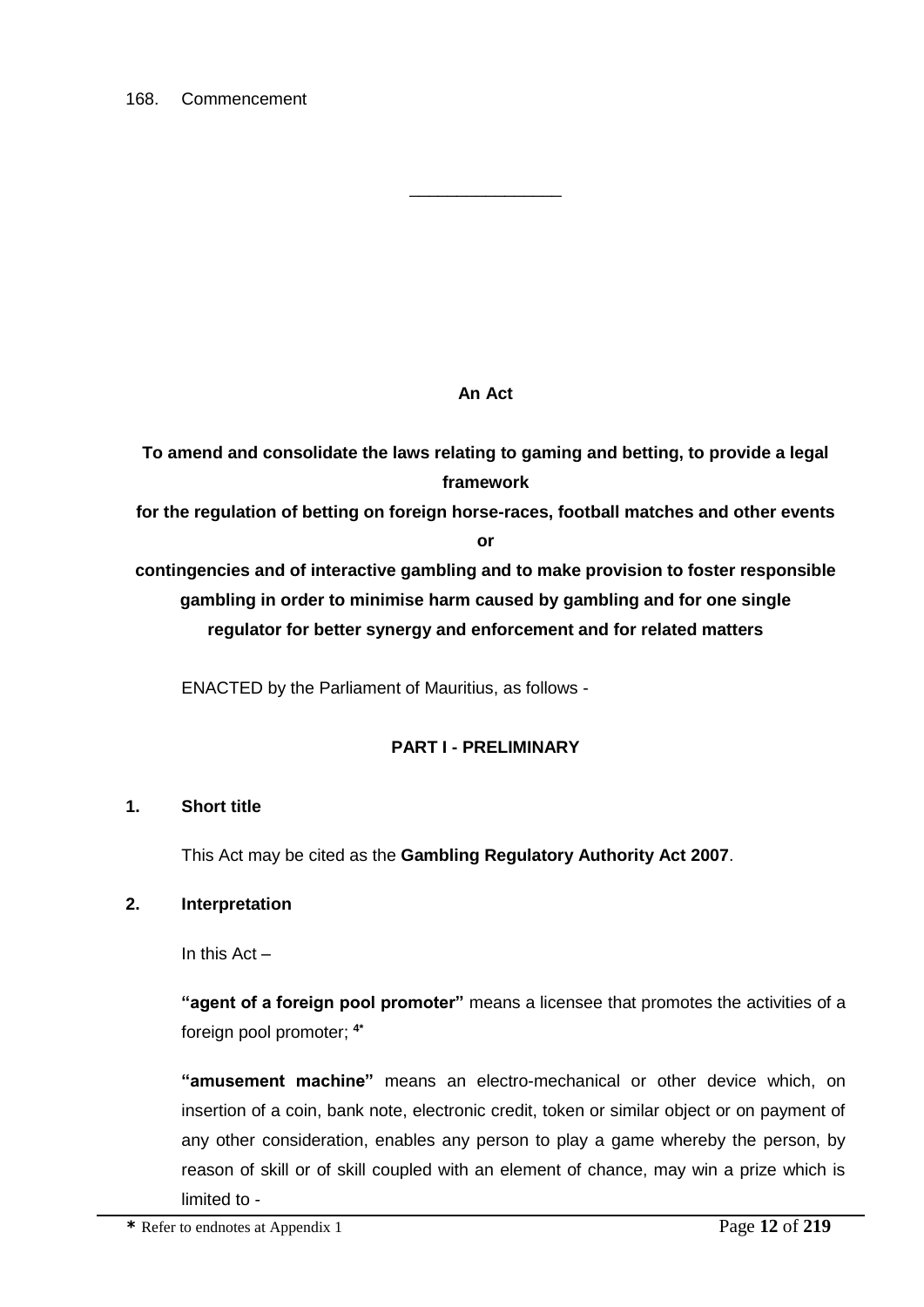- (a) more than one opportunity to play a further game;
- (b) one or more non-cash prizes with a combined retail monetary value not exceeding 500 rupees or such other amount as may be prescribed;
- (c) tickets or tokens redeemable for one or more non-cash prizes with a combined retail monetary value not exceeding 500 rupees or such other amount as may be prescribed; or
- (d) cash equivalent to the amount the player inserts in the machine to play;

**"approved auditor"** has the same meaning as in the Companies Act;**5\***

**"Authority"** means the Gambling Regulatory Authority established by section 3;

**["***AWP machine***"] Definition Deleted 6\***

#### "**beneficial owner**" – **7\***

- (a) means the natural person who ultimately owns or controls the person on whose behalf an application for the issue or renewal of a licence is made; and
- (b) includes the natural person who exercises ultimate effective control over the person on whose behalf an application for the issue or renewal of a licence is made;

**"bet"** means –

- (a) stake or stake on behalf of another person; or
- (b) expressly or impliedly, undertake, promise or agree to stake on behalf of another person,

any money or money's worth on any event or contingency;

**"bet-related service"** means any activity or service, including, but not limited to, any digital, electronic or financial service which facilitates the placing or offering of bets in Mauritius;**8\***

"**bill validator**" means a device designed to interface with a gaming machine for the purpose of validating currency;**9\***

**"Board"** means the Gambling Regulatory Board constituted in accordance with section 5;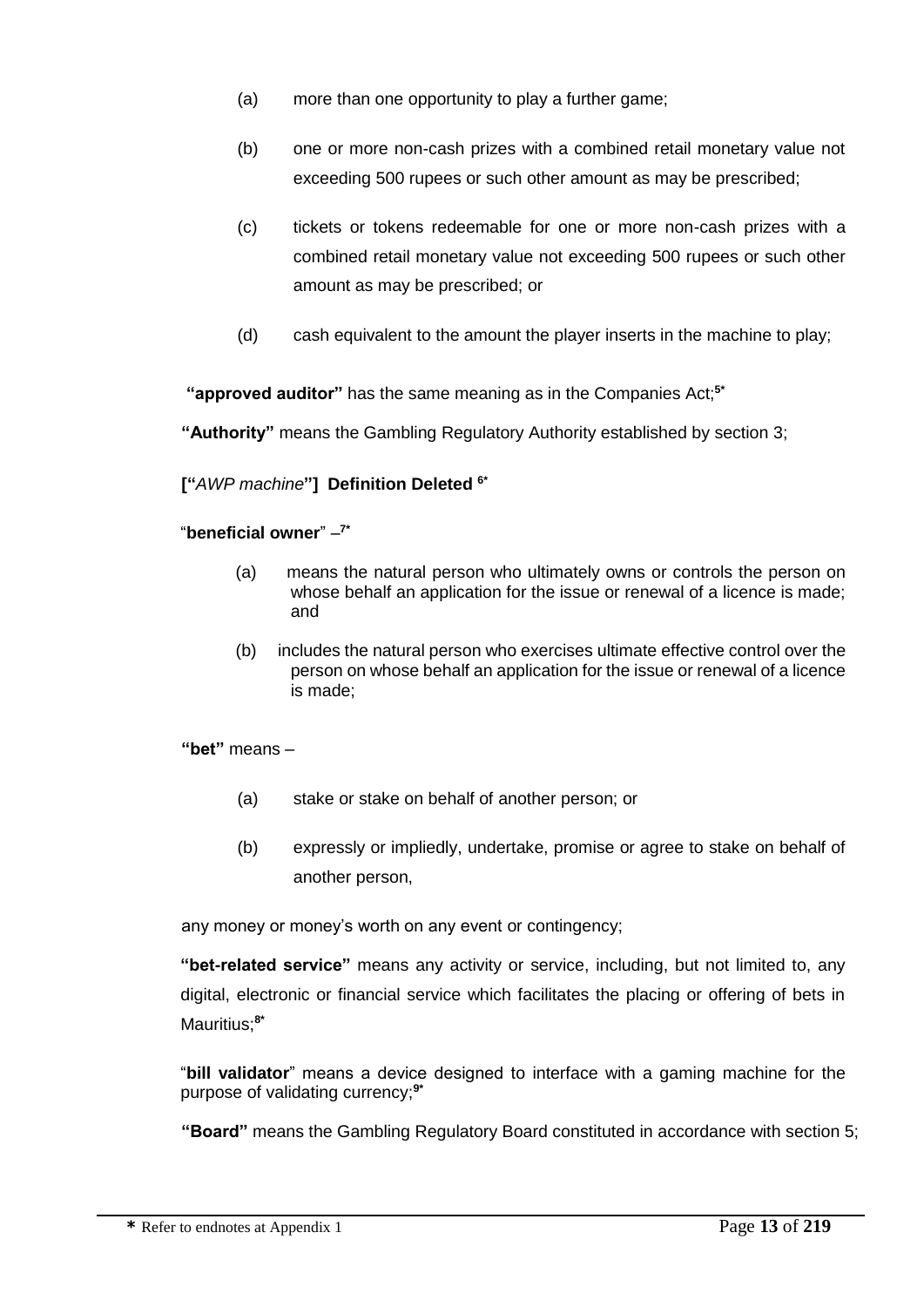**"bookmaker"** means a licensee who receives or negotiates bets on the basis of fixed odds on the result of an event or contingency;

**"bookmaker's clerk"** means a person registered under section 49;

**"cash"** – **10\***

- (a) means money, in notes or coins, of Mauritius or in any other currency; and
- (b) includes any cheque which is neither crossed nor made payable to order, whether in Mauritius currency or in any other currency;

**"casino"** means any premises approved by the Board, where casino games are played or are available to be played;

**"casino game"** means any game specified in Part I of the First Schedule;

**"casino operator"** means a company licensed to operate a casino;

**"Chairperson"** means the Chairperson of the Board;

**"Chief Executive"** means the Chief Executive of the Authority referred to in section 13;

**"company"** has the same meaning as in the Companies Act;**11\***

**"collector"** means a person that transacts pool betting activities on behalf of, a local pool promoter, or an agent of a foreign pool promoter; **12\***

**"Director-General"** means the Director-General of the Mauritius Revenue Authority;

**"duty"** - **13\***

- (a) means the duty payable under section 114(5), (6) and (7); and
- (b) includes any penalty and any interest imposed under this Act; but
- (c) does not include any fine;

**"employee"** means a person employed by the Authority pursuant to section 14;

#### **"event or contingency"** means –

(a) any sporting event; or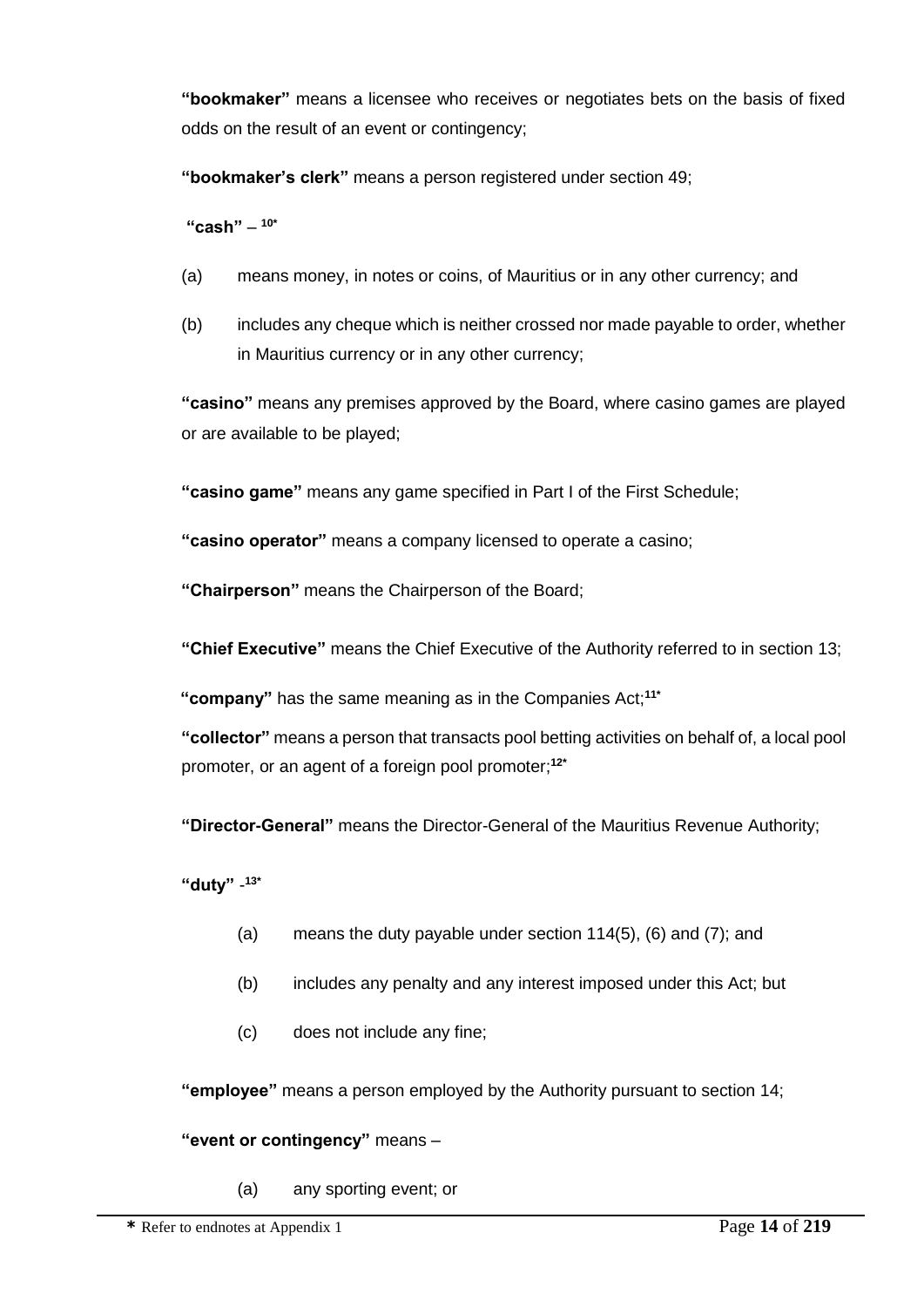(b) any prescribed event or contingency, the outcome of which is uncertain or unknown to any person;

**"financial institution"** has the same meaning as in the Banking Act 2004;

**"FIU"** has the same meaning as in the Financial Intelligence and Anti - Money Laundering Act;**14\***

**"fixed odds bet"** means a bet on any event or contingency in which odds are agreed at the time the bet is placed;

**"foreign race"** means a horse-race organised at a racecourse outside Mauritius;

**"foreign race inter-totalisator betting"** means betting through a totalisator in Mauritius on a foreign race, where the money bet on each pool is combined with the money bet on the corresponding pool of an organisation operating outside Mauritius and conducting totalisator betting on the foreign race to form one pool, from which the dividends are calculated, declared and paid;

**"foreign pool promoter"** means a person authorised, in a country outside Mauritius, to carry on the business of receiving or negotiating bets by way of pool betting on any event or contingency taking place outside Mauritius, including a combination of horse races;**15\***

# **"gambling"** -

- (a) means paying or staking consideration, directly or indirectly, on the outcome of something with a view to winning money when the outcome depends wholly or partly on chance; and
- (b) includes
	- (i) playing any casino game, gaming house game or on any gaming machine or limited payout machine **16\*** ;
	- (ii) pool betting; and
	- (iii) betting, paying, or staking consideration on the outcome of any event or contingency;

**"gaming house"** means any premises approved by the Board where gaming house games are played or are available to be played;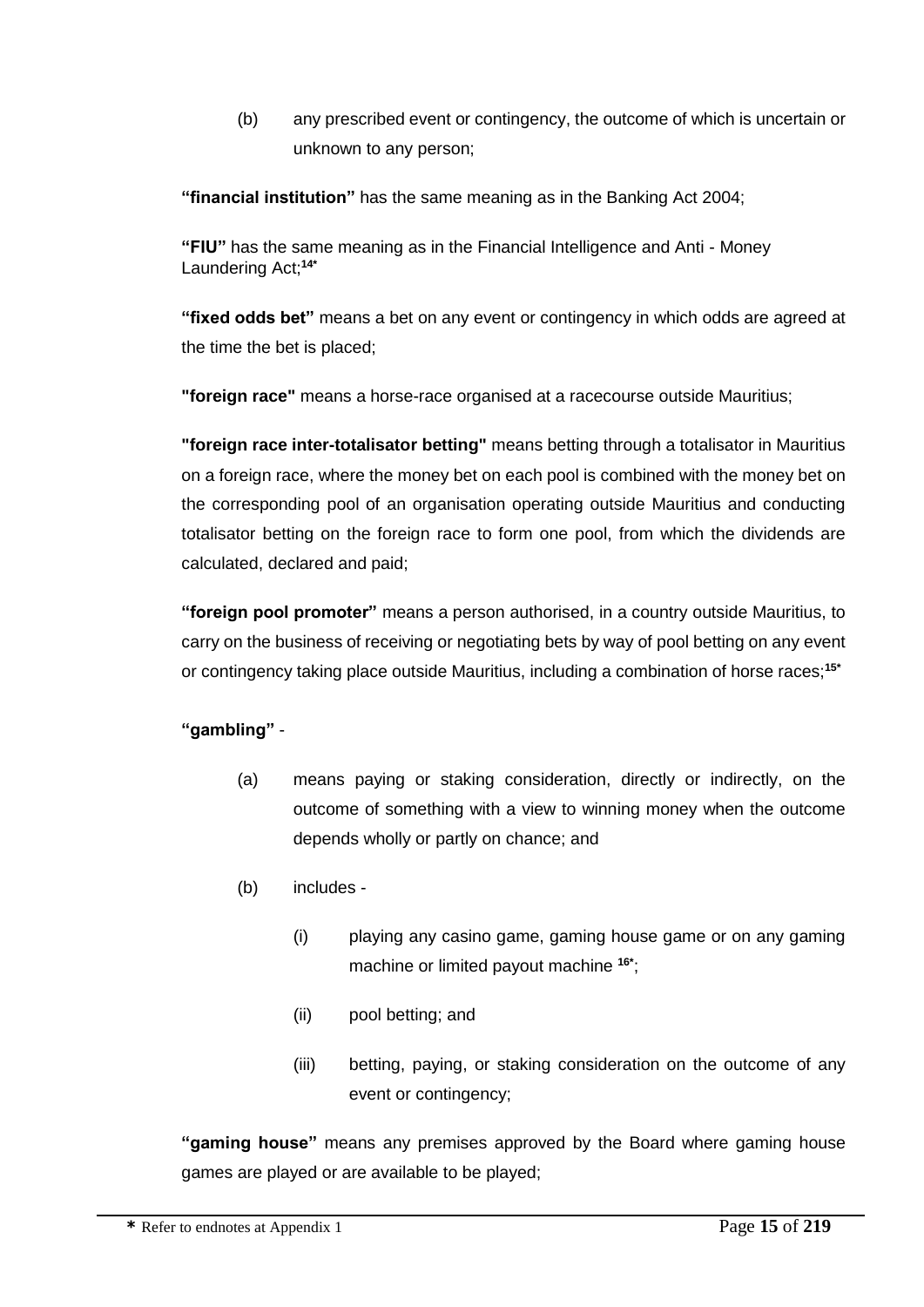**"gaming house game"** means any game specified in Part II or Part III of the First Schedule;

**"gaming house operator"** means –

- (a) in the case of a gaming house "A" licence, a company licensed to operate the gaming house; or
- (b) in the case of a gaming house "B" licence, any person licensed to operate the gaming house;

**"gaming machine"** means an electro-mechanical or other device which, on insertion of a coin, bank note, electronic credit, token or similar object or on payment of any other consideration, is available to be played or operated and the playing or operation of which, by reason of the skill of the player or operator or through an element of chance or both, may deliver, or entitle the person playing or operating the machine, or any other person, to receive, cash, cheques, credit, electronic credits, debits, tokens, tickets or prizes, and includes a machine –

- (a) which produces a random combination of symbols on reels; or
- (b) on which a player is able to play roulette, bingo, twenty-one, blackjack, chemin de fer, baccarat, poker, Chinese roulette, keno or on horse-racing or games of similar type,

but does not include an amusement machine or limited payout machine; **17\***

**"gaming machine operator"** means a person licensed to operate a gaming machine;**18\***

["*gaming machine technician*"] **Definition deleted** – **19\***

# **"gaming technician"** – **20\***

- (a) means a person employed by a casino operator or gaming machine operator for the purpose of –
	- (i) assisting a customer to operate a gaming machine; or
	- (ii) maintaining, repairing or servicing a gaming machine; and
- (b) includes a croupier or dealer;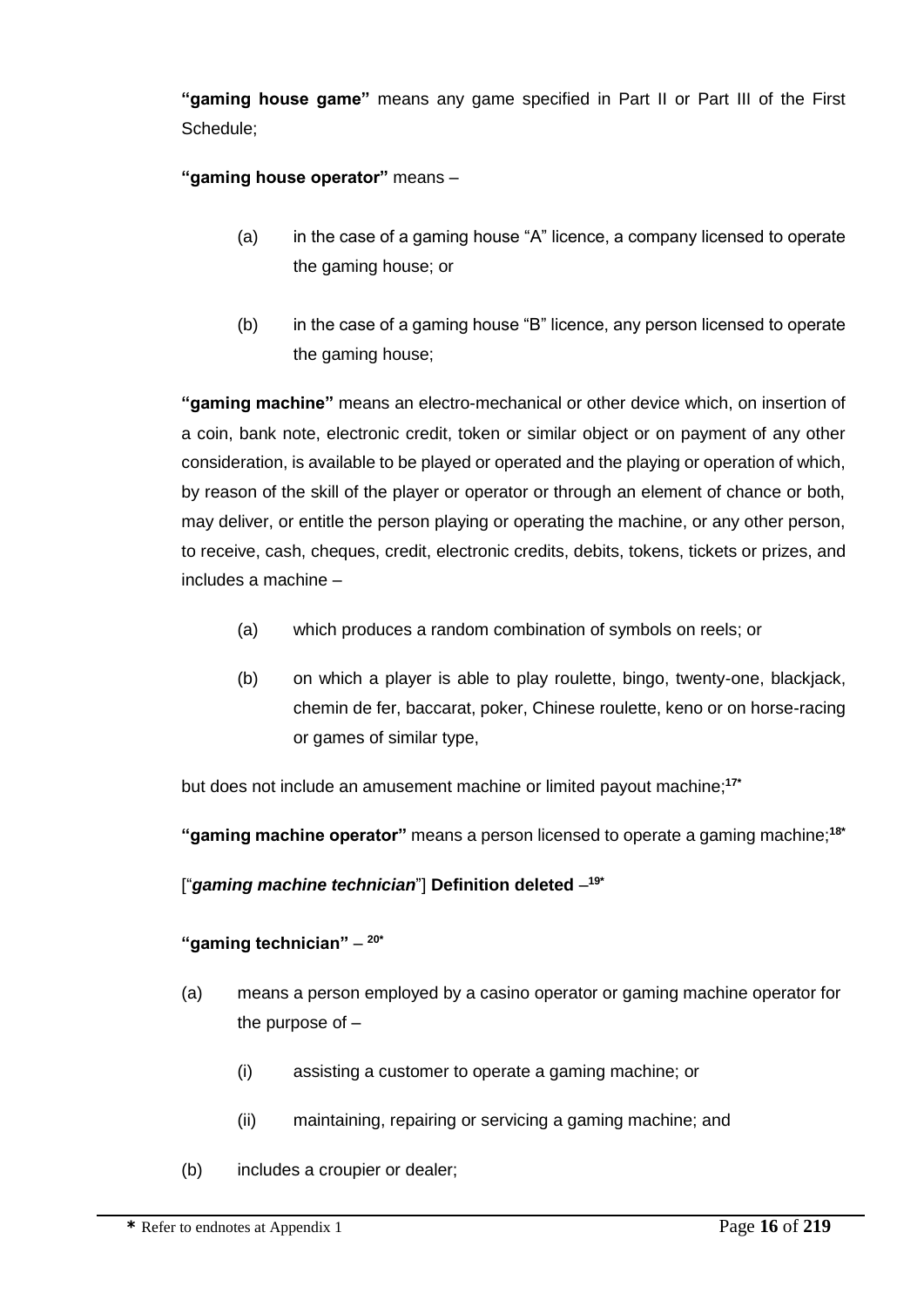**"General Fund"** means the General Fund set up under section 11;

**"gross proceeds"** means the turnover less any refund of cancelled bets;**<sup>21</sup>\***

**"gross stakes",<sup>22</sup> \*** in respect of –

- (a) fixed odd betting, means the total amount collected as stakes net of betting tax and refunds or cancelled bets;
- (b) pool betting and totalisator betting, means the gross amount placed as bets, including any reinvestment less any refund in respect of cancelled bets;

 **"gross taking"<sup>23</sup>\*** means the gross amount staked less any winning payable;

**"horse-race"** includes the conduct or presentation of any form of racing in which horses participate;

 **"Horse Racing Division"<sup>24</sup>\*** means the Horse Racing Division established under section 15A;

**"horse-racing organiser"** means a public limited company set up with the object of organising horse-races in Mauritius;**25\***

"**hotel**" has the same meaning as in the Tourism Authority Act;**26\***

"**hotel casino**" means a hotel holding a licence to operate casino games;**27\***

"**hotel casino game**" means – **28\***

- (a) a game specified in Part I or II of the First Schedule;
- (b) such games as the Board may approve; or
- (c) a game played on a hotel casino gaming machine;

"**hotel casino gaming machine**" means a gaming machine operated exclusively in a hotel casino;**29\***

"**hotel casino operator**" means a person holding a licence to operate hotel casino games within a hotel casino;**30\***

**"IFRS"** has the same meaning as in the Financial Reporting Act;**31\***

**"inspector"** –

(a) means a person employed as such by the Authority under section 14(1); and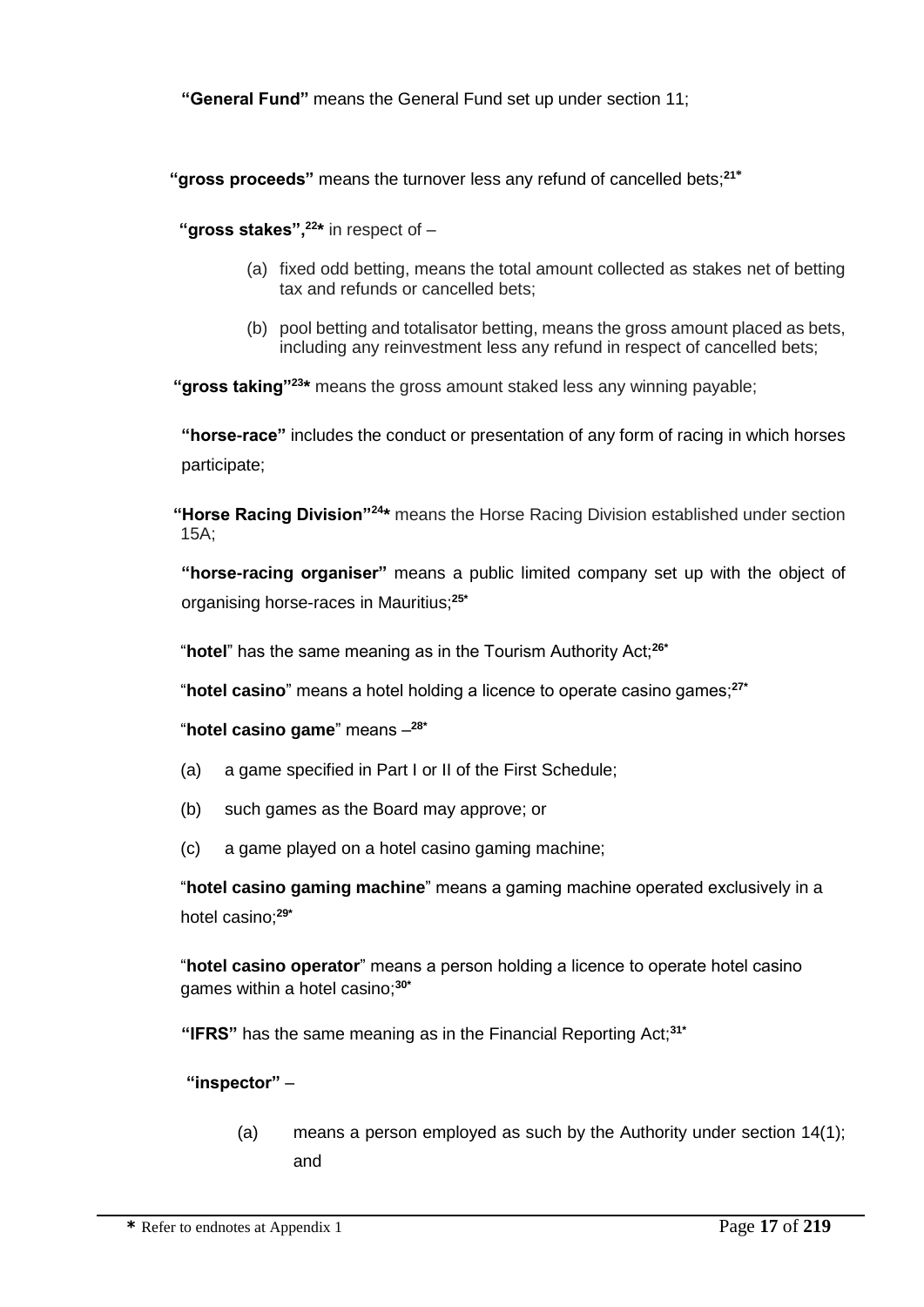- (b)**32\*** includes -
	- (i) any person authorised in writing by the Chief Executive under section 14(2); and
	- (ii) the Director-General or any officer under the Mauritius Revenue Authority Act, authorised in writing by the Director-General to act as inspector;

**"interactive gambling"** means any prescribed game, whether by way of virtual online gambling or gambling on a separate physical event, that involves an element of chance and an element of skill or an element of chance only, played or available to be played through the internet or such other electronic communication system as may be approved by the Board;

**"interactive gambling operator"** means a company licensed under this Act to operate interactive gambling;

**"jockey"<sup>33</sup>**\* -

- (a) means a person qualified to ride a horse; and
- (b) includes a jockey or a professional jockey, apprentice and a track rider, duly licensed by the Horse Racing Division;

"**levy**" means the levy payable under section 114;**34\***

**"licence"** means any licence issued under this Act;

"**licensed equipment**" means an equipment or a machine in respect of which a licence is issued under this Act;**35\***

**"licensee"** means a person issued with a licence;

# **"limited payout machine"36\*** means –

- (a) an electromechanical machine;
- (b) a virtual, multiplayer station or stand-alone roulette machine; or
- (b) any other device,

which complies with such technical standards as the Board may approve and which, on insertion of a coin, bank note, player card, electronic credit, token, or similar object or on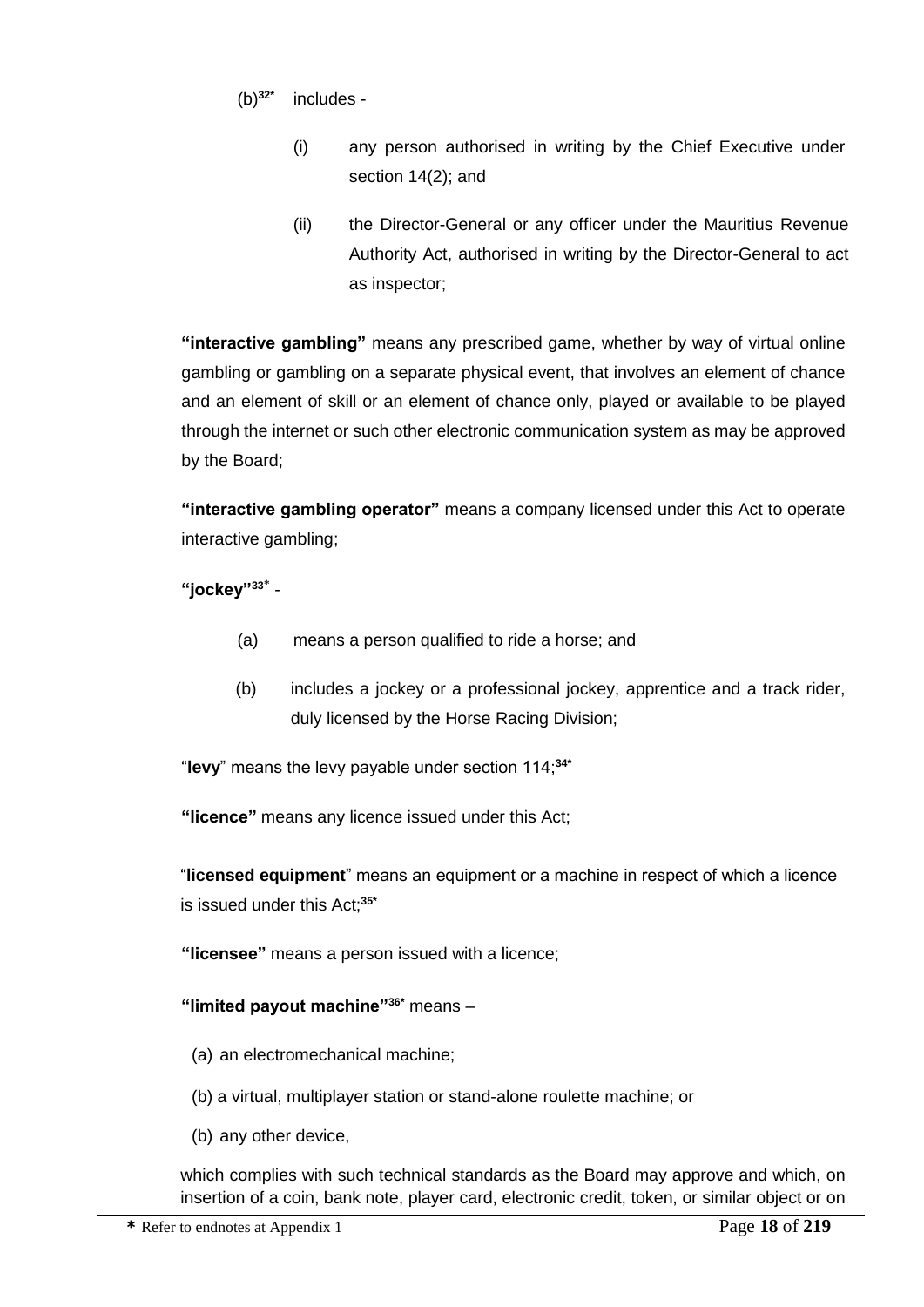payment of any other consideration, enables a person to play a game approved by the Authority, whereby the person, by reason of skill, or through an element of chance or both, receives electronic credits, tokens, jackpots or tickets that are exchangeable in return for prizes and that are limited to –

- (i) one opportunity or more to play a further game;
- (ii) electronic credits, tokens, jackpots or tickets for one or more cash prizes with a combined retail monetary value not exceeding 10,000 rupees or such other amount as may be prescribed; or
- (iii) cash equivalent to the amount that the person inserts in the machine;

**"limited payout machine operator"37\*** means a person licensed to operate a limited payout machine;

"**limited payout machine technician**" means a person employed by a limited payout machine operator for the purpose of – **38\***

- (a) assisting a customer to operate a limited payout machine; or
- (b) maintaining, repairing or servicing a limited payout machine;

**"local pool promoter"** means a licensee who carries on the business involving the receiving or negotiating of bets by way of pool betting in Mauritius;

**"local race"** means a horse-race organised at a racecourse in Mauritius;

**"local race inter-totalisator betting"** means betting through a totalisator on a local race, where the money bet on each pool of an organisation operating outside Mauritius and conducting such betting is combined with the money bet on the corresponding pool of the totalisator in Mauritius to form one pool, from which the dividends are calculated, declared and paid;

#### **"lottery"** -

(a) means a scheme or device for the distribution by chance of prizes or of any right to, or share in, a prize depending upon, or to be determined by, lot or drawing, whether out of a box or other receptacle, or by cards, token, coin or dice, or by any machine, ticket, envelope or device or any other chance whatsoever, where, in order to participate in the scheme or device, a person is required to hold a ticket which he has to purchase, or obtains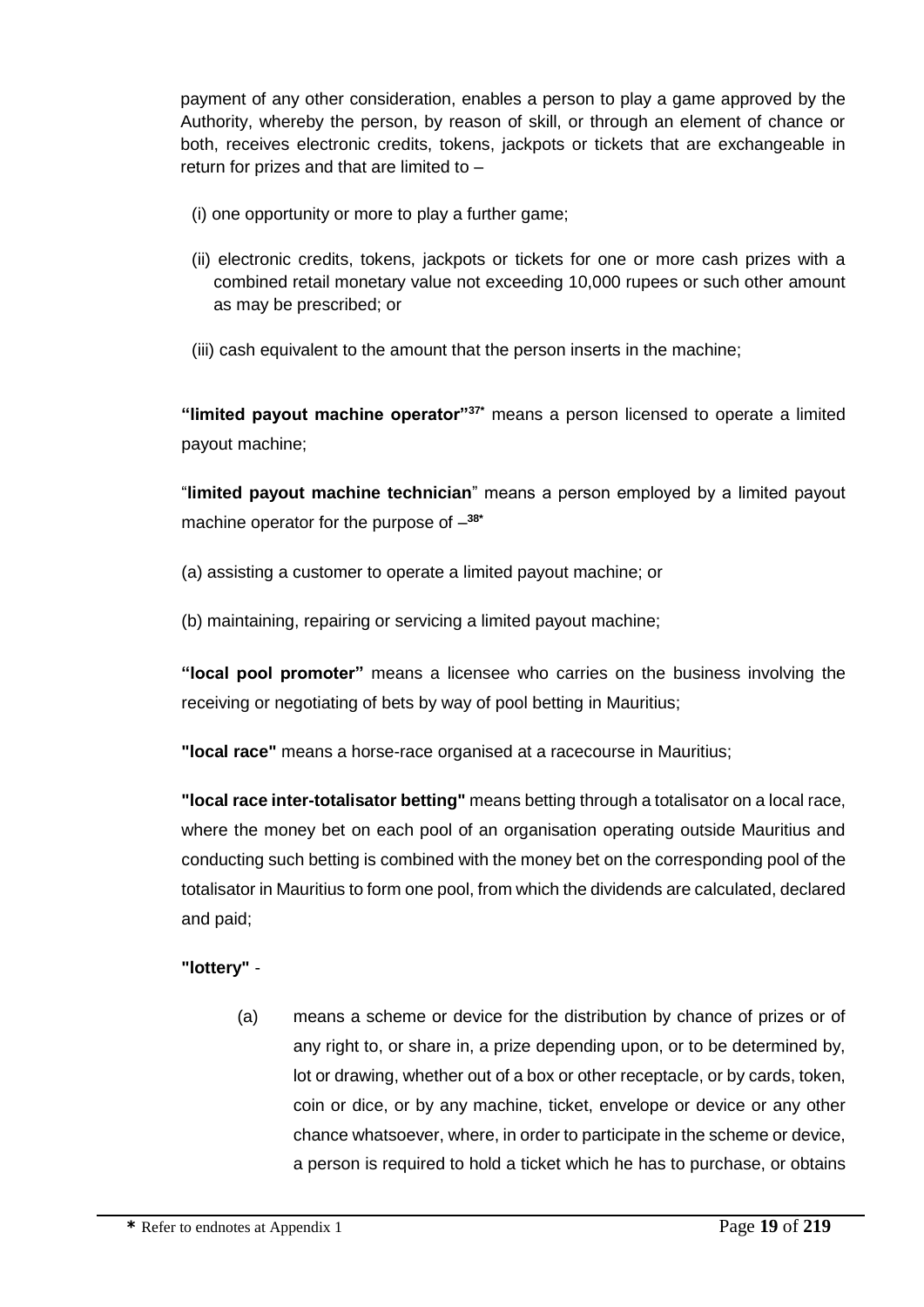freely or on purchase of goods or services or is given a right to the chance by any other means; and

- (b) includes a competition scheme for the distribution of prizes, or of any right to, or share in, a prize where –
	- $(i)$  in order to participate in the scheme, a person is required
		- (A) to fill an entry form, which he obtains freely, whether on purchase of goods or services or not; or
		- (B) to use a remote communication system; and
	- (ii) the distribution depends, at any stage of the scheme, upon a genuine or purported display of knowledge or skill, notwithstanding that the distribution also depends, at some stage of the scheme, on an element of chance; but
- (c) does not include sweepstakes or lottery games;**39\***

# *["Lottery Committee"]* **Deleted40\***

**"lottery game"** means any game, scheme, system, plan, promotion, competition, instant-win game other than instant lottery game organised in connection with trade promotion, online lottery or other arrangement for distributing prizes by lot or by chance, as may be prescribed to form part of the Mauritius National Lottery;

**"lottery retailer"** means a person who holds a registration certificate under Sub-Part B of Part XV;

"**Lotto Fund**" means the Lotto Fund set up under section 85;**41\***

"**Managing Committee**" means the Managing Committee referred to in section 11B;**42\***

**"Mauritius National Lottery"** means the lottery games that are prescribed to form part of the Mauritius National Lottery;

**"Mauritius Revenue Authority"** means the Mauritius Revenue Authority established under the Mauritius Revenue Authority Act 2004;

# **"member"** –

(a) means a member of the Board; and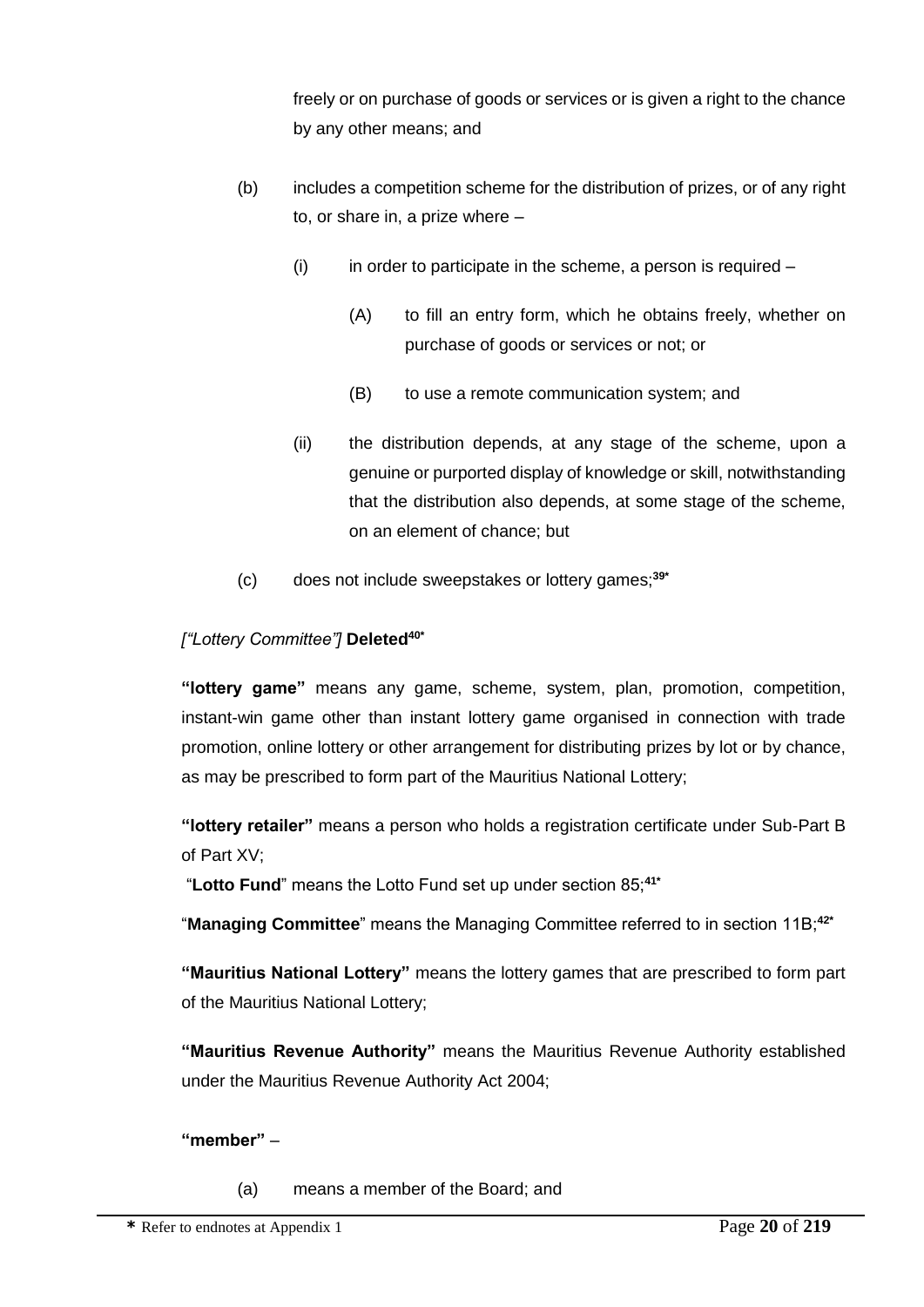(b) includes the Chairperson and the Vice-Chairperson;

**"Minister"** means the Minister to whom responsibility for the subject of Gambling Regulatory Authority is assigned;**43\***

**"National Solidarity Fund"** means the National Solidarity Fund established under the National Solidarity Fund Act;

"net proceeds"<sup>44\*</sup> means the gross proceeds less sums paid out for prizes;

**"NIC number"** has the same meaning as in the Civil Status Act;**45\***

**"Operator"** means a company promoted by the State Investment Corporation Ltd and licensed to operate the Mauritius National Lottery and video lottery terminals **46\*** ;

**"owner"<sup>47</sup> \*** means a person who holds

- (a) a part or full interest in one or more horses; and
- (b) a Personal Management Licence;

**"player card"** means a card issued for the purpose of transacting a bet in excess of such amount as may be prescribed;**48\***

**"player card account"** means an account held by a licensee for the purpose of operating a player card;**49\***

**"pool betting"** –

- (a) means a form of betting where
	- (i) a person participates in a competition for making a forecast on any event or contingency on coupons or other forms in any manner as may be approved by the Board;
	- (ii) a person pays stakes for his participation; and
	- (iii) the stakes for each competition are aggregated and dividends are declared and paid to winners on the result of any event or contingency and determined by reference to the stake money paid by those persons; but
- (b) does not include lottery games;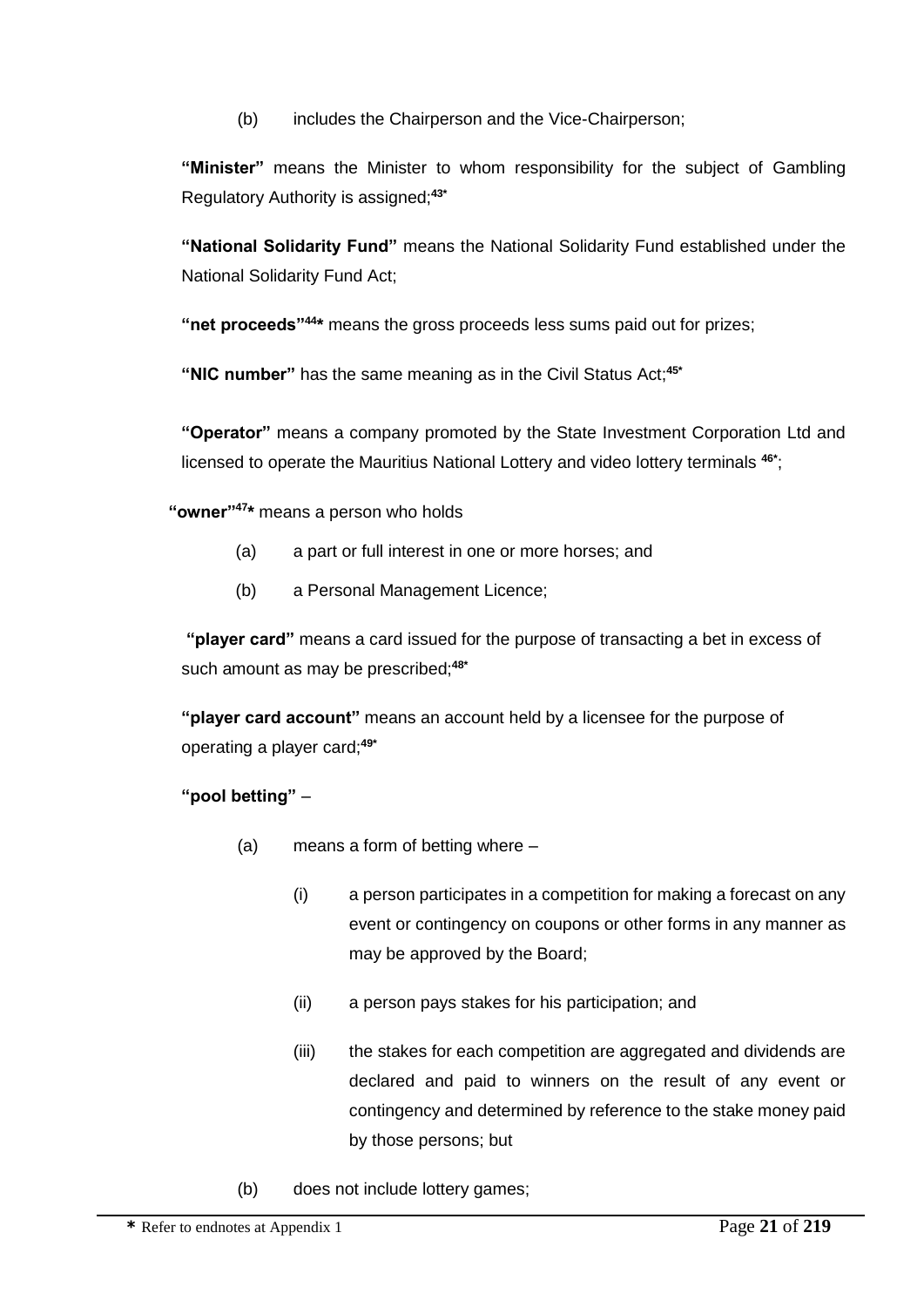**"premises"** includes any house, building, ship, boat, vehicle and any open or enclosed area;

**"promoter's commission"** in relation to pool betting, means the amount by which the aggregate total stakes in all the competitions exceed the sum of -

- (a) the aggregate prizes in the competitions;
- (b) the aggregate pool betting duty and tax payable in respect of the competitions; and
- (c) the expenses actually incurred by the promoter in the conduct of the competitions excluding any expenses properly chargeable to capital and any interest on borrowed money, and in particular, excluding any provision for depreciation of buildings or equipment, any emoluments payable to the promoter, or any emoluments payable to any other person whether or not those emoluments depend to any extent on the profits of the promoter;

**"proscribed organisation"** has the same meaning as in the Prevention of Terrorism Act;**50\***

**"punter"** means a person who places a bet with a bookmaker or totalisator operator;

**"racecourse"** means premises approved by the Board, which are designed, used or adapted for use for horse-racing;

**"racing fixtures"<sup>51</sup>\*** means such fixtures as the Horse Racing Division may determine;

**"race meeting"** means an event at which horse-races are conducted at a racecourse;

**"racing steward"** means a person to whom responsibility is assigned by a horse-racing organiser for detecting and sanctioning any malpractice in horse-racing;

**"remote communication"** means communication using the internet, telephone or such other electronic communication system as may be approved by the Board;

"**Responsible Gambling and Capacity Building Fund**" means the Responsible Gambling and Capacity Building Fund set up under section 11A;**52\***

**"Revenue Laws"** has the same meaning as in the Mauritius Revenue Authority Act 2004;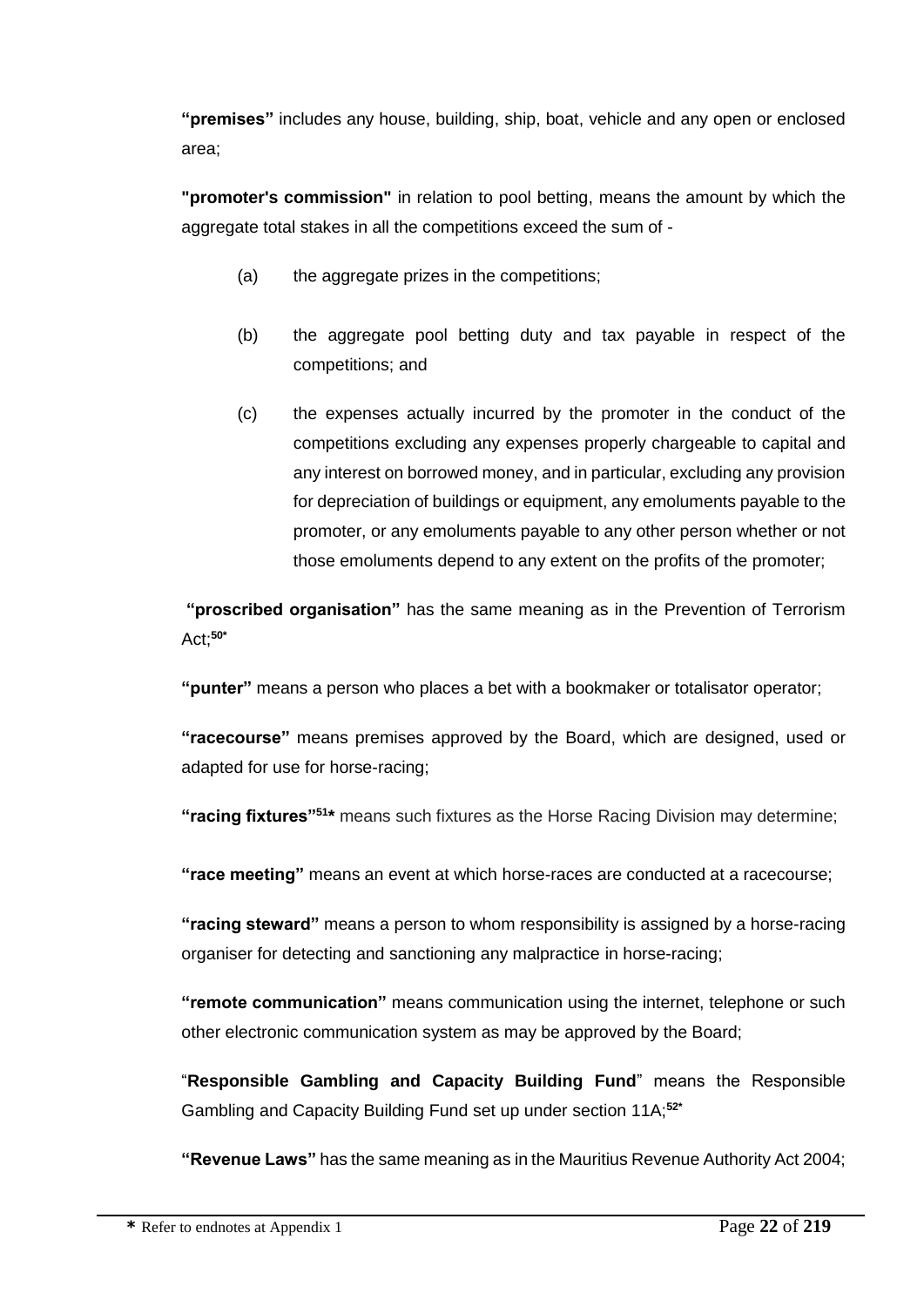**"Rules of Racing"** means the Rules of Racing made by the Horse Racing Division governing the organisation, conduct, regulation, control, supervision and management of horse-racing;**<sup>53</sup>\***

**"specified licensee"** means a licensee having reported earnings of not less than 10,000,000 rupees in one financial year;**54\***

"**sporting event**" means a horse race or football league which takes place outside Mauritius;**55\***

**"stand"**, in relation to a racecourse in Mauritius, means an area where the public is admitted on presentation of an admission ticket issued by a horse-racing organiser;

**"suspicious transaction"** means a transaction which – **56\***

- (a) gives rise to a reasonable suspicion that may involve  $-$ 
	- (i) the laundering of money or the proceeds of any crime; or
	- (ii) funds linked or related to, or to be used for, the financing of terrorism or proliferation financing or, any other activity or transaction related to terrorism as specified in the Prevention of Terrorism Act or under any other enactment, whether or not the funds represent the proceeds of a crime;
- (b) is made in circumstances of unusual or unjustified complexity;
- (c) appears to have no economic justification or lawful objective;
- (d) is made by, or on behalf of, a person whose identity has not been established to the satisfaction of the person with whom the transaction is made; or
- (e) for any other reason, gives rise to suspicion;

**"sweepstake"** means a form of lottery where the winner is determined by a draw and on the result of such horse race as the Board may approve; **57\***

**"sweepstake organiser"** means a company licensed to organise sweepstakes;

"**sweepstake retailer**" means a person who holds a registration certificate granted under section 52B;**58\***

**"tax"** –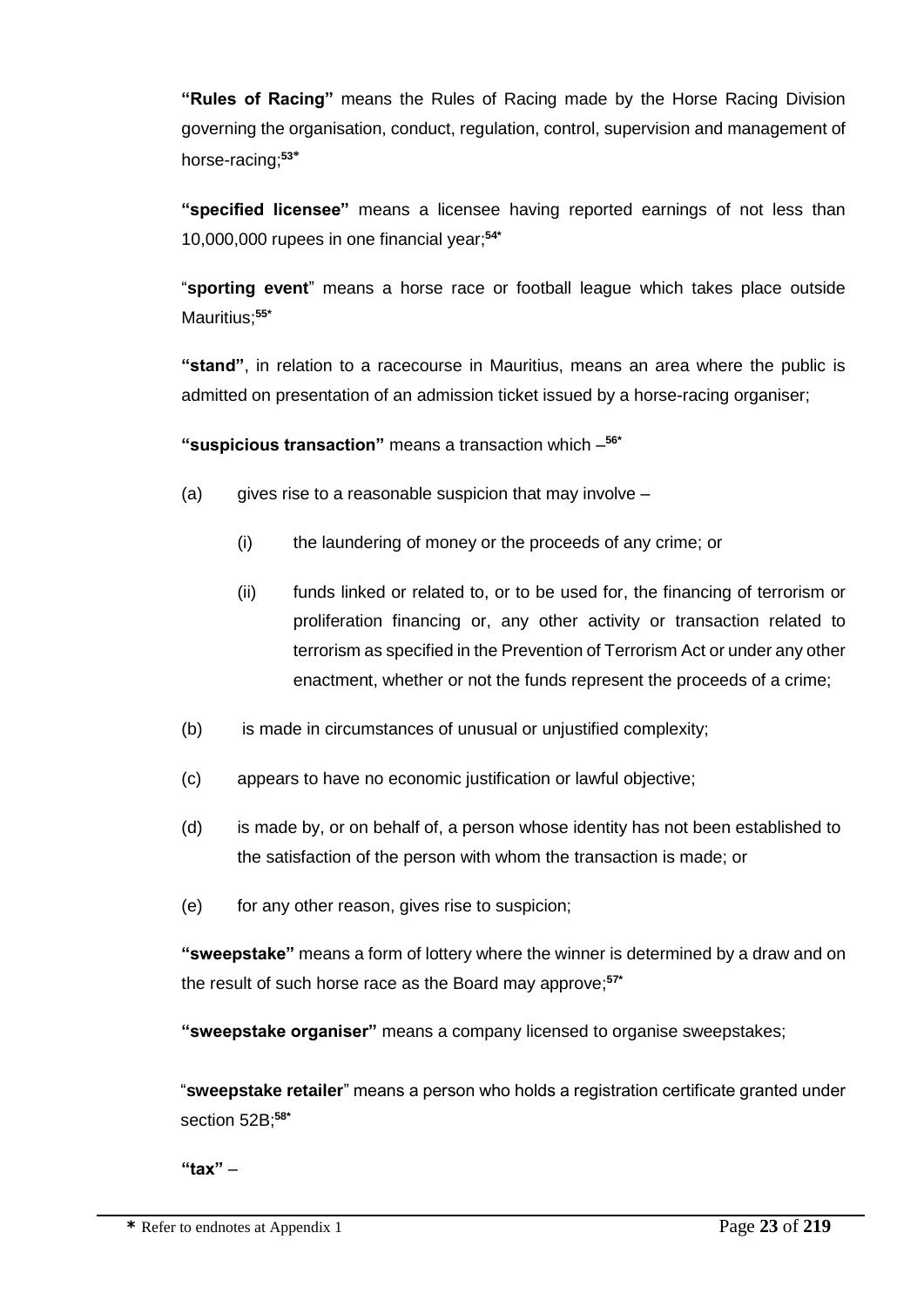- (a) means the tax payable under section 114(1), (1A), (2), (3) and (8); and**59\***
- (b)**60\*** includes -
	- (i) any sum due under section 60(1A); and
	- (ii) any penalty and any interest imposed under this Act; but
- (c) does not include any fine;

#### **"totalisator"** –

- (a) means a scheme or system by means of which bets are accepted and aggregated and dividends are calculated, declared and paid on a proportional basis dependent on the result of a horse-race or a series of horse-races in accordance with formulae approved by the Board; and
- (b) includes a device, instrument, machine, computer or other thing used to effect the aggregation of bets and the distribution of dividends;

**"totalisator operator"** means a public company licensed under this Act to operate a totalisator;

**"veterinarian"<sup>61</sup>\*** means a veterinarian licensed by the Horse Racing Division to provide veterinary services to horses;

#### **"video lottery terminal" or "VLT"**; - **62\***

- (a) means an electromechanical machine which, on insertion of a coin, bank note, electronic credit, token or similar object or by means of a voucher or on payment of any other consideration, enables a person to play a game whereby the person receives vouchers or tickets representing cash prizes won, based on the determination of the video lottery central computer system; and
- (b) includes an electromechanical machine to play
	- (i) a game where players compete against each other from the same set of numbers for a common prize;
	- (ii) a random-number generated game where each game is at random and is generated by the video lottery central computer system; and
	- (iii) an electric-instant lottery game which is similar to a paper-based scratch lottery card delivered electronically through the video lottery machine; but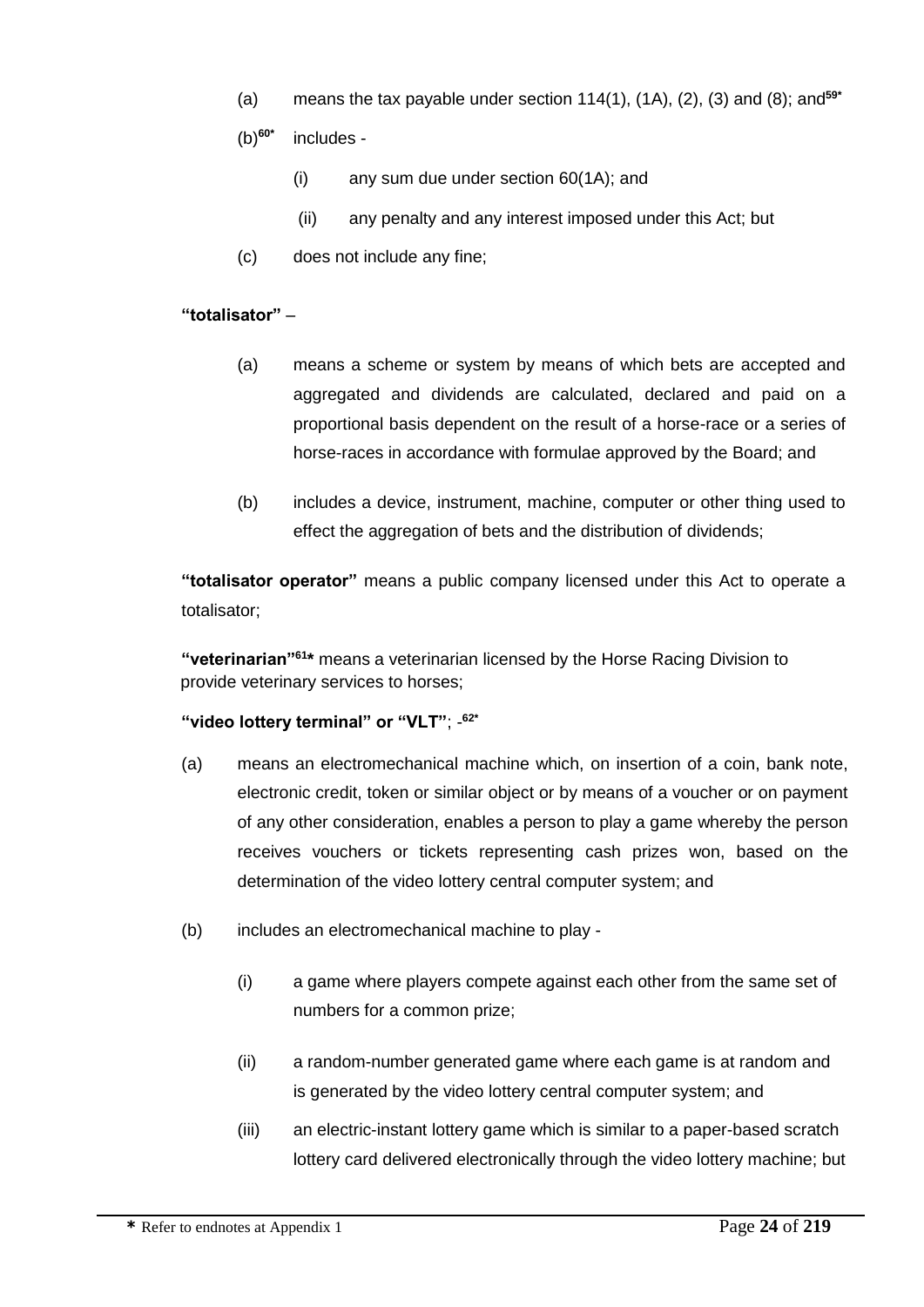(c) does not include an amusement machine, a limited payout machine**63\*** or a gaming machine;

**"workout"<sup>64</sup> \*** means training and schooling of a horse.

# **PART II – THE GAMBLING REGULATORY AUTHORITY**

#### **3. Establishment of Authority**

- (1) There is established for the purposes of this Act the Gambling Regulatory Authority which shall be a body corporate.
- $(2)$ <sup>65\*</sup> **\*** The Authority shall comprise –
	- (a) the office of the Chief Executive;
	- (b) the Inspectorate Division, the Investigations Division, the Internal Audit Division and such other divisions as may be set up by the Board; and
	- (c) the Horse Racing Division established under section 15A.

# **4. Objects of Authority**

The objects of the Authority shall be to –

- (a) regulate and control gambling activities and the organisation of lottery games, sweepstakes and lotteries;
- (b) regulate and monitor the organisation of horse-racing;
- (c) promote public confidence in the integrity of the gambling industry and the horse-racing industry;
- (d) ensure that gambling is conducted in a fair and transparent manner;
- (e) foster responsible gambling in order to minimise harm caused by gambling;
- (f) promote tourism, employment and economic development generally; and
- (g) promote the welfare and leisure of the race-going public.

#### **5. The Board**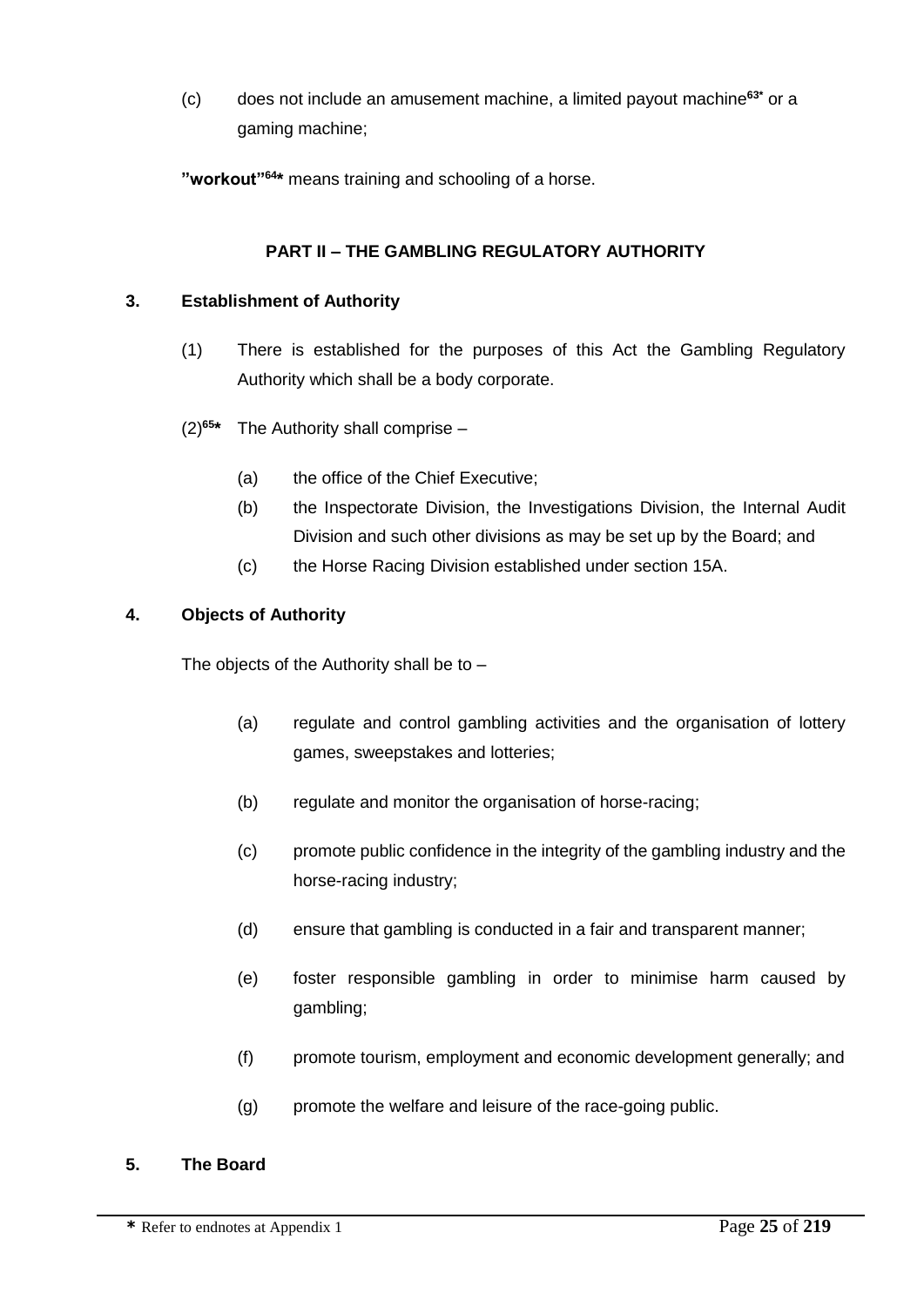- (1) The Authority shall be administered and managed by a Gambling Regulatory Board which shall consist of –
	- (a) a Chairperson;
	- (b) a Vice-Chairperson;
	- (c) a representative of the Prime Minister's Office;
	- (d) a representative of the Attorney-General's Office;
	- (e) a representative of the Ministry responsible for the subject of finance;
	- (f) a representative of the Ministry responsible for the subject of tourism;
	- (g) a representative of the Commissioner of Police; and
	- (h) 3 other members having adequate experience in economics, accountancy, law, scientific or business administration.
- (2) The Chairperson, Vice-Chairperson and the 3 members referred to in subsection (1)(h) shall be appointed by the Minister on such terms and conditions as he may determine.
- (3) Where the Chairperson is absent or unable to exercise his functions for any reason, the Vice-Chairperson shall act in his stead.
- (4) No person having had or having any direct or indirect interest in any activity regulated by this Act in the previous 5 years shall be appointed as a member.
- (5) Every member shall be paid by the Board such fees as the Board may, with the approval of the Minister, determine.

#### **6. Functions of Board**

The Board shall have such functions as are necessary to further most effectively the objects of the Authority and in particular to –

- (a) ensure that a horse-racing organiser effectively discharges its responsibilities regarding the organisation of horse-racing in all its aspects, including safety, comfort and standards of hygiene, security, discipline and the prevention of fraud;
- (aa) ensure, where a horse racing organiser is paid such amount as the Board may determine by a totalisator operator, a bookmaker, a sweepstakes organiser or an operator of dart games to use its race cards and fixtures, that the horse racing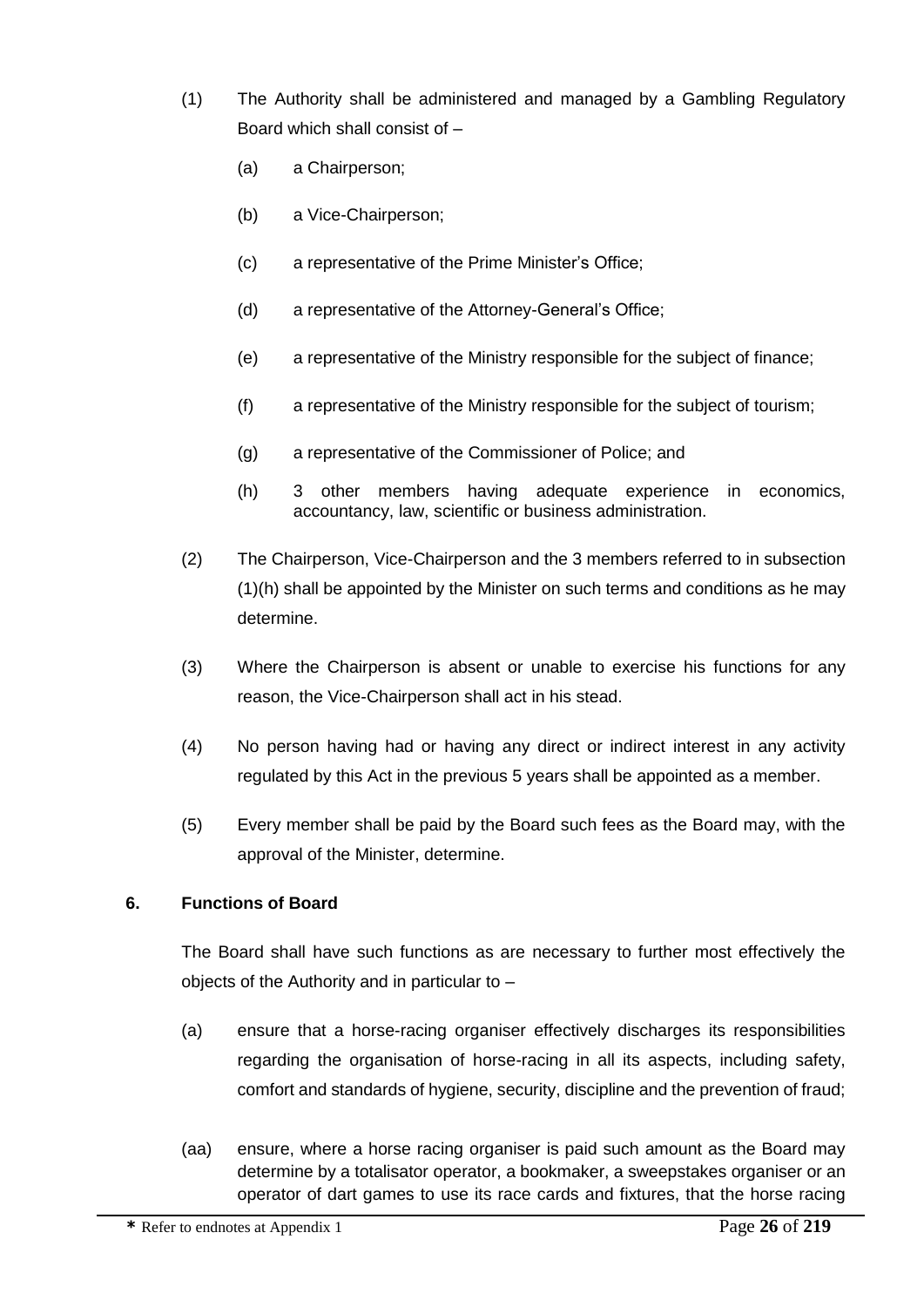organiser does not prevent the totalisator operator, bookmaker, sweepstakes organiser or operator of dart games from using its race cards and fixtures;**66\***

- (b) ensure that there is transparency and good governance in the conduct of gambling, lottery games, sweepstakes and lotteries and in the organisation of horse-racing;**<sup>67</sup>** \*
- (c) regulate and control the operations of gambling, lottery games, sweepstakes and lotteries;
- (d) initiate, develop and implement strategies conducive to the development of gambling, horse-racing, lottery games, sweepstakes or lotteries and the protection of the public in relation thereto;**68\***
- (e) coordinate with the Police des Jeux for the prevention of illegal gambling and other malpractices in any activity regulated under this Act and for the detection of fraud in gambling, horse-racing, lottery games, sweepstakes or lotteries;**69\***
- (f) do such things as are incidental or conducive to the performance of any of its functions under this section; and
- (g) advise the Minister on any matter relating to gambling, horse-racing, lottery games, sweepstakes or lotteries.

#### **7. Powers of Board**

- (1) The Board shall have such powers as are necessary to enable it to effectively discharge its functions and in particular to –
	- (a) issue, renew, suspend or revoke any licence;
	- (aa) extend, during the COVID-19 period, the validity of any licence for such period and on such terms and conditions as the Board may determine;**<sup>70</sup>\***
	- (ab) enforce compliance with a licence issued by the Horse Racing Division;**<sup>71</sup>\***
	- (b) register, or cancel the registration of, a lottery retailer and a bookmaker's clerk;
	- (c) issue directives to licensees and impose terms and conditions on licences;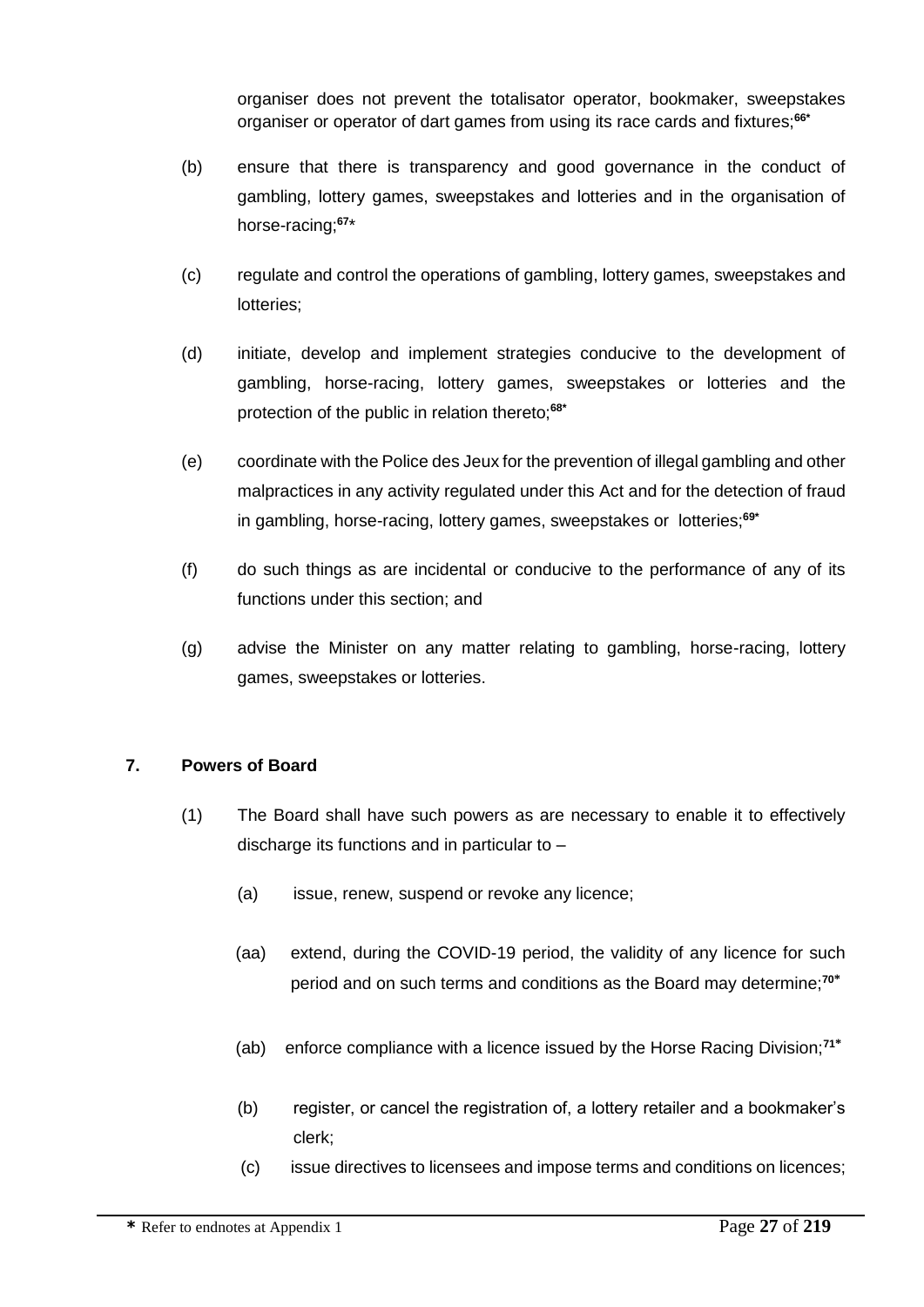- (d) issue guidelines to licensees, including guidelines pertaining to measures to be implemented to prevent the laundering of money and the financing of terrorism;
- (da) take disciplinary action against its licensees for failing to comply with the anti-money laundering and terrorism financing and proliferation guidelines issued by the Authority; **72\***
- (e) approve Rules of gambling, lottery games, sweepstakes and lotteries;
- (f) approve, for implementation by licensees, rules in respect of internal control systems, including accounting and reporting procedures and any other procedures or systems;
- (g) approve a racecourse or the use of a racecourse, the frequency and number of race meetings in a year and the number of races at a race meeting;
- (ga) on receipt of a complaint, or on its own initiative, set up an appeal committee in such manner as may be prescribed;**73\***
- (h) approve any event or contingency on which betting is to be conducted;
- (i) supervise and control the conduct and operation of any activity regulated under this Act;
- (j) impose any financial penalty for non-compliance with the conditions of a licence, rules, directions or guidelines;
- (k) require a licensee or any other person to furnish such information or documents as may be specified by the Board or to attend before the Board at such time as may be specified for the purpose of being examined in respect of any transaction or matter relating to any gambling activity licensed under this Act;
- (l) deal with complaints;
- (m) ensure the protection of the public through the regulation and supervision of gambling, lottery games, sweepstakes and lotteries;
- (ma) ensure that licensees comply with the relevant guidelines issued by the Authority and by FIU under the Financial Intelligence and Anti-Money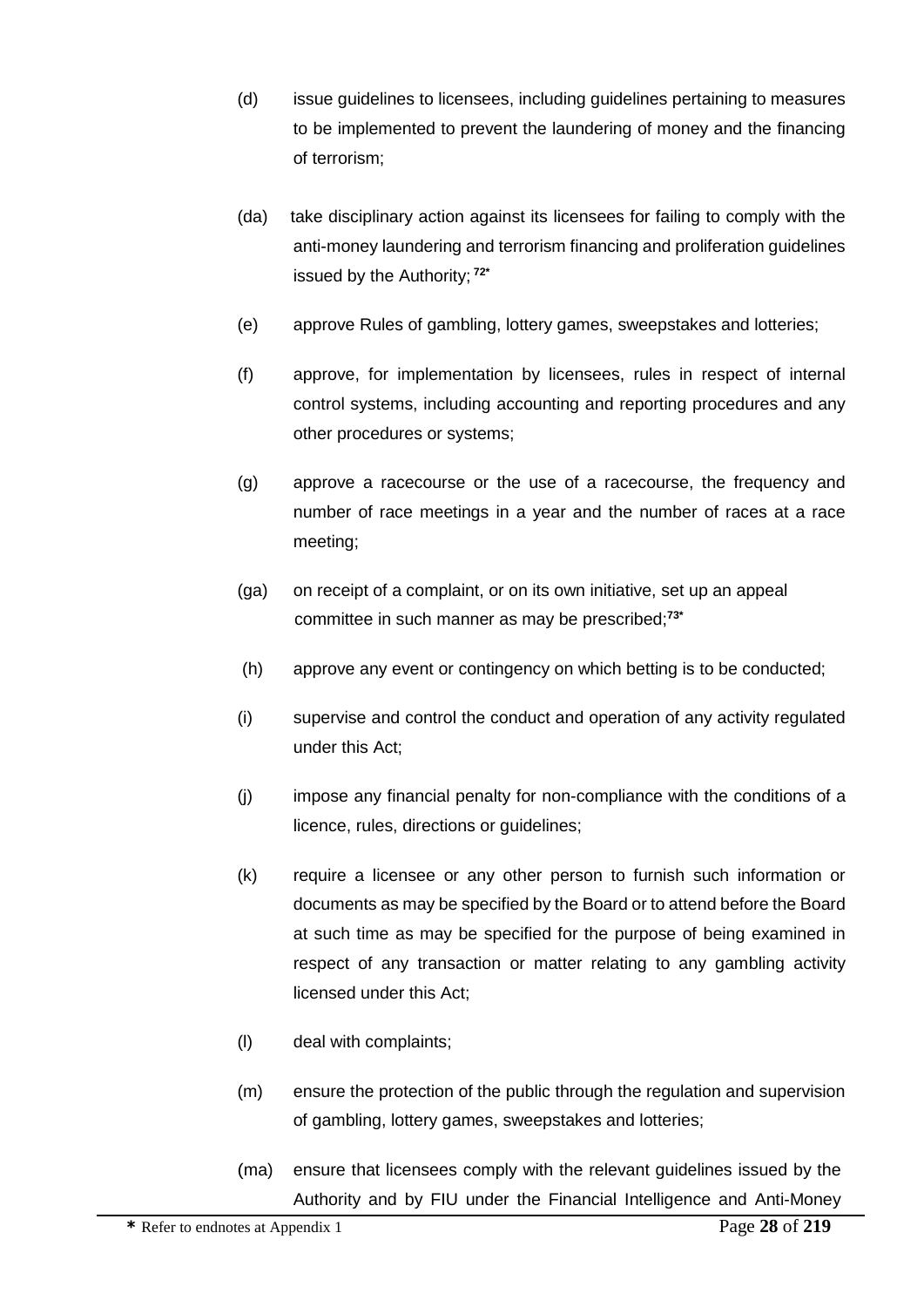Laundering Act;**74\***

- (n) carry out investigations into any illegal, dishonourable or improper practice in relation to any activity regulated under this Act and take such appropriate action as it thinks fit; and
- (o) generally do such acts and things as may be necessary for the purposes of this Act.
- (1A) (a) The Authority may, during the COVID-19 period, direct any licensee to temporarily cease its operations.
	- (b) Where, pursuant to paragraph (a), a licensee ceases its operations, no licence fee shall be payable for the period of cessation of operation and the licence fee already paid for that period shall be deducted from the licence fee payable in a subsequent year.**75\***
- (2) Repealed**76\***
- (3) The Minister may, in relation to the exercise by the Board of any of its powers under this Act, give such directions of a general character to the Board as the Minister considers necessary in the public interest.
- (4) Where a direction is given under subsection (3), the Board shall comply with the direction.

# **8. Meetings of Board**

- (1) The Board shall meet as often as is necessary but at least once every month and at such time and place as the Chairperson may determine.
- (2) In the absence of the Chairperson or the Vice-Chairperson at a meeting of the Board, the members present shall elect a member to act as Chairperson for that meeting.
- (3) At any meeting of the Board, 6 members shall constitute a quorum.
- (4) The validity of any act or thing authorised or required to be done by the Board shall not be affected by any vacancy in its membership.
- (5) The Board may co-opt such other person as may be of assistance in relation to any matter before the Board.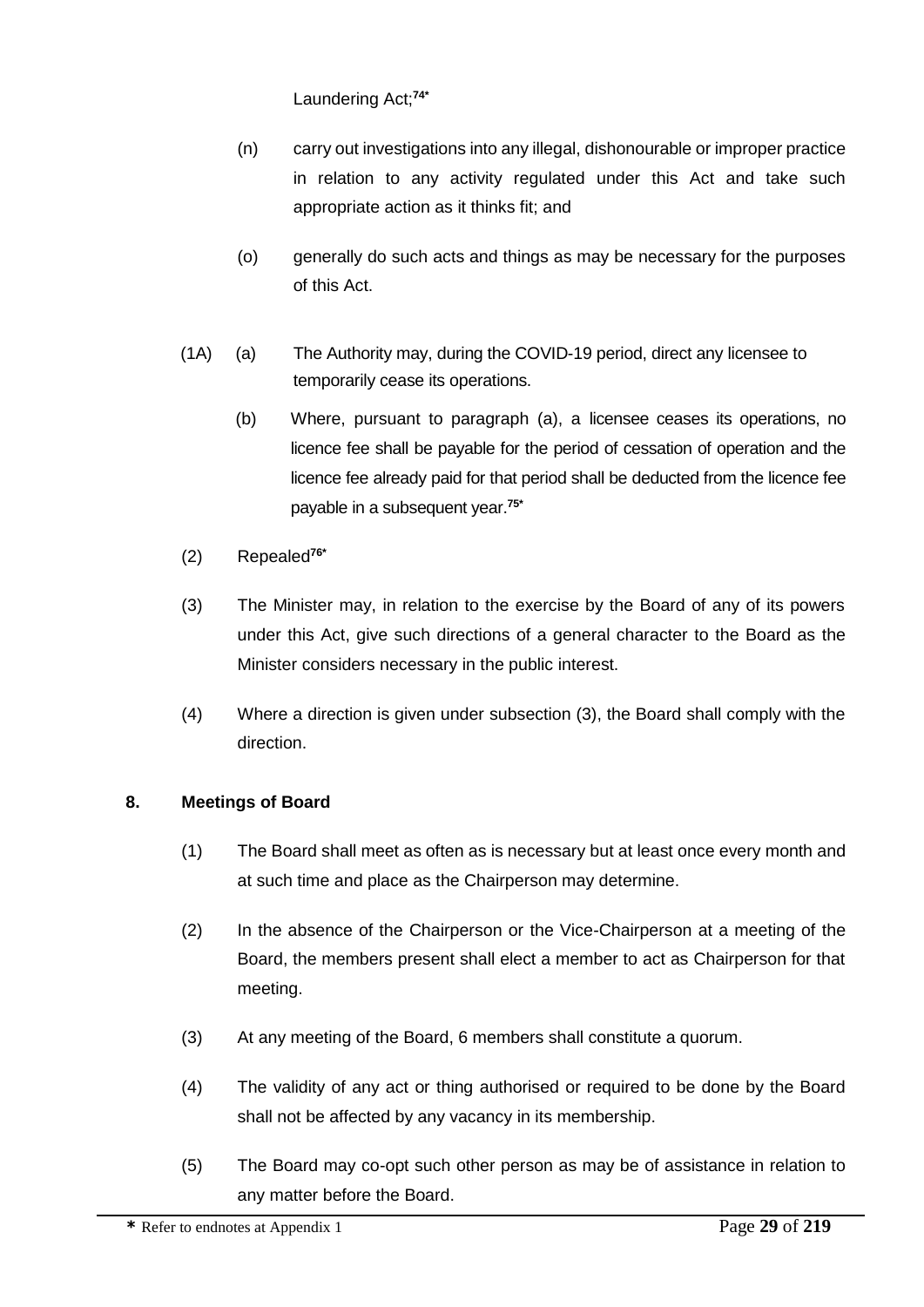- (6) Any person co-opted under subsection (5) shall have no right to vote on any matter before the Board.
- (7) Subject to this section, the Board shall regulate its meetings in such manner as it thinks fit.

### **9. Disclosure of interest**

Every member shall, in relation to any matter before the Board, in which he or any person related to him by blood or marriage has a pecuniary or other material interest -

- (a) disclose the nature of that interest in writing at or before the meeting convened to discuss that matter; and
- (b) not take part in any deliberations of the Board relating to that matter.

#### **10.<sup>77</sup> \* Delegation of powers**

Subject to such instructions of a general nature as it may give, the Board may delegate to the Chairperson, the Chief Executive or a Division such of its powers and functions as may be necessary for the effective management of the Authority other than the power to

- (a) borrow money;
- (b) raise loans;
- (c) enter into any transaction in respect of capital expenditure which exceeds one million rupees; or
- (d) issue directives or guidelines.

#### **11. General Fund**

-

- (1) The Authority shall set up a General Fund
	- (a) into which shall be paid
		- (i) all sums received from the Consolidated Fund;
		- (ii) all loans, interest or other sums, other than licence fees, which may lawfully accrue to the Authority; and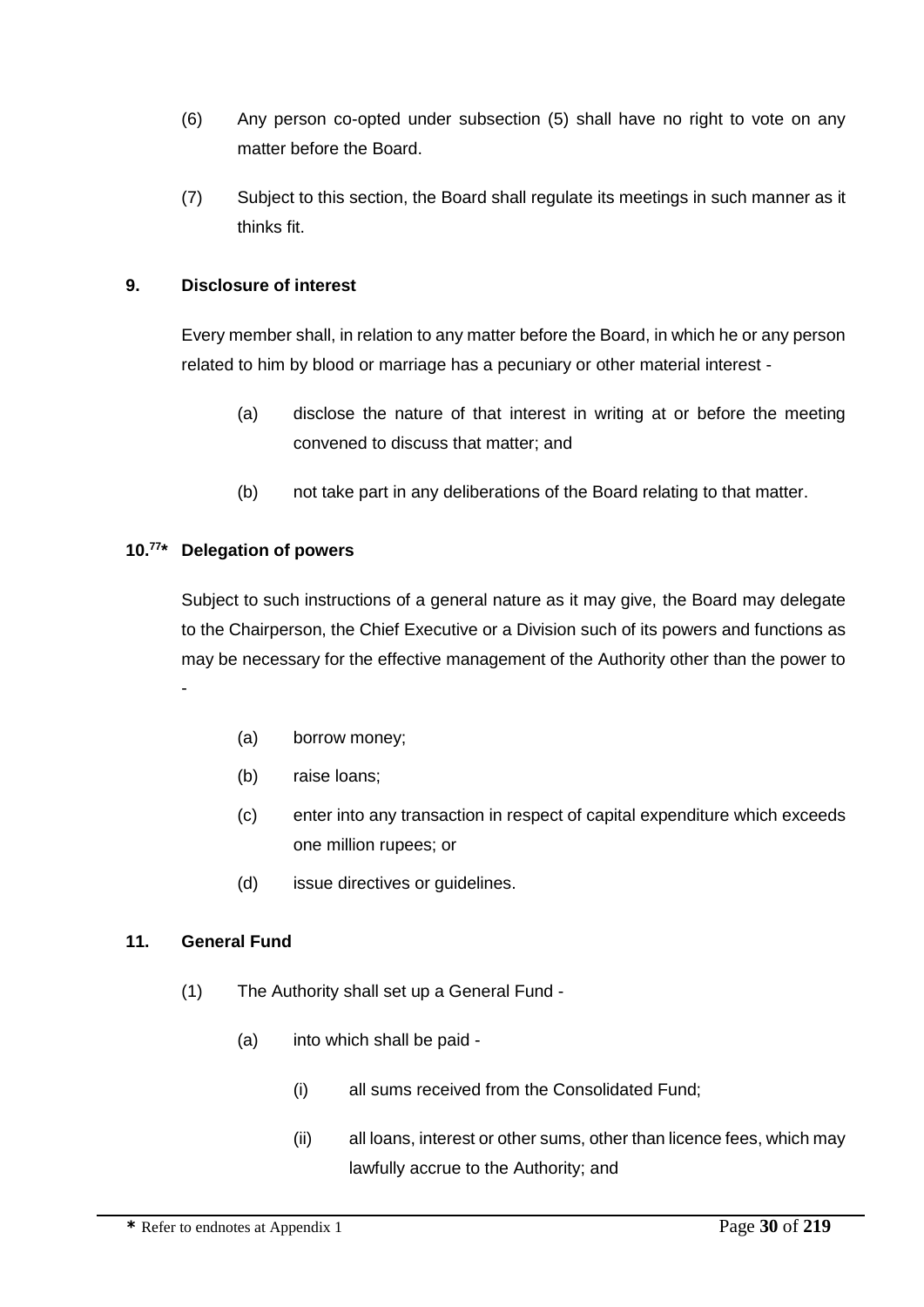- (iii) all sums from any other source as may be approved by the Minister; and
- (b) out of which all payments required to be made by the Authority and all charges on the Authority shall be effected.
- (2) Any licence fee collected by the Authority shall, as soon as is reasonably practical, be paid by the Chief Executive into the Consolidated Fund.
- (3) The Board shall, not later than 3 months before the commencement of each financial year, submit to the Minister an estimate of its income and expenditure for that financial year.
- (4) For the purposes of section (5) of the Statutory Bodies (Accounts and Audit) Act, the period extending from the commencement of this Act to 30 June next following shall be deemed to be the first financial year of the Authority.
- (5) Sections 5, 7, 8 and 9 of the Statutory Bodies (Accounts and Audit) Act shall, in so far as they relate to audited accounts, not apply to the first financial year of the Authority.
- (6) The auditor to be appointed under section 5(1) of the Statutory Bodies (Accounts and Audit) Act shall be the Director of Audit.

# **11A. Responsible Gambling and Capacity Building Fund 78\***

The Authority shall set up a Responsible Gambling and Capacity Building Fund –

- (a) into which shall be paid the levy raised from licensees; and
- (b) out of which shall be paid such sums as the Managing Committee may approve  $for -$ 
	- (i) developing and implementing a responsible gambling programme for the public;
	- (ii) identifying and addressing the ills associated with the gambling industry;
	- (iii) capacity building at the Authority;
	- (iv) ensuring integrity and best practices in the gambling industry;
	- (v) any other purpose as the Board may determine.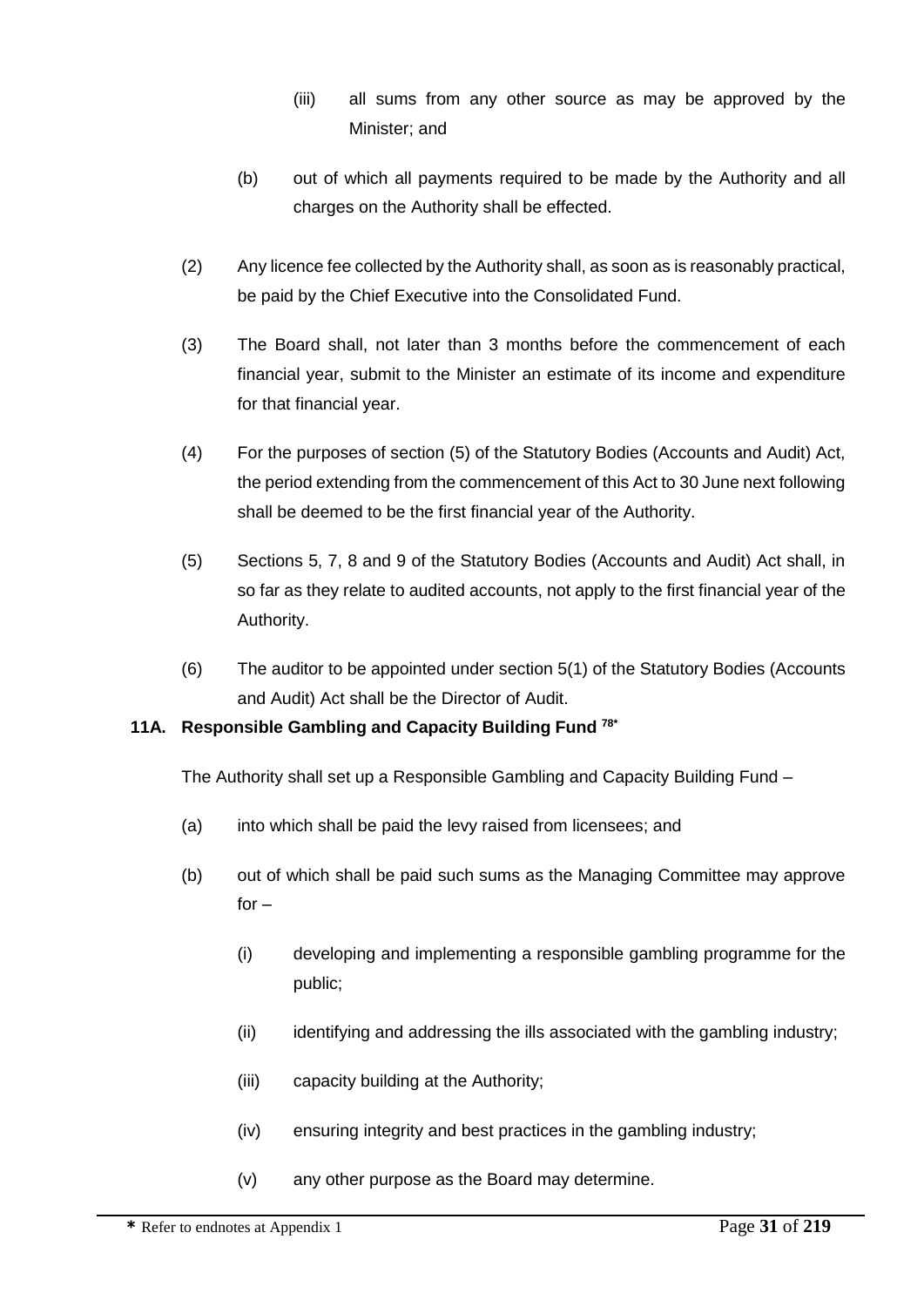# **11B. Administration of Responsible Gambling and Capacity Building Fund 79\***

- (1) The Responsible Gambling and Capacity Building Fund shall be administered by a Managing Committee which shall consist of a chairperson and not more than 4 other persons, to be appointed by the Board after consultation with the Minister.
- (2) The Managing Committee shall hold its meetings at such time and place as the Chairperson may determine.
- (3) The Managing Committee shall regulate its meetings and proceedings in such manner as it may determine.
- (4) Notwithstanding subsections (2) and (3), the Managing Committee shall, where required by the Minister or Board –
	- (a) furnish information in respect of its activities; and
	- (b) comply with such directions of a general character as the Minister or Board considers necessary in the public interest.

# **12. Annual report**

(1) The Board shall, not later than 6 months after the close of every financial year, cause to be published a report of the activities of the Authority together with its audited accounts in respect of the previous financial year.

- (2) The Board shall forward a copy of the report referred to in subsection (1) to the Minister.
- (3) The Board shall furnish to the Minister such information with respect to the activities of the Authority, in such manner and at such time, as the Minister may specify.
- (4) The Minister shall, at the earliest available opportunity, lay a copy of the annual report and audited accounts of the Authority before the National Assembly.

# **PART III – ADMINISTRATION**

# **13. Chief Executive**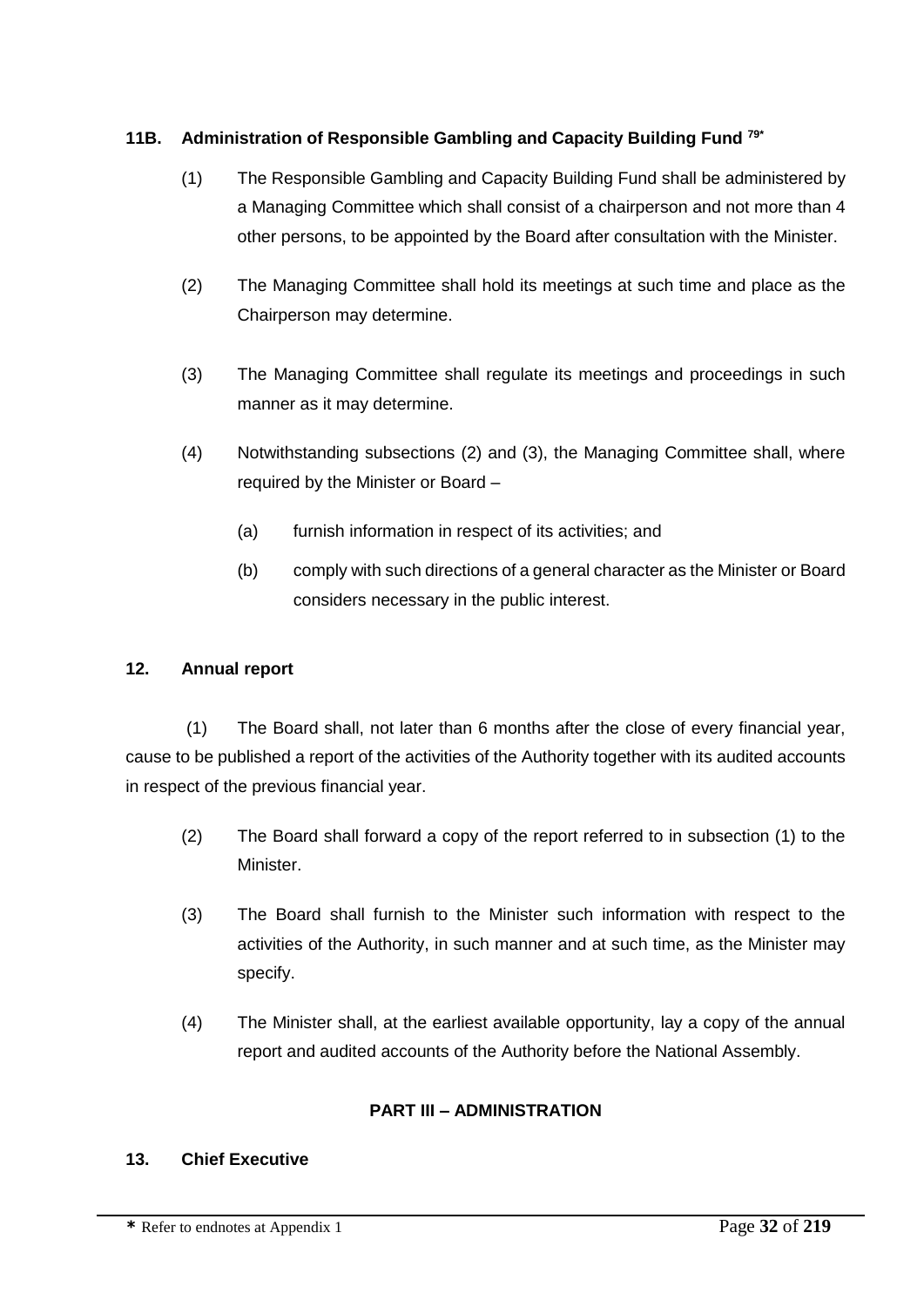- (1) There shall be a Chief Executive who shall be the chief executive officer of the Authority charged with responsibility for the execution of the policy of the Board and for the control and management of the day-to-day business of the Authority.
- (2) The Board shall, with the approval of the Minister, appoint the Chief Executive from amongst suitable candidates on a fixed term performance contract.
- (3) In the exercise of his functions, the Chief Executive shall act in accordance with such directives as he may receive from the Board.
- (4) The Chief Executive shall, unless otherwise directed by the Board, attend every meeting of the Board and may take part in its deliberations but shall not have the right to vote.

#### **14. Staff of Authority**

- (1) The Board may, on such terms and conditions as it thinks fit, employ such persons as inspectors or other employees as may be necessary for the proper discharge of the functions of the Authority.
- (2) The Chief Executive may authorise in writing any person to perform the duties of an inspector for such period and on such terms as he may determine.
- (3) Every person employed under subsection (1) or authorised under subsection (2) shall be under the administrative control of the Chief Executive.
- (4) The Board may make provision to govern the conditions of service of employees and, in particular, to deal with -
	- (a) the appointment, discipline, dismissal, pay and leave of, and the security to be given by, employees;
	- (b) appeals by employees against dismissal or other disciplinary measures; and
	- (c) the establishment and maintenance of provident and pension fund schemes and the contributions payable to those schemes and the benefits derived from them.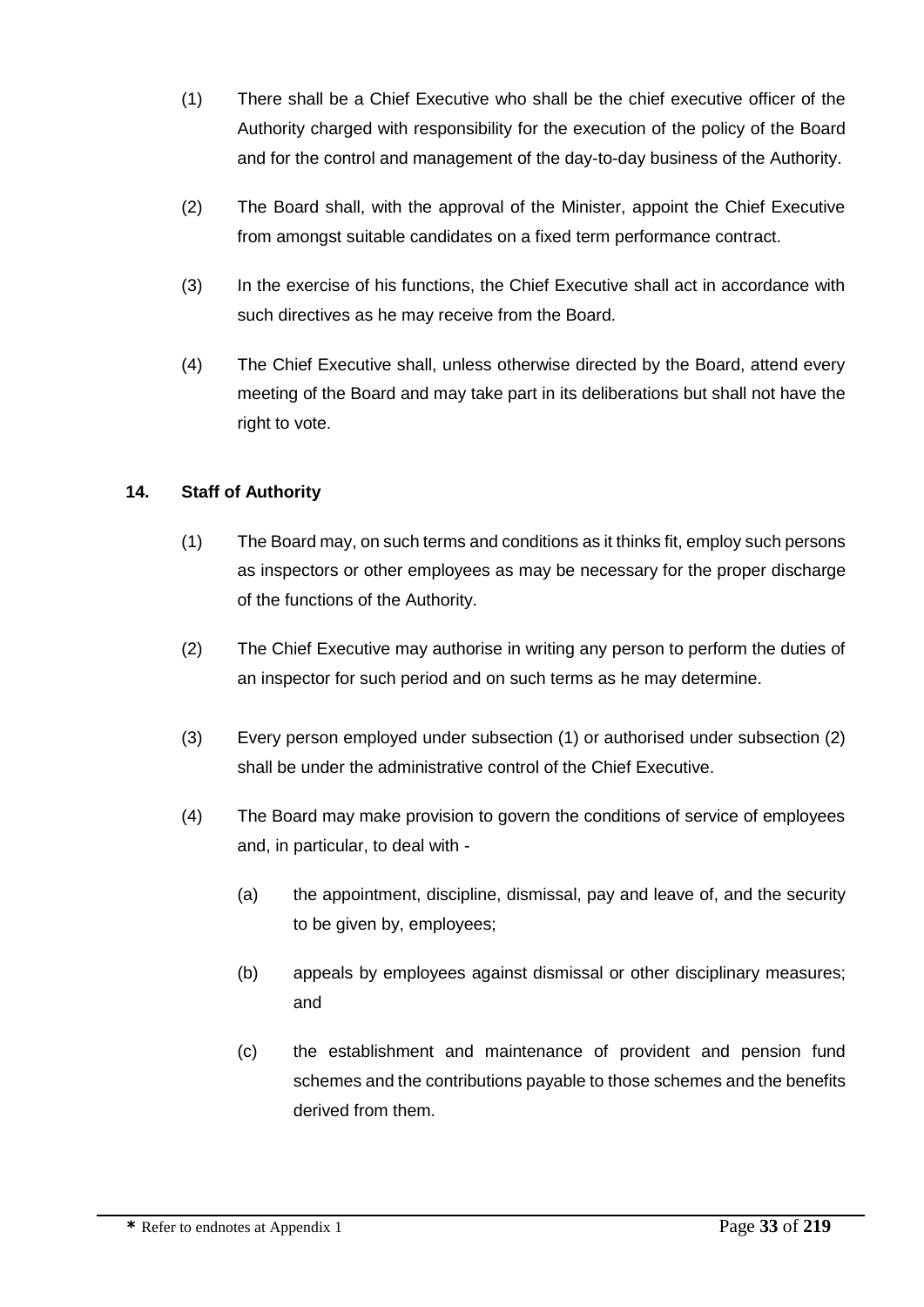#### **15. Declaration of assets**

- (1) Every person shall, on accepting an offer of appointment by the Board, lodge **80\***
	- (a) in the case of the Chief Executive, with the Chairperson, a declaration of assets by way of an affidavit in the form specified in Part I of the Second Schedule; or
	- (b) in the case of an employee, with the Chief Executive, a declaration of assets in the form specified in Part II of the Second Schedule,

in relation to himself, his spouse, his minor children and grand-children, and subject to subsection (2), children of age.

- (2) The declaration shall, in relation to children of age, specify any property sold, transferred or donated to each one of them in any form or manner whatsoever including income or benefits from any account, partnership or trust.
- (3) Every person referred to in subsection (1) shall make a fresh declaration of assets by means of an affidavit or declaration, as the case may be, every 3 years, and also on the expiry or termination of his employment on any ground.
- (4) The Head of the Investigations Division of the Authority, or any employee deputed by him, may, for the purpose of verifying any declaration lodged under this section, call for any oral or written information from an employee or a prospective employee.

#### **PART IIIA – HORSE RACING DIVISION**

#### **15A.81\* Establishment and objects of Horse Racing Division**

- (1) There is established, within the Authority, a Horse Racing Division which shall
	- (a) regulate, control and monitor the organisation of horse racing activities;
	- (b) promote public confidence in the integrity of the horse racing industry by ensuring proper standards of conduct and competence;
	- (c) ensure that horse racing is fair, clean and free from corruption or malpractice;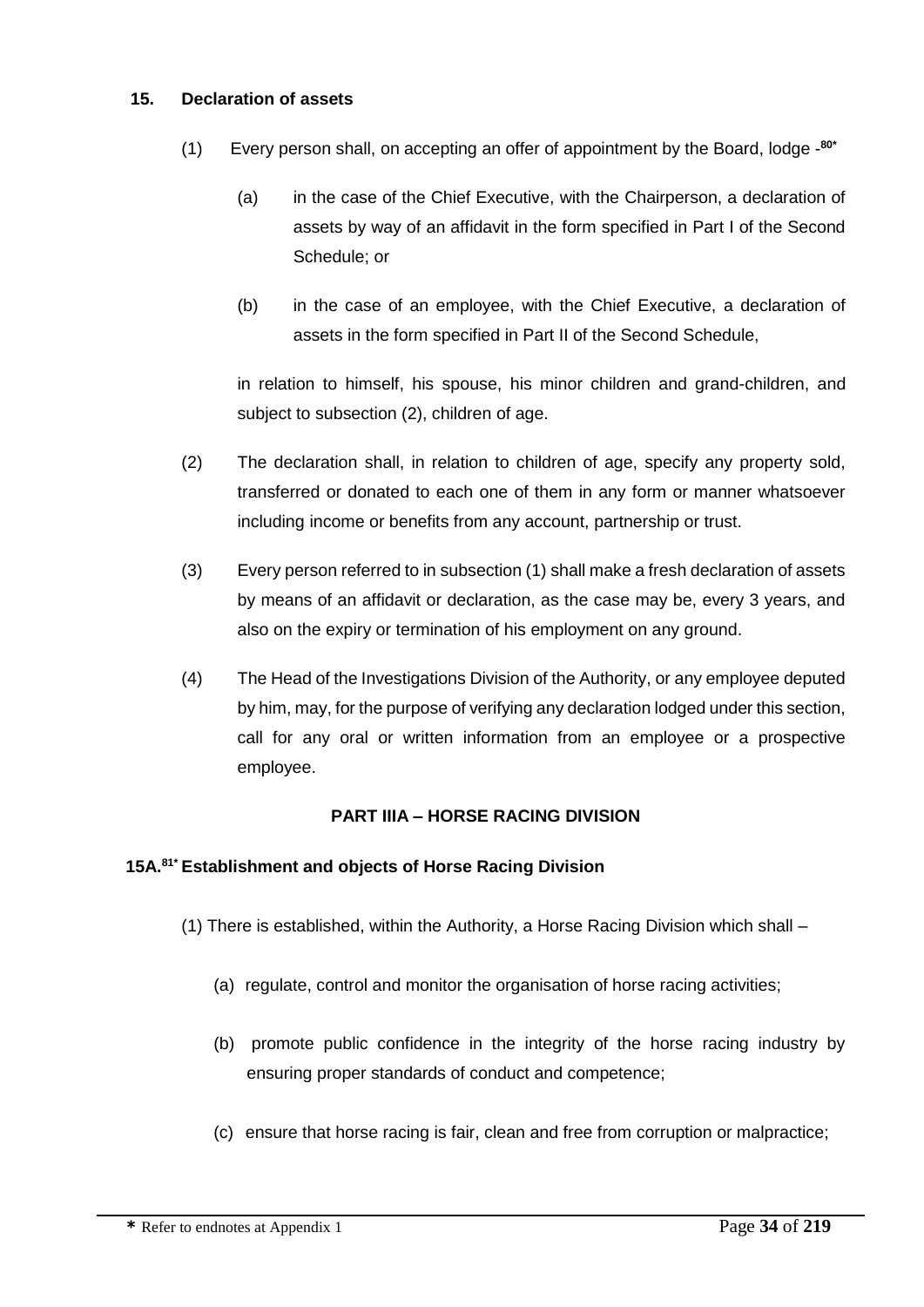- (d) ensure that there is a clear and transparent framework for access to participation in horse racing;
- (e) promote the welfare and leisure of the racegoing public.
- (2) Subject to section 10, the Board may delegate to the Horse Racing Division such powers and functions as the Board may determine to enable the Division to fulfil its objects.
- (3) The Horse Racing Division shall, in respect of administrative and policy matters, report to the Chief Executive.

# **15B.<sup>82</sup> \* Horse Racing Committee**

- (1) The Horse Racing Division shall be administered and managed by a Horse Racing Committee which shall be appointed by the Board on such terms and conditions as the Board may determine.
- (2) The Horse Racing Committee shall consist of
	- (a) a chairperson, to be known as the Head of the Horse Racing Division;
	- (b) a vice-chairperson, to be known as the Integrity Officer;
	- (c) a veterinarian;
	- (d) an operations officer;
	- (e) an accountant;
	- (f) a legal officer;
	- (g) a communication and media officer; and
	- (h) such other officers as the Board may appoint.
	- (3) At a meeting of the Horse Racing Committee, where
		- (a) the chairperson is absent or unable to discharge his functions for any reason, the vice-chairperson shall chair that meeting;
		- (b) the chairperson and vice-chairperson are absent or unable to discharge their functions for any reason, the other members of the Horse Racing Committee shall elect another member to chair that meeting.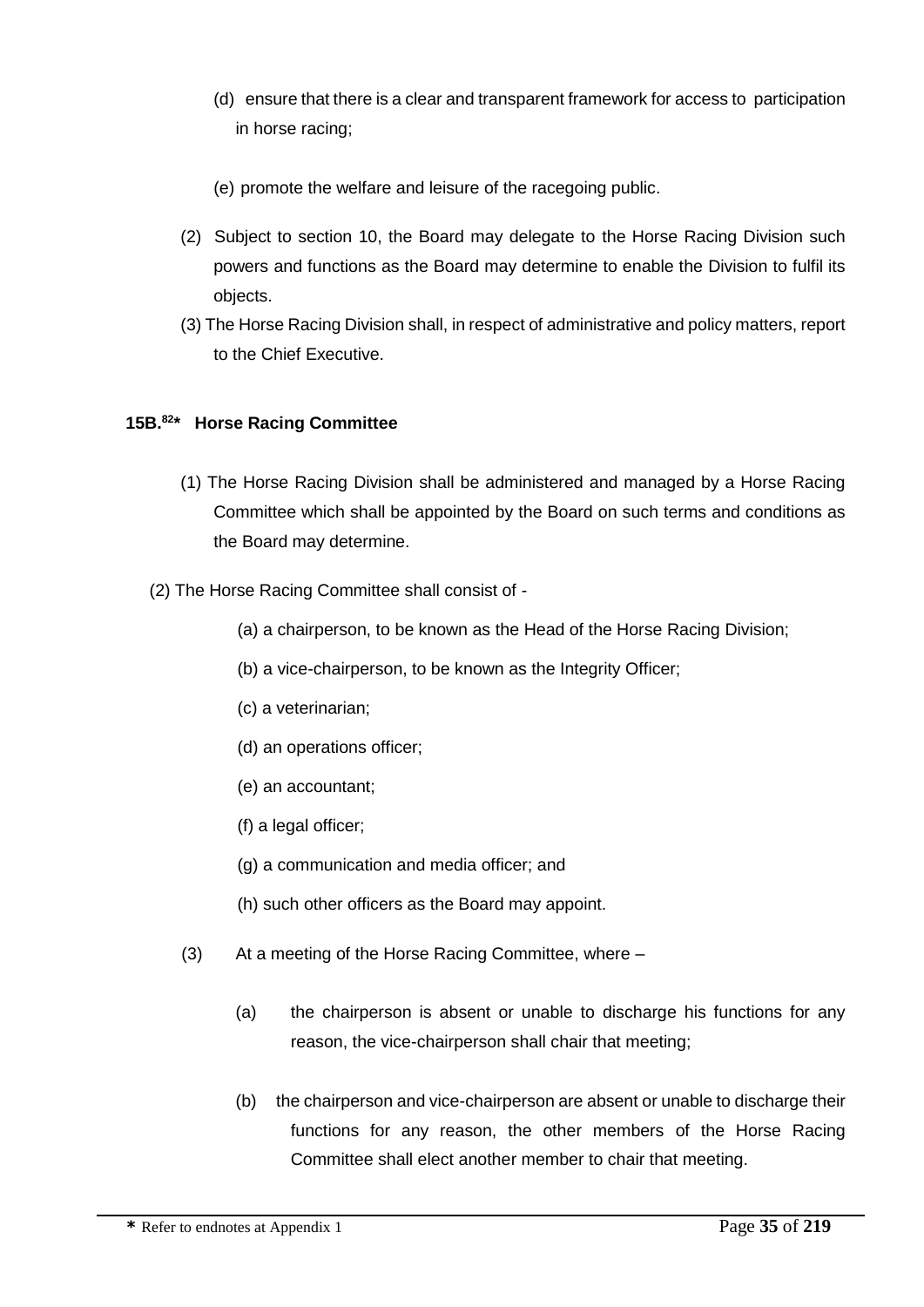- (4) No person shall be appointed as a member of the Horse Racing Committee where that person had, 3 years before his appointment, any direct or indirect interest in an activity regulated under this Act.
- (5) Every member of the Horse Racing Committee shall be paid such fees as the Board may determine.

# **15C.<sup>83</sup> \*Functions of Horse Racing Committee**

- (1) The Horse Racing Committee shall
	- (a) ensure that a horse racing organiser effectively discharges its responsibilities regarding the organisation of horse racing in all its aspects, including safety, comfort and standards of hygiene, security, discipline and the prevention of fraud;
	- (b) ensure that there is transparency and good governance in the organisation of horse racing;
	- (c) protect the integrity of horse racing;
	- (d) initiate, develop and implement strategies conducive to the development of horse racing and the protection of the public in relation to risks inherent to horse racing;
	- (e) coordinate with the *Police des Jeux* for the prevention of illegal acts in connection with horse racing;
	- (f) be responsible for horse race planning, including the preparation and publication of the horse race calendar, fixtures lists, nominations and racecards;
	- (g) conduct disciplinary proceedings that may arise in relation to the conduct of horse racing;
	- (h) issue personal management licences under section 93B;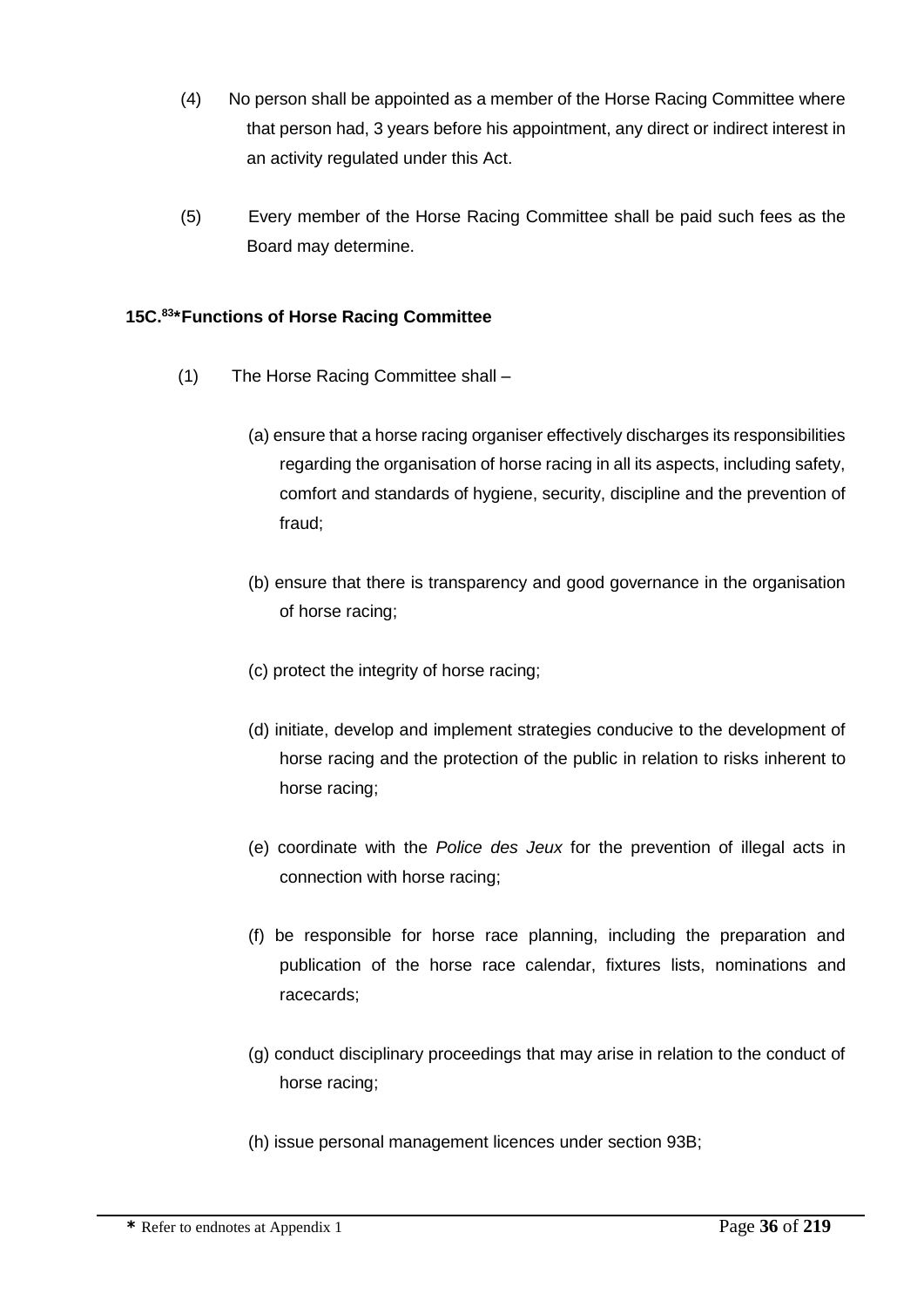- (i) set and enforce standards of medical care for jockeys and other participants in horse races;
- (j) approve and licence equestrian centres and workout programmes;
- (k) approve the importation of racehorses;
- (l) set and enforce standards for racecourses;
- (m) conduct research and development in equine science and welfare;
- (n) issue and enforce the Rules of Racing, other rules and guidelines and directions;
- (o) set up panels of racing stewards;
- (p) register stables and owners;
- (q) register trainers, jockeys, riders and other horseracing professionals;
- (r) employ and issue directions to racecourse officials;
- (s) issue rules, directions and guidelines to any horse racing organiser to
	- (i) provide for veterinary services;
	- (ii) ensure the safety and security of racehorses;
	- (iii) ensure anti-doping measures; and
	- (iv) procure laboratory services for testing of equine blood, urine and other samples;
- (t) licence equine veterinarians;
- (u) advise the Minister on any matter relating to the organisation of horse racing;
- (v) undertake such other functions as may be prescribed.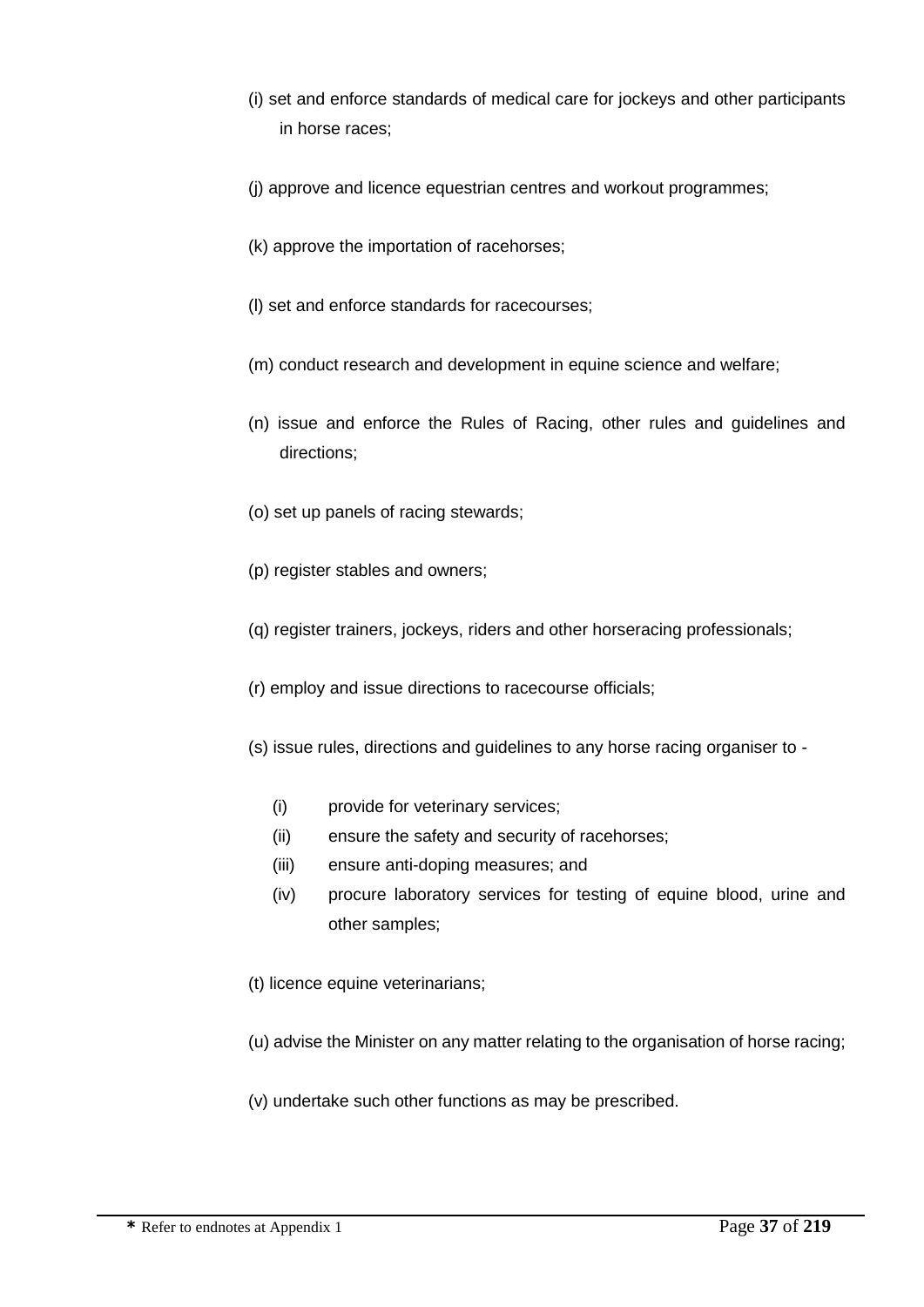- (2) The Horse Racing Committee may set up such units as may be necessary to conduct such functions as the Committee may determine.
- (3) The Minister may make such regulations as he thinks fit for the purpose of enabling the Horse Racing Committee in the discharge of its functions.

### **15D.<sup>84</sup> \*Rules of racing**

- (1) A horse racing organiser shall implement the Rules of Racing, as well as any other rule, direction or guideline, issued by the Horse Racing Division, that affect the organisation of horse racing.
- (2) The Rules of Racing, any other rule, direction or guideline issued by the Horse Racing Division shall be consistent with –
	- (a) this Act;
	- (b) the regulations made under section 164;
	- (c) the directions given under section 100; and
	- (d) such international best practices as the Horse Racing Committee may approve.

#### **15E.<sup>85</sup> \*Financing of Horse Racing Division**

- (1) The activities of the Horse Racing Division shall be financed out of the Responsible Gambling and Capacity Building Fund.
- (2) The Board shall approve the annual budget of the Horse Racing Division and may, where necessary, authorise that the activities of the Horse Racing Division be finance out of the General Fund.
- (3) The Horse Racing Division shall maintain, with a bank, an account through which–
	- (a) owners shall pay keep money;
	- (b) payment for acquisition of horses shall be made; and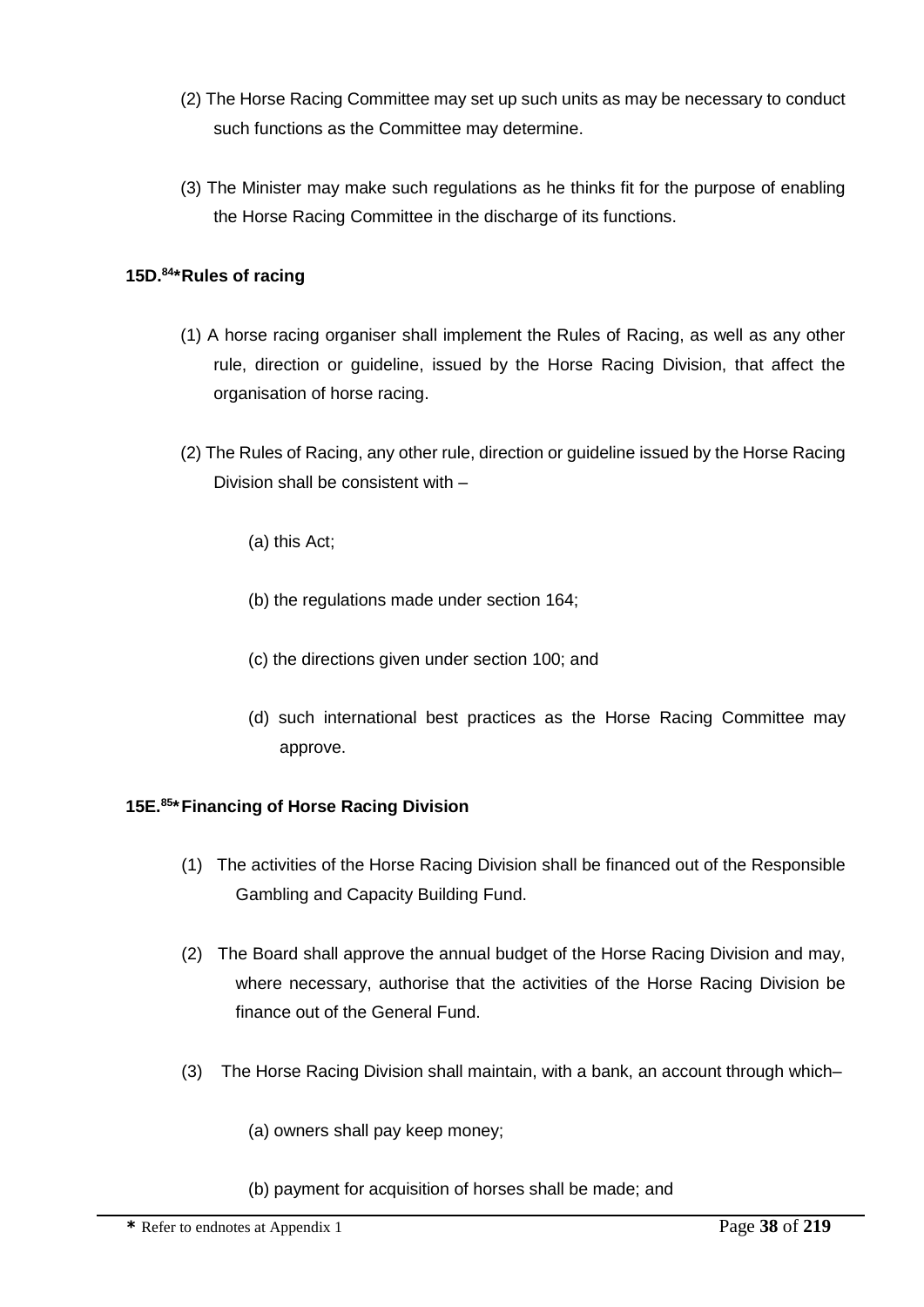(c) jockeys shall be paid.

# **PART IV – CASINOS**

# **16. Licensing of casinos**

- (1) No person shall operate a casino unless he holds a casino licence.
- (2) No casino licence shall be issued unless the appropriate licence fee specified in the Third Schedule is paid to the Authority.

# **16A.<sup>86</sup> \*Casino Digital Game**

- (1) A casino operator may conduct digital gaming in such manner as may be prescribed.
- (2) No casino operator shall conduct digital gaming unless he holds a digital gaming licence.
- (3) No digital gaming licence for casino operator shall be issued unless the appropriate licence fee specified in the Third Schedule to this Act is paid to the Authority.

## **17. Restriction on the use of the word "casino"**

No person shall use the word "casino" as a name or as part of the name, of any trade or business premises unless the premises are licensed as a casino.

## **18. Authorised casino games**

No game shall be played or authorised to be played in a casino except those specified in Part I of the First Schedule.

## **19. Rules of casino games**

- (1) Every casino operator shall submit to the Board a certified copy of its rules of casino games including a list of casino games available to be played and the maximum stakes permitted for each game, for approval.
- (2) Where a casino operator proposes to amend its rules of casino games, it shall submit to the Board a copy of the proposed amendment for approval.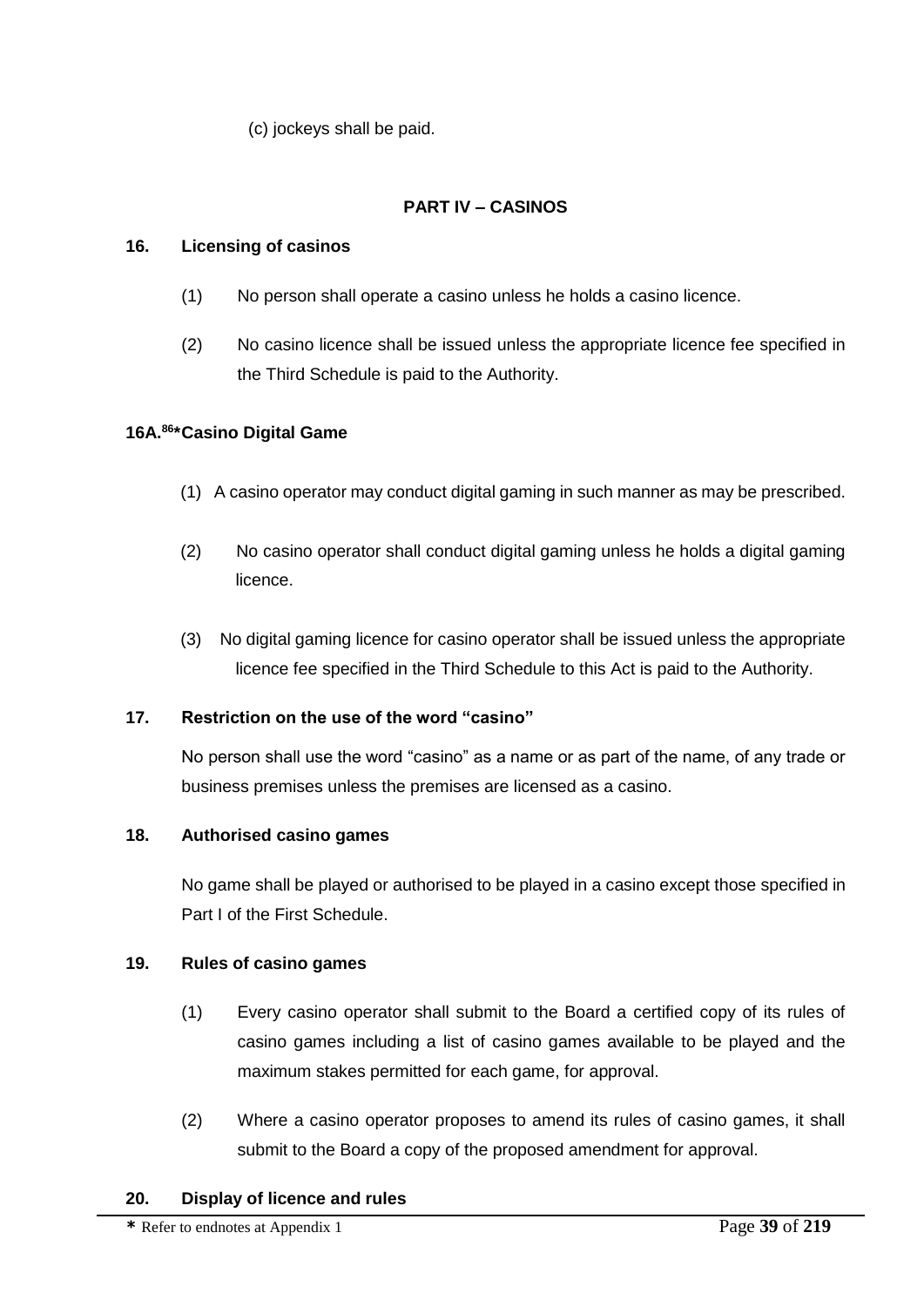Every casino operator shall, at all times when the casino is open for the playing of casino games, display in a conspicuous place in the casino -

- (a) its licence and the conditions of the licence;
- (b) the casino games authorised to be played and the maximum stakes approved by the Board; and
- (c) its rules of casino games.

## **20A. Authorised transactions at casino87\***

- (1) Subject to subsection (2), transactions in currency, player card or debit card shall be carried out at a main cash desk set up by the casino.
- (2) Notwithstanding subsection (1), transactions by chips may be carried out at a live game table.
- (3) No transaction shall be carried out by credit card at a casino.

## **21. Access to casinos**

- (1) No premises shall have access, directly or indirectly, to a casino.
- (2) Nothing in subsection (1) shall be construed so as to prevent the issue of any other licence in respect of a casino under any other enactment.

# **22. Recovery of gambling debts at casino 88\***

Notwithstanding article 1965 of the Code Civil Mauricien, an action shall lie for the recovery of any gambling debt incurred by any person at a casino in respect of gambling at the casino.

## **Part IVA – HOTEL CASINOS 89\***

## **22A. Licensing of hotel casinos**

- (1) No hotel shall operate a hotel casino unless it holds a hotel casino licence.
- (2) No hotel casino licence shall be issued unless the hotel pays the appropriate licence fee specified in the Third Schedule to the Authority.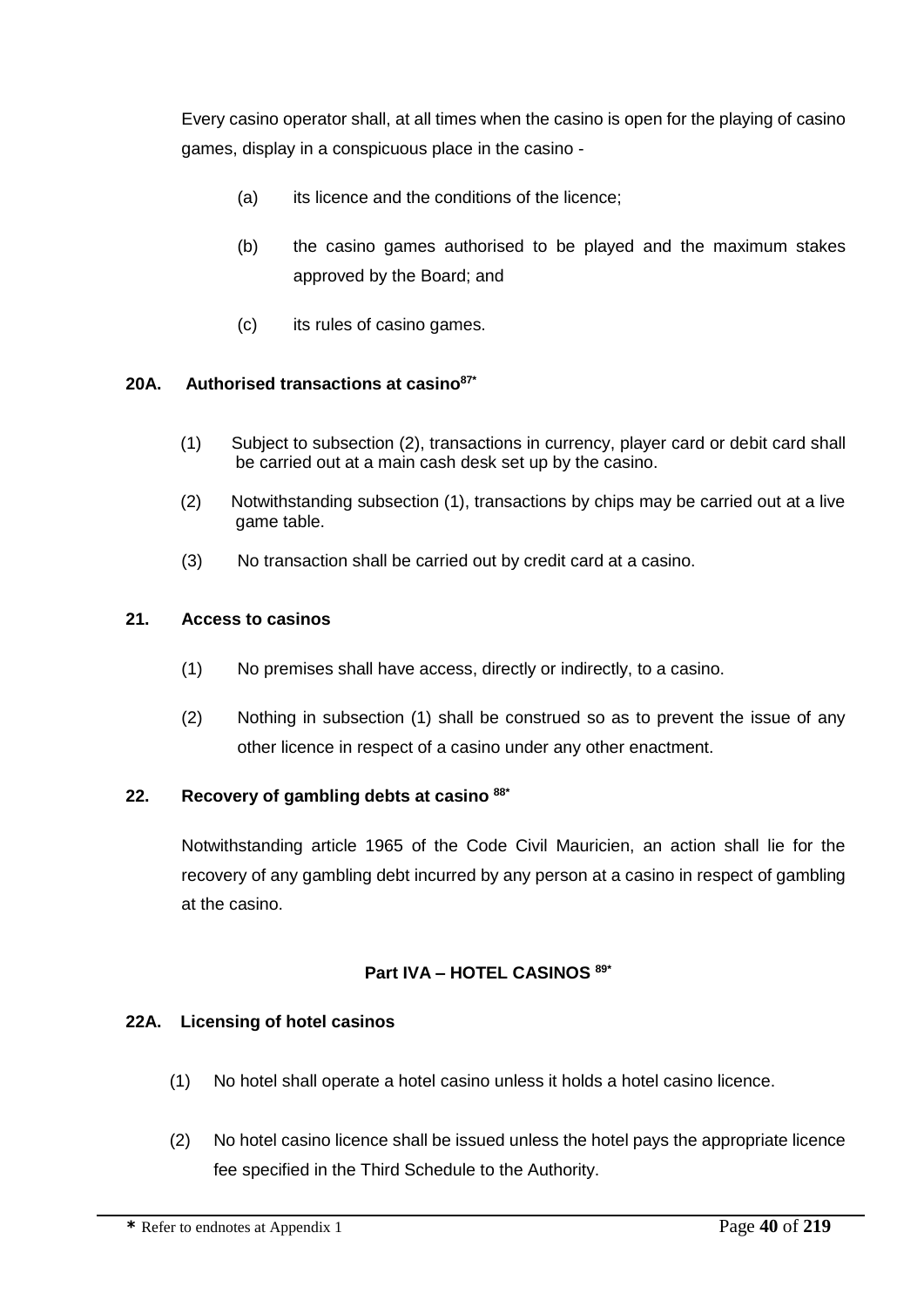- (3) No person shall use the word "hotel casino" as a name or as part of the name of any trade or business premises unless the premises are licensed as a hotel casino.
- (4) A hotel casino shall be operated in a specifically designated confined space approved by the Board.
- (5) No game, other than a hotel casino game, shallbe played in a hotel casino.

# **22B. Licensing of hotel casino operators**

- (1) No person shall operate hotel casino games within a hotel casino unless he holds a hotel casino operator licence.
- (2) No hotel casino operator licence shall be issued unless the person pays the appropriate licence fee specified in the Third Schedule to the Authority.

# **22C. Licensing of hotel casino gaming machines**

- (1) No hotel casino operator shall operate a hotel casino gaming machine unless he holds a gaming machine licence in respect of that hotel casino gaming machine.
- (2) No hotel casino gaming machine licence shall be issued unless the hotel casino operator pays the appropriate licence fee specified in the Third Schedule to the Authority.
- (3) A hotel casino gaming machine
	- (a) may be installed only at such place as the Board may approve and it shall not be transferred to any other place without the prior approval of the Board;
	- (b) shall not be replaced without the prior approval of the Board.

## **22D. Identification plate affixed to hotel casino gaming machine**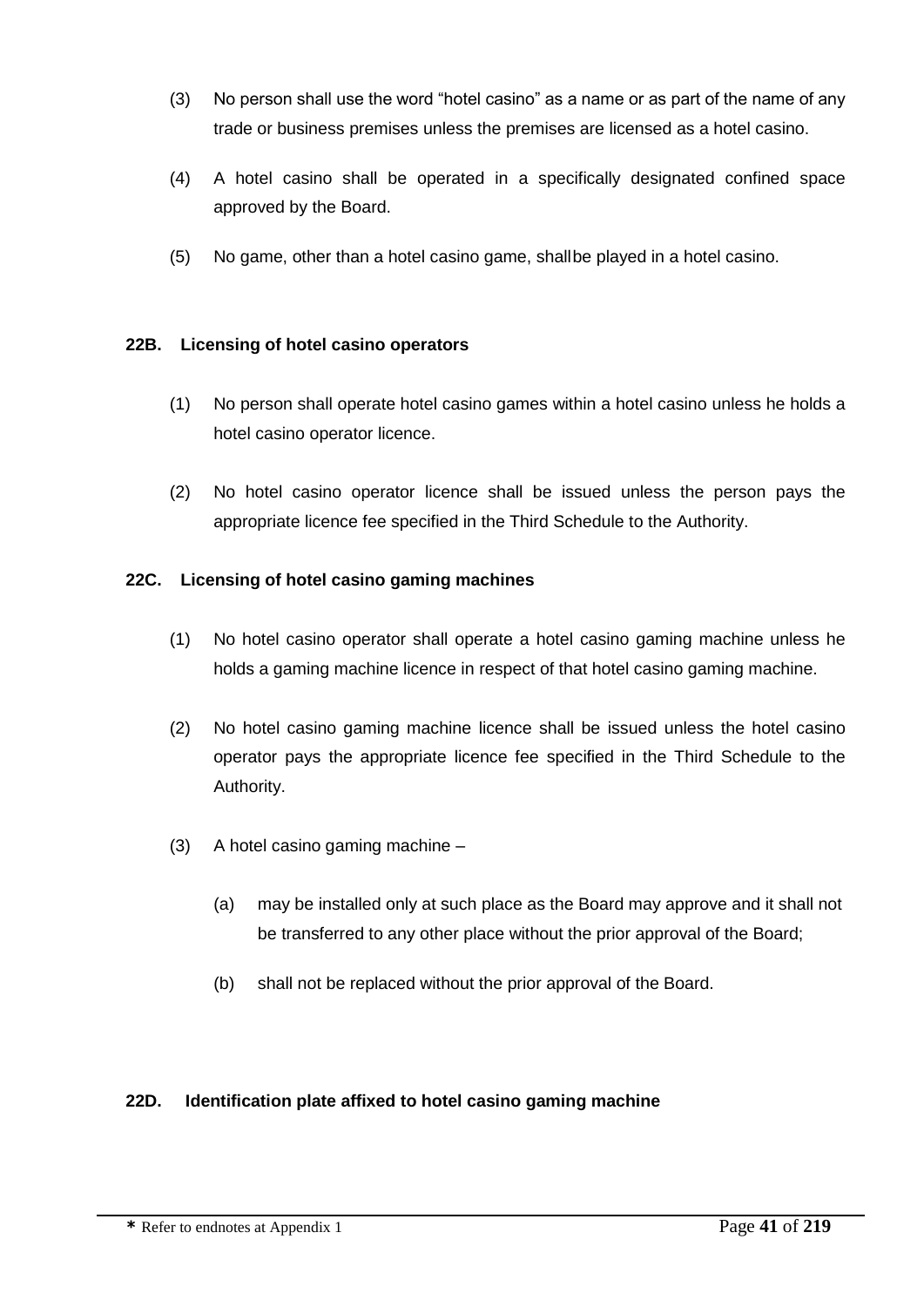- (1) No hotel casino gaming machine shall be operated unless there is an identification plate which is permanently affixed by the manufacturer of the machine to the front or side of its exterior cabinet.
- (2) An identification plate referred to in subsection (1) shall
	- (a) be made of metal or any equally resilient material; and
	- (b) contain the following information in respect of the hotel casino gaming machine –
		- (i) the name of its manufacturer;
		- (ii) its serial number;
		- (iii) its model number; and
		- (iv) its date of manufacture.

## **22E. Technical standards for hotel casino gaming machines**

Every hotel casino operator shall ensure that the hotel casino gaming machines installed at the hotel casino comply with such technical standards as, the Board may approve and, published in the Gazette.

## **22F. Rules of hotel casino games**

- (1) Every hotel casino operator shall submit to the Board a certified copy of the list of hotel casino games available to be played at the hotel casino, the maximum stakes permitted for each hotel casino game and a certified copy of the rules of the hotel casino games, for approval.
- (2) Where a hotel casino operator proposes to amend the rules of a hotel casino game referred to in subsection (1), he shall submit to the Board a copy of the proposed amendment for approval.

#### **22G. Display of licence and rules**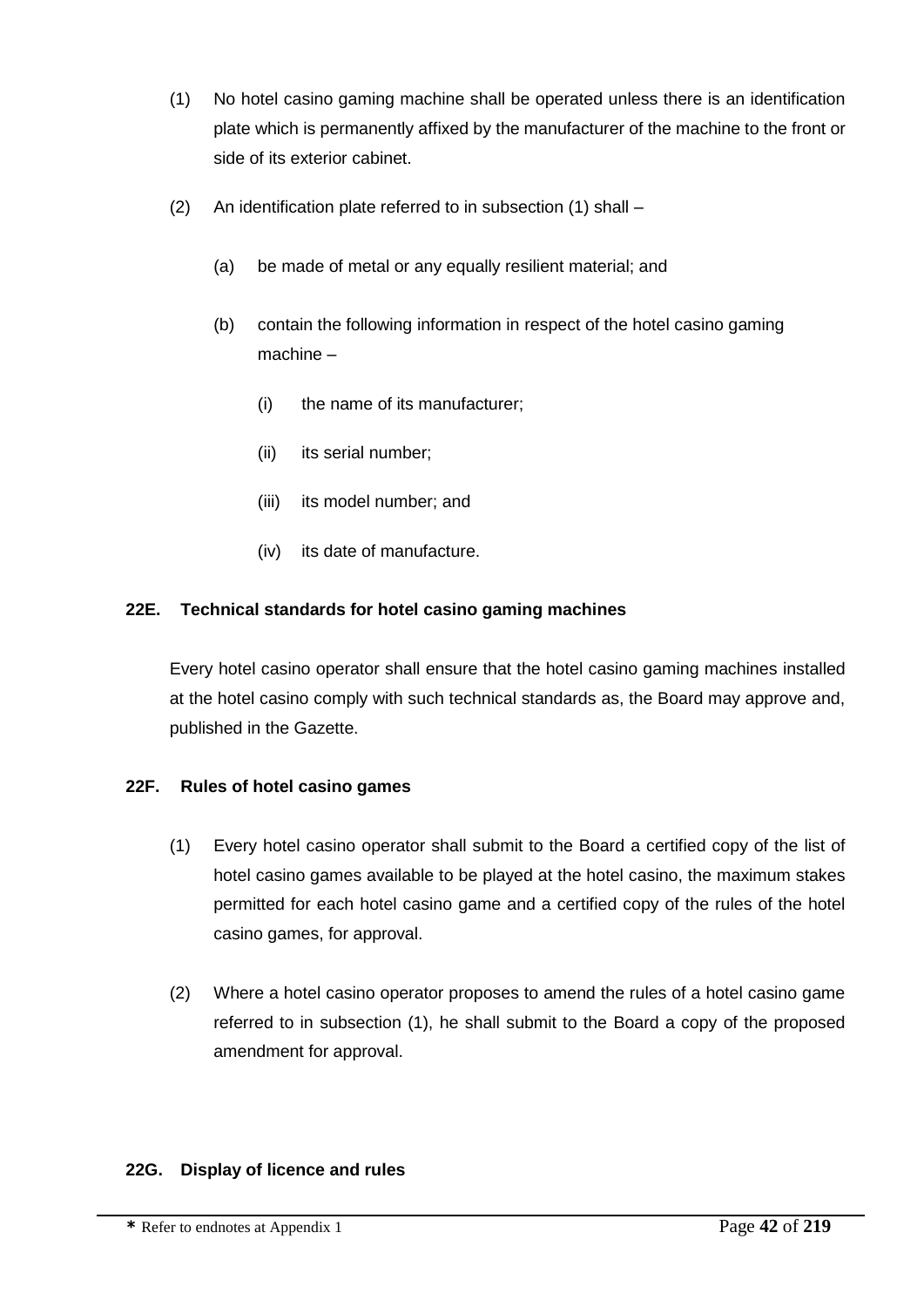Every hotel casino operator shall, at all times, when the hotel casino is open for the playing of hotel casino games, display in a conspicuous place in the hotel casino—

- (a) his licence and the conditions of the licence;
- (b) the list of hotel casino games approved by the Board;
- (c) the maximum stakes permitted and approved by the Board; and
- (d) the rules of hotel casino games approved by the Board.

#### **22GA. Authorised transactions at hotel casino90\***

- (1) Subject to subsection (2), transactions in currency, player card or debit card shall be carried out at a main cash desk set up by the hotel casino.
- (2) Notwithstanding subsection (1), transactions by chips may be carried out at a live game table.
- (3) No transaction shall be carried out by credit card at a hotel casino.

## **22H. Recovery of gambling debts at hotel casinos**

Notwithstanding article 1965 of the Code Civil Mauricien, an action shall lie for the recovery of any gambling debt incurred by any person at a hotel casino in respect of gambling at the hotel casino.

## **PART V – GAMING HOUSES**

## **23. Licensing of gaming houses**

- (1) No person shall operate a gaming house unless he holds the appropriate gaming house licence.
- (2) No gaming house licence shall be issued unless the appropriate licence fee specified in the Third Schedule is paid to the Authority.

## **23A.<sup>91</sup> \*Gaming House Digital Game**

**\*** Refer to endnotes at Appendix 1 Page **43** of **219**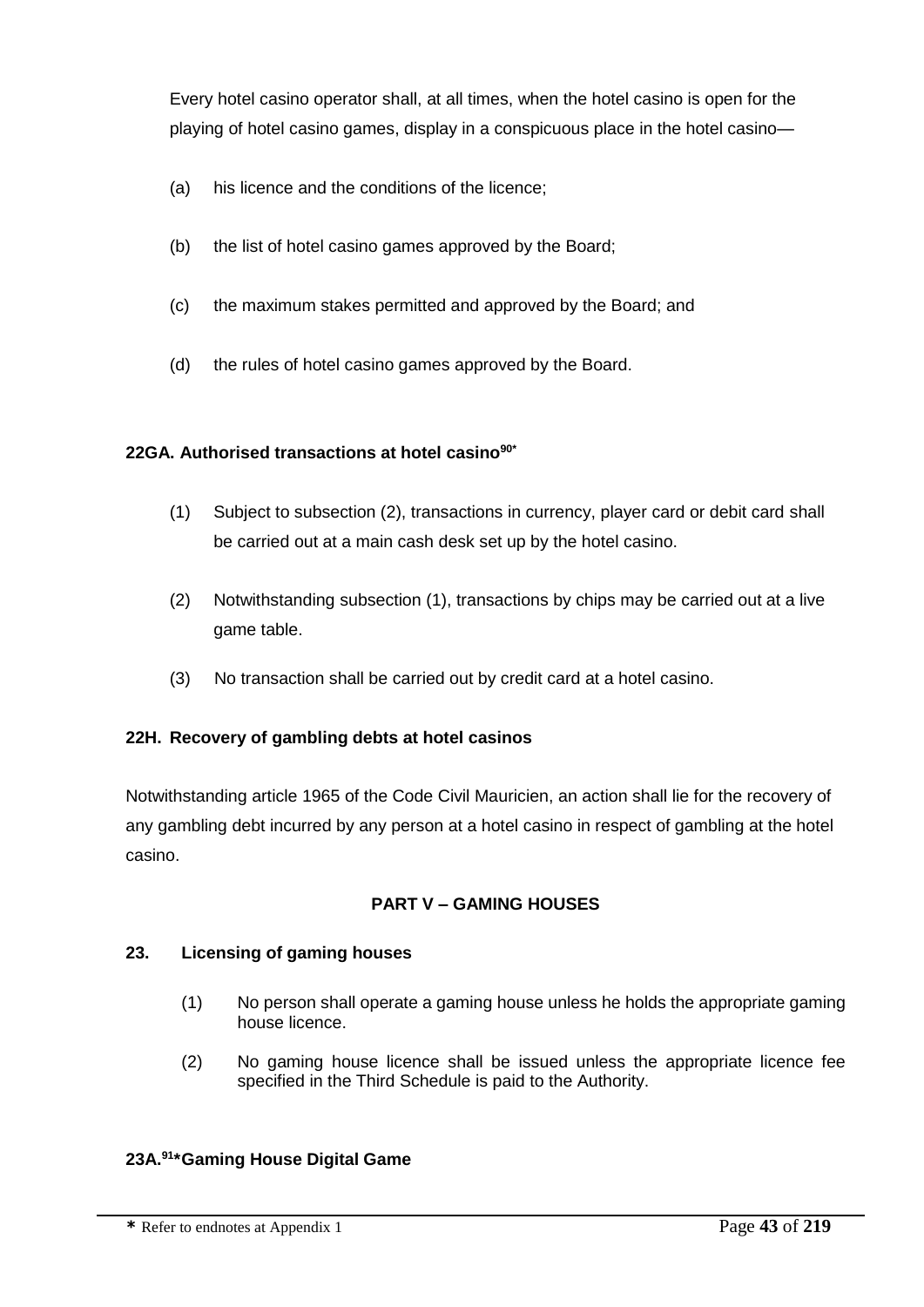- (1) A gaming house operator may conduct digital gaming in such manner as may be prescribed.
- (2) No gaming house operator shall conduct digital gaming unless he holds a digital gaming licence.
- (3) No digital gaming licence for gaming house operator shall be issued unless the appropriate licence fee specified in the Third Schedule is paid to the Authority.

#### **24. Authorised gaming house games**

No game shall be played or authorised to be played in a gaming house except those specified in Part II or Part III of the First Schedule in respect of the licence issued for that gaming house.

#### **25. Rules of gaming house games**

- (1) Every gaming house operator shall submit to the Board a certified copy of its rules of gaming house games including a list of gaming house games available to be played and the maximum stakes permitted for each game, for approval.
- (2) Where a gaming house operator proposes to amend its rules of gaming house games, it shall submit to the Board a copy of the proposed amendment for approval.

#### **26. Display of licence and rules**

Every gaming house operator shall, at all times when the gaming house is open for the playing of gaming house games, display in a conspicuous place in the gaming house -

- (a) its licence and the conditions of the licence;
- (b) the gaming house games authorised to be played and the maximum stakes approved by the Board; and
- (c) its rules of gaming house games.

#### **26B.<sup>92</sup> \*Authorised transactions at gaming house**

- (1) Subject to subsection (2), transactions in currency, player card or debit card shall be carried out at a main cash desk set up by the gaming house.
- (2) Notwithstanding subsection (1), transactions by chips may be carried out at a live game table.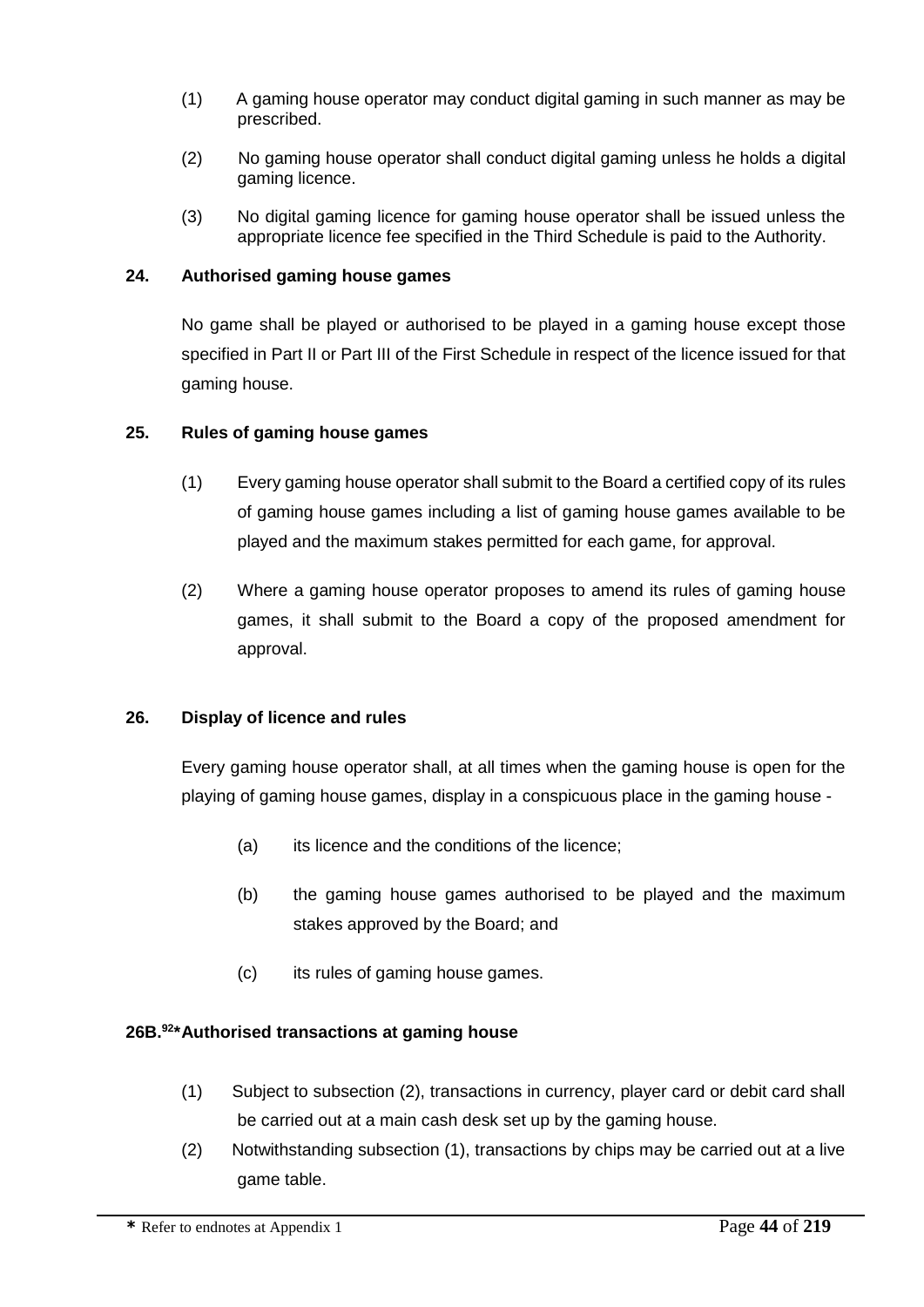(3) No transaction shall be carried out by credit card at a gaming house.

# **27. Access to gaming houses**

- (1) No premises shall have access, directly or indirectly, to a gaming house.
- (2) Nothing in subsection (1) shall be construed so as to prevent the issue of any other licence in respect of a gaming house under any other enactment.

# **PART VI – GAMING MACHINES**

#### **28. Licensing of gaming machines**

- (1) No person shall operate a gaming machine unless he holds a gaming machine licence in respect of that gaming machine.
- (2) No gaming machine licence shall be issued unless the appropriate licence fee specified in the Third Schedule is paid to the Authority.
- (2A) A gaming machine operator shall not carry out, or cause to be carried out, any other business activity at the place where he operates gaming machines.**93\***
- (3) A gaming machine shall **94\***
	- (a) be installed at such place as the Board may approve and not be transferred to any other place without the prior approval of the Board;
	- (b) be operated for such time as may be prescribed from the date of first licensing; and
	- (c) not be replaced without the prior approval of the Board.
- 4) Each terminal or player station of a multi-terminal or multi-player gaming machine shall be treated as one gaming machine.
- (5) Every gaming machine operator shall connect
	- (a) forthwith any gaming machine brought into operation on or after the commencement of this Act; and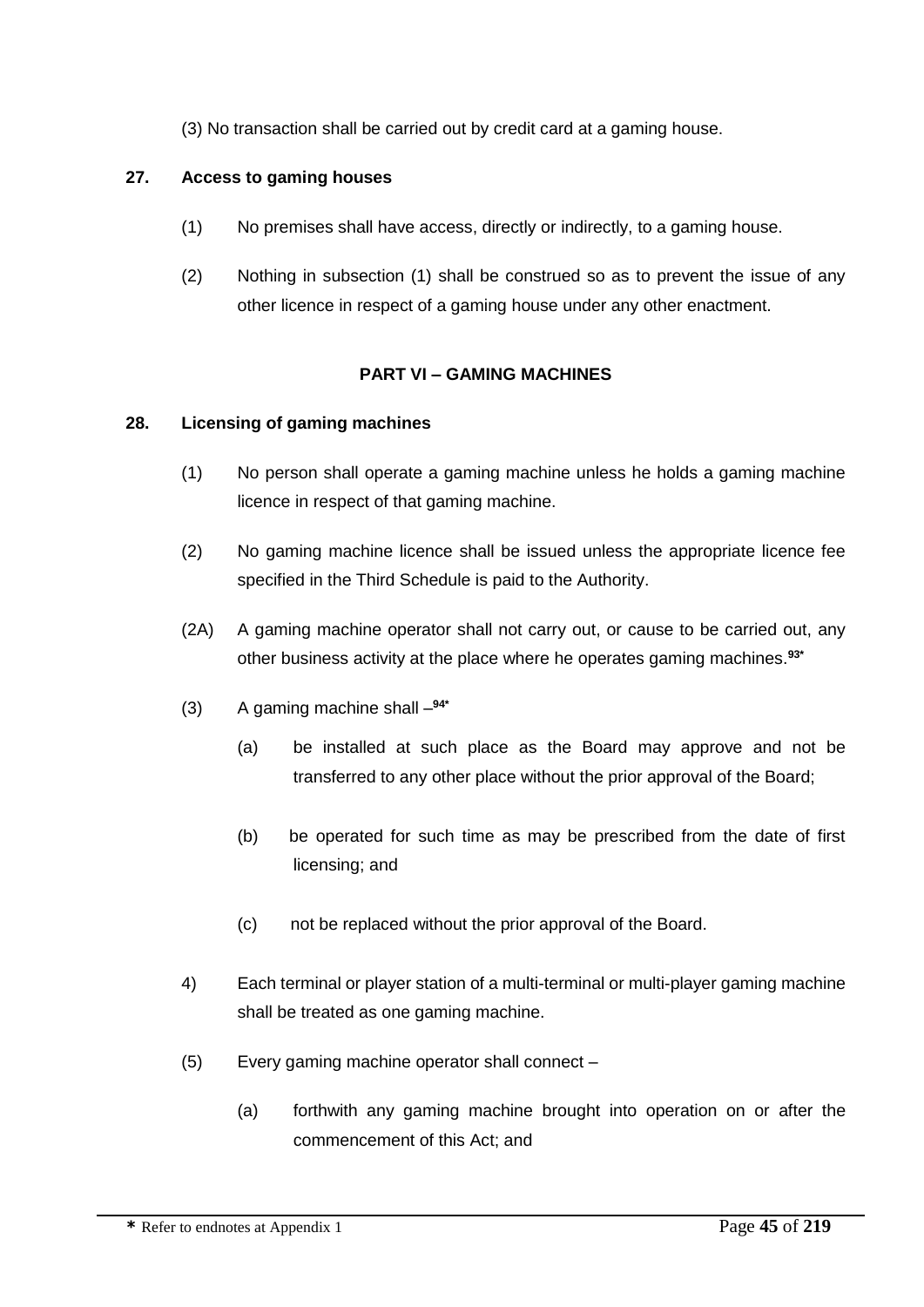(b) any gaming machine in operation before the commencement of this Act within such time as may be determined by the Board,

to a server located at such place designated by the operator and approved by the Board.

# **28A. Identification plate affixed to gaming machine 95\***

- (1) No gaming machine shall be operated unless there is an identification plate which is permanently affixed by the manufacturer of the machine to the front or side of its exterior cabinet.
- (2) An identification plate referred to in subsection (1) shall
	- (a) be made of metal or any equally resilient material; and
	- (b) contain the following information in respect of a gaming machine
		- (i) the name of its manufacturer;
		- (ii) its serial number;
		- (iii) its model number; and
		- (iv) its date of manufacture.

## **28B. Technical standards for gaming machines96\***

- (1) Every gaming machine operator shall ensure that every gaming machine on its premises complies with such technical standards as the Board may approve and publish in the Gazette.**97\***
- (2)**98\*** (a) All gaming machines and their jackpot systems shall be tested against such laboratory test as the Board may approve and publish in the Gazette.
	- (b) The laboratory test under paragraph (a) shall include an examination of the software and all games on a gaming machine.
	- (c) A certificate of any test under paragraph (a) shall be submitted to the Authority.
- (3)**99\*** The operator of any gaming machine shall install a firewall –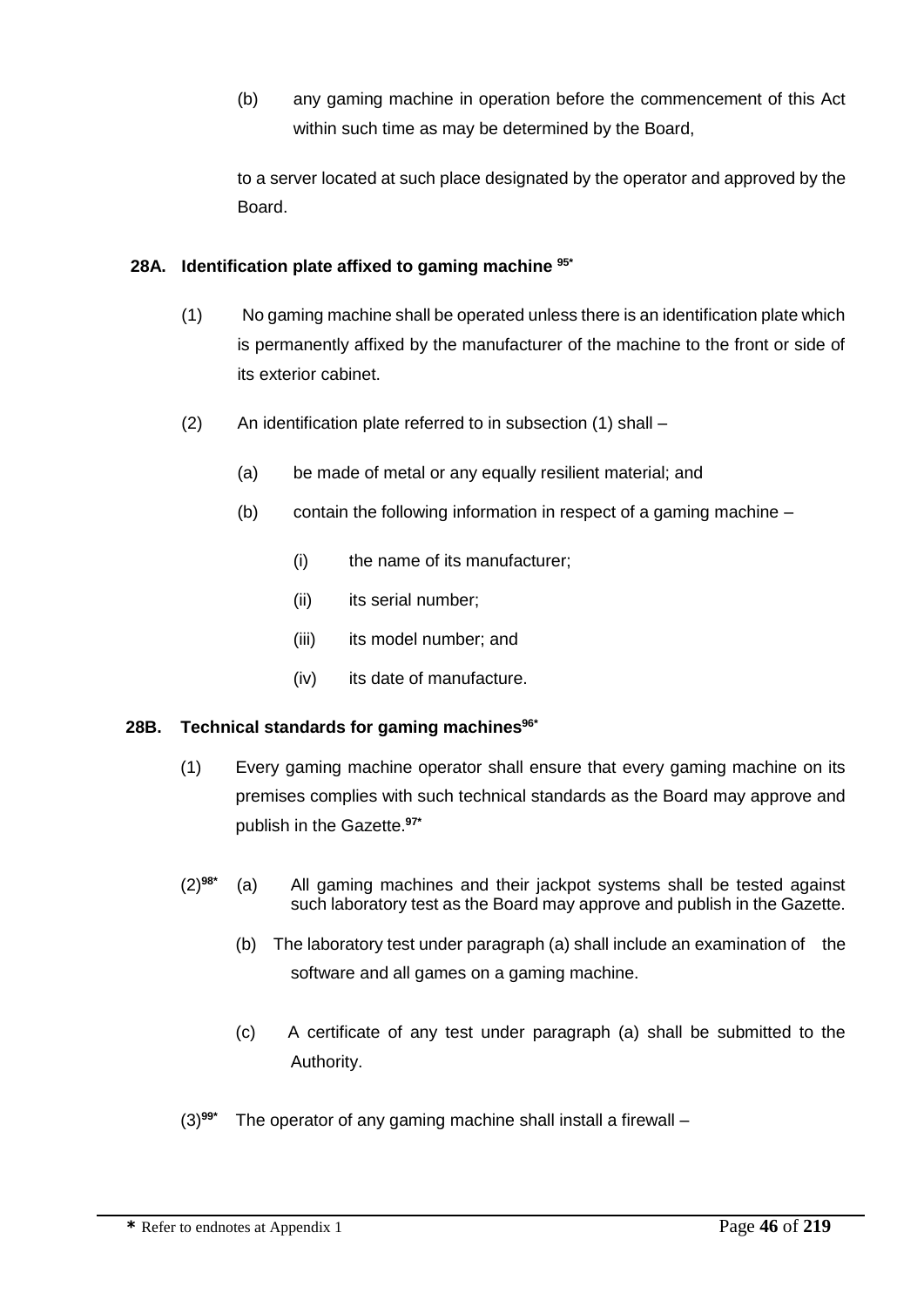- (a) certified by an international gaming laboratory approved by the Authority; and
- (b) designed to prevent
	- (i) remote access to the hardware, software and server of gaming machine; and
	- (ii) the tampering with a gaming machine controlled remotely.
- (4)**100\*** Every gaming machine operator shall seek the approval of the Authority to
	- (a) update, erase, delete or clear data; or
	- (b) change the software,

in a gaming machine.

(5)**101\*** The mechanical meters, game box, jackpot system and logic area of any gaming machine shall be sealed by inspectors of the Authority.

## **28C. Prohibition on use of bill validator102\***

No gaming machine shall be fitted with a bill validator.

## **29. Display of licence**

Every gaming machine operator shall, at all times when its premises are open, display in a conspicuous place at the premises its licence and the conditions of the licence.**103\***

## **PART VIA - LIMITED PAYOUT MACHINES104\***

## **29A. Licensing of limited payout machines**

- (1) No person shall operate an limited payout machine unless he holds an limited payout machine operator licence in respect of that limited payout machine.**105\***
- (2) No licence under subsection (1) shall be issued unless
	- (a) the applicant is a company; and
	- (b) the appropriate licence fee specified in the Third Schedule is paid to the Authority.
- (3) An limited payout machine may only be installed at such place as may be approved by the Board.
- (4) Repealed**106\***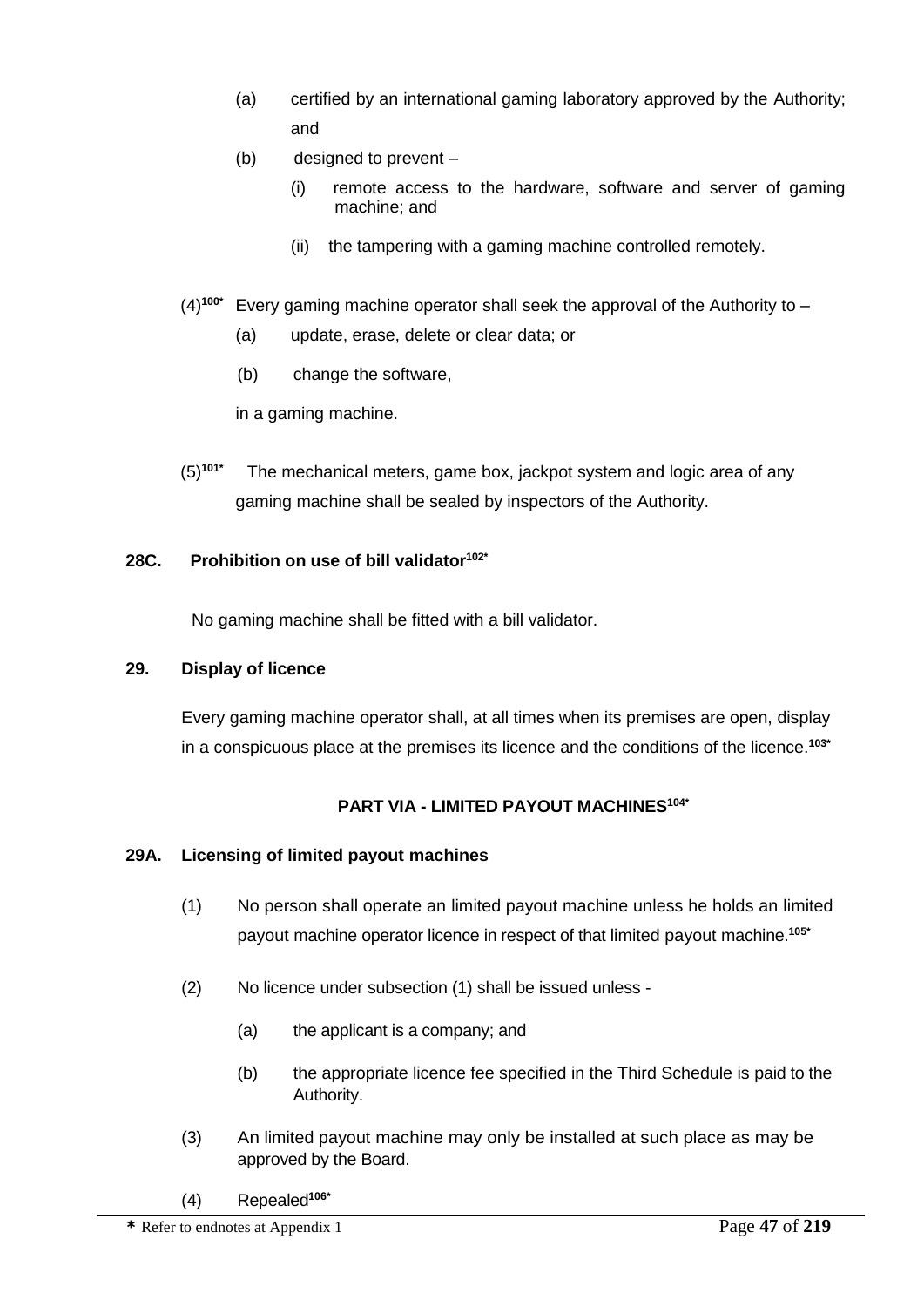## **29AA.<sup>107</sup> \* Limited Payout Machines Digital Game**

- (1) A limited payout machine operator may conduct digital gaming in such manner as may be prescribed.
- (2) No limited payout machine operator shall conduct digital gaming unless he holds a digital gaming licence.
- (3) No digital gaming licence for a limited payout machine operator shall be issued unless the appropriate licence fee specified in the Third Schedule is paid to the Authority.

## **29B. Display of licence**

Every limited payout machine operator shall, at all times when his premises are open, display in a conspicuous place at his premises his licence and the conditions of the licence.**108\***

#### **29C. Operation of limited payout machine109\***

- (1) A limited payout machine operator shall not
	- (a) install a limited payout machine on a site, or allow such a machine to be made available for playing, unless that machine has been registered with the Authority; or
	- (b) move a limited payout machine from one site to another without notifying the Authority.**110\***
- (2) A limited payout machine operator shall, during the licensed hours of operation, maintain adequate control and supervision over all his limited payout machines.
- (3) A limited payout machine operator shall pay the licence fee specified in the Third Schedule.**111\***
- (4) A limited payout machine operator shall ensure that all limited payout machines found on his premises comply with such technical standards as the Board may approve and publish in the Gazette.**112\***

## **PART VIB – GAMING TECHNICIAN AND LIMITED PAYOUT MACHINE TECHNICIAN 113\***

## **29D. Registration of gaming technician 114\***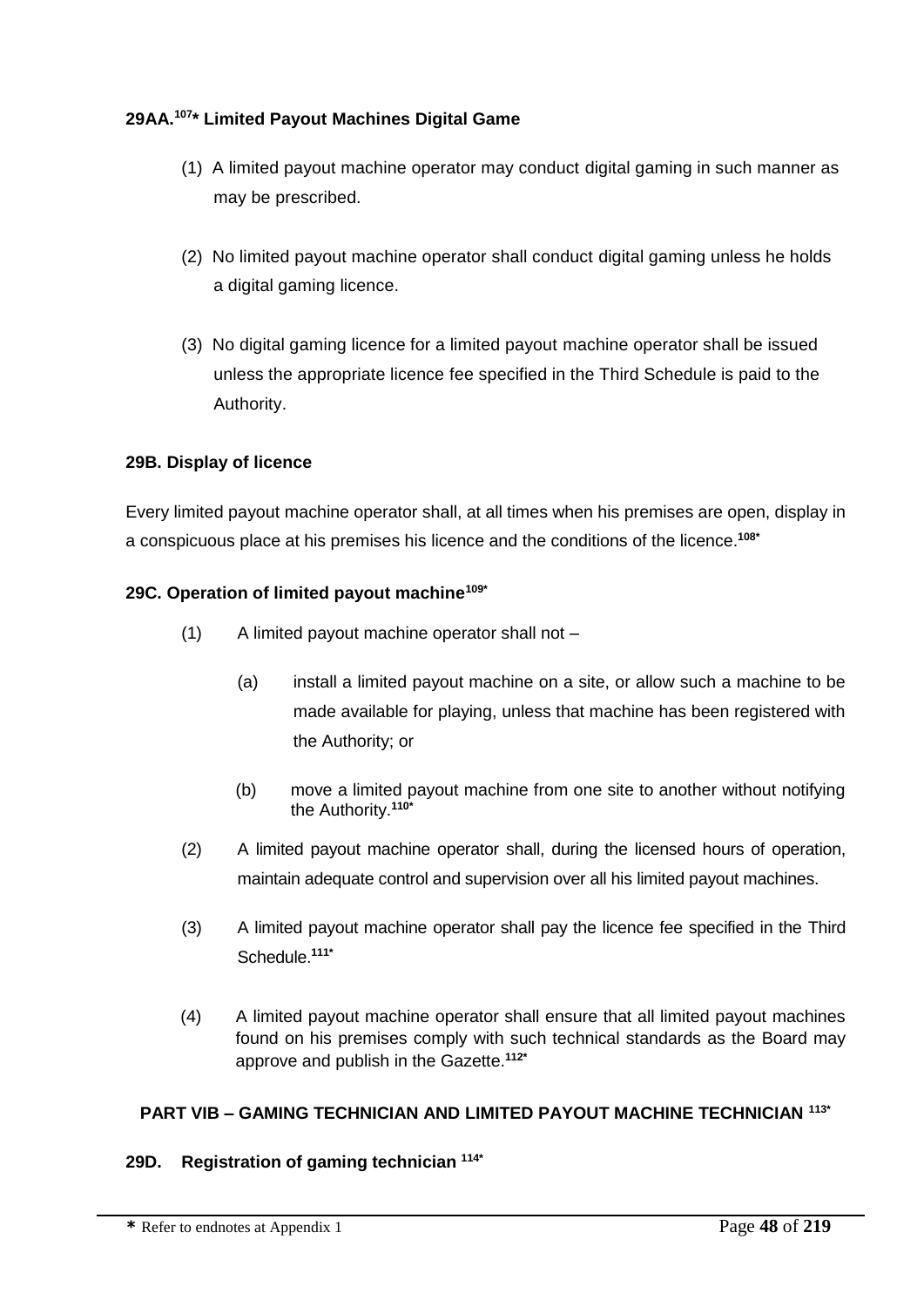- (1) No casino operator or gaming machine operator shall employ a gaming technician unless that technician is registered with the Authority.
- (2) No technician shall be registered under subsection (1) unless he
	- (a) is of the age of 21 or above; and
	- (b) is a fit and proper person.
- (3) Any registration under this section shall be subject to such terms and conditions as the Board may determine.
- (4) (a) Where a technician is registered as a gaming technician with the Authority, he shall be issued with an identification card.
	- (b) Every gaming technician shall, at all times in the course of his employment, have in his possession his identification card.

## **29E. Registration of limited payout machine technician**

- (1) No limited payout machine operator shall employ a limited payout machine technician unless that technician is registered with the Authority.
- (2) No technician shall be registered under subsection (1) unless he
	- (a) is of the age of 21 or above; and
	- (b) is a fit and proper person.
- (3) Any registration under this section shall be subject to such terms and conditions as the Board may determine.
- (4) (a) Where a technician is registered as a limited payout machine technician with the Authority, he shall be issued with an identification card.
	- (b) Every limited payout machine technician shall, at all times in the course of his employment, have in his possession his identification card.

## **PART VIC – AMUSEMENT MACHINES 115\***

## **29F. Licensing of amusement machines**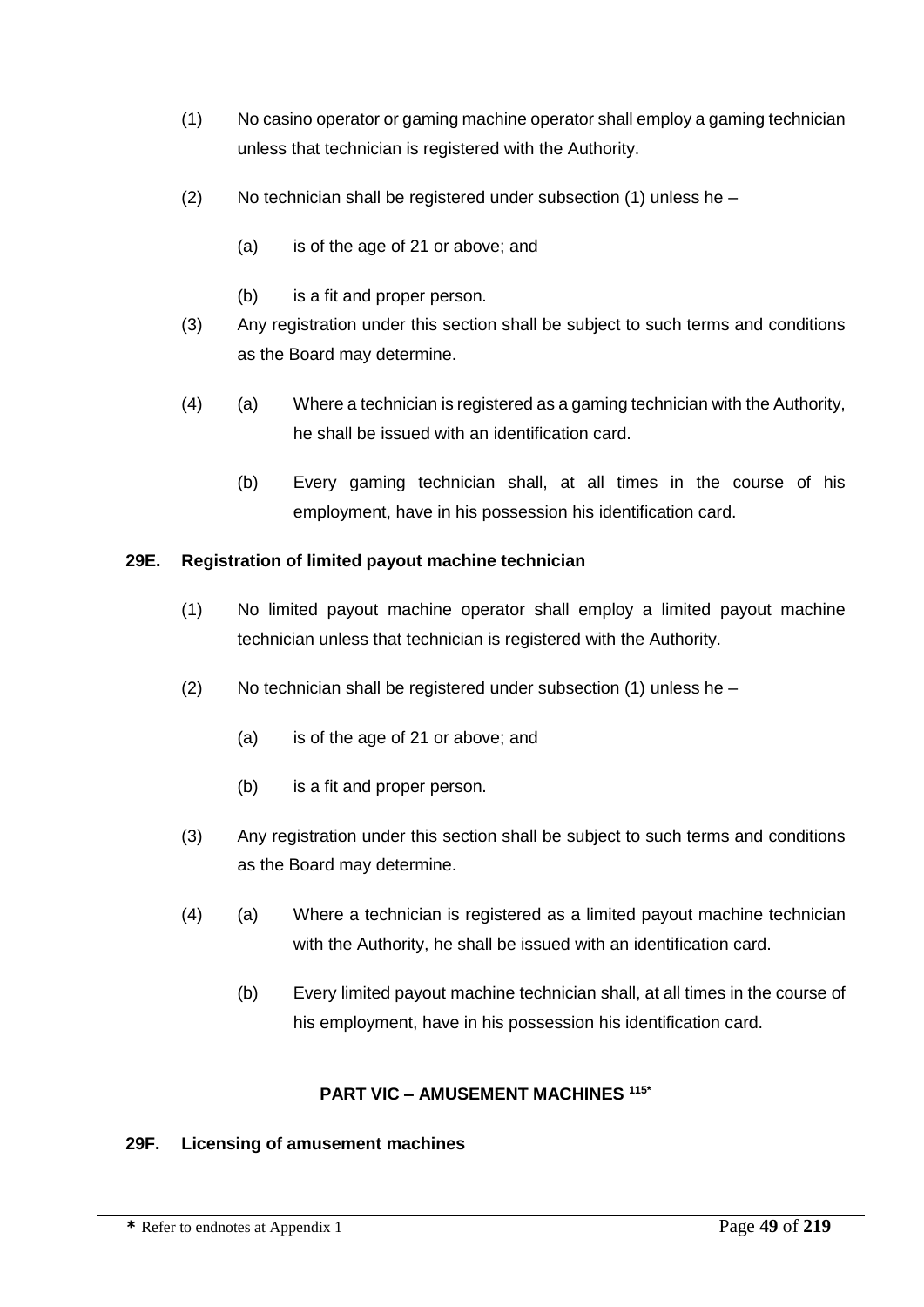- (1) No person shall operate an amusement machine unless he holds an amusement machine licence in respect of that amusement machine.
- (2) No licence under subsection (1) shall be issued unless
	- (a) the applicant is a company; and
	- (b) the appropriate licence fee specified in the Third Schedule is paid to the Authority.
- (3) An amusement machine shall be installed at such place as the Board may approve.
- (4) No person shall install a multi-terminal amusement machine at his premises.

# **29G. Display of licence**

Every amusement machine operator shall, at all times when his premises are open, display in a conspicuous place at his premises his licence and the conditions of the licence.

## **29H. Operation of amusement machine**

- (1) An amusement machine operator shall not
	- (a) Install an amusement machine on a site, or allow such machine to be made available for playing, unless that machine has been registered with the Authority; or
	- (b) move an amusement machine from one site to another
		- (i) without the prior approval of the Authority; and
		- (ii) otherwise than under the supervision, and in presence, of a representative of the Authority.
- (2) An amusement machine operator shall, during the licensed hours of operation, maintain adequate control and supervision over his amusement machines.
- (3) An amusement machine operator shall pay the licence fee specified in the Third Schedule.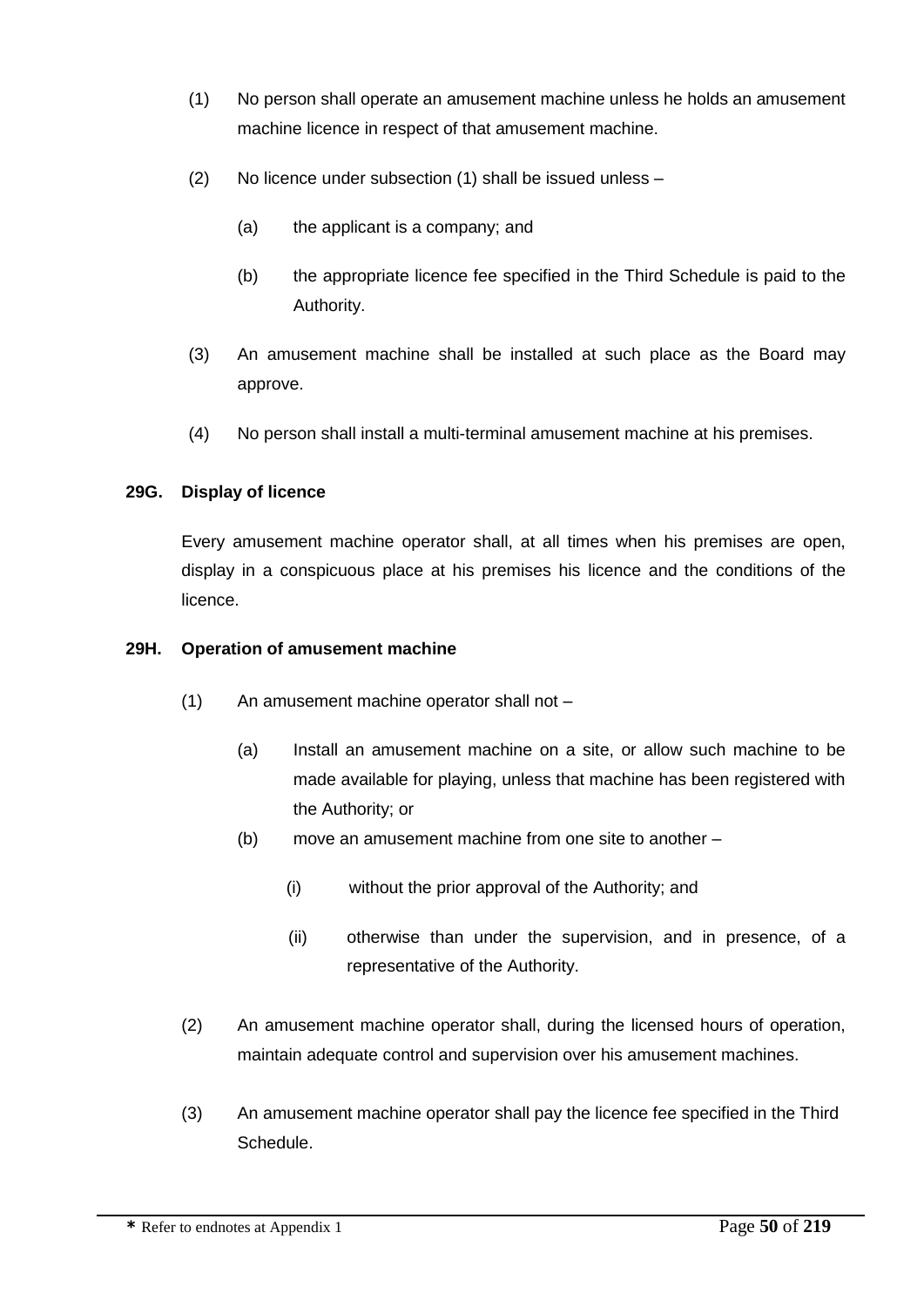(4) Every amusement machine operator shall ensure that his amusement machines comply with such technical standards as, the Board may approve and, published in the Gazette.**116\***

# **PART VII – HORSE-RACING ORGANISER**

### **30. Licensing of horse-racing organiser**

- (1) No person shall be a horse-racing organiser unless he holds a horse-racing organiser licence.
- (2) No horse-racing organiser licence shall be issued unless the appropriate licence fee specified in the Third Schedule is paid to the Authority.

# **31.<sup>117</sup> \* Duties and shareholding of horse racing organiser**

- (1) A horse racing organiser shall, in respect of a race meeting held at the racecourse it manages -
	- (a) implement the Rules of Racing, rules, guidelines and directions issued by the Horse Racing Division;
	- (b) arrange, not less than 2 days before the race meeting, for the stabling of all horses on the official racecard at a race meeting in an area monitored by closed circuit television and security officers;
	- (c) report to the Horse Racing Division or chief stipendiary steward for that race meeting, not less than 2 days before the race meeting, the absence of a horse listed on the official racecard;
	- (d) authorise no person, other than the officers of the Horse Racing Division or trainers and their approved representatives, to have access to quarantined horses;
	- (e) under the supervision of the Horse Racing Division, collect, from the horses listed on the official racecard, blood, urine or other sample for immediate remittance to such laboratory as the Horse Racing Division may approve;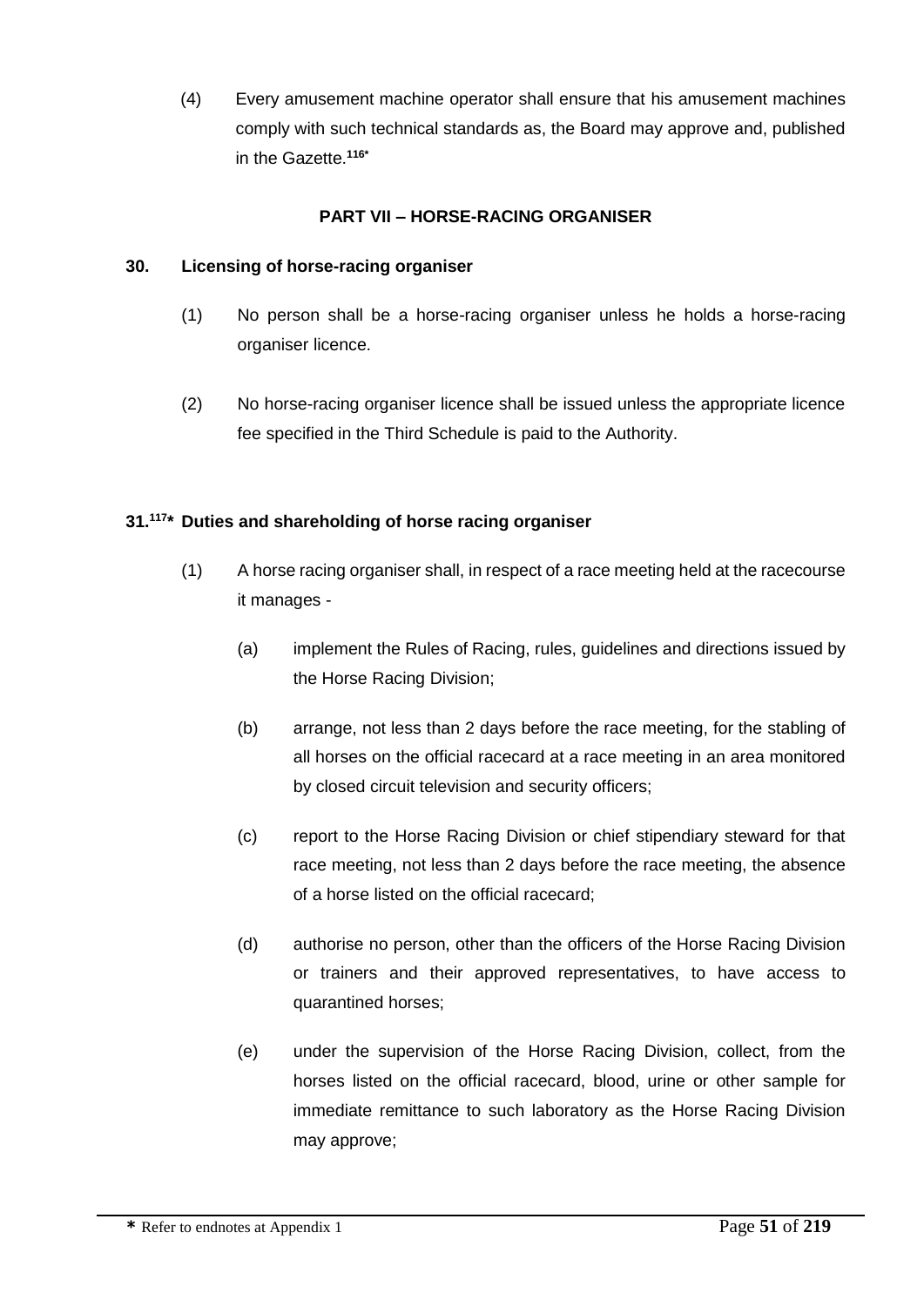- (f) monitor and record in an official logbook, in the presence of an officer of the Horse Racing Division and a security officer of the horse racing organiser, particulars of all care and treatment given to a horse on the official racecard;
- (g) ensure the availability and maintenance of equipment required for the race meeting, including starting gates, photo finish, public address system, closed circuit television, race vision, wagering machines, and other electrical equipment;
- (h) ensure that the race track is in proper condition by providing for
	- (i) a smooth and safe racing surface;
	- (ii) safe and secure running and outside rails;
	- (iii) properly trained starter and barrier handlers;
	- (iv) sanitisation of and, where required, bedding in sample collection and saddling areas; and
	- (v) an appropriate animal welfare environment;
- (i) ensure compliance with applicable health and safety requirements;
- (j) ensure that prompt and rapid medical attention is dispensed to injured jockeys, grooms and general staff;
- (k) ensure that at least one fully equipped ambulance is available at all times during the race meeting;
- (l) maintain an alarm system to notify the presence of any unattended horse on the ground;
- (m) provide, at the racecourse, 2 days before and 2 days after the race meeting, the services of an equine veterinarian licensed by the Horse Racing Division;–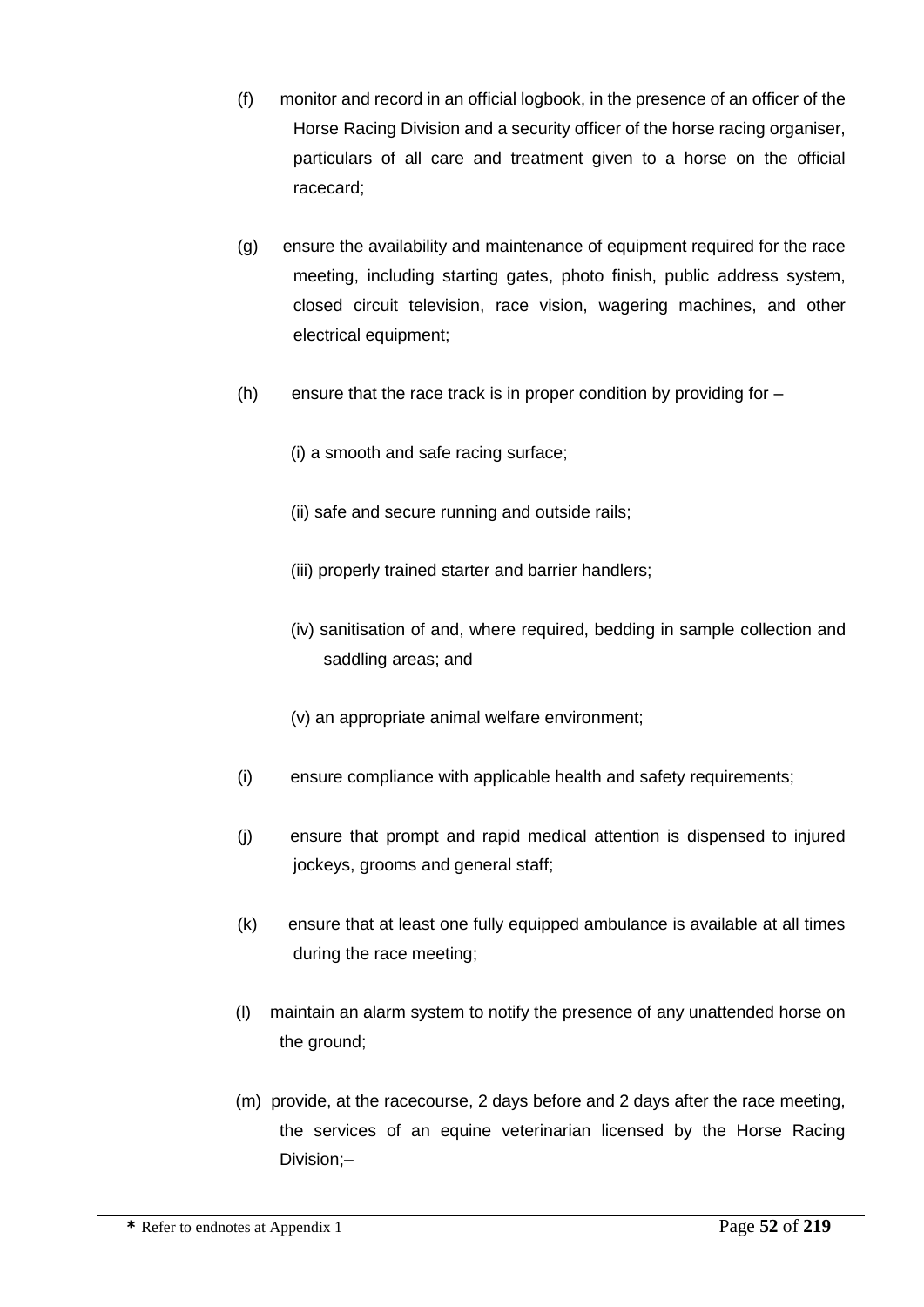- (n) provide proper infrastructure, including interview rooms, facilities for viewing of race videos from different angles and any other ancillary infrastructure to assist the stipendiary stewards in their duties;
- (o) ensure the prompt dissemination of the official results of races to the Horse Racing Division, the media and the public;
- (p) give fair treatment to all stakeholders, including owners, trainers, riders, patrons, betting operators, dart games operators, food and beverage sellers.
- (2) A horse racing organiser shall, in respect of its activities
	- (a) provide to the Horse Racing Division, a monthly report of race meetings that shall include any proposed developments and any completed improvement to its premises;
	- (b) submit to the Horse Racing Division an annual report on such date as the Division may determine;
	- (c) comply with the Code of Corporate Governance, guidelines issued under the Financial Reporting Act, as well as fit and proper person guidelines issued by the Authority.
- (3) No person shall hold, directly or indirectly, more than 50 per cent of the shares in a horse racing organiser unless the person complies with this section and other applicable requirements of this Act.
- (4) The Horse Racing Division may, where a person
	- (a) holds, directly or indirectly, more than 50 per cent of the shares in a horse racing organiser; and
	- (b) does not comply with this section and other applicable requirements of this Act,

direct that person to divest his shareholding in the horse racing organiser so that he holds not more than 50 per cent of the shares in that horse racing organiser.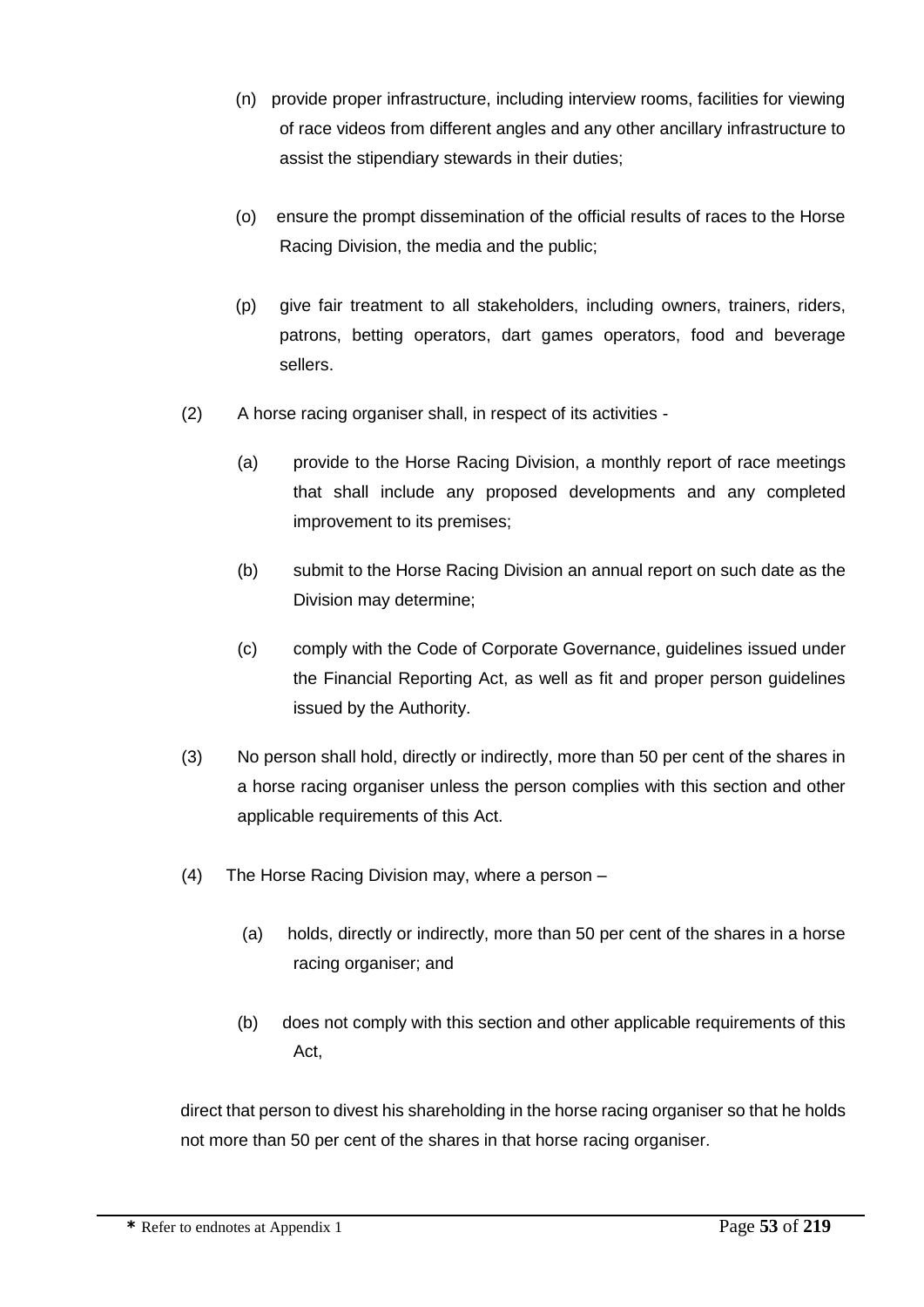### **32.<sup>118</sup> \*** *[Rules of Racing]* **Repealed**

#### **33. 119\* Payment of fees to Horse Racing Organiser**

A totalisator operator, a bookmaker, a sweepstakes organiser or an operator of dart games shall pay to a horse racing organiser such fees as the Board may, from time to time, determine.

#### **PART VIII - TOTALISATORS**

#### **34. Licensing of totalisator operator**

- (1) No person shall operate a totalisator unless he holds a totalisator operator licence.
- (2) The Board may, on application made, issue to a totalisator operator a licence authorising it to operate -
	- (a) at the racecourse;
	- (b) at such other place outside the racecourse as may be approved by the Board; or
	- (c) through remote communication at such place outside the racecourse as may be approved by the Board.
- (3) No totalisator operator licence shall be issued unless the appropriate licence fee specified in the Third Schedule is paid to the Authority.
- (4) A totalisator operator licensed under subsection (2)(c)
	- (a) may apply to the Board for authorisation to provide facilities in connection with its activities at places other than the place in respect of which it is licensed; and
	- (b) on being authorised by the Board to provide facilities at such other place as may be specified by the Board, shall pay such licence fee in respect of such other place as may be specified in the Third Schedule.

#### **35. Rules of totalisator betting**

(1) Every totalisator operator shall submit to the Board a certified copy of its rules of totalisator betting for approval.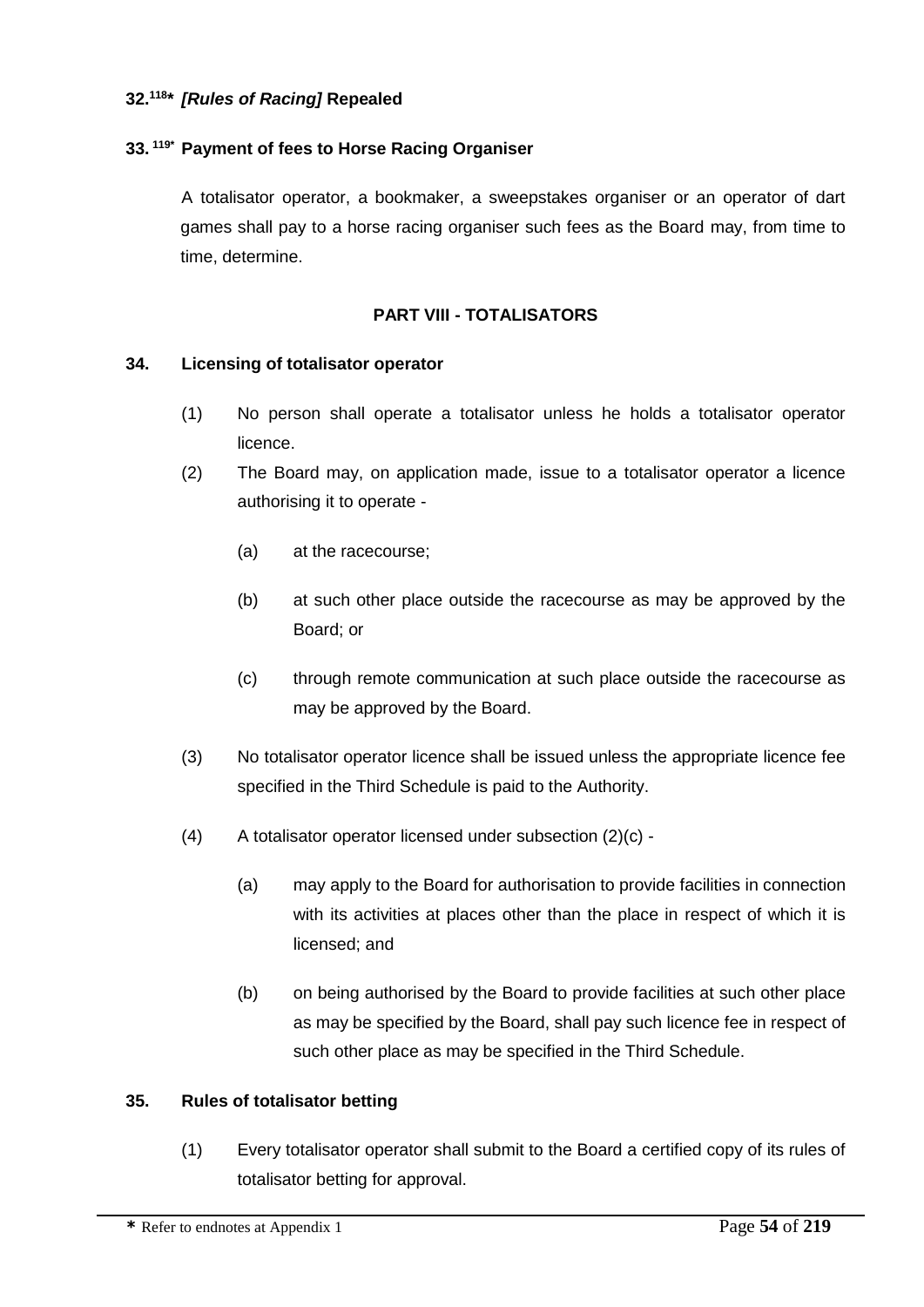(2) Where a totalisator operator proposes to amend its rules of totalisator betting, it shall submit to the Board a copy of the proposed amendment for approval.

## **36. Betting on horse-races conducted by totalisator operator**

No betting on horse-races shall be conducted by a totalisator operator except those referred to in its rules of totalisator betting approved by the Board.

## **37. Display of licence and rules**

Every totalisator operator shall, at all times when the premises are open for its betting activities or for providing facilities in connection with its betting activities, display in a conspicuous place at the premises -

- (a) its licence issued under this Act and the conditions of the licence; and
- (b) the rules of totalisator betting approved by the Board.

#### **38. Conduct of betting operations**

- (1) Every totalisator operator shall
	- (a) conduct its betting operations after approval of the scheme or system by the Board and in accordance with the rules of totalisator betting;
	- (b) seek prior approval of the Board for **120\***
		- (i) the number of terminals used;
		- (ii) the place at which the terminals are installed;
		- (iii) the transfer of any terminal from one place to another place; and
		- (iv) the closure of any terminal; and
	- (c) at the request of the Board, move a terminal from one place to another place or close a terminal.
- (1A) No totalisator operator shall operate a terminal under subsection (1) unless it holds the appropriate totalisator operator licence in respect of that terminal and pays to the Authority the appropriate licence fee specified in the Third Schedule.**121\***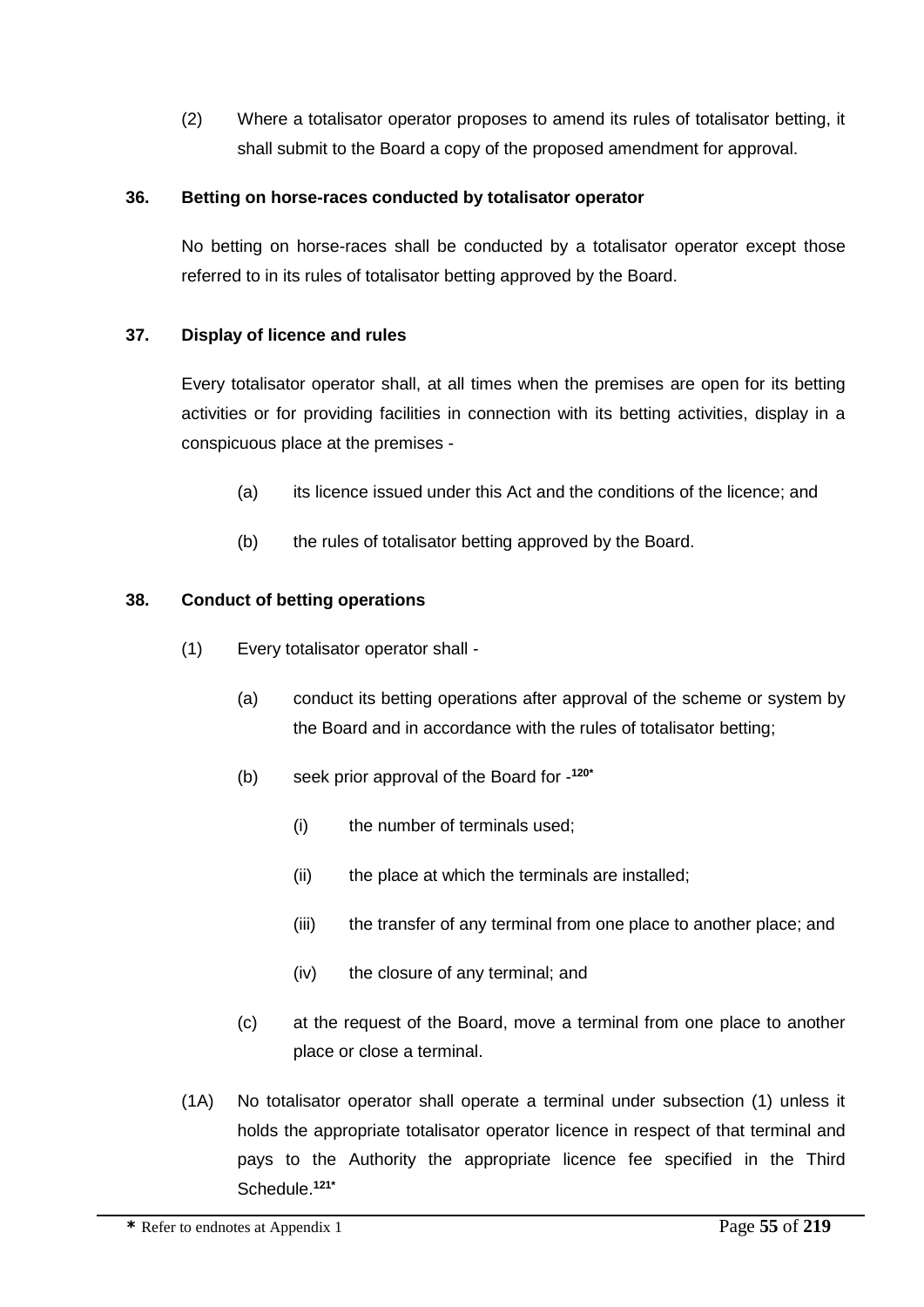(2) A totalisator operator may, subject to the approval of the Board, carry out its activities through remote communication.

# **39. Authorisation for combination of totalisator pool**

- (1) No totalisator operator shall combine any of its pools with the corresponding pool of another totalisator operator unless it obtains a written authorisation of the Board to that effect.
- (2) The Board may, on written application made, authorise a totalisator operator to combine any of its pools with the corresponding pool of another totalisator operator on such terms and conditions as the Board may approve.
- (3) A totalisator operator shall, in an application made under subsection (2)
	- (a) provide evidence of an agreement between the totalisator operator and the other totalisator operator for the combination of any pool; and
	- (b) state the types of bets and submit the rules of betting in respect of which pools are to be combined.
- (4) Where an authorisation is given under subsection (2), the money bet on each pool of a totalisator operator shall be combined with the money bet on the corresponding pool of the other totalisator operator to form one pool from which the dividends are uniformly calculated, declared and paid.

# **PART IX – LOCAL RACE INTER-TOTALISATOR BETTING**

## **40. Licensing of local race inter-totalisator betting**

- (1) No person shall conduct local race inter-totalisator betting unless
	- (a) the person is a totalisator operator; and
	- (b) it holds a licence to conduct that type of betting.
- (2) A totalisator operator shall, in its application in respect of each horse-race organised in Mauritius on which it proposes to conduct local race inter-totalisator betting -
	- (a) submit the name and address of -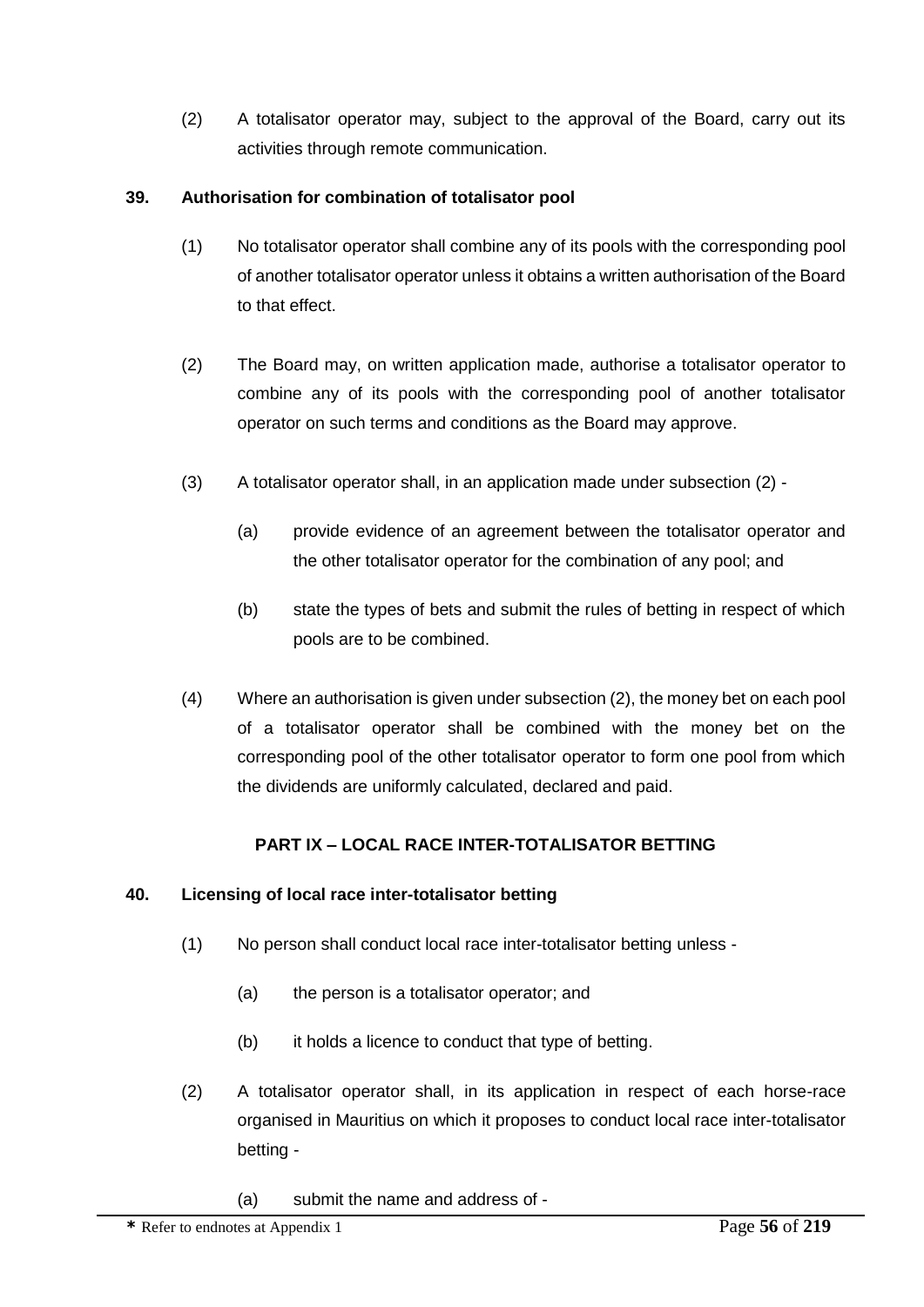- (i) the organisation outside Mauritius conducting the foreign race betting; and
- (ii) the governing body that regulates the foreign race betting; and
- (b) provide the Board with evidence of an agreement between the totalisator operator and the organisation outside Mauritius conducting the foreign race betting for the conduct of local race inter-totalisator betting, and submit the relevant information relating to -
	- (i) the types of bets that are proposed to be offered;
	- (ii) the rules of betting in respect of which pools are to be combined;
	- (iii) the amount to be deducted from each pool in respect of each type of bet that the totalisator operator proposes to offer, including the amount to be paid to the foreign organisation; and
	- (iv) the method of calculation that the totalisator operator and the foreign organisation propose to use for each pool that is combined.
- (3) The Board may, on receipt of an application under subsection (2), issue to a totalisator operator a licence authorising it to conduct local race inter-totalisator betting at such place as may be approved by the Board.
- (4) No licence under this section shall be issued unless
	- (a) the services, facilities and equipment for conducting the local race intertotalisator betting have been –
		- (i) inspected by an inspector or at the expense of the applicant, by some other competent person acceptable to the Board; and
		- (ii) approved by the Board; and
	- (b) the appropriate licence fee specified in the Third Schedule is paid to the Authority.

# **41. Conduct of local race inter-totalisator betting**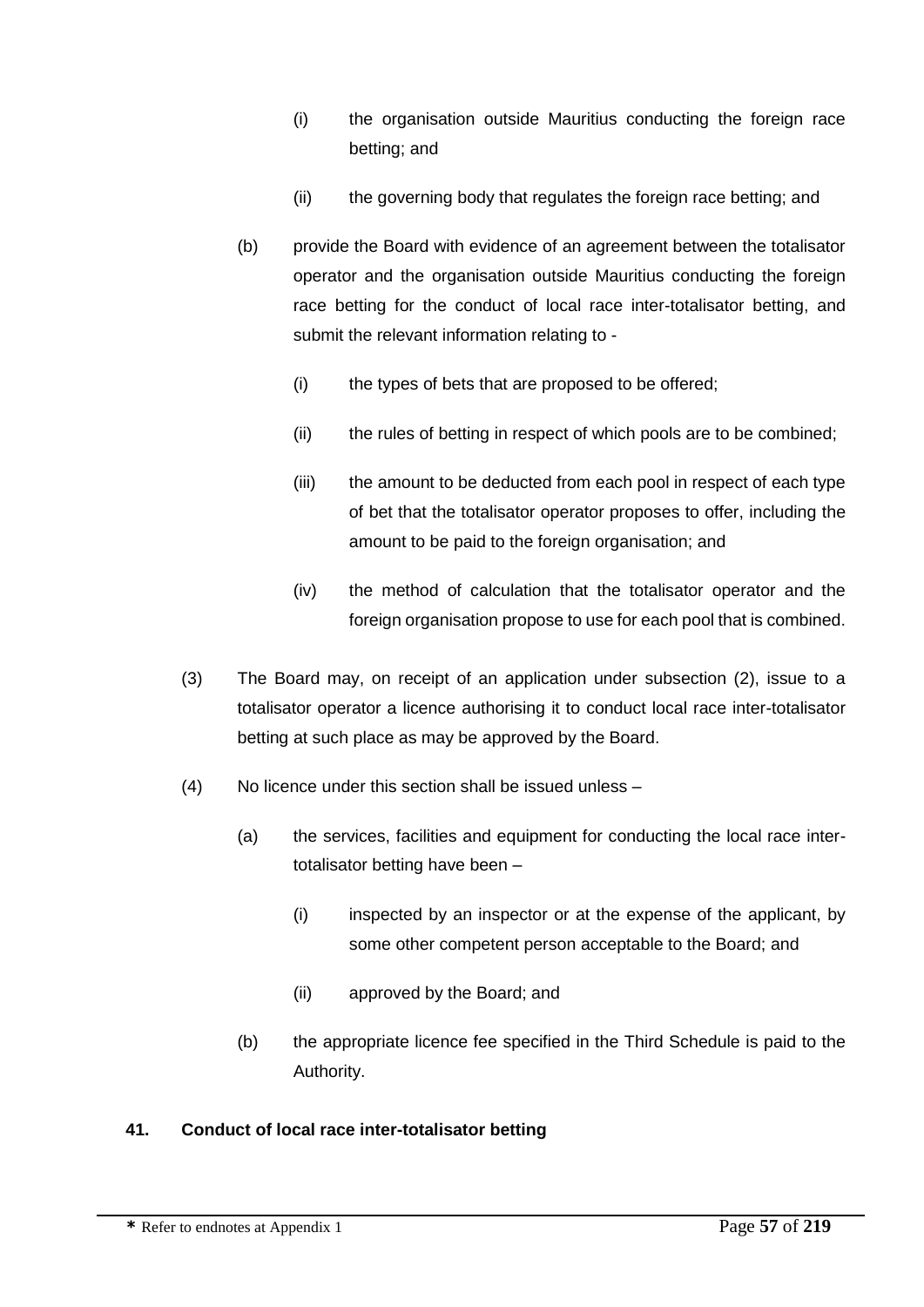- (1) No local race inter-totalisator betting shall be conducted unless it is conducted in accordance with the rules of the local totalisator operator, approved by the Board.
- (2) A totalisator operator shall ensure that the numbers that it assigns to the horses in a local race for the purpose of local race inter-totalisator betting are the same as those assigned to those horses for betting by the organisation operating outside Mauritius and conducting betting on the local race.

# **PART X – FOREIGN RACE INTER-TOTALISATOR BETTING**

## **42. Licensing of foreign race inter-totalisator betting**

- (1) No person shall conduct foreign race inter-totalisator betting unless
	- (a) the person is a totalisator operator; and
	- (b) it holds a licence to conduct that type of betting;
- (2) A totalisator operator shall, in its application in respect of each foreign race on which it proposes to conduct foreign race inter-totalisator betting -
	- (a) submit the name and address of
		- (i) the race-course at which the foreign race is scheduled to be held;
		- (ii) the organisation conducting the foreign race and the foreign race betting; and
		- (iii) the governing bodies which regulate the foreign race and the foreign race betting;
	- (b) provide the Board with evidence of an agreement between the totalisator operator and the organisation outside Mauritius conducting the foreign race betting for the conduct of foreign race inter-totalisator betting, and submit the relevant information relating to -
		- (i) the types of bets proposed to be combined and offered;
		- (ii) the amount to be deducted from each pool in respect of each type of bet that the totalisator operator proposes to offer, including the amount to be paid to the organisation outside Mauritius conducting the foreign race betting; and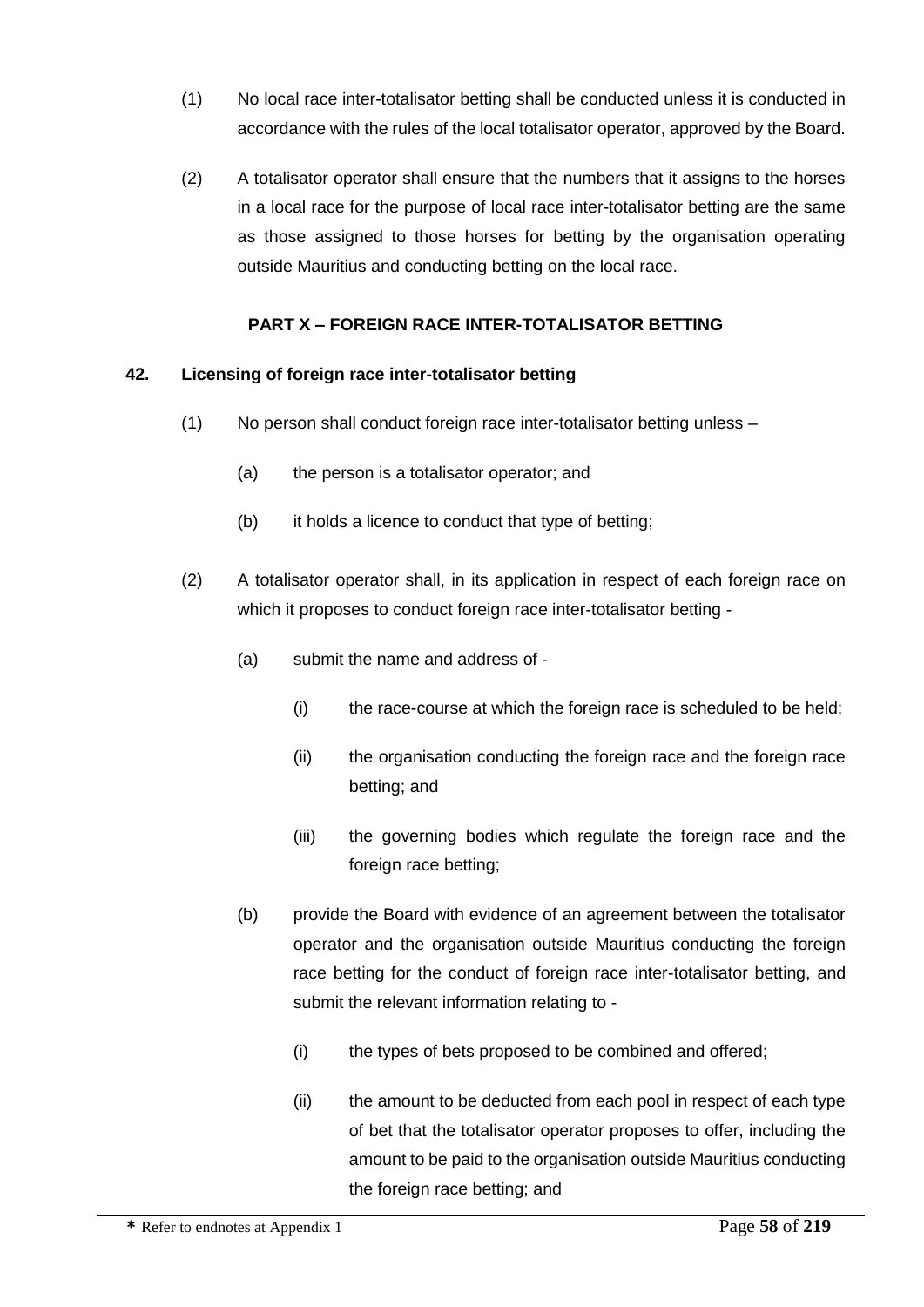- (iii) the method of calculation that the totalisator operator and the organisation outside Mauritius conducting the foreign race betting propose to use for each pool that is combined; and
- (c) provide the Board with details of the communication system to be used to ensure the accurate and timely exchange of race information between the totalisator operator and the organisation outside Mauritius conducting the foreign race betting.
- (3) The Board may, on receipt of an application under subsection (2), issue to a totalisator operator a licence authorising it to conduct foreign race inter-totalisator betting at such place as may be approved by the Board.
- (4) No licence under this section shall be issued unless
	- (a) the services, facilities and equipment for conducting the foreign race intertotalisator betting have been –
		- (i) inspected by an inspector or at the expense of the applicant, by some other competent person acceptable to the Board; and
		- (ii) approved by the Board; and
	- (b) the appropriate licence fee specified in the Third Schedule is paid to the Authority.

# **43. Conduct of foreign race inter-totalisator betting**

- (1) No foreign race inter-totalisator betting shall be conducted unless
	- (a) it is conducted in accordance with the rules of the foreign totalisator operator; and
	- (b) a copy of those rules is submitted to the Board.
- (2) A totalisator operator shall ensure that the numbers that it assigns to the horses in a foreign race for the purpose of foreign race inter-totalisator betting are the same as those assigned to those horses for betting by the organisation operating outside Mauritius and conducting betting on the foreign race.

# **PART XI – BOOKMAKERS**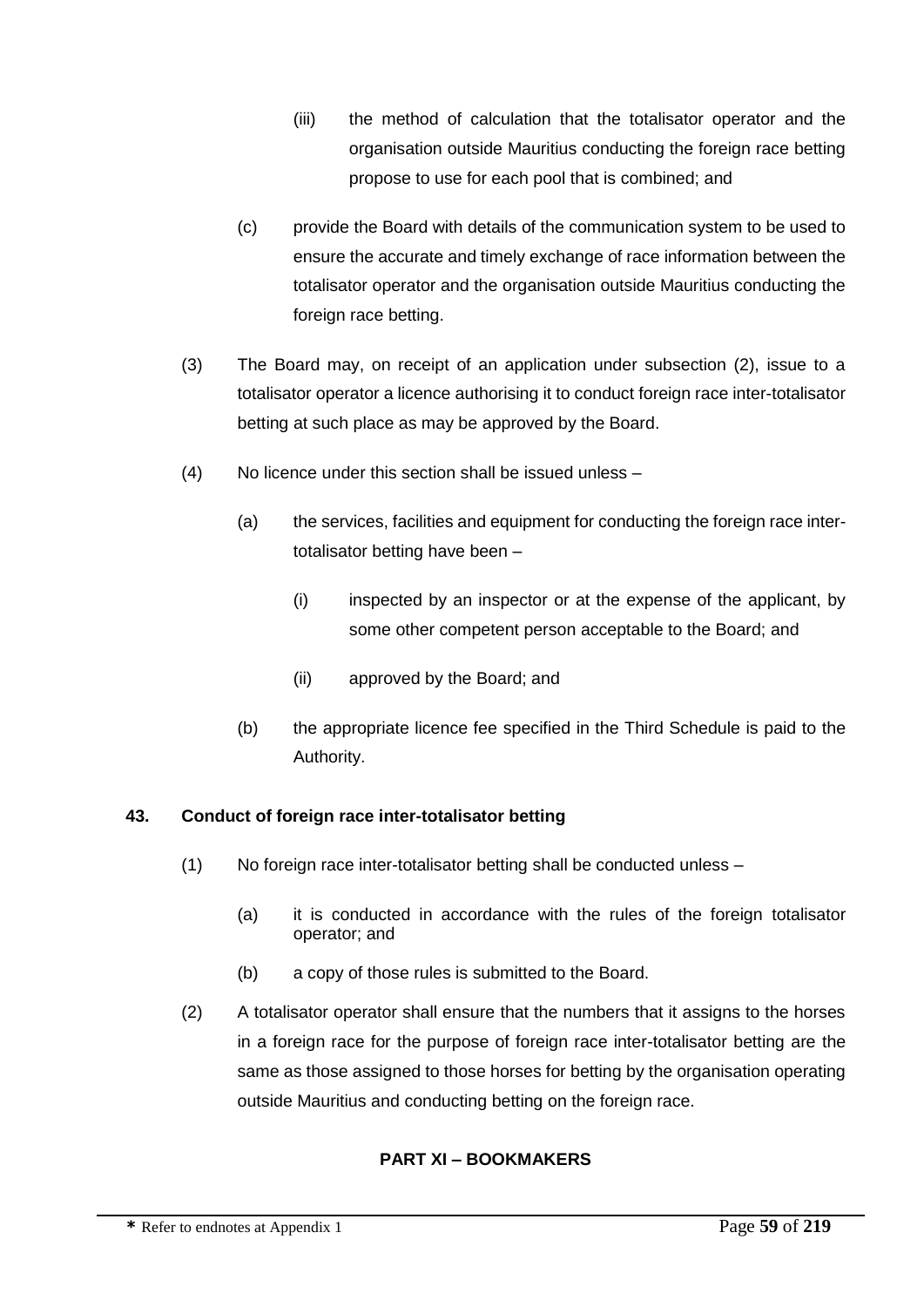### **44. Licensing of bookmakers**

- (1) No person shall operate fixed odds betting unless he holds the appropriate bookmaker licence.
- (2) The Board may, on application made for the conduct of fixed odds betting on local races, issue a bookmaker licence authorising the applicant to operate at the racecourse.**122\***
- (3) **Deleted 123\***
- (4) The Board may, on application made for the conduct of fixed odds bet through remote communication, issue a bookmaker licence authorising the applicant to operate through remote communication at such place as may be approved by the Board.**124\***
- (5) The Board may, on application made for the conduct of fixed odds bet on football matches taking place outside Mauritius, issue a bookmaker licence authorising the applicant to operate at such place as the Board may approve.**125\***
- (6) No bookmaker licence to conduct fixed odds betting on a local race shall be issued to a totalisator operator.
- (7) No bookmaker licence under subsection (2),**126\*** (4) or (5) shall be issued unless the applicant is a company.
- (8) Subject to subsection (10), no bookmaker licensed under subsection (4) shall, in relation to his activities as bookmaker, carry on any activity or provide any facility in connection with his activities at any place other than the place in respect of which he is licensed.
- (9) No bookmaker licence shall be issued unless the appropriate licence fee specified in the Third Schedule is paid to the Authority.
- (10) A bookmaker licensed under subsection (4) or (5) **127\***
	- (a) may apply to the Board for authorisation to provide facilities in connection with his activities at a place other than the place in respect of which he is licensed; and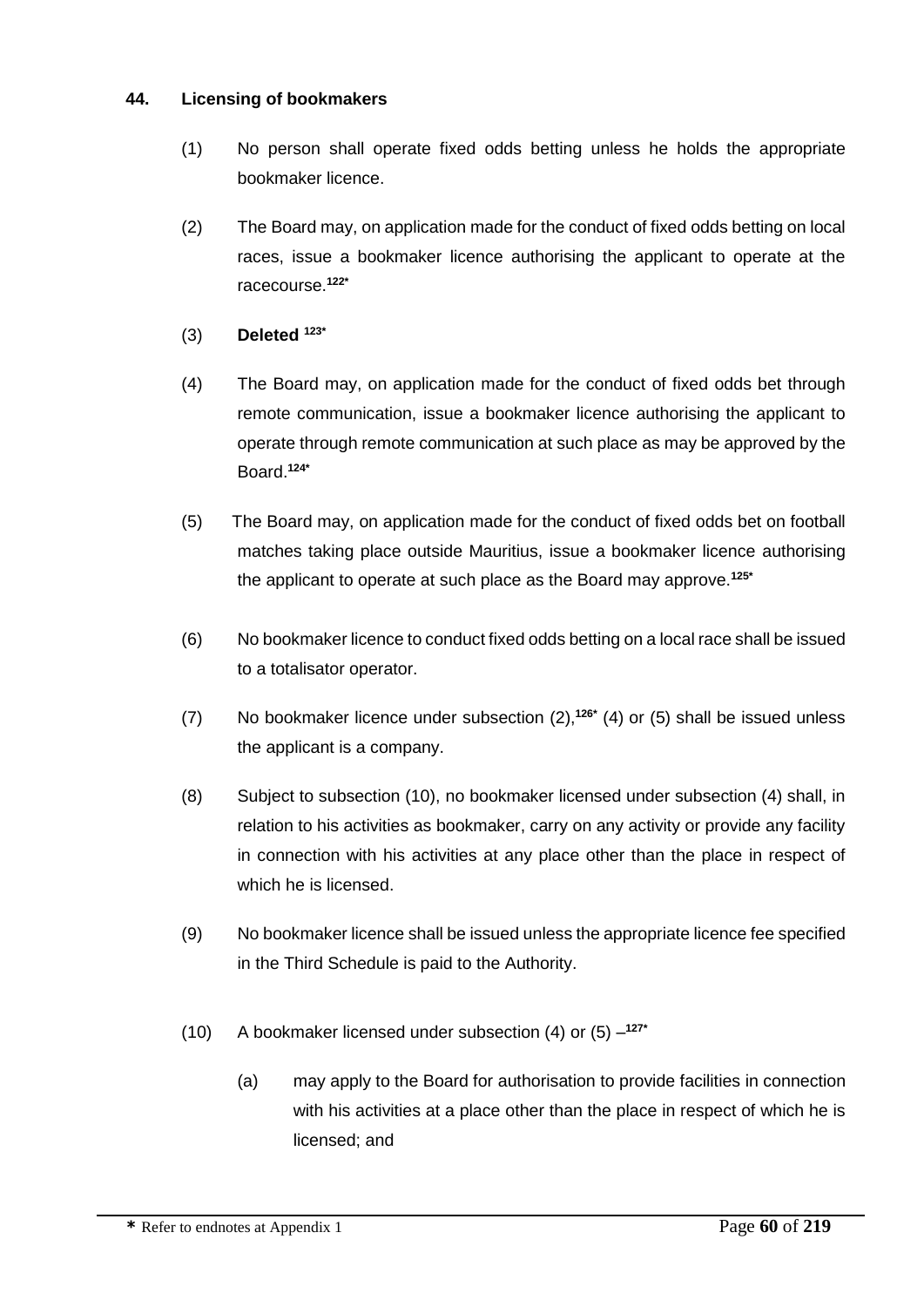- (b) on being authorised by the Board to provide facilities at such other place as may be specified by the Board, shall pay such licence fee in respect of such other place as may be specified in the Third Schedule.
- (11) A bookmaker may, for the purposes of his business as bookmaker and with the approval of the Board, receive bets from, or negotiate bets with, another bookmaker on such terms and conditions as may be approved by the Board.

# **45. Betting on football matches taking place outside Mauritius128\***

No betting on football matches taking place outside Mauritius shall be conducted by a bookmaker except for those football matches referred to in his rules of fixed odds bet approved by the Board**.**

## **46. Conduct of betting operations**

- (1) Every bookmaker shall conduct his betting operations in accordance with the rules of fixed odds betting approved by the Board.
- (2) The Board may authorise a bookmaker to accept deposits from members of the public for the purpose of placing bets with him on such terms and conditions as may be approved by the Board.
- (3) Every bookmaker who operates at a place outside the racecourse shall
	- (a) seek prior approval of the Board for the transfer of his place of operation from one place to another; or
	- (b) at the request of the Board, move or transfer his place of operation from one place to another place or close down his place of operation.
- (4)**<sup>129</sup>\*** Every bookmaker may operate, within his approved premises and at any time during his working hours, not more than 3 terminals, out of which one shall be used exclusively for making payouts.

## **47. Prohibition of other wagers**

No person shall place a wager of any kind with a bookmaker, and no bookmaker shall accept, or offer to accept, a wager of any kind from any person, other than a bet.

## **48. Display of licence and rules**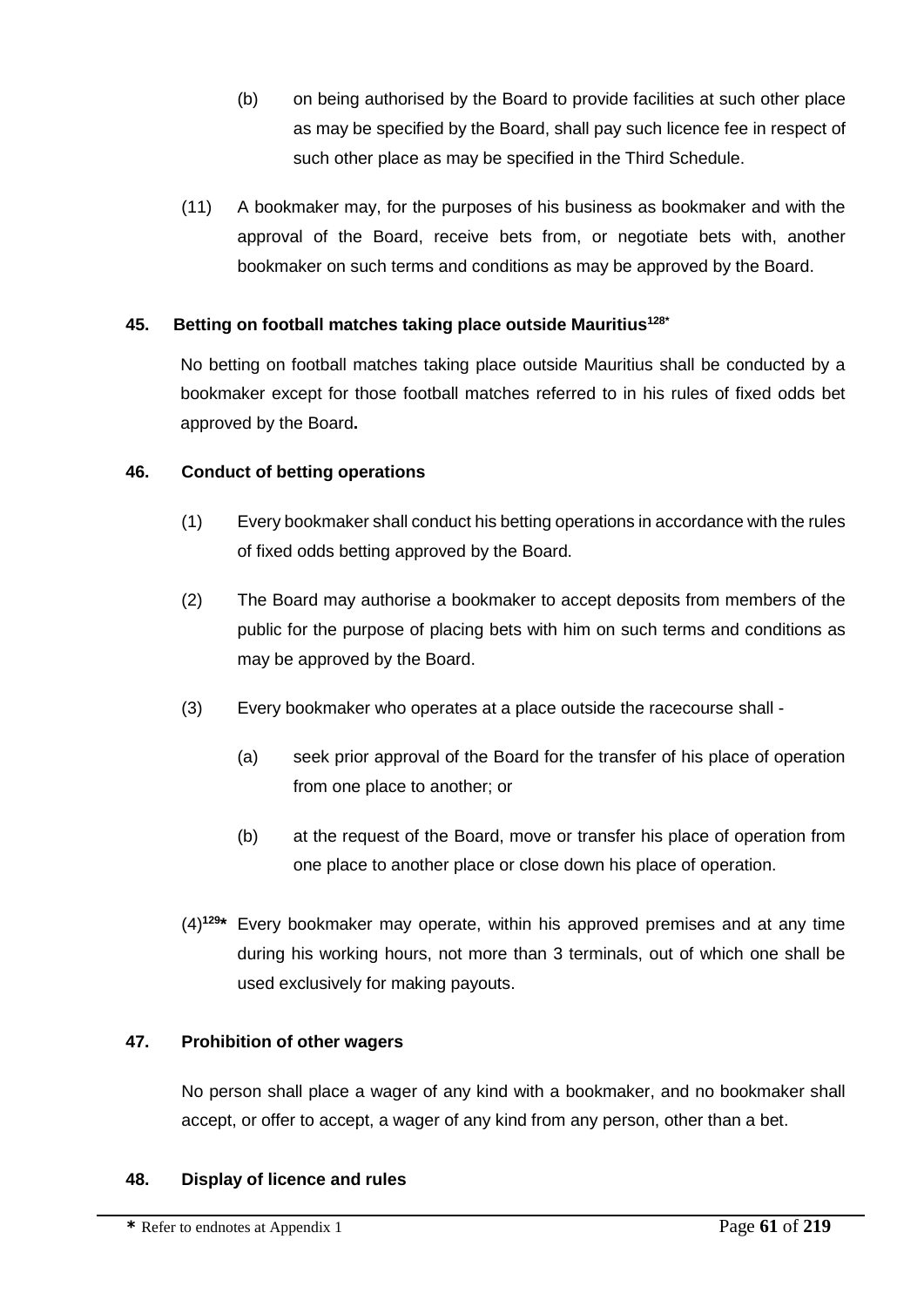Every bookmaker shall, at all times when the premises are open for his betting activities or for providing facilities in connection with his betting activities, display in a conspicuous place at the premises -

- (a) his licence issued and the conditions of the licence; and
- (b) the rules of fixed odds betting approved by the Board.

### **49. Registration of bookmaker's clerk**

- (1) No bookmaker other than a bookmaker operating through remote communication shall employ any person to assist him in the conduct of his betting operations unless he registers that person with the Board as a bookmaker's clerk.
- (2) No person shall be registered under subsection (1) unless he
	- (a) is of the age of 21 or above; and
	- (b) is a fit and proper person.
- (3) Any registration under this section shall be subject to such conditions as may be determined by the Board.
- (4) Every bookmaker's clerk shall, at all times in the course of his employment, have in his possession his registration certificate issued by the Board.

#### **50. Cancellation of registration**

- (1) Where a bookmaker's clerk ceases to be employed, the bookmaker shall forthwith notify the Board in writing of the termination of the employment.
- (2) Where a notice is given under subsection (1), the Board shall cancel the registration of the clerk.
- (3) The Board shall cancel the registration of a bookmaker's clerk where it is satisfied that the clerk is no longer a fit and proper person.

### **PART XII - SWEEPSTAKES**

#### **51. Licensing of sweepstake organiser**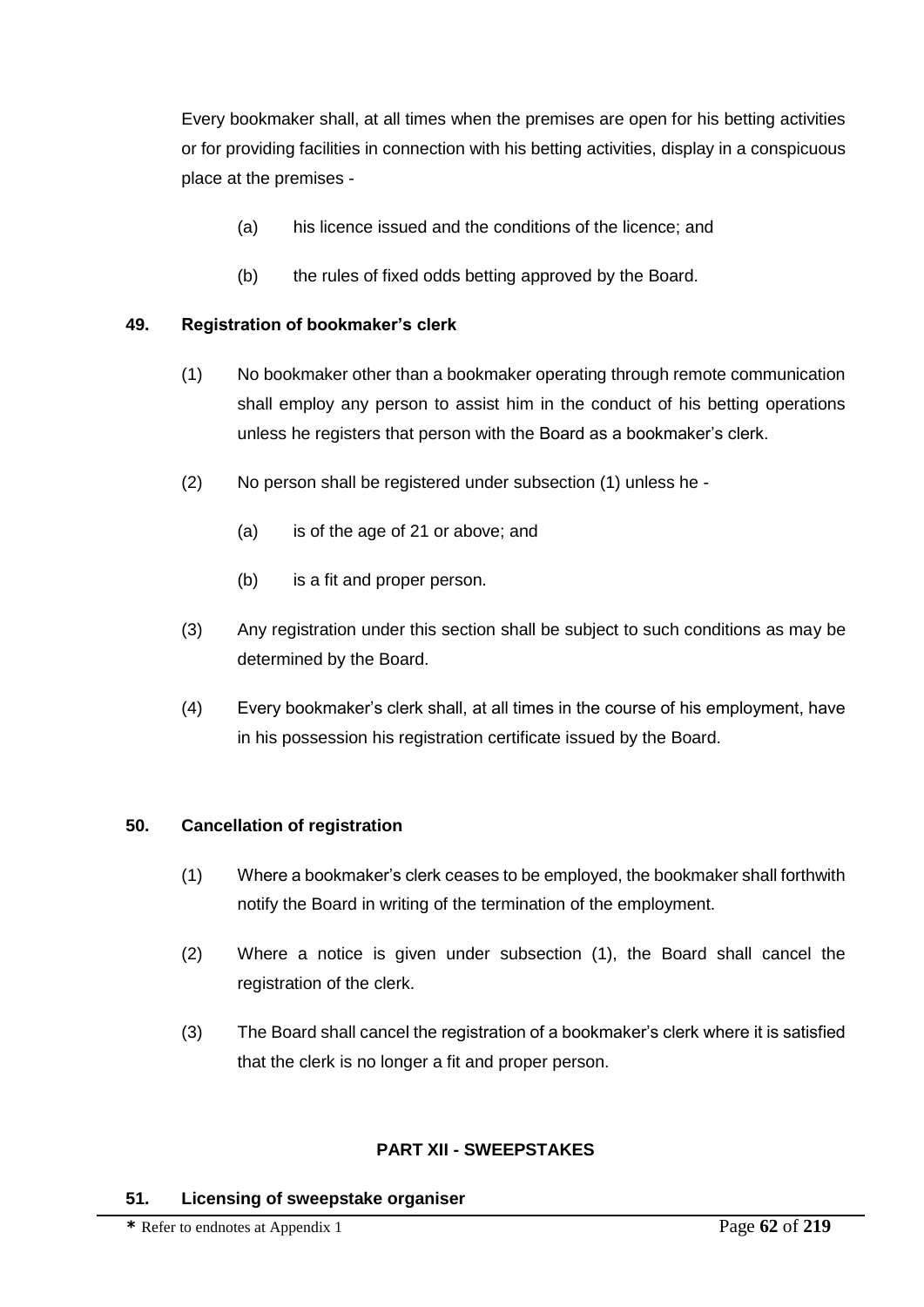- (1) No person shall organise a sweepstake unless he holds a sweepstake organizer licence.
- (2) The Board may, on application made, issue to the applicant a licence authorising him to organise sweepstakes.
- (3) No sweepstake organiser licence shall be issued unless the appropriate licence fee specified in the Third Schedule is paid to the Authority.

## **52. Display of licence**

Every sweepstake organiser shall display his licence in a conspicuous place at his premises.

#### **52A. Registration of sweepstake retailers130\***

- (1) Where a sweepstake organiser appoints a person as a sweepstake retailer, it shall apply to the Board for the registration of that person.
- (2) An application under subsection (1) shall be made in such form and manner as the Board may approve.**131\***
- (3) The Board may require the sweepstake organiser to furnish such information as may be reasonably necessary in order to enable the Board to properly consider the application.

## **52B. Grant or refusal of registration certificate**

- (1) The Board may grant a registration certificate subject to such terms and conditions as it may determine.
- (2) No registration certificate shall be granted unless the Board is satisfied that the person is a fit and proper person to sell sweepstakes.
- (3) No registration certificate shall be granted to a person
	- (a) who is under the age of 21;
	- (b) who has, within the 10 years preceding the date of application, been convicted of any offence involving fraud or dishonesty, or is a body corporate of which any director, manager or officer has been so convicted; or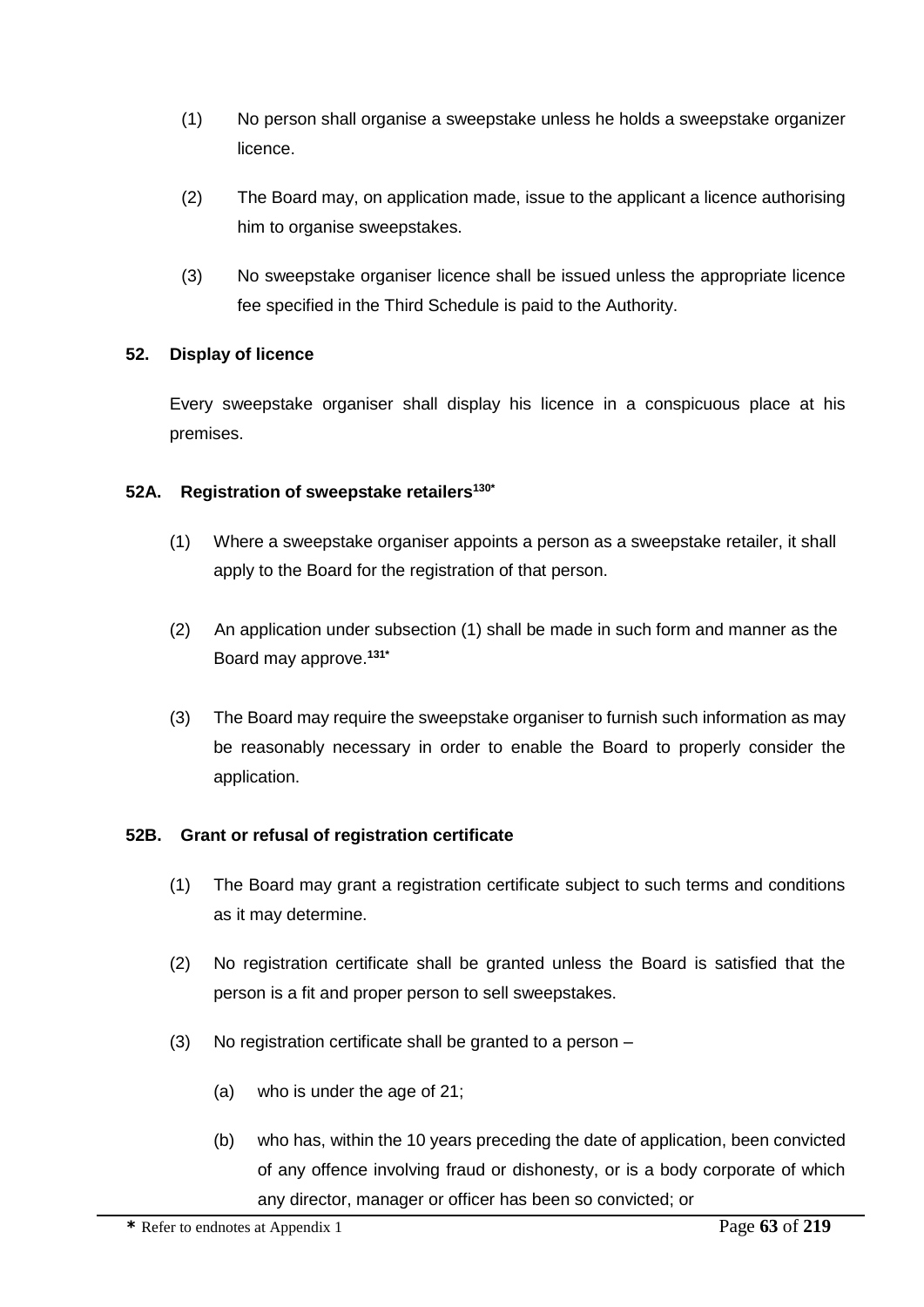(c) who was the holder of a registration certificate which has been cancelled.

## **52C. Display of registration certificate**

Every sweepstake retailer shall display in a conspicuous place at his business premises his registration certificate.

## **52D. Prohibition to transfer registration certificate**

No sweepstake retailer shall assign or transfer his registration certificate.

#### **52E. Cancellation of registration certificate**

- (1) Where a sweepstake organiser terminates the appointment of a sweepstake retailer, it shall forthwith notify the Board of the termination.
- (2) Where a notice is given under subsection (1), the Board shall cancel the registration certificate of the sweepstake retailer.
- (3) Subject to subsections (4) and (5), the Board may cancel a registration certificate where it is satisfied that -
	- (a) the information given to the Board for the registration of the sweepstake retailer is false or misleading in a material particular;
	- (b) the sweepstake retailer has contravened this Act;
	- (c) the sweepstake retailer is not, or is no longer, a fit and proper person to be a sweepstake retailer; or
	- (d) the sweepstake retailer has been convicted under this Act, the Financial Intelligence and Anti-Money Laundering Act or under any other enactment of an offence involving fraud or dishonesty.
- (4) Where the Board is of the opinion that a registration certificate should be cancelled, it shall give notice of its intention, in writing, to the sweepstake retailer and the sweepstake organiser together with its grounds.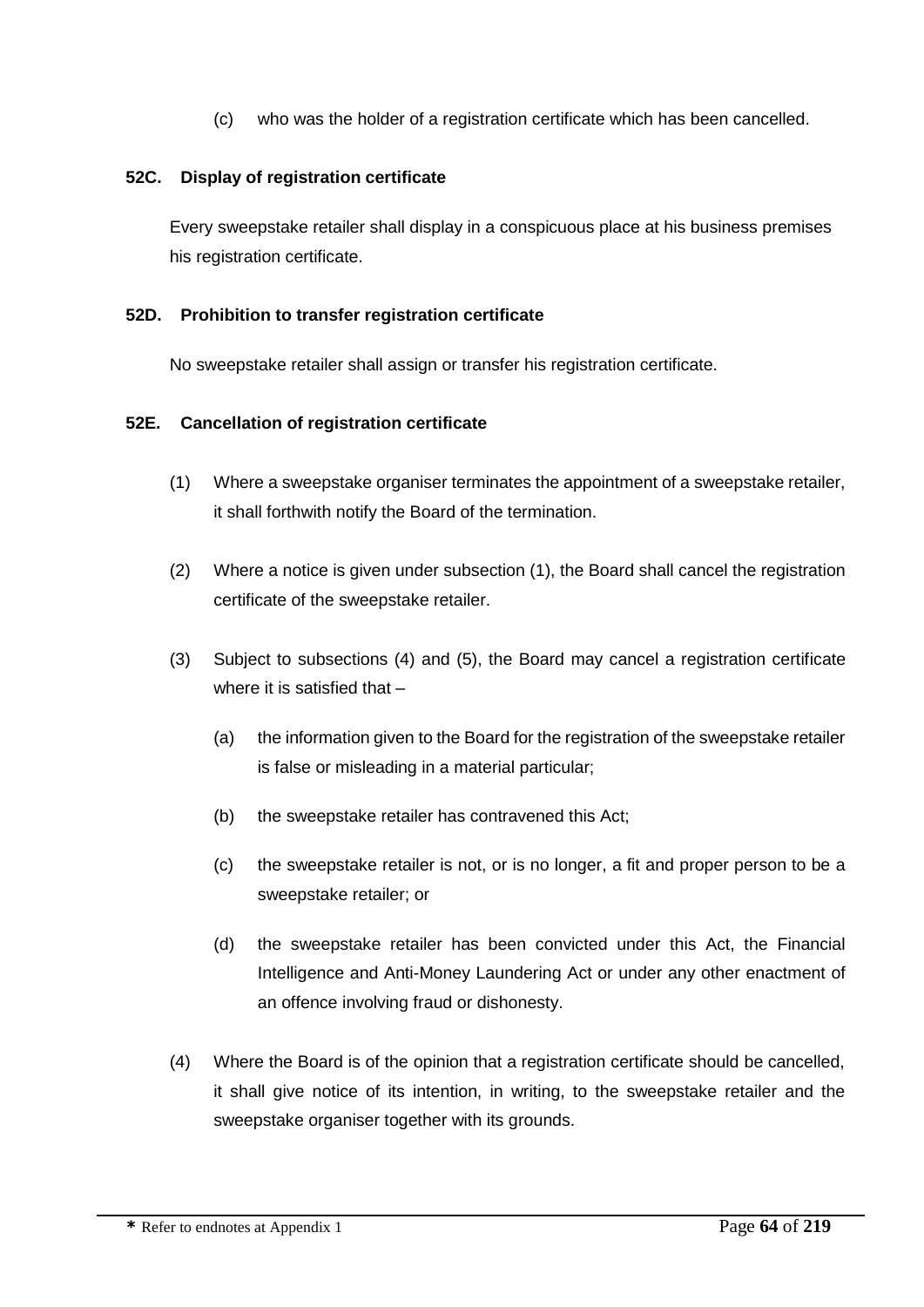- (5) The Board shall, in the notice under subsection (4), require the sweepstake retailer to show cause in writing, within such time as may be specified in the notice, why the registration certificate should not be cancelled.
- (6) The Board shall, after considering the explanations of the sweepstake retailer, inform him in writing of its decision and the reasons for its decision.

## **52F. Suspension of registration certificate**

Without prejudice to its powers under section 52E, the Board may suspend the registration certificate of a sweepstake retailer for a period not exceeding 3 months on any ground on which it would have been entitled to cancel the registration certificate under that section.

## **PART XIII – POOL BETTING**

## **53. Licensing of pool betting**

- (1) No person shall be
	- (a) a local pool promoter; or
	- (b) an agent of a foreign pool promoter,
	- (c) **Deleted<sup>132</sup> \***

unless he holds the appropriate licence.

- (2) The Board may, on application made, issue to the applicant a licence authorising him to carry on the business of a local pool promoter or of an agent of a foreign pool promoter, as the case may be.**133\***
- (3)**<sup>134</sup> \*** No licence shall be issued under this Part, unless
	- (a) the applicant is a company; and
	- (b) the appropriate licence fee specified in the Third Schedule is paid to the Authority.
- (4) **Deleted135\***

## **53A. Registration of collector<sup>136</sup> \***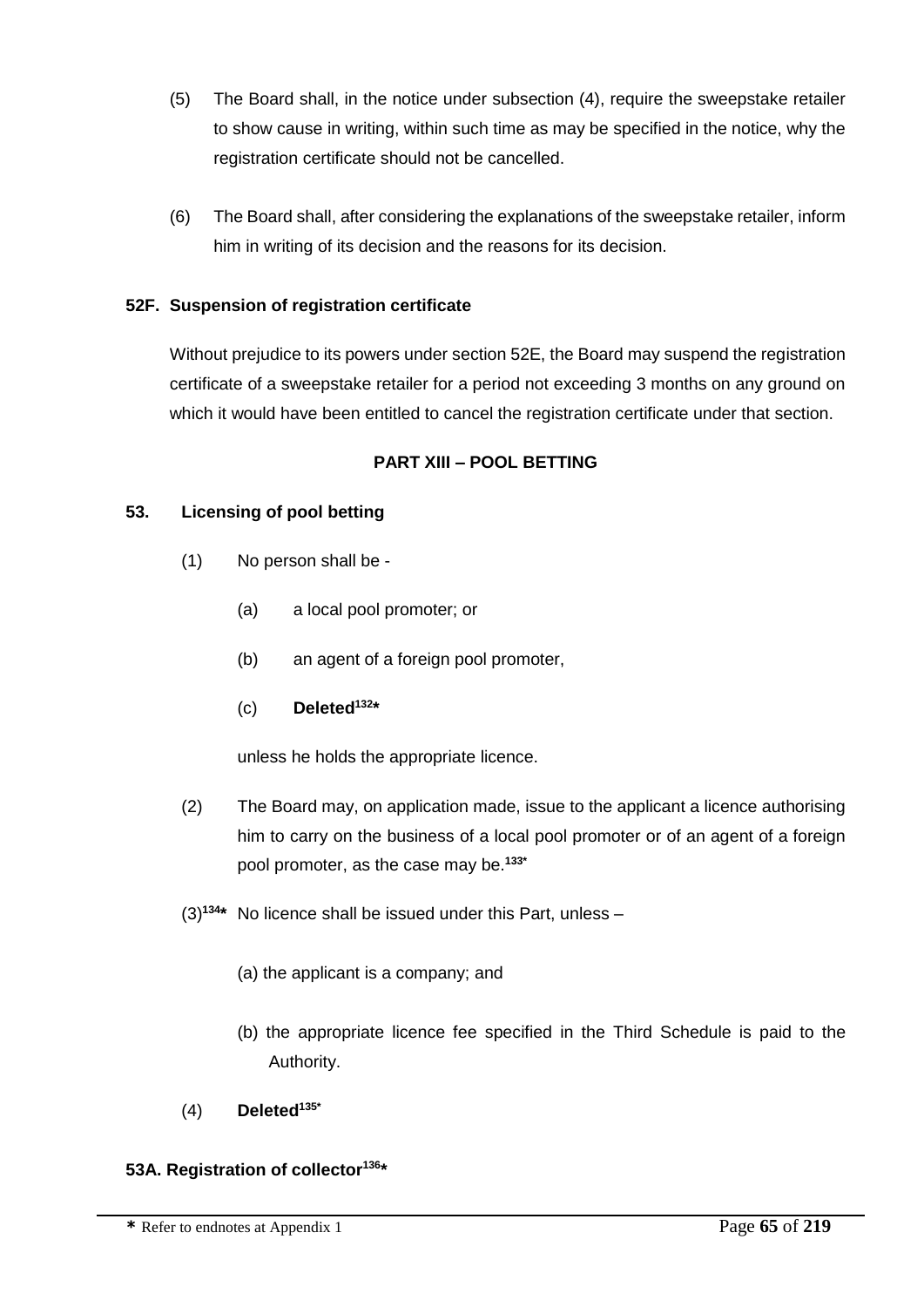- (1) Where a local pool promoter or an agent of a foreign pool promoter, as the case may be, appoints a collector, he shall apply to the Board for the registration of that collector.
- (2) An application under subsection (1) shall be made in such form and manner as the Board may approve.**137\***
- (3) The Board may require the local pool promoter or an agent of a foreign pool promoter, as the case may be, to furnish such information as may be reasonably necessary in order to enable the Board to properly consider the application.

## **53B. Grant or refusal of registration certificate<sup>138</sup>\***

- (1) The Board may grant a registration certificate in respect of a collector subject to such terms and conditions as it may determine.
- (2) No registration certificate shall be granted unless the Board is satisfied that the collector is a fit and proper person to act as collector.
- (3) No registration certificate shall be granted to a collector where that collector
	- (a) is under the age of 21;
	- (b) has, within the 10 years preceding the date of application, been convicted of any offence involving fraud or dishonesty, or is a body corporate of which any director, manager or officer has been so convicted; or
	- (c) was the holder of a registration certificate which has been cancelled.

## **53C. Display of registration certificate<sup>139</sup>\***

Every collector shall display his registration certificate in a conspicuous place at his business premises.

## **53D. Prohibition to transfer registration certificate<sup>140</sup> \***

No collector shall assign or transfer his registration certificate.

## **53E. Cancellation of registration certificate<sup>141</sup> \***

**\*** Refer to endnotes at Appendix 1 Page **66** of **219**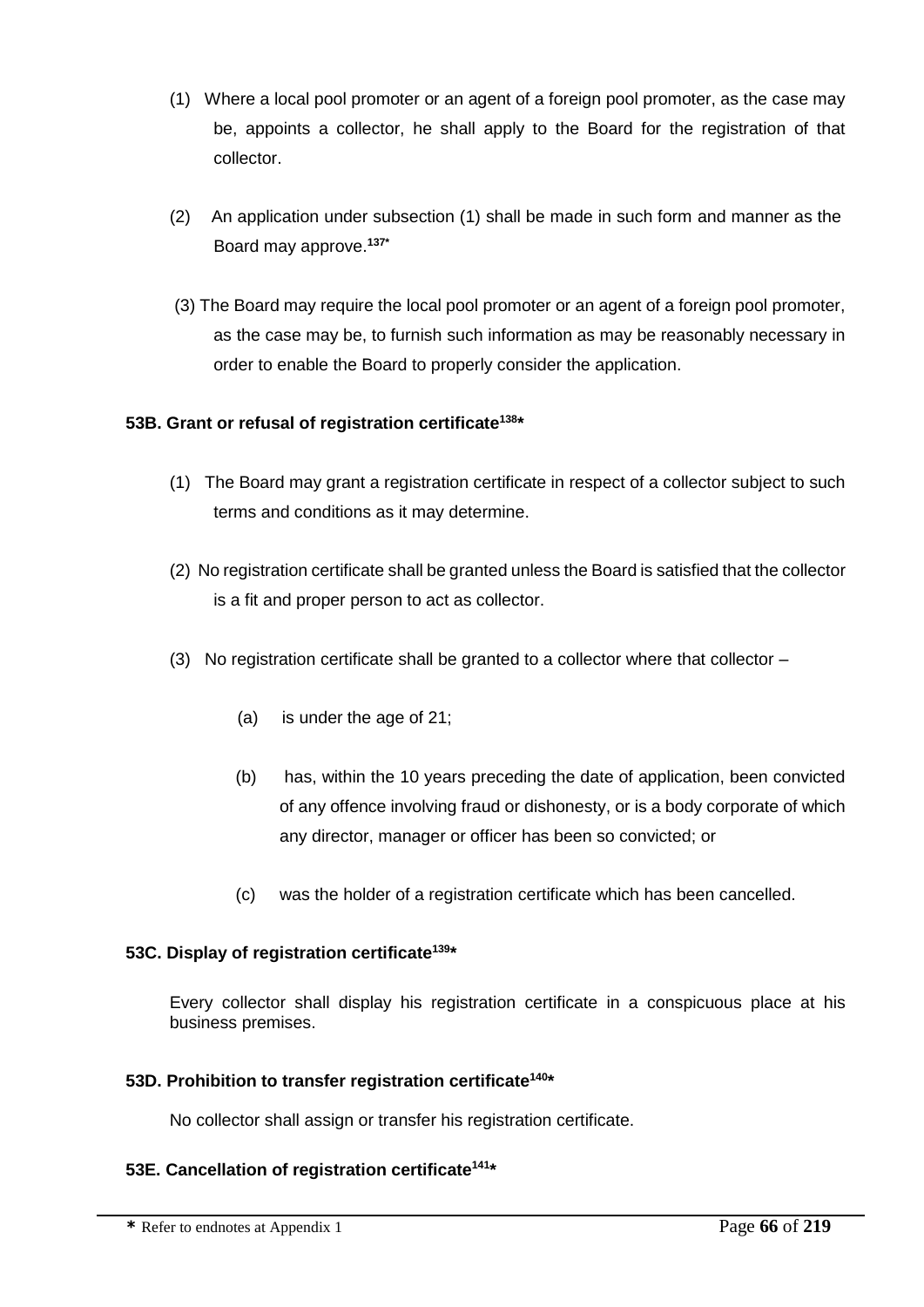- (1) Where a local pool promoter or an agent of a foreign pool promoter, as the case may be, terminates the appointment of a collector, it shall forthwith notify the Board of the termination.
- (2) Where a notice is given under subsection (1), the Board shall cancel the registration certificate of the collector.
- (3) Subject to subsections (4) and (5), the Board may cancel a registration certificate where it is satisfied that -
	- (a) the information given to the Board for the registration of the collector is false or misleading in a material particular;
	- (b) the collector has contravened this Act;
	- (c) the collector is not, or is no longer, a fit and proper person to act as collector; or
	- (d) the collector has been convicted under this Act, the Financial Intelligence and Anti-Money Laundering Act or under any other enactment of an offence involving fraud or dishonesty.
- (4) Where the Board is of the opinion that a registration certificate should be cancelled, it shall give notice of its intention, in writing, to the collector and the local pool promoter or the agent of a foreign pool promoter, as the case may be, together with its grounds.
- (5) The Board shall, in the notice under subsection (4), require the collector to show cause in writing, within such time as may be specified in the notice, why the registration certificate should not be cancelled.
- (6) The Board shall, after considering the explanations of the collector, inform him in writing of its decision and the reasons for its decision.

# **53F. Suspension of registration certificate142\***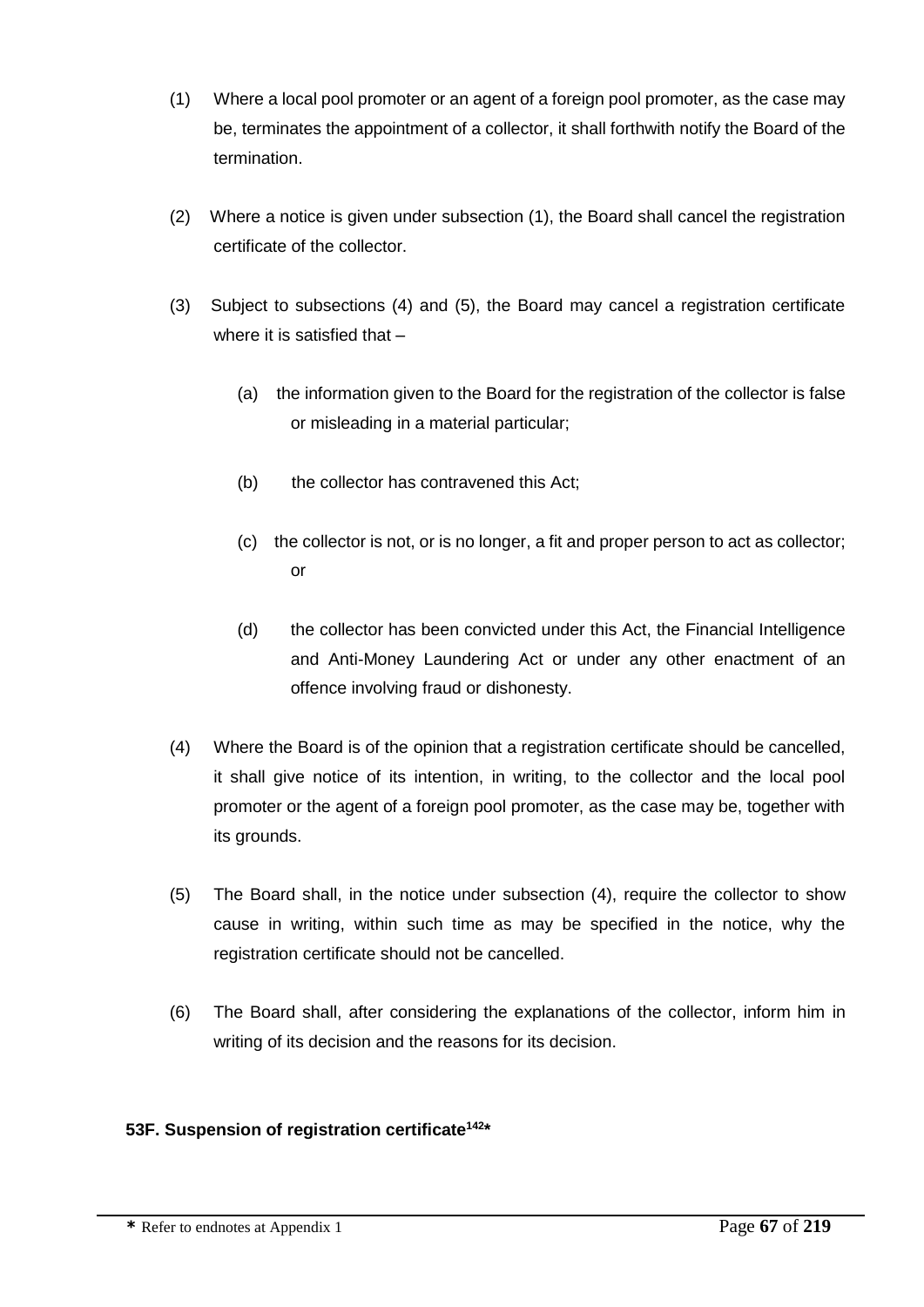Without prejudice to its powers under section 53E, the Board may suspend the registration certificate of a collector for a period not exceeding 3 months on any ground on which it would have been entitled to cancel the registration certificate under that section.

## **53G. Savings for person formerly licensed as collector<sup>143</sup>\***

- (1) Subject to subsection (2), a person formerly licensed as a collector under the repealed section 53(2) may continue to operate as a collector pending the determination of an application for his registration under section 53A.
- (2) Where a person formerly licensed as a collector under the repealed section 53(2) has not been registered as a collector within 3 months of the coming into operation of sections 53A to 53F, that person shall forthwith cease activities.

## **54. Conduct of pool betting**

- (1)**144\*** No local pool promoter or agent of a foreign pool promoter shall conduct, promote or organise pool betting on any event or contingency unless the event or contingency is approved by the Board
- (2) Every local pool promoter or agent of a foreign pool promoter shall conduct his pool betting operations in accordance with the rules referred to in section 55.
- (3) No local pool promoter or agent of a foreign pool promoter shall conduct its pool betting business through any person other than a collector.

## **55. Rules of pool betting**

- (1) Every local pool promoter shall submit to the Board a certified copy of its rules of pool betting for approval.
- (2) Where a local pool promoter proposes to amend its rules of pool betting, it shall submit to the Board a copy of the proposed amendment for approval.
- (3) Every agent of a foreign pool promoter shall submit to the Board a certified copy of the rules of pool betting of the foreign pool promoter and any amendment to those rules.

## **56. Display of licence and rules**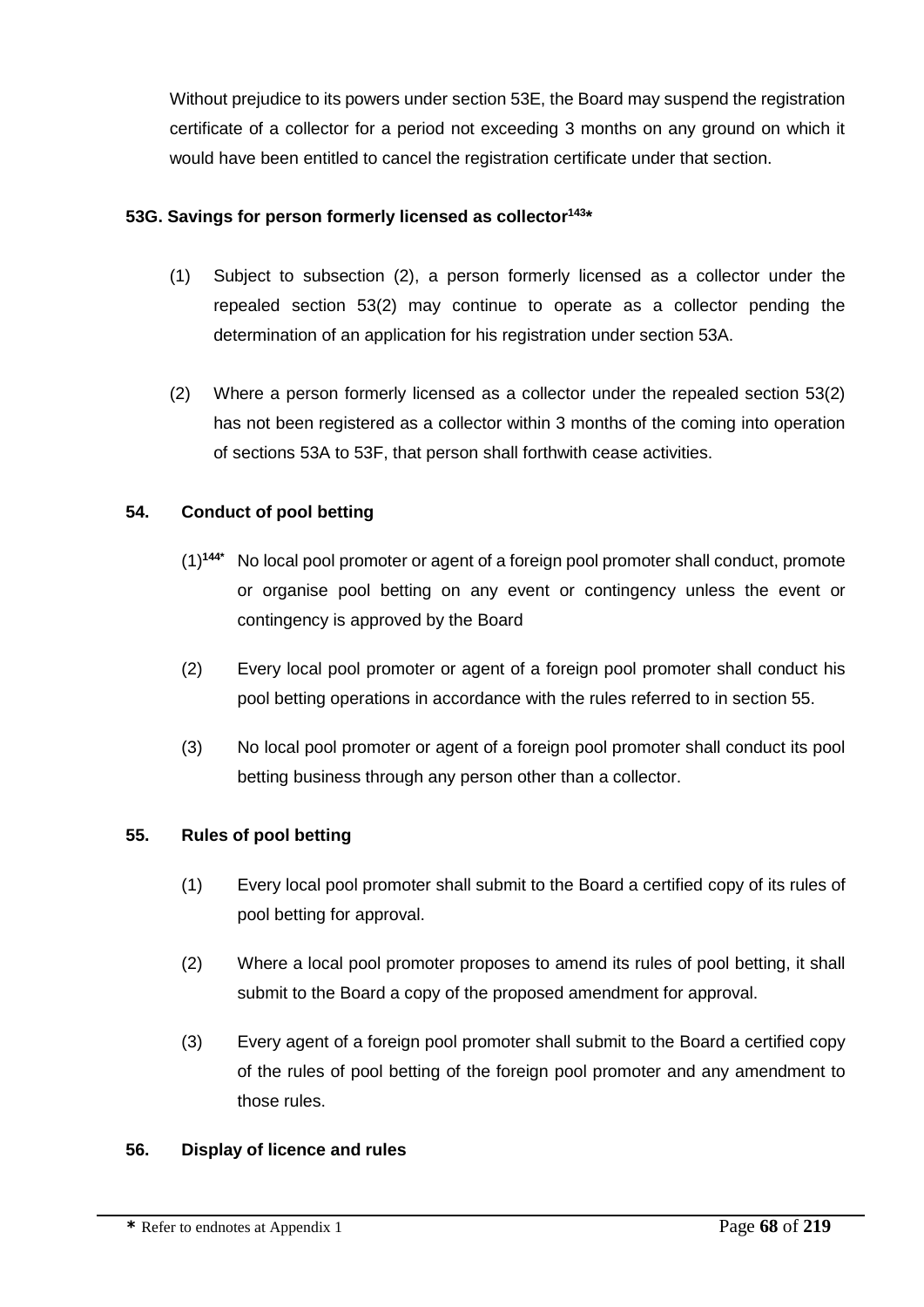Every local pool promoter, agent of a foreign pool promoter or collector shall, at all times, display in a conspicuous place at his premises -

- (a) his licence and the conditions of the licence; and
- (b) the relevant rules of pool betting.

## **PART XIV – DART GAMES**

#### **57. Licensing of dart games**

- (1) Subject to subsection (2), no person shall operate dart games for gain.
- (2) No person shall operate dart games for gain
	- (a) within the precincts of the racecourse unless he holds a dart game licence issued by the Board; or
	- (b) at a fun fair, fancy fair or similar event unless he obtains the prior approval of the Commissioner of Police.
- (3) No licence under subsection (2)(a) shall be issued unless
	- (a) the rules for operating the dart games are approved by the Board; and
	- (b) the appropriate licence fee specified in the Third Schedule is paid to the Authority.
- (4) Where a licence under subsection (2)(a) is issued, the licensee shall operate dart games on the days and times specified in the Third Schedule.

## **PART XV – MAURITIUS NATIONAL LOTTERY**

#### **58.<sup>145</sup> \* Interpretation of Part XV**

In this Part –

"**participant**" means a person who is in possession of a ticket of a lottery game;

"**ticket**" means any symbol, sign, token, coupon, warrant, card, printed paper, document or list or any other means or device which confers or purports to confer the right to take part in a lottery game, and which is issued by the Operator.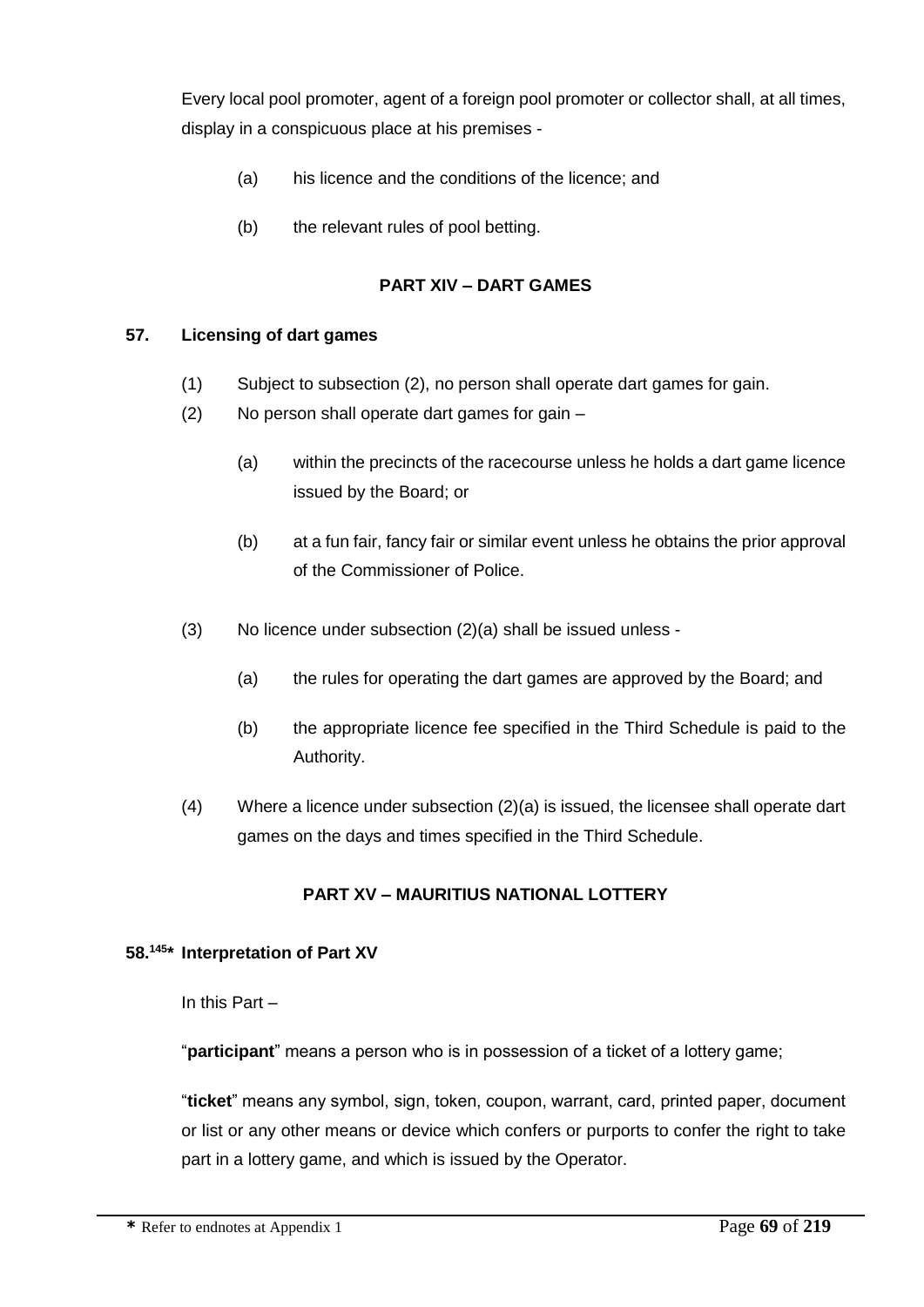# **Sub-Part A – The Mauritius National Lottery Operator**

## **59. Licensing of Operator**

- (1) Notwithstanding any other enactment, there shall, at no time, be more than one Operator holding a licence for the purposes of this Part.
- (2) (a) The Board shall issue a licence to the Operator authorising it to operate the Mauritius National Lottery on behalf of the Government of Mauritius but subject to paragraph (b).
	- (b) The Operator shall not be deemed to be the agent of the Government for the purpose of any liability of any nature towards a third party and arising out of the operation of the Mauritius National Lottery.
	- (c)**<sup>146</sup> \*** The operator may conduct lottery and lottery games through remote communication on such terms and conditions as the Board may approve.
- (3) A licence issued under this section shall be valid for a period not exceeding 10 years.**147\***
- (4) Upon an application made by the Operator to the Board at least one year prior to the expiry of the licence, the Board may, upon being satisfied of the satisfactory operation of the Mauritius National Lottery by the Operator, renew the licence for one, or more period not exceeding 5 years, subject to such terms and conditions as the Board may deem fit to impose.
- (5) A licence issued under this section shall be subject to the payment of the appropriate licence fee specified in the Third Schedule.

#### **60. Conditions of Operator's licence**

- (1) The licence issued under section 59 shall be subject to such terms and conditions as the Board may impose and may require the Operator -
	- (a) obtain the consent of the Board before doing any specific act or thing otherwise permitted under the licence;
	- (b) refer matters specified in the licence to the Board for approval;
	- (c) provide to the Board at specified times with such information as the Board may require;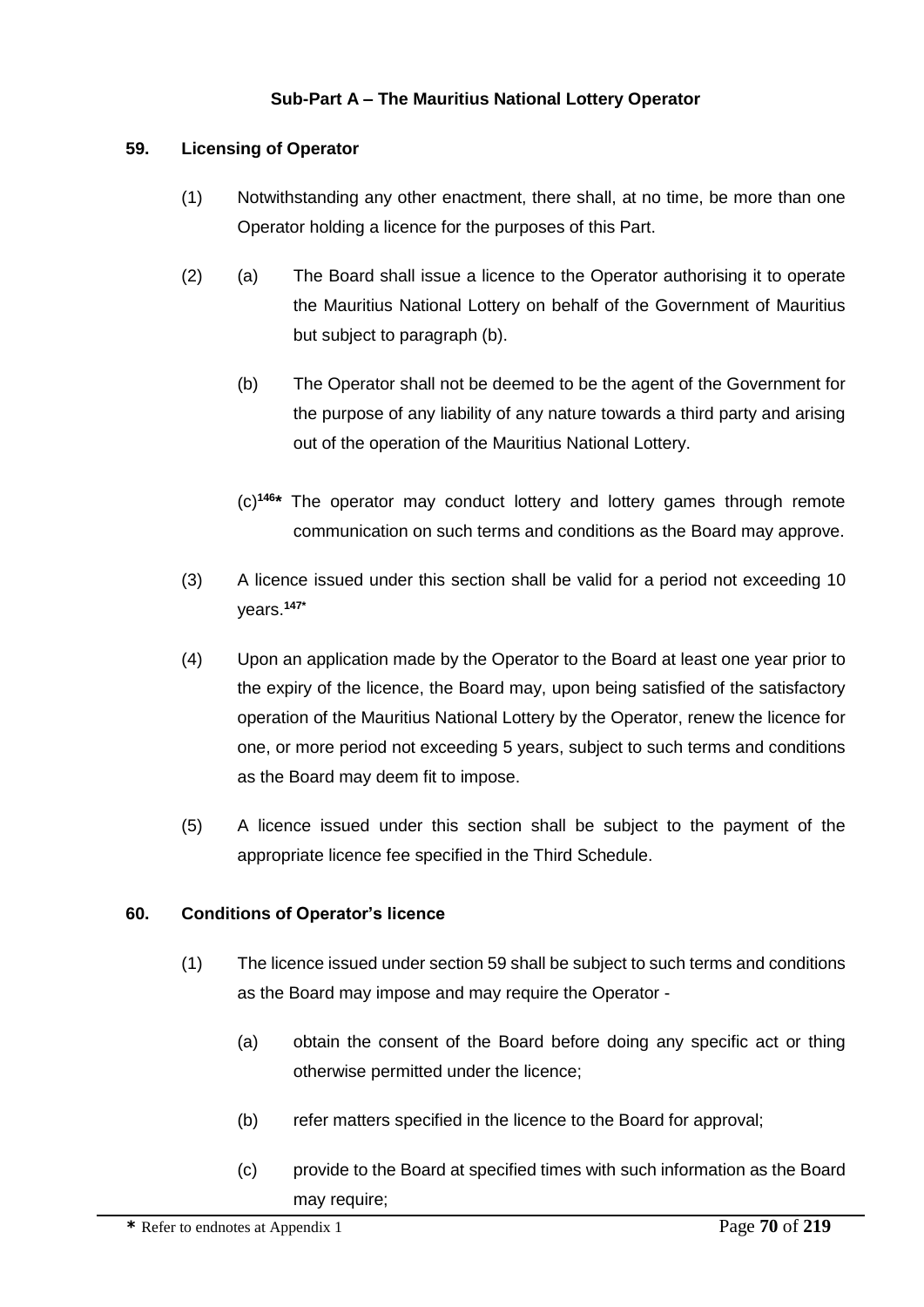- (d) pay any sum out of the net proceeds at the rate specified in the Fifth Schedule to the Director-General at such times as may be specified in the licence;**148\***
- (e) obtain the approval of the Board for any lottery game, and the rules of the game, before that lottery game is conducted;
- (f) secure a written undertaking from any person controlling the Operator in any way not to change such control without the consent of the Board;
- (g) give an undertaking not to permit, require or compel any of its employees or lottery retailers to knowingly sell a ticket, or to award or to pay any prize to any person specified in subsection (2) as a person to whom this paragraph applies;
- (h) adopt an appropriate system for the verification of the validity of lottery game tickets and claims for prizes; or
- (i) inform the Board forthwith where it terminates an agreement with a lottery retailer.
- (1A) For the purposes of subsection (1) (d), the Operator shall, not later than 7 days after the end of every quarter, submit a return in a form approved by the Director-General and at the same time pay any sum due.
- (1B) Where the Operator fails to submit a return or pay any sum due in accordance with subsection (1A), it shall be liable to pay to the Director-General, in addition to the sum due, a penalty representing 5 per cent of the sum due and interest at the rate of 0.5 per cent per month or part of a month on the sum due and the penalty from the date the sum due is payable to the date of payment.**149\***
- (1C) Where the Operator has obtained pursuant to subsection (1)(e) the approval of the Board to operate Instant-Win Scratch Games, also known as "cartes à gratter", that approval shall be withdrawn with effect from 30 June 2015.**150\***
- $(2)$  A person to whom subsection  $1(q)$  applies shall be -
	- (a) a director of the Operator or a director of a holding or shareholder company of the Operator, an employee or consultant of the Operator;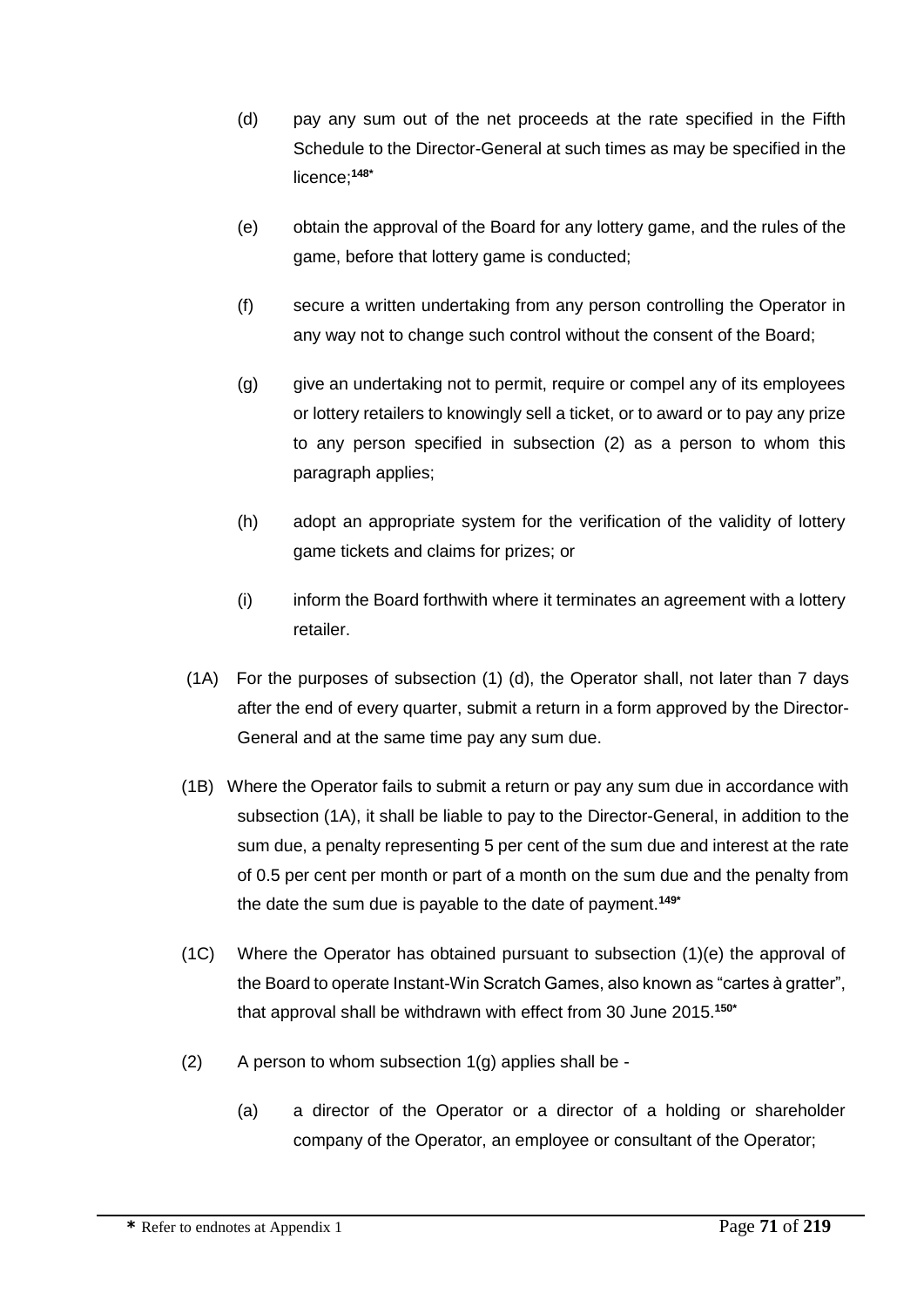- (b) a person who prints or in any other way manufactures a ticket for the Mauritius National Lottery, or any of its directors or employees; or
- (c) a person who supplies, operates, maintains or repairs any computers or any other electronic device or system of any kind, or software for those computers or devices, for the Operator, or any of its directors or employees.

## **61. Display of Operator's licence**

The Operator shall display in a conspicuous place at its business premises its licence and the conditions of the licence.

## **62. Duties of Operator**

The duties of the Operator shall be to –

- (a) devise and operate lottery games authorised under this Act in accordance with rules approved by the Board;
- (b) **Repealed 151\***
- (c) pay all prizes;
- (d) pay such proportion of the net proceeds from lottery games to the Director-General in accordance with the terms and conditions of the licence; **152\***
- (e) perform all other duties necessary for the successful operation of the Mauritius National Lottery, including the establishment of, and operating as the fiduciary custodian without proprietary rights in, a Prize Fund Account into which shall be paid the gross proceeds, and out of which shall be paid all prizes; and
- (f) organise, initiate, supervise and administer the operation of the Mauritius National Lottery relating to the categories of lottery games and the conduct of the games pursuant to this Act.

## **63. Obligations of Operator**

The Operator shall, for the purposes of this Act –

- (a) conduct necessary or appropriate market research; **153\***
- (b) select and contract with lottery retailers;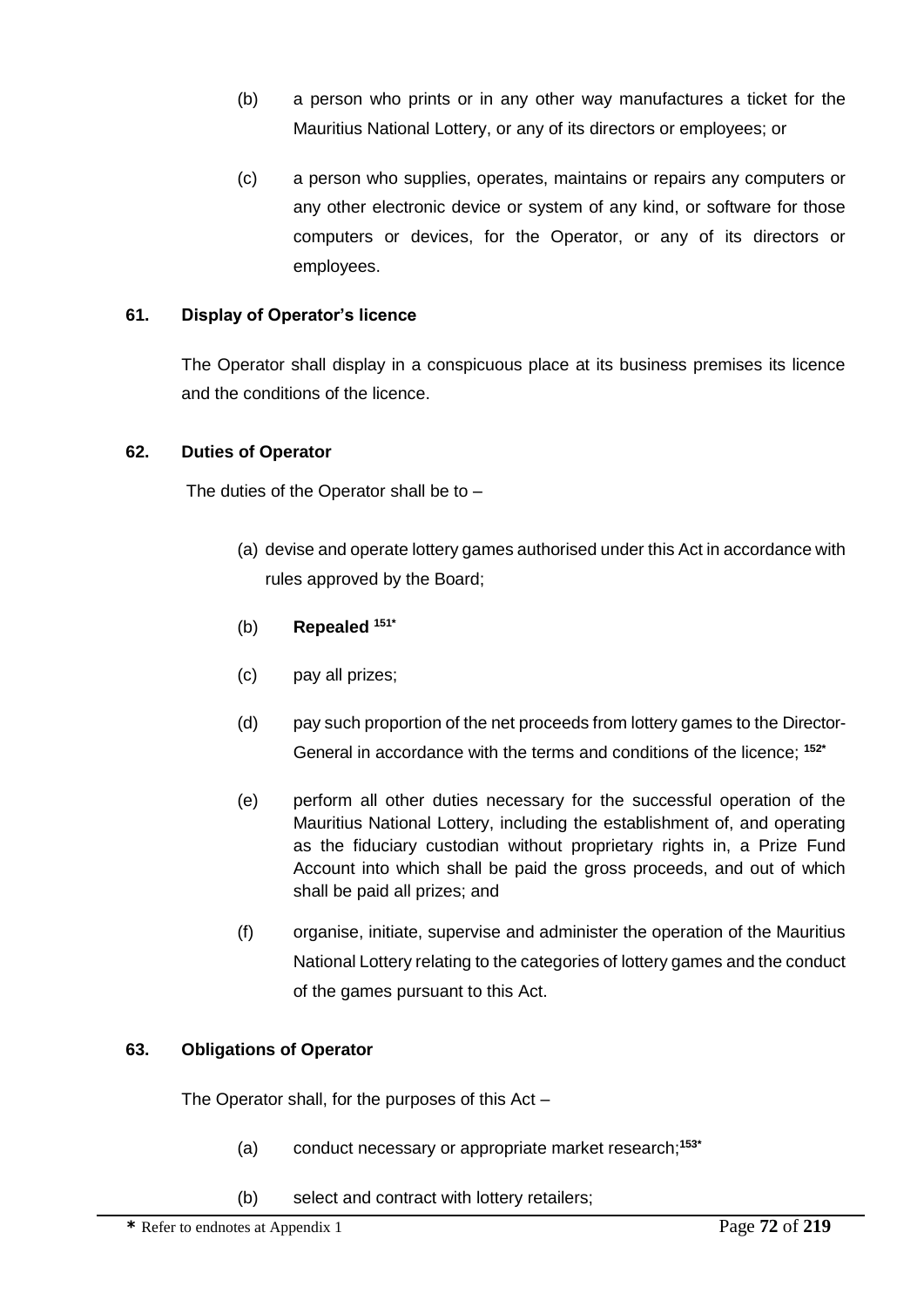- (c) enter into contracts on the terms and conditions determined by the Operator, except that it shall not enter into a contract for the purpose of assigning or transferring the organisation and conduct of the Mauritius National Lottery; and
- (d) enter into written agreements with one or more other States for the operation, participation in marketing and promotion of a joint lottery or joint lottery games, subject to the approval of the Board.
- (e) **Repealed 154\***
- (f) **Repealed 155\***

## **Sub-Part B – Lottery Retailers**

### **64. Prohibition to sell Mauritius National Lottery**

No person, other than the Operator, shall sell, offer or expose for sale or have in his possession for sale, any lottery game ticket, unless he holds a registration certificate issued by the Board.

### **65. Registration of lottery retailers**

- (1) Where the Operator appoints a person as a lottery retailer to sell lottery game tickets, it shall apply to the Board for the registration of that person.
- (2) An application under subsection (1) shall be made in such form and manner as the Board may approve.**<sup>156</sup> \***
- (3) The Board may require the Operator to furnish such information which may be reasonably necessary in order to enable the Board to properly consider the application.

### **66. Grant or refusal of registration certificate**

- (1) The Board may grant a registration certificate subject to such terms and conditions as it thinks fit.
- (2) No registration certificate shall be granted unless the Board is satisfied that the person is a fit and proper person to sell lottery game tickets.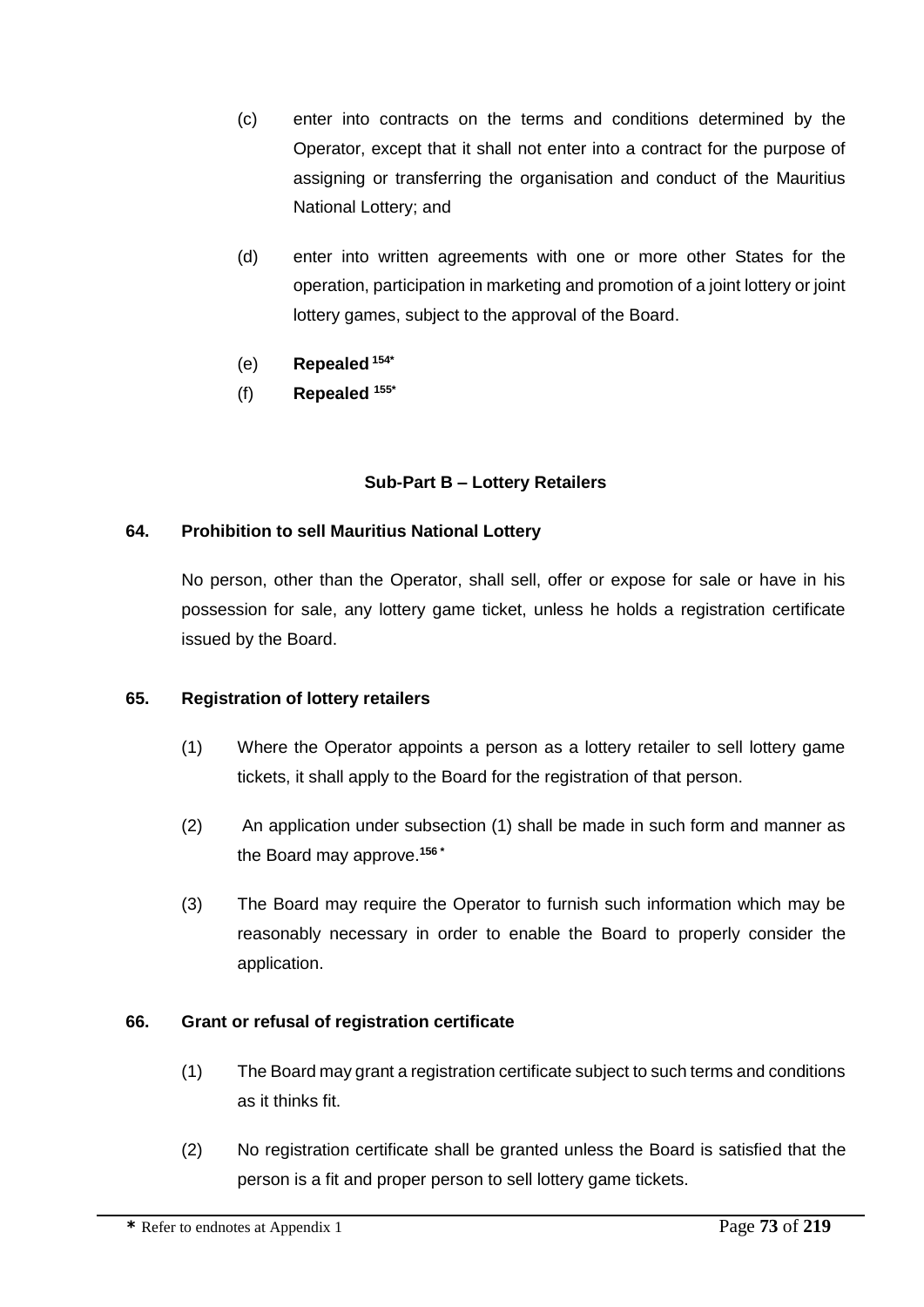- (3) No registration certificate shall be granted to a person
	- (a) who is under the age of 21;
	- (b) who has, within the 10 years preceding the date of application, been convicted of any offence involving fraud or dishonesty, or is a body corporate of which any director, manager or officer has been so convicted; or
	- (c) who was the holder of a registration certificate which has been cancelled.

### **67. Display of registration certificate**

Every lottery retailer shall display in a conspicuous place at his business premises his registration certificate and the National lottery rules of the Operator.

### **68. Prohibition to transfer registration certificate**

No lottery retailer shall assign or transfer his registration certificate.

#### **69. Cancellation of registration certificate**

(1) Where the Operator terminates the appointment under which a lottery retailer is authorised to sell lottery game tickets, it shall forthwith notify the Board of the termination.

- (2) Where a notice is given under subsection (1), the Board shall cancel the registration certificate of the lottery retailer.
- (3) Subject to subsections (4) and (5), the Board may cancel a registration certificate where it is satisfied that -
	- (a) the information given to the Board for the registration of the lottery retailer is false or misleading in a material particular;
	- (b) the lottery retailer has contravened this Act or any rules made under section 77;
	- (c) the lottery retailer is not, or is no longer, a fit and proper person to be a lottery retailer; or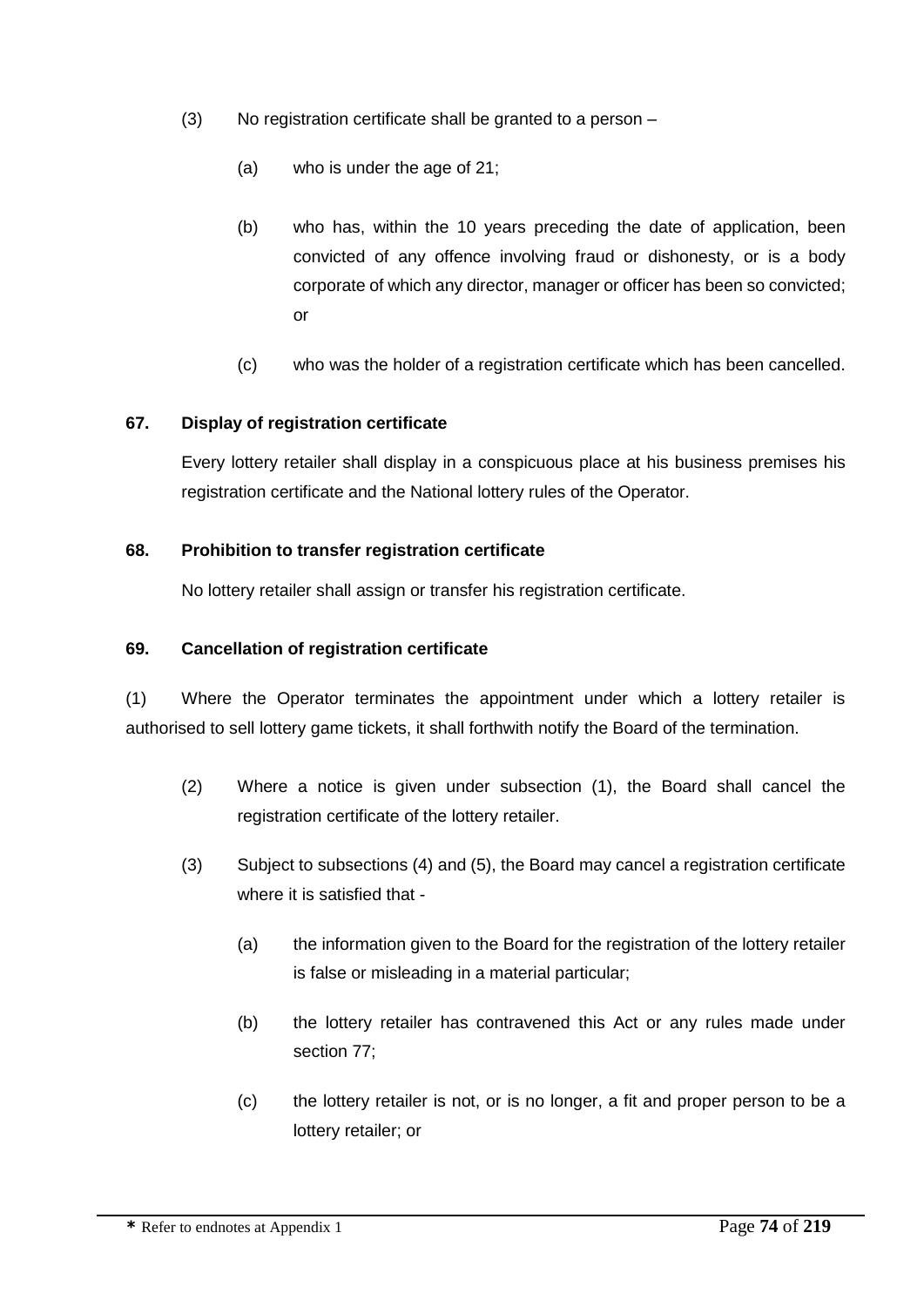- (d) the lottery retailer has been convicted of an offence under this Act, the Financial Intelligence and Anti-Money Laundering Act, or under any other enactment where the offence is one involving fraud or dishonesty.
- (4) Where the Board is of opinion that a registration certificate should be cancelled, it shall give written notice of its intention to the lottery retailer and the Operator together with its reasons for so doing.
- (5) The Board shall, in the notice under subsection (4), require the lottery retailer to show cause in writing, within such time as may be specified in the notice, why the registration certificate should not be cancelled.
- (6) The Board shall, after considering the explanations of the lottery retailer, inform him in writing of its decision and the reasons for its decision.

## **70. Suspension of registration certificate**

Without prejudice to its powers under section 69, the Board may suspend the registration certificate of the lottery retailer for a period not exceeding 3 months on any ground on which it would have been entitled to cancel the registration certificate under section 69.

# **Sub-Part C – National Lottery Prizes**

### **71. Prize Fund Account**

- (1) The Operator shall maintain and operate with a local bank a Prize Fund Account.
- (2) There shall be paid into the Prize Fund Account all sums staked on lottery games.
- (3) There shall be paid out of the Prize Fund Account
	- (a) all prizes set for the respective lottery games in accordance with the rules made under section 77;
	- (b) any amount due to the Operator under the terms and conditions of its licence; and
	- (c) to the Director-General, the proportion of the net proceeds referred to in section 62(d).**157\***

### **72. Entitlement to prizes**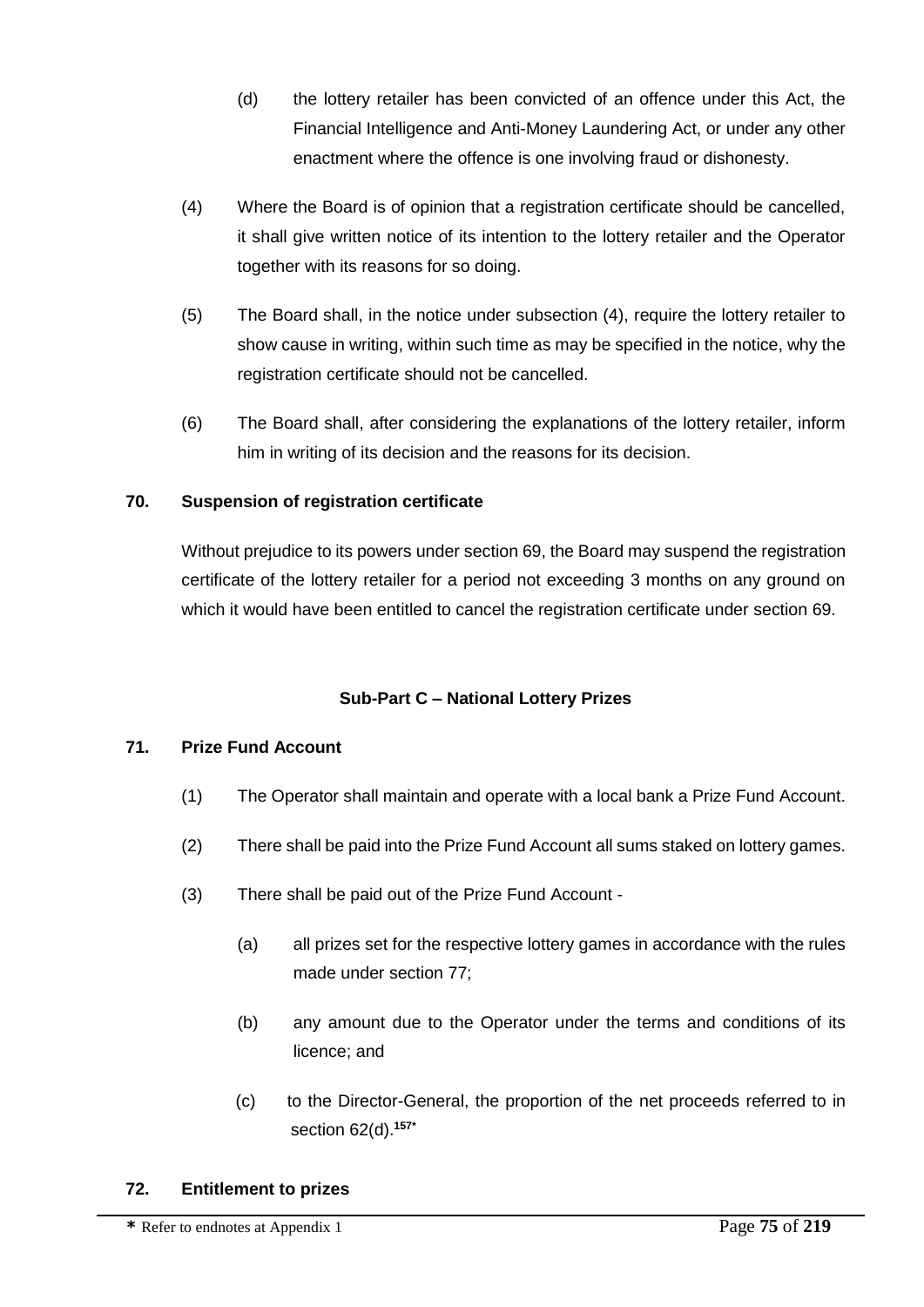- (1) The Operator shall pay to every participant the prize to which the participant is entitled in accordance with the official results of the draw of the lottery game and in accordance with the rules made under section 77.
- (2) Where, after the draw of a lottery game, no person is, or becomes, entitled to a prize offered in the lottery game, the amount of the prize shall be used for the allocation, in accordance with rules made under section 77, of bigger prizes for the subsequent draw of the same lottery game.

## **73. Lottery prize claims**

- (1) A participant to a lottery who is entitled to a lottery prize may be required to submit evidence of his entitlement to the Operator, in accordance with rules made under section 77.
- (2) Where the Operator is satisfied that the participant is entitled to the prize, the Operator shall pay to the participant the amount of the prize.
- (3) (a) Where the Operator is not satisfied that a participant is entitled to the prize claimed, the Operator shall retain the amount of the prize in the Prize Fund Account, until such time as the participant satisfies the Operator of his entitlement, or as a court determines the entitlement of the participant.
	- (b) Where it is determined that a participant is entitled to the prize, the Operator shall pay the amount of the prize in accordance with the determination.
	- (c) Where it is determined that no person is entitled to a prize, the Operator shall forthwith pay the amount of the prize into the National Solidarity Fund.
- (4)**<sup>158</sup> \*** Notwithstanding this section, a claim to a prize in respect of
	- (a) an instant-win game made later than 3 months after the date of closure of that instant-win game; or
	- (b) any other lottery game made later than 6 months after the draw of the lottery game to which it relates,

shall not be entertained, unless the time periods specified in this subsection are extended, on a case to case basis, by the Authority where such time periods expire during a time of national confinement, disaster or calamity.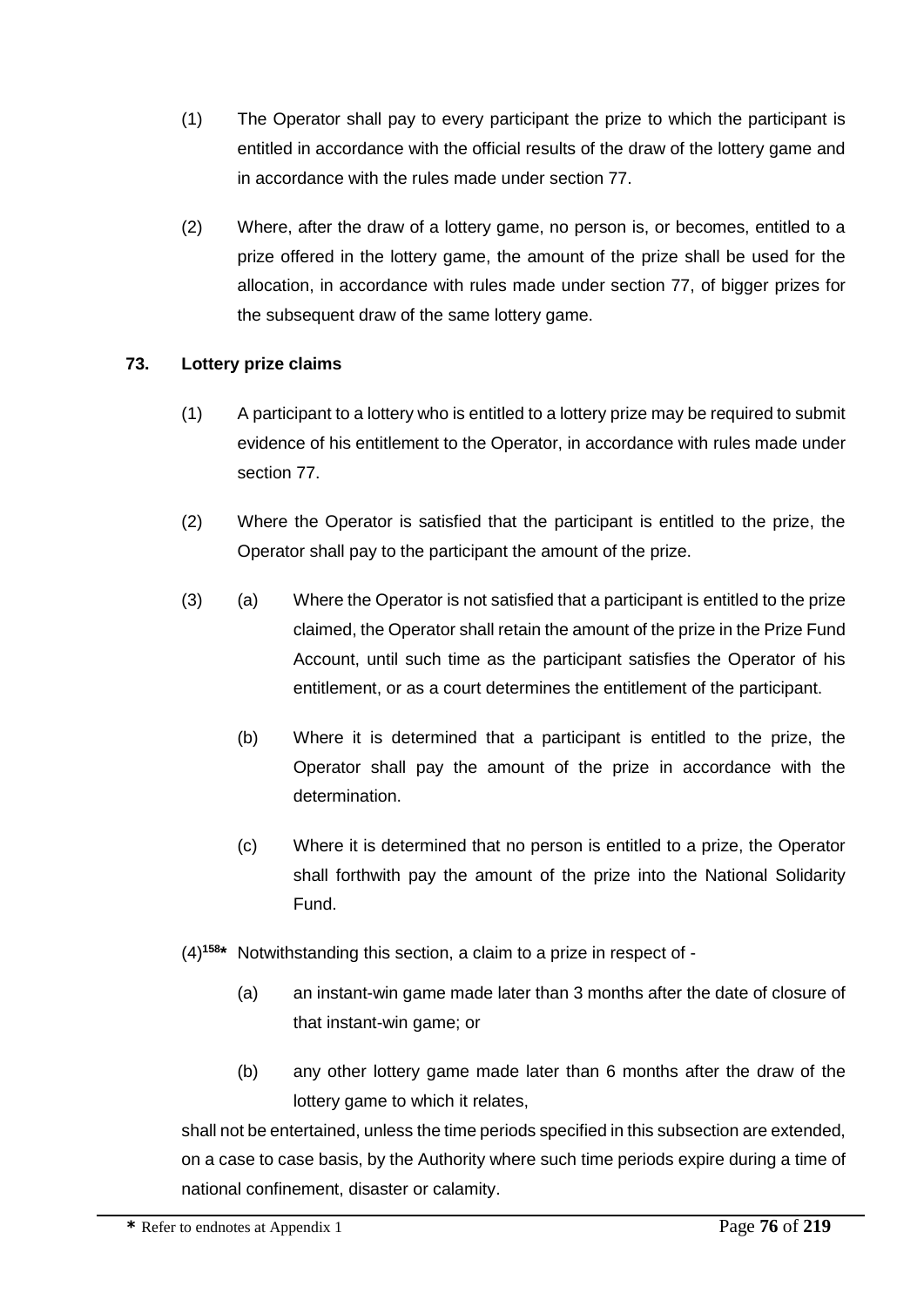## **74. Lottery proceeds**

- (1) Unless otherwise agreed with the Operator, every lottery retailer who sells any lottery game tickets shall pay the proceeds that accrue from the sale of the lottery games into the Prize Fund Account.
- (2) Every lottery retailer shall keep all lottery proceeds separate from his other funds in a separate bank account in a local bank.

# **75. Draw of lottery games**

- (1) The draw of every lottery game, other than an instant-win game, shall be held by the Operator in public and in the presence of an inspector designated by the Board.
- (2) The Operator shall publicly notify or announce, in any manner that it thinks fit  $-$ 
	- (a) the time and place of the draw; and
	- (b) in the case of a draw that is to be broadcast, the time at which and the channel or station on which the draw is to be broadcast.
- (3) The Operator shall publish in 2 daily newspapers the date of closure of any instant-win game.

# **76. Official result**

The Operator shall, immediately after the draw of any lottery game, announce or display the official result in accordance with the rules for the type of lottery game to which the draw relates.

# **77. National lottery rules**

- (1) The Operator may, with the approval of the Board, make such rules not inconsistent with this Act for, or in relation to, the conduct and operation of lottery games and the establishment and distribution of prize funds.
- (2) The Operator shall publish the rules made under subsection (1) in the Gazette and in 2 daily newspapers.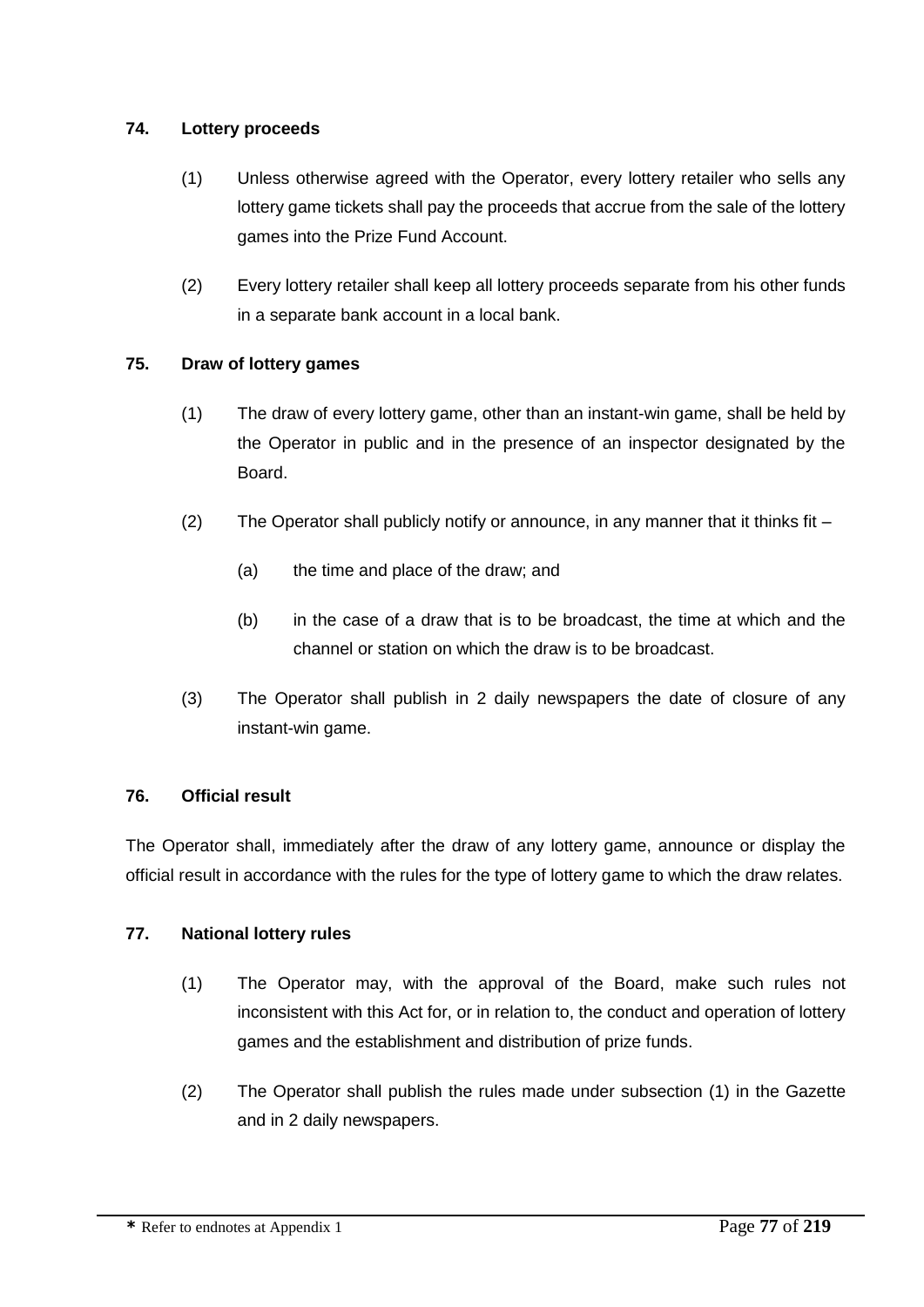- (3) Any rule made under this section shall take effect as from the date of the last publication referred to in subsection (2), or on such other date as may be specified in the rules.
- (4) Notwithstanding the Interpretation and General Clauses Act, rules made under subsection (1) shall not be required to be laid before the National Assembly.

## **78. Protection of product names**

- (1) No person, other than the Operator shall, either alone or with any other person, promote, organise or conduct any lottery game under –
	- (a) such product name as may be prescribed; or
	- (b) any other name, knowing that the name so resembles a prescribed product name that is likely to mislead any person.
- (2) No person, other than the Operator or a person authorised to do so by it, shall, subject to any other enactment, for the purposes of any lottery other than the Mauritius National Lottery, make use of the names "Mauritius National Lottery" or "National Lottery" or of any name so closely resembling either of the names as to be reasonably capable of leading to the belief that either of those 2 names is being referred to.
- (3) Any person who contravenes subsection (1) or (2) shall commit an offence and shall, on conviction, be liable to a fine not exceeding 200,000 rupees and to imprisonment for a term not exceeding 2 years.

# **79. Copyright with respect to Mauritius National Lottery**

Any copyright, trademark, service mark or logo and enforcement of rights with respect to the Mauritius National Lottery are the sole property of the Government of Mauritius.

# **Sub-Part D - Control Procedures**

### **80. Control procedure**

- (1) The Operator shall not conduct a lottery game unless it has a control procedure approved by the Board for conducting the lottery game.
- (2) Where the Operator contravenes an approved control procedure, or changes the approved control procedure other than under a direction under section 84 or with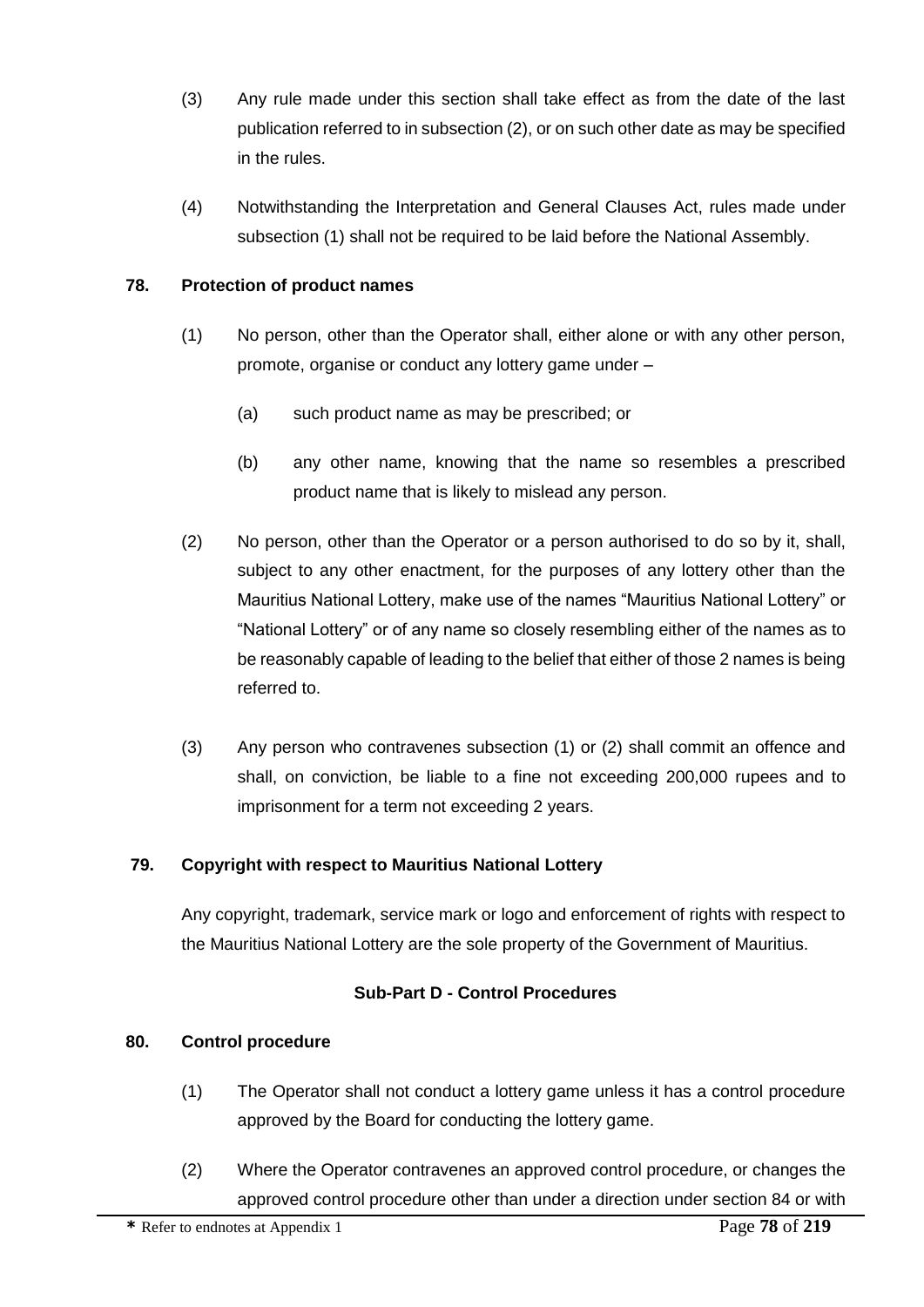the approval of the Board under section 83, the Operator shall commit an offence and shall, on conviction, be liable to a fine not exceeding one million rupees.

## **81. Submission of control procedure**

- (1) The Operator shall, not later than 3 months before it proposes to start conducting lottery games under its licence, submit its control procedure in writing to the Board for approval.
- (2) Notwithstanding the period specified in subsection (1), the Operator may submit its control procedure to the Board for approval at such later time as the Board may allow.
- (3) The control procedure shall describe and explain the Operator's control procedure and shall include Information about –
	- (a) (i) the accounting systems and procedures;
		- (ii) the administrative systems and procedures;
		- (iii) the computer software and systems; and
		- (iv) the standard forms and terms,

to be used for the conduct of the lottery games;

- (b) the general procedures to be followed for the conduct of the lottery games;
- (c) the procedures and standards for the maintenance, security, storage and transportation of equipment to be used for the conduct of the lottery games;
- (d) the procedures for the recording and paying of prizes won in lottery games; and
- (e) the procedures for using and maintaining security facilities.

### **82. Change in control procedure**

(1) Where the Operator intends to change an approved control procedure, it shall make a written application to the Board.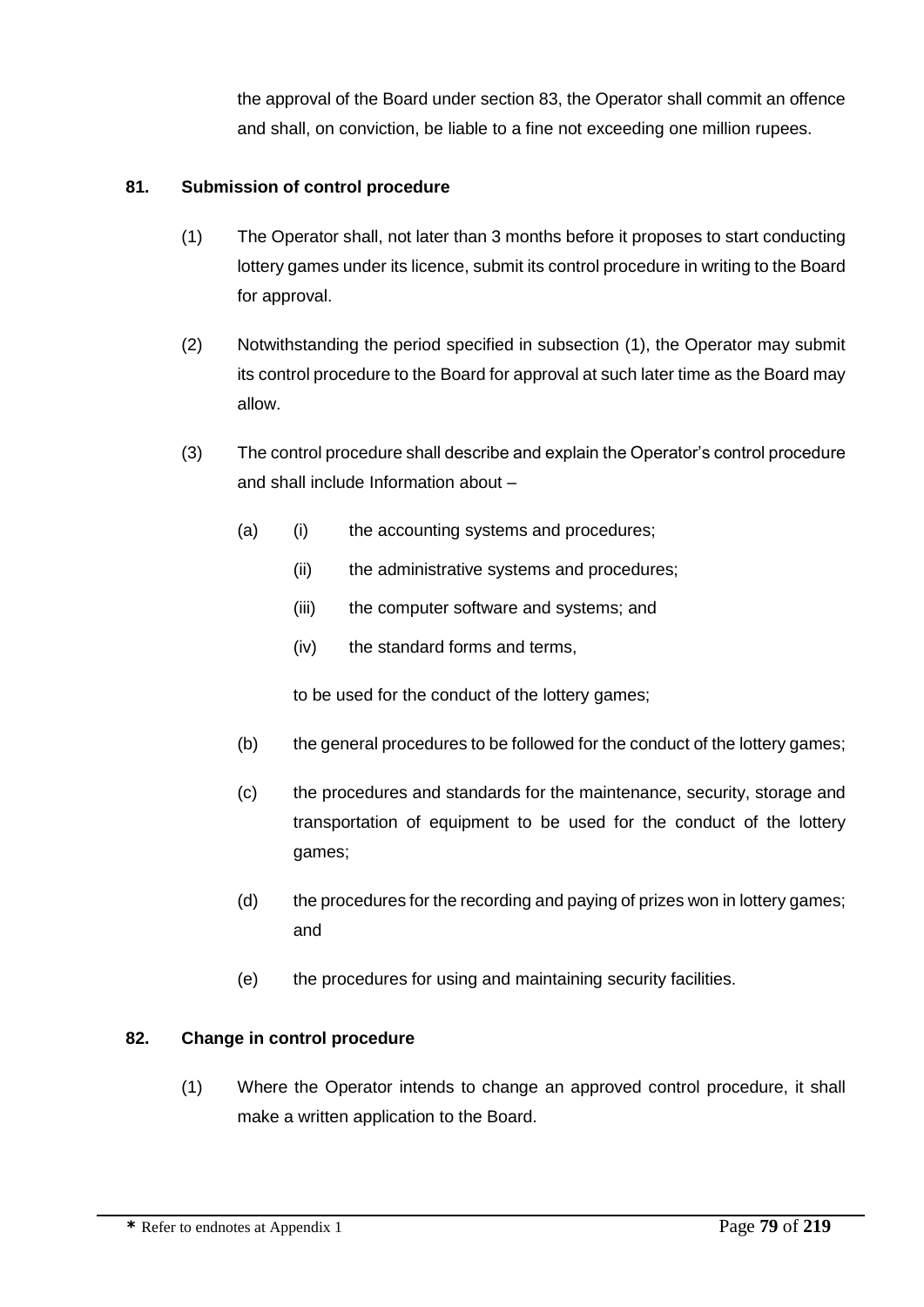- (2) An application under subsection (1) shall be made in writing not later than 3 months before the Operator intends to start conducting lottery games under the proposed new control procedure.
- (3) Notwithstanding the period specified in subsection (2), the Operator may submit its application at such later time as the Board may allow.
- (4) An application made under this section shall contain particulars of the proposed changes to the Operator's approved control procedure.

## **83. Consideration of application**

- (1) On receipt of an application under section 81 or 82, the Board may either approve, or refuse to approve, the Operator's proposed control procedure or the proposed change in the approved control procedure.
- (2) In considering an application, the Board may
	- (a) by written notice given to the Operator, require it to give to the Board additional information in relation to the application that is necessary to enable the Board to make a decision about the application; and
	- (b) consult such other person or authority as it thinks fit.
- (3) In considering whether to approve an application, the Board shall have regard to  $-$ 
	- (a) whether the application satisfies this Sub-Part; and
	- (b) whether the Operator's proposed control procedure, is capable of providing satisfactory and effective control over the conduct of lottery games.
- (4) The Board may refuse to approve a proposed control procedure where the Operator fails to comply with subsection (2)(a).
- (5) The Board shall promptly notify the Operator in writing of its decision to approve or not to approve an application under this section.
- (6) Where the Board refuses to approve an application, the notice referred to in subsection (5) shall contain the reasons for its decision and where the Board is of the opinion that the application can be rectified to enable the Board to approve such application, the notice shall also –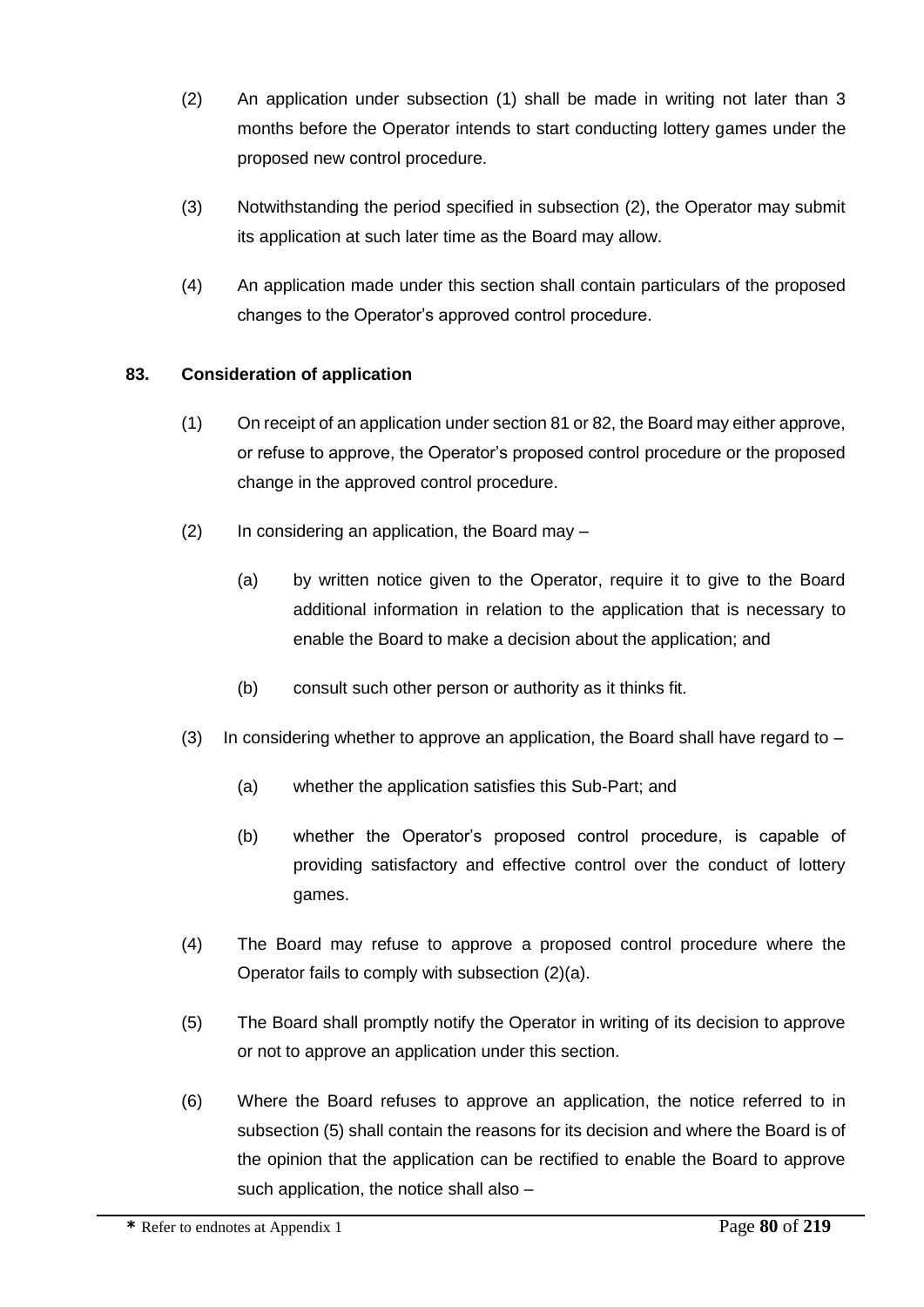- (a) explain how the application may be changed; and
- (b) invite the Operator to re-apply after making the appropriate changes.

### **84. Direction to change approved control procedure**

- (1) The Board may, in writing, direct the Operator to change an approved control procedure within such time and in such way as may be specified in the notice.
- (2) The Operator shall comply with the notice referred to in subsection (1).
- (3) Where the Operator fails to comply with a direction under subsection (1), it shall commit an offence and shall, on conviction, be liable to a fine not exceeding one million rupees.

### **Sub-Part E – Remittance of money into Lotto Fund and Consolidated Fund 159\***

### **85. Lotto Fund 160\***

There is set up for the purpose of this Sub-part a Lotto Fund which shall be administered as a Special Fund under the Finance and Audit Act.

### **85A. Remittance of money into Lotto Fund and Consolidated Fund 161\***

- (1) On receipt of the proportion of the net proceeds referred to in sections 71(3)(c) and 85B(3), the Director-General shall, as soon as is practicable –
	- (a) remit 50 per cent, or such other percentage as may be prescribed, of the net proceeds into the Lotto Fund to finance projects and schemes in respect of community development, education, health, sports, culture, heritage or arts, and for reimbursement of public debt of Government and for such other purposes as may be prescribed; and
	- (b) remit the remaining percentage of the proportion of the net proceeds into the Consolidated Fund.

### **PART XVA - VIDEO LOTTERY TERMINALS 162\***

#### **85B. Regulation of video lottery terminals (VLTs)**

(1) The Operator shall be issued with a licence authorising it to operate VLTs on payment of the appropriate prescribed licence fee to the Authority.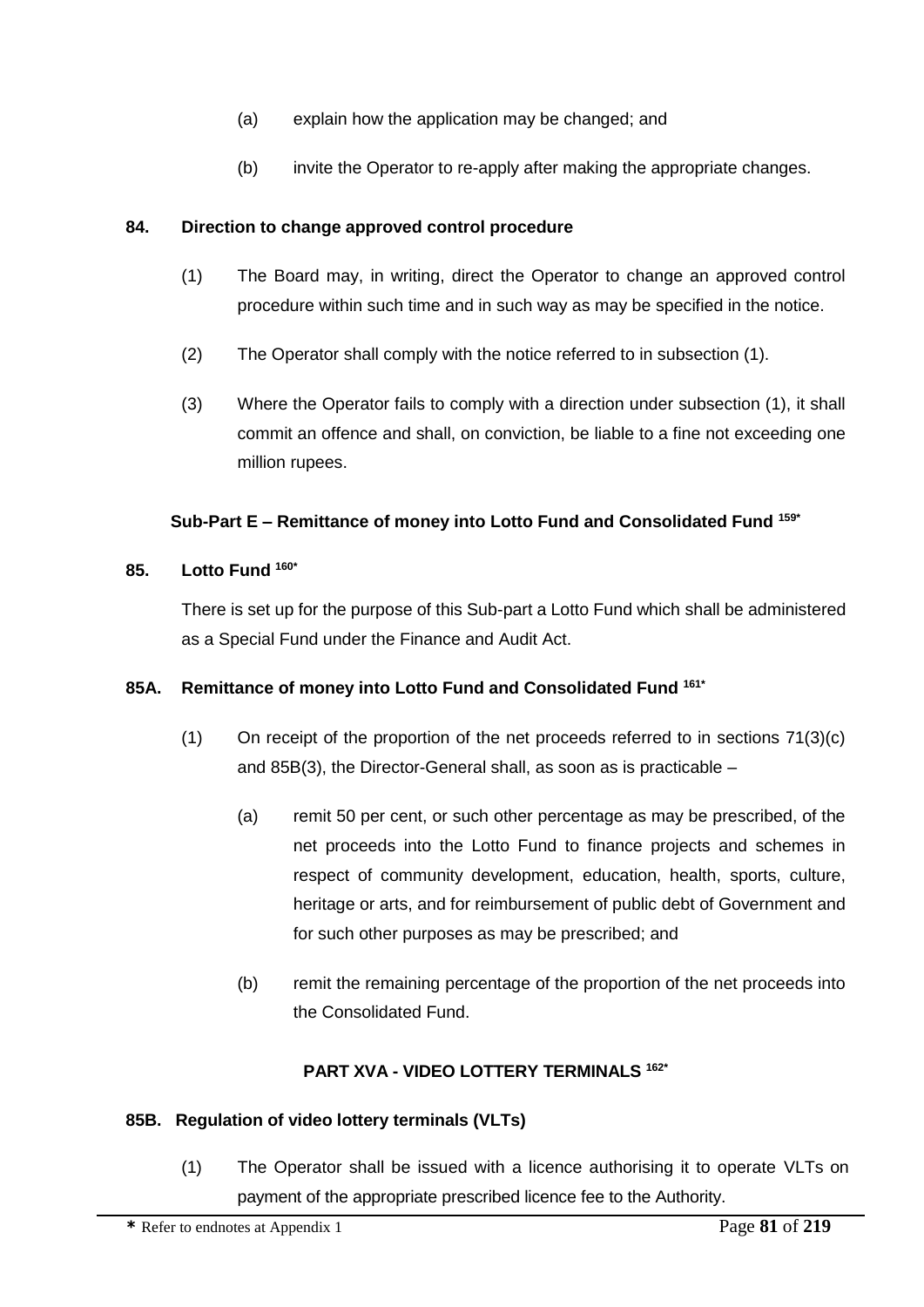- (2) The Operator shall operate VLTs in accordance with rules approved by the Board.
- (3) The Operator shall pay such proportion of the net proceeds from VLTs to the Director-General in accordance with the terms and conditions of the licence.**163\***
- (4) Repealed **164\***

## **[***PART XVI – GOVERNMENT LOTTERIES***] Repealed 165\***

- *[86. Lottery Committee]* **Repealed**
- *[87. Staff of Lottery Committee]* **Repealed**
- *[88. Organisation of Government lotteries]* **Repealed**
- *[89. Annual report of Lottery Committee ]* **Repealed**
- *[89A. Lottery Committee not required to take out licence ]* **Repealed**

#### **PART XVI - LOTERIE VERT OPERATOR<sup>166</sup> \***

#### **86. Interpretation**

In this Part –

"operator" means the holder of the exclusive right to the mark "*Loterie Vert*".

#### **87. Licensing of operator**

The Board shall, on payment of the appropriate licence fee specified in the Third Schedule, issue a *Loterie Vert* licence to the operator on such terms and conditions as it may determine.

#### **88. Payment to Director-General**

(1) The *Loterie Vert* operator shall –

- (a) as such time as may be specified in the Fifth Schedule, pay to the Director-General the percentage of its net proceeds specified in that Schedule; and
- (b) at the same time, submit a return to the Director-General in such form as he may approve.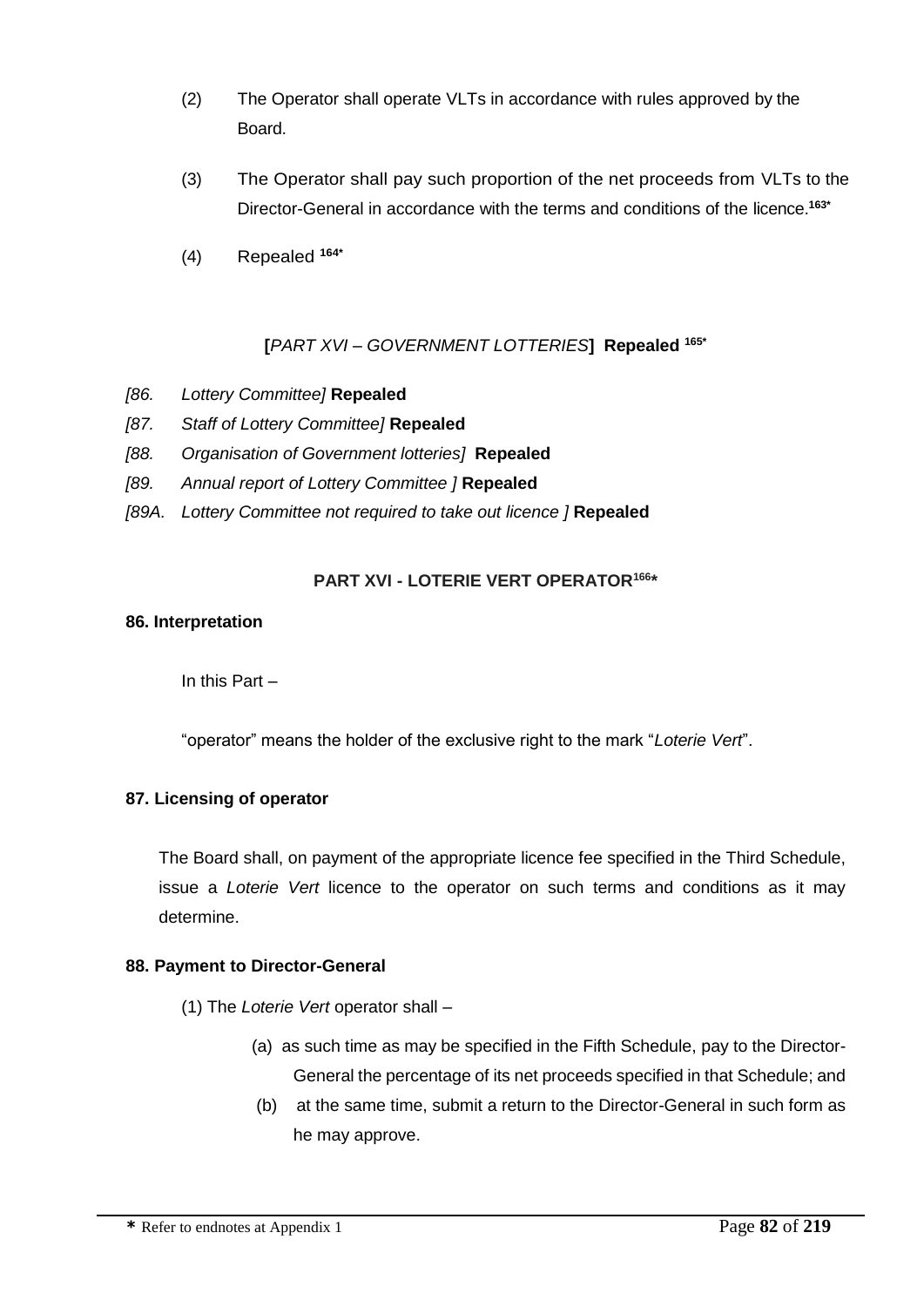(2) Where the operator fails to submit a return or pay any sum due in accordance with subsection (1), it shall be liable to pay to the Director-General, in addition to the sum due, a penalty representing 5 per cent of the sum due and interest at the rate of 0.5 per cent per month, or part of a month on the sum due, and the penalty from the date the sum due is payable to the date of payment.

## **PART XVII – OTHER LOTTERIES**

### **90. Organisation of other lotteries**

- (1) Subject to subsection (3), no person shall organise a lottery unless he holds a lottery licence under this Act.
- (2) No lottery licence shall be issued unless
	- (a) the purposes for which the lottery is organised have been approved by the Board; and
	- (b) the appropriate licence fee specified in the Third Schedule is paid to the Authority.
- (3) Subject to subsection (4), subsection (1) shall not apply to a lottery organised
	- (a) by a holder of a licence under the Independent Broadcasting Authority Act through a remote communication system where the total amount or value of the prizes for each competition does not exceed 3,000 rupees or such other amount as may be prescribed; or **167\***
	- (b) for a charitable, benevolent, religious or educational purpose.
- (4) A lottery under subsection (3)(b) shall not be organised unless it has been approved by the Commissioner of Police.

### **PART XVIIA – AD HOC LICENCE <sup>168</sup>**\*

### **90A. Interpretation in this Part**

In this Part –

"specified event" means –

- (a) a wedding of a non-citizen;
- (b) an international poker game competition; or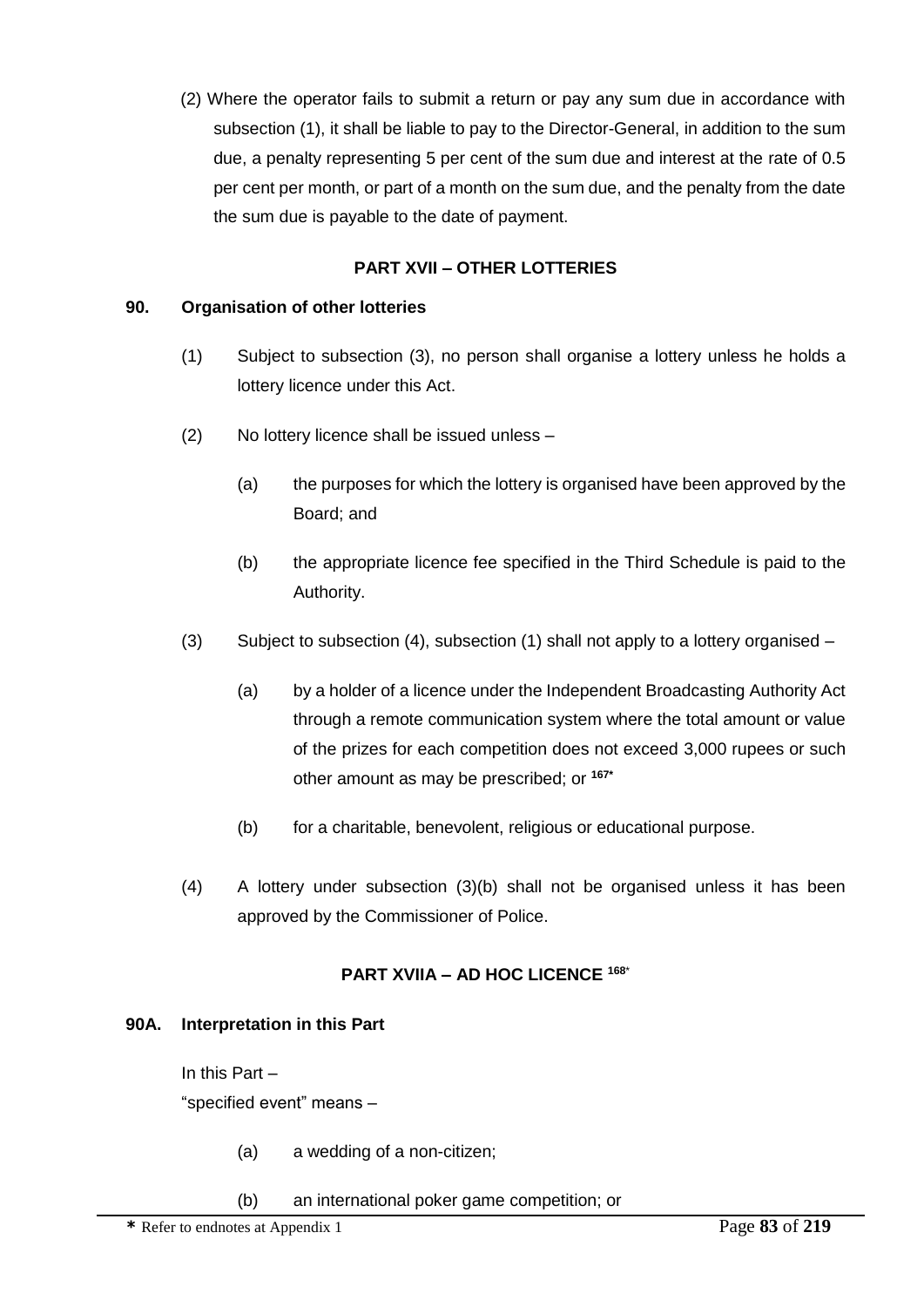(c) such other event as the Board may determine**169\***

### **90B. Application for ad hoc licence**

- (1) A person who wishes to carry out a gambling activity at a specified event shall apply to the Authority for an ad hoc licence.
- (2) A person who makes an application under subsection (1) shall make that application –
	- (a) not later than 15 days before the date of the specified event;
	- (b) to the Chief Executive; and
	- (c) in such form and manner as the Chief Executive may determine.

#### **90C. Issue of ad hoc licence**

- (1) The Board may, on application made under section 90B, issue to the applicant an ad hoc licence specifying –
	- (a) the nature of the specified event;
	- (b) the type of gambling activity to be carried out at the specified event;
	- (c) the location of the premises where the gambling activity is to be conducted; and
	- (d) the period during which the gambling activity is to take place.
- (2) No licence shall be issued under this Part unless the appropriate licence fee specified in the Third Schedule is paid to the Authority.

#### **PART XVIII – INTERACTIVE GAMBLING**

#### **91. Regulation of interactive gambling**

(1) No person shall operate interactive gambling unless he holds the appropriate licence.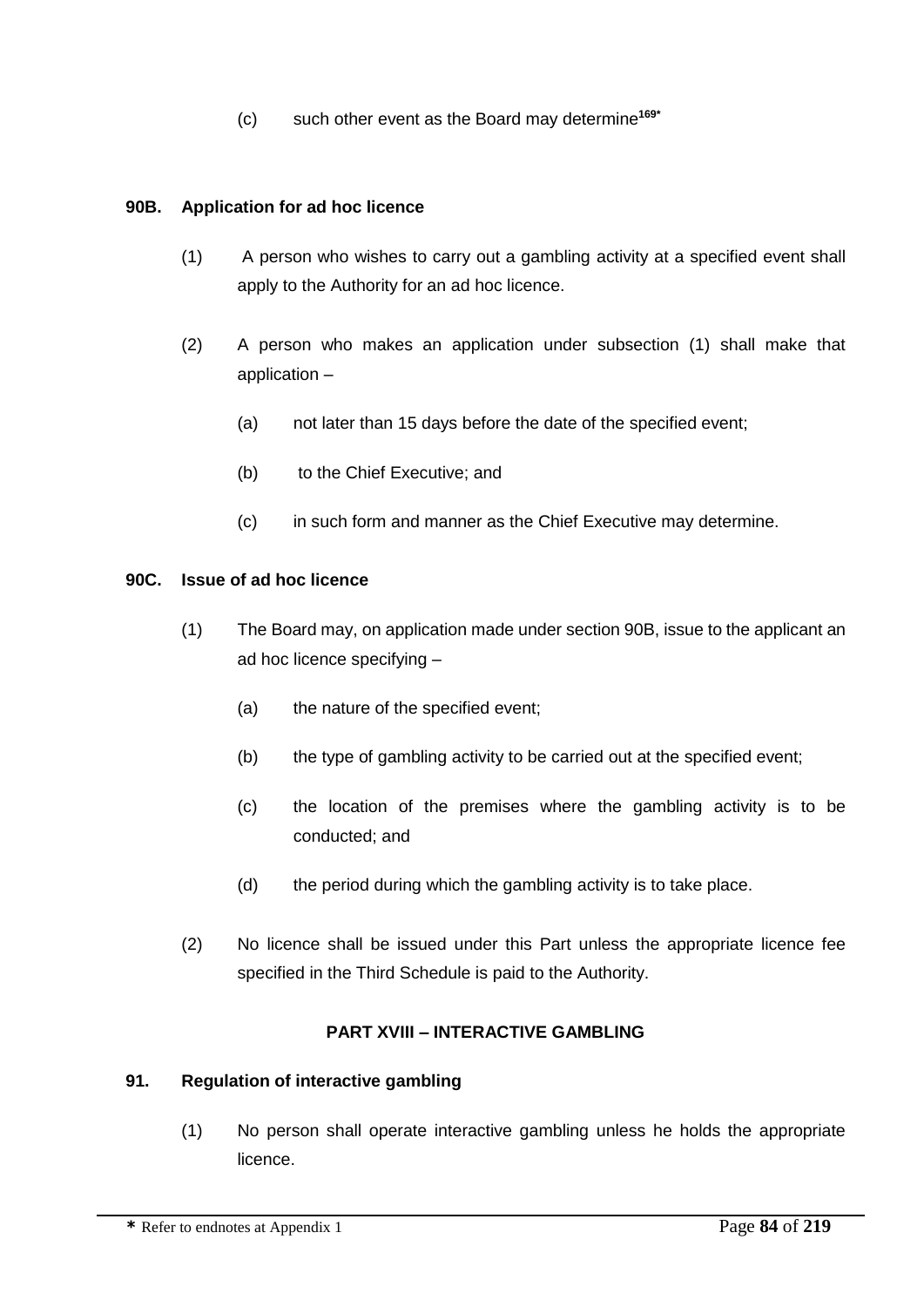- (2) No interactive gambling licence shall be issued unless the appropriate licence fee specified in the regulations is paid to the Authority.
- (3) For the purposes of this Part, a person is deemed to be conducting interactive gambling where -
	- (a) he takes part in its organisation, management or promotion; or
	- (b) he maintains or permits to maintain, in Mauritius any computer or such other electronic communication system by means of which interactive gambling is operated.
- (4) The Minister may make regulations to provide for the conduct of interactive gambling operation in Mauritius and for the issue of licences for such operation.
- (5) Any regulations made under subsection (4) may
	- (a) provide the games that may be authorised under the licence;
	- (b) provide that the operation be under the supervision of the Authority and its inspectors;
	- (c) provide for the prevention against money laundering and the financing of terrorism;
	- (d) provide for the levying of licence fees and taxes; and
	- (e) make any other provision which shall ensure that the games are played fairly, that the operation is run by fit and proper persons and that proper records are kept.
- (6) Regulations made under this section may also provide that
	- (a) it is an offence for any person operating interactive gambling outside Mauritius to allow a person physically present in Mauritius to have access to the games conducted by him; and
	- (b) the Authority may give directions to
		- (i) any internet service provider in Mauritius, through the Information and Communication Technologies Authority established under the Information and Communication Technologies Act 2001, to block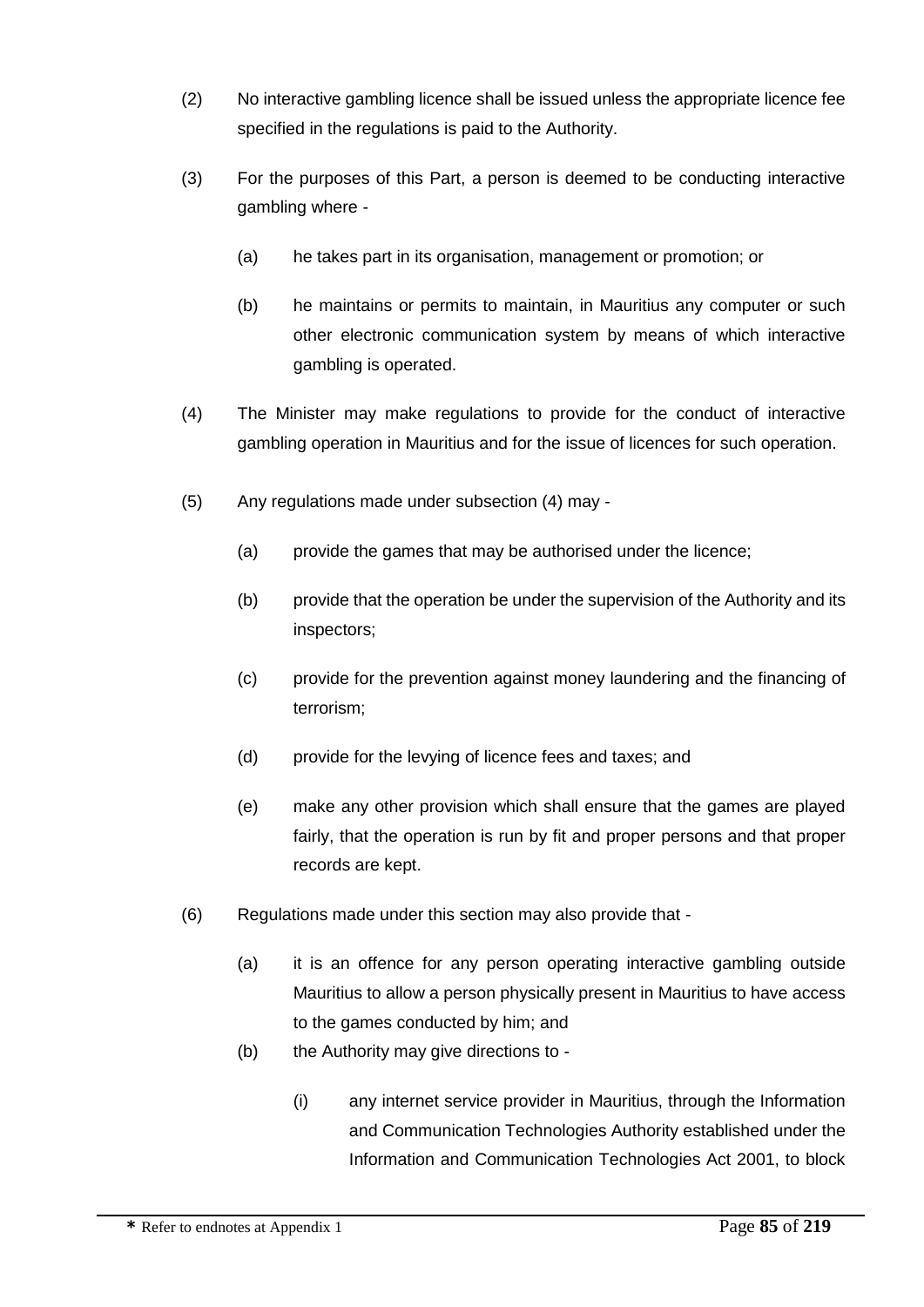access by persons physically present in Mauritius to interactive gambling sites outside Mauritius;

- (ii) any financial institution in Mauritius to stop payment made by persons physically present in Mauritius to any person operating interactive gambling outside Mauritius.
- (7) Where a direction is given under subsection (6)(b), the internet service provider or the financial institution, as the case may be, shall comply with the direction.
- (8) No proceedings shall lie against any internet service provider or financial institution in Mauritius for having complied with a direction given under subsection  $(6)(b)$ .

# **PART XIX – GENERAL LICENSING PROVISIONS**

### **92. Limitation of number of licences**

- (1) Where the Minister is of opinion that it is necessary in the public interest to limit the number of licences, he may by order to the Board limit the number of licences which may be issued.
- (2) An order under subsection (1) shall be binding for such district, town, village or other area or for such period as may be specified in the order.

### **93. Restriction on issue of licences**

No licence shall be issued to a person - **170\***

- (a) who is under the age of 21;
- (b) unless the person, or in the case of a company or other entity, any of its directors, managers, officers or any person having a direct or indirect beneficial interest in the company or entity, is a fit and proper person;
- (c) who has, within the 10 years preceding the date of application, convicted of any offence involving fraud or dishonesty or any other offence as may be prescribed, or is a company or entity of which the director, manager, officer or any other person having a direct or indirect beneficial interest has been so convicted;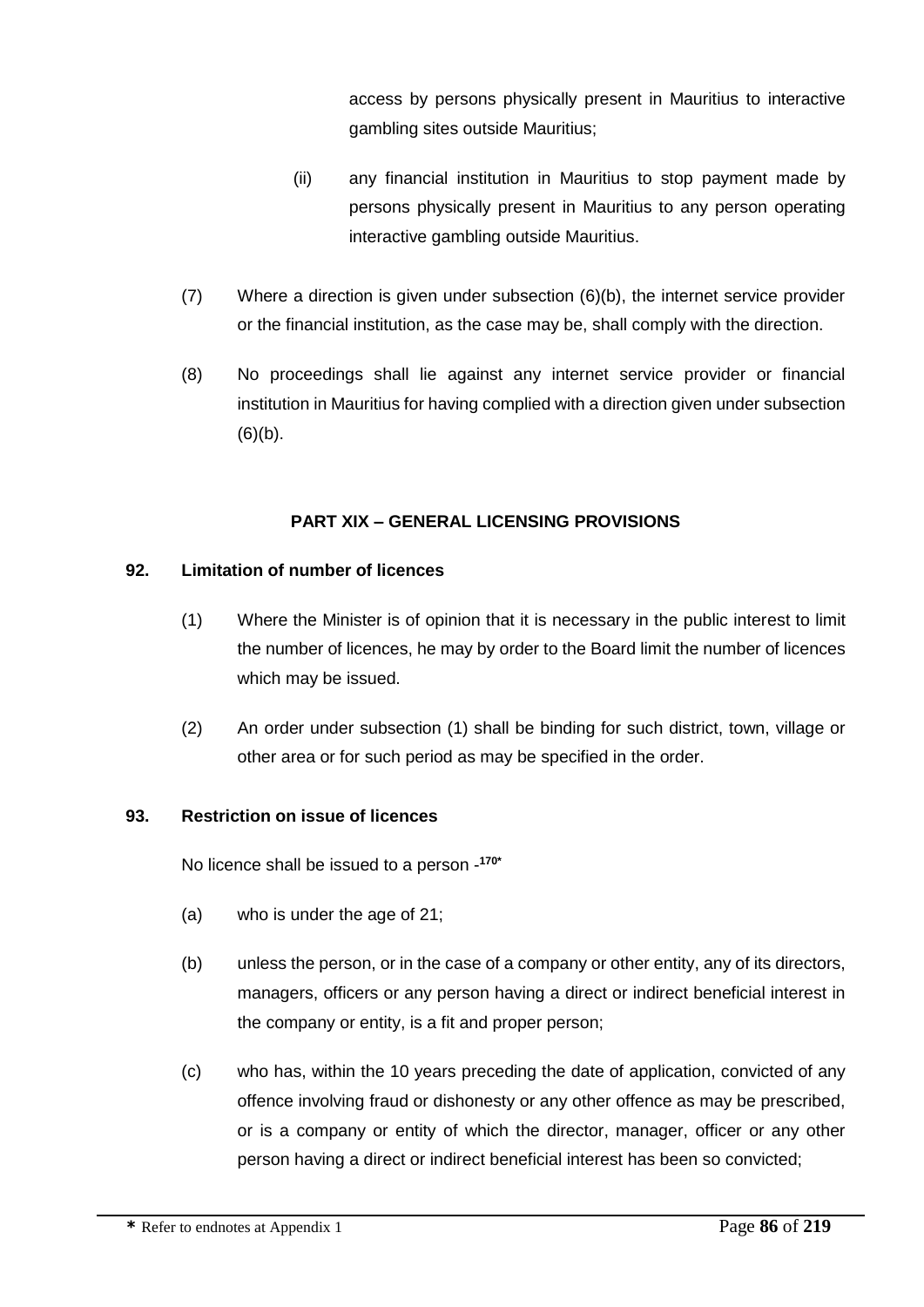- (ca) where the person, or in the case of a company or other entity, any of its directors, managers, officers or any person having a direct or indirect beneficial interest in the company or entity, is under investigation for any offence of fraud or dishonesty or any other offence as may be prescribed; or **171\***
- (d) who was the holder of a licence which has been revoked or cancelled.

## **93A. Restriction on renewal of licences 172\***

Section 93 shall apply to the renewal of a licence with such modifications, adaptations and exceptions as may be necessary.

## **93B. Personal management licence 173\***

- (1) No person shall act as director, manager or officer of a licensee unless he holds a personal management licence.
- (2) A personal management licence shall be issued in such manner and under such conditions as may be prescribed.
- (3) In this section **174\***

"officer", insofar as it relates to a licensee, means such other officer as may be prescribed.

# **94. Application for issue or renewal of licence 175\***

- (1) An application for the issue or the renewal of a licence shall be made in such form and manner as the Board may determine.
- (2) An application under subsection  $(1)$  shall, in the case of  $-$ 
	- (a) an individual, be accompanied by
		- (i) a certificate of character issued not earlier than 3 months from the date of the application; and
		- (ii) such other document or information as the Board may determine;or
	- (b) a company or other entity, be accompanied by –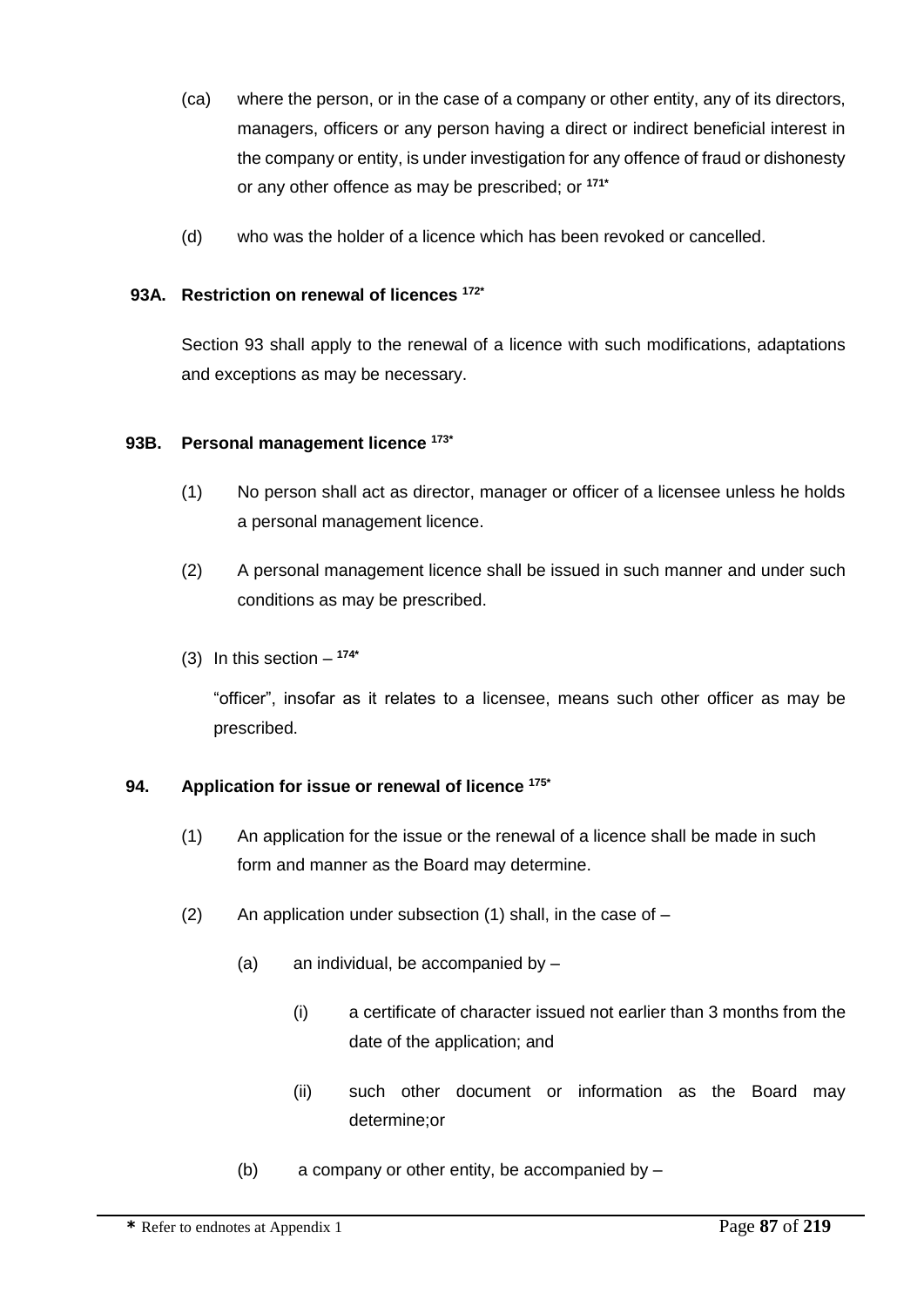- (i) a certified list of the name and addresses of all beneficial owners, directors, managers and other senior officers of the applicant and a list of its shareholders owning 10 per cent or more of its shares;**<sup>176</sup>**
- (ii) the names of persons having a direct or indirect interest in the company or entity;
- (iii) a certificate of character issued not earlier than 3 months from the date of the application in respect of the persons referred to in subparagraphs (i) and (ii); and
- (iv) such other document or information as the Board may determine.

## **94A. Time limit to pay licence fee upon renewal 177\***

**\***

Where an application for the renewal of a licence is made under section 94, any licence fee specified in the Third Schedule shall –

- (a) in respect of a licence running for the period 1 January to 15 August, be paid not later than 15 days before the day of the first race meeting;**178\***
- (b) in any other case, be paid before the expiry of the period of the licence specified in that Schedule.

# **94B. Penalty for failure to pay licence fee within time limit**

- (1) Where a person fails to pay the licence fee specified in the Third Schedule within the time limit referred to in section 94A, he shall be liable to pay, in addition to the licence fee payable, a penalty of 50 per cent of the amount of the licence fee payable, provided that payment is effected - **179\***
	- (a) in the case of a licence specified in items 7 and 13 of that Schedule, for the period 1 January to 15 August before the day of the first race meeting;
	- (b) in any other case, not later than 15 days after the expiry of the licence.
- (2) Where the licence fee and the penalty referred to in subsection (1) are not paid within the time limit referred to in that subsection, the person shall cease to carry on business upon expiry of his current licence and shall comply with the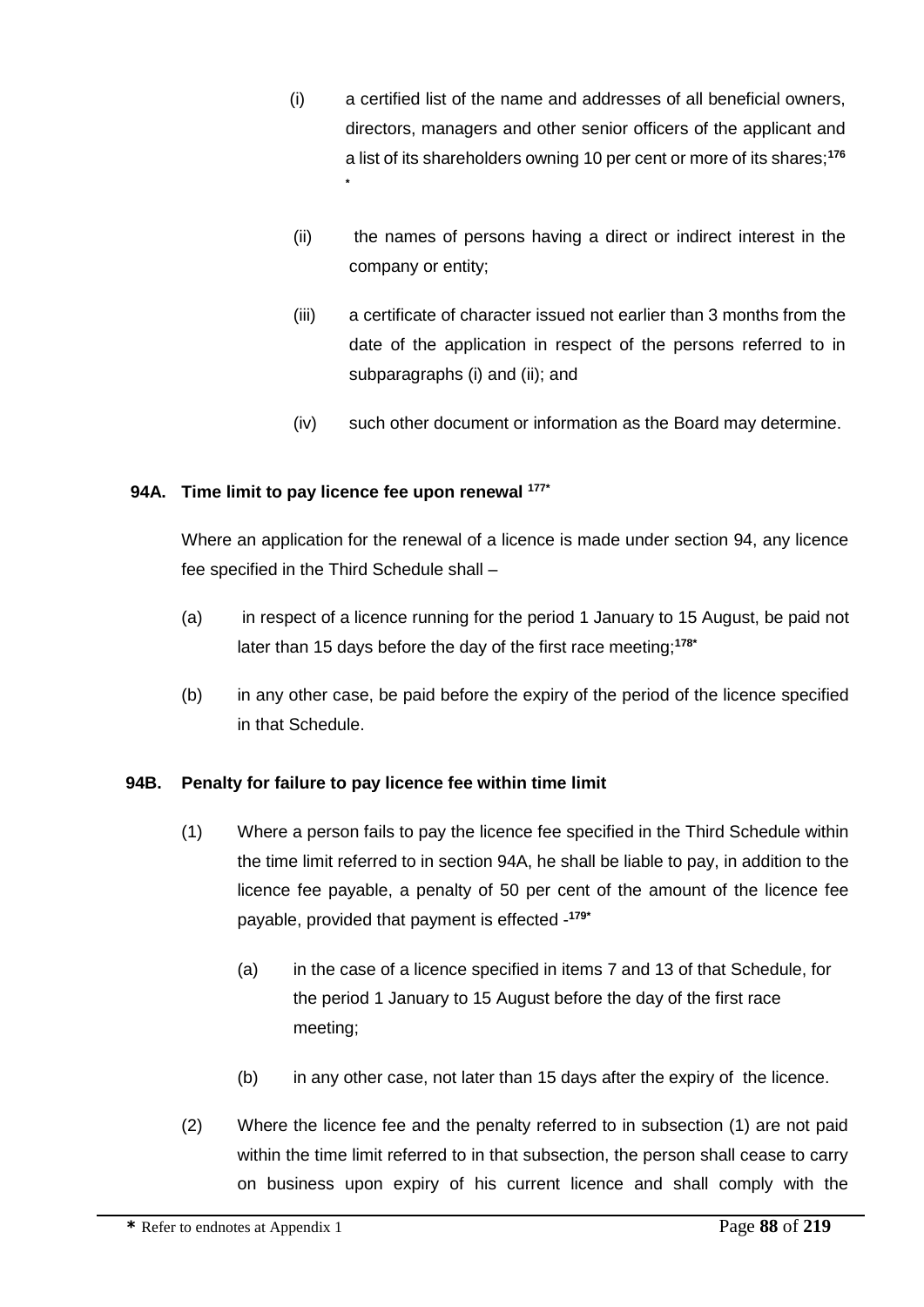requirements of this Act relating to a person who has ceased to carry on business.

## **94C. Acquisition of interest in licence180\***

- (1) No person holding an interest in a licensee shall dispose of that interest without
	- (a) notifying the licensee; and
	- (b) obtaining the approval of the Authority where the disposal of the interest will result in a person acquiring a significant interest in the licensee.
- (2) Where the disposal of an interest in a licensee results in a person acquiring a significant interest in that licensee, the licensee shall immediately notify the Authority.
- (3) The Authority shall, in giving its approval under subsection (1)(b), consider
	- (a) the business background and experience of the person acquiring the interest; and
	- (b) whether the person acquiring the interest is a fit and proper person.
- (4) In determining whether a person is a fit and proper person under subsection (3)(b), the Authority shall consider whether that person –
	- (a) has been convicted of a serious offence;
	- (b) is subject to an investigation or court proceedings in respect of a serious offence;
	- (c) has been adjudged bankrupt or is subject to bankruptcy proceedings;
	- (d) is insolvent or is subject to insolvency proceedings;
	- (e) is subject to any process, investigation or proceedings under customs or revenue law.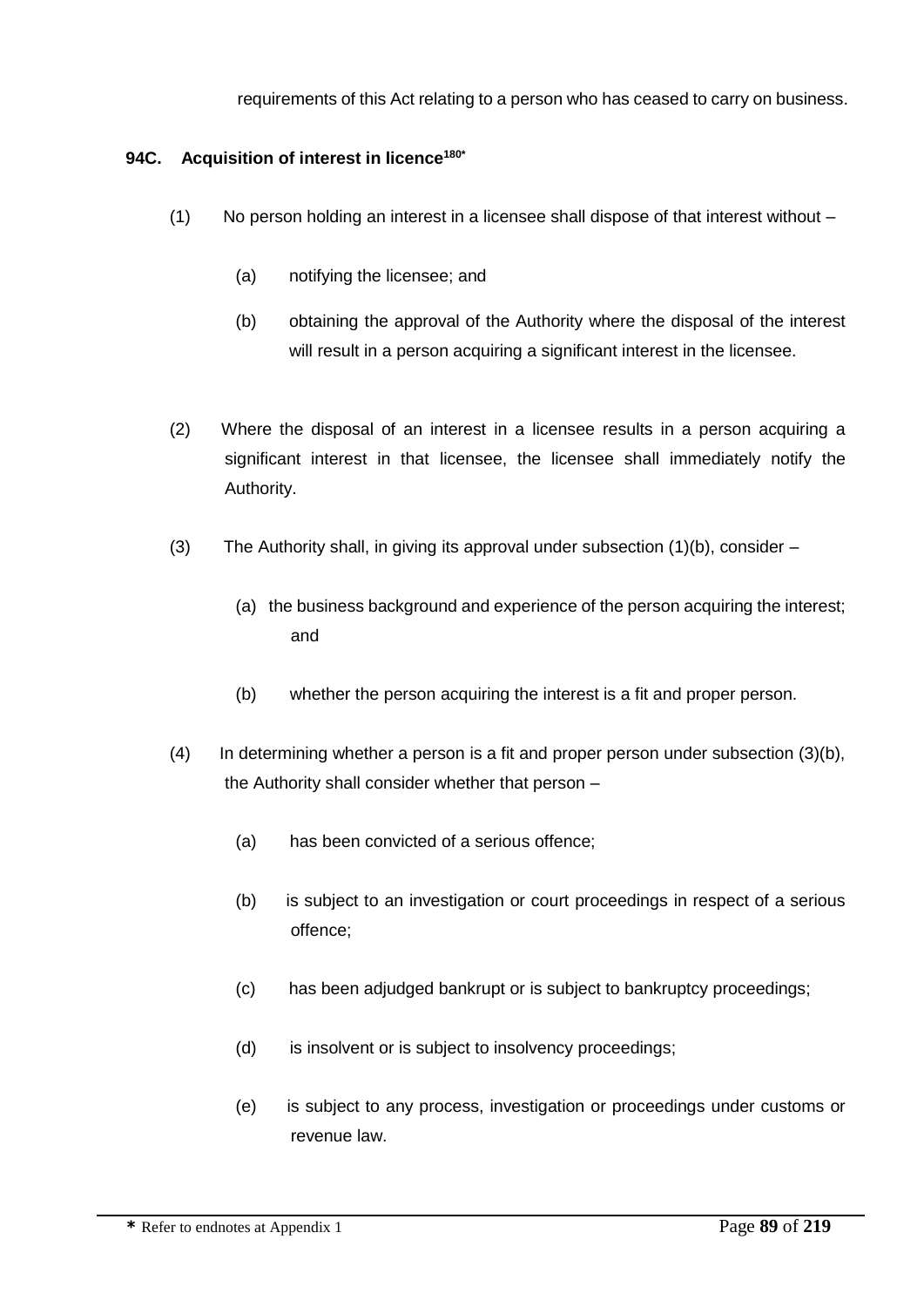- (5) For the purpose of giving its approval under subsection (1)(b), the Authority may require such information as it thinks fit from a person intending to acquire a significant interest in a licensee.
- (6) The Authority shall not grant an approval under subsection (1)(b) where it is of the opinion that the person intending to acquire a significant interest in a licensee –
	- (a) does not possess the requisite business background or experience to conduct the affairs of the licensee; or
	- (b) is not a fit and proper person.
- $(7)$  In this section –

"dispose" means alienate, donate, mortgage, sell, pledge, transfer or otherwise grant a right to a third party;

"serious offence" means murder, manslaughter, an offence involving fraud or dishonesty, a drug-related offence or a sexual offence;

"significant interest" means –

- (a) owning, directly or indirectly, or otherwise having a beneficial interest of, 10 per cent or more of the capital or of the voting rights of a licensee; or
- (b) exercising, directly or indirectly, a significant influence over the management of the licensee.

# **95. Requirement for further information**

The Board may require an applicant for a licence to furnish such information which may be reasonably necessary in order to enable the Board to -

- (a) determine whether the applicant, or in the case of a company or other entity, any of its directors, managers, officers or any other person having a direct or indirect interest in the company or entity, is a fit and proper person; and **181\***
- (b) properly consider the application.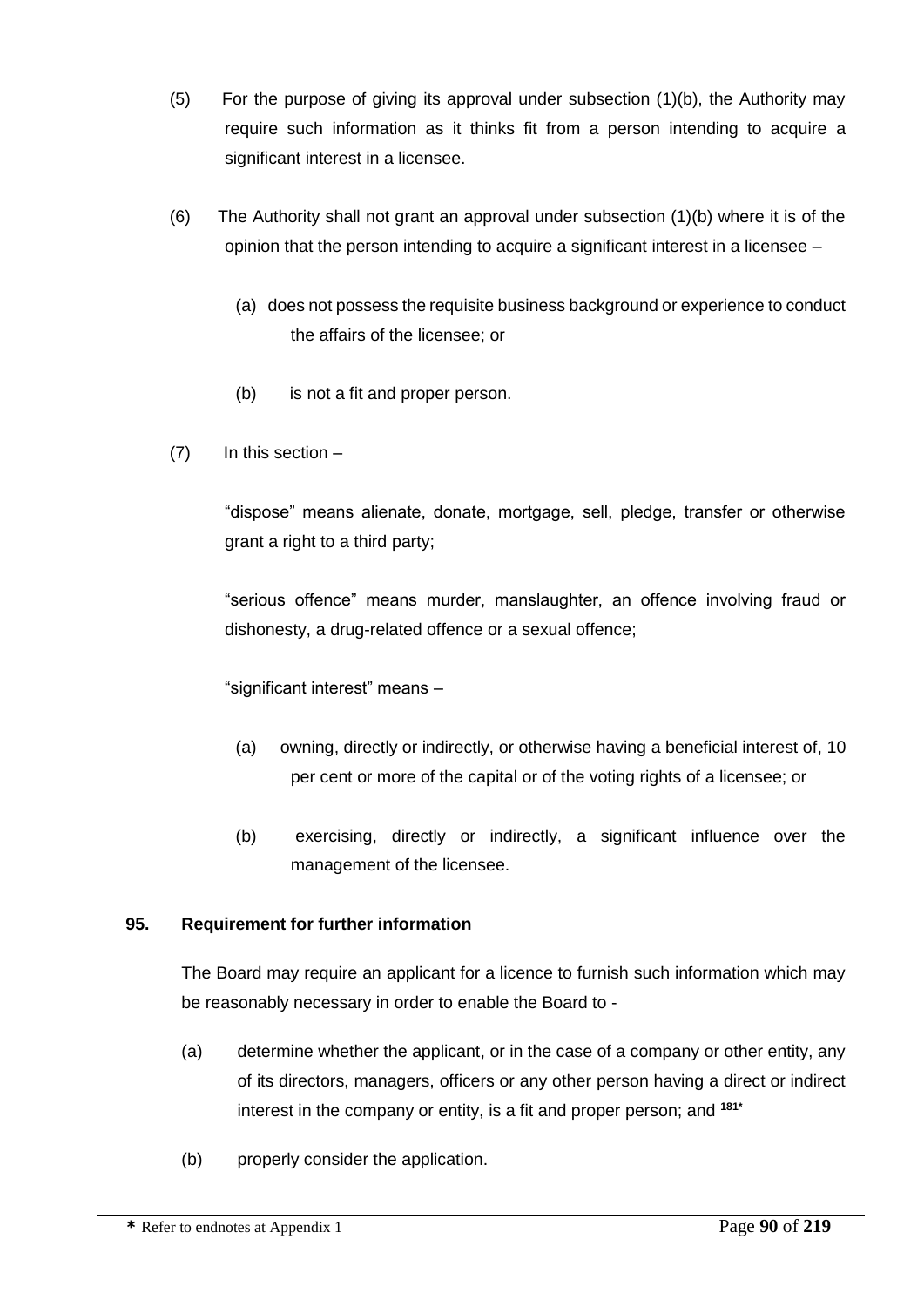#### **96. Issue of licence**

- (1) Subject to this section and section 92, the Board may, in its discretion, issue or refuse to issue a licence.
- (2) The Board may, having regard to section 92, invite applications for a licence by calling for sealed offers in such manner as may be prescribed.
- (3) No licence shall be issued where any agreement between an applicant for a licence and any third party in connection with any betting activity contains provisions for the grant of exclusive rights to the applicant to use its fixtures or to broadcast any sporting event on which bets are conducted.
- (4) Subject to subsection (4A), no licence shall be issued unless the premises to which the licence relates are, in the opinion of the Commissioner of Police, suitable for the purposes for which the application is made.**182\***
- (4A) **183\*** Subsection (4) shall not apply to premises intended for use by
	- (a) a bookmaker licensed under section 44(4);
	- (b) a sweepstake organiser;
	- (c) a sweepstake retailer;
	- (d) a local pool promoter;
	- (e) an agent of a foreign pool promoter;
	- (f) a collector;
	- (g) an operator of dart games;
	- (h) a lottery retailer;
	- (i) a limited payout machine operator; **184\***
	- (j) an amusement machine operator.**<sup>185</sup>\***
- (5) Where a licensee dies or is incapacitated, the surviving spouse, heir or representative, as the case may be, may, with the consent of the Board, carry on his business for the unexpired period of the licence, either personally or by an agent approved by the Board, and that person shall comply with this Act.**186\***
- (6) Any licence shall, during the period of the licence, remain valid unless it is surrendered, suspended, revoked or cancelled.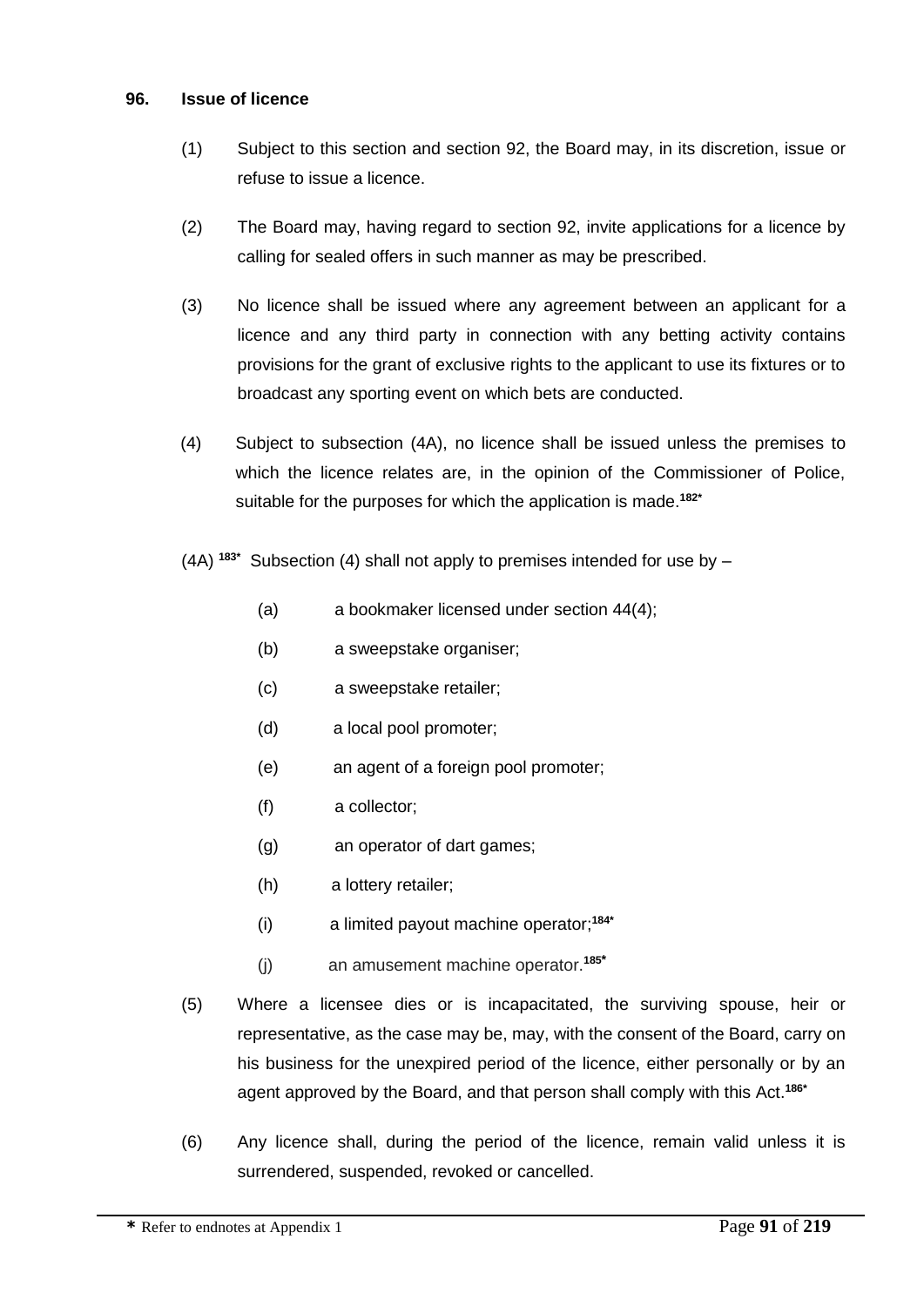### **97. Conditions of licence**

A licence issued shall, at all times, be subject to such terms and conditions as the Board may impose whether at the time of issue or renewal of the licence or during its currency.

### **97A. Obligation to comply with guidelines issued by the Authority and FIU <sup>187</sup>**\*

Every licensee shall comply with the relevant guidelines issued by Authority and the FIU under the Financial Intelligence and Anti-Money Laundering Act.

### **98. Surrender of licence**

- (1) A licensee may surrender his licence at any time before its expiry.
- (2) Every licensee who wishes to surrender his licence shall give written notice of his intention to the Board.
- (3) Where a licence is surrendered, no refund of the licence fee shall be made or compensation paid in respect of the unexpired period of the licence.

### **99. Disciplinary action against licensee**

- (1) The Board may, at any time, refuse to renew, or may suspend for such period as the Board may determine, or revoke or cancel from such date as the Board may determine, any licence where -
	- (a) any information furnished by the applicant for the issue or renewal of the licence was, at the time when the information was furnished, false in a material respect or was subject to a material omission;
	- (b) any substantial shareholder within the meaning of the Companies Act 2001, or director or manager of the licensee is convicted of an offence against this Act or of any offence involving fraud or dishonesty, or is in breach of regulations made under this Act;
	- (c) the licensee knowingly or recklessly supplies to the Board material information that is false or misleading;
	- (ca) the licensee fails to submit to the Board any document or information within the time specified by it;**188\***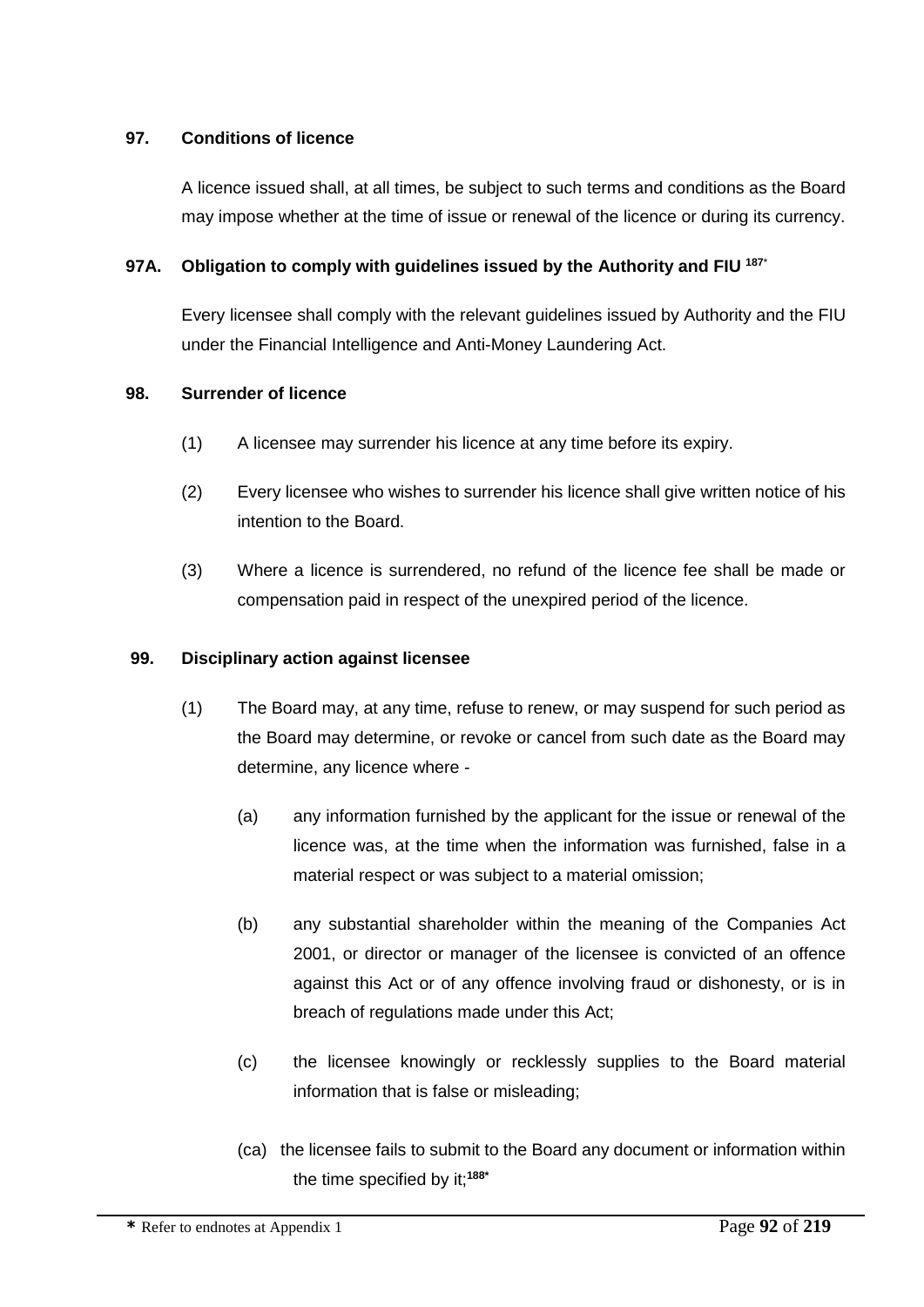- (d) the licensee, an employee of the licensee or any other person acting on behalf of the licensee has failed to comply with any condition of the licence and has not complied with such condition within such period as the Board may allow after delivery of a written notice by the Board to the licensee requiring such failure to be remedied within a specified period;
- (e) the Board has reasonable grounds to suspect that the licensee has transferred, assigned or sublet the licence or is only nominally the true licensee;
- (f) without the prior written consent of the Board, the licensee sells, alienates or ceases to operate at any of his premises to which the licence relates;
- (g) without reasonable cause, the licensee fails to pay out forthwith or on demand any winnings or prizes under this Act;
- (h) the licensee fails to pay, or furnish security for the payment of, any duty or tax or to fulfil his obligations, under any of the Revenue Laws;
- (i) the licensee, an employee of the licensee or any other person acting on behalf of the licensee has failed to comply with this Act;
- (j) the licensee, or in the case of a company, any director, manager or officer of that company, is no longer a fit and proper person;
- (k) the premises to which the licence relates cease, in the opinion of the Commissioner of Police, to be suitable for the purposes for which they were licensed;
- (ka) the licensee fails to comply with the relevant anti-money laundering guidelines issued by the Authority under this Act or FIU under the Financial Intelligence and Anti-Money Laundering Act;**189\***
- (l) the licensee is or becomes disqualified from holding a licence;
- (m) the licensee contravenes any provision of this Act or is in breach of any condition of his licence;
- (n) the licensee fails to comply with any direction given by the Board;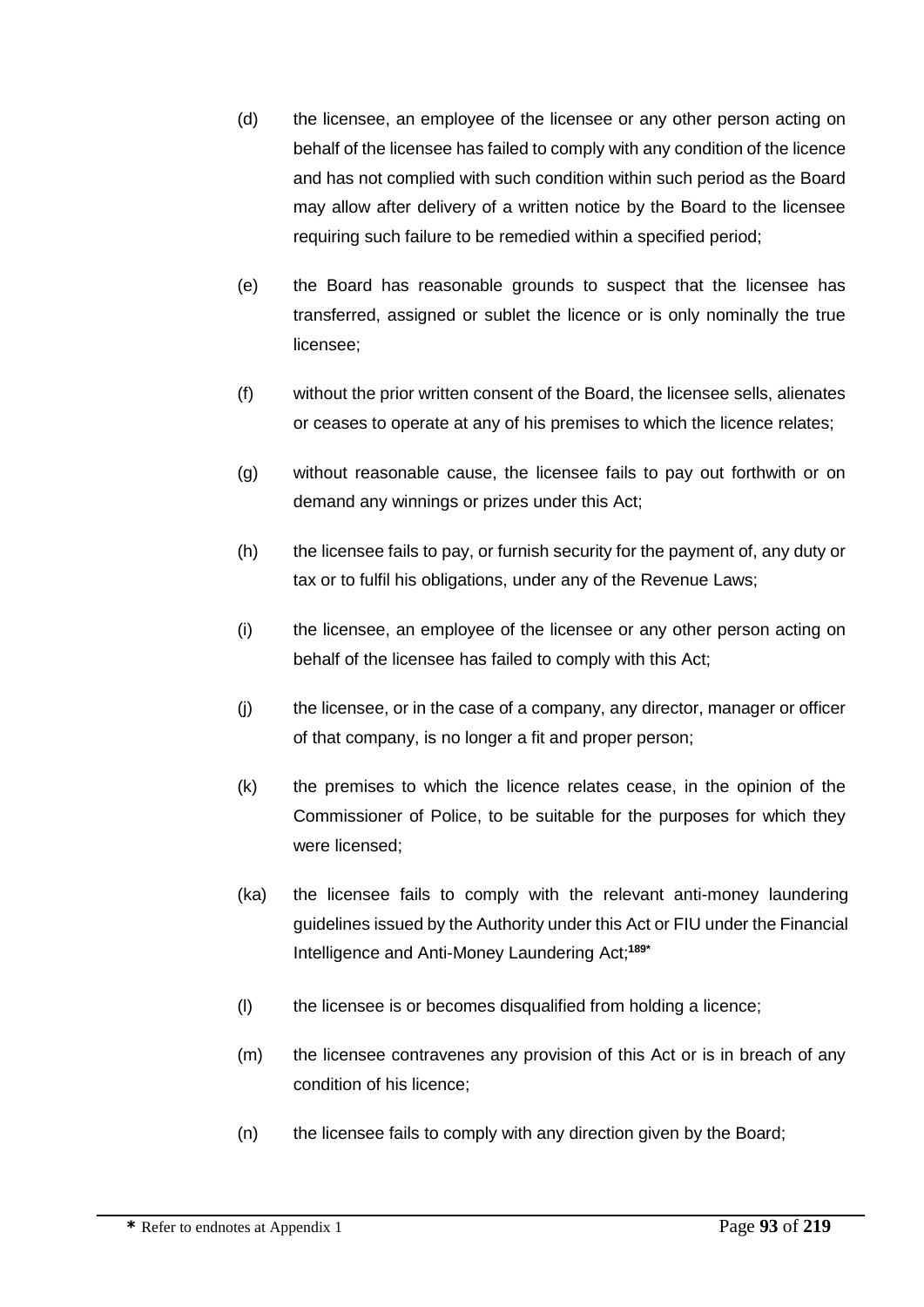- (o) the licensee is convicted of permitting drunkenness or violent, riotous or disorderly conduct on premises to which the licence relates; or
- (p) the Minister so directs in the public interest.
- (2) While a licence is suspended, the holder shall not, to the extent of the suspension and during the period of the suspension, be authorised to permit, undertake, participate or engage in the activities specified in the licence.
- (3) The Board shall, subject to subsection (4), before the suspension, revocation or cancellation of a licence, by written notice inform the licensee of the reasons for the proposed suspension, revocation or cancellation and request the licensee to submit to the Board, within 14 days of the notification written reasons why the licence should not be suspended, revoked or cancelled.
- (4) Where the Board is of opinion that a licence is to be suspended, revoked or cancelled with immediate effect, written notice of the suspension, revocation or cancellation and the reasons therefore shall be given to the licensee forthwith, and the licensee shall be entitled to submit to the Board, within 14 days of the notification written reasons why the licence should be reinstated.
- (5) The Board may, at any time, reinstate any licence suspended under subsection (1), but shall not do so unless the reason for the suspension has ceased to exist.
- (6) Where the Board revokes or cancels a licence, no refund of the licence fee shall be made or compensation paid in respect of the unexpired period of the licence.
- (7) The holder of a licence which has been suspended, revoked or cancelled shall, on receipt of a notification to that effect by the Board, within 7 days, surrender the licence to the Board.
- (8) Any person who fails to comply with subsection (7) shall commit an offence.
- (9) (a) Notwithstanding subsection (1), the Board may impose a financial penalty on a licensee where he does not comply with – **190\***
	- (i) any condition of his licence;
	- (ii) any rule in respect of gambling, lottery games, sweepstakes or other lotteries; or
	- (iii) any guideline or direction issued by the Board.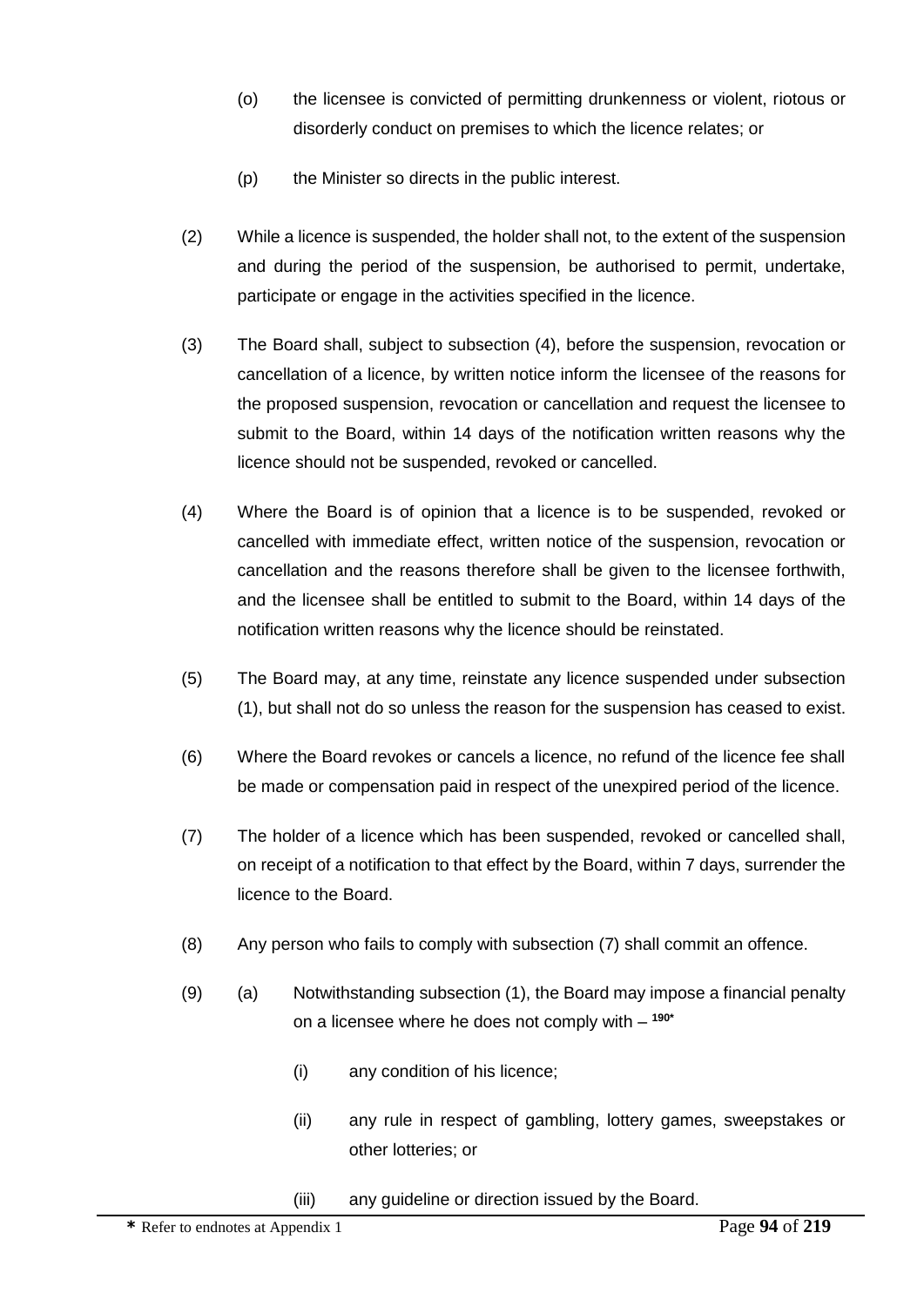- (b) A financial penalty referred to in paragraph (a) shall
	- $(i)$  in the case of the breach of a condition of a licence relating to the central electronic monitoring system set up under section 109, not exceed 500,000 rupees;
	- (ii) in every other case, not exceed 50,000 rupees.
- (10) The Board shall, before imposing a financial penalty under subsection (9), give written notice to the licensee of the reasons for the proposed financial penalty and require the licensee to submit to the Board, within 14 days of the written notice, the reasons why the penalty should not be imposed.
- (11) Where the Board imposes a financial penalty on a licensee, the licensee shall pay the amount of the penalty so imposed to the Authority within the period specified in the notice.

### **100. Directions**

- (1) The Board may give to a licensee such directions, not inconsistent with this Act, as the Board thinks fit in relation to the conduct of his business.
- (2) Where the Board gives a direction under subsection (1) to a licensee other than a horse-racing organiser, a collector or an operator of dart games, the direction may include provisions regarding the manner in which the licensee is to foster responsible gambling in order to minimise harm caused by gambling.
- (3) Where the Board gives a direction under subsection (1) to a horse-racing organiser, the direction may include provisions for the horse-racing organiser to
	- (a) ensure public confidence in the integrity of the racing industry in Mauritius;
	- (b) ensure its actions are accountable and its decision-making processes are transparent;
	- (c) review its existing Rules of Racing; or
	- (d) disseminate information regarding racing fixtures in a timely manner.
- (4) Any direction under subsection (1) may be given generally by notice published in the Gazette or to any particular licensee by letter sent by registered post.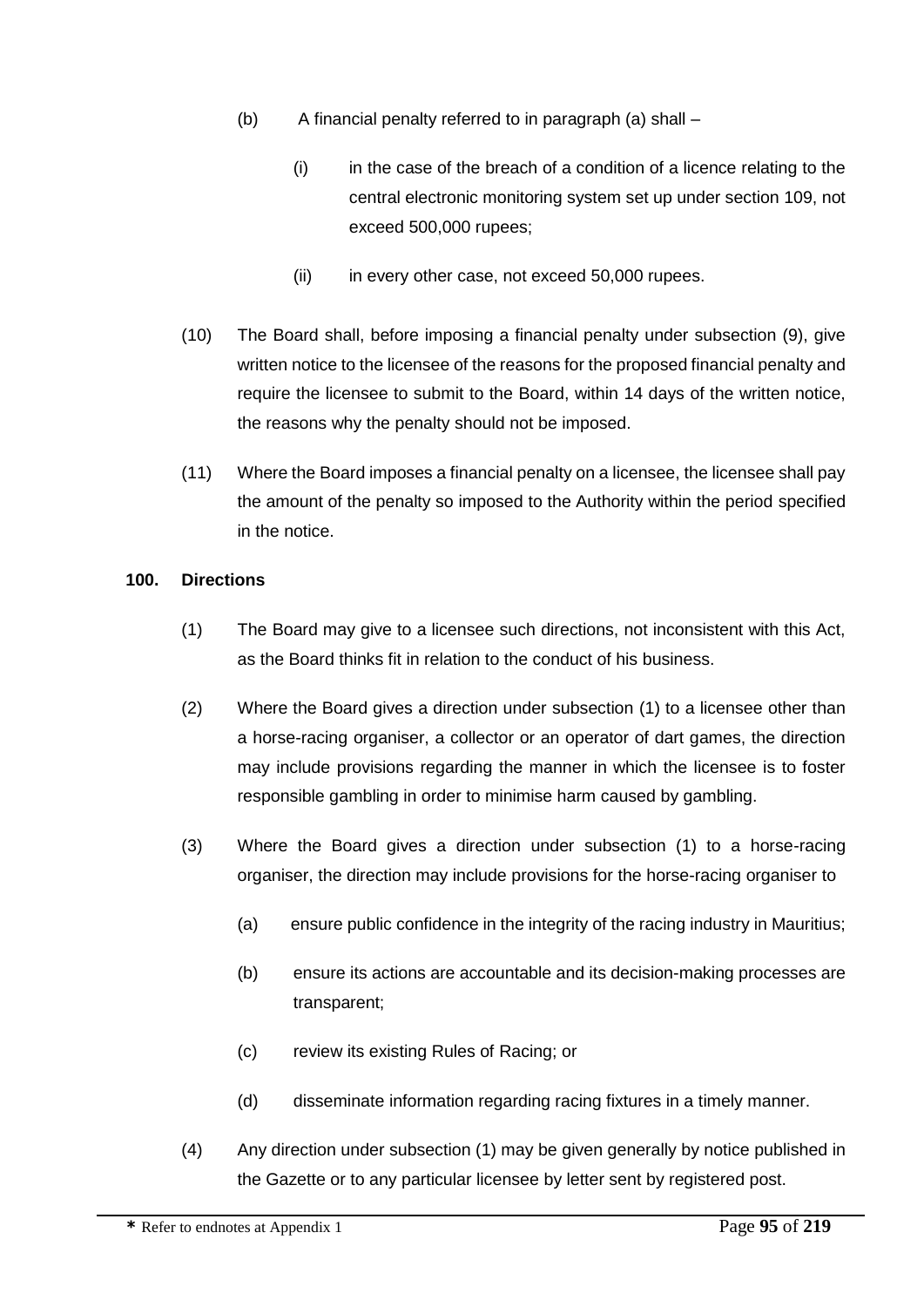(5) Where a direction is given under subsection (1), the licensee shall comply with such direction within the date specified in the notice.

## **PART XX – SECURITY**

### **101. Security to be furnished to Authority**

For the purposes of securing the payment of any debt due to persons playing gaming house games, gaming machines, limited payout machines, sweepstakes, lottery games or VLTs**191\*** or placing bets or participating in pool betting or lotteries, any person specified in the Fourth Schedule shall, at the time the licence is issued or renewed, furnish to the Authority security by means of a bank guarantee or a deposit**192\*** in the amount specified in that Schedule corresponding to the licence, for such period as may be approved by the Board.

### **102. Security to be furnished to Director-General**

- (1) The Director-General may, for the purposes of securing the payment of any duty or tax payable under this Act, require any licensee to furnish security by means of a bank guarantee in such amount and for such period as the Director-General may determine.
- (2) Any licensee who fails to comply with a requirement under subsection (1) shall commit an offence.

### **103. Realisation of security**

- (1) Where the Authority is satisfied that any security furnished under section 101 is to be applied towards payment of any amount due to persons referred to in that section, it may, by written notice served upon the bank, require the bank to pay over to the Authority the amount of the security.
- (2) Where a licensee who has furnished a security under section 102 fails to pay any duty or tax within the time specified in the conditions of the security, the Director-General may, by written notice served upon the bank, require the bank to pay over to the Mauritius Revenue Authority**193\*** the amount of the security.
- (3) On receipt of a notice under subsection (1) or (2), the bank shall forthwith pay the amount of the security to the Authority or Director-General, as the case may be.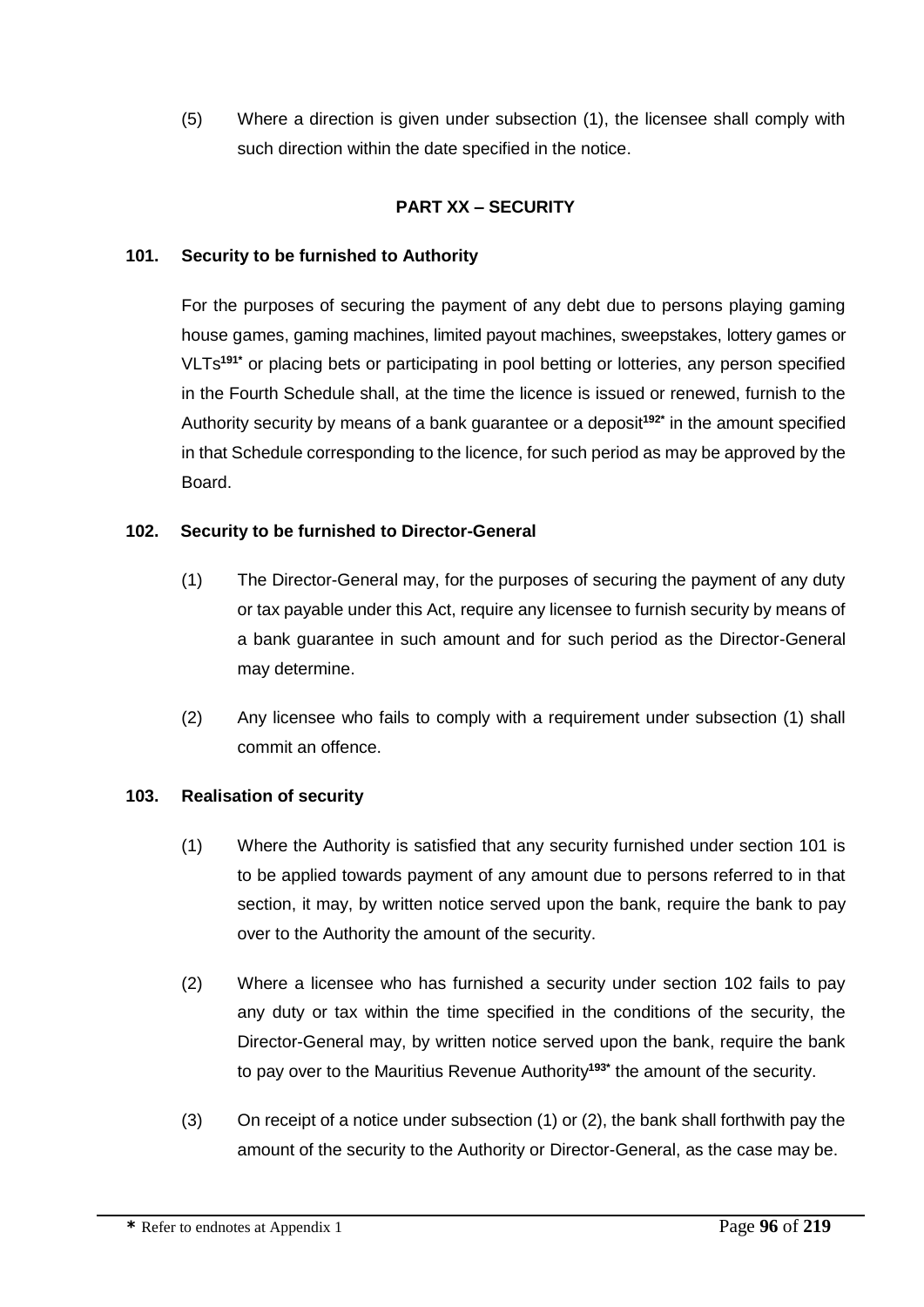- (4) Where the amount of the security is applied for the purposes specified in subsection (1), no claim shall be receivable in respect of any sum paid by the Authority to any person.
- (5) Where any payment is effected pursuant to subsection (4), the Authority shall
	- (a) so inform the licensee in writing; and
	- (b) refund to the bank any balance of the amount of the security remaining after the payment.
- (6) The licensee shall, pursuant to subsection (5), furnish a fresh security to the Authority in the amount specified in the Fourth Schedule, within such time as may be specified by the Authority.
- (7) Where the licensee fails to furnish a fresh security referred to in subsection (6) the Board may revoke his licence.

### **104. Cancellation of security**

- (1) Where a licensee ceases to carry on business
	- (a) he may apply to the Authority for cancellation of the security furnished by him; or
	- (b) the Authority may take such action as it thinks fit where no application is made under paragraph (a).
- (2) On receipt of an application under subsection (1), the Authority shall, at the expense of the applicant, by notice published in the Gazette and in 2 daily newspapers, request any person who claims to be entitled to a payment out of the amount of the security to give it notice of his claim within 3 months from the last publication of the notice.
- (3) The Authority may accept or reject a claim under subsection (2).
- (4) Where, after the expiry of the time specified under subsection (2)
	- (a) no claim has been received; or
	- (b) any claim received has been withdrawn or rejected,

the Authority shall give written notice to the bank and the applicant of the cancellation of the security.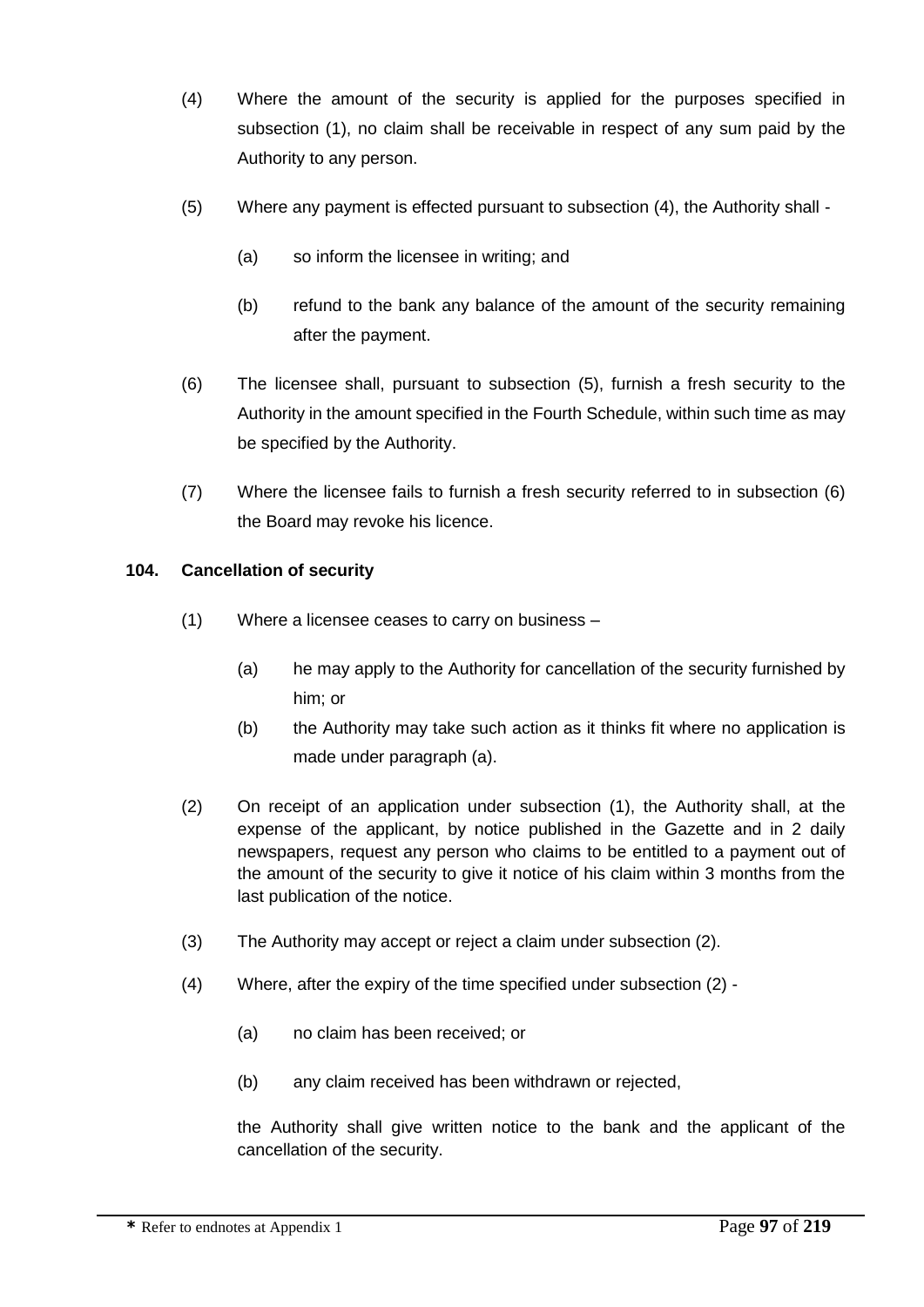- (5) Where the Authority accepts a claim under subsection (3), it shall, at the expiry of the time specified under subsection (2) -
	- (a) realise the amount of the security in accordance with section 103;
	- (b) pay the amount of the claim as accepted by it; and
	- (c) refund to the bank any balance of the amount of the security remaining after making the payment under paragraph (b) and all other incidental expenses.
- (6) Any payment made by the Authority under subsection (5) shall operate as a valid discharge to the Authority and the Authority shall not be liable in respect of any claim by any person in connection with the payment.

## **PART XXI – RECORDS, AUDITED ACCOUNTS AND ANNUAL REPORT**

### **105. Keeping of records**

- (1) Every licensee other than a collector or an operator of dart games shall, for the purposes of this Act, keep in the course of his business -
	- (a) a full and true written record whether electronically or otherwise, in the English or French language of every transaction he makes; and
	- (aa) a record of the name and NIC number of a person who, on any given date, enters into a cumulative financial transaction equal to or above 20,000 rupees; **194\***
	- (b) such other documents in relation to his business as the Authority may direct. **195\***
- (2) Every totalisator operator or bookmaker who accepts a bet otherwise than by remote communication shall issue to the person who places the bet a serially numbered receipt giving such particulars as may be specified in the rules of betting referred to in section 35 or 46, as the case may be, and shall keep a record of such particulars.
- (3) Any record or document under subsection (1) shall **196\***
	- (a) be kept for not less than 5 years; and
	- (b) on request, be produced to the Authority.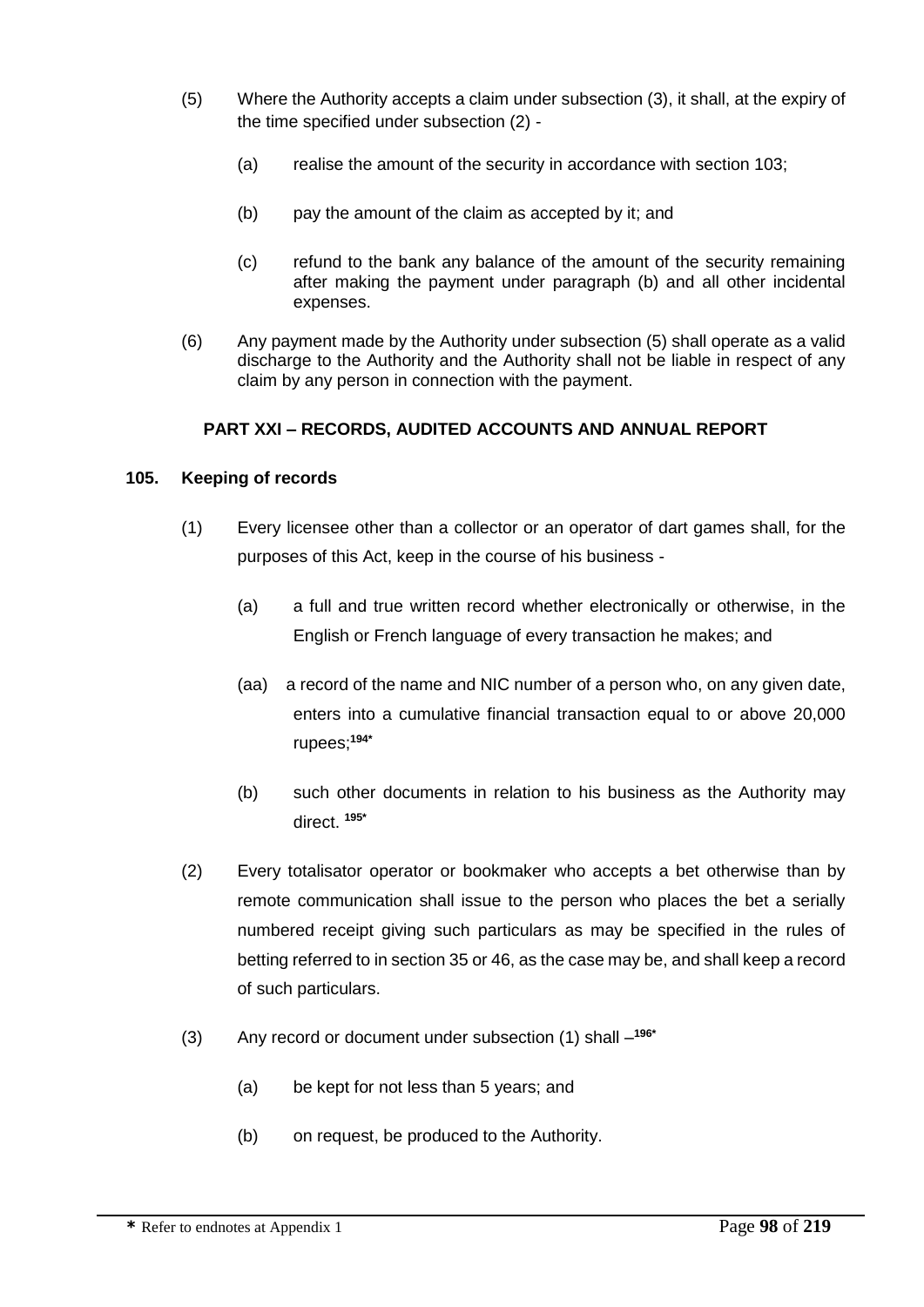# (4) In this section – **197\***

"**given date**" means a period of 24 hours starting at 10 o'clock in the morning on a day and ending at 10 o'clock in the morning on the following day.

### **106. Financial statements198\***

Every licensee, other than a collector or an operator of dart games shall –

- (a) prepare his financial statements in accordance with the IFRS; and
- (b) not later than 6 months after the closing of the accounts, submit his audited financial statements to the Authority and Director-General.

### **107. Auditor**

- (1) Subject to this section, a licensee other than a collector or an operator of dart games shall, from time to time, appoint, and at all times have, one or more approved auditors.**199\***
- (2) No auditor shall be appointed under subsection (1) for a continuous period of more than 5 years.
- (3) Where an auditor is appointed for a continuous period of 5 years or less, that auditor shall not be reappointed before a period of 5 years from the date of termination of his last appointment.
- (4) Notwithstanding any other enactment, the auditor shall, whenever he furnishes a report or other document or particulars to the licensee, furnish a copy to the Authority and the Director-General.
- (5) Where the auditor has reason to believe that any provision of this Act is being contravened in relation to the business of the licensee, he shall report the matter to the Authority and the Director-General.

### **108. Annual report of licensee**

- (1) A horse-racing organiser and every licensee which is a company shall submit a copy of its annual report to the Authority and the Director-General not later than 6 months after the date of closing of the accounts.
- (2) The annual report shall include -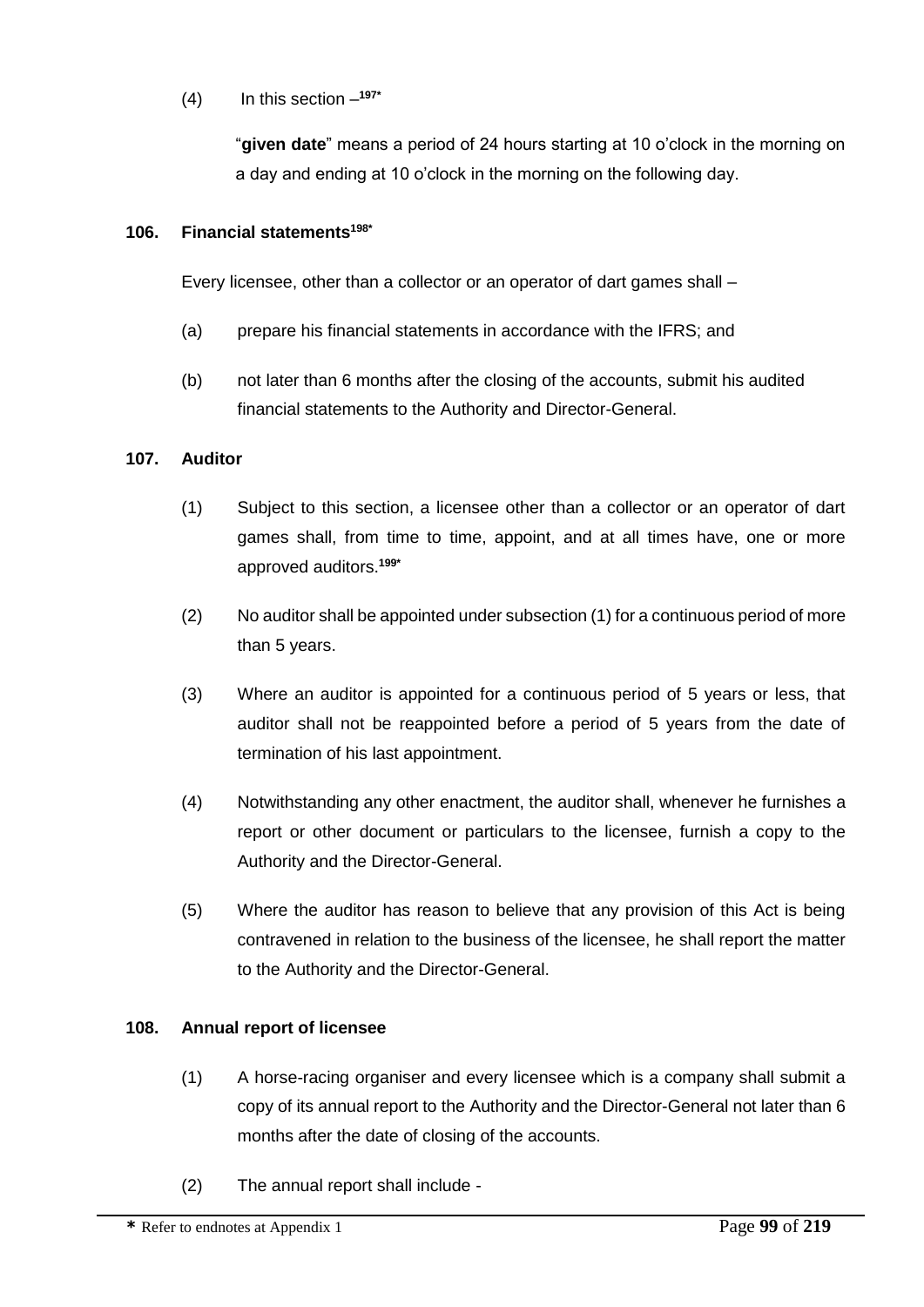- (a) the audited annual financial statements; and
- (b) information in relation to the activities of the licensee.
- (3) The Authority or the Director-General may, from time to time, request the licensee to provide such additional information in respect of the annual report referred to in subsection (2).
- (4) The horse-racing organiser shall, at the time of submission of its annual report under this section, publish its audited accounts in 2 daily newspapers in wide circulation in Mauritius.

### **PART XXIA – BETTING OPERATIONS 200\***

#### **108A. Limitation on betting in cash**

No person shall, other than through a player card, place a bet in cash in excess of the prescribed amount.

#### **108B. Player card account201\***

- (1) No person shall operate a player card account or issue a player card without the authorisation of such body as may be prescribed.
- (2) The Minister may make such regulations as he thinks fit for the setting up and operation of player card accounts.

#### **[***108C. Suspicious transactions***] Repealed202\***

#### **PART XXII – ENFORCEMENT, INSPECTION AND INVESTIGATION**

#### **109. Central electronic monitoring system**

- (1) The Director-General shall cause to be set up a central electronic monitoring system-**203\***
	- (a) to ensure a continuous on-line recording, monitoring and control of lottery games, VLTs, gaming machines, limited payout machines, gambling activities , and betting transactions; and**204\***
	- (b) to receive and monitor information about –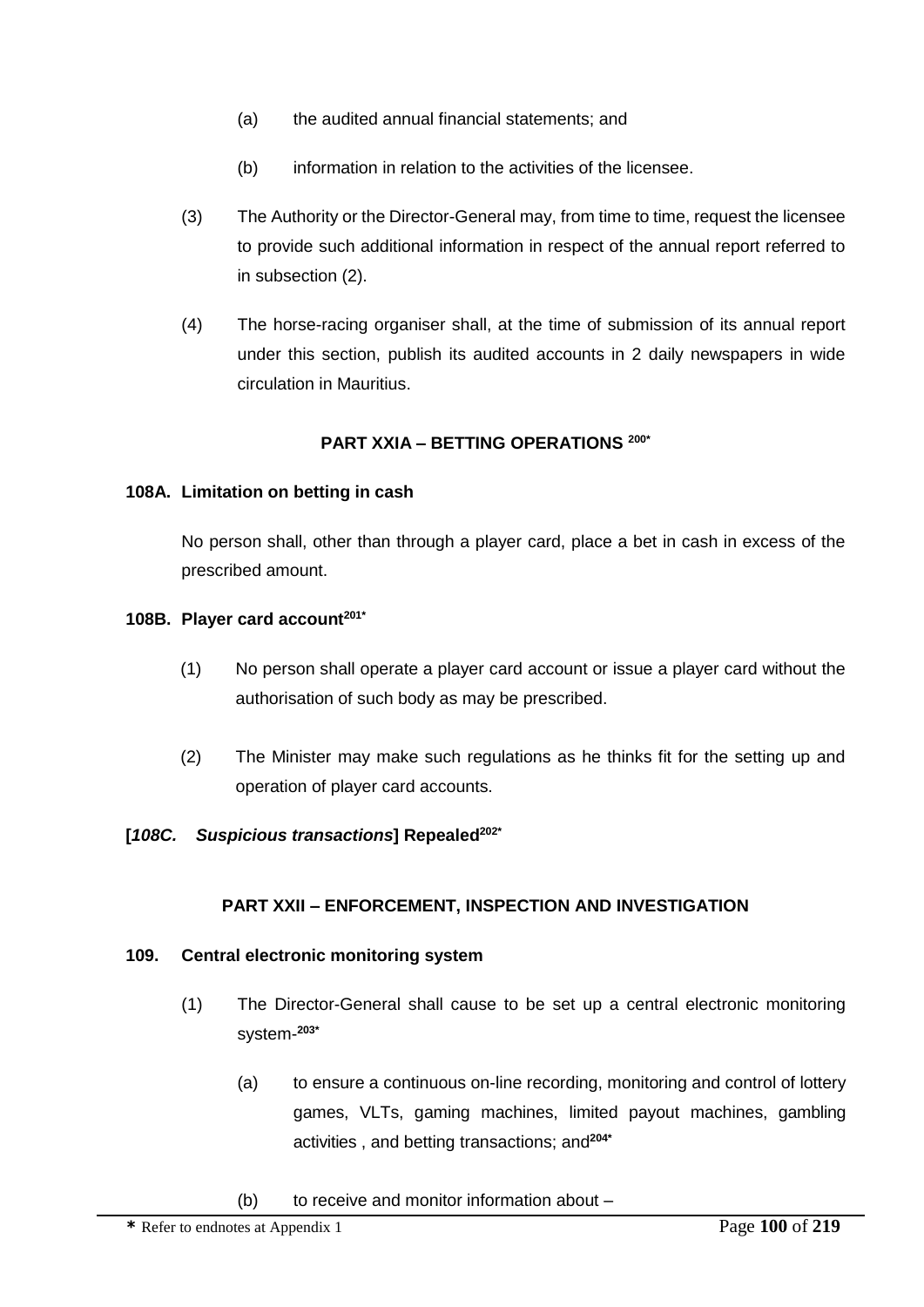- (i) the operations of a gaming machine, limited payout machine and betting operations of a totalisator operator or bookmaker;**205\***
- (ii) the number and location of any equipment;
- (iii) the potential of gaming machines and limited payout machines**206\*** for problem gambling;
- (iv) faults with gaming machines; or
- (v) any tampering with gaming machines.
- (2) A gaming machine operator, limited payout machine operator, hotel casino operator, local pool promoter agent of foreign pool promoter, sweepstakes operator, totalisator operator, bookmaker or the Operator shall - **207\***
	- (a) link his equipment to the central electronic monitoring system by such date as may be notified in writing by the Director-General; **208\***
	- (b) bear the costs of replacing or upgrading equipment or software in order to enable the linking to the central electronic monitoring system;
	- (c) not carry out his lottery games, gaming and betting operations after the date referred to in paragraph (a) unless the equipment is linked to the central electronic monitoring system; or
	- (d) ensure that a ticket issued displays a bar code that allows the online recording of the payment of any winning on the central electronic monitoring system.**<sup>209</sup>** \*
	- (3) (a) The Director-General may provide a standard software for use by all bookmakers to record betting transactions, on such terms and conditions as the Director-General may determine.**210\***
		- (b) Where a software is provided under paragraph (a), the bookmaker shall, as from a date to be determined by the Director-General, make use of such software to record his betting transactions.**211\***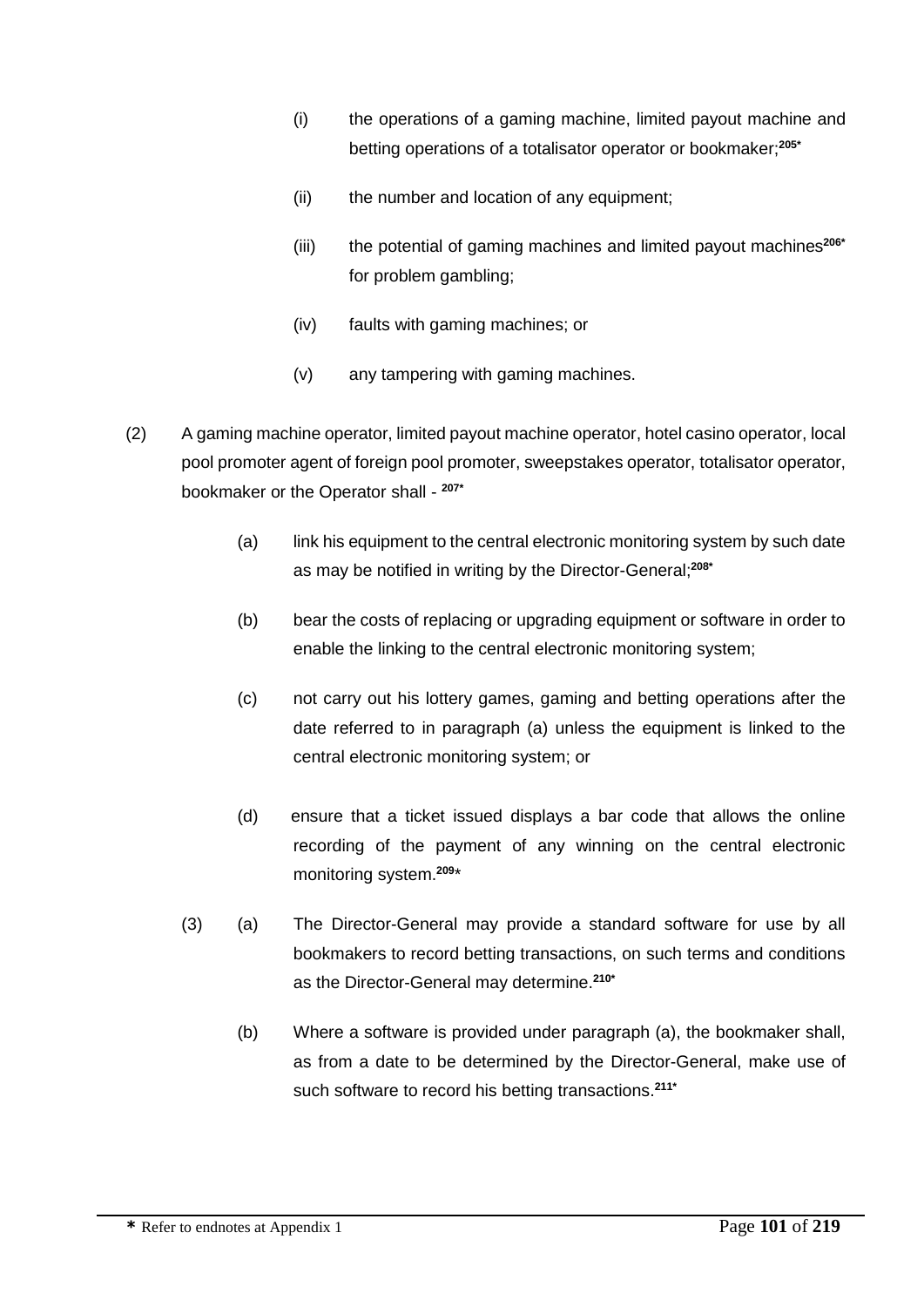- (c) Where a software is not provided under paragraph (a), the bookmaker may use his own software to record his betting transactions on such terms and conditions as the Director-General may approve.
- (4) The Authority shall have access to the central electronic monitoring system and may impose on a licensee such conditions as may be necessary to ensure compliance with this section.**212\***
- (5) For the purposes of this section, "equipment" means any gaming machine, limited payout machine, totalisator, including any software used by a licensee for his betting operations or server used by the Operator for the conduct of lottery games or operation of VLTs**213\*** .

## **110. Duties of inspector**

An inspector shall have such duties as are necessary to ensure compliance with this Act and in particular to -

- (a) inspect and monitor the conduct of gambling, lottery games, VLTs**214\*** , sweepstakes and lotteries;
- (b) inspect any machine, equipment, books, records, bank statements, data captured in any form or other documents used in connection with any activities licensed under this Act;
- (c) inspect and monitor, to the extent that is necessary, the counting of money and chips in a casino or gaming house;
- (d) conduct compliance audits;
- (e) detect and investigate any malpractices or any contravention of the Act; or
- (f) require any person to call at the Office of the Authority for the purpose of being examined in respect of any transaction or matter relating to any activity regulated by this Act.

### **111. Powers of entry, inspection and seizure**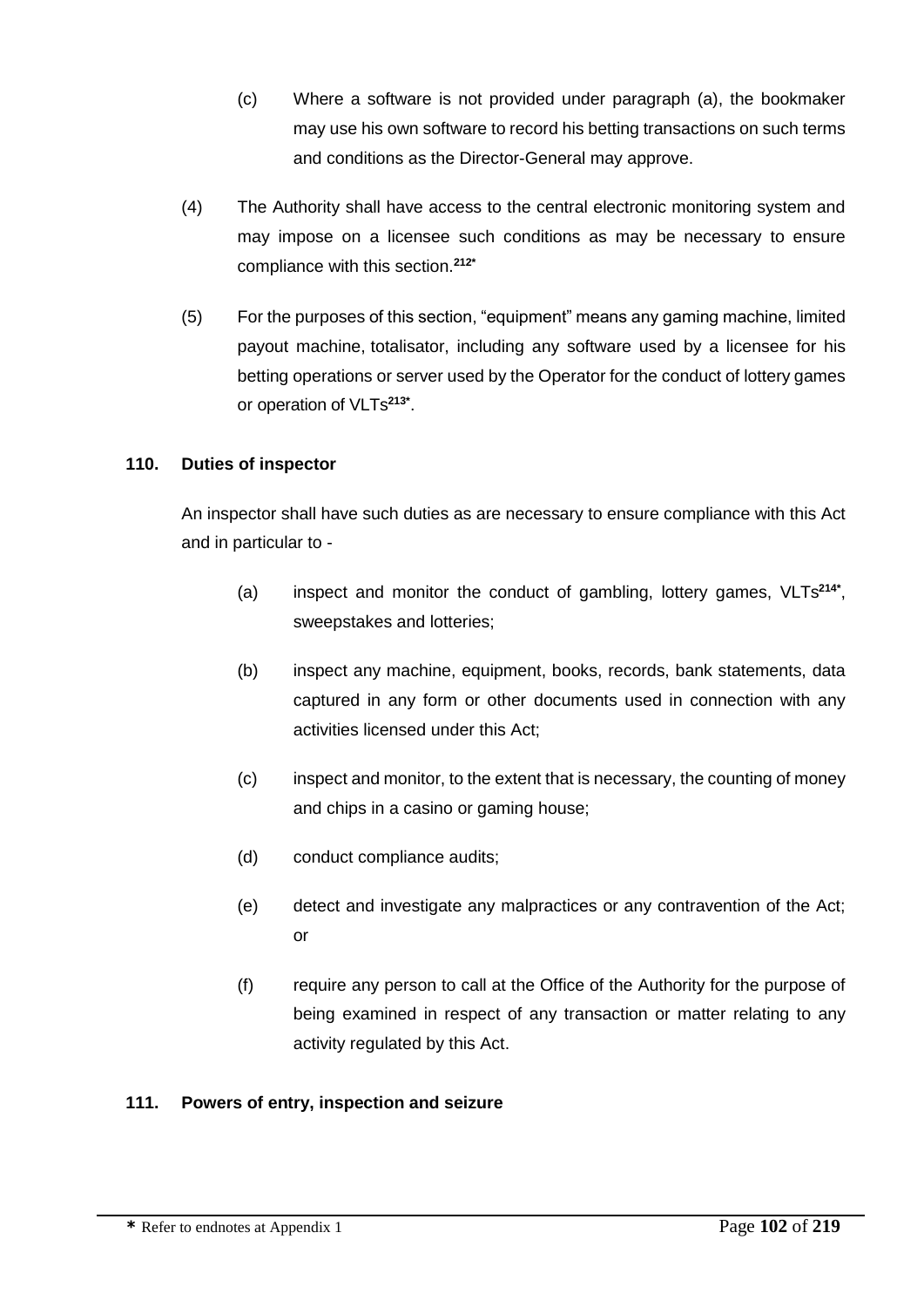- (1)**215\*** Subject to subsection (3), an inspector may, at all times, on showing proof of his identity, enter any premises for the purpose of ensuring that this Act is being complied with and may –
	- (a) require any person on the premises to produce for examination or inspection any thing, equipment, book, record, bank statement or other document relating to activities conducted on the premises;
	- (b) make copies of, or take extracts from, remove and retain, any book, record, bank statement or other document, for further examination or inspection;
	- (c) operate and test any equipment found on the premises which is used or intended to be used for the purpose of any activity under this Act;
	- (d) seal, or otherwise secure from such premises, any thing or equipment on or in which any document or data which has a bearing on the conduct of any activity licensed under this Act is stored or captured;
	- (e) search the premises and seal or seize, for the purpose of further examination or investigation, any thing or equipment on such premises which has a bearing on the conduct of any activities licensed under this Act;
	- (f) require any person on the premises to give all reasonable assistance and to answer all reasonable questions either orally or in writing; and
	- (g) take such steps as may be reasonably necessary to protect the integrity and conduct of any activities licensed under this Act.
- (2) Where an inspector finds it necessary to exercise the powers conferred upon him under subsection (1) in a dwelling house or other private premises, he shall only do so on the authority of a warrant issued by a Magistrate.
- (3) A Magistrate may, on being satisfied on information upon oath, that the inspector has to exercise the powers and duties conferred upon him under this Act in respect of a dwelling house, issue a warrant authorising the inspector to exercise those powers and duties.
- (4) A warrant issued under subsection (3) shall be valid for the period stated in the warrant.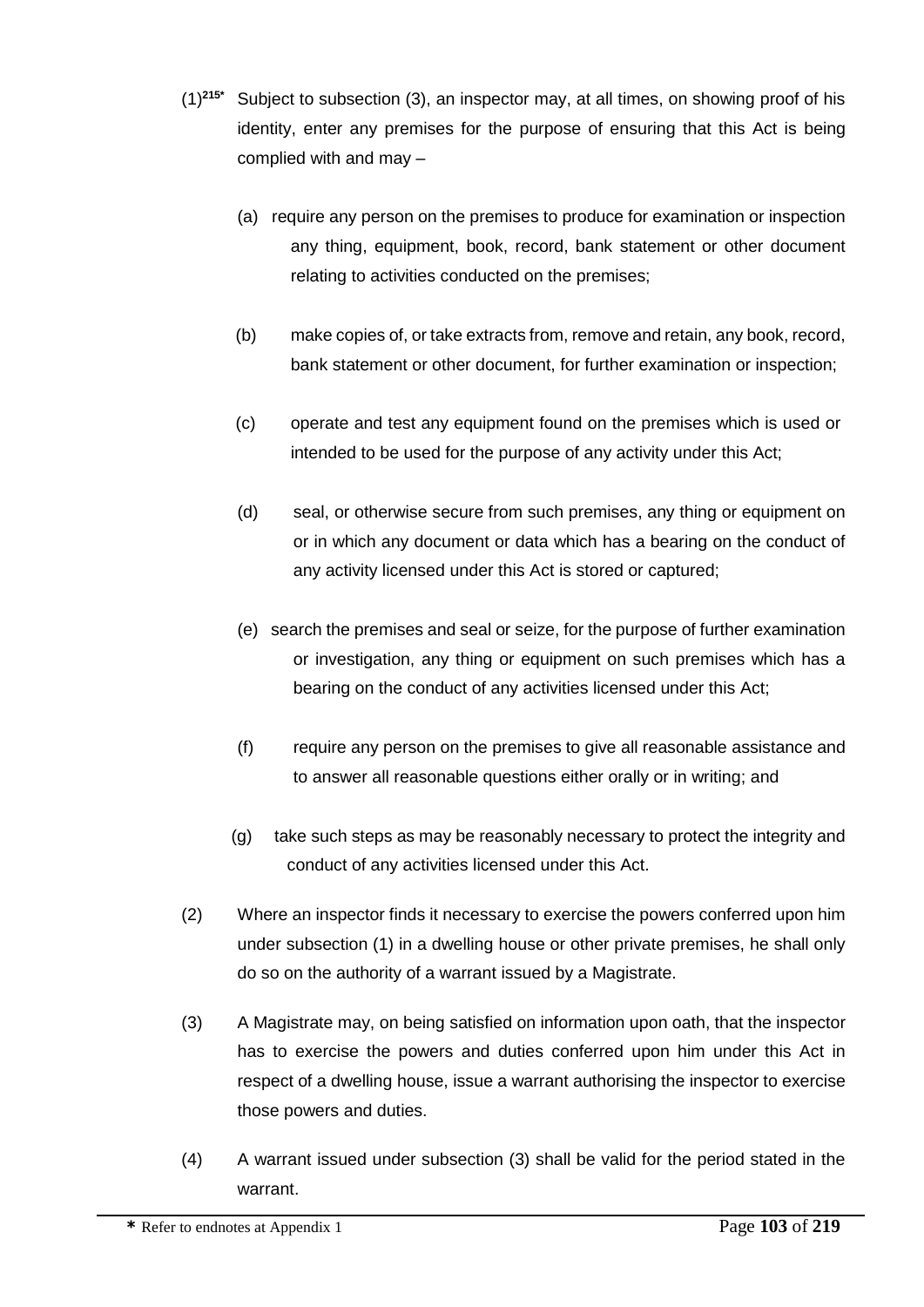- (5) Where any document, record, data or any other item has been seized during the course of an inspection, the inspector shall issue a complete list of such items and data including the date and the time of such seizure to the licensee or person employed by the licensee, or the lottery retailer, or the occupier of the premises.
- (6) Every inspector who conducts any search, inspection, or does any other thing in the course of an inspection, shall endeavour to ensure that the ordinary course of legitimate business for which any equipment may be used, is not hampered by such search or inspection and shall not seize any equipment where such seizure will prejudice the conduct of the ordinary course of business for which the equipment is used, unless -
	- (a) it is not possible to conduct the inspection on the premises where such equipment is located without such seizure; or
	- (b) the seizure of such equipment is necessary to prevent the commission of an offence or the continuance of an offence, or to obtain information which shall otherwise be lost, destroyed, modified or rendered inaccessible.
- (7) Where the information requested by the inspector under subsection (1) is stored in a computer, disc, cassette, or on microfilm, or preserved by any mechanical or electronic device, the person to whom the request is made shall be deemed to be required to produce or give access to the information in a form in which it can be taken away and in which it is visible and legible.
- (7A) **216\*** Notwithstanding the Information and Communication Technologies Act, nothing shall prevent the Judge in Chambers, upon an application whether ex parte or otherwise, being made to him, by an inspector, from making an order authorising a public operator under the Information and Communication Technologies Act, or any of its employees or agents, to intercept or withhold a message or disclose to the inspector a message or any information relating to a message.
	- (b) An order under paragraph (a) shall
		- (i) not be made unless the Judge is satisfied that the message or information relating to the message is material to any criminal proceedings, whether pending or contemplated in Mauritius;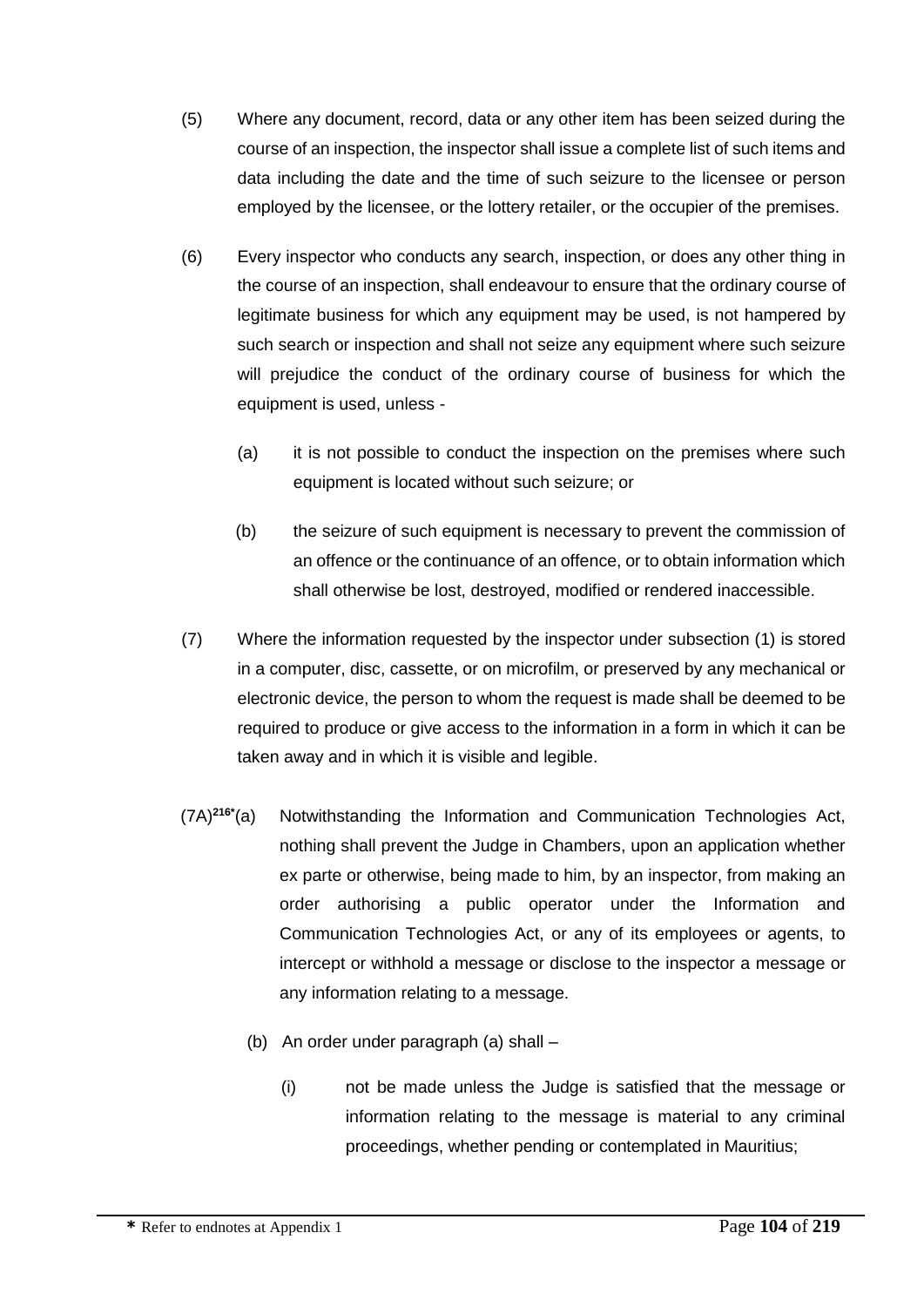- (ii) remain valid for such period, not exceeding 60 days, as the Judge may determine;
- (iii) specify the place where the interception or withholding shall take place.
- (c) In this subsection "message" has the same meaning as in the Information and Communication Technologies Act.
- (8) The Chief Executive or the Director-General shall have and may exercise all the powers of an inspector under this Act.

## **112. Power to access computers and other electronic devices**

In the exercise of his duties under this Act, any inspector may, at all reasonable times – **217\***

- (a) have access to  $-$ 
	- (i) any gaming machine, limited payout machine, VLT,**218\***computer, computer software, whether installed in the computer or otherwise, electronic till or any other device, used in connection with any document which the person is required to produce; or
	- (ii) any information, code or technology which has the capability of retransforming or unscrambling encrypted data contained or available to such gaming machine, limited payout machine, VLT, computer or other device into readable and comprehensive format or text;
- (b) inspect and check the operation of any such gaming machine, limited payout machine, VLT, computer, electronic till or other device and make extracts of any computer software, computer output or such other document used in connection therewith;
- (c) require any person by whom or on whose behalf the gaming machine, limited payout machine, VLT, computer or other electronic device is operated, or any person concerned with the operation of the equipment, to give such assistance as is necessary for the purposes of this section; and
- (d) require any person in possession of decryption information to grant him access to such decryption information necessary to decrypt data required for the purposes of this section.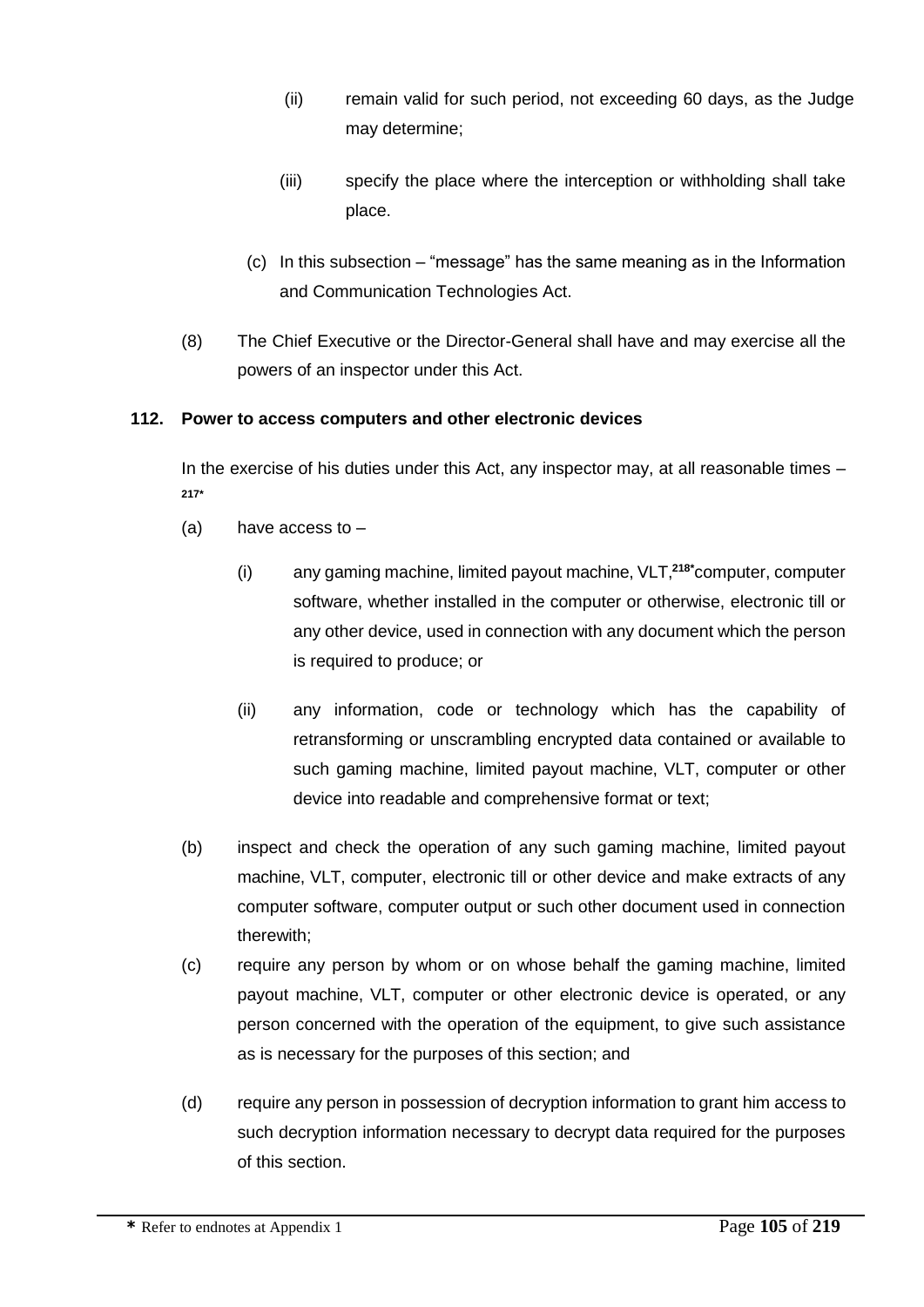### **113. Police des Jeux**

- (1) There shall be a 'Police des Jeux' which shall be a unit of the Mauritius Police Force comprising police officers designated by the Commissioner of Police, who shall have and may exercise, in addition to any powers under any other enactment, the powers of an inspector under this Act.
- (2) Where the 'Police des Jeux' has reason to suspect that any premises are used or are likely to be used in contravention of this Act or any other enactment -
	- (a) a police officer not below the rank of Assistant Superintendent; or
	- (b) a police officer of any other rank, with a warrant or a written authority of the Commissioner of Police,

may enter and search the premises and seal or seize, as applicable any money, security for money, article, gaming machine, limited payout machine or other equipment reasonably suspected to have been used or intended to be used in contravention of this Act or any other enactment, and to arrest and detain any person found on the premises.**219\***

- (3) Where
	- (a) any money, security for money, article, gaming machine or other equipment referred to in subsection (2) is found on any premises specified in that subsection or any person is found there;
	- (b) any person is seen or heard to escape from those premises on the approach or entry of a police officer; or
	- (c) a police officer is prevented from or obstructed in entering or approaching those premises,

it shall be presumed, unless the contrary is proved, that the premises are being used in contravention of this Act or any other enactment.

(4) Any person found in or leaving any premises referred to in subsection (2) shall be presumed, unless the contrary is proved, to have been acting in contravention of this Act or any other enactment.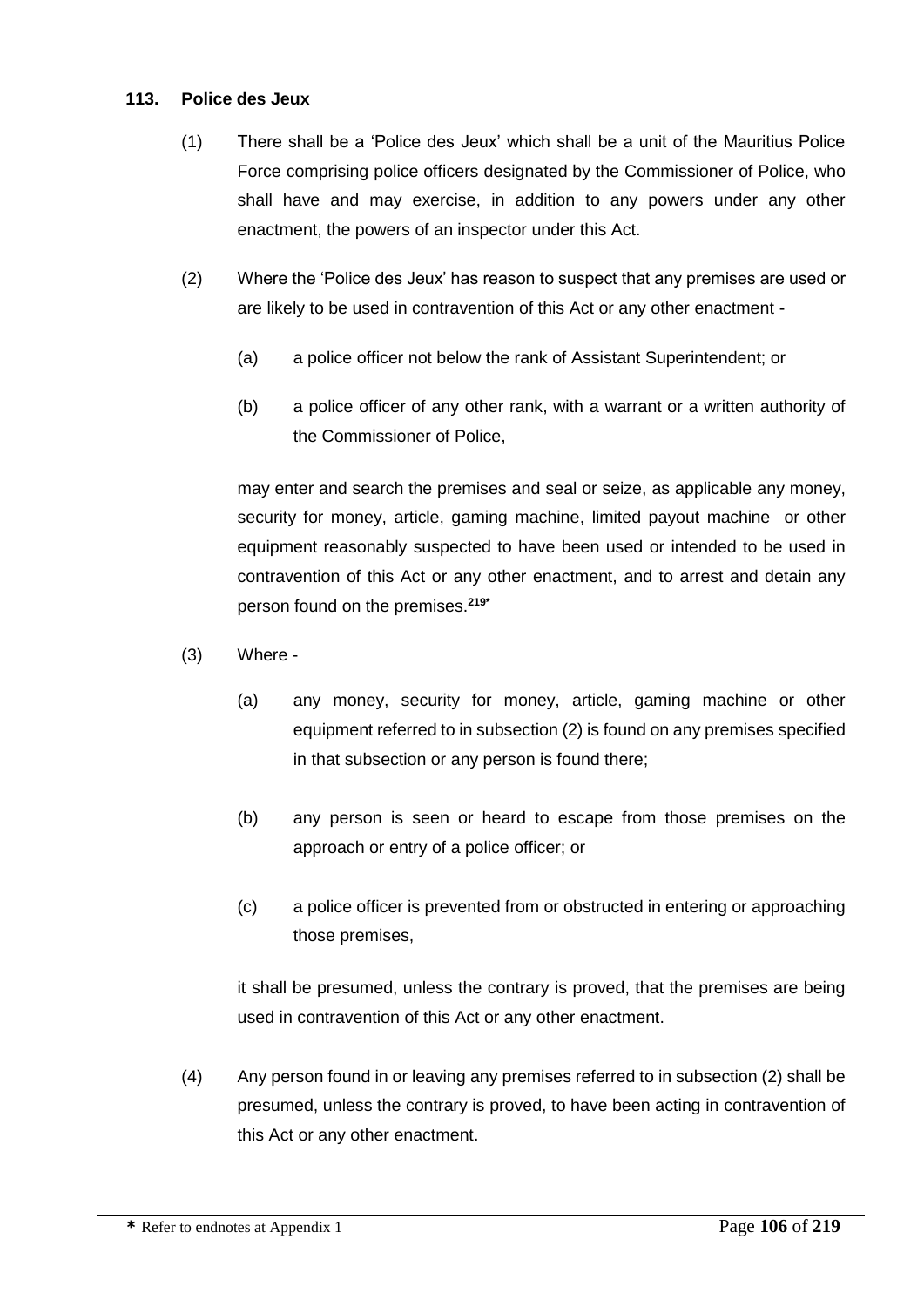(5) The 'Police des Jeux' shall provide the Board such assistance as may be required to enforce this Act.

# **PART XXIIA – ANTI-MONEY LAUNDERING 220\***

### **113A. Additional powers of inspectors and Police des Jeux<sup>221</sup>\***

- (1) Nothing shall prevent an inspector or a police officer posted at the Police des Jeux from placing bets or from gambling in the course of his duties for the purpose of detecting malpractices or offences under this Act.
- (2) The exercise of a power under subsection (1) shall afford no defence to any person charged with an offence under this Act.

### **113B. Transaction exceeding 10, 000 rupees<sup>222</sup> \***

- (1) No stable owner, stable manager, stable trainer, horse owner or jockey shall enter into a cash transaction exceeding 10,000 rupees with one another.
- (2) Notwithstanding section 21(2) of the Employment Rights Act, a transaction under subsection (1) includes payment of remuneration.

## **113C. Registration of Money Laundering Reporting Officer, Deputy Money Laundering Reporting Officer and Compliance Officer223\***

Every licensee falling under item 7 of Part I of the First Schedule to the Financial Intelligence and Anti-Money Laundering Act shall register their Money Laundering Reporting Officer, Deputy Money Laundering Reporting Officer and Compliance Officer, as the case may be, with the Authority on such terms and conditions as the Board may determine.

### **PART XXIII – DUTIES, LEVY AND TAXES <sup>224</sup>**\*

#### **114. Imposition of duty, levy and tax 225\***

- (1) Every licensee of a casino, gaming house, gaming machine or limited payout machine shall, after the end of every month, pay –
	- (a) a gaming tax on its gross takings at the rate specified in Part I of the Fifth Schedule; and
	- (b) the levy specified in Part II of the Fifth Schedule.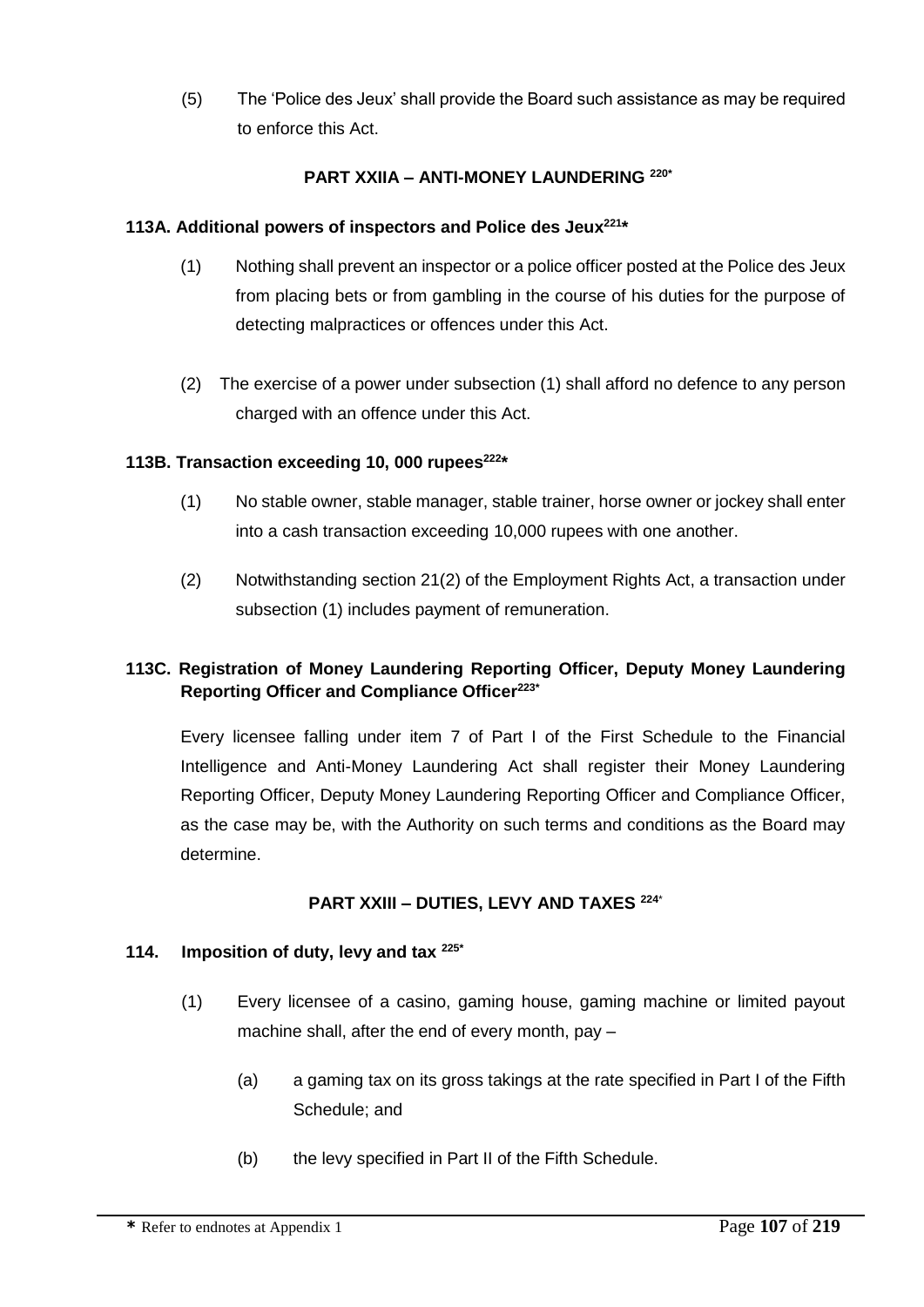- (1A) Every hotel casino operator shall, after the end of every month, pay **226\***
	- (a) a gaming tax on his gross takings at the rate specified in Part I of the Fifth Schedule; and
	- (b) the levy specified in Part II of the Fifth Schedule.
- (2) Every totalisator operator shall, in respect of each race meeting, pay
	- (a) a betting tax on its gross stakes at the appropriate rate specified in Part I of the Fifth Schedule; and
	- (b) the levy specified in Part II of the Fifth Schedule.
- (3) Subject to subsection (4), every bookmaker shall, in respect of each horse race or other event or contingency, pay –
	- (a) a betting tax on his gross stakes at the appropriate rate specified in Part I of the Fifth Schedule; and
	- (b) the levy specified in Part II of the Fifth Schedule.
- (4) No betting tax shall be paid in respect of bets placed by one bookmaker with another bookmaker pursuant to section 44(11), provided that the bookmakers satisfy the conditions imposed by the Director-General.
- (5) Every sweepstake organiser shall, in respect of each race meeting, pay
	- (a) a sweepstake duty on its gross proceeds at the rate specified in Part I of the Fifth Schedule; and
	- (b) the levy specified in Part II of the Fifth Schedule.
- (6) Every local pool promoter shall, every week, pay
	- (a) a pool betting duty on its gross stakes at the appropriate rate specified in Part I of the Fifth Schedule; and
	- (b) the levy specified in Part II of the Fifth Schedule.
- (7) Every agent of a foreign pool promoter shall, every week and in respect of each foreign pool promoter for whom it acts, pay –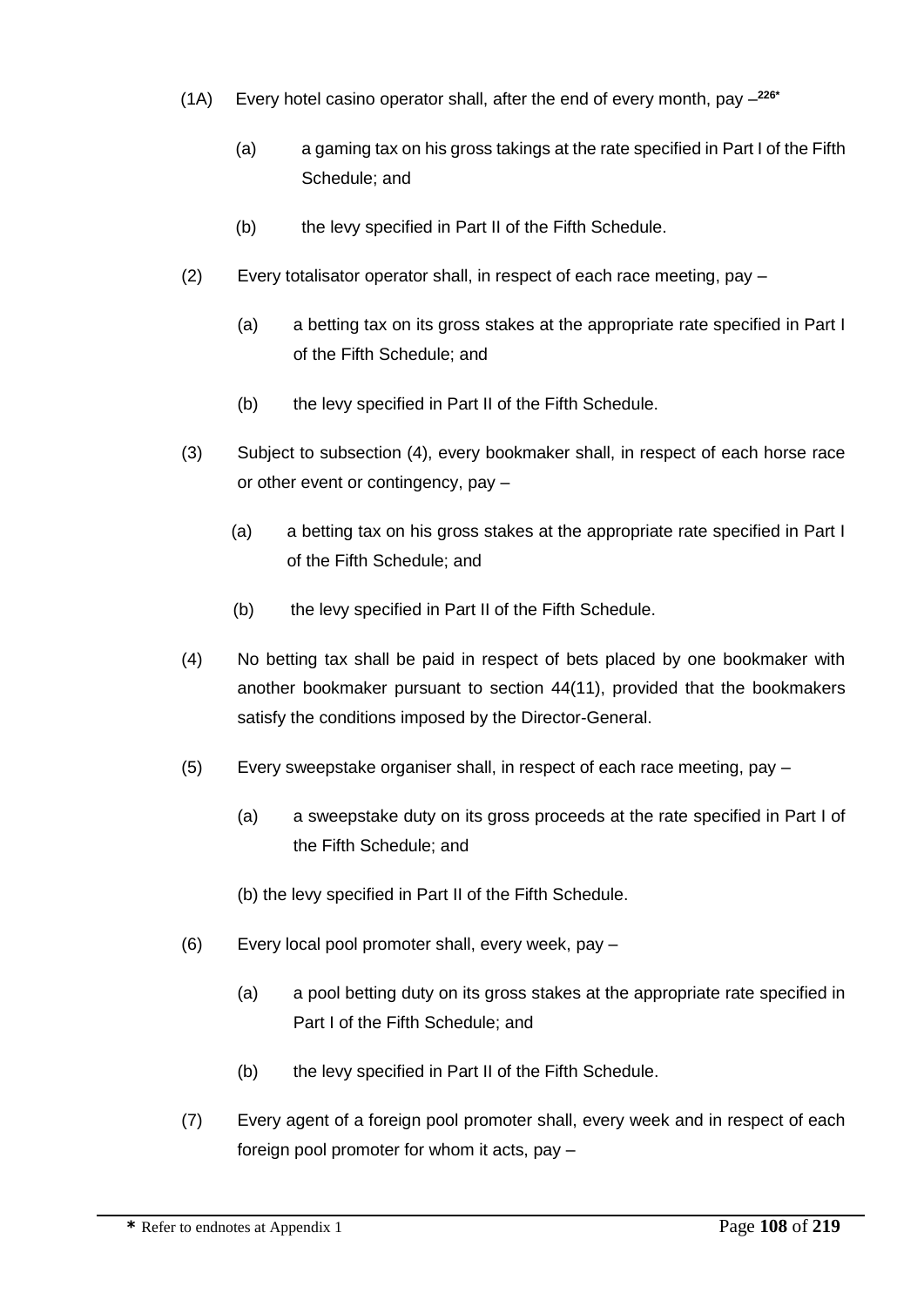- (a) a pool betting duty on the gross stakes collected by it, at the appropriate rate specified in Part I of the Fifth Schedule; and
- (b) the levy specified in Part II of the Fifth Schedule.
- (8) Every amusement machine operator shall, not later than 20 days after the end of every month, pay a gaming tax at the rate specified in Part I of the Fifth Schedule.**227\***
- (9) No tax or duty shall be payable by **228\***
	- (a) a bookmaker licensed to conduct fixed odds betting on an event or contingency in respect of a week; or
	- (b) a licensee of a gaming machine, an amusement machine or limited payout machine in respect of a month,**229\***

during which the licensee is not authorised to operate.

# **115. Payment of duty, levy and tax 230\***

- (1) The duty, levy and tax imposed under section 114 shall be paid to the Director-General within the appropriate time specified in the Fifth Schedule and be accompanied by a return, in such form and manner as may be approved by the Director-General, containing such information and particulars as may be required. **231\***
- (2) Every return under **232\***
	- (a) subsection (1) together with any payment of the duty, levy and tax; and
	- (b) section 60(1A) together with any sum due,

shall be made electronically as from a date determined by the Director-General.

# **115A. Allowable deduction from levy 233\***

(1) Where applicable, any amount paid towards the setting up of a CSR Fund under section 50L of the Income Tax Act by a licensee specified in Part II of the Fifth Schedule shall, in the year the CSR Fund is set up, be deductible from the levy paid in that year.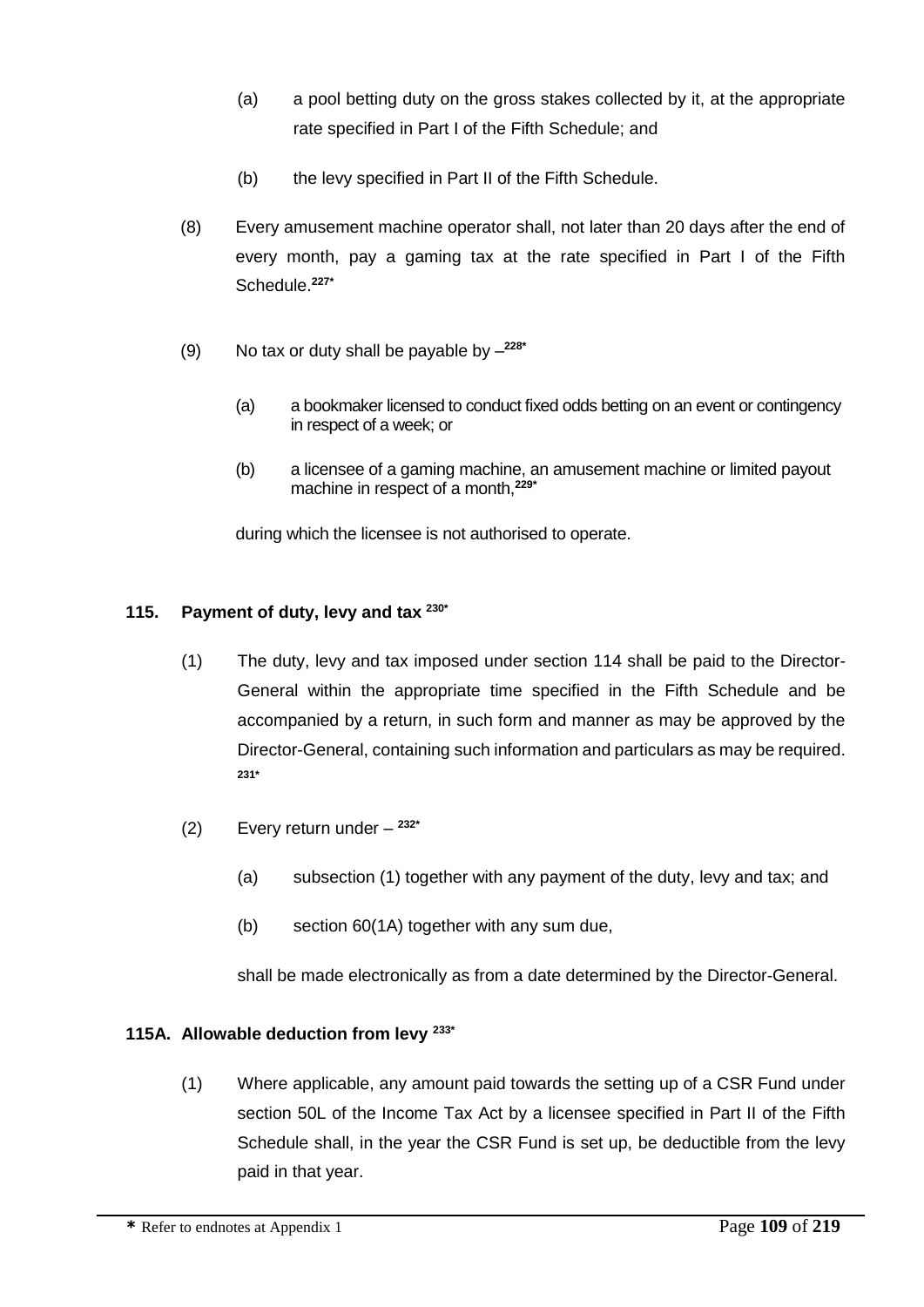- (2) A licensee under subsection (1) may claim any levy paid in excess during a year in such form and manner as the Director-General may determine.
- $(3)$  In this section "year" has the same meaning as in the Income Tax Act.

### **116. Penalty for non-submission of return by due date**

Where a person fails to submit a return under section 60(1A), 88(1)(b) or 115 on or before the last day on which the return is required to be submitted, he shall be liable to pay to the Director-General, in addition to any duty, levy, tax or sum due which may be payable, a penalty of 2,000 rupees for every month or part of the month until the return for the relevant period is submitted, provided that the total penalty payable shall not exceed 20,000 rupees.**234\***

### **117. Penalty for failure to join electronic system**

Any person who is required to submit his return and make any payment of duty, levy , tax or sum due electronically pursuant to section 60(1A), 88(1) or 115(2) but fails to join the electronic system, after written notice being given to him by the Director-General, shall be liable to pay to the Director-General on his failure within a period of 7 days from the date of the notice to justify the failure to join the system, a penalty of 5,000 rupees, for every month or part of the month from the period specified in the notice, up to the period immediately preceding the period in respect of which he submits his return, and to make any payment of duty, levy, tax or sum due electronically, provided that the total penalty payable shall not exceed 50,000 rupees.**235\***

### **118. Production of books and records236\***

The Director-General may, for the purpose of ascertaining the duty, levy or tax payable by any person under this Act, require that person –

- (a) by written notice, to keep such records for taxation purposes as the Director-General may direct;
- (b) to produce for  $-$ 
	- (i) examination, either at the business premises of that person or at the office of the Director-General, books, records, bank statements or other documents whether on computer or otherwise, which the Director-General considers necessary and which may be in the possession or custody or under the control of that person; or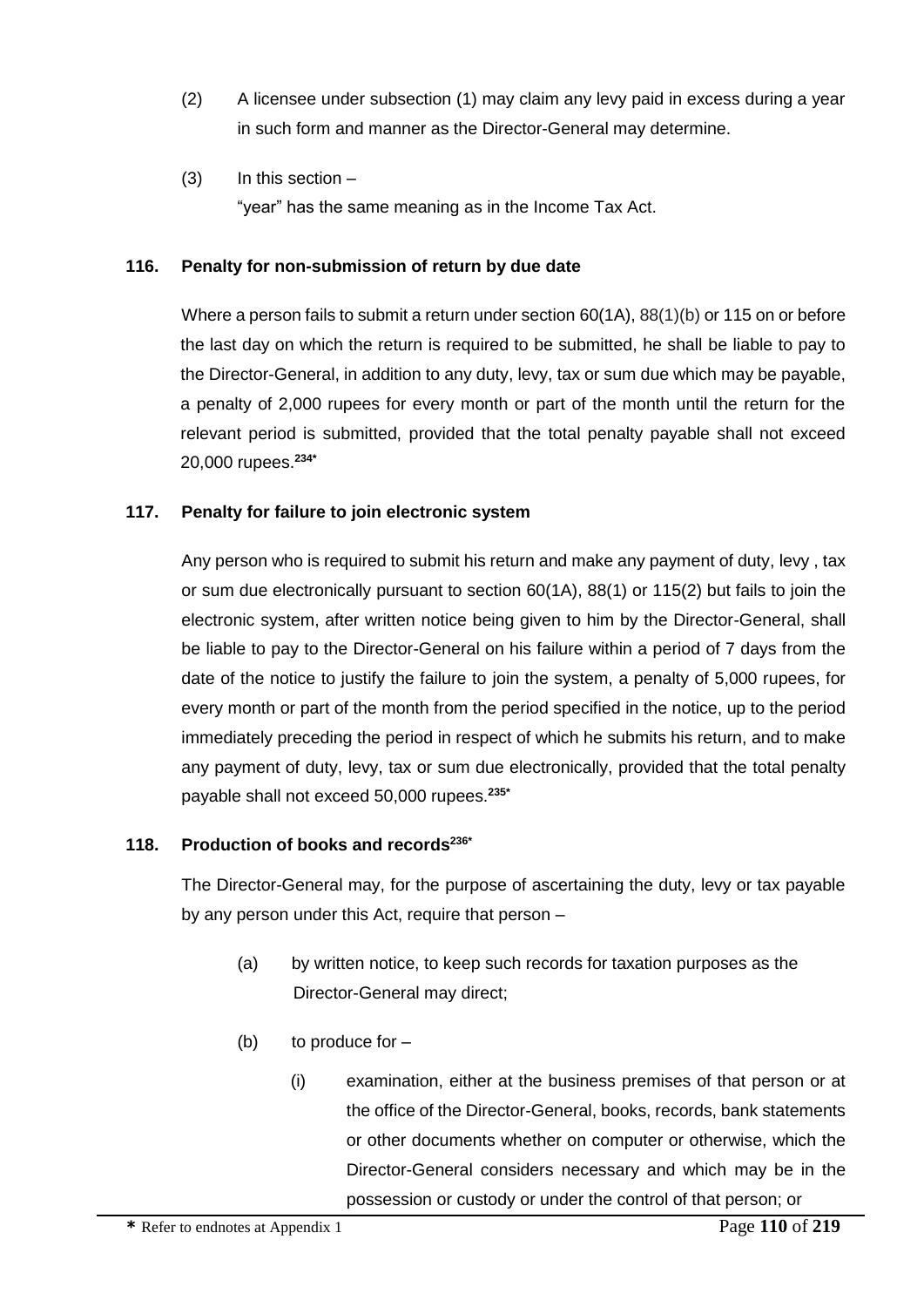- (ii) retention, for such period as the Director-General considers necessary, books, records, bank statements or other documents specified in subparagraph (i) and for taking copies of or extracts therefrom;
- (c) to call at the office of the Director-General for the purpose of being examined in respect of any transaction or matter relating to the duty, levy or tax payable by that person; or
- (d) to make such returns or give such information relating to his business within such time as the Director-General may specify.

### **119. Director-General may make assessments 237\***

- (1)**238\*** Where the Director-General has reason to believe that
	- (a) a licensee has not paid any sum due under section 60(1A) or 88(1) or any duty, levy or tax under sections 114 and 115 by reason of -
		- (i) his failure or delay to submit a return;
		- (ii) the incorrectness or inadequacy of his return:
		- (iii) his failure to keep proper books, records, accounts or documents;
		- (iv) the incorrectness or inadequacy of books, records, accounts or documents; or
		- (v) any other cause; or
	- (b) a person, other than a licensee, is engaged in any activity in respect of gambling,

he may, on the basis of such information as is available to him, make an assessment of the sum due, or the duty, levy and tax due, and payable by the licensee or person and give to the licensee or person, as the case may be, written notice of the assessment. .

(1A) For the purpose of an assessment on a person, other than a licensee under subsection (1), the Director-General shall apply the rate of duty, tax or levy applicable to a licensee who carries out the same business or activity as the person assessed.**239\***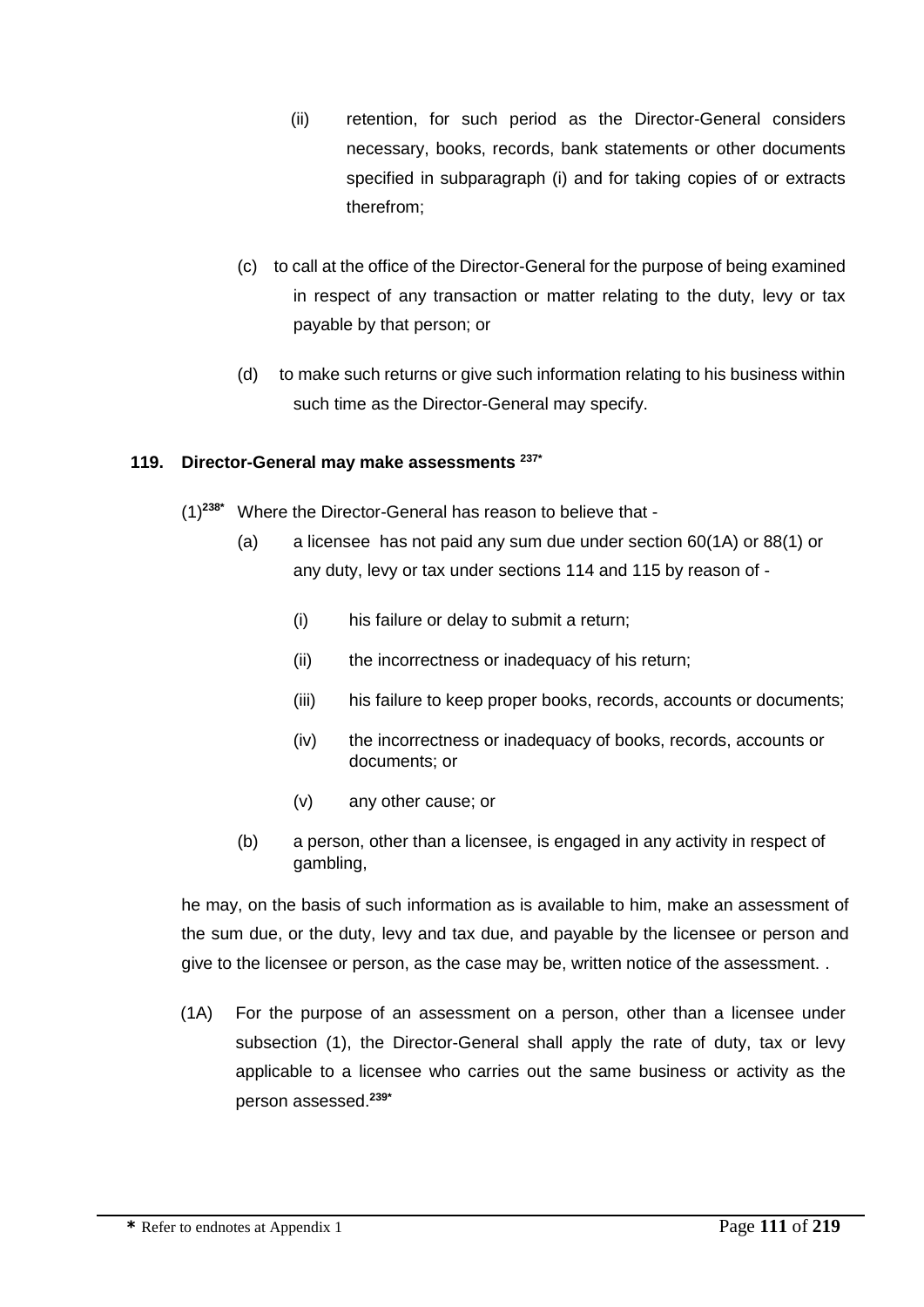- (2) Where the Director-General has given written notice to any person of an assessment under subsection (1), that person shall pay the sum due or the duty, levy or tax within 28 days of the date of the notice of assessment.**240\***
- (3) Subject to subsection (4), an assessment under subsection (1) shall not be made after 3 years immediately following the year in which the liability to pay the sum due or duty or tax arose.**241\***
- (4) The Director-General may, at any time, make an assessment under subsection (1) in case of willful neglect, evasion, fraud or non-submission of a return by a licensee. **242\***
- (5) In this section **243\*** "year" has the same meaning as in the Income Tax Act.

# **119A. Act or thing in respect of a period before 3 years immediately preceding the year in which the liability to pay duty or tax arose 244\***

- (1)**<sup>245</sup>\*** Notwithstanding this Act, the Director-General shall, in relation to the liability of a person in respect of duty or tax, not –
	- (a) require any information, statement or return;
	- (b) make any assessment or claim under this Part,

in respect of a period before 3 years immediately preceding the year in which the liability to pay the duty or tax arose, unless, in the opinion of the Director-General, there is fraud or wilful neglect or the person has not submitted a return under section 60 (1A), 86C or 115.

- (2) *[Repealed]***246\***
- (3) *[Repealed]<sup>247</sup> \**
- $(4)$  In this section –

"year" has the same meaning as in the Income Tax Act.

# **120. Penalty on amount claimed in assessment 248\***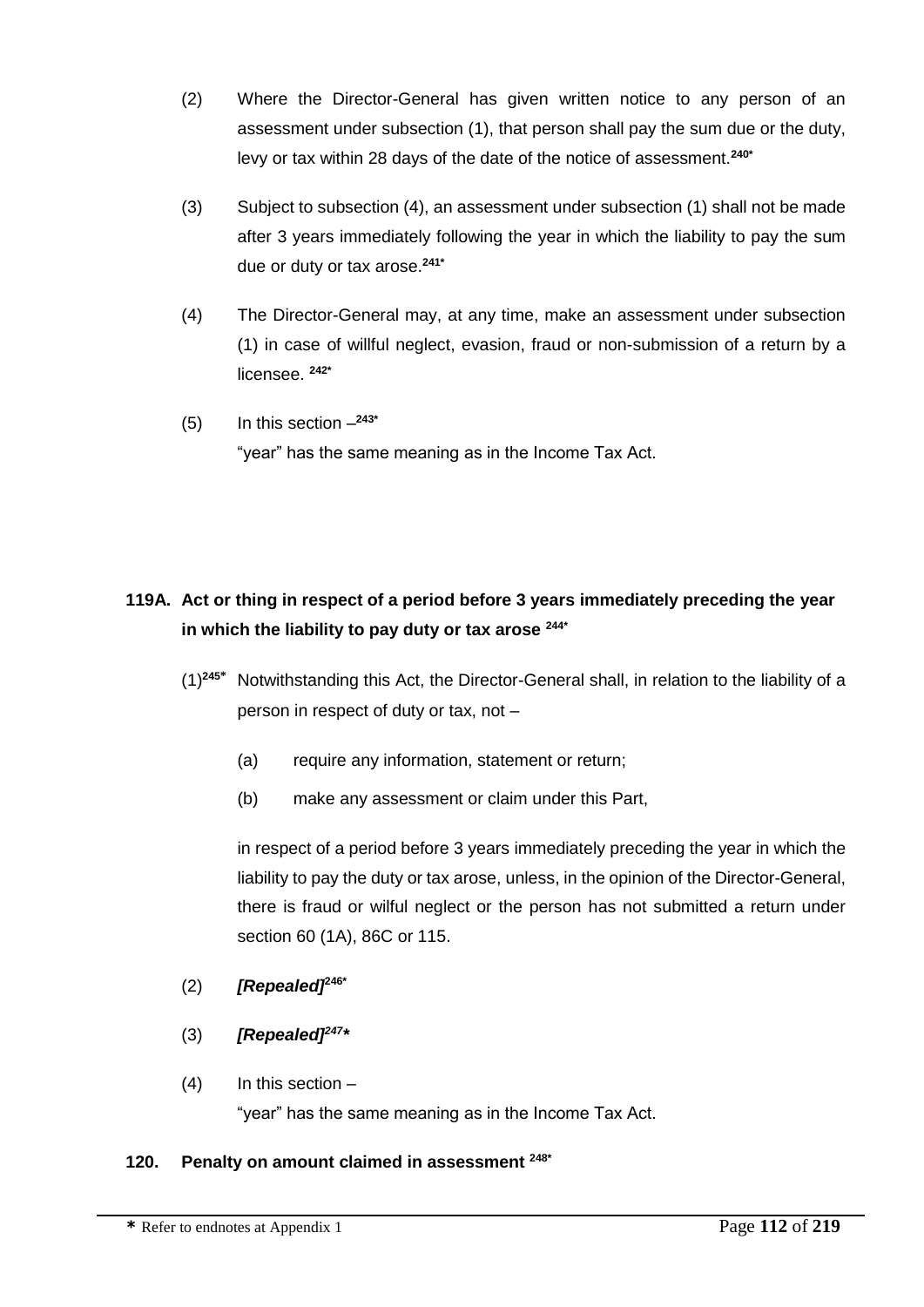- (1) Where an assessment is made under section 119, the amount of duty, levy and tax claimed, excluding any penalty under sections 116, 117 and 124 and any interest under section 125, shall carry a penalty not exceeding 50 per cent and such penalty shall be part of the duty, levy and tax claimed.
- (2) This section shall, subject to section 60 (1B) or 88(2), not apply to an assessment of any sum due under section 60(1A) or 88(1). **249\***

### **120A. Additional assessment 250\***

- (1) Where, in respect of a period, the Director-General has made an assessment under section 119 and it is subsequently found that duty, levy or tax due has been underclaimed, he may make an additional assessment of the duty, levy or tax which in his opinion ought to have been claimed.
- (2) Except as otherwise provided, an additional assessment under subsection (1) shall be deemed to be an assessment under section 119 for the purposes of this Act.

#### **121. Objection to assessment**

- (1) Where a person assessed to duty, levy and tax under section 119 is dissatisfied with the assessment, he may, within 28 days of the date of the notice of assessment object to the assessment in a form approved by the Director-General and sent to him by registered post or electronic submission. **251\***
- (2) Where a person makes an objection under subsection (1), he shall **252\***
	- (a) state, in the form **253\*** , the grounds of objection and the adjustments that are required to be made and the reasons therefor;
	- (b) at the time of his objection, where he has not submitted, in respect of each of the periods covered by the assessment, any return referred to in section  $115 -$ 
		- (i) submit the required return;
		- (ii) pay any amount of tax declared in the return referred to in subparagraph (i), together with any penalty under sections 116, 117 and 120 and any interest under section 125; and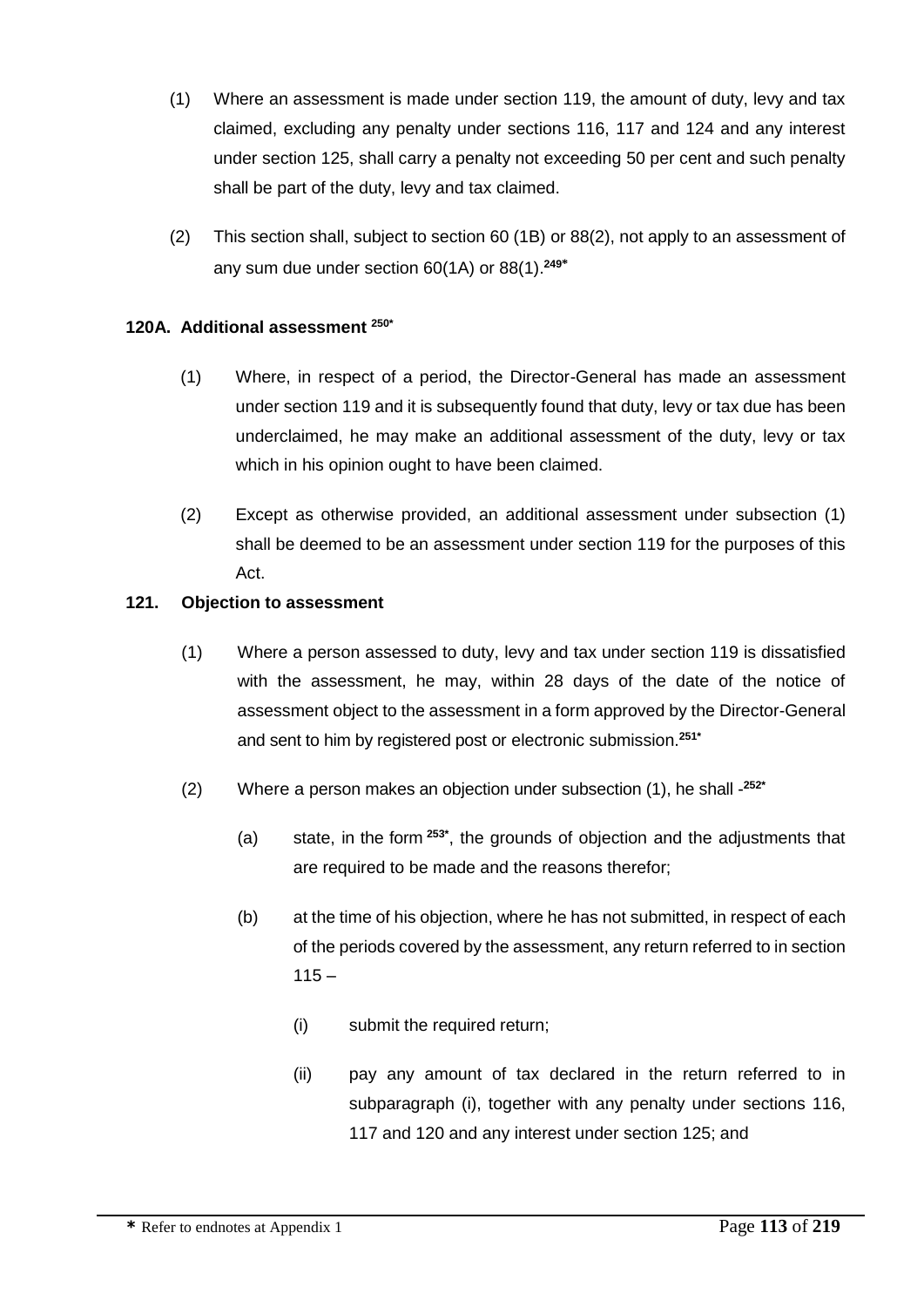- (iii) in addition, pay 10 per cent of the difference between the amount claimed in the notice of assessment and the amount payable under subparagraph (ii); and **254\***
- (c) where he has submitted prior to the assessment, in respect of each of the periods covered by the assessment, the return referred to in section 115 –
	- (i) pay, at the time of his objection, any outstanding tax on the return; and
	- (ii) in addition, pay 10 per cent of the amount claimed in the notice of assessment.
- (d) **Repealed 255\***
- (2A) Where the person satisfies the Director-General, within the time referred to in subsection (1) and on reasonable grounds, that he is unable to pay the amount of tax referred to in subsection (2)(b) or (c), in one sum, that person shall – **256\***
	- (a) pay that amount; or
	- (b) give security by way of bank guarantee,

on such terms and conditions as the Director-General may determine.

- (3) Where it is proved to the satisfaction of the Director-General that, owing to illness or other reasonable cause, a person has been prevented from lodging an objection within the time specified in subsection (1), the Director-General may consider the objection as a valid objection under that subsection.
- (4) Where the Director-General refuses to consider a late objection he shall, within 28 days of the date of receipt of the letter of objection, give notice of the refusal to the person.
- (5) Where the person fails to comply with subsection (2) or (2A), the objection shall be deemed to have lapsed and the Director-General shall, within 28 days of the date of receipt of the letter of objection, give notice thereof to that person.**257\***
- (6) Where a notice under subsection (4) or (5) is given, the duty, levy and tax specified in the notice of assessment together with any penalty under section 116 shall be paid within 28 days of the date of the notice.**258\***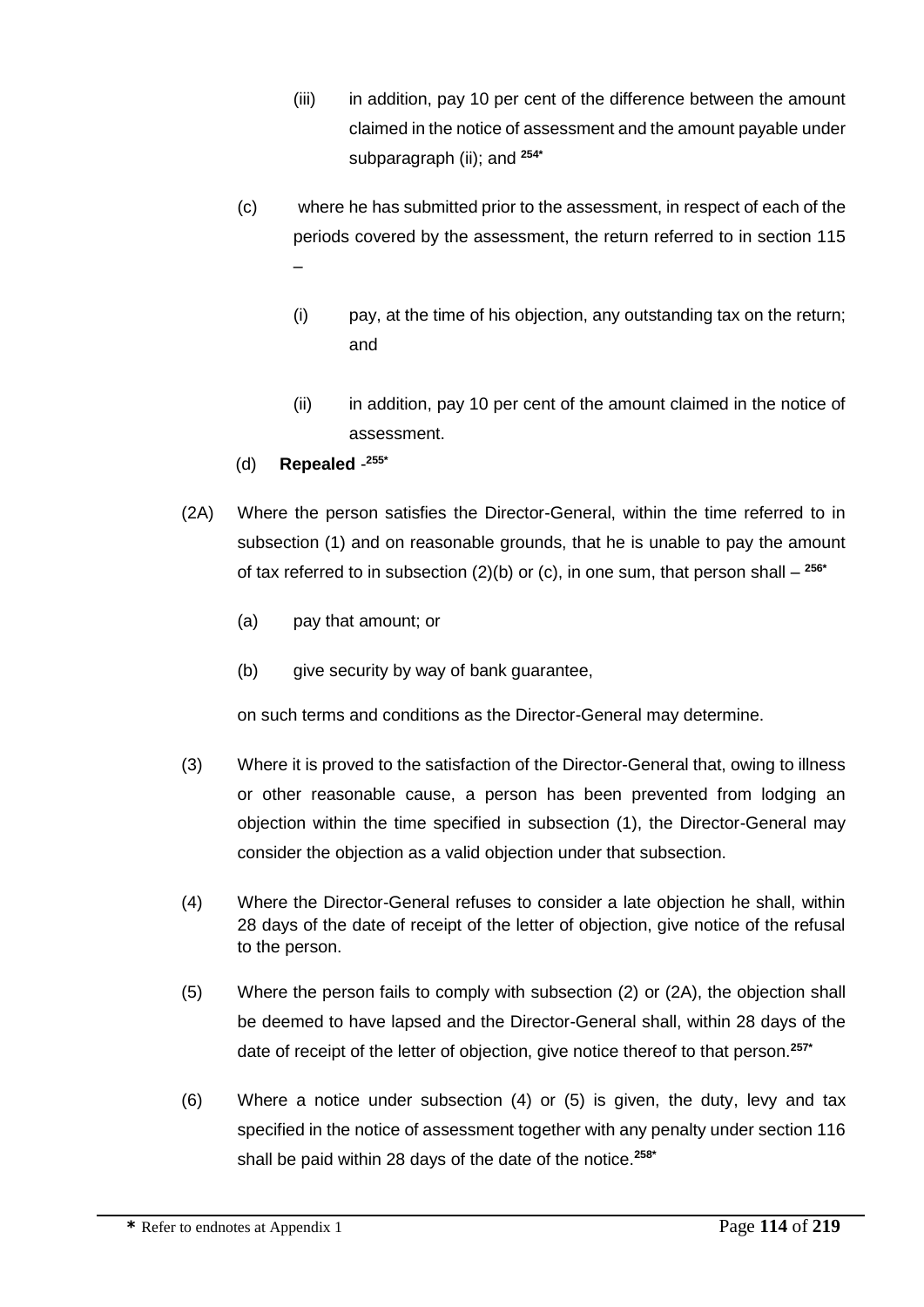#### **122. Determination of objection 259\***

- (1) For the purposes of considering an objection, the Director-General may, by notice in writing, require the person, within the time fixed by the Director-General, to furnish or give any information, or produce any books or records, specified in section 118.
- (2) After considering an objection, the Director-General shall
	- (a) disallow or allow it, in whole or in part; and
	- (b) where appropriate, amend the assessment accordingly, and

give notice of his determination to the person.

- (3) Where a notice of determination under subsection (2) is given, the duty, levy and tax specified in the notice together with any penalty under sections 116, 117 and 120 and any interest under section 125 shall be paid within 28 days of the date of the notice.
- (4) Where an assessment is reduced pursuant to a determination under subsection (2), any amount of duty, levy and tax paid under section 121(2)(d) in excess of the amount payable in accordance with that determination, shall be refunded, together with interest at the prevailing Repo rate determined by the Bank of Mauritius, free of income tax, from the date the payment is received by the Director-General to the date it is refunded.**260\***
- (5) A notice of determination under subsection (2), shall be given to the person within 4 months of the date on which the letter of objection is received.
- (6) Where an objection is not determined by the Director-General within the period specified in subsection (5), the objection shall be deemed to have been allowed by the Director-General.
- (7)**261\*** Any objection under section 121 shall be dealt with independently by an objection directorate set up by the Director-General.

# **123. Lodging written representations with Assessment Review Committee**

(1) Any person who is aggrieved by a decision of the Director-General under section 121(4) or (5) or 122(2) may lodge written representations with the Clerk to the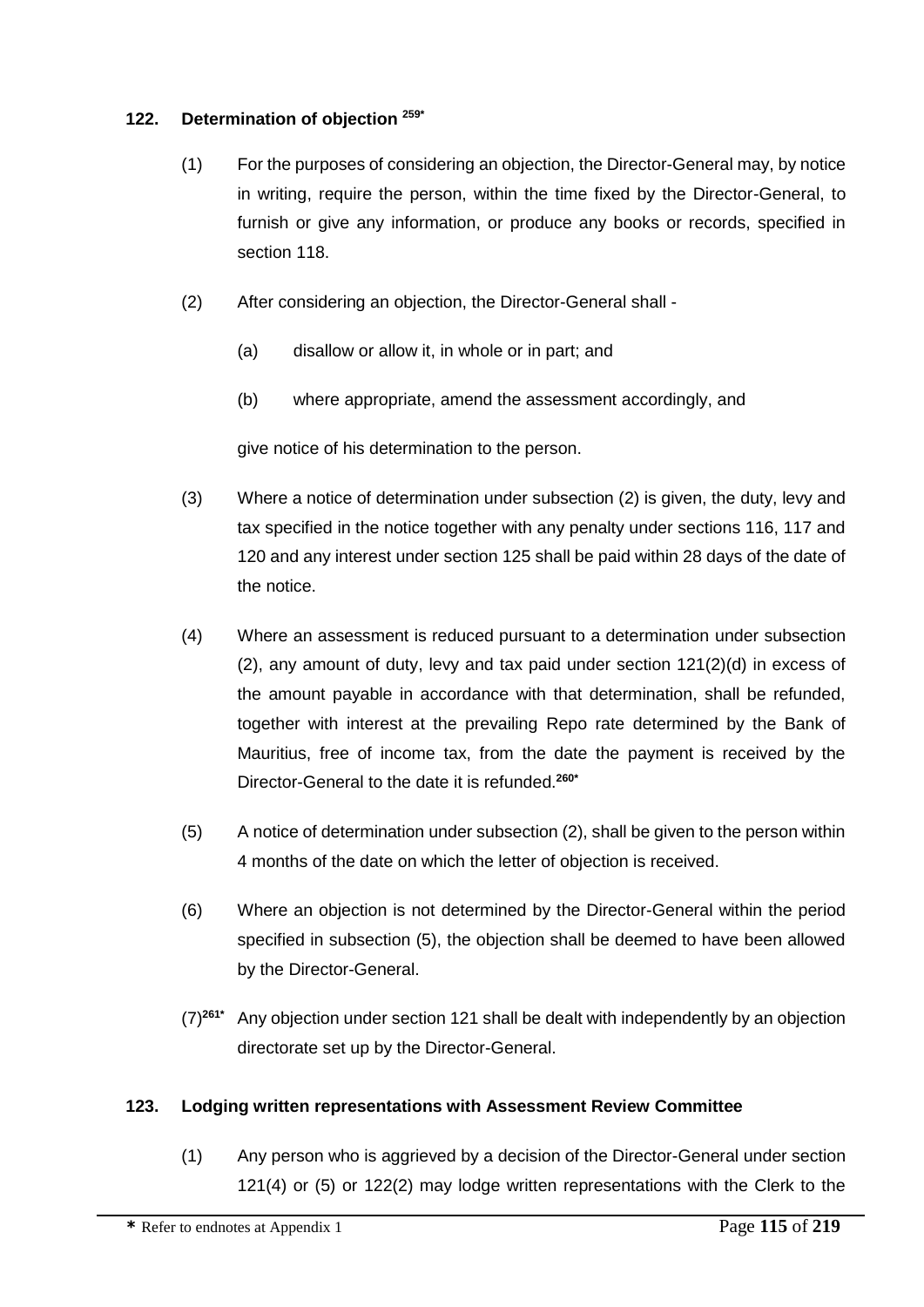Assessment Review Committee in accordance with section 19 of the Mauritius Revenue Authority Act 2004.**262\***

- (1A) (a) Where a person has lodged written representations under subsection (1) in respect of a decision under section 121(5), and prior to the date fixed for hearing – **263\***
	- (i) he complies with the provisions of section 121(2) or (2A), as the case may be;
	- (ii) informs the Assessment Review Committee, in writing, with copy addressed to the Director-General, that he has complied with section 121(2) or (2A), as the case may be, and wishes his objection to be considered anew by the Director-General; and
	- (iii) withdraws his representations before the Assessment Review Committee,

the Director-General shall consider the objection as from the date the person withdraws his representations before the Assessment Review Committee.

- (b) Notwithstanding section 122(5), the objection shall be determined within 4 months from the date on which the person withdraws his representations before the Assessment Review Committee.
- (2) (a) Where an agreement is reached before, or a decision is made by, the Assessment Review Committee established under section 18 of the Mauritius Revenue Authority Act, the Director-General, shall, within 5 working days of the date of the agreement or decision, as the case may be, issue a notice to the person specifying the amount of duty, levy or tax payable.**264\***
	- (b) Where a notice is issued to a person under paragraph (a), that person shall pay the amount of duty, levy or tax within 28 days of the date of the notice.

# **124. Penalty for late payment of duty, levy and tax 265\***

(1) Where a person fails to pay any duty, levy and tax due on or before the last day on which it is payable under section 115, 119 or 123, he shall be liable to pay to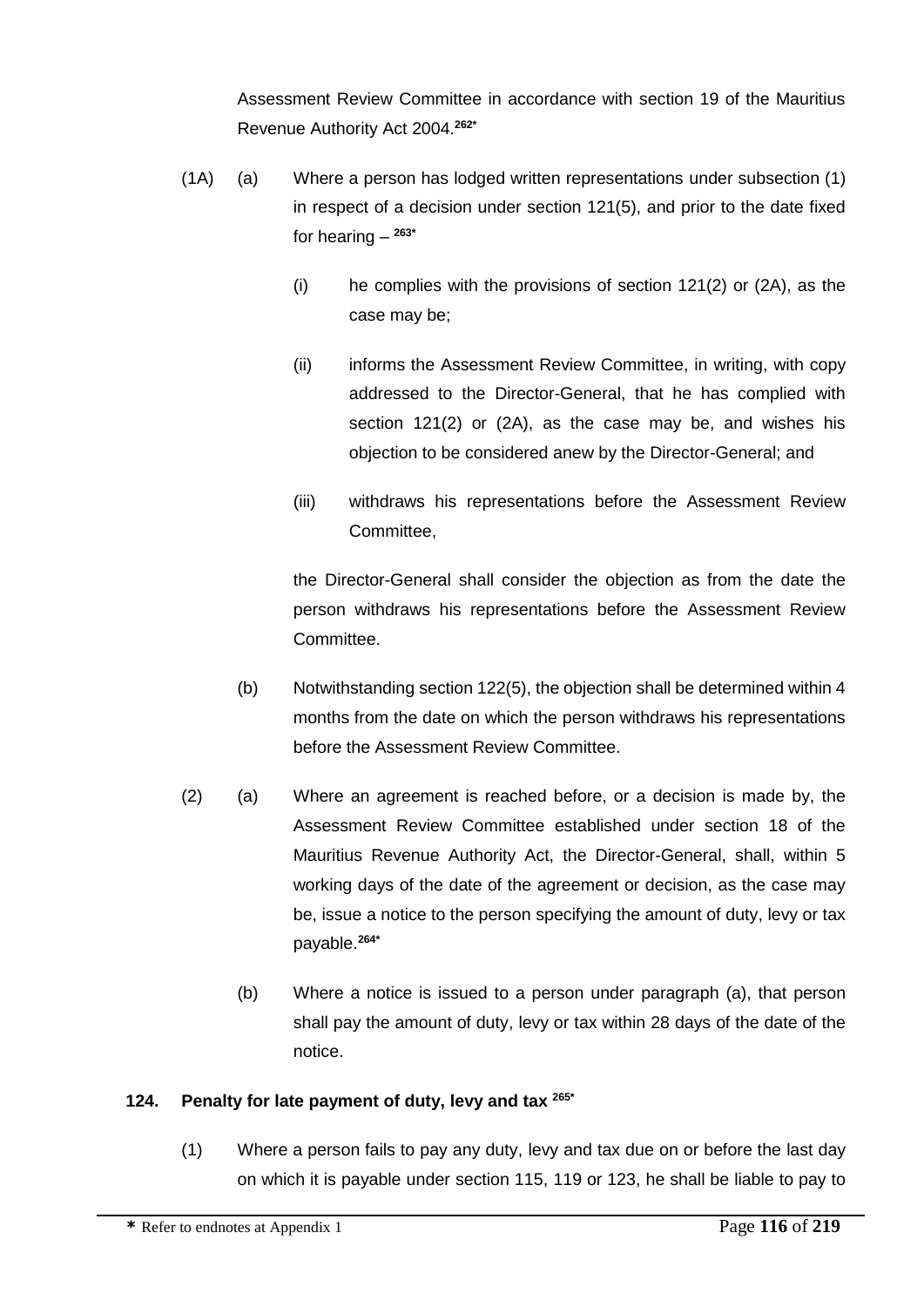the Director-General, in addition to the duty and tax and any penalty under sections 116, 117 and 120, a penalty of 5 per cent of the amount of the duty, levy and tax.**266\***

(2) A penalty under subsection (1) shall apply to the tax excluding any penalty under sections 116, 117 and 120 and any interest under section 125.

### **125. Interest on unpaid duty, levy and tax 267\***

- (1) Any person who fails to pay any duty, levy and tax under section 115, 119 or 123 shall be liable to pay, in addition to the duty, levy and tax and penalty under sections 116, 117 and 120, interest at the rate of 1 per cent per month or part of the month during which the duty, levy and tax remains unpaid.**268\***
- (2) The interest shall not apply to any penalty under sections 116, 117 and 120.
- (3)**269\*** This section shall, subject to section 60(1B), not apply to an assessment of any sum due under section 60(1A).

### **126. Power to waive penalty or interest**

- (1) The Director-General may waive the whole or part of any penalty or interest imposed under this Act where he is satisfied that failure to comply with this Act was attributable to a just or reasonable cause.
- (2) In the exercise of his power under subsection (1), the Director-General shall, in writing, record the reasons for waiving the whole or part of the penalty or interest.

### **127. Conclusiveness of assessment**

Except in proceedings on objection to an assessment under section 121 or on the hearing of representations under section 123 -

- (a) no assessment, decision or determination relating to duties, levy and taxes under this Act shall be disputed in any Court or in any proceedings, either on the ground that the person affected is not liable to duty, levy or tax or the amount of duty, levy or tax due and payable is excessive or on any other ground; and **270\***
- (b) every assessment, decision or determination shall be final and conclusive.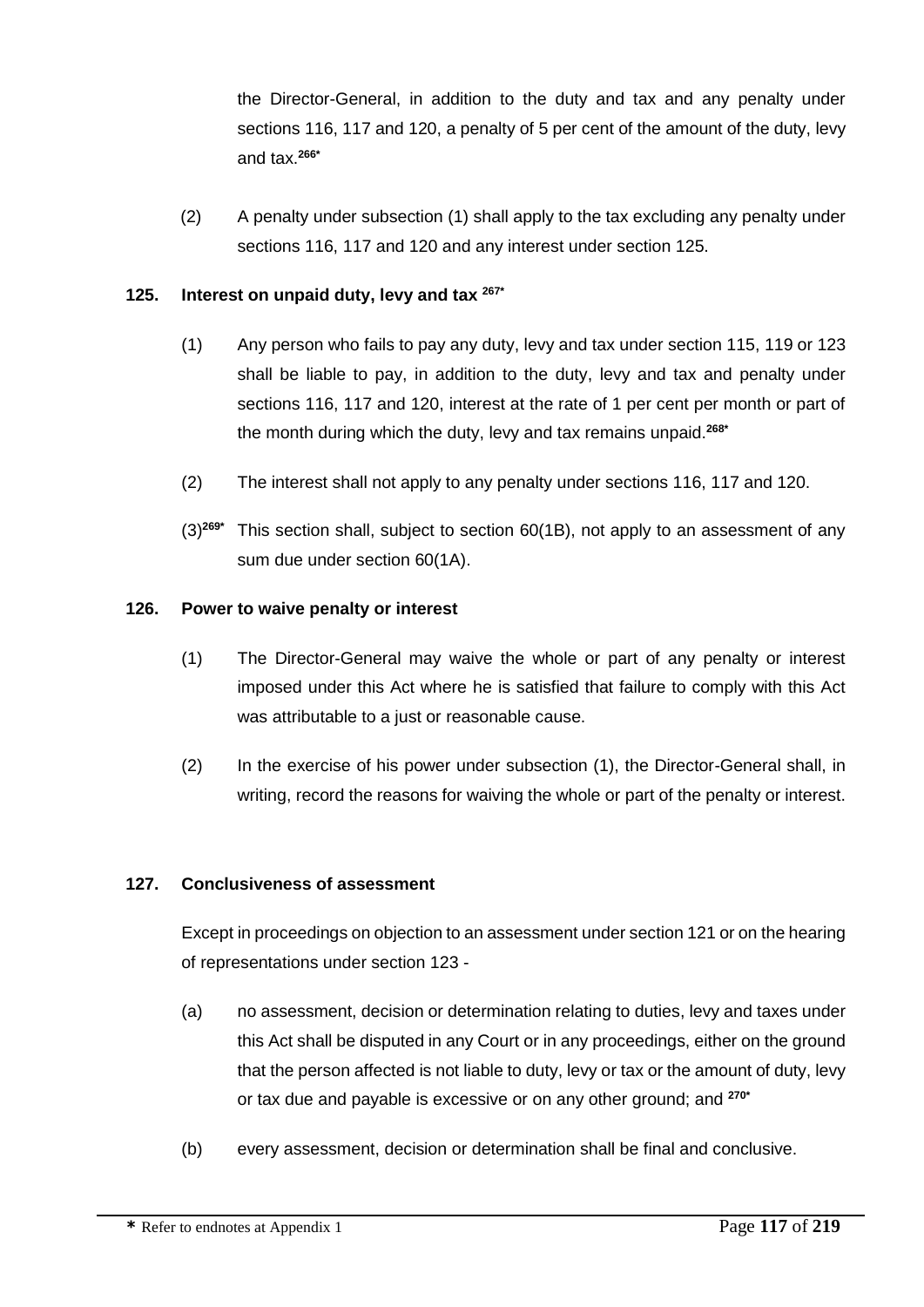### **128. Recovery of unpaid duty, tax, levy, penalty and interest 271\***

Part IVC of the Mauritius Revenue Authority Act shall apply to the collection of any unpaid duty, tax, levy, penalty and interest under this Act with such modifications, adaptations and exceptions as may be necessary.

- **[***129. Recovery of duty, levy and tax by distress and sale***] Repealed 272\***
- **[***130. Inscribed privilege***] Repealed 273\***
- **[***131. Uninscribed privilege***] Repealed 274\***
- **[***132. Contrainte***] Repealed 275\***
	- (1) Where any duty, levy or tax is payable under this Act, the Director-General may apply to a Judge in Chambers for an order (Contrainte) to issue against the debtor.
	- (2) Any order issued under subsection (1) shall
		- (a) be served on the debtor; and
		- (b) be executory.
	- (3) Any debtor aggrieved by an order issued under subsection (1) may, within 21 days of the service of the order, appeal to the Supreme Court.
	- (4) No costs shall be awarded against an unsuccessful party except disbursements for -
		- (a) stamp duty under the Stamp Duty Act;
		- (b) service of the order; and
		- (c) execution of the order.
- **[***133. No limitation of action for recovery of duty, levy and tax***] Repealed 276\***

### **PART XXIV – OFFENCES**

#### **134. Carrying on activity without licence 277\***

Any person, not being a licensee, who, whether on his own account or as an agent –

(a) causes or permits premises to be used for the purpose of carrying on any activity; or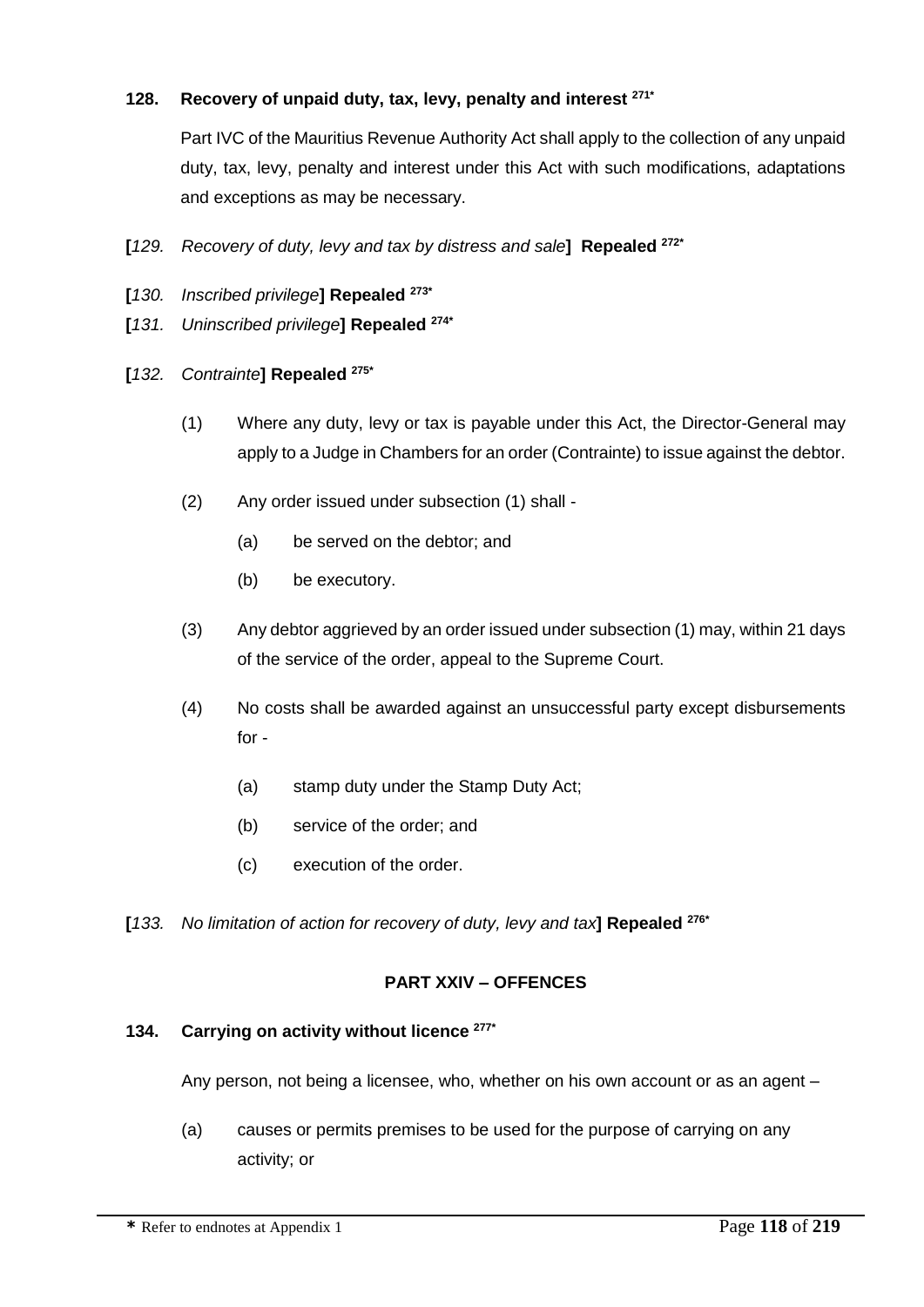(b) carries on, advertises, announces himself or holds himself out in any way as carrying on any activity,

which is regulated under this Act, shall commit an offence and shall, on conviction, be liable to a fine which shall be 5 times the amount of the licence fee which would have been payable in respect of the appropriate licence or 50,000 rupees, whichever is the higher, and to imprisonment for a term not exceeding 10 years.

### **134A. Licensee carrying out betting activity that does not comply with Act 278\***

- (1) A licensee, who, whether on his own account or as an agent
	- (a) causes or permits his premises to be used for the purpose of carrying on any betting activity which is not in compliance with this Act; or
	- (b) carries on, advertises, announces himself or holds himself out in any way as carrying on any betting activity which is not in compliance with this Act,

shall commit an offence and shall, on conviction, be liable to a fine which shall be 10 times the amount of the licence fee payable in respect of his licence and to imprisonment for a term not exceeding 15 years.

(2) Where a person is found guilty of an offence under subsection (1), the Court may, in addition to any sentence imposed under that subsection, cancel his licence.

# **134B. Using a licensed equipment for a purpose other than the purpose specified in the licence 279\***

- (1) Any person who uses a licensed equipment for a purpose other than the purpose specified in the licence shall commit an offence and shall, on conviction, be liable to a fine not exceeding 5 million rupees and to imprisonment for a term not exceeding 5 years.
- (2) Any person who causes, allows or permits a licensed equipment to be used for a purpose other than the purpose specified in the licence shall commit an offence and shall, on conviction, be liable to a fine not exceeding 5 million rupees and to imprisonment for a term not exceeding 5 years.

### **134C. Non-compliance by horse racing organiser<sup>280</sup> \***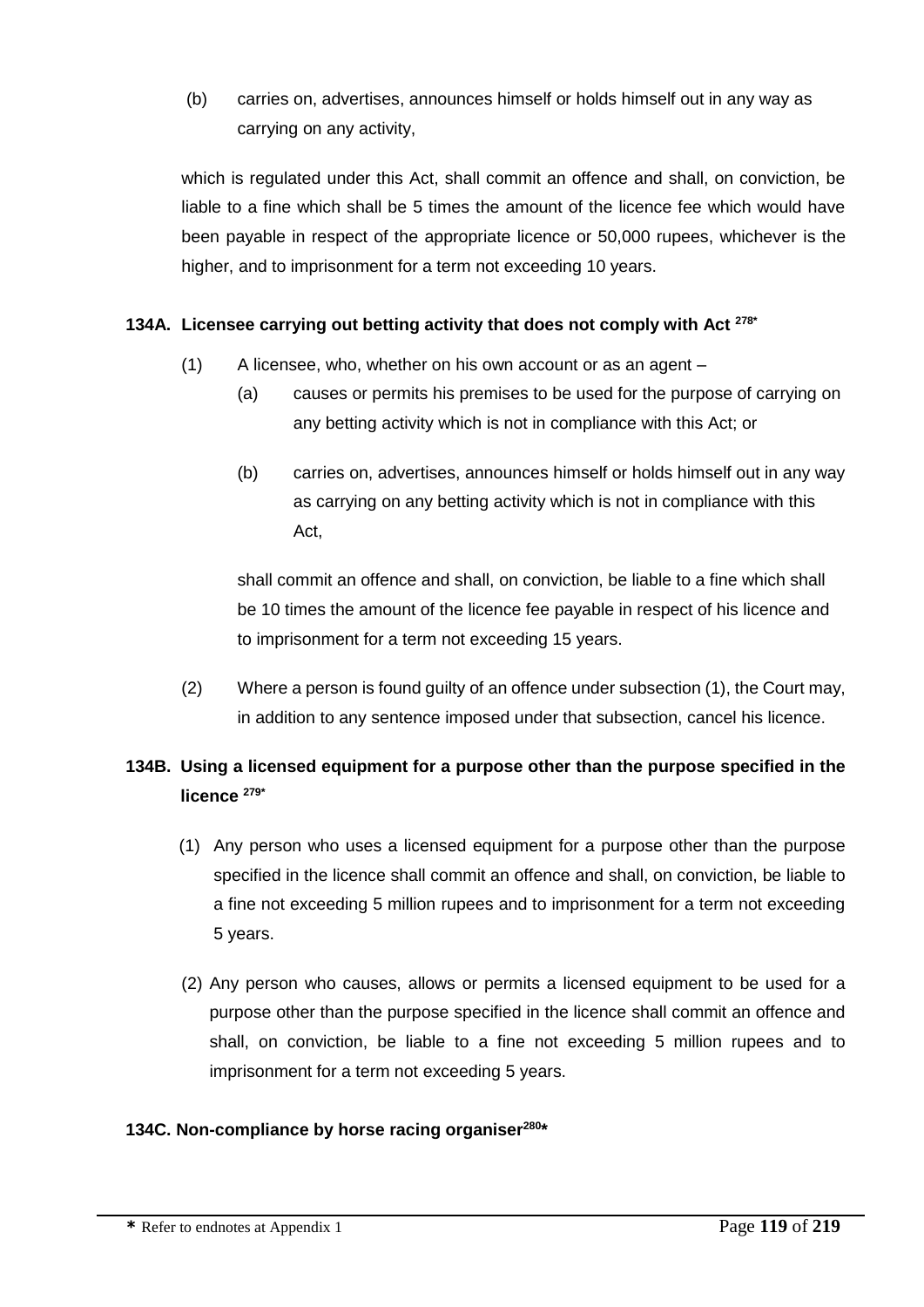A horse racing organiser that contravenes this Act or any condition, rules, directions or any guidelines imposed or issued by the Authority shall commit an offence and shall, on conviction, be liable to a fine of not less than 200,000 rupees and not exceeding one million rupees.

### **134C. Offering bet-related service without holding a licence281\***

Any person who offers a bet-related service without holding a licence shall commit an offence and shall, on conviction, be liable to a fine not exceeding 500,000 rupees and to imprisonment for a term not exceeding 2 years.

### **134E. Bookmaker operating illegally<sup>282</sup> \***

- (1) No bookmaker licensed to conduct fixed odds betting on local races shall conduct his fixed odds betting activities at a place other than his usual place of business.
- (2) Any person who contravenes subsection (1) shall commit an offence and shall, on conviction, be liable to a fine not exceeding 5 million rupees and to imprisonment for a term not exceeding 5 years.

### **134F. Person having stake in horse racing organiser placing bet on activity organised by horse racing organiser<sup>283</sup> \***

- (1) No person having a power of decision in a horse racing organiser shall place a bet on a horse race organised by that horse racing organiser.
- (2) Any person who contravenes subsection (1) shall commit an offence and shall, on conviction, be liable to a fine not exceeding 5 million rupees and to imprisonment for a term not exceeding 5 years.

### **134G. Holder of personal management licence placing bet with unlicensed person offering bets on local races<sup>284</sup> \***

- (1) No holder of a personal management licence shall place a bet with a person who offers bets on local races without holding a bookmaker licence.
- (2) Any person who contravenes subsection (1) shall commit an offence and shall, on conviction, be liable to a fine not exceeding 5 million rupees and to imprisonment for a term not exceeding 5 years.

### **135. Passing off as lottery retailer**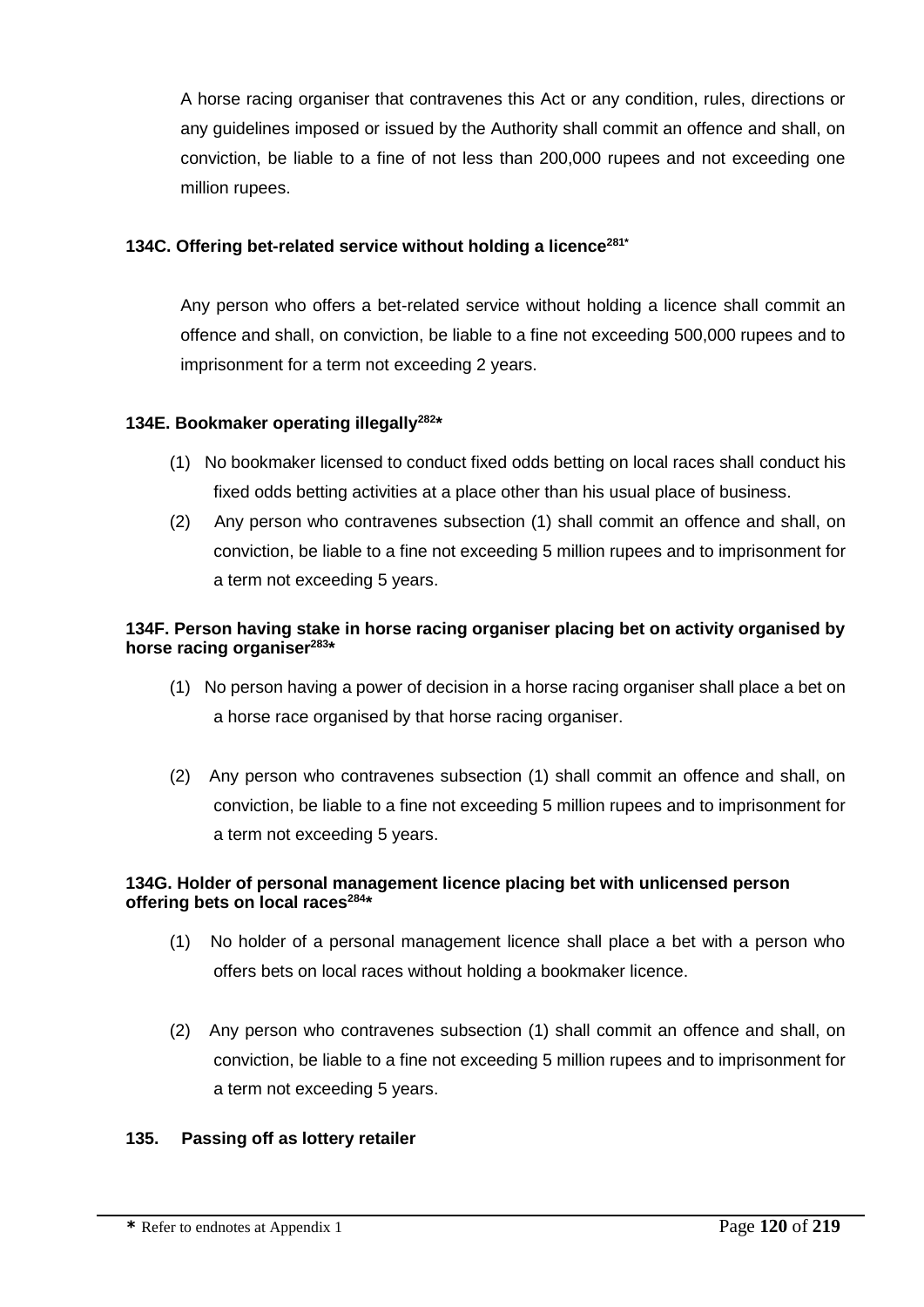Any person who, not being registered as a lottery retailer, whether on his own account or as an agent, carries on, advertises, announces himself, pretends to act or holds himself out in any way as a lottery retailer shall commit an offence and shall, on conviction, be liable to a fine not exceeding 500,000 rupees and to imprisonment for a term not exceeding 2 years.**285\***

### **136. Transaction with unlicensed person or non-registered lottery retailer**

Any person who transacts any business which is regulated by this Act with a person who is not licensed, or who is not registered as a lottery retailer, under this Act shall commit an offence and shall, on conviction, be liable to a fine not exceeding 50,000 rupees and to imprisonment for a term not exceeding one year.**286\***

### **137. Unlicensed sweepstakes and lotteries**

Any person who, not being licensed to organise a sweepstake or a lottery -

- (a) prints, publishes or causes to be printed or published any ticket for or advertisement or notice relating to a sweepstake or a lottery;
- (b) sells or offers for sale, any ticket or chance in a sweepstake or lottery; or
- (c) organises or takes part in the organisation of a sweepstake or a lottery,

shall commit an offence and shall, on conviction, be liable to a fine not exceeding 500,000 rupees and to imprisonment for a term not exceeding 2 years.**287\***

### **138. Unlawful transfer of licence**

- (1) Any transfer, assignment or subletting of a licence shall be null and void.
- (2) Subject to subsection (3), any person who transfers, assigns or sublets his licence to any other person shall commit an offence and, without prejudice to the suspension, revocation or cancellation of the licence under section 99, shall, on conviction, be liable to a fine not exceeding 500,000 rupees and to imprisonment for a term not exceeding 3 years.**288\***
- (3) The Operator which transfers, assigns or sublets its licence to any other person shall commit an offence and shall, on conviction, be liable to a fine not exceeding 5 million rupees.

### **139. Failure to comply with conditions of licence, directions or guidelines**

Any person who fails to comply with -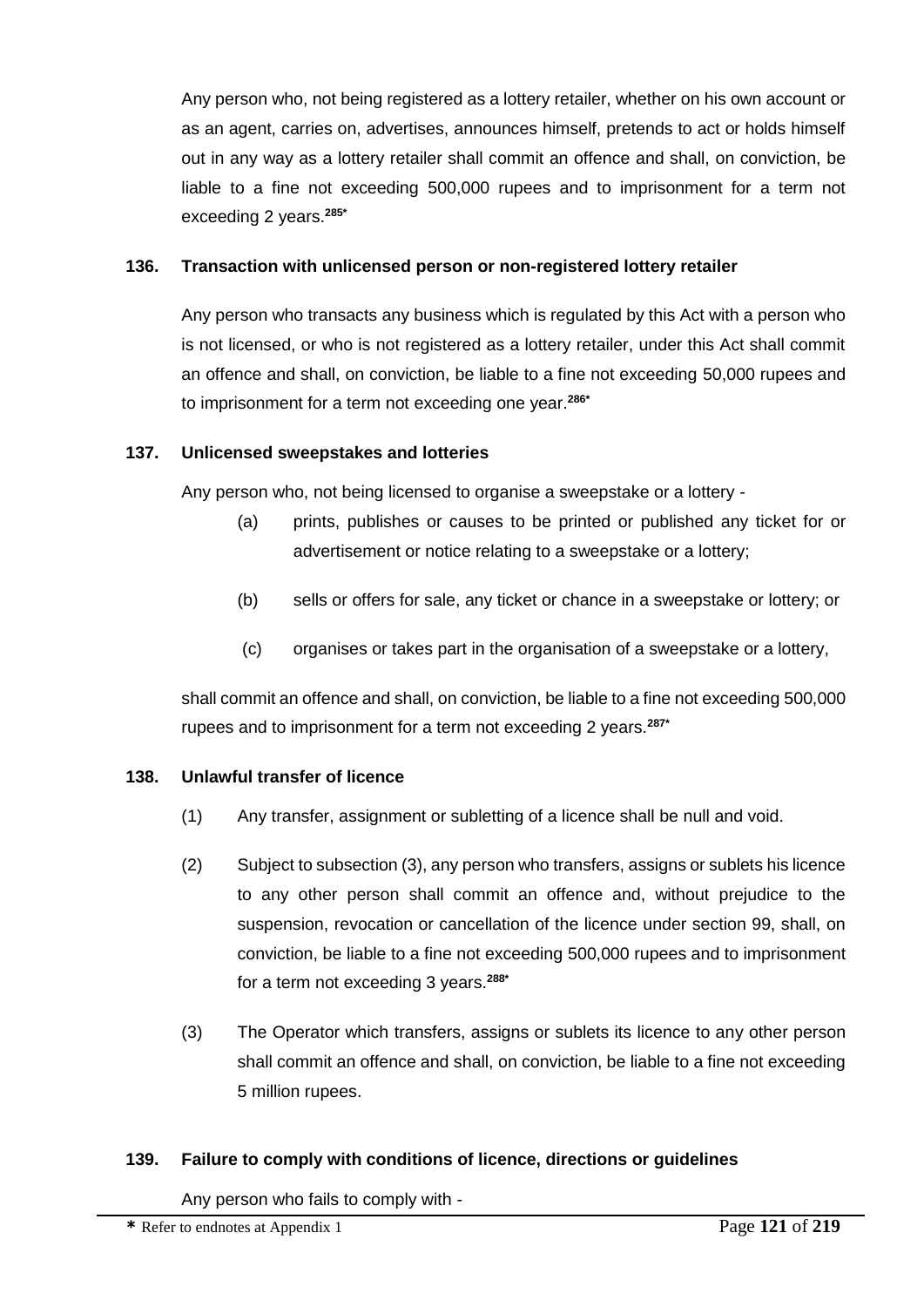- (a) any condition of his licence;
- (b) the rules in respect of any gambling, lottery game, sweepstake and other lotteries; or
- (c) any direction given, guidelines issued, or request made, to a licensee under this Act,

shall commit an offence and shall, on conviction, be liable to a fine not exceeding 100,000 rupees and to imprisonment for a term not exceeding one year.**289\***

### **140. Age restriction on gambling**

- (1) Any operator of a casino, gaming house, gaming machine or limited payout machine who knowingly invites, causes or permits a person under the age of 21 to enter its premises to participate in gambling shall commit an offence.**290\***
- (2) Any person under the age of 21 who attempts to enter or enters in the premises of a casino, gaming house, gaming machine or limited payout machine to participate in gambling shall commit an offence.**291\***
- (2A)**<sup>292</sup> \*** Any operator of a VLT who knowingly invites, causes or permits a minor to enter his premises to play the VLT shall commit an offence.
- (3) Any bookmaker or totalisator operator who accepts or offers to accept a bet from a minor shall commit an offence.
- (4) Any local pool promoter, agent of a foreign pool promoter or any collector who transacts any business by way of pool betting with a minor shall commit an offence.
- (5) Any bet made by way of a pool betting by or on behalf of a minor shall be null and void.

### **141. Age restriction to play lottery games**

- (1) Any person who knowingly invites, causes or permits a minor to play a lottery game or VLT**<sup>293</sup> \*** shall commit an offence.
- (2) For the purposes of subsection (1), inviting a minor to play a lottery game or VLT includes – **294 \***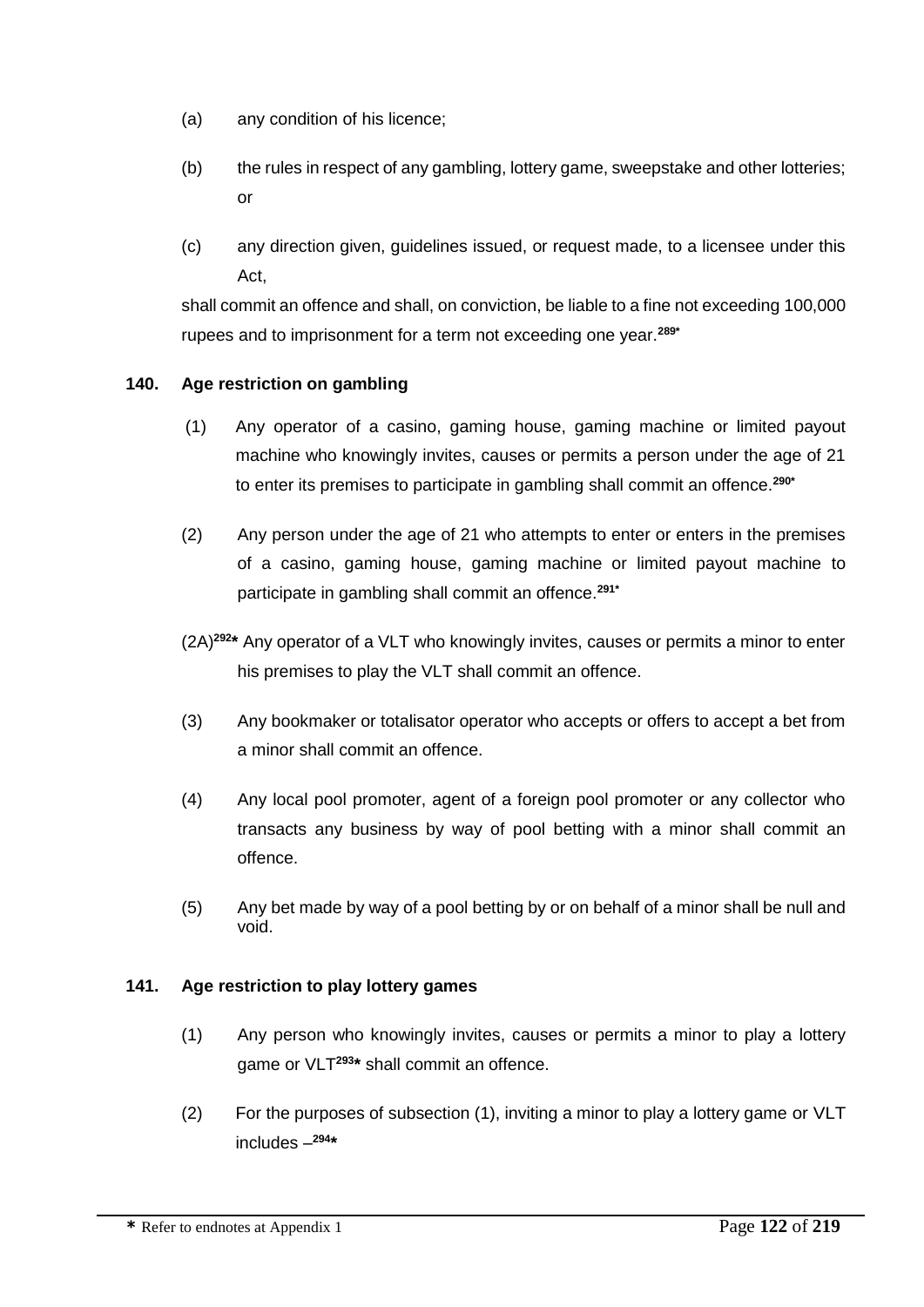- (a) sending to the minor any document which advertises a lottery game or VLT; or
- (b) bringing to the attention of the minor information about lottery games or VLTs with a view to encouraging the minor to play lottery games or VLTs.
- (3) Where a document is sent to a minor and that document which advertises a lottery game gives the name or contact details of a person to whom payment may be made or from whom information may be obtained, that person shall commit an offence under subsection (1), unless he proves that the document was sent –
	- (a) without his consent; and
	- (b) without his authority.
- (4)**<sup>295</sup> \*** Where information relating to a lottery game or VLT is brought to the attention of a minor and such information includes the name or contact details of a person to whom payment may be made or from whom information may be obtained, that person shall commit an offence under subsection (1), unless he proves that the information was brought to the attention of the minor –
	- (a) without his consent or authority; or
	- (b) as an incident of the information being brought to the attention of an adult and without a view to encouraging the minor to play a lottery game or VLT.
- (5) Any lottery game or VLT played in contravention of this section shall be null and void.
- (6) For the purposes of this section, "**contact details**" means
	- (a) an address or other location;
	- (b) a telephone number;
	- (c) an internet site; or
	- (d) an email address.

### **142. Providing credit for gambling**

(1) A licensee conducting gambling shall not offer or provide credit where the licensee knows or ought to know that the credit is intended to be used for gambling.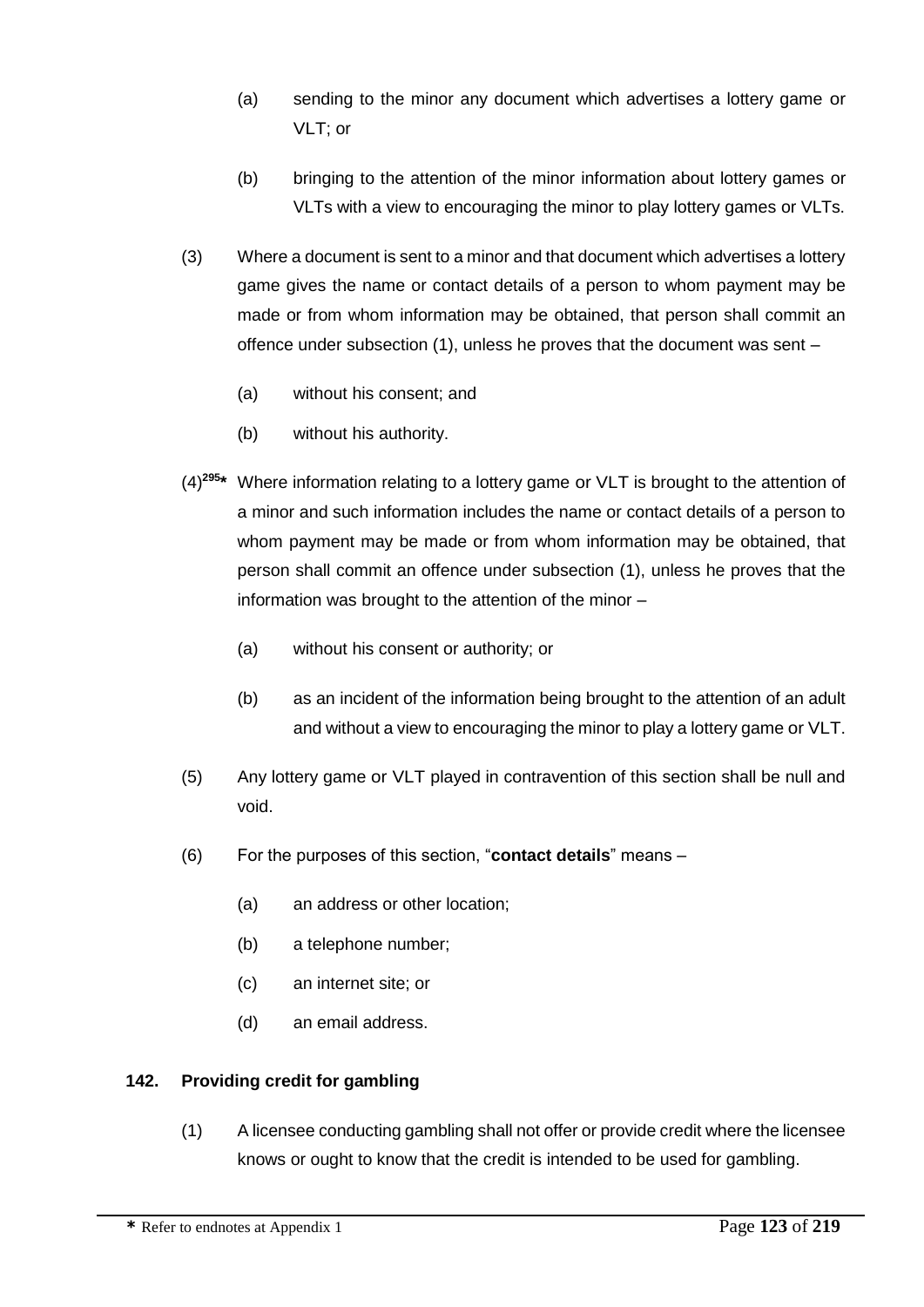- (2) No person shall solicit or request from a licensee conducting gambling credit facilities to be used for gambling.
- (3) Any licensee who fails to comply with this section shall commit an offence.

## **143. Prohibition on gambling by certain persons**

- (1) Subject to subsection (2), no person who is concerned in the management or control of a casino or gaming house, or is employed in a casino or gaming house, shall participate in the playing of any game in that casino or gaming house.
- (2) Subsection (1) shall not apply to a person who by the nature of his employment is required to participate in the playing of a game in a casino or gaming house solely for the purpose of enabling other persons to play the game.

### **144. Failure to pay winnings or prizes**

Any licensee who, without reasonable cause, fails to pay any winnings or prizes shall commit an offence and shall, on conviction, be liable, in addition to the amount of the winnings or prizes, as the case may be, to a fine not exceeding 200,000 rupees and to imprisonment for a term not exceeding 2 years.

### **145. Giving false or misleading information**

Any licensee who -

- (a) gives any information or submits any return referred to in section 115 which he knows or should have known to be false or misleading in any material particular; or
- (b) with intent to deceive, produces or makes use of any book, account, record, return or other document which is false or misleading in any material particular,

shall commit an offence and shall, on conviction, be liable to a fine not exceeding 500,000 rupees and to imprisonment for a term not exceeding 5 years.

# **146. Cheating**

(1) Any person who -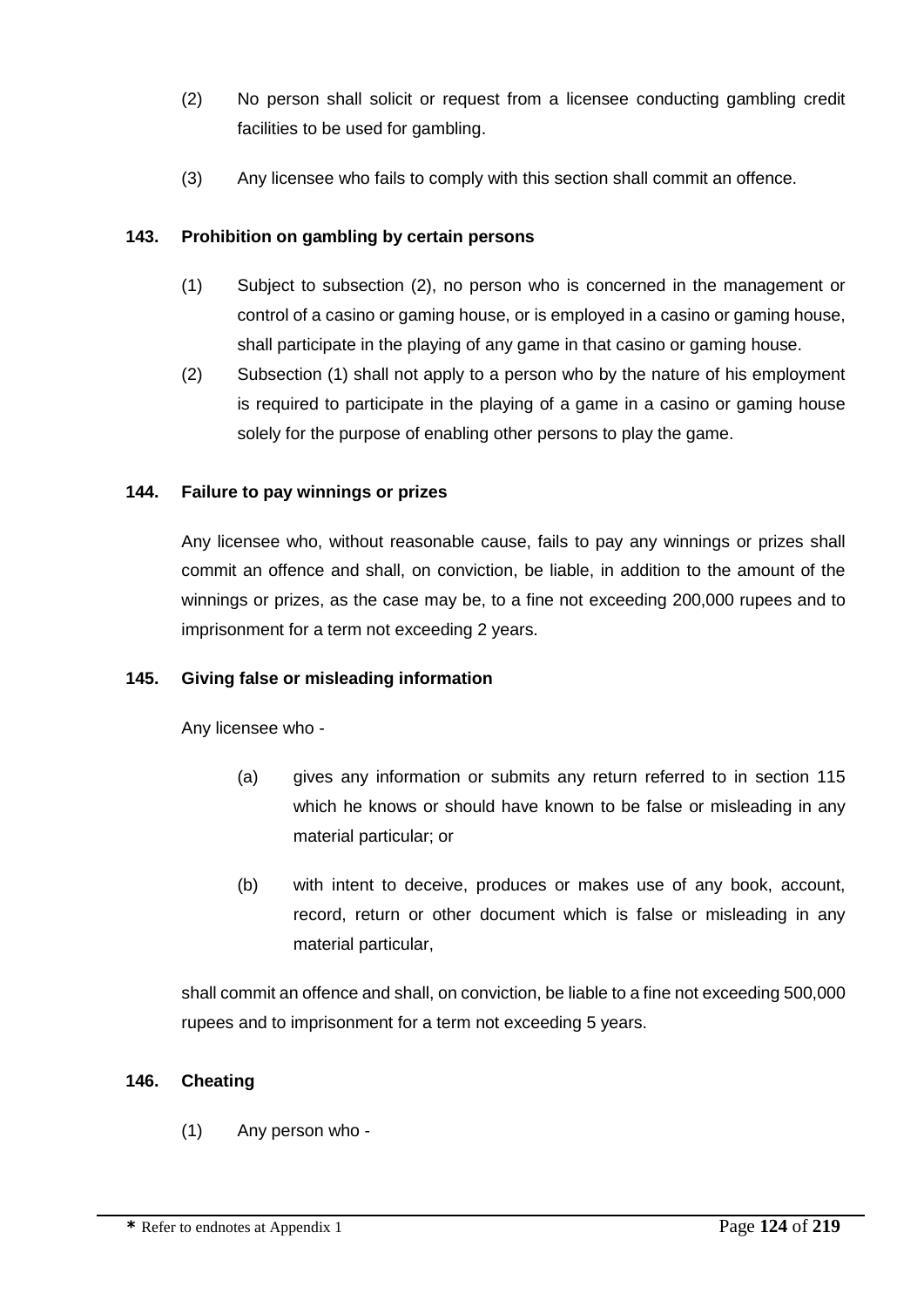- (a) has in his possession any instrument, equipment or device that is capable of being used for cheating in gambling and lottery game in circumstances that show an intention to use the instrument, equipment or device to cheat;
- (b) manipulates, with the intent to cheat, any component of a device or equipment used for gambling or lottery game in a manner contrary to the designed and normal operational purpose for the component, with knowledge that the manipulation affects the outcome of the game or with knowledge of any event that affects the outcome of the game or the amounts won or lost;
- (c) administers or causes to be administered to any horse which is in training for the purpose of participating in a horse-race, by invasive or non-invasive routes, including oral, rectal, transdermal, intradermal, subcutaneous, intramuscular, intravenous or any other route whatsoever
	- (i) any endoctrine or hormonal substance, whether natural or synthetic;
	- (ii) any medicinal substance, chemical or drug; or
	- (iii) any other substance which may act as a stimulant or depressant thus affecting the speed, stamina, courage, conduct or performance of a horse during a horse-race or prior to such race;
- (d) uses or causes to be used in or on any horse which is in training for the purpose of participating in a horse-race any electronic, electric, galvanic, reflective, fluorescent or laser equipment or apparatus that may cause injury or affect the performance of such horse during the course of a horserace or prior to such race; or
- (e) cheats in any other manner in any of the activities regulated by this Act,

shall commit an offence and shall, on conviction, be liable to a fine not exceeding 300,000 rupees and to imprisonment for a term not exceeding 3 years.

- (2) Any person who
	- (a) allows anyone to conduct or carry on cheating or to operate any cheating device or provide any person with information or with a device to cheat in gambling or lottery game;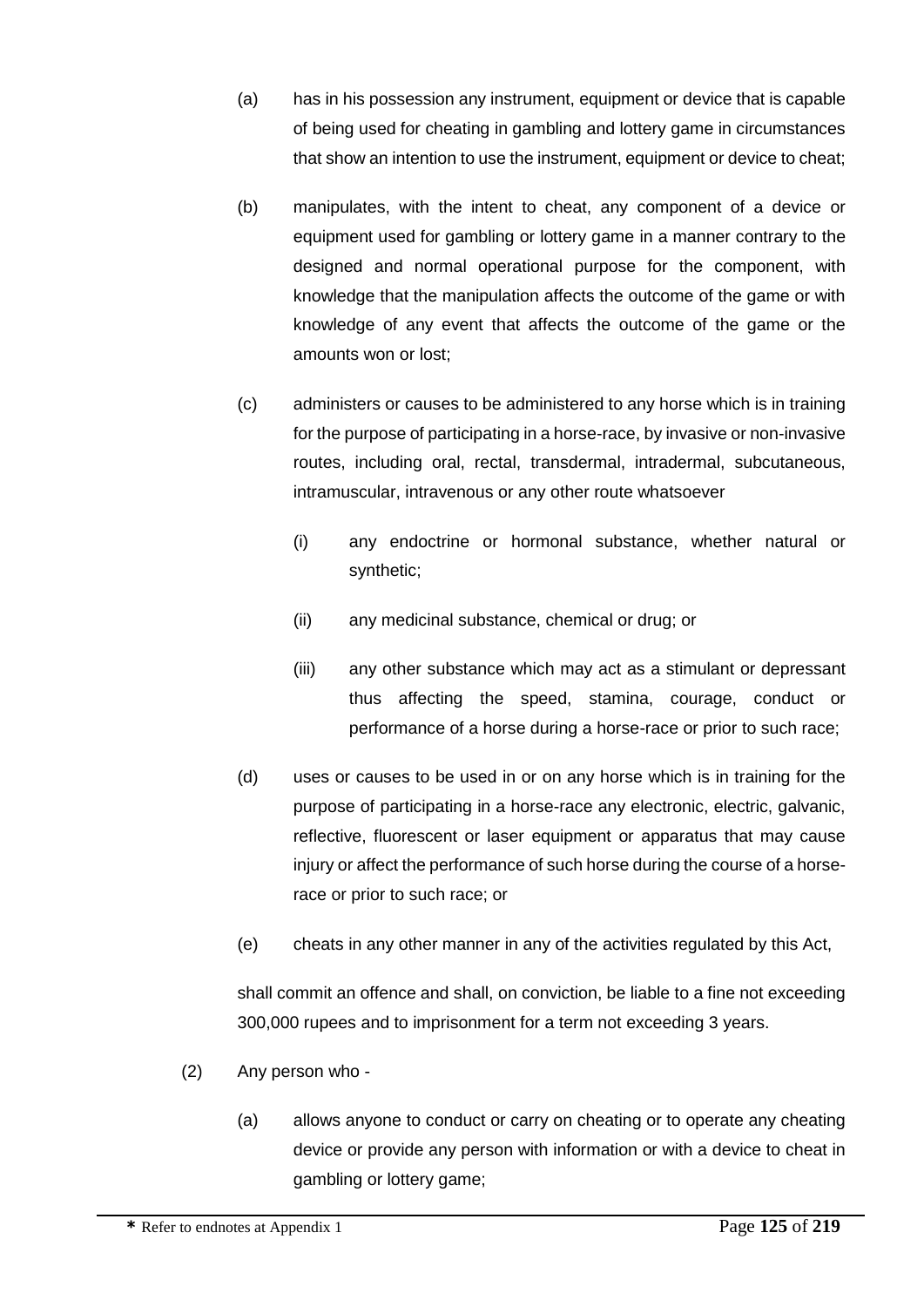- (b) makes use of any counterfeit chip or token, lottery ticket or sweepstake ticket or contravenes the rules of gambling or lottery game or interferes in any way with any device or equipment used for gambling and lottery game with the intention of obtaining any direct or indirect pecuniary advantage, whether for himself or any other person;
- (c) places, increases or decreases a bet or determines the course or outcome of an event after acquiring knowledge, not available to all punters, of the outcome of the event which is the subject of the bet, or aids anyone in acquiring such knowledge, for the purpose of placing, increasing or decreasing a bet or determining the course or outcome of the event;
- (d) claims, collects or takes, or attempts to claim, collect or take, money or anything of value in or from any gambling activity or lottery game, with intent to defraud, without having placed a bet or stake or to claim, collect or take an amount greater than the amount won;
- (e) offers anything or value to a person involved in the conduct of a horserace in return for that person's committing an illegal act or failing to perform a duty; or
- (f) connives with or seeks or has an undertaking or agreement with a person involved in the conduct of a horse-race to commit an illegal act or to fail to perform a duty,

shall commit an offence and shall, on conviction, be liable to a fine not exceeding 500,000 rupees and to penal servitude.

(3) The administration of any substance, chemical or drug to any horse or the use of any equipment or apparatus in or on any horse referred to in subsection  $(1)(q)$  or (h) for the treatment of such animal for therapeutic reasons shall not constitute an offence.

# **147. Prohibition on gambling in public places**

(1) Any person frequenting or loitering in a public place for the purposes of gambling or agreeing to gamble shall commit an offence and shall, on conviction, be liable to a fine not exceeding 25,000 rupees and to imprisonment for a term not exceeding one year.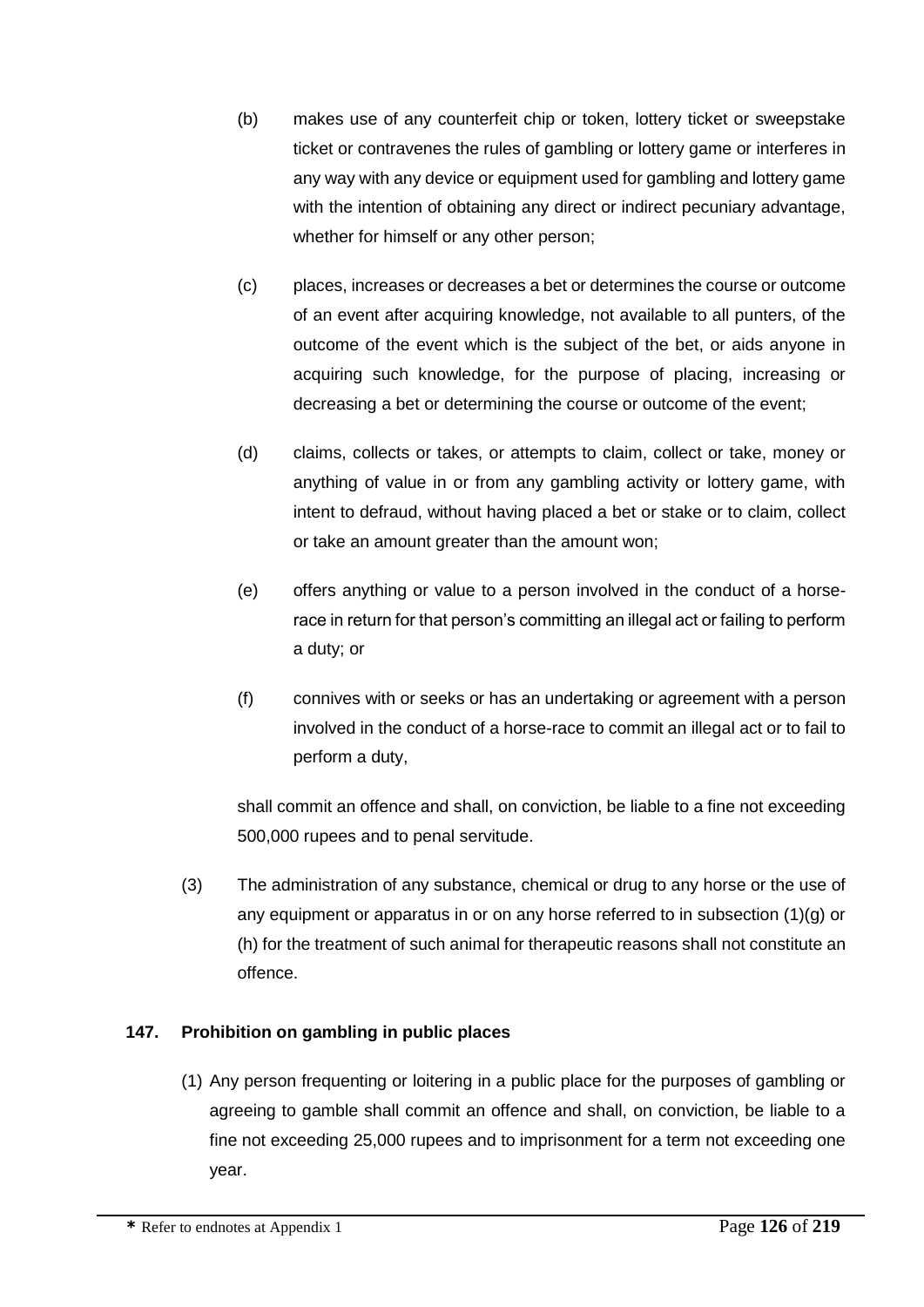- (2) Any police officer may, without warrant, arrest any person found committing an offence under this section and may seize any money, book or paper or writing found in the offender's possession.
- (3) In this section, "public place" includes
	- (a) any bridge, road, land, footpath, subway, alley or passage, whether a thoroughfare or not which is for the time being open to the public; and
	- (b) the doorways and entrances of premises abutting upon any ground adjoining and open to, a road, shall be treated as forming part of the road.

### **148. Offences relating to duties, levy and taxes 296\***

- (1) Any licensee who fails to submit a return referred to in section 115 shall commit an offence and shall, on conviction, be liable to a fine not exceeding 10,000 rupees and to imprisonment for a term not exceeding 6 months.
- (2) Where a person is convicted under subsection (1), he shall, in addition to any penalty imposed under subsection (1), be ordered by the Court to submit the return within such time as the court may order.
- (3) Any licensee who fails to comply with any requirement under section 111, 112 or 118 shall commit an offence and shall, on conviction, be liable to a fine not exceeding 200,000 rupees and to imprisonment for a term not exceeding 2 years.
- (4) Any licensee who fails to pay any duty, levy or tax payable under this Act shall commit an offence and shall, on conviction, be liable to a fine not exceeding treble **297\*** the amount of the duty, levy or tax which would have been payable and to imprisonment for a term not exceeding 5 years.
- (5) Any licensee who is knowingly concerned in, or is taking steps with a view to, the evasion, by him or any other person of any duty, levy or tax payable under this Act shall commit an offence and shall, on conviction, be liable to a fine not exceeding 500,000 rupees and to imprisonment for a term not exceeding 5 years.

### **149. Compounding of offences relating to duties, levy and taxes 298\***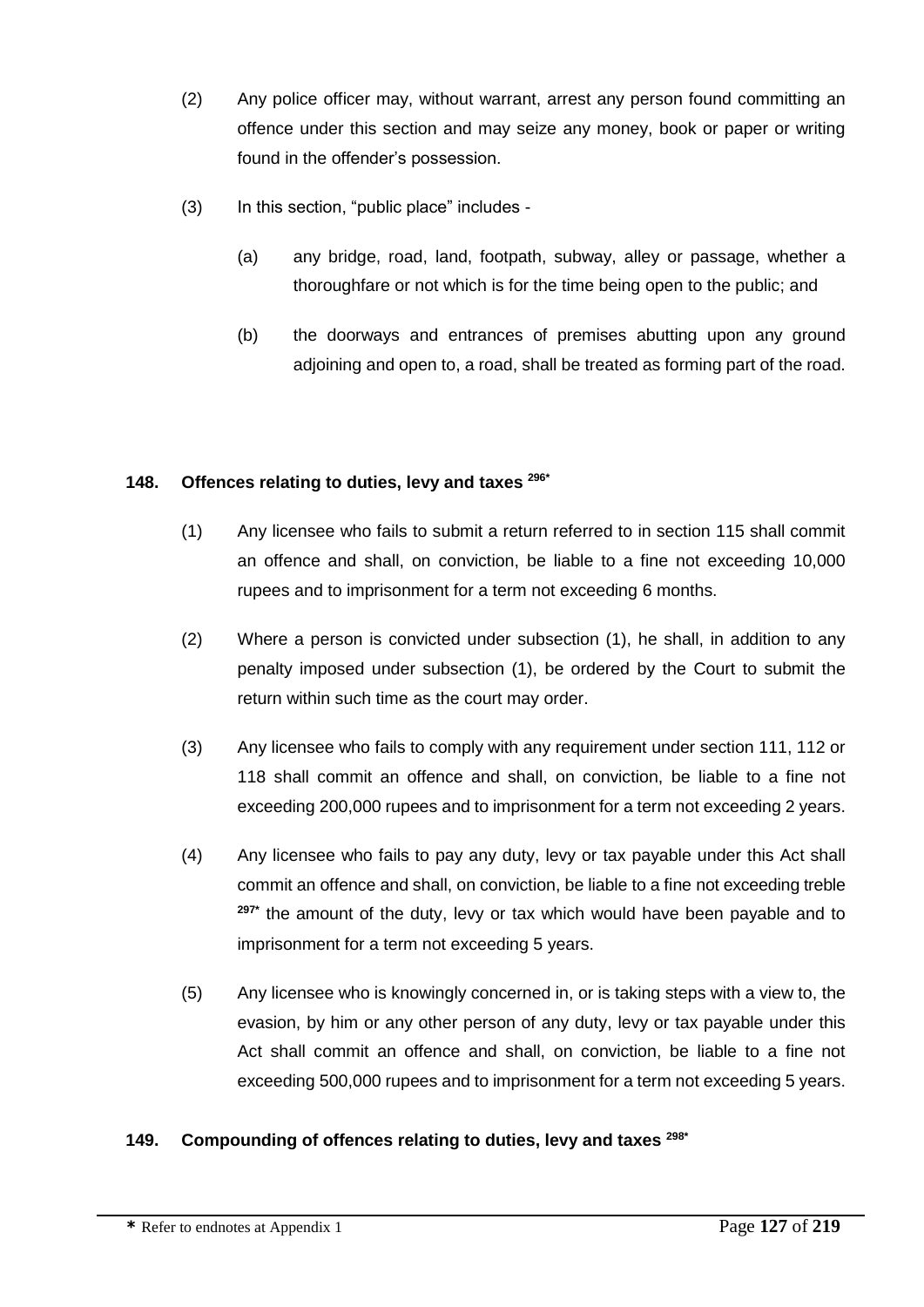- (1) (a) The Director-General may, with the consent of the Director of Public Prosecutions, compound any offence committed by a person in relation to duties, levy and taxes under this Act, where such person agrees in writing to pay such amount acceptable to the Director-General representing - **299\***
	- (i) any duty, levy or tax unpaid; and
	- (ii) an amount not exceeding the maximum pecuniary penalty imposable under this Act for such offence.
	- (b) For the purposes of paragraph (a), the Director-General shall chair a committee which shall consist of 3 other officers of the management team of the Mauritius Revenue Authority.
- (2) Every agreement under subsection (1) shall be made in writing under the hand of the Director-General and the person and witnessed by an officer of the Mauritius Revenue Authority.
- (3) Every agreement under this section shall be final and conclusive and a copy shall be delivered to the person.
- (4) Where the Director-General compounds an offence in accordance with this section -
	- (a) the amount for which the offence is compounded shall be deemed to be duty, levy or tax assessed under this Act and shall be recoverable as duty, levy or tax; and
	- (b) no further proceedings shall be taken in respect of the offence so compounded against the person.

# **150. Chain-gift schemes**

- (1) Any person who
	- (a) invites another to join a chain-gift scheme, or
	- (b) knowingly participates in the promotion, administration or management of a chain-gift scheme,

shall commit an offence and shall, on conviction, be liable to a fine not exceeding 200,000 rupees and to imprisonment for a term not exceeding 2 years.

(2) An arrangement is a "chain-gift" scheme where -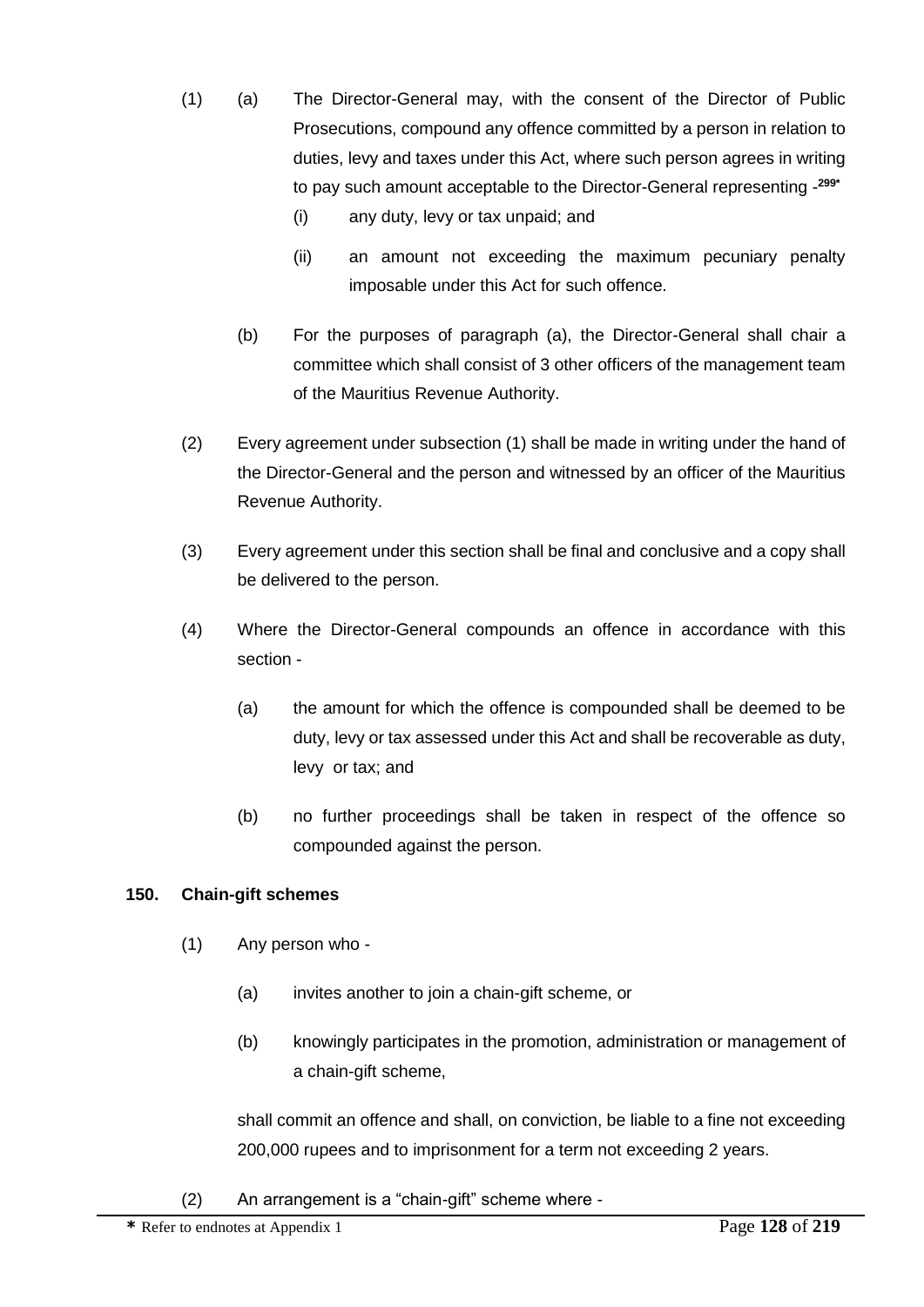- (a) in order to participate in the arrangement a person makes a payment to one or more other participants a "joining fee", and
- (b) each person who participates in the arrangement
	- (i) is required or invited to invite others to participate, and
	- (ii) is encouraged to believe that he will receive the "joining fees", or part of the joining fees, of other participants, to an amount in excess of the "joining fee" paid by him.
- (3) For the purposes of subsection (2)
	- (a) "**payment**" means a payment of money or money's worth, but does not include the provision of goods or services, and
	- (b) it is immaterial whether a payment is made directly or through a person responsible for managing or administering the scheme.

### **151. Tampering with items subject to seizure**

- (1) Where any money, security for money, gaming machine, equipment or other thing is seized pursuant to section 154 and sealed, no person shall tamper with the seal.
- (2) Any person who contravenes subsection (1) shall commit an offence, and shall on conviction, be liable to a fine not exceeding 50,000 rupees and to imprisonment for a term not exceeding 6 months.

### **152. Obstructing inspector**

Any person who -

- (a) obstructs an inspector in the execution of his duty from entering or remaining at premises where an activity regulated under this Act is conducted; or
- (b) refuses to produce any thing, equipment, books, records, bank statements or other documents relating to his business that an inspector requires under section 111, 112 or 118;
- (c) fails to give all reasonable assistance and to answer all reasonable questions either orally or in writing as required under section 111; or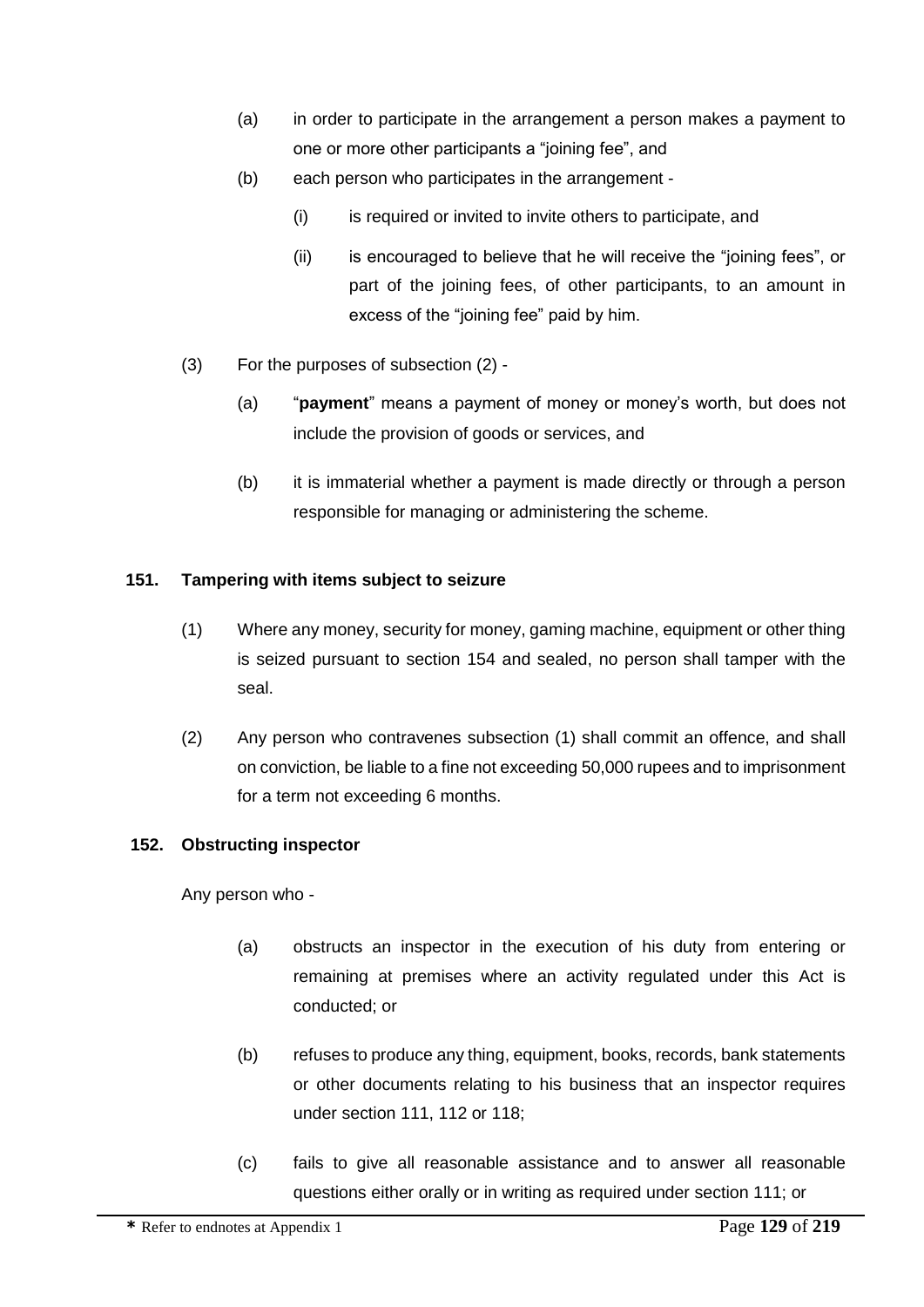(d) otherwise obstructs an inspector in the execution of a power or duty,

shall commit an offence and shall, on conviction, be liable to a fine not exceeding 200,000 rupees and to imprisonment for a term not exceeding 2 years.

#### **153. Other offences**

- (1) Subject to subsection (2), any licensee who contravenes section 38, 41, 45, 46, 106, 140, 141 or 142 shall commit an offence and shall, on conviction, be liable to a fine not exceeding 200,000 rupees and to imprisonment for a term not exceeding 2 years.
- (2) Any other person who contravenes section 47 shall commit an offence and shall, on conviction, be liable to a fine not exceeding 5,000 rupees.
- (3) Any gaming machine operator, limited payout machine operator,**<sup>300</sup> \*** totalisator operator, bookmaker or the Operator who knowingly disconnects his equipment from the central electronic monitoring system shall commit an offence and shall, on conviction, be liable to a fine not exceeding 200,000 rupees.
- $(4)$  Any person who
	- (a) not being the Operator or a lottery retailer
		- (i) induces a person to take part in a lottery game;
		- (ii) distributes or supplies a lottery ticket, or supplies forms in connection with a lottery game;
		- (iii) advertises or promotes the taking part in a lottery game; or
		- (iv) collects or distributes prizes;
	- (b) publishes the name of a participant who has asked for anonymity;
	- (c) counterfeits any ticket or document relating to a lottery game for the purpose of obtaining a pecuniary advantage;
	- (d) sells a lottery ticket
		- (i) at a price higher than that which is printed on the ticket;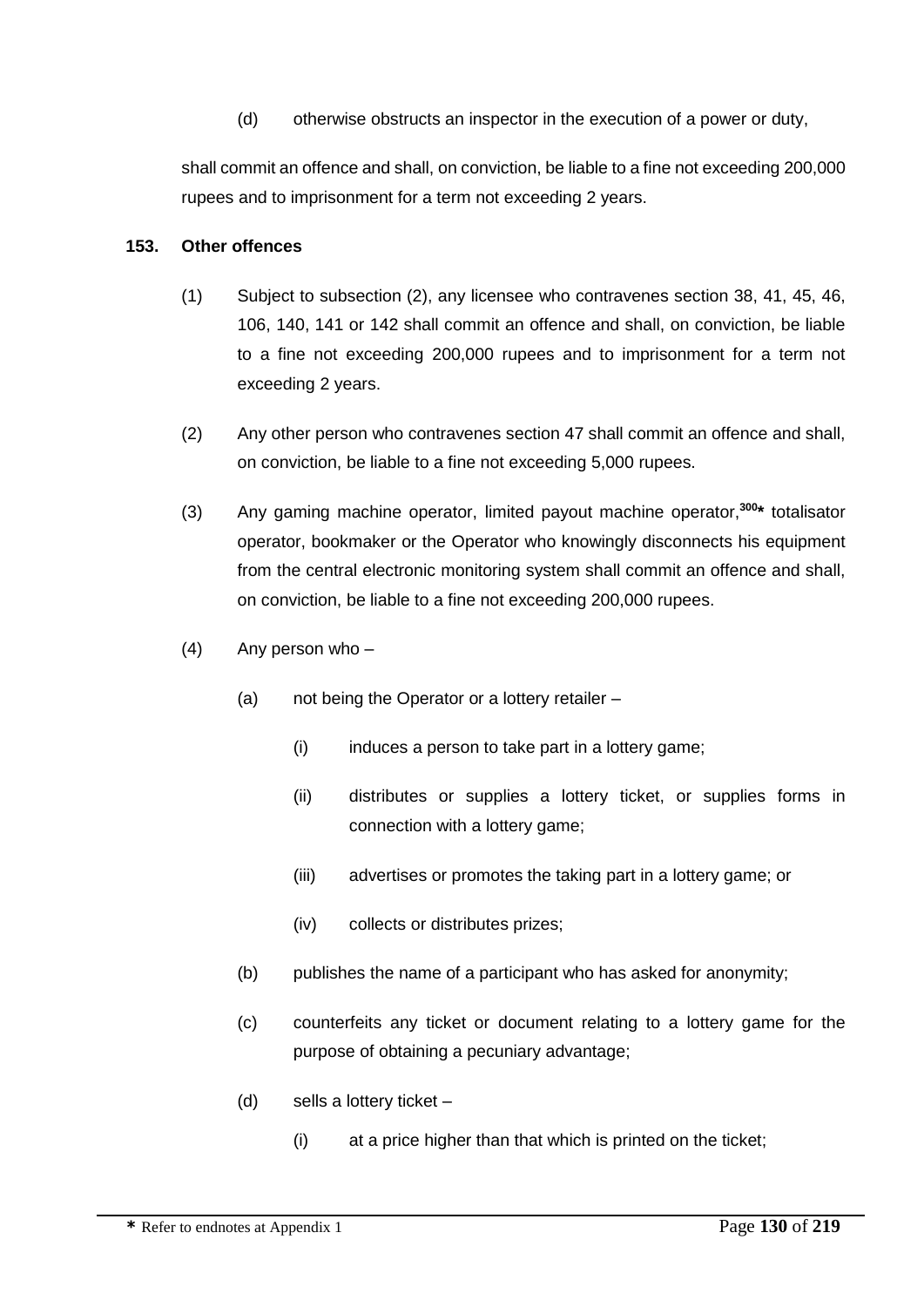- (ii) on condition that the seller of the ticket shares in the prize in the event of a ticket sold by him being the ticket in respect of which a prize is paid;
- (iii) on any condition not provided for in the rules of the lottery game concerned;
- (iv) on credit or with the financial assistance in any form of the seller; or
- (e) without the written authorisation of the Operator, prints a lottery ticket in respect of a lottery game,

shall commit an offence, and shall on conviction, be liable to a fine not exceeding 500,000 rupees and to imprisonment for a term not exceeding 5 years.

- (5) Any person who purchases a lottery ticket from a person not holding a licence or a registration certificate as a lottery retailer under this Act, shall commit an offence and shall on conviction, be liable to a fine not exceeding 25,000 rupees and to imprisonment for a term not exceeding one year.
- (6) Any person who carries on any gambling or betting activity which is not regulated under this Act shall commit an offence and shall, on conviction, be liable to a fine not exceeding 200,000 rupees and to imprisonment for a term not exceeding 2 years.
- (7) Any person who stakes money, places bets or participates in any gambling or betting activity which is not regulated under this Act shall commit an offence and shall, on conviction, be liable to a fine not exceeding 25,000 rupees and to imprisonment for a term not exceeding one year.
- (8) Any person who contravenes this Act for which no specific penalty is provided for shall commit an offence and shall, on conviction, be liable to a fine not exceeding 50,000 rupees and to imprisonment for a term not exceeding 6 months.

# **154. Seizure and forfeiture**

Any money, security for money, gaming machine, equipment or other thing used in connection with the commission of an offence under this Act or other enactment may be seized and upon the conviction of the offender may be forfeited by the court.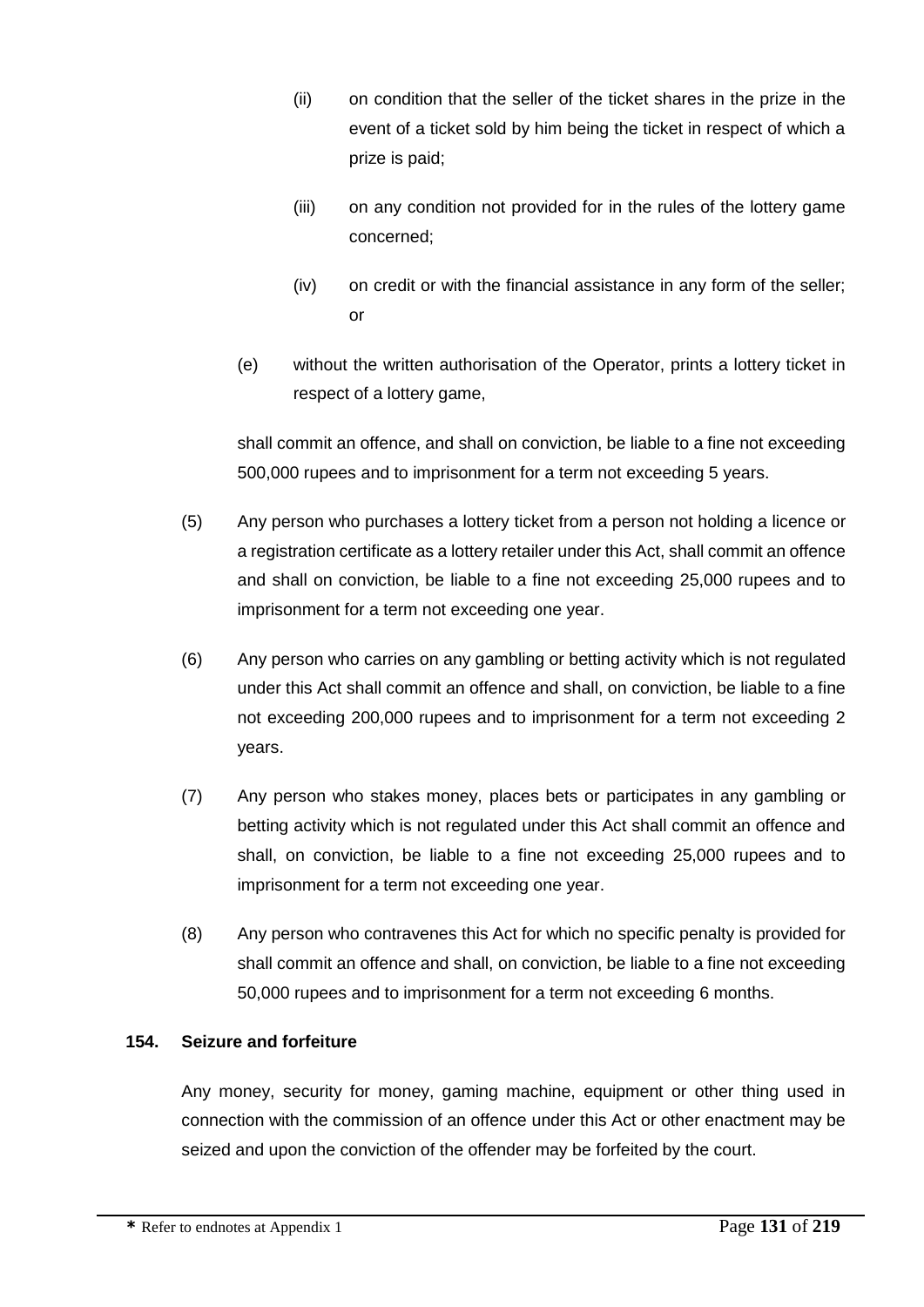### **PART XXV – MISCELLANEOUS**

#### **155. Confidentiality**

- (1) Subject to subsections (2) and (3), every specified person shall maintain the confidentiality of any data in the central electronic monitoring system, data relating to gambling activities, lottery games, gaming machines and VLTs**301\*** any return, assessment, document or other matter relating to duties and taxes that comes to his knowledge or possession in the performance of his duties and functions under this Act.
- (2) Except for the purposes of administering this Act, any other Revenue Law, the Prevention of Corruption Act 2002 or where so authorised to do so by the Minister, no specified person shall communicate to any other person any matter relating to this Act.
- (3) Nothing in this section shall, with the written consent of a totalisator operator or a bookmaker, prevent the disclosure to any other person of the gross amount of bets placed with him weekly in respect of each event or contingency.
- (4) Any specified person who, without lawful excuse, contravenes this section shall commit an offence and shall, on conviction, be liable to a fine not exceeding 5,000 rupees and to imprisonment for a term not exceeding 2 years.
- (5) For the purposes of this section, "specified person" means the Authority, the Board or any member, the Chief Executive or an employee, the Director-General or any officer of the Mauritius Revenue Authority.

#### **156. Advertisement 302\***

- (1) No person shall, in any manner, advertise a gambling activity.
- (2) Notwithstanding subsection (1), a person may publish or cause to be published
	- (a) factual information relating to results, fixtures, odds, draws, prizes or pools; or
	- (b) specialised magazines relating to football matches or horse races.
- (3) A publication under subsection (2) shall be subject to such directives or guidelines as the Board may issue.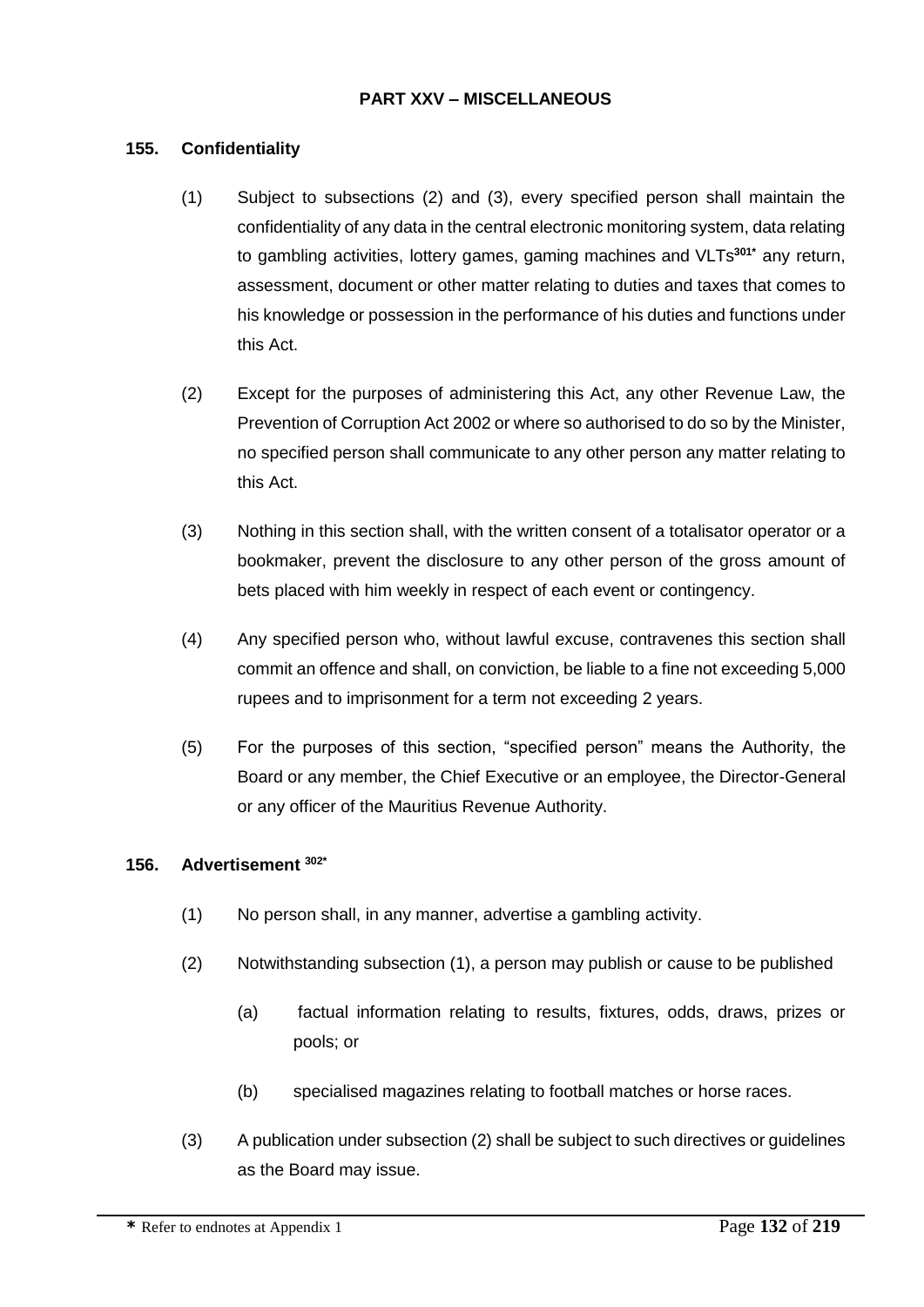- (4) No activity, other than a charitable, benevolent or social activity, shall be sponsored by – **303\***
	- (a) a licensee; or
	- (b) a person having a direct or indirect interest in a licensee.
- (5) Any person who contravenes subsection (1) or (4) shall commit an offence and shall, on conviction, be liable to a fine not exceeding 300,000 rupees.

### **157. Unclaimed prizes or other amounts**

- (1) Where, after the expiry of 30 days from the date of any race meeting, any amount due and payable by a bookmaker or a totalisator operator to a winning punter in respect of that race meeting has not been paid out to the winning punter, the bookmaker or totalisator operator, as the case may be, shall, within 7 days of the expiry period of 30 days, pay that amount into the National Solidarity Fund.
- (2) Every totalisator operator shall, within 7 days of a race meeting, pay into the National Solidarity Fund, the fraction of a rupee not paid to winning punters in respect of that meeting.
- (3) Where any prize of any lottery game
	- (a) is not claimed within 6 months from the date of the draw of that lottery game; or
	- (b) that is an instant-win game, is not claimed within 3 months from the date of closure of that instant-win game,

the Operator shall forthwith pay the prize into the National Solidarity Fund.

- (4) Where, after the expiry of 6 months from the date of the publication of the results of a sweepstake, any prize has not been claimed by the winner, it shall forthwith be paid by the sweepstake organiser into the National Solidarity Fund.
- (5) Where, after the expiry of 6 months from the date of the draw **<sup>304</sup> \*** of a lottery organised under Part XVII, any prize has not been claimed by the winner, the licensee shall forthwith pay into the National Solidarity Fund -
	- (a) where the prize is a money prize, the amount of the prize; or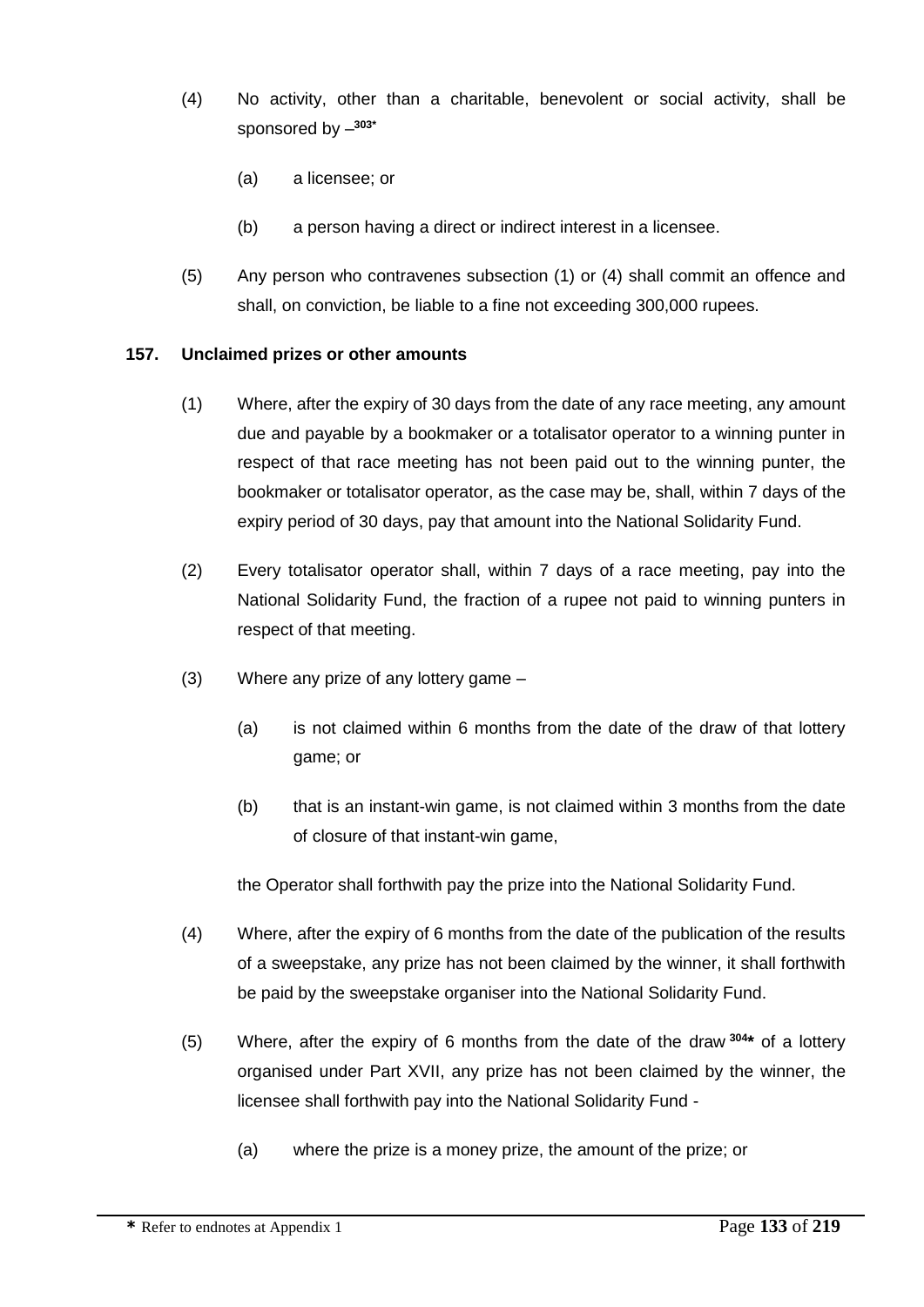- (b) where the prize is not a money prize, the market value of the prize on which the licence fee was paid in accordance with section 90.
- (5A) Where, after the expiry of 30 days from the announcement of the results relating to an event or contingency, any winning has not been claimed by a punter, the licensee shall forthwith pay the monetary equivalent of the winning into the National Solidarity Fund.**305\***
- (6) Every licensee shall, at the time of payment of any unclaimed prize or other amount under this section, submit to the Authority a certified statement showing the particulars of the amount paid into the National Solidarity Fund.**306\***
- (7) Any person who contravenes subsections (1) to (5A) shall commit an offence and shall, on conviction, be liable to a fine not exceeding 500,000 rupees.**307\***

### **158. Complaints**

- (1) Any person who is aggrieved by any act or omission in respect of any activity regulated under this Act may make a complaint in writing to the Authority.
- (2) Subject to subsection (3), the Authority shall investigate any complaint made under subsection (1).
- (3) The Authority shall not investigate a complaint where it is made more than one month after the date of the act or omission.

### **159. Immunity**

- (1) No action shall lie against the Authority, the Board or any member, the Chief Executive, or any employee, in respect of any act done or omitted to be done by the Authority, the Board or any member of the Board, the Chief Executive or any employee, in the execution in good faith, of its or his functions under the Act.**308\***
- (2) This section shall be in addition to and not in derogation of the Public Officers' Protection Act, and for the purposes of that Act, every member or employee of the Authority shall be deemed to be a public officer or a person engaged or employed in the performance of a public duty.**309\***

### **160. Exemption**

Notwithstanding any other enactment, the Authority shall be exempted from payment of –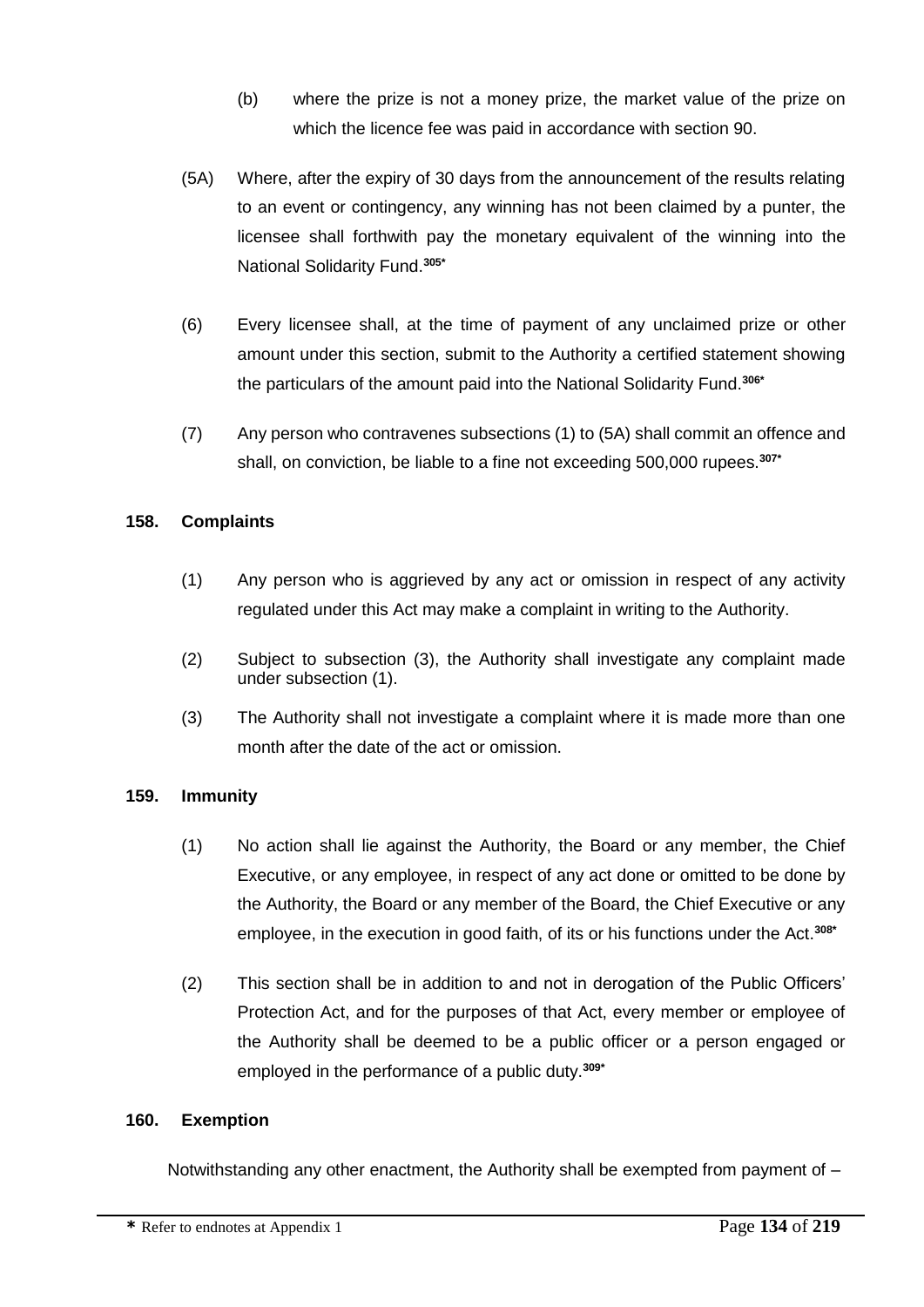- (a) any registration duty, fee or charges in respect of any document under which the Authority is the sole beneficiary; and
- (b) any other duty, rate, charge, fee or tax.

### **161. Execution of documents**

- (1) Subject to subsection (2), no document shall be executed or signed by or on behalf of the Board unless it is signed by the Chairperson and the Chief Executive, or, in the absence of the Chairperson, by the Vice-Chairperson.
- (2) In the absence of the Chief Executive, his powers under subsection (1) shall be exercised by such employee as may be appointed by the Board for that purpose.
- (3) Every document bearing the seal of the Authority shall be admitted in evidence before any Court as prima facie evidence of its contents.
- (4) Where a document referred to in subsection (1) is required to be executed in another country, the Board may depute 2 persons who are residents of that country to sign the document on its behalf.

### **161A. Service of Documents 310\***

- (1) Any return, statement or other document required or authorised to be served on or given to, or any payment required to be effected to, the Director - General shall be forwarded to him so as to reach the office of the Director -General not later than the due date.
- (2) Any notice of assessment, determination or other document required to be served on, or given to, any person by the Director-General may be served or given by –
	- (a) delivering it personally to him;
	- (b) leaving it at, or sending it to, his usual or last known residence or place of business; or
	- (c) transmitting it electronically through computer or other mechanical or electronic device.
- (3) Where a person –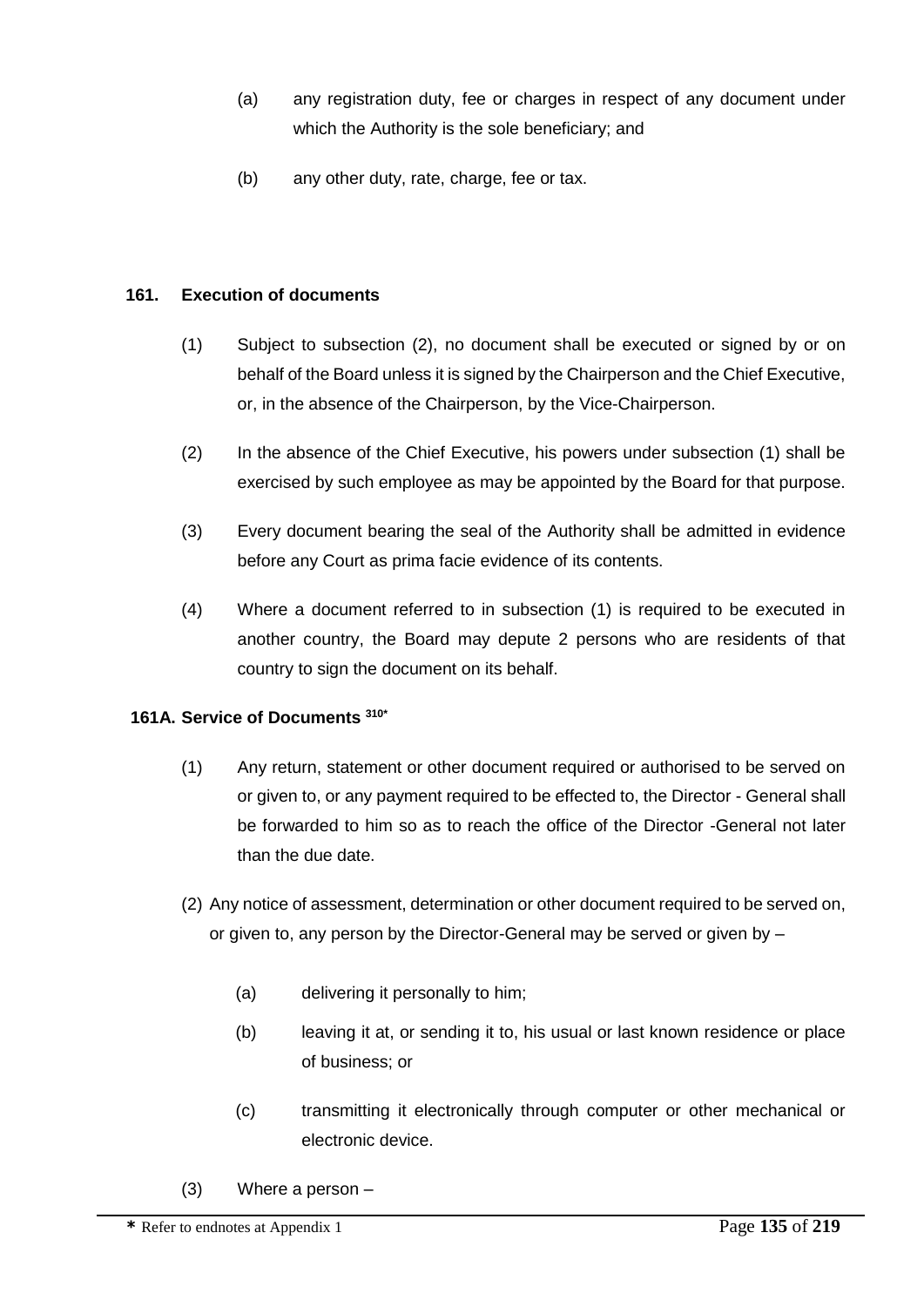- (a) refuses to accept delivery of a document addressed to him; or
- (b) fails to take delivery of such a document which he has been informed awaits him at a post office,

the document shall be deemed to have been served on him on the date on which he refused to accept the letter or was informed that the letter was at the post office.

### **162. Legal proceedings**

- (1) No action shall be commenced against the Authority before the expiry of one month after written notice of an intention to do so has been served on the Authority by or on behalf of the plaintiff.
- (2) A notice under subsection (1) shall clearly state
	- (a) the particulars of the claim;
	- (b) the name, address and occupation of the plaintiff; and
	- (c) the relief claimed.
- (3) Any summons, notice or other document required or authorised to be served on the Authority may be served by delivery to the Chief Executive at the office of the Authority.
- (4) Service of any process by or on behalf of the Authority may be effected by or on behalf of the Chief Executive.

### **163. Jurisdiction**

- (1) Notwithstanding
	- (a) section 114(2) of the Courts Act; and
	- (b) section 72(5) of the District and Intermediate Courts (Criminal Jurisdiction) Act,

a Magistrate shall, subject to subsection (2), have jurisdiction to try any offence under this Act and may impose any penalty provided by this Act.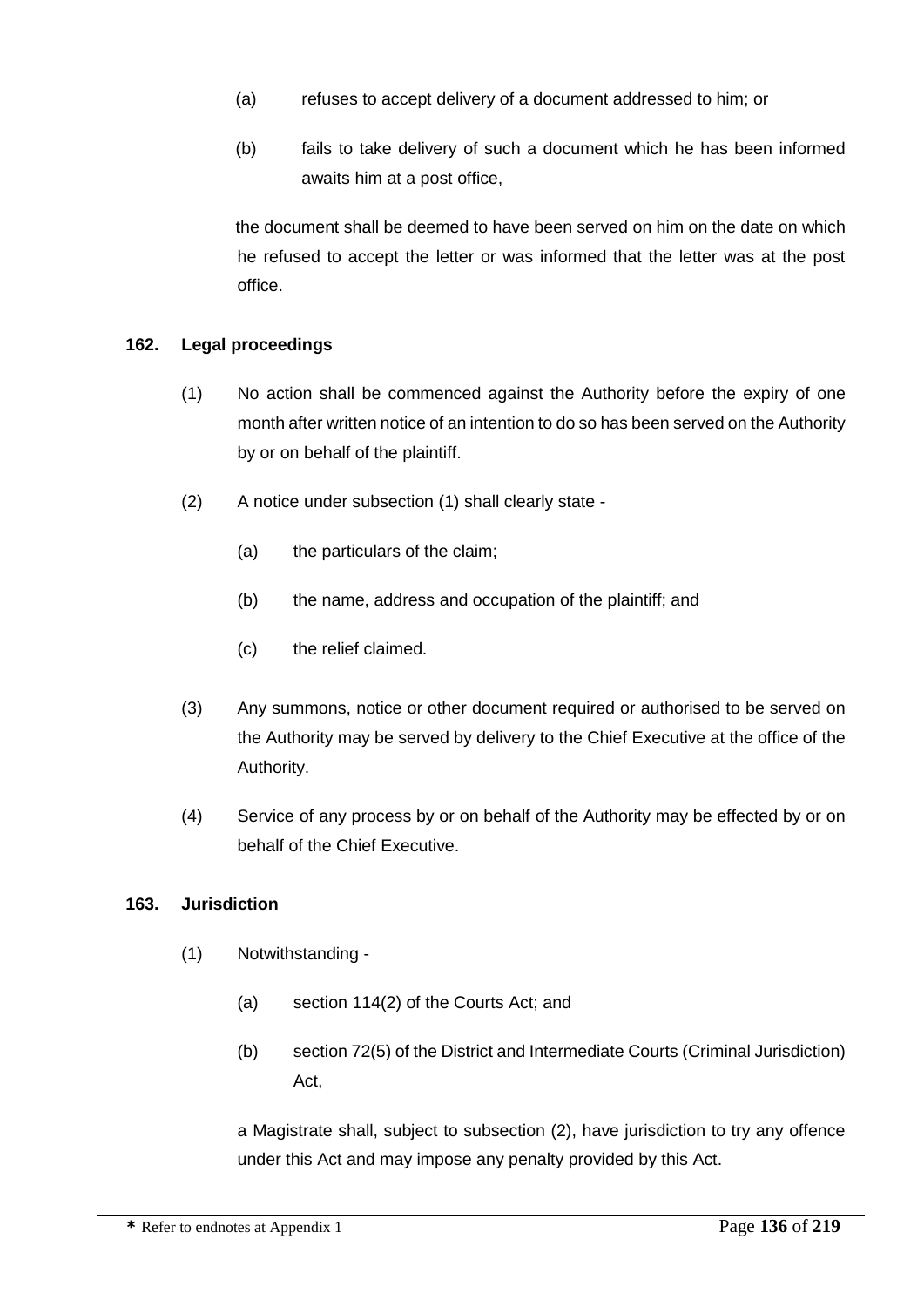(2) The prosecution of an offence under any of the sections of this Act specified in the Fifth Schedule to the Criminal Procedure Act shall take place, at the discretion of the Director of Public Prosecutions, before a Judge sitting without a jury, the Intermediate Court, or a District Court.

### **164. Regulations**

- (1) The Minister may
	- (a) make such regulations as he thinks fit for the purposes of this Act; and
	- (b) by regulations, amend the Schedules.
- (2) Any regulations made under this section may provide **311 \***
	- (a) for the use of the internet and other electronic communication system for the conducting of lottery games;
	- (aa) for the setting up of the necessary regulatory and taxation framework for – **312\***
		- (i) on-line betting games open only to nonresidents and foreigners;
		- (ii) gambling organised in hotels and open only to non-residents and foreigners:
	- (b) for the licensees to take measures to foster responsible gambling in order to prevent and minimise harm;
	- (ba) for activities in respect of which an ad hoc licence may be granted;**313\***
	- (c) for procedures to be put in place to enable operators of gambling to identify persons whose gambling causes harm or may cause harm and prevent them from having access to gambling premises;
	- $(ca)$  for a limit on the maximum  $-$ 
		- (i) aggregate stake permitted to commence and complete a game on a limited payout machine;
		- (ii) single pay-outs allowed from a limited payout machine;
		- (iii) aggregate pay-out in respect of each game played on a limited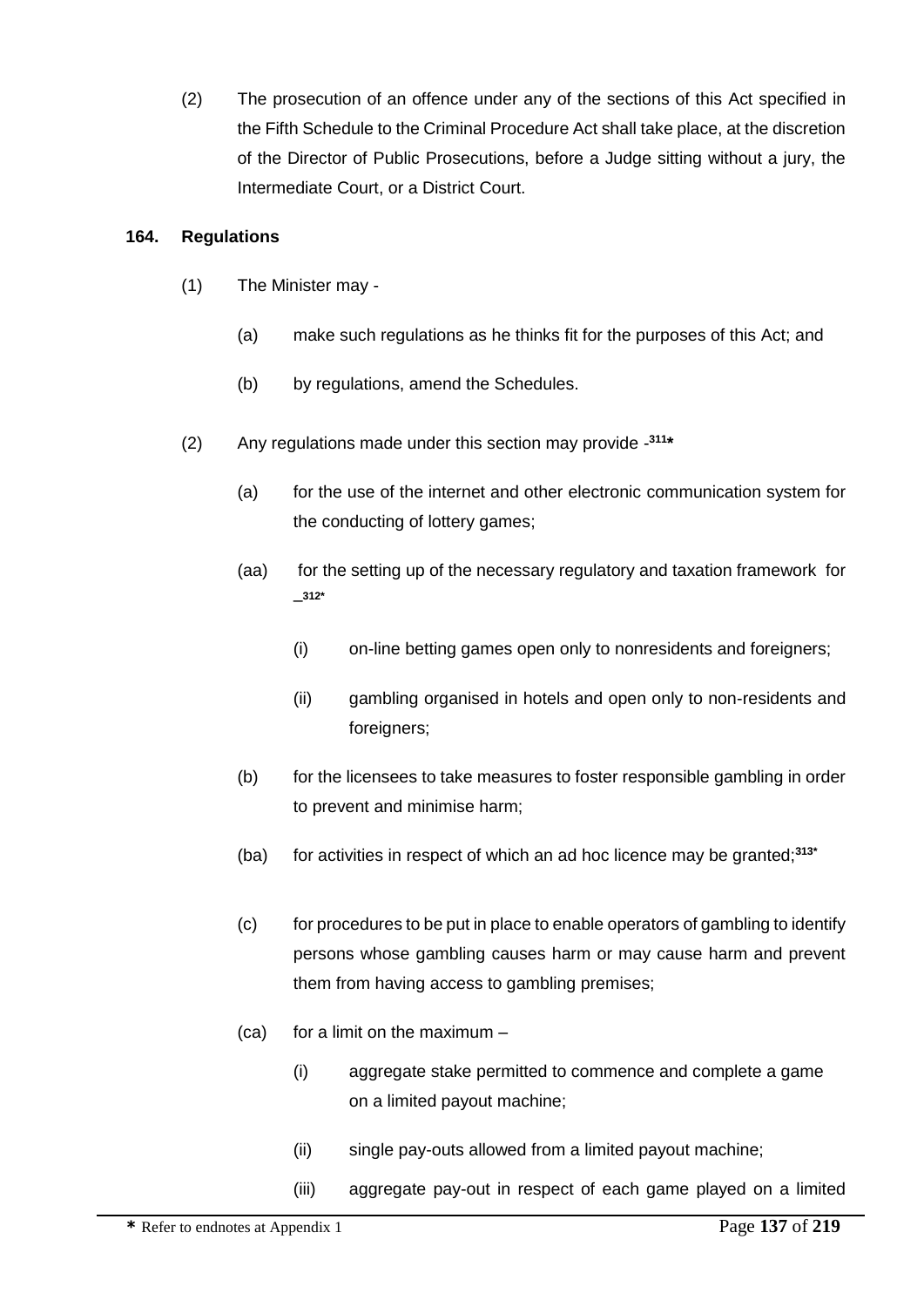payout machine;

- (cb) for technical gambling standards for limited payout machines, including the maximum number of single game cycles over a particular period of time;
- (cc) for the methods by which a prize won on a limited payout machine may be paid;
- (cd) for any essential or defining elements of a game played on a limited payout machine;
- (ce) for the procedures that constitute the start and end of a single game on a limited payout machine;
- (d) for the payment of fees and the levying of charges; or
- (e) that any person who contravenes them shall commit an offence, and shall, on conviction, be liable to a fine not exceeding 100,000 rupees and to imprisonment for a term not exceeding 2 years.

### (3) **Repealed 314\***

# **164A. Saving 315\***

Notwithstanding the repeal of Part XVI of this Act, section 159 shall continue to apply to a former employee or member of, or person employed by, the Lottery Committee set up under the repealed Part XVI of this Act, in the discharge in good faith of his functions under this Act.

### **165. Transitional provisions 316\***

- (1) Any deposit made or security furnished under the Gaming Act or the Horse Racing Board Act in force immediately before the commencement of this Act shall remain valid for the period specified in the licence and shall be refunded or realised after the procedures referred to in section 103 of this Act have been followed.
- (2) Where on the commencement of this Act, a person is carrying out an activity for which no licence or registration was required under the repealed enactments, that person shall take out a licence or register himself within one month of the commencement of this Act.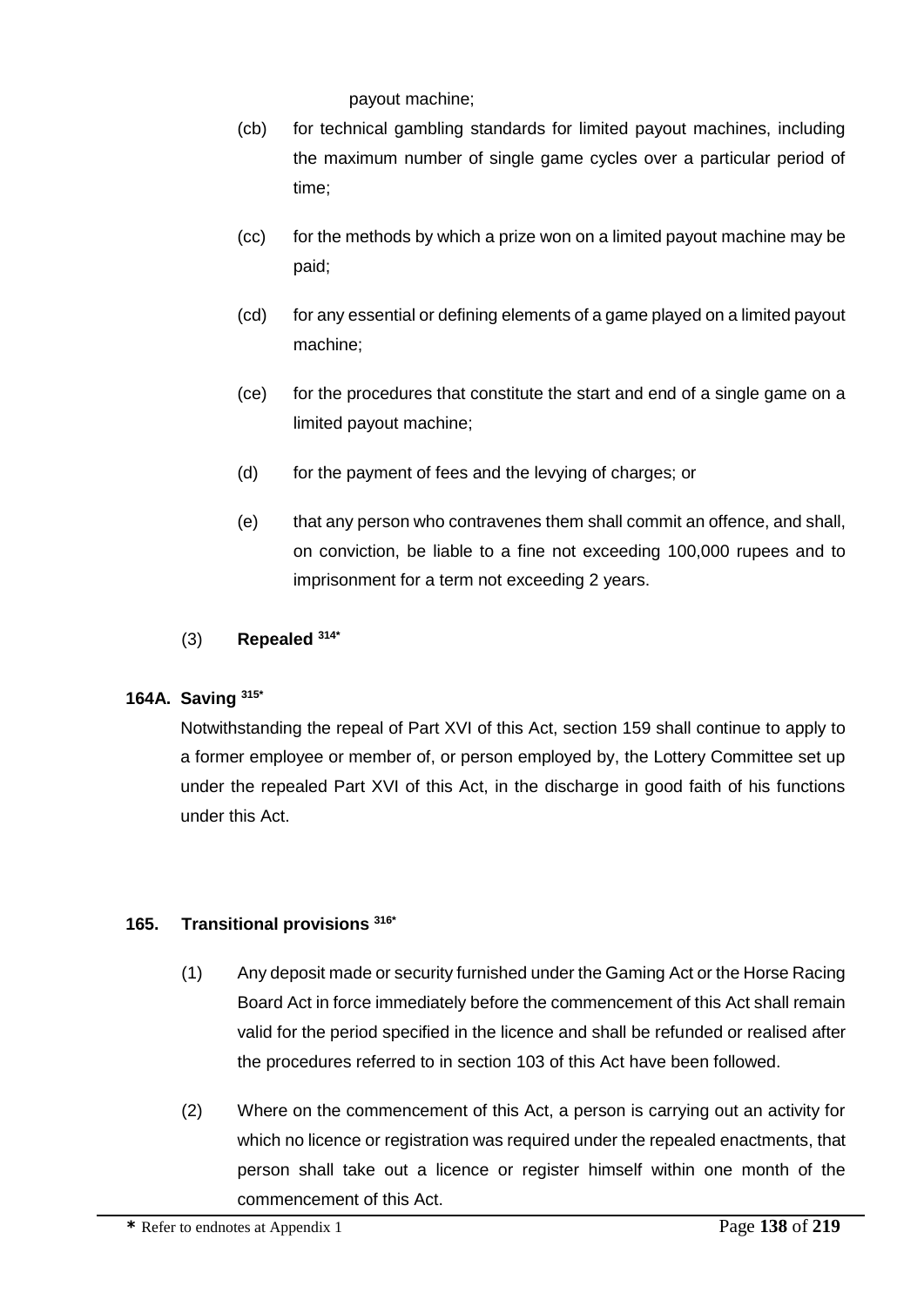- (3) Subject to subsection (6), every person in the employment of the Horse Racing Board immediately before the date of the coming into operation of this Act shall, as from that date, be entitled to be transferred to the Authority on terms and conditions no less favourable than those that applied to his office under the repealed Horse Racing Board Act 2003.
- (4) Subject to subsection (6), every person in the employment of the Committee appointed under section 32 of the Gaming Act immediately before the commencement of this Act shall, as from that date, be entitled to be transferred to the Lottery Committee on terms and conditions no less favourable than those that applied to his employment by the Committee appointed under section 32 of the repealed Gaming Act.
- (5) The period of service with the Horse Racing Board or the Committee appointed under section 32 of the Gaming Act of every person exercising his right to be transferred to the Authority under subsection (3) and to the Lottery Committee under subsection (4) shall be deemed to be an unbroken period of service with the Authority or Lottery Committee, as the case may be.
- (6) No person on the staff of the Horse Racing Board or the Committee appointed under section 32 of the Gaming Act shall, on account of his transfer under subsection (3) or (4) or any resulting change in his job title following his transfer to the Authority or the Lottery Committee, be entitled to claim that his contract of service has been terminated in breach of any enactment.
- (7) The Minister may, in writing, direct that any funds and any interest of the Horse Racing Board under the repealed Horse Racing Board Act 2003 in any movable or immovable property shall, on such date as he may determine, vest in the Authority, and the Authority shall, on that date, acquire a valid title in the interest, notwithstanding any other enactment.
- (8) Notwithstanding any other enactment or anything contained in any contract or agreement, any right or obligation existing in favour of or against the Horse Racing Board or the Committee appointed under section 32 of the Gaming Act before the commencement of this Act, shall, on the commencement of this Act, be a right or obligation enforceable in favour of or against the Authority or the Lottery Committee, as the case may be.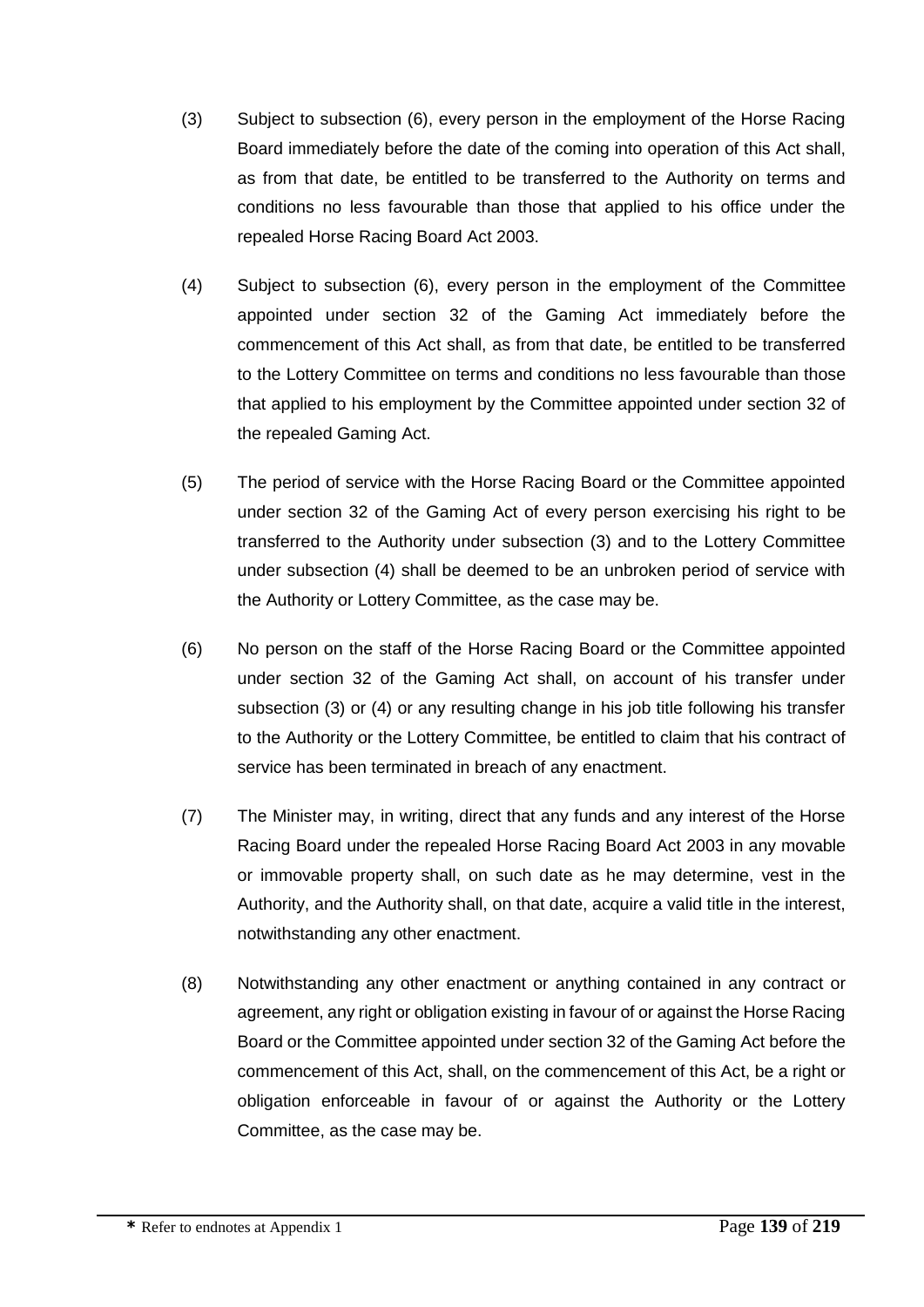- (9) All proceedings, judicial or otherwise, commenced before and pending immediately before the commencement of this Act by or against the Commissioner for Value Added Tax, the Gaming Control Board, the Horse Racing Board or the Committee appointed under section 32 of the Gaming Act shall be deemed to have been commenced, and may be continued, by or against the Director-General, the Authority or the Lottery Committee, as the case may be, under this Act.
- (10) Nothing in this Act shall affect the validity of an AWP machine licence issued after 1 January 2011.
- (11) An AWP machine licence referred to in subsection (10) shall remain valid up to such date as is specified in the licence, or 31 December 2012, whichever is earlier.
- (12) No AWP machine licence shall be renewed or extended beyond the period specified in subsection (11).
- (13) Where any duty and tax outstanding as at 8 June 2017 is fully paid by a person on or before 31 May 2018, any penalty and interest leviable shall be waived, provided that an application for the reduction is made to the Director-General on or before 31 March 2018.**317\***
- (14) (a) Where tax arrears outstanding as at 8 June 2017 are fully paid by a person on or before 31 May 2018, any penalty and interest included in the tax arrears shall be reduced by 100 per cent, provided that an application for the reduction is made to the Director-General on or before 31 March 2018. **318\***
	- (b) In paragraph (a) –

"tax arrears" –

- (a) means tax and penalty due and payable under an assessment issued or a return submitted on or before 30 June 2015; but
- (b) does not include tax due under an assessment in respect of which representations are pending before the Assessment Review Committee, or an appeal is pending before the Supreme Court or Judicial Committee of the Privy Council.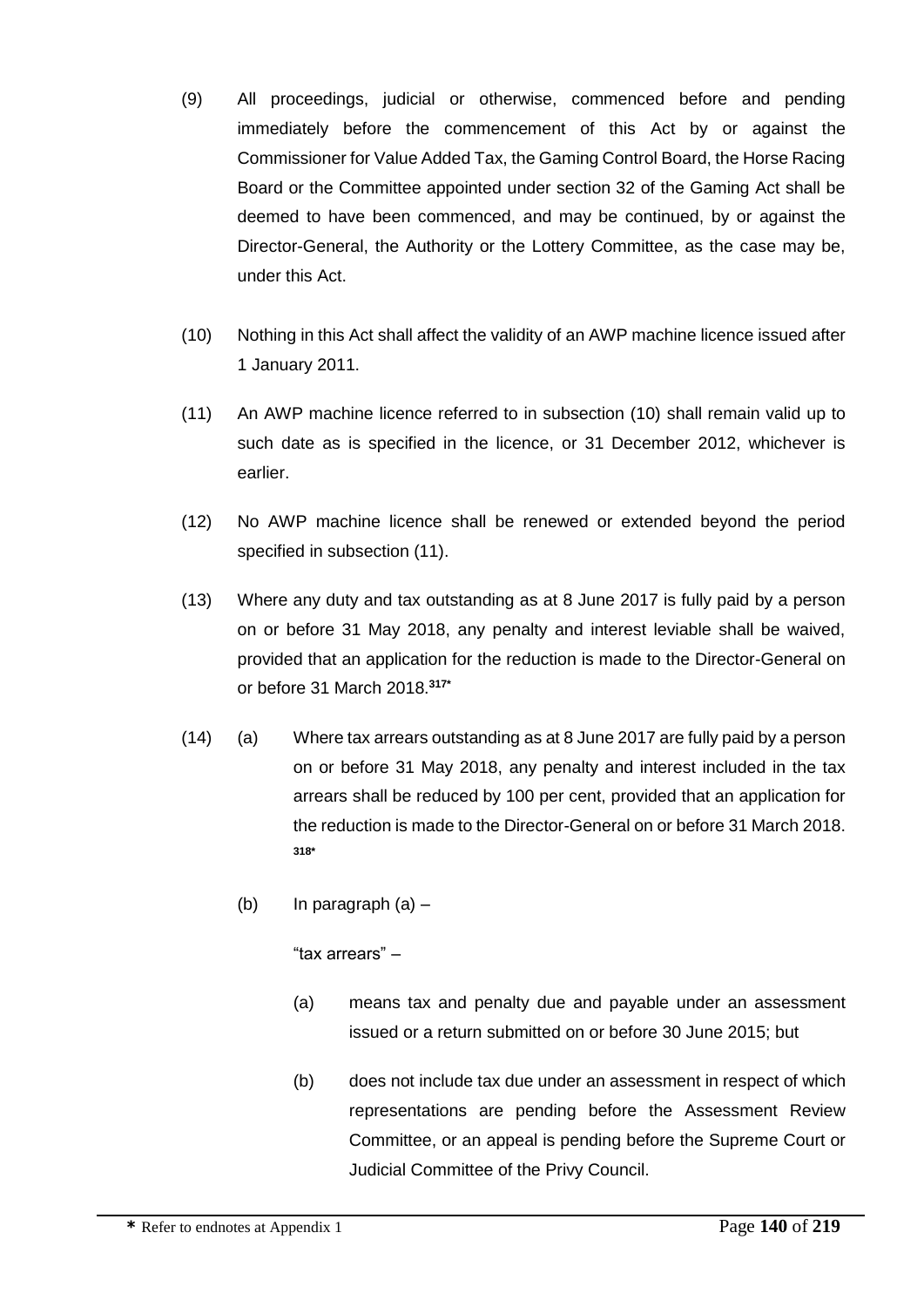#### (15) **Repealed319\***

- (16) Subsections (13) and (14) shall not apply to any person **320\***
	- (a) who has been convicted on or after 1 July 2001 of an offence relating to;
	- (b) against whom any civil or criminal proceedings are pending or contemplated in relation to an act of; or
	- (c) in relation to whom an enquiry is being conducted into an act of, trafficking of dangerous drugs, arms trafficking, or an offence related to terrorism under the Prevention of Terrorism Act, money laundering under the Financial Intelligence and Anti-Money Laundering Act or corruption under the Prevention of Corruption Act.
- (17) (a) On the appointed date **321\***
	- (i) the assets of the Lottery Committee set up under the repealed Part XVI of this Act shall vest in the State;
	- (ii) notwithstanding section 17 of the Statutory Bodies Pension Funds Act, the Pension Fund of the Lottery Committee set up under section 3 of the Statutory Bodies Pension Funds Act shall continue to exist in favour of its beneficiaries and any present and future liability relating to their pension benefits and arising from an actuarial investigation under section 5 of the Statutory Bodies Pension Funds Act shall vest in the State;
	- (iii) the mark "GOVERNMENT LOTTERIES (Lotterie Vert Nou Lotterie) (and logo)" registered at the Industrial Property Office shall vest in the company incorporated and registered by the name of Lottotech Ltd under the Companies Act;
	- (b) Notwithstanding any other enactment or anything contained in any contract or agreement –
		- (i) any right or obligation existing in favour of or against the Lottery Committee set up under the repealed Part XVI before the appointed date, shall, after the appointed date, be a right or obligation enforceable in favour of or against the State;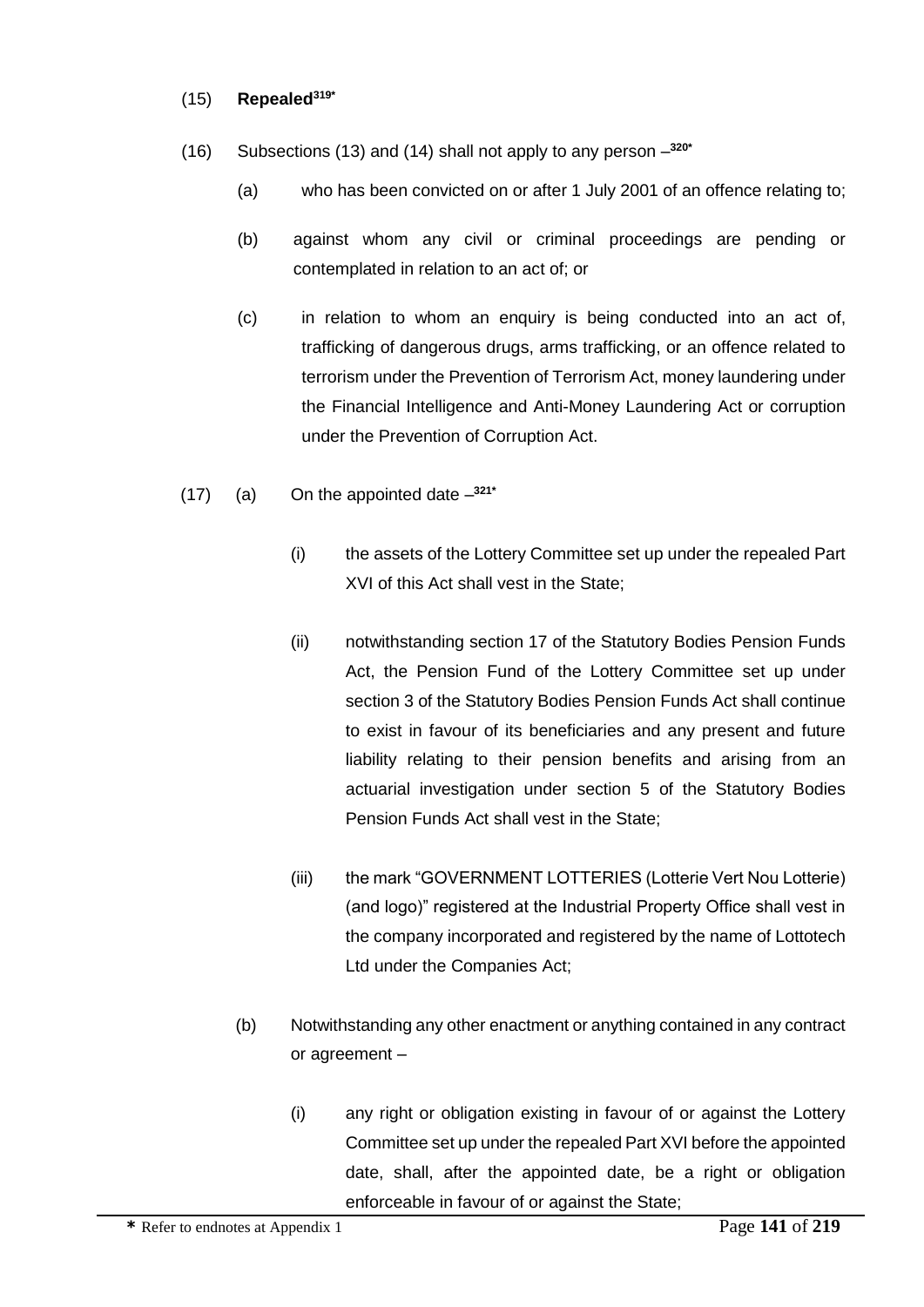- (ii) any prize attributed to a winning ticket in respect of Government lotteries may, subject to any condition attached to the payment of that prize by the Lottery Committee set up under the repealed Part XVI, be claimed from the State within 9 months from the appointed date.
- (c) All proceedings, judicial or otherwise, commenced before and pending immediately before the appointed date by or against the Lottery Committee set up under the repealed Part XVI shall be deemed to have been commenced, and may be continued, by or against the State.
- (d) Where this subsection does not make provision for any transition in respect of the Lottery Committee set up under the repealed Part XVI of this Act, the Minister may make such regulations as may be necessary for such transition.
- (e) For the purpose of this subsection, the appointed date shall be the date on which the repeal of Part XVI comes into operation.
- (18)**<sup>322</sup>\*** Notwithstanding section 114(1) and (8), the due date for the submission of the return and payment of tax by a licensee of a casino, a gaming house, a gaming machine, a limited payout machine or an amusement machine for the month of February 2021 and March 2021 shall be 30 September 2021.

# **166. Consequential amendments**

- (1) The Criminal Procedure Act is amended in the Fifth Schedule
	- (a) by deleting item  $(g)$  and replacing it by the following item -
		- (g) Gambling Regulatory Authority Act 2007, sections 134, 135, 137, 138, 145 and 148(4) and (5);
	- (b) by deleting items (h) and (j).
- (2) The Excise Act is amended in the Second Schedule, in Part II
	- (a) in Column 1, by deleting the words "Gaming House" wherever they appear and replacing them by the words "Casino or Gaming House";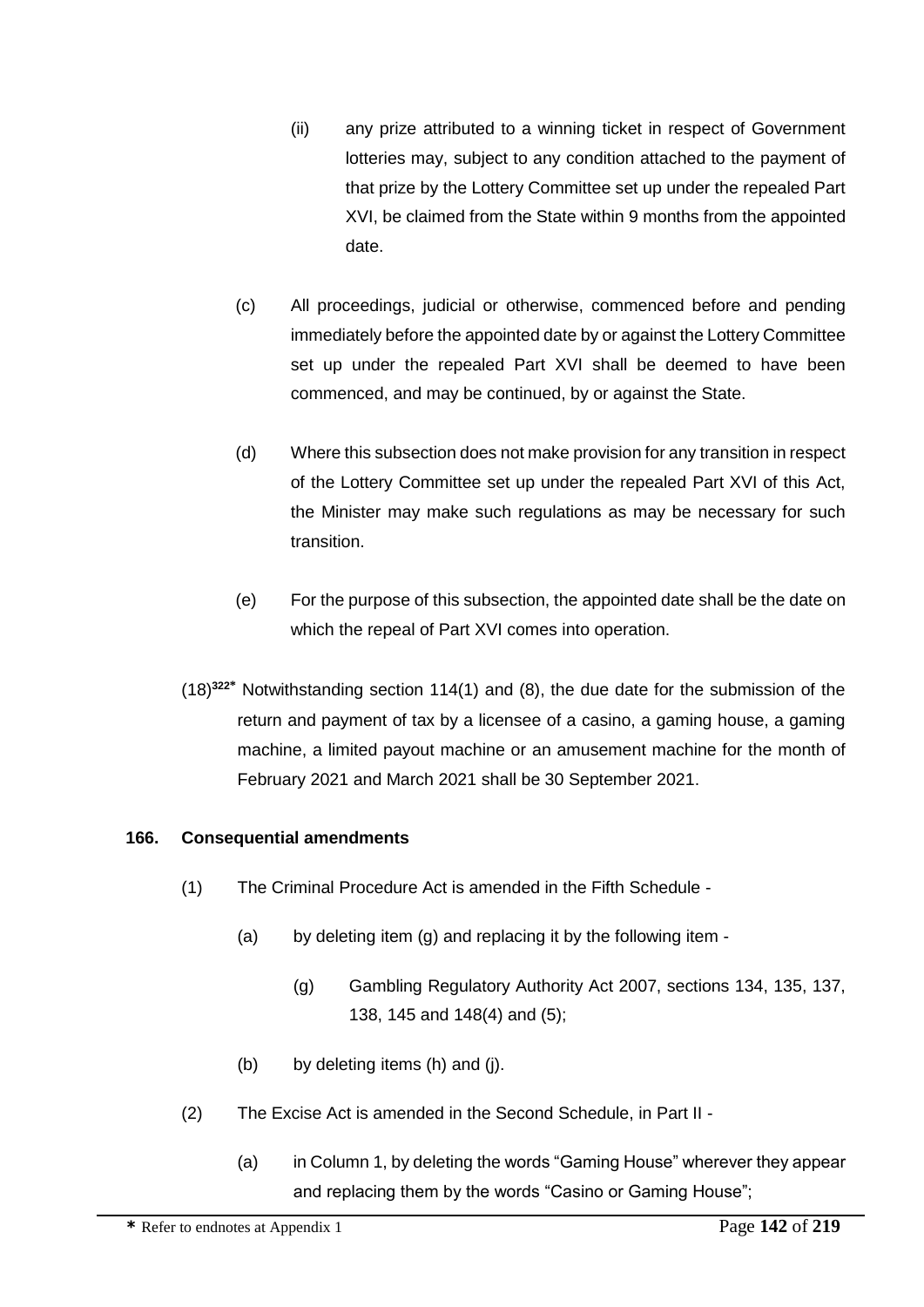- (b) in Column 3, by deleting the words "gaming house" and replacing them by the words "casino or gaming house".
- (3) The Financial Intelligence and Anti-Money Laundering Act 2002 is amended in section 2, in the definition "member of the relevant profession or occupation", in paragraph (b), by deleting the words "Gaming Act" and replacing them by the words "Gambling Regulatory Authority Act 2007".
- (4) The Income Tax Act is amended in the Second Schedule, in Part II, in Sub-Part C, by deleting item 5 and replacing it by the following item -
	- 5. Income derived by a casino operator, a gaming house operator or a gaming machine operator under the Gambling Regulatory Authority Act 2007 from the operation of his casino, gaming house or gaming machine, as the case may be.
- (5) The Mauritius Revenue Authority Act 2004 is amended
	- (a) in the First Schedule, by inserting in the appropriate alphabetical order, the following item -

The Gambling Regulatory Authority Act 2007 in so far as it relates to duties and taxes

- (b) in the Fourth Schedule
	- (i) by deleting the words -

**"Gaming Act** Sections 59, 60 and 62" and replacing them by the words

# "**Gambling Regulatory Authority Act 2007**

Sections 145 and 148(3) in so far as they relate to duty and tax and 148(4) and (5)"

- (ii) by deleting the words "**Horse Racing Board** Section 51(1), (2), (5), (6), (7), (8) and (10)"
- (c) in the Fifth Schedule, by adding the following words -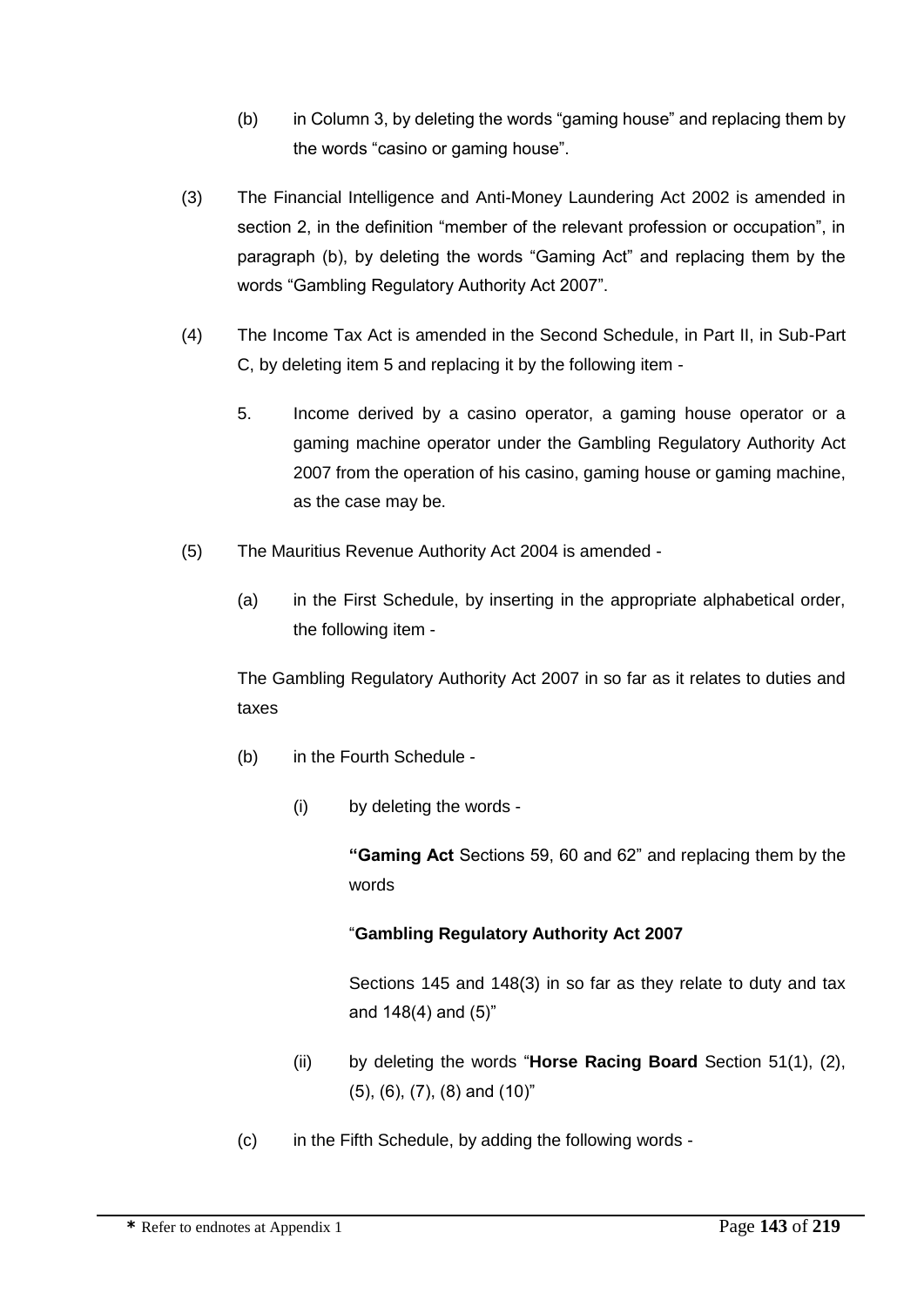The Gambling Regulatory Authority Act 2007 in so far as it relates to a decision under section 121(4) or (5) or 122(2)

- (6) The Statutory Bodies (Accounts and Audit) Act is amended, in Part II of the Schedule -
	- (a) by deleting the words "Horse Racing Board" and replacing them by the words "Gambling Regulatory Authority";
	- (b) by inserting in the appropriate alphabetical order, the following words Lottery Committee
- (7) The Gaming (Government Lotteries) Regulations 1992 are amended
	- (a) in regulation 1, by deleting the words "Gaming (Government Lotteries)" and replacing them by the words "Gambling Regulatory Authority (Government Lotteries)";
	- (b) in regulation 2, by deleting the definition of "Committee" and replacing it by the following definition -

"Committee" means the Lottery Committee set up under section 86 of the Gambling Regulatory Authority Act 2007;

- (c) by revoking regulations 3 and 4.
- (8) The Places of Amusement (Control) Regulations 1994 are amended in regulation 2, by deleting the definition of "amusement machine" and replacing it by the following definition -

"amusement machine" has the same meaning as in the Gambling Regulatory Authority Act 2007;

# **167. Repeal and savings**

- (1) The following enactments are repealed
	- (a) the Gaming Act;
	- (b) the Horse Racing Board Act 2003;
	- (c) the Mauritius National Lotteries Act 2004; and
	- (d) the Prize Competitions Act.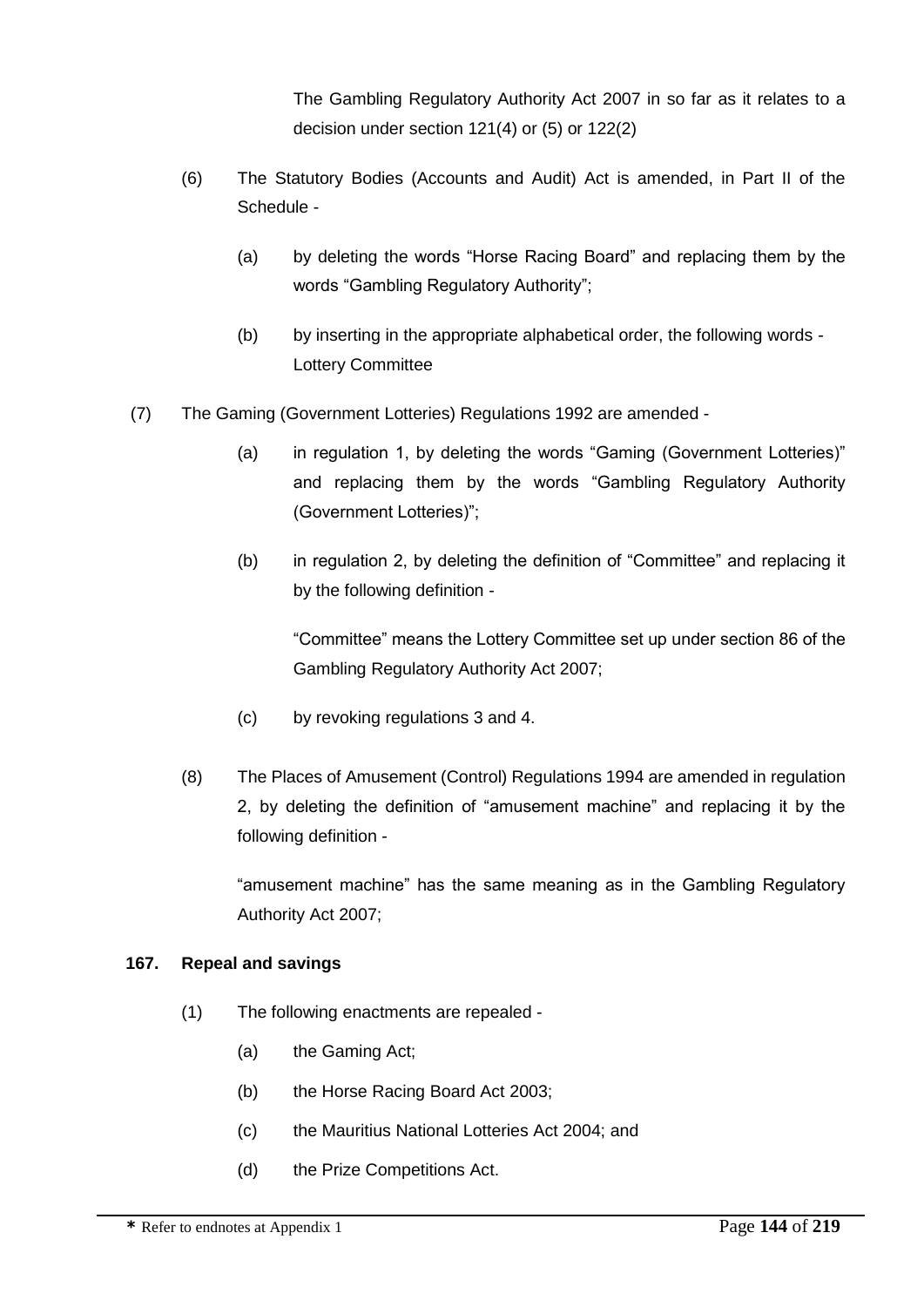- (2) Notwithstanding the repeal of the enactments specified in subsection (1)
	- (a) any licence or authorisation issued under the Gaming Act or the Horse Racing Board Act 2003 in force immediately before the commencement of this Act shall be deemed to have been issued under this Act and shall remain valid for the period specified in the licence or authorisation, as the case may be; and
	- (b) any act or thing done under the repealed enactments shall, at the commencement of this Act, be deemed to have been done under this Act.
- (3) Where at the commencement of this Act, a person was the holder of a gaming house "B" licence under the repealed Gaming Act, no refund shall be made or compensation paid in respect of the unexpired portion of the licence.

# **168. Commencement**

# **Proclaimed by [\[Proclamation No. 18 of 2007\]](http://supremecourt.intnet.mu/Entry/dyn/GetDoc.asp?Doc_Title=Proclamation+No.+18+of+2007&Mode=Html&Search=No) w.e.f. 10 September 2007 Part I to III and sections 155, 159, 160, 161 and 164 of Part XXV**

- (1) Subject to subsection (2), this Act shall come into operation on a date to be fixed by Proclamation.
- (2) Different dates may be fixed for the coming into operation of different provisions of this Act.

Passed by the National Assembly on the fifth day of June two thousand and seven.

**Ram Ranjit Dowlutta**

Clerk of the National Assembly

## **LEGAL SUPPLEMENT**

*to the Government Gazette ,of Mauritius No. 122 of 31 December 2010*

## **Proclamation No. 16 of 2010**

# **TO FIX THE DATE OF THE COMING INTO OPERATION OF SECTION 9(a) TO (i), (1), (m), (o), (p), (r)(i) AND (s)(i) OF THE FINANCE (MISCELLANEOUS PROVISIONS) (No. 2) ACT 2009**

**WHEREAS by section 21(2) of the Finance (Miscellaneous Provisions) (No. 2) Act 2009, it is enacted that section 9, except paragraphs (j), (k), (n), (q), (r)(ii) and (s)(ii), shall come into operation on a date to be fixed by Proclamation.**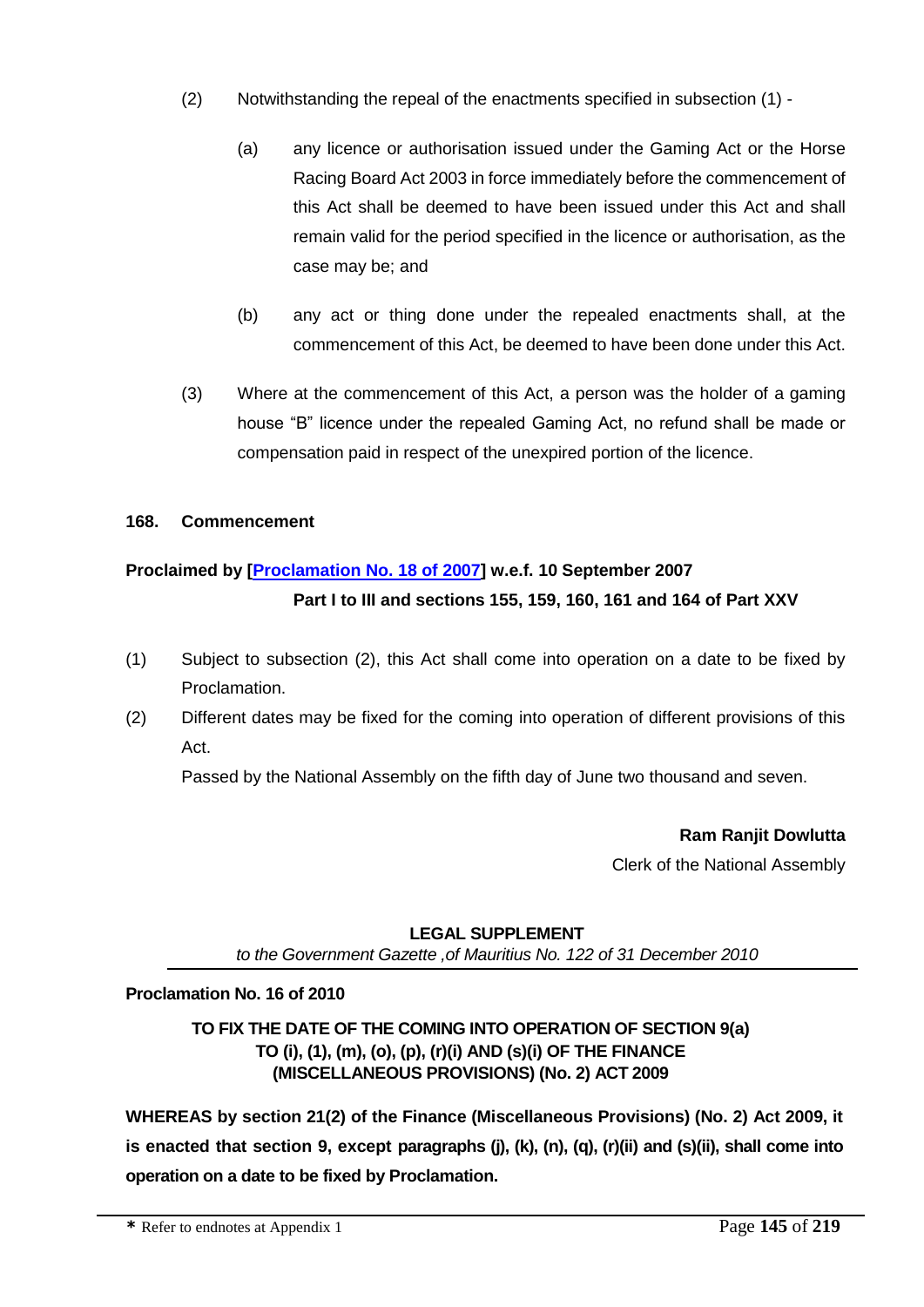**NOW THEREFORE, by virtue of section 21(2) of the said Act, I do hereby proclaim that section 9(a) to (i), (l), (m), (o), (p), (r)(i) and (s)(i) of the Finance (Miscellaneous Provisions) (No. 2) Act 2009 shall come into operation on 1 January 2011.**

> **SIR ANEROOD JUGNAUTH** *President of the Republic*

**Given at State House, Le Reduit, this 31st day of December two thousand and ten.**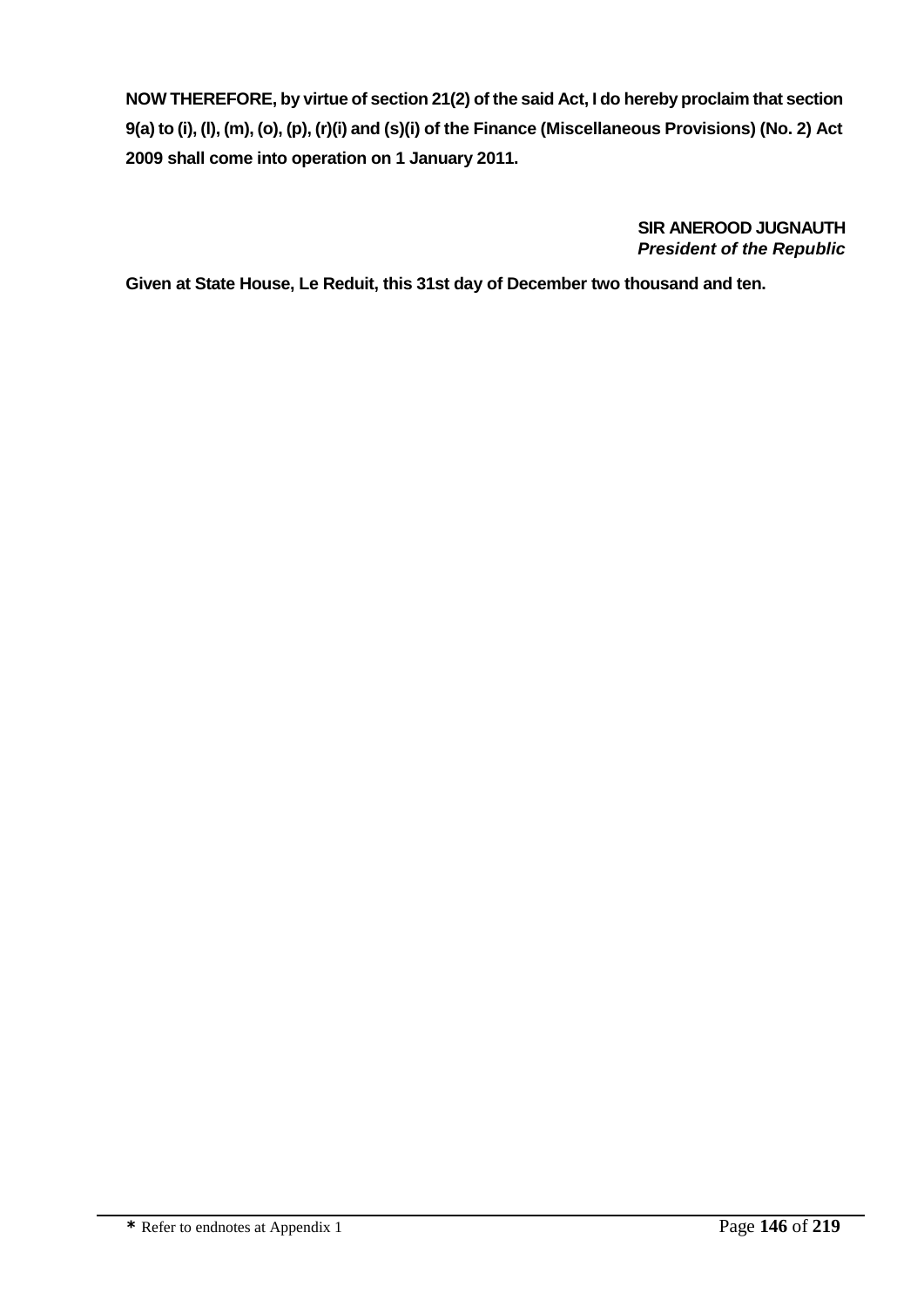## **FIRST SCHEDULE**

(sections 2, 18 and 24)

## **Part I - Casino games**

**Blackjack** Chemin de fer Live Roulette **323\*** Mini-chemy Oasis Stud Punto Banco [*Roulette*] deleted**324\***

## **Part II - Gaming house "A" games**

10 1/2 Big and small Big Wheel Bingo Crabs Chinese dominoes (boeuf) Over/Under 7 Poker Premier Roi Quatre Quatre Sap Si Waye Sic Bo Tai Sai Vanlak

# **Part III - Gaming house "B" games**

| Mahjong |  |
|---------|--|
| Rummy   |  |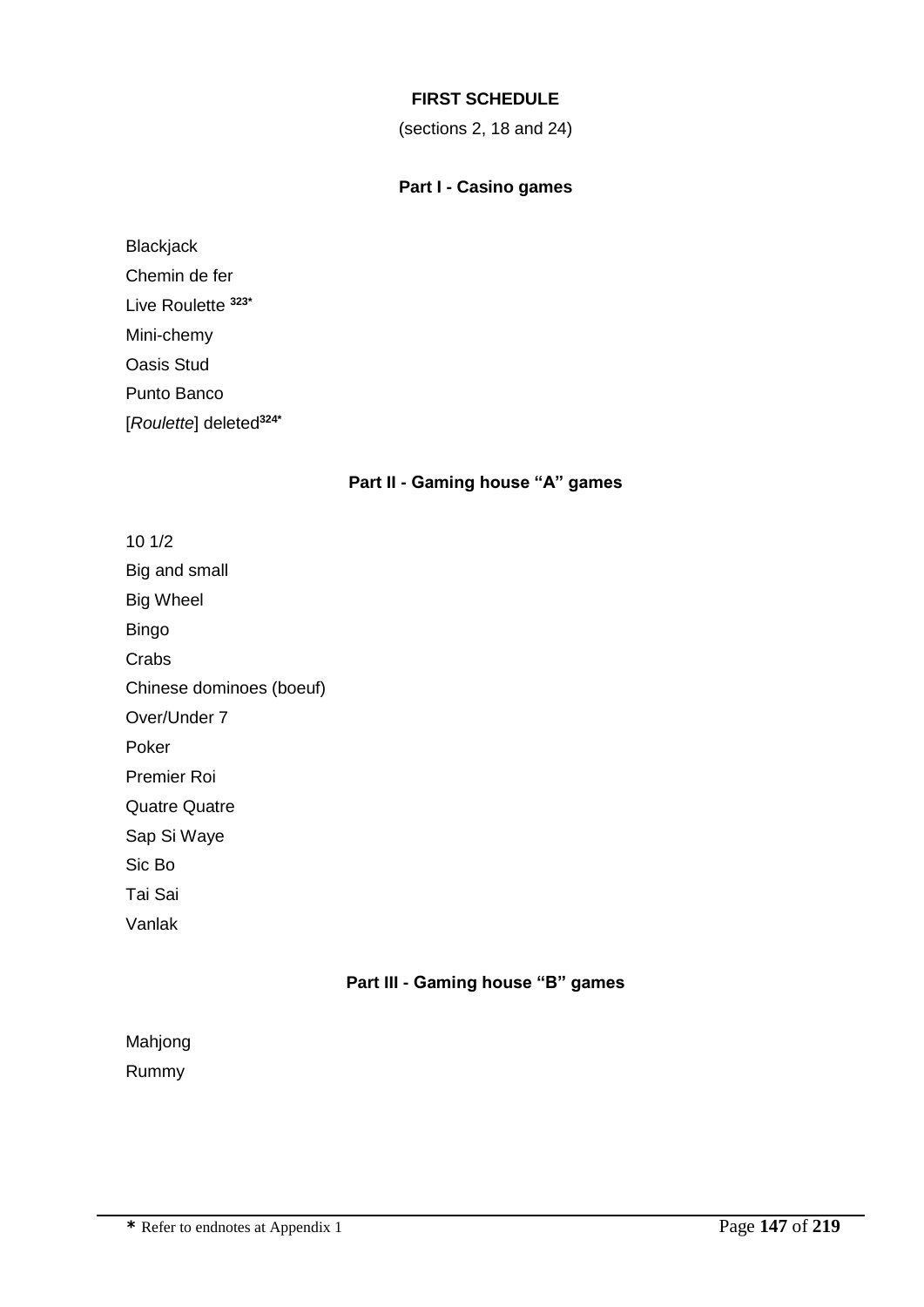## **SECOND SCHEDULE** (section 15(1)) **PART I DECLARATION OF ASSETS**

|    |                                                                                                                            | *being an applicant for the post of Chief Executive in the Gambling Regulatory Authority *being<br>the Chief Executive of the Gambling Regulatory Authority make oath/solemnly affirm that - |  |  |
|----|----------------------------------------------------------------------------------------------------------------------------|----------------------------------------------------------------------------------------------------------------------------------------------------------------------------------------------|--|--|
| 1. | regime)                                                                                                                    |                                                                                                                                                                                              |  |  |
| 2. | My assets and those of my spouse, minor children and grand children in Mauritius and<br>outside Mauritius are as follows - |                                                                                                                                                                                              |  |  |
|    | (a)                                                                                                                        | immoveable property -                                                                                                                                                                        |  |  |
|    |                                                                                                                            | (i)                                                                                                                                                                                          |  |  |
|    |                                                                                                                            | (ii)                                                                                                                                                                                         |  |  |
|    | (b)                                                                                                                        | interest in any partnership, société, joint venture, trust or succession                                                                                                                     |  |  |
|    | (c)                                                                                                                        |                                                                                                                                                                                              |  |  |
|    | (d)                                                                                                                        |                                                                                                                                                                                              |  |  |
|    | (e)                                                                                                                        |                                                                                                                                                                                              |  |  |
|    | (f)                                                                                                                        |                                                                                                                                                                                              |  |  |
|    | (g)                                                                                                                        |                                                                                                                                                                                              |  |  |
|    | (h)                                                                                                                        | other assets exceeding 50,000 rupees in the aggregate                                                                                                                                        |  |  |
| 3. |                                                                                                                            | My liabilities and those of my spouse, minor children and grand children are as follows -                                                                                                    |  |  |
| 4. |                                                                                                                            | Property sold, transferred or donated to my children of age during the period of 12 months                                                                                                   |  |  |
| 5. |                                                                                                                            |                                                                                                                                                                                              |  |  |
|    |                                                                                                                            |                                                                                                                                                                                              |  |  |
|    |                                                                                                                            | Signature                                                                                                                                                                                    |  |  |
|    |                                                                                                                            | Sworn/solemnly affirmed/declared by the abovenamed before me at this                                                                                                                         |  |  |
|    | <b>Supreme Court</b>                                                                                                       | <b>Master and Registrar</b>                                                                                                                                                                  |  |  |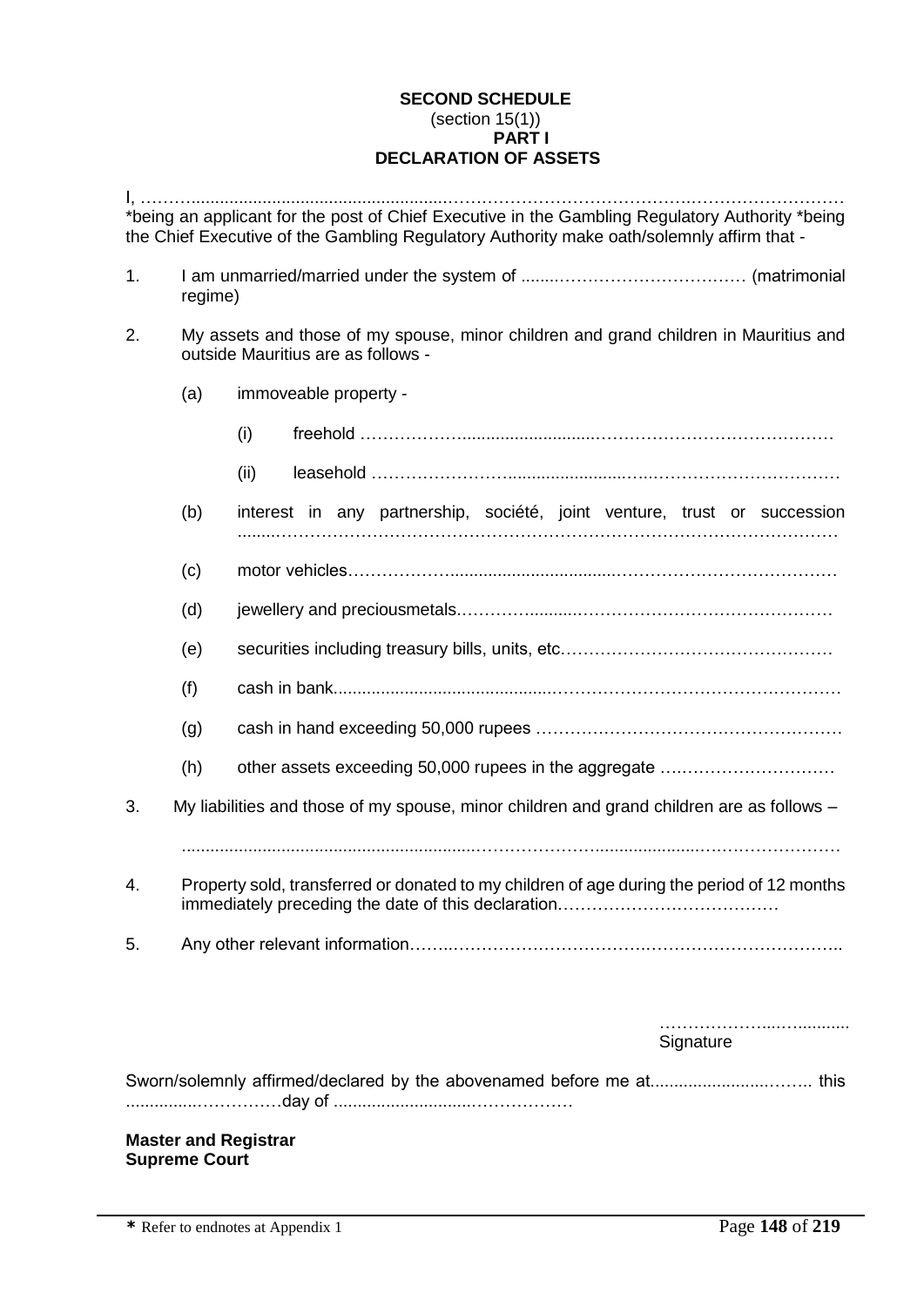# **PART II**

# **DECLARATION OF ASSETS**

|               |                                                                                                                            | Regulatory Authority *being an employee of the Gambling Regulatory Authority holding the post |  |
|---------------|----------------------------------------------------------------------------------------------------------------------------|-----------------------------------------------------------------------------------------------|--|
| 1.<br>regime) |                                                                                                                            |                                                                                               |  |
| 2.            | My assets and those of my spouse, minor children and grand children in Mauritius and<br>outside Mauritius are as follows - |                                                                                               |  |
|               | (a)                                                                                                                        | immoveable property -                                                                         |  |
|               |                                                                                                                            | (i)                                                                                           |  |
|               |                                                                                                                            | (ii)                                                                                          |  |
|               | (b)                                                                                                                        | interest in any partnership, société, joint venture, trust or succession                      |  |
|               |                                                                                                                            |                                                                                               |  |
|               | (c)                                                                                                                        |                                                                                               |  |
|               | (d)                                                                                                                        |                                                                                               |  |
|               | (e)                                                                                                                        |                                                                                               |  |
|               | (f)                                                                                                                        |                                                                                               |  |
|               | (g)                                                                                                                        |                                                                                               |  |
|               | (h)                                                                                                                        | other assets exceeding 50,000 rupees in the aggregate                                         |  |
| 3.            |                                                                                                                            | My liabilities and those of my spouse, minor children and grand children are as follows -     |  |
|               |                                                                                                                            |                                                                                               |  |
| 4.            |                                                                                                                            | Property sold, transferred or donated to my children of age during the period of 12 months    |  |
| 5.            |                                                                                                                            |                                                                                               |  |

.......................... **Signature**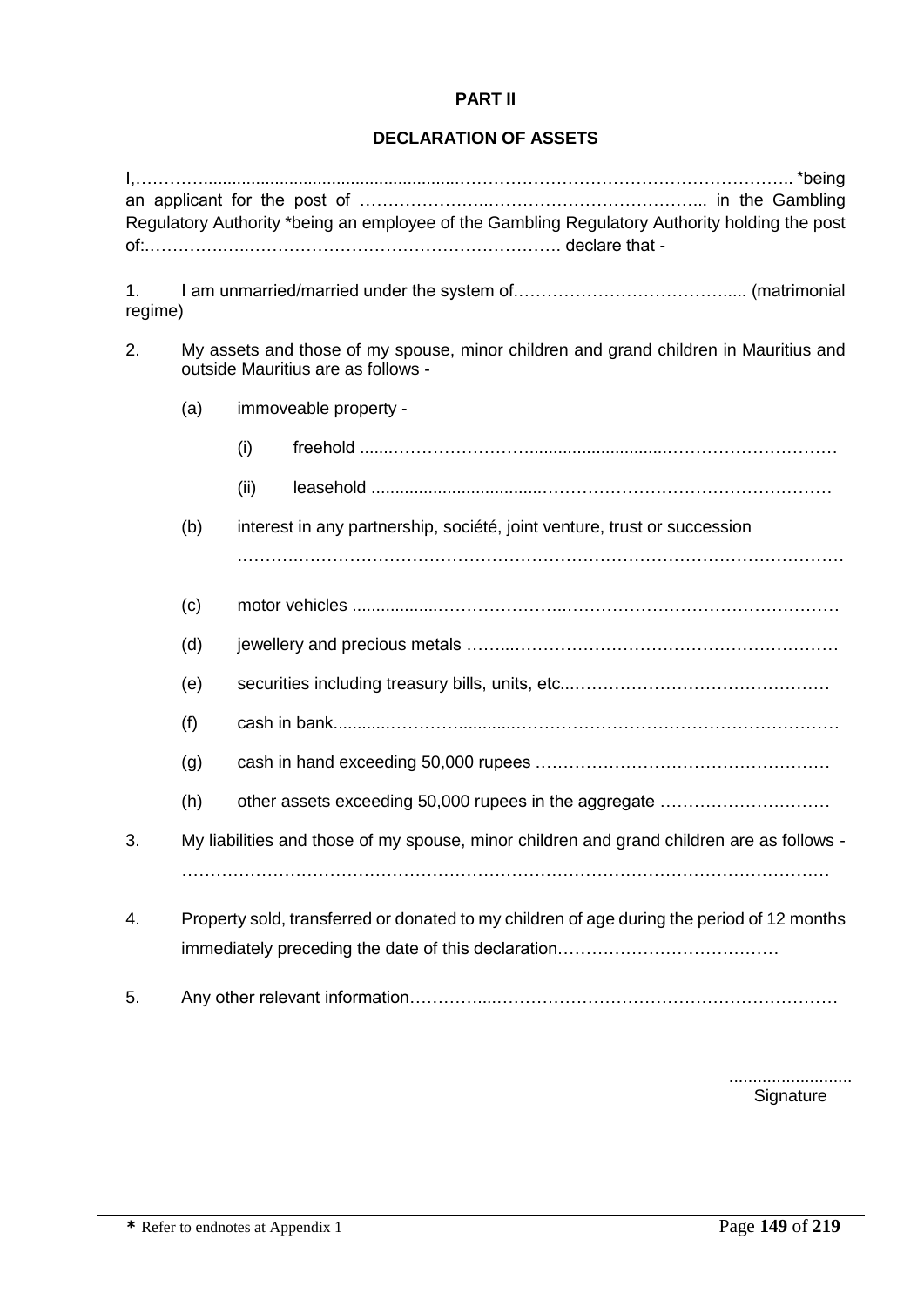## **THIRD SCHEDULE <sup>325</sup> \***

[sections 16(2), 23(2), 28(2), 29C(3), 29F(2), 30(2), 34(3), 40(4), 42(4), 44(9), 51(3), 53(3), 57(3), 59(5), 90(2) and 90C(2)] **326 \***

| <b>LICENCE FEE</b>                                         |                                                                                                                                                                                                  |               |  |
|------------------------------------------------------------|--------------------------------------------------------------------------------------------------------------------------------------------------------------------------------------------------|---------------|--|
| <b>Activities</b>                                          | <b>Licence Fee (Rupees)</b>                                                                                                                                                                      | <b>Period</b> |  |
| CATEGORY 1 - Casino                                        |                                                                                                                                                                                                  |               |  |
| Casino licence                                             | 3,500,000, payable in 4 equal<br>instalments, each instalment<br>being payable on or before<br>the first day of every period of<br>3 months.                                                     | 12 months     |  |
| Gaming machine licence                                     | 125,000<br>gaming<br>per<br>machine, payable in 4 equal<br>instalments, each instalment<br>being payable on or before<br>the first day of every period of<br>3 months                            | 12 months     |  |
| CATEGORY 1A - 327*<br>Hotel casino<br>Hotel casino licence | 55,000 for the period 1<br>(a)<br>July 2018 to 30 June<br>2021;                                                                                                                                  | 12 months     |  |
|                                                            | thereafter,<br>(b)<br>75,000<br>payable in 4 equal<br>instalments,<br>each<br>instalment<br>being<br>payable on or before<br>the first day of every<br>period of 3 months                        |               |  |
| Hotel casino operator licence<br>(per licensed premise)    | 250,000 for the period<br>(a)<br>1 July 2018 to 30 June<br>2021;                                                                                                                                 | 12 months     |  |
|                                                            | (b)<br>300,000<br>thereafter,<br>$\overline{4}$<br>payable<br>equal<br>in<br>instalments,<br>each<br>instalment<br>being<br>payable on or before<br>the first day of every<br>period of 3 months |               |  |
| Hotel casino<br>gaming machine licence                     | 50,000 for the period 1<br>(a)<br>July 2018 to 30 June<br>2021;                                                                                                                                  | 12 months     |  |
|                                                            | (b)<br>75,000<br>thereafter,<br>$\overline{4}$<br>equal<br>payable<br>in<br>instalments,<br>each<br>instalment<br>being<br>payable on or before<br>the first day of every<br>period of 3 months  |               |  |
| CATEGORY 2 - Gaming House "A"                              |                                                                                                                                                                                                  |               |  |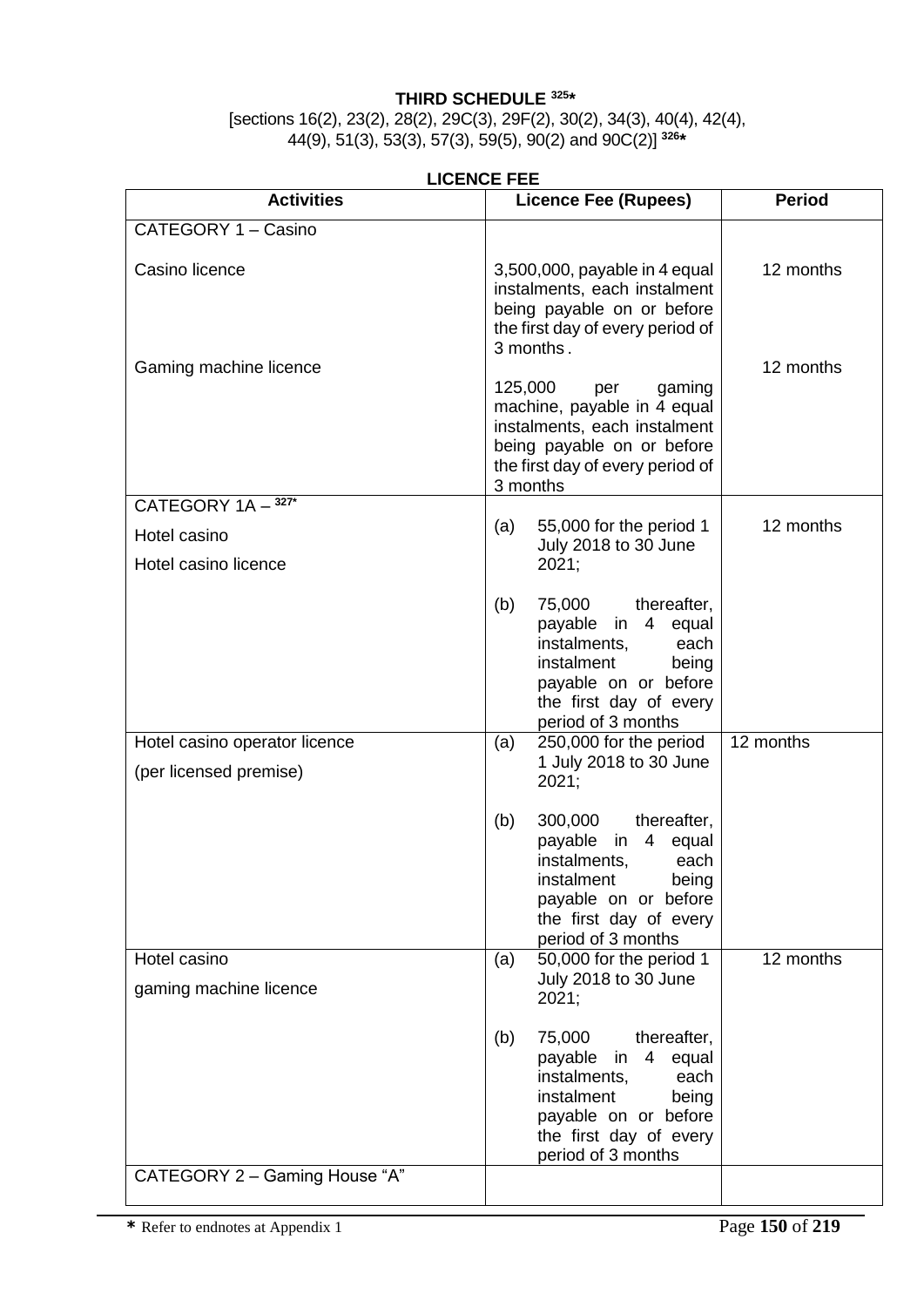| Gaming house licence in respect of Gaming<br>house "A" games<br>Gaming machine licence | 3,500,000, payable in 4 equal<br>instalments, each instalment<br>being payable on or before<br>the first day of every period of<br>3 months<br>125,000<br>Gaming<br>per<br>machine, payable in 4 equal<br>instalments, each instalment<br>being payable on or before<br>the first day of every period of | 12 months<br>12 months                                                   |
|----------------------------------------------------------------------------------------|----------------------------------------------------------------------------------------------------------------------------------------------------------------------------------------------------------------------------------------------------------------------------------------------------------|--------------------------------------------------------------------------|
| CATEGORY 3 - Horse-racing                                                              | 3 months                                                                                                                                                                                                                                                                                                 |                                                                          |
| Bookmaker licence for conducting fixed odd<br>betting on local races -                 |                                                                                                                                                                                                                                                                                                          |                                                                          |
| at the racecourse<br>(a)                                                               | 500,000                                                                                                                                                                                                                                                                                                  | January to 15<br>1.<br>August of every<br>year or part thereof           |
|                                                                                        | 500,000                                                                                                                                                                                                                                                                                                  | 16 August to 31<br>December of every<br>year or part thereof             |
| Deleted <sup>328*</sup><br>(b)                                                         |                                                                                                                                                                                                                                                                                                          |                                                                          |
| (c)<br>through remote communication                                                    | $1,750,000$ in respect of the<br>principal place of business                                                                                                                                                                                                                                             | January to 15<br>$\mathbf{1}$<br>August of every<br>year or part thereof |
|                                                                                        | 1,750,000 in respect of the<br>principal place of business                                                                                                                                                                                                                                               | 16 August to 31<br>December of every<br>year or part thereof             |
|                                                                                        | 20,000 in respect of every<br>other place at which facilities<br>are provided                                                                                                                                                                                                                            | 1 January to 15<br>August of every<br>year or part thereof               |
|                                                                                        | 20,000 in respect of every<br>other place at which facilities<br>are provided                                                                                                                                                                                                                            | 16 August to 31<br>December of every<br>year or part thereof             |
| Totalisator operator licence -                                                         |                                                                                                                                                                                                                                                                                                          |                                                                          |
| (a) for operating at the racecourse<br>(b) for operating outside the racecourse        | 1,000,000<br>40,000 in respect of each                                                                                                                                                                                                                                                                   | Yearly or part<br>thereof                                                |
|                                                                                        | place of business;                                                                                                                                                                                                                                                                                       | Yearly or part<br>thereof                                                |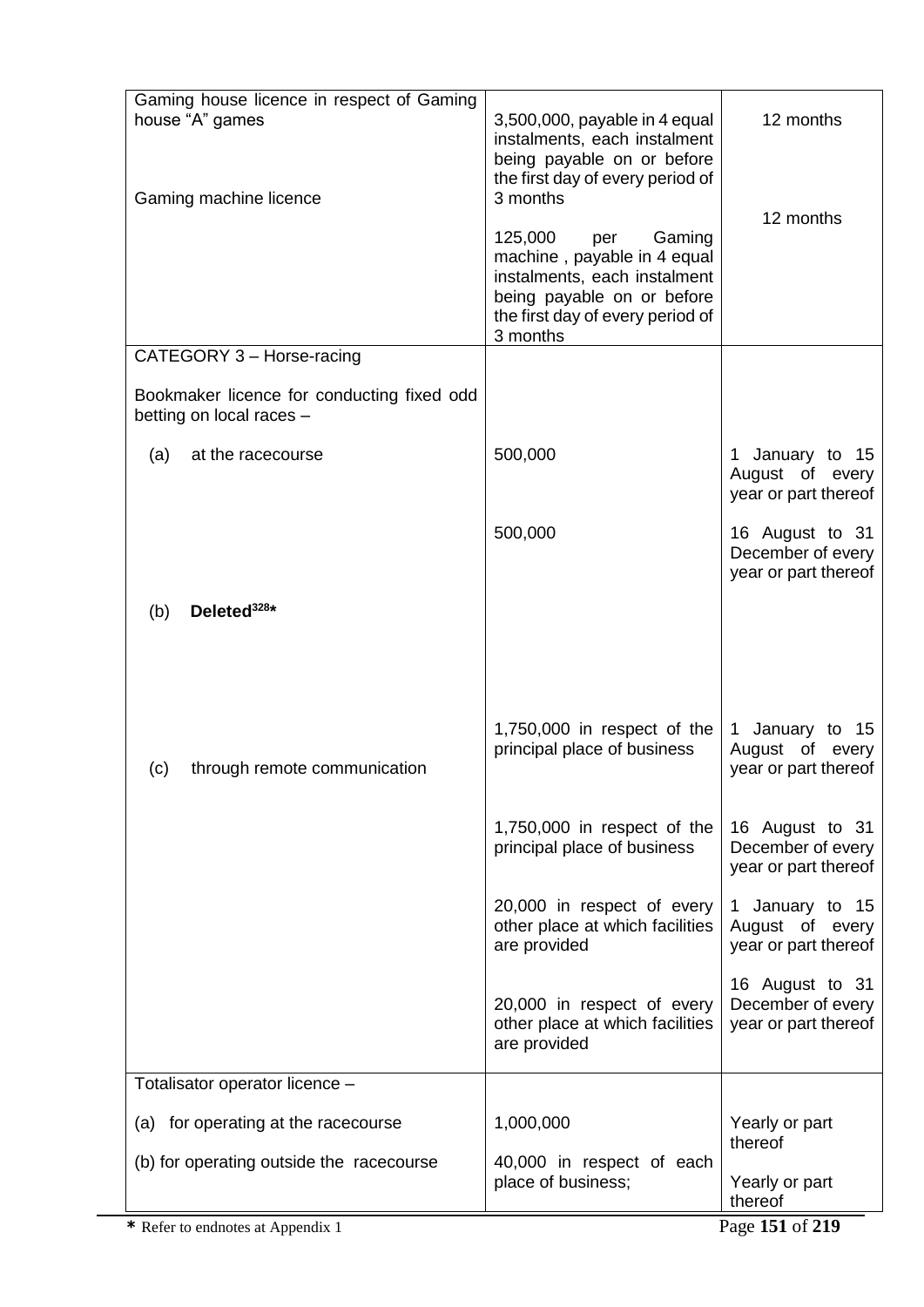| $(c)$ for<br>operating<br>through<br>remote<br>communication at such place outside the<br>racecourse as may be approved by the<br><b>Board</b><br>(d) for conducting local race inter-totalisator<br>betting<br>(e) for conducting foreign race inter-<br>totalisator betting<br>(f) in respect of each terminal | 40,000 in respect of the<br>principal place of business;<br>40,000 in respect of every<br>other place at which facilities<br>are provided<br>3,500,000<br>3,500,000                                        | Yearly or part<br>thereof<br>Yearly or part<br>thereof<br>Yearly or part<br>thereof |
|------------------------------------------------------------------------------------------------------------------------------------------------------------------------------------------------------------------------------------------------------------------------------------------------------------------|------------------------------------------------------------------------------------------------------------------------------------------------------------------------------------------------------------|-------------------------------------------------------------------------------------|
|                                                                                                                                                                                                                                                                                                                  | 40,000                                                                                                                                                                                                     | Yearly or part<br>thereof<br>Yearly or part<br>thereof                              |
| Horse racing organiser licence                                                                                                                                                                                                                                                                                   | 1,000,000, payable in 4 equal<br>instalments, each instalment<br>being payable on or before<br>the first day of every period of<br>3 months                                                                | Yearly or part<br>thereof                                                           |
| <b>CATEGORY 4</b>                                                                                                                                                                                                                                                                                                | $330*$                                                                                                                                                                                                     |                                                                                     |
| Bookmaker licence for conducting fixed odds<br>betting on any football matches taking place<br>outside Mauritius other than a local race <sup>329*</sup>                                                                                                                                                         | 3,500,000, in respect of the<br>principal place of business,<br>payable<br>in<br>4<br>equal<br>instalments, each instalment<br>being payable on or before<br>the first day of every period of<br>3 months" | Yearly or part thered<br>$331*$                                                     |
|                                                                                                                                                                                                                                                                                                                  | 40,000, in respect of every<br>other additional place of<br>business, payable in 4 equal<br>instalments, each instalment<br>being payable on or before<br>the first day of every period of<br>3 months     | Yearly or part<br>thereof                                                           |
| <b>CATEGORY 5</b>                                                                                                                                                                                                                                                                                                |                                                                                                                                                                                                            |                                                                                     |
| Licence to Operator of Mauritius National<br>Lottery                                                                                                                                                                                                                                                             | 5,000,000                                                                                                                                                                                                  | 12 months                                                                           |
| CATEGORY 6 - Miscellaneous                                                                                                                                                                                                                                                                                       |                                                                                                                                                                                                            |                                                                                     |
| (a) Sweepstake organiser licence                                                                                                                                                                                                                                                                                 | 15,000                                                                                                                                                                                                     | Yearly or part                                                                      |
| (b) Local pool promoter licence                                                                                                                                                                                                                                                                                  | 15,000                                                                                                                                                                                                     | thereof                                                                             |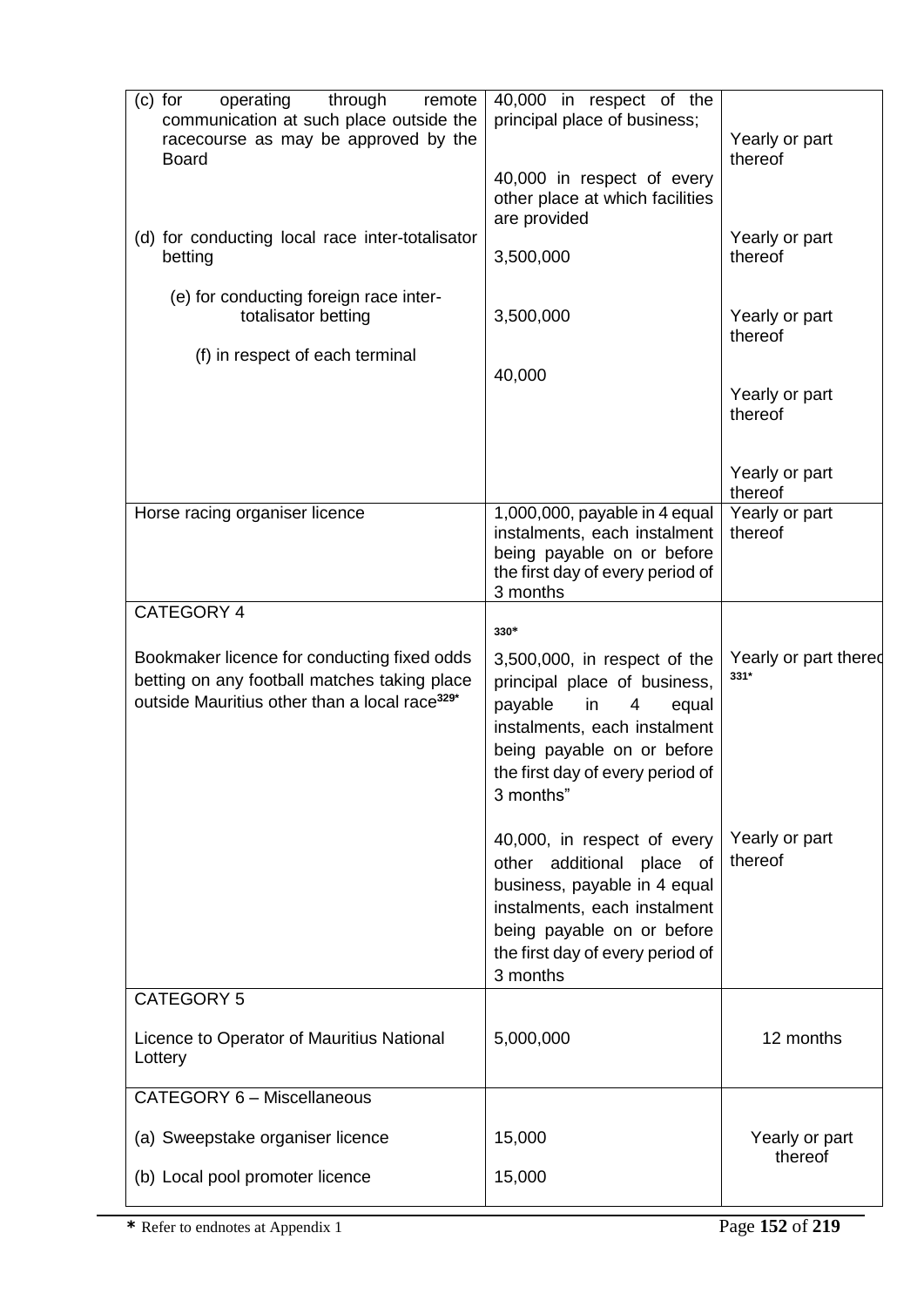|                                     | (c) Agent of a foreign pool promoter licence                     | 15,000                                                                                                                                   | Yearly or part<br>thereof                 |
|-------------------------------------|------------------------------------------------------------------|------------------------------------------------------------------------------------------------------------------------------------------|-------------------------------------------|
| (d) Lottery licence under Part XVII |                                                                  |                                                                                                                                          |                                           |
|                                     |                                                                  | 15,000 in respect of each<br>lottery organized                                                                                           | Yearly or part<br>thereof                 |
| (e) Dart games licence              |                                                                  | 7,500 per dart board                                                                                                                     |                                           |
|                                     |                                                                  |                                                                                                                                          |                                           |
|                                     |                                                                  | 7,500 per dart board                                                                                                                     | January to 15<br>1                        |
| Authorised days and time            |                                                                  |                                                                                                                                          | August of every<br>year or part thereof   |
| Saturday -                          | Days immediately preceding race day falling on                   |                                                                                                                                          | 16 August to 31                           |
| Day                                 | Time                                                             |                                                                                                                                          | December of every<br>year or part thereof |
| Thursday                            | 13.00 hrs to 18.00 hrs                                           |                                                                                                                                          |                                           |
| Friday                              | 10.00 hrs to 18.00 hrs                                           |                                                                                                                                          |                                           |
| Sunday -                            | Days immediately preceding race day falling on                   |                                                                                                                                          |                                           |
| Day                                 | Time                                                             |                                                                                                                                          |                                           |
| Friday                              | 10.00 hrs to 18.00 hrs                                           |                                                                                                                                          |                                           |
| Saturday<br>Race day                | 10.00 hrs to 18.00 hrs<br>09.00 hrs to 18.00 hrs                 |                                                                                                                                          |                                           |
|                                     | Monday immediately following race day -                          |                                                                                                                                          |                                           |
|                                     | 12.00 hrs to 16.00 hrs                                           |                                                                                                                                          |                                           |
| (f) Ad hoc licence                  |                                                                  |                                                                                                                                          |                                           |
|                                     | (g) Gaming House licence in respect of<br>Gaming House "B" games |                                                                                                                                          |                                           |
|                                     |                                                                  |                                                                                                                                          |                                           |
|                                     | (h) Limited payout machine operator licence                      | 15,000                                                                                                                                   |                                           |
|                                     | (i) Limited payout machine licence                               | 15,000, payable in 4 equal<br>instalments, each instalment<br>being payable on or before<br>the first day of every period of<br>3 months | per day<br>12 months                      |
|                                     | (j) Amusement machine operator licence <sup>332*</sup>           | 15,000, payable in 4 equal<br>instalments, each instalment<br>being payable on or before                                                 |                                           |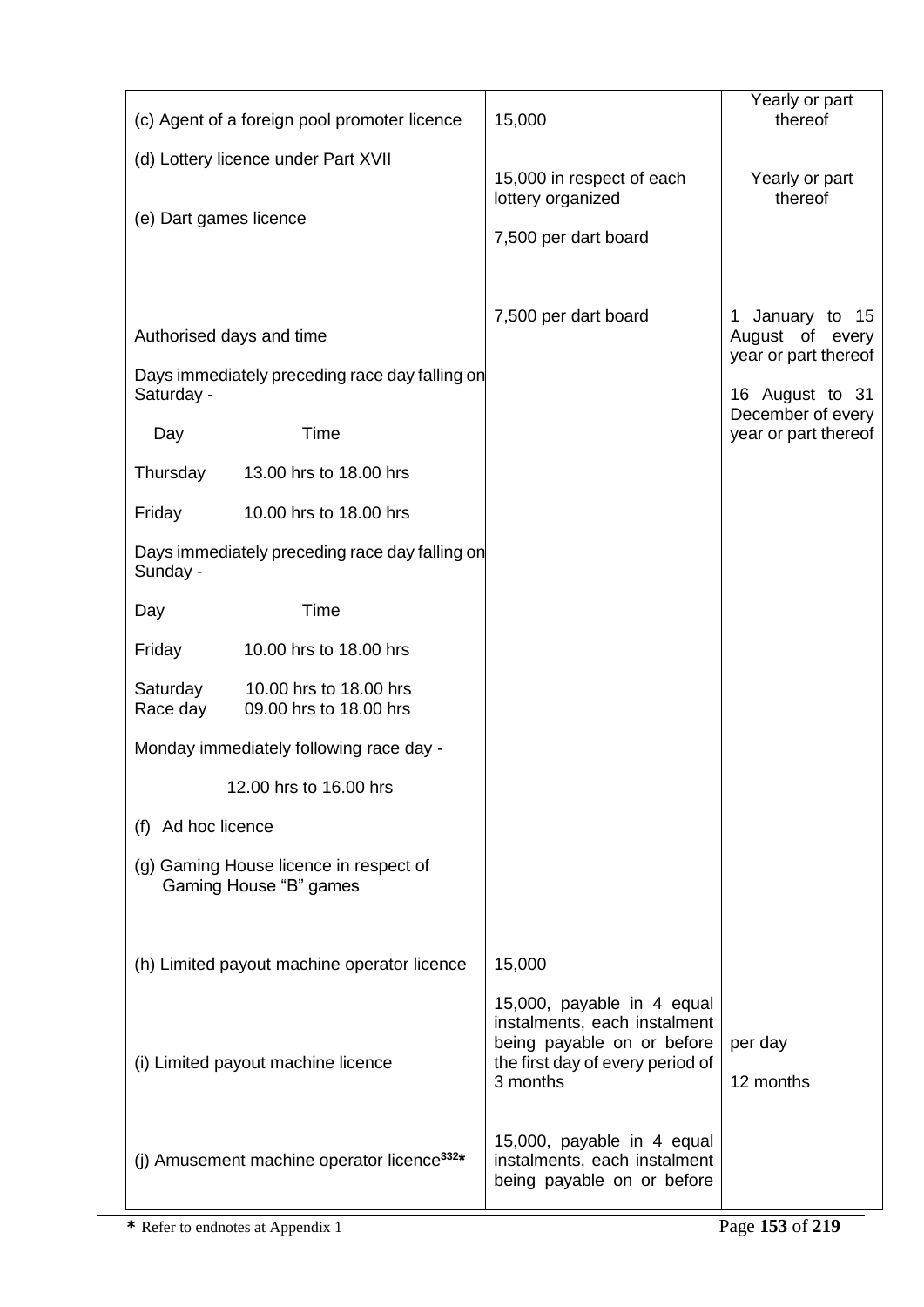| (k) Amusement machine licence 333* | the first day of every period of<br>3 months <sup>335*</sup>                                                                                             | Yearly<br>thereof | <b>or</b> | part |
|------------------------------------|----------------------------------------------------------------------------------------------------------------------------------------------------------|-------------------|-----------|------|
| (I) Deleted $334*$                 | 10,000, payable in 4 equal<br>instalments, each instalment<br>being payable on or before<br>the first day of every period of<br>3 months <sup>336*</sup> | Yearly<br>thereof | <b>or</b> | part |
|                                    | 15,000, payable in 4 equal<br>instalments, each instalment<br>being payable on or before<br>the first day of every period of<br>3 months                 | Yearly<br>thereof | or        | part |
|                                    | 10,000, payable in 4 equal<br>instalments, each instalment<br>being payable on or before<br>the first day of every period of<br>3 months                 | Yearly<br>thereof | or        | part |
|                                    |                                                                                                                                                          |                   |           |      |

# **FOURTH SCHEDULE**

(section 101 and 103)

# **Security to be furnished to Authority**

|     | Security to be furnished in respect of licence of -  | <b>Amount of security</b> |
|-----|------------------------------------------------------|---------------------------|
|     |                                                      | (Rupees)                  |
| 1.  | Gaming house "A" operator                            | 1,200,000337*             |
| 1A. | Limited payout machine operator <sup>338*</sup>      | 200,000                   |
| 2.  | Totalisator operator                                 | 1,200,000                 |
| 3.  | Bookmaker conducting fixed odds betting on local     | 1,200,000                 |
|     | horse-race                                           |                           |
| 4.  | Bookmaker conducting fixed odds betting on football  | 1,200,000                 |
|     | matches taking place outside Mauritius other than on |                           |
|     | local horse-race <sup>339*</sup>                     |                           |
| 4A. | Sweepstake organiser <sup>340*</sup>                 | 200,000                   |
| 5.  | Local pool promoter                                  | 100,000341*               |
| 6.  | Agent of a foreign pool promoter                     | 100,000342*               |
| 7.  | <b>Operator of Mauritius National Lottery</b>        | 5,000,000                 |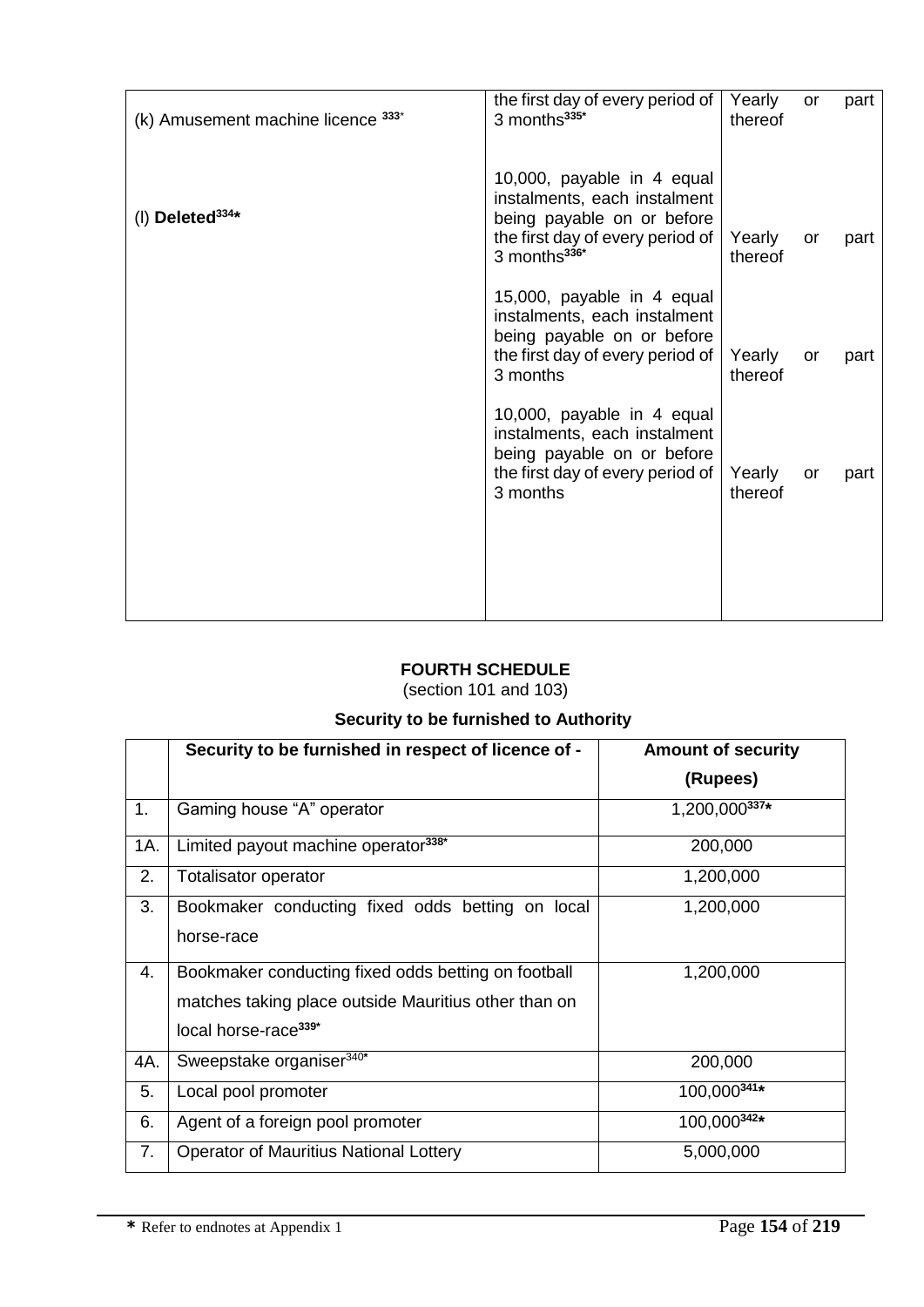|    | Lottery under Part XVII                              | Amount equivalent to the total<br>market value of the prizes<br>offered |
|----|------------------------------------------------------|-------------------------------------------------------------------------|
| 9. | Loterie Vert Operator under Part XVI <sup>343*</sup> | 5,000,000                                                               |

# **FIFTH SCHEDULE <sup>344</sup> \*** [Sections 60(1)(d), 88(1)(a), 114 and 115A]

# **PART I - DUTIES AND TAXES**

| <b>Licence</b>        | Tax or duty                                                                                      | <b>Time limit</b>                                      |
|-----------------------|--------------------------------------------------------------------------------------------------|--------------------------------------------------------|
|                       |                                                                                                  | for payment                                            |
| <b>CATEGORY 1</b>     |                                                                                                  |                                                        |
| Casino                | 15 per cent of gross takings in<br>respect of games                                              | 20 days after the end of<br>every month                |
|                       | 35 per cent of gross takings in<br>respect of gaming machines                                    | 20 days after the end of<br>every month                |
| CATEGORY 1A345*       |                                                                                                  |                                                        |
| Hotel casino          | (a)<br>for the period 1 July 2018 to<br>30 June 2021, 15% of gross                               | Not later than 20 days after<br>the end of every month |
| Hotel casino operator | takings (amount staked by<br>less winnings) in<br>players<br>hotel casino<br>respect of<br>games |                                                        |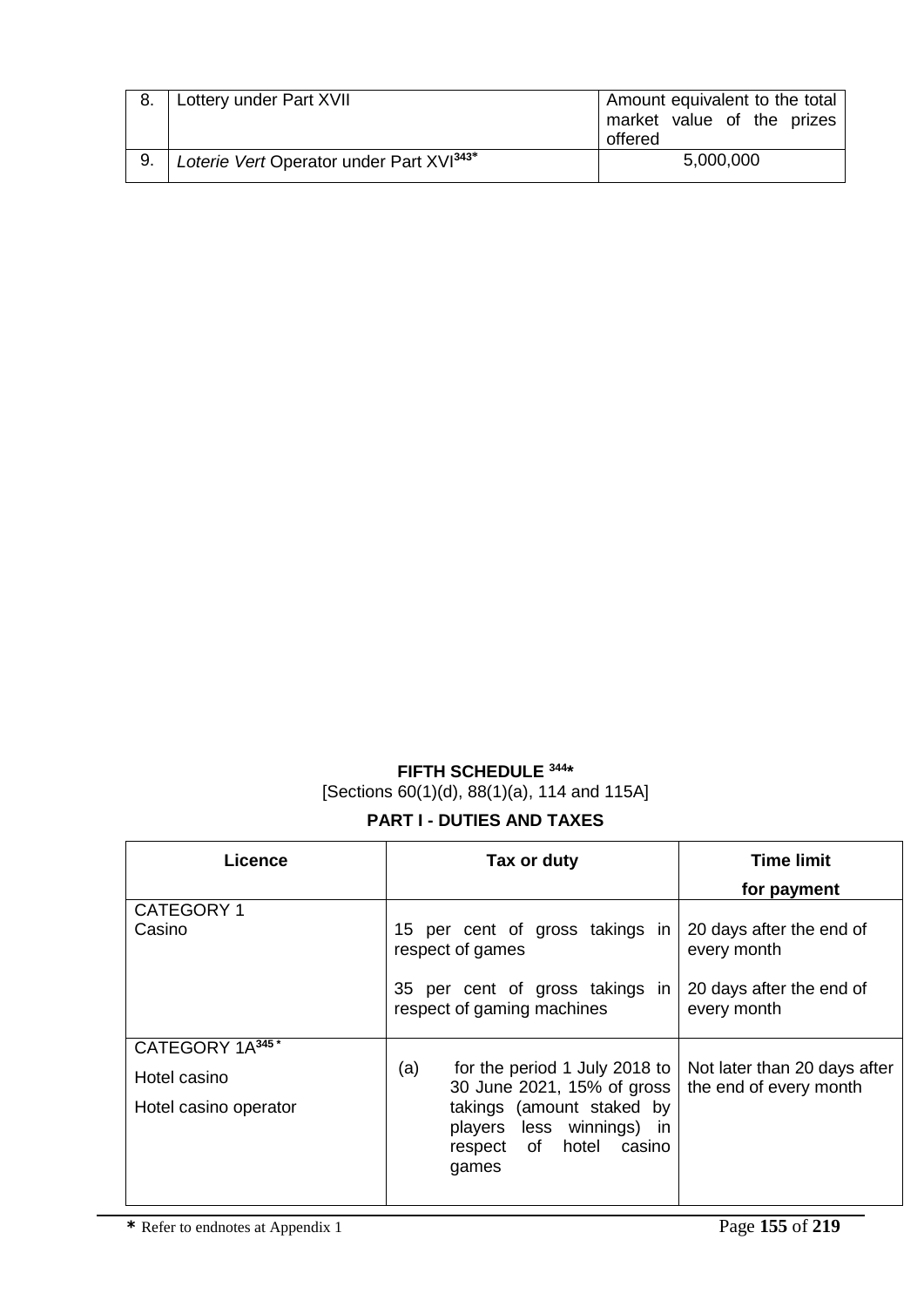| thereafter, 20% of gross<br>(b)<br>takings (amount staked by<br>players<br>less winnings) in<br>of<br>hotel<br>casino<br>respect<br>games |                                                                                                              |
|-------------------------------------------------------------------------------------------------------------------------------------------|--------------------------------------------------------------------------------------------------------------|
| 30 per cent of gross takings in<br>respect of games                                                                                       | 20 days after the end of<br>every month                                                                      |
| 35 per cent of gross takings in<br>respect of gaming machines                                                                             | 20 days after the end of<br>every month                                                                      |
|                                                                                                                                           |                                                                                                              |
|                                                                                                                                           |                                                                                                              |
| 14 per cent of gross stakes in<br>respect of each race meeting <sup>348*</sup>                                                            | Friday immediately<br>following the race meeting                                                             |
|                                                                                                                                           | Friday immediately<br>following the race meeting                                                             |
|                                                                                                                                           |                                                                                                              |
|                                                                                                                                           |                                                                                                              |
| 14 per cent of gross stakes per<br>week <sup>349*</sup>                                                                                   | Friday immediately<br>following the week, starting<br>from Monday to Sunday, in<br>which the bet is accepted |
|                                                                                                                                           |                                                                                                              |
| 14 per cent of gross stakes <sup>350*</sup>                                                                                               | Friday immediately<br>following the race meeting                                                             |
| 14 per cent of gross stakes                                                                                                               | Friday immediately<br>following the race meeting                                                             |
| 14 per cent of gross stakes                                                                                                               | Friday immediately<br>following the race meeting                                                             |
| 14 per cent of gross stakes                                                                                                               | Friday immediately<br>following the race meeting                                                             |
| 14 per cent of gross stakes                                                                                                               | Friday immediately<br>following the race meeting                                                             |
|                                                                                                                                           |                                                                                                              |

Ξ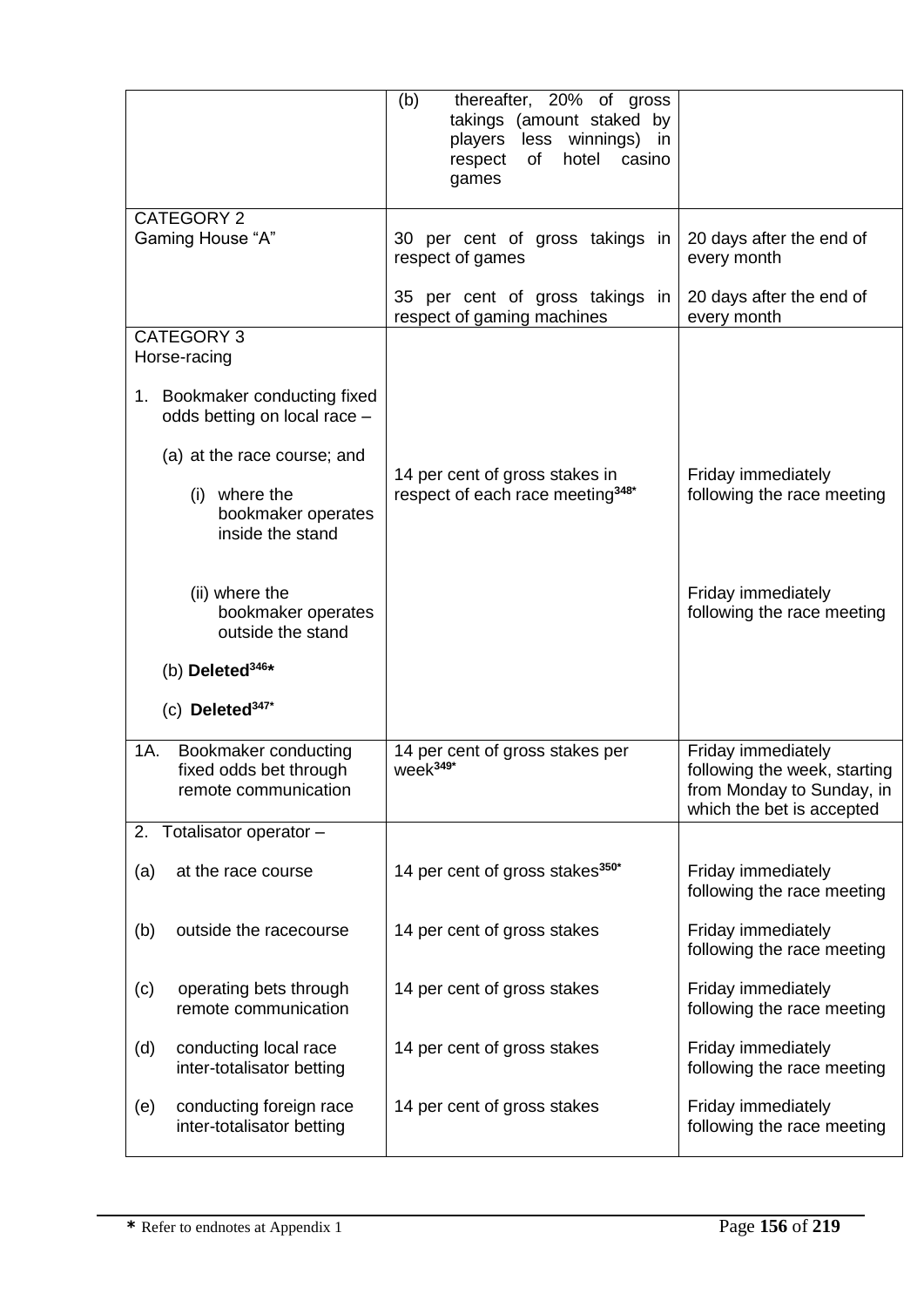| CATEGORY 4                                                                                                                      |                                                                                    |                                                                                                                      |
|---------------------------------------------------------------------------------------------------------------------------------|------------------------------------------------------------------------------------|----------------------------------------------------------------------------------------------------------------------|
| Bookmaker<br>conducting<br>fixed<br>odds betting on football matches<br>taking<br>outside<br>place<br>Mauritius <sup>351*</sup> | 14 per cent of gross stakes per<br>week <sup>352*</sup>                            | Friday immediately<br>following the week, starting<br>from Monday to Sunday, in<br>which the bet is accepted         |
| <b>CATEGORY 5</b>                                                                                                               |                                                                                    |                                                                                                                      |
| 1. Operator of Mauritius National<br>Lottery                                                                                    | 47.16 per cent of net proceeds from<br>lottery games 354*                          | Not later than 7 days after<br>the end of every quarter                                                              |
| 2. Loterie Vert Operator <sup>353*</sup>                                                                                        | 47.16 per cent of net proceeds                                                     | Not later than 7 days after<br>the end of every quarter                                                              |
| CATEGORY 6<br>Miscellaneous                                                                                                     |                                                                                    |                                                                                                                      |
| Sweepstake organizer                                                                                                            | 14 per cent of gross Proceeds <sup>355*</sup>                                      | Friday immediately<br>following the race meeting                                                                     |
| Local pool promoter                                                                                                             | 14 per cent of gross stakes                                                        | Friday immediately<br>following the day of the<br>football matches                                                   |
| Agent of a foreign pool promoter                                                                                                | 14 per cent of gross stakes                                                        | Friday immediately<br>following the week, starting<br>from Monday to Sunday, in<br>which the bet is accepted<br>358* |
| Limited<br>machine<br>payout<br>operator                                                                                        | 14 per cent of gross takings or one<br>million rupees, whichever is higher<br>356* | 20 days after the end of<br>every month                                                                              |
| Amusement machine operator                                                                                                      | 500 rupees per machine <sup>357*</sup>                                             | 20 days after the end of<br>every month                                                                              |

# **PART II – LEVY**

Rate of Levy – 2% of gross gambling yield

| Licence                               | <b>Gross gambling yield</b>                                                            | <b>Time limit</b><br>for payment        |
|---------------------------------------|----------------------------------------------------------------------------------------|-----------------------------------------|
| CATEGORY 1<br>Casino                  | Total<br>amount staked<br>by<br>players less winnings                                  | 20 days after the end of<br>every month |
| CATEGORY 1A 359*                      |                                                                                        |                                         |
| Hotel casino<br>Hotel casino operator | Total amount staked by<br>players<br>less winnings in respect of<br>hotel casino games | 20 days after the<br>end of every month |
| CATEGORY 2<br>Gaming House "A"        |                                                                                        |                                         |

**\*** Refer to endnotes at Appendix 1 Page **157** of **219**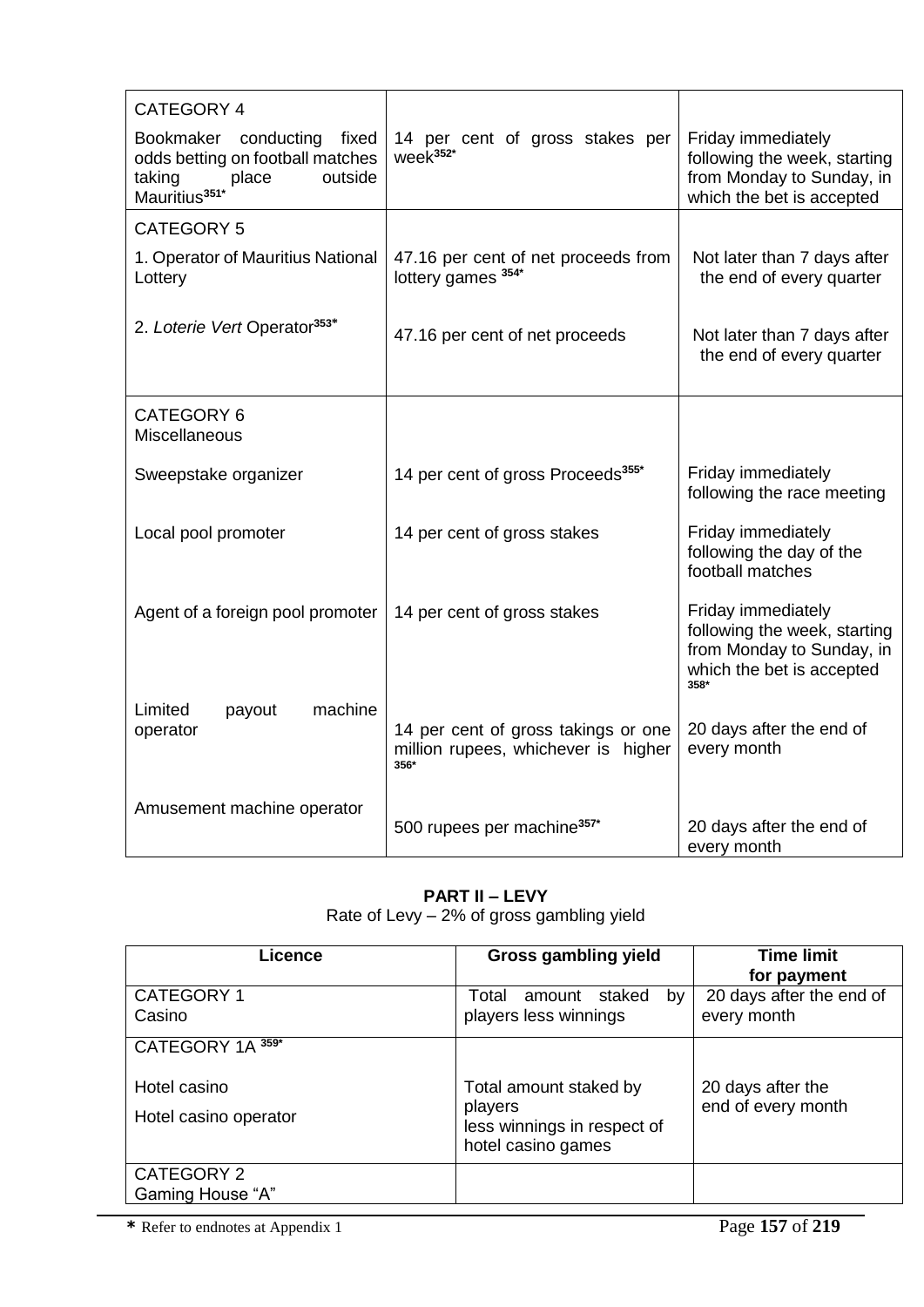|                                                                                                                                                          |  | amount staked<br>Total<br>by<br>players less winnings                                        | 20 days after the end of<br>every month                                                                         |
|----------------------------------------------------------------------------------------------------------------------------------------------------------|--|----------------------------------------------------------------------------------------------|-----------------------------------------------------------------------------------------------------------------|
| CATEGORY 3 360*<br>Horse-racing                                                                                                                          |  |                                                                                              |                                                                                                                 |
| 1. Bookmaker conducting fixed odds<br>betting on local race -                                                                                            |  |                                                                                              |                                                                                                                 |
| (a)<br>at the race course-                                                                                                                               |  |                                                                                              |                                                                                                                 |
| bookmaker<br>(i)<br>where<br>the<br>operates inside the stand                                                                                            |  | Total<br>amount<br>staked<br>by<br>punters exclusive of betting<br>tax less winnings payable | Friday immediately<br>following the race<br>meeting                                                             |
| (ii) where the bookmaker operates<br>outside the stand                                                                                                   |  | Total<br>amount<br>staked<br>by<br>punters exclusive of betting<br>tax less winnings payable | Friday immediately<br>following the race<br>meeting                                                             |
| Deleted <sup>361*</sup><br>(b)                                                                                                                           |  |                                                                                              |                                                                                                                 |
|                                                                                                                                                          |  |                                                                                              |                                                                                                                 |
| 1A.<br>Bookmaker conducting fixed odds<br>betting through remote<br>communication                                                                        |  | Total<br>amount<br>staked<br>by<br>punters exclusive of betting<br>tax less winnings payable | Friday immediately<br>following the week,<br>starting from Monday to<br>Sunday, in which the bet<br>is accepted |
| 2.<br>Totalisator operator -                                                                                                                             |  |                                                                                              |                                                                                                                 |
| at the race course<br>(a)                                                                                                                                |  |                                                                                              |                                                                                                                 |
| outside the racecourse<br>(b)                                                                                                                            |  |                                                                                              |                                                                                                                 |
| operating bets through remote<br>(c)<br>communication                                                                                                    |  | Total amount staked<br>punters<br>less<br>by<br>betting<br>tax<br>and<br>dividends payable   | Friday immediately<br>following the race<br>meeting                                                             |
| conducting local race inter-<br>(d)<br>totalisator betting                                                                                               |  |                                                                                              |                                                                                                                 |
| conducting foreign race inter-<br>(e)<br>totalisator betting                                                                                             |  |                                                                                              |                                                                                                                 |
| <b>Licence</b>                                                                                                                                           |  | <b>Gross gambling yield</b>                                                                  | <b>Time limit</b>                                                                                               |
|                                                                                                                                                          |  |                                                                                              | for payment                                                                                                     |
| CATEGORY 4<br>Bookmaker<br>conducting<br>fixed<br>odds betting on football matches<br>payable<br>taking<br>place<br>outside<br>Mauritius <sup>362*</sup> |  | Total amount staked by punters<br>exclusive of betting tax less winnings                     | Friday immediately<br>following the week, starting<br>from Monday to Sunday, in<br>which the bet is accepted    |
| <b>CATEGORY 5</b>                                                                                                                                        |  |                                                                                              |                                                                                                                 |
| Operator of Mauritius National<br>Lottery                                                                                                                |  | No Levy applicable                                                                           | None                                                                                                            |

Ξ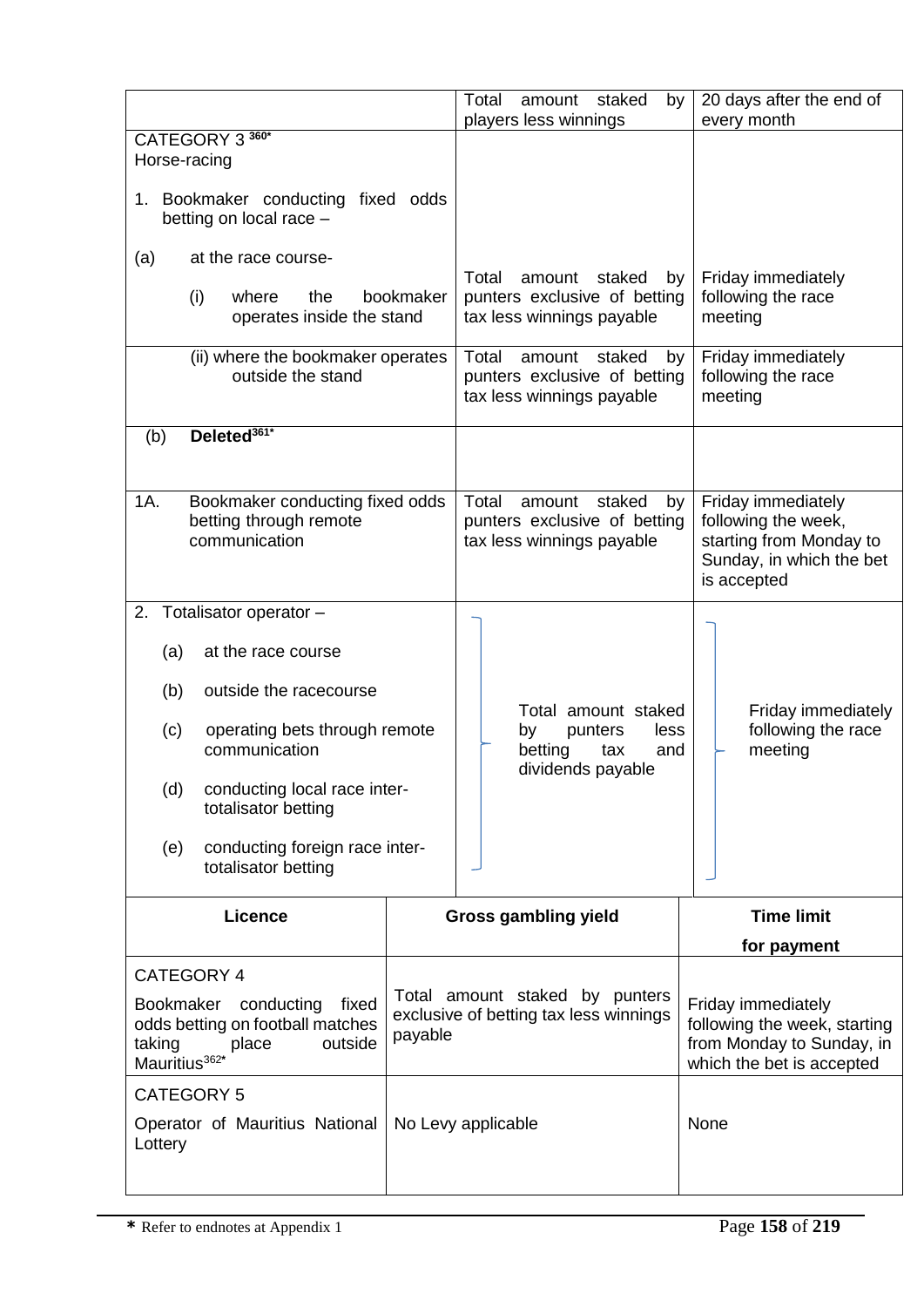|     | CATEGORY 6<br><b>Miscellaneous</b>       |                                                                                                   |                                                                                                              |
|-----|------------------------------------------|---------------------------------------------------------------------------------------------------|--------------------------------------------------------------------------------------------------------------|
| (1) | Sweepstake organizer                     | Gross Proceeds less sweepstake<br>duty and dividends payable 363*                                 | Friday immediately<br>following the race meeting                                                             |
| (2) | Local pool promoter                      | Gross stakes less betting duty and<br>dividends payable 364*                                      | Friday immediately<br>following the day of the<br>football matches                                           |
| (3) | Agent of a foreign pool<br>promoter      | Commission receivable as agent of a<br>foreign pool promoter                                      | Friday immediately<br>following the week, starting<br>from Monday to Sunday, in<br>which the bet is accepted |
| (4) | machine<br>payout<br>Limited<br>operator | Total amount staked by players,<br>excluding gaming tax, less winnings<br>payable <sup>365*</sup> | 20 days after the end of<br>every month                                                                      |
|     |                                          |                                                                                                   |                                                                                                              |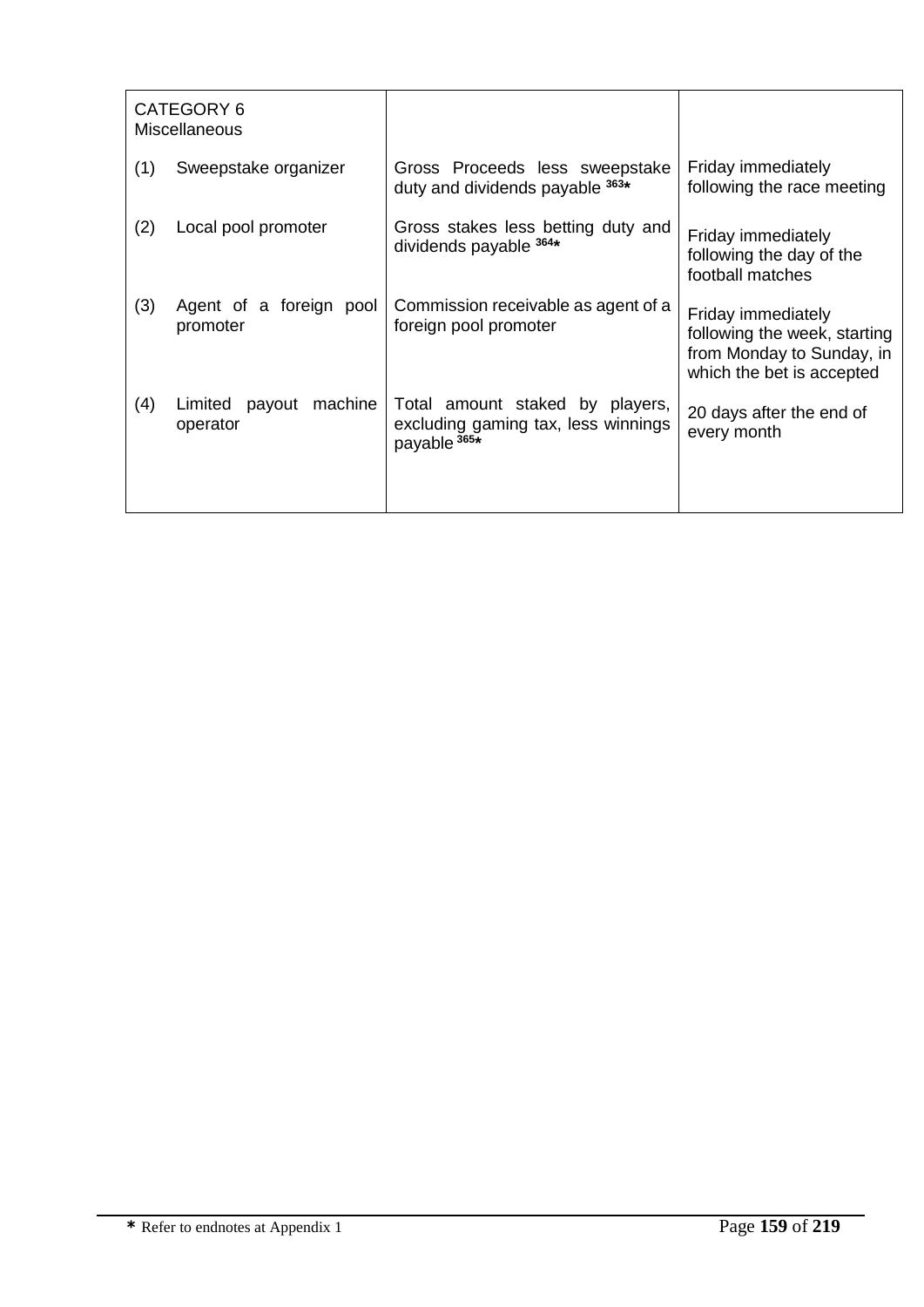## **Endnotes**

**<sup>1</sup>** FA 2011- The heading of Part VIA amended the words "AWP MACHINES" deleted and replaced by the words "LIMITED PAYOUT MACHINES" and the words "AWP machines" and "AWP machine" deleted wherever they appeared and replaced by the words "limited payout machines" and "limited payout machine", respectively w.e.f. 15 Dec 2011.  $\overline{a}$ 

FA N0.2 of 2009 –New Part VIA - AWP MACHINES inserted after Part VI w.e.f. 1 January 2011.

- <sup>2</sup> FA 2011- New section 29C inserted after section 29B w.e.f. 15 Dec 2011.
- <sup>3</sup> FA N0.2 of 2009 New Part XVA VIDEO LOTTERY TERMINALS inserted after Part VI w.e.f. 1 January 2011.
- **<sup>4</sup>** Proclamation No.36 of 2017 Shall come into operation on 6 October 2017.

FA 2017- Definition deleted and replaced shall come into operation on a date to be fixed by Proclamation. Formerly:

*"agent of a foreign pool promoter" means a licensee which issues or receives pool coupons or other forms together with stake money on behalf of a foreign pool promoter;*

**<sup>5</sup>** Proclamation No.36 of 2017 - The new definition shall come into operation on 6 October 2017.

FA 2017 - New definition inserted shall come into operation on a date to be fixed by Proclamation.

**<sup>6</sup>** FA 2011- Definition deleted w.e.f. 15 Dec 2011.

FA N0.2 of 2009 –New definitions inserted w.e.f. 1 January 2011.

*"AWP machine" 6\* means an electromechanical machine or other device which, on insertion of a coin, bank note, electronic credit, token or similar object or on payment of any other consideration, enables a person to play a game whereby the person, by reason of skill or of skill coupled with an element of chance, receives electronic credits, tokens or tickets which are exchangeable in return for prizes and which are limited to -*

- *(a) one opportunity or more to play a further game;*
- *(b) electronic credits, tokens or tickets for one or more cash prizes with a combined retail monetary value not exceeding 3,000 rupees or such other amount as may be prescribed; or*
- *(c) cash equivalent to the amount the person inserts in the machine;*
- **7** The Anti-Money Laundering…Act 2020 – Section 2 amended, new definition inserted in the appropriate alphabetical order w.e.f 9 July 2020.
- **8** FA 2020 – New definition inserted – shall come into operation on 31 August 2020.
- **9** The Anti-Money Laundering…Act 2020 – Section 2 amended, new definition inserted in the appropriate alphabetical order w.e.f 9 July 2020.
- **<sup>10</sup>** FA 2017 New definition inserted shall come into operation on a date to be fixed by Proclamation.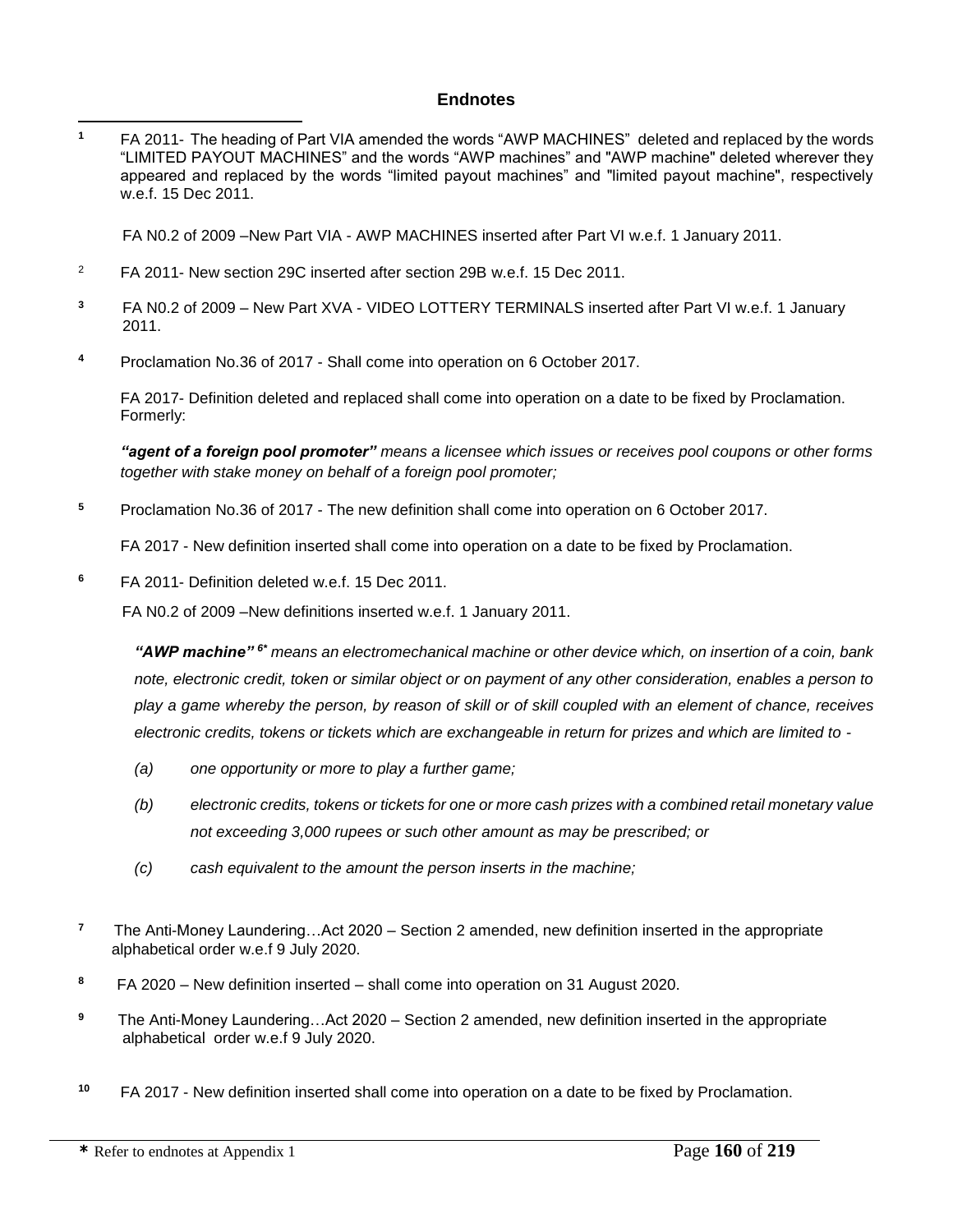- $\overline{a}$ **11** The Anti-Money Laundering…Act 2020 – Section 2 amended, new definition inserted in the appropriate alphabetical order w.e.f 9 July 2020.
- **<sup>12</sup>** FA 2019 in the definition of "collector", the word "licensee" deleted and replaced by the word "person"-shall be deemed to have come into operation on 31 July 2019.

Proclamation No.36 of 2017 - The new definition shall come into operation on 6 October 2017.

FA 2017- Definition deleted and replaced shall come into operation on a date to be fixed by Proclamation.

Formerly:

*"collector" means a licensee who issues or receives pool coupons or other forms together with stake money on behalf of a local pool promoter or of an agent of a foreign pool promoter;*

**<sup>13</sup>** FA 2016 – The definition of "duty" amended, the word "leviable" deleted and replaced by the word "payable" w.e.f 7 September 2016.

FA 2015 – The definition of duty" amended, in paragraph (a), the words "114(3)(a), (5)" deleted and replaced by the words "114(5)" shall come into operation on 1 July 2015.

- *<sup>14</sup>* FA 2012 New definition inserted w.e.f.22 December 2012.
- *15* FA 2019 – the definition of "foreign pool promoter" deleted and replaced- shall be deemed to have come into operation on 31 July 2019.

#### **Previously was:**

**"foreign pool promoter"** means a licensee who carries on the business involving the receiving or negotiating bets by way of pool betting outside Mauritius in relation to sporting or other events taking place outside Mauritius;

**<sup>16</sup>** FA 2011-The words "AWP machine" deleted wherever they appear and replaced by the words "limited payout machine" w.e.f. 15 Dec 2011.

FA N0.2 of 2009 – The definition of "gambling", in paragraph (b)(i) amended, by adding, after the words "gaming machine", the words "or AWP machine" w.e.f 1 January 2011.

- **<sup>17</sup>** FA 2011- The definition of "gaming machine" amended, the words "or limited payout machine" added after the words "amusement machine" w.e.f.15 Dec 2011.
- **<sup>18</sup>** FA 2016 The definition of "gaming machine operator" amended, the word "company" deleted and replaced by the word "person" w.e.f 7 September 2016.
- **<sup>19</sup>** Proclamation No.36 of 2017 shall come into operation on 6 October 2017.

FA 2017- Definition deleted shall come into operation on a date to be fixed by Proclamation.

Formerly:

*"gaming machine technician" means a person employed by a casino operator or gaming machine operator for the purpose of* –

*(a) assisting a customer to operate a gaming machine; or*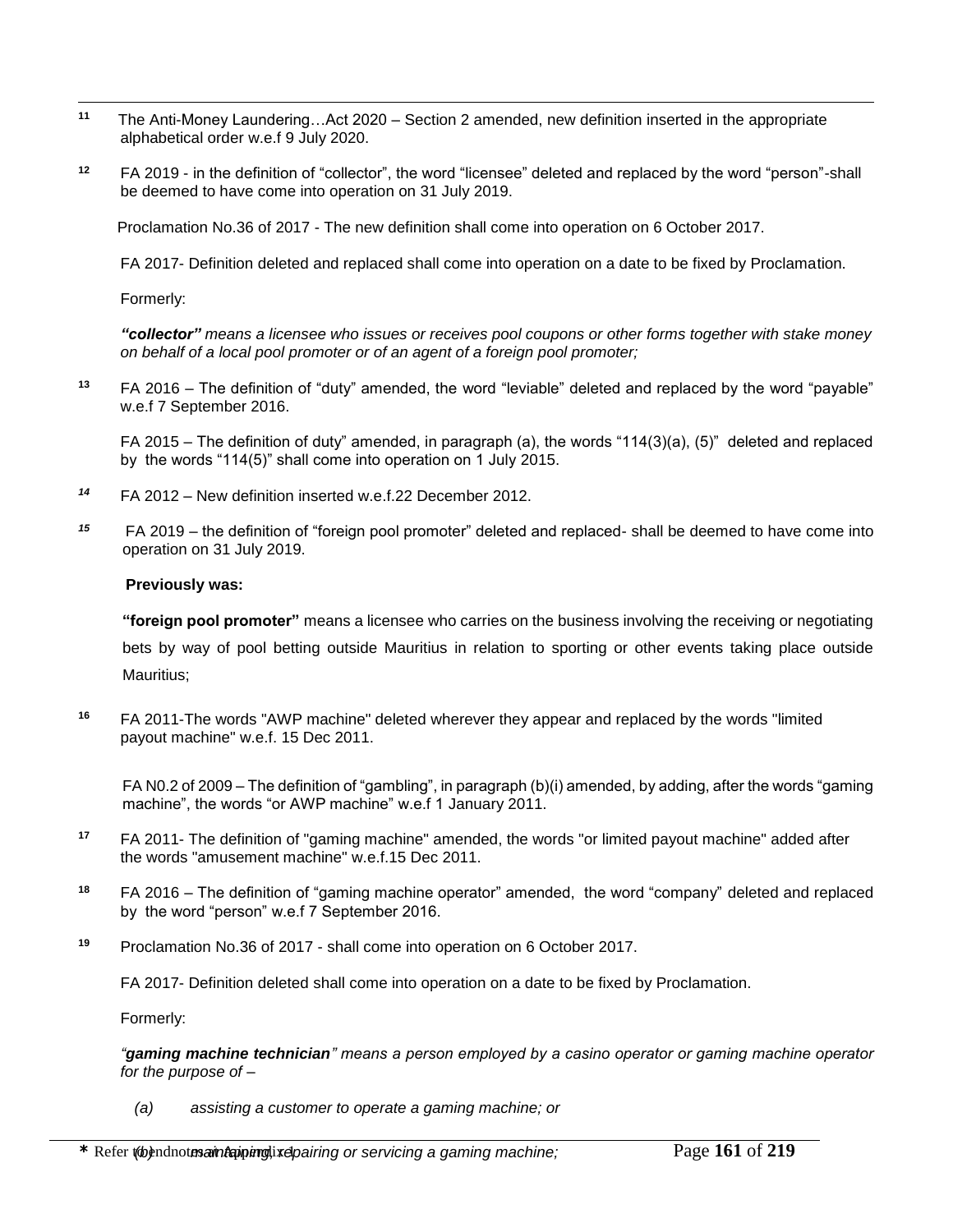FA 2016 – New definition inserted w.e.f 7 September 2016.

**<sup>20</sup>** Proclamation No.36 of 2017 - Shall come into operation on 6 October 2017.

FA 2017 - New definition inserted shall come into operation on a date to be fixed by Proclamation.

**21** FA 2021 - New definition inserted w.e.f 05 August 2021.

 $\overline{a}$ 

- **22** FA 2021 - New definition inserted w.e.f 05 August 2021.
- **23** FA 2021 - New definition inserted w.e.f 05 August 2021.
- **24** FA 2021 - New definition inserted shall come into operation on a date to be fixed by Proclamation.
- **25** The Anti-Money Laundering…. Act 2020 – Section 2 amended, the definition of "horse racing organiser" deleted and replaced by the words "body of persons registered in Mauritius" w.e.f 9 July 2020.
- **<sup>26</sup>** FA 2018 –New definitions inserted in the appropriate alphabetical order shall come into operation on 1 August 2018.
- **<sup>27</sup>** FA 2018 –New definitions inserted in the appropriate alphabetical order shall come into operation on 1 August 2018.
- **<sup>28</sup>** FA 2018 –New definitions inserted in the appropriate alphabetical order shall come into operation on 1 August 2018.
- **<sup>29</sup>** FA 2018 –New definitions inserted in the appropriate alphabetical order shall come into operation on 1 August 2018.
- **<sup>30</sup>** FA 2018 –New definitions inserted in the appropriate alphabetical order shall come into operation on 1 August 2018.
- **<sup>31</sup>** Proclamation No.36 of 2017 Shall come into operation on 6 October 2017.

FA 2017 - New definition inserted shall come into operation on a date to be fixed by Proclamation.

- **<sup>32</sup>** FA 2012 The definition of "inspector" amended, paragraph (b) repealed and replaced w.e.f 22 December 2012.
	- (b) includes any person authorised in writing by the Chief Executive under section 14(2);
- **33** FA 2021 **–** The definition of "jockey" deleted and replaced w.e.f 05 August 2021. Previously was:

## *"jockey" -*

- *(a) means a person qualified to ride horses; and*
- *(b) includes an apprentice jockey;*
- **<sup>34</sup>** FA 2016 New definition inserted w.e.f 7 September 2016.
- **<sup>35</sup>** FA 2018 –New definitions inserted in the appropriate alphabetical order shall come into operation on 1 August 2018.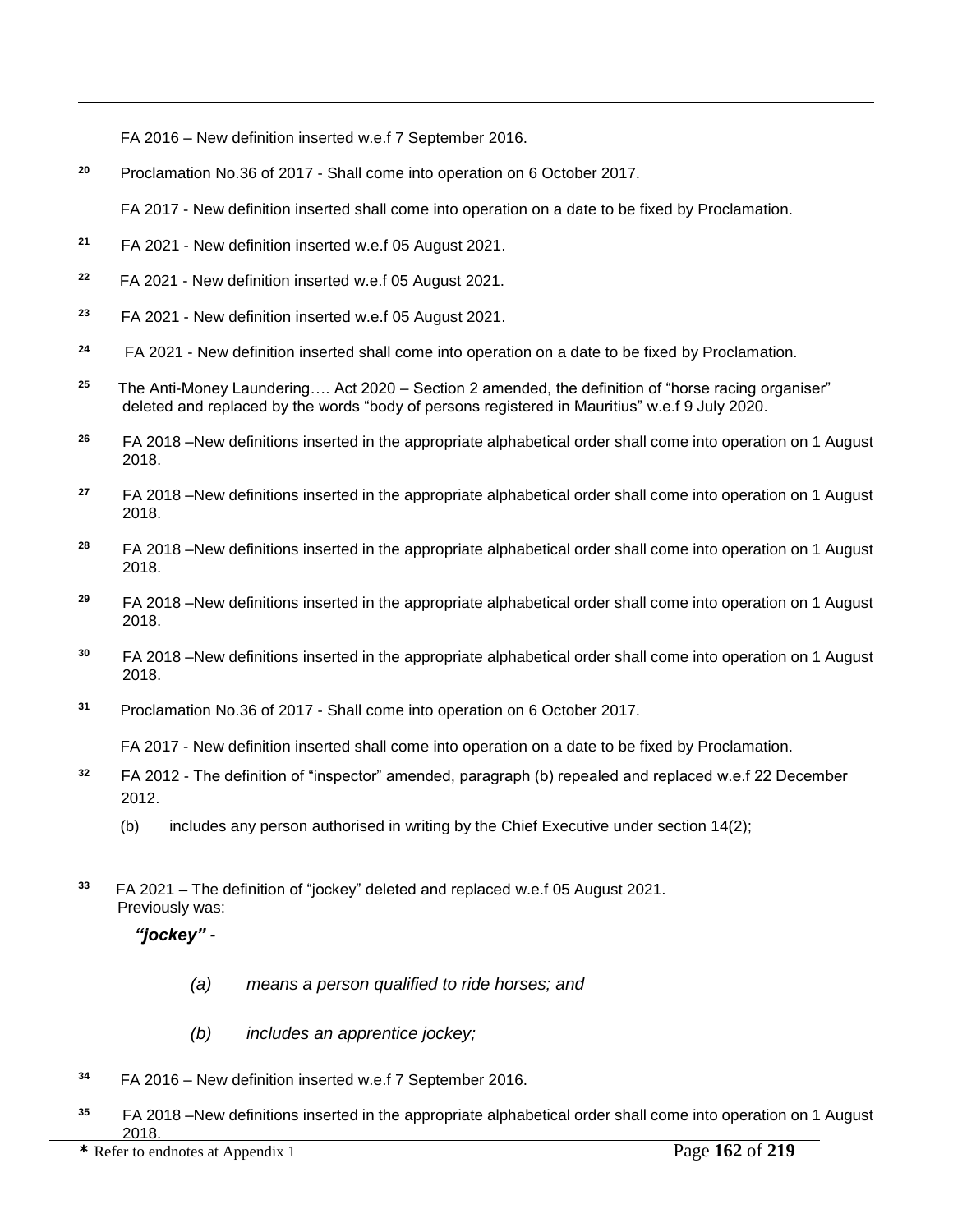$\overline{a}$ **<sup>36</sup>** FA 2020 **–** The definition of "limited payout machine" deleted and replaced –shall come into operation on 31 August 2020.

*Previously was:*

*limited payout machine" means an electromechanical machine or other device which complies with such technical standards as may be prescribed and which, on insertion of a coin, bank note, electronic credit, token or similar object or on payment of any other consideration, enables a person to play a game approved by the Authority, whereby the person, by reason of skill, or through an element of chance or both, receives electronic credits, tokens or tickets which are exchangeable in return for prizes and which are limited to -*

- *(a) one opportunity or more to play a further game;*
- *(b) electronic credits, tokens or tickets for one or more cash prizes with a combined retail monetary value not exceeding 5,000 rupees or such other amount as may be prescribed; or*
- *(c) cash equivalent to the amount the person inserts in the machine;*

FA 2011- New definition inserted w.e.f. 15 Dec 2011.

**<sup>37</sup>** FA 2016 – New definition inserted w.e.f 7 September 2016.

FA 2011- New definition inserted w.e.f. 15 Dec 2011.

- **<sup>38</sup>** FA 2016 New definition inserted w.e.f 7 September 2016.
- **<sup>39</sup>** FA 2018 The definition of "lottery" amended, in paragraph (c), the words "Government lotteries, sweepstakes," deleted and replaced by the word "sweepstakes" shall come into operation on 1 August 2018.
- **<sup>40</sup>** FA 2018 The definition of "Lottery Committee" deleted shall come into operation on 1 August 2018.

*"Lottery Committee" means the Lottery Committee referred to in section 86;*

- **<sup>41</sup>** FA 2016 New definition inserted w.e.f 7 September 2016.
- **<sup>42</sup>** FA 2016 New definition inserted w.e.f 7 September 2016.
- **<sup>43</sup>** FA 2015 The definition of "Minister" amended, the word "finance" deleted and replaced by the words "Gambling Regulatory Authority" w.e.f. 14 May 2015.
- **44** FA 2021 – New definition inserted w.e.f 05 August 2021.
- **45** FA 2019 – New definition inserted – shall be deemed to have come into operation on 31 July 2019.
- **<sup>46</sup>** FA N0.2 of 2009 The definition of "Operator" amended, by adding, after the words "Mauritius National Lottery", the words "and video lottery terminals" w.e.f. 1 January 2011.
- **47**  FA 2021 – New definition inserted w.e.f 05 August 2021.
- \* Refer to 2017 To ew Applinition inserted shall come into operation on a date to be fixed **Payser 163 mat D19 <sup>48</sup>** Proclamation No.36 of 2017 - shall come into operation on 6 October 2017.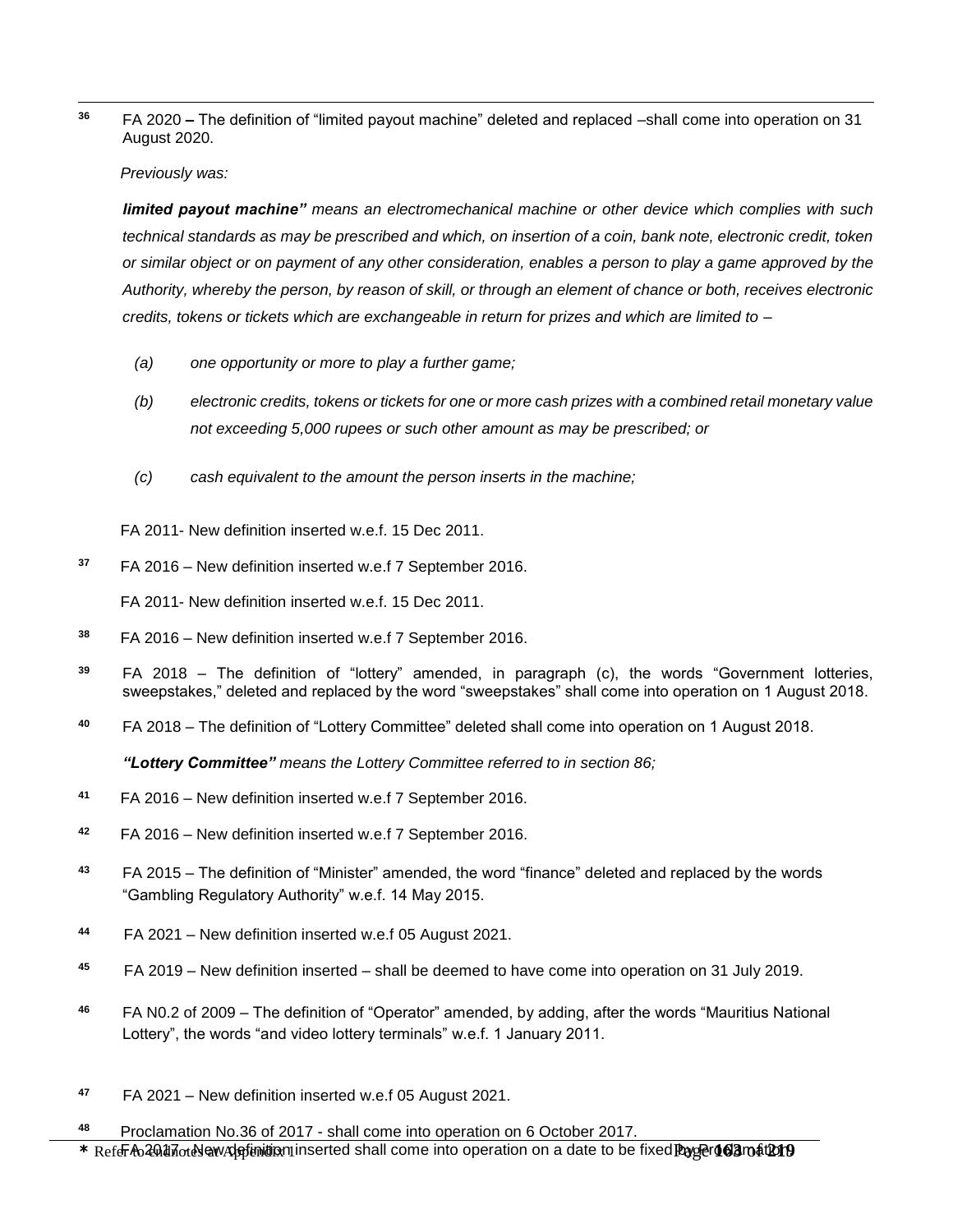- **<sup>49</sup>** Proclamation No.36 of 2017 shall come into operation on 6 October 2017. FA 2017 - New definition inserted shall come into operation on a date to be fixed by Proclamation.
- **<sup>50</sup>** Proclamation No.36 of 2017 shall come into operation on 6 October 2017. FA 2017 - New definition inserted shall come into operation on a date to be fixed by Proclamation.
- **51** FA 2021 - New definition inserted shall come into operation on a date to be fixed by Proclamation.
- **<sup>52</sup>** FA 2016 New definition inserted w.e.f 7 September 2016.
- **53** FA 2021 – Definition amended by deleting the words "a horse racing organiser" and replacing them by the words "the Horse Racing Division", shall come into operation on a date to be fixed by Proclamation.
- **<sup>54</sup>** Proclamation No.36 of 2017 shall come into operation on 6 October 2017. FA 2017 - New definition inserted shall come into operation on a date to be fixed by Proclamation
- **<sup>55</sup>** FA 2020 The definition of "sporting event" deleted and replaced shall come into operation on 31 August 2020.

Previously was:

 $\overline{a}$ 

"*sporting event" means horse race, football league, cricket league or other sporting event as may be approved by the Board which takes place outside Mauritius, or such other sporting event as may be prescribed;*

FA 2016 – The definition of "sporting event" deleted and replaced w.e.f 7 September 2016.

*"sporting event" means any horse-race or football match approved by the Board which takes place outside Mauritius, or such other sporting event as may be prescribed*;

**<sup>56</sup>** FA 2021 – The definition of "suspicious transaction" deleted and replaced w.e.f 05 August 2021

Previously was

*"suspicious transaction" means a transaction or proposed transaction which –*

- *(a) gives rise to a reasonable suspicion that it may involve –*
	- *(i) money laundering or the proceeds of a crime; or*
	- *(ii) funds linked or related to, or to be used for terrorist financing or by proscribed organisations, whether or not the funds represent the proceeds of a crime;*
- *(b) is made in circumstances of unusual or unjustified complexity;*
- *(c) appears to have no economic justification or lawful purpose;*
- *(d) is made by or on behalf of a person whose identity has not been established to the satisfaction of the person with whom the transaction is made; or*
- *(e) gives rise to suspicion for any other reason;*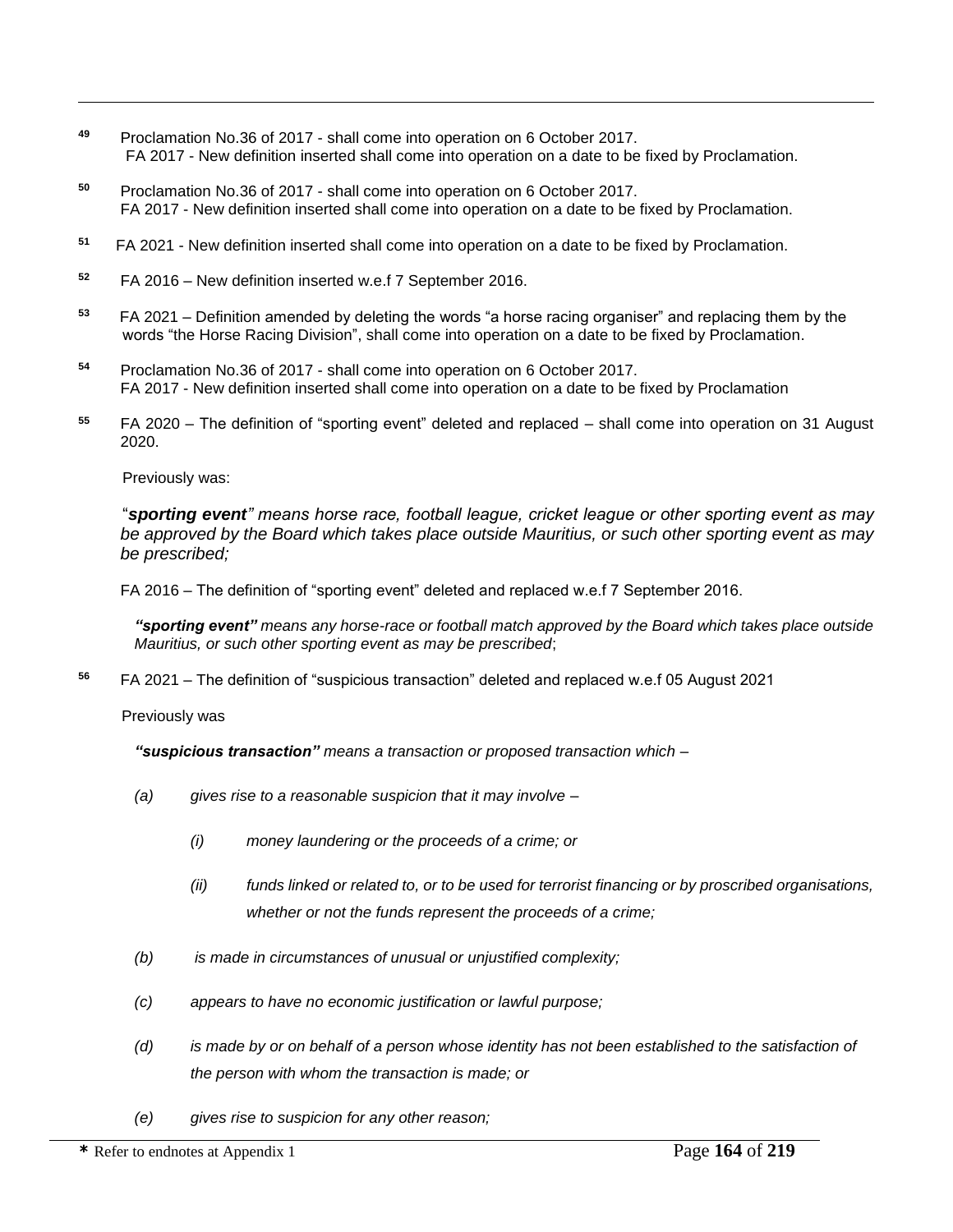Proclamation No.36 of 2017 - shall come into operation on 6 October 2017. FA 2017 - New definition inserted shall come into operation on a date to be fixed by Proclamation

**<sup>57</sup>** Proclamation No.36 of 2017 - shall come into operation on 6 October 2017. FA 2017- Definition deleted and replaced shall come into operation on a date to be fixed by Proclamation.

### Formerly:

 $\overline{a}$ 

*"sweepstake" means a form of lottery where the winner is determined by a draw and on the result of a horserace organised by a horse-racing organiser;*

- **<sup>58</sup>** FA 2018 –New definitions inserted in the appropriate alphabetical order shall come into operation on 1 August 2018.
- **<sup>59</sup>** FA 2018 The definition of "tax" amended , in paragraph (a), the words "114(1), (2) and 3(b)" deleted and replaced by the words "114(1), (1A), (2), (3) and (8)" shall come into operation on 1 August 2018. FA 2016 – The definition of "tax" amended, the word "leviable" deleted and replaced by the word "payable"; w.e.f 7 September 2016.
- **<sup>60</sup>** FA 2012 The definition of "tax" amended, paragraph (b) repealed and replaced w.e.f.22 December 2012.
	- (b) includes any penalty and any interest imposed under this Act; but
- **61**  FA 2021 - New definition inserted shall come into operation on a date to be fixed by Proclamation
- **<sup>62</sup>** FA N0.2 of 2009 New definitions inserted w.e.f. 1 January 2011.
- **<sup>63</sup>** FA 2011-The words "AWP machine" deleted wherever they appear and replaced by the words "limited payout machine" w.e.f. 15 Dec 2011.
- **64** FA 2021 - New definition inserted shall come into operation on a date to be fixed by Proclamation
- **65** FA 2021 – Section 3(2) being amended by adding new paragraph (c), the full stop at the end of paragraph (b) being deleted and replaced by the words "and" and the word "and" at the end of paragraph (a) being deleted, shall come into operation on a date to be fixed by Proclamation
- **<sup>66</sup>** Proclamation No. 14 of 2018 New paragraph (aa) shall come into operation on 12 April 2018. FA 2017 - Section 6 amended, new paragraph (aa) inserted after paragraph (a) shall come into operation on a date to be fixed by Proclamation.
- **<sup>67</sup>** FA 2018 Paragraph (b) amended, the words ", lotteries and Government lotteries" deleted and replaced by the words "and lotteries" shall come into operation on a date to be fixed by Proclamation.
- **<sup>68</sup>** FA 2018 Paragraph (d) amended, the words ", lotteries or Government lotteries" deleted and replaced by the words "or lotteries" shall come into operation on a date to be fixed by Proclamation.
- **<sup>69</sup>** FA 2018 Paragraph (d) amended, the words ", lotteries or Government lotteries" deleted and replaced by the words "or lotteries" shall come into operation on a date to be fixed by Proclamation.
- **70** Covid M A 2020 – Section 7(1) amended, new paragraph (aa) inserted after paragraph (a)- shall be deemed to have come into operation on 23 March 2020
- **71** FA 2021 – Section 7(1) amended, new paragraph (ab) inserted after paragraph (aa) w.e.f 05 August 2021
- **72** FA 2021 – Section 7(1) amended, new paragraph (da) inserted after paragraph (d) w.e.f 05 August 2021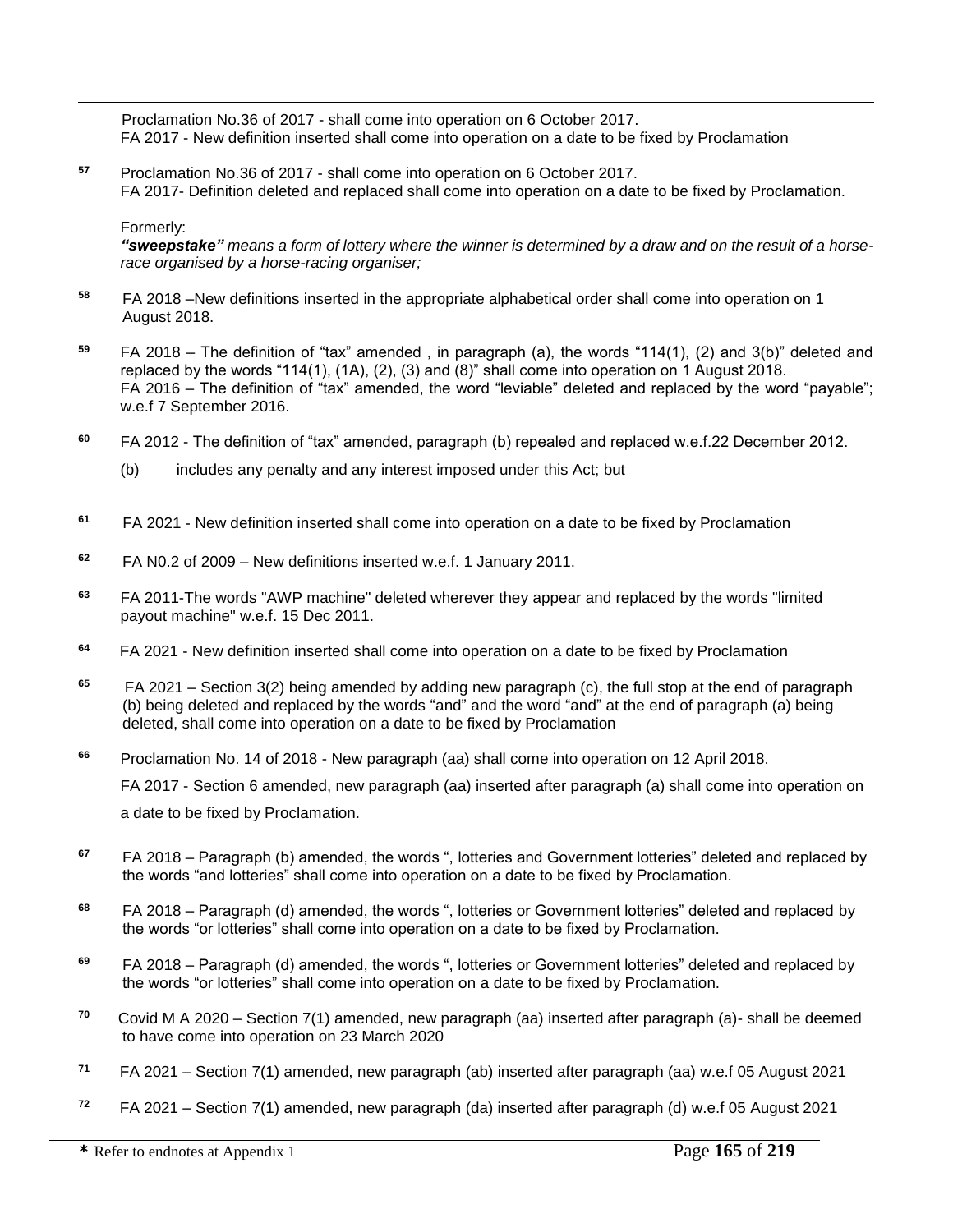$\overline{a}$ **<sup>73</sup>** FA 2020 – Subsection (1) amended, paragraph (ga) repealed and replaced –shall come into operation on 31 August 2020.

#### *Previously was:*

*on receipt of a complaint, or on its own initiative, set up an appeal committee consisting of such persons as it may determine to review the decisions of a racing steward;*

FA 2019 **-** Section 7(1) amended, paragraph (ga) repealed and replaced, shall come into operation on 31 October 2019.

Previously was:

- (ga) on receipt of a complaint or on its own initiative, review decisions of  $-$ 
	- (i) a horse racing organiser or its agents; or
	- (ii) an appeal committee set up under section  $31(1)(e)$ ;

FA 2017 - Section 7(1) amended, new paragraph (ga) inserted after paragraph (g) shall come into operation on a date to be fixed by Proclamation.

**<sup>74</sup>** The Anti-Money Laundering…Act 2020 – Paragraph (ma) amended, the words "Authority and by" inserted after the words "issued by the" w.e.f 9 July 2020.

FA 2012 – Section 7(1) amended, new paragraph (ma) inserted after paragraph (m) w.e.f.22 December 2012.

- **75** Covid M A 2020 – New subsection (1A) inserted after subsection (1) – shall be deemed to have come into operation on 23 March 2020.
- **76** FA 2020 **–** Subsection (2) repealed – shall come into operation on 31 August 2020. *Previously was:*

*Subsection (1)(n) shall be without prejudice to the powers of a horse-racing organiser under the Rules of Racing.*

- **77**  FA 2021 – Section 10 amended, by deleting the words "or the Chief Executive" and replacing them by the words ", the Chief Executive or a Division" w.e.f 05 August 2021.
- **<sup>78</sup>** FA 2016 –New sections 11A and 11B inserted after section 11 shall come into operation on 1 October 2016.
- **<sup>79</sup>** FA 2016 –New sections 11A and 11B inserted after section 11 shall come into operation on 1 October 2016.
- **<sup>80</sup>** FA 2015 Section 15(1) amended, the words "at the time of making an application to be recruited by the Authority" deleted and replaced by the words "on accepting an offer of appointment by the Board" w.e.f.14 May 2015.
- **81** FA 2021 – New section 15A inserted, shall come into operation on a date to be fixed by Proclamation.
- **82** FA 2021 – New section 15B inserted, shall come into operation on a date to be fixed by Proclamation.
- **83** FA 2021 – New section 15C inserted, shall come into operation on a date to be fixed by Proclamation.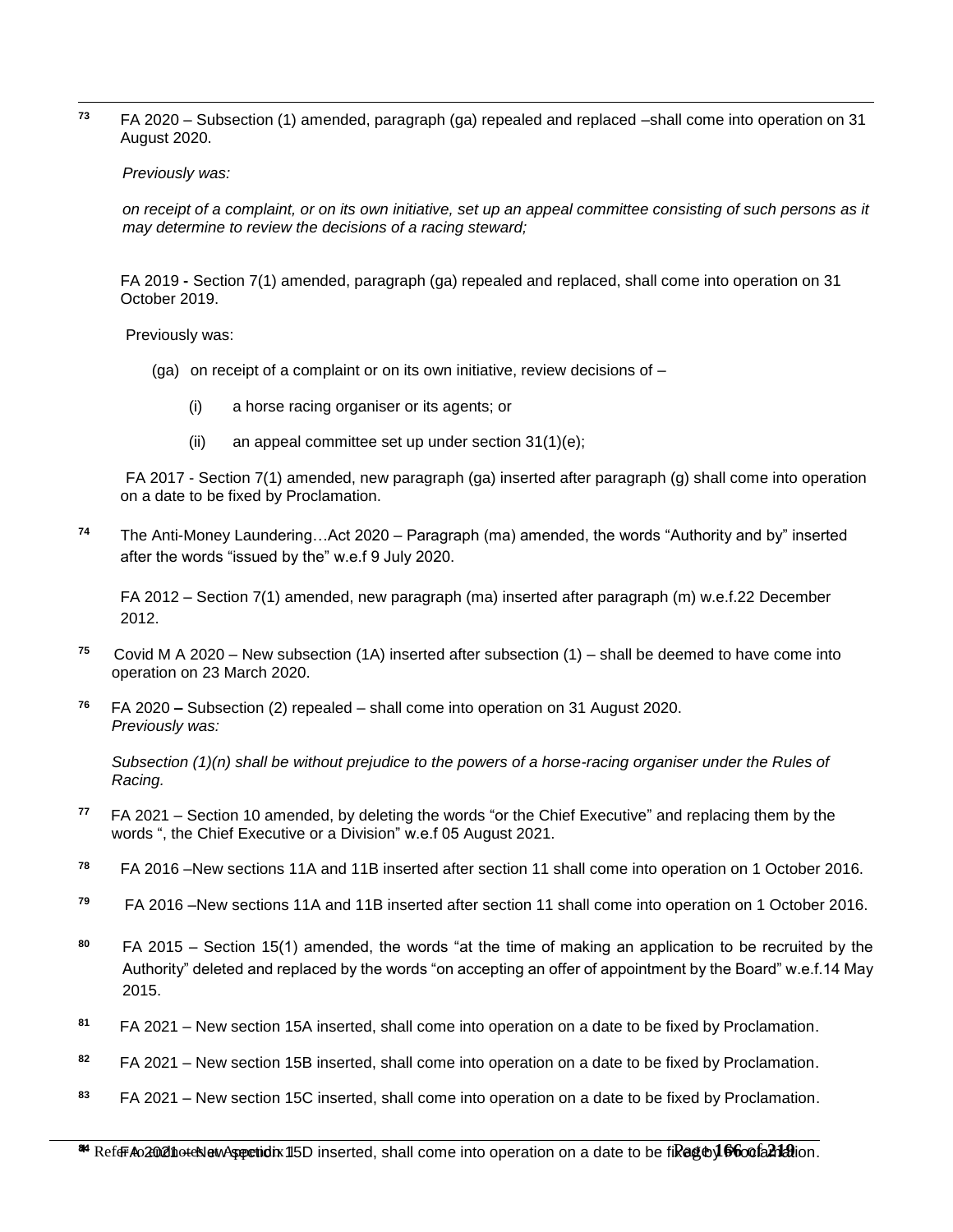- **85**  FA 2021 – New section 15E inserted, shall come into operation on a date to be fixed by Proclamation.
- **86** FA 2021 – New section 16A inserted, shall come into operation on a date to be fixed by Proclamation.
- **87** The Anti-Money Laundering…Act 2020 – New Section 20A. inserted after Section 20 –shall come into operation on a date to be fixed by Proclamation
- **<sup>88</sup>** FA 2018 FA 2018 The heading of section 22 amended, the words "at casino" added shall come into operation on 1 August 2018.
- **<sup>89</sup>** FA 2018 New Part IVA inserted after Part IV shall come into operation on 1 August 2018.
- **90** The Anti-Money Laundering…Act 2020 – New Section 22GA. inserted after Section 22G – shall come into operation on a date to be fixed by Proclamation.
- **91** FA 2021 – New section 23A inserted, shall come into operation on a date to be fixed by Proclamation.
- **92** The Anti-Money Laundering…Act 2020 – New Section 26B – shall come into operation on a date to be fixed by Proclamation.
- **<sup>93</sup>** FA 2016 New subsection (2A) inserted after subsection (2) w.e.f 7 September 2016.
- **94** FA 2019 – subsection (3) repealed and replaced- shall come into operation on 1 August 2020.

Previously was

 $\overline{a}$ 

- $(3)$  A gaming machine
	- (a) may be installed only at such place as the Board may approve and it shall not be transferred to any other place without the prior approval of the Board;
	- (b) shall not be replaced without the prior approval of the Board.

FA 2016 – New subsection (3) repealed and replaced w.e.f 7 September 2016.

- *(3) Gaming machines may be installed only at such places as may be approved by the Board***.**
- **<sup>95</sup>** FA 2016 New section 28A inserted after section 28 shall come into operation on 1 October 2016.
- **<sup>96</sup>** FA 2020 Section 28B repealed and replaced

*Previously was*:

## *Technical standards for gaming machines*

*Every gaming machine operator shall ensure that every gaming machine on its premises complies with such technical standards as, the Board may approve and, published in the Gazette.*

FA 2018 – New section 28B inserted after section 28A shall come into operation on 1 March 2019.

- **97** FA 2020 – Section 28B (1) inserted – shall come into operation on a date to be fixed by Proclamation.
- **98** FA 2020- Section 28B (2) inserted – shall come into operation on 1 November 2020.
- **\*** Refer to endnotes at Appendix 1 Page **167** of **219** FA 2020 Section 28B (3) inserted shall come into operation on 1 November 2020.**99**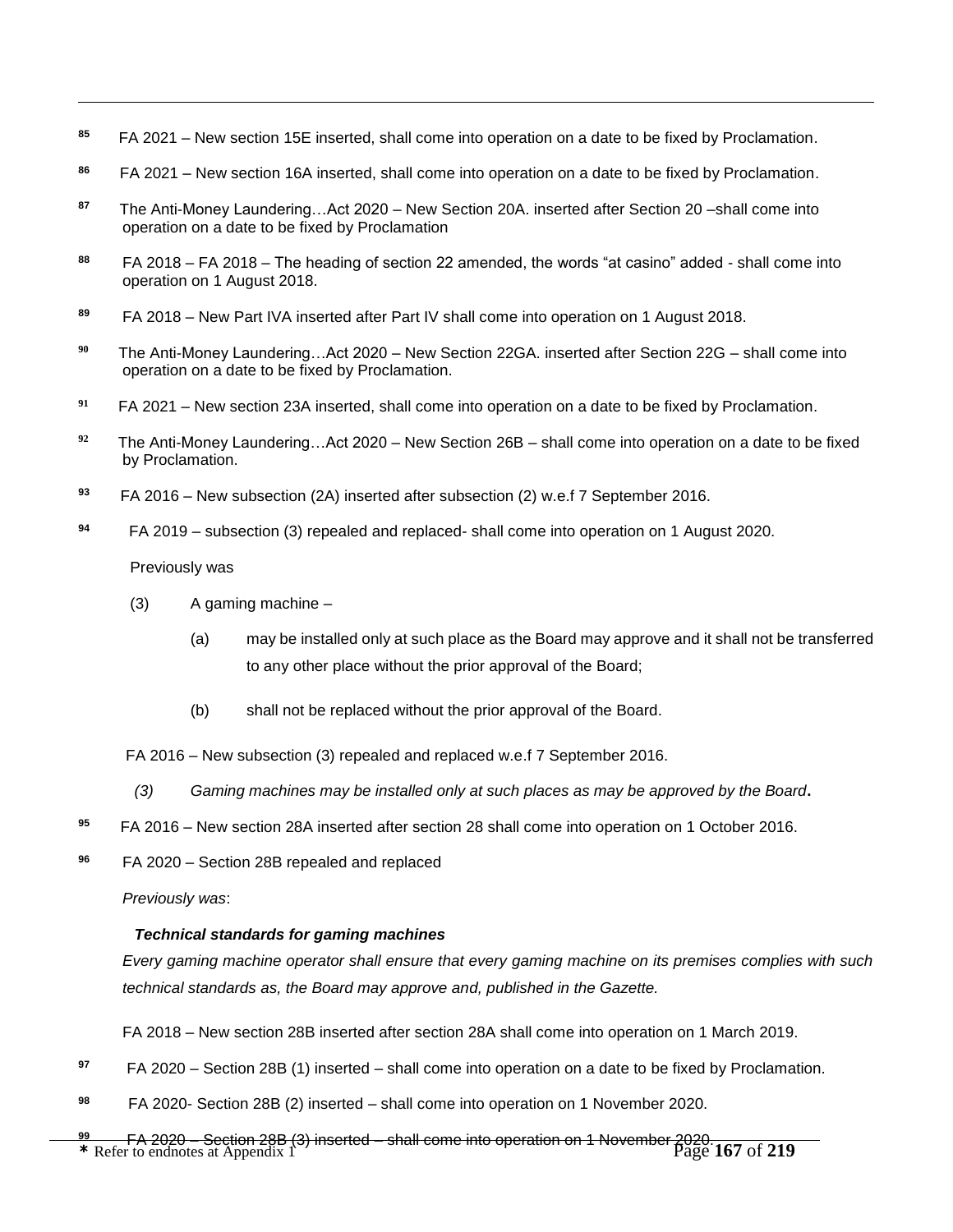- **100** FA 2020 – Section 28(4) inserted – shall come into operation on 31 August 2020.
- **101** FA 2020- Section 28(5) inserted – shall come into operation on 31 August 2020.
- **102** The Anti-Money Laundering…Act 2020 – New Section 28C inserted after Section 28B w.e.f 9 July 2020.
- **<sup>103</sup>** Proclamation No.36 of 2017 shall come into operation on 6 October 2017.

FA 2017 - Section 29 amended, the words "for the playing of gaming machines" deleted shall come into operation on a date to be fixed by Proclamation.

**<sup>104</sup>** FA 2011- The heading of Part VIA amended the words "AWP MACHINES" deleted and replaced by the words "LIMITED PAYOUT MACHINES" and the words "AWP machines" and "AWP machine" deleted wherever they appeared and replaced by the words "limited payout machines" and "limited payout machine", respectively w.e.f. 15 Dec 2011.

FA N0.2 of 2009 – New Part VIA inserted after Part VI w.e.f. 1 January 2011.

- **<sup>105</sup>** FA 2016 Subsection (1) amended, the words "*machine licence*" deleted and replaced by the words "*machine operator licence"* w.e.f 7 September 2016.
- **<sup>106</sup>** FA 2020 Section 29A amended, subsection (4) repealed shall come into operation on 31 August 2020.

 *Previously was:*

 $\overline{a}$ 

*(4) No person shall install a multi-terminal limited payout machine at his premises where the payout per game exceeds such amount as the Board may determine.*

FA 2018 – Section 29A (4) amended, the words "where the payout per game exceeds such amount as the Board may determine" added shall come into operation on 1 August 2018.

- **107** FA 2021 – New section 29AA inserted – shall come into operation on a date to be fixed by Proclamation.
- **<sup>108</sup>** Proclamation No.36 of 2017 shall come into operation on 6 October 2017.

FA 2017 - Section 29B amended, the words "for the playing of a limited payout machine" deleted shall come into operation on a date to be fixed by Proclamation.

- **109** FA 2011- New section 29C inserted after section 29B w.e.f. 15 Dec 2011.
- **110** FA 2020 – Subsection (1) amended, paragraph (b) repealed and replaced – shall come into operation on 31 August 2020.

Previously was:

- (b) move a limited payout machine from one site to another
	- (i) without the approval of the Authority; and
	- (ii) otherwise than under the supervision, and in presence of a representative of the Authority.
- **<sup>111</sup>** FA 2013 Section 29C amended, new subsection (3) added shall come into operation on 31 January 2014.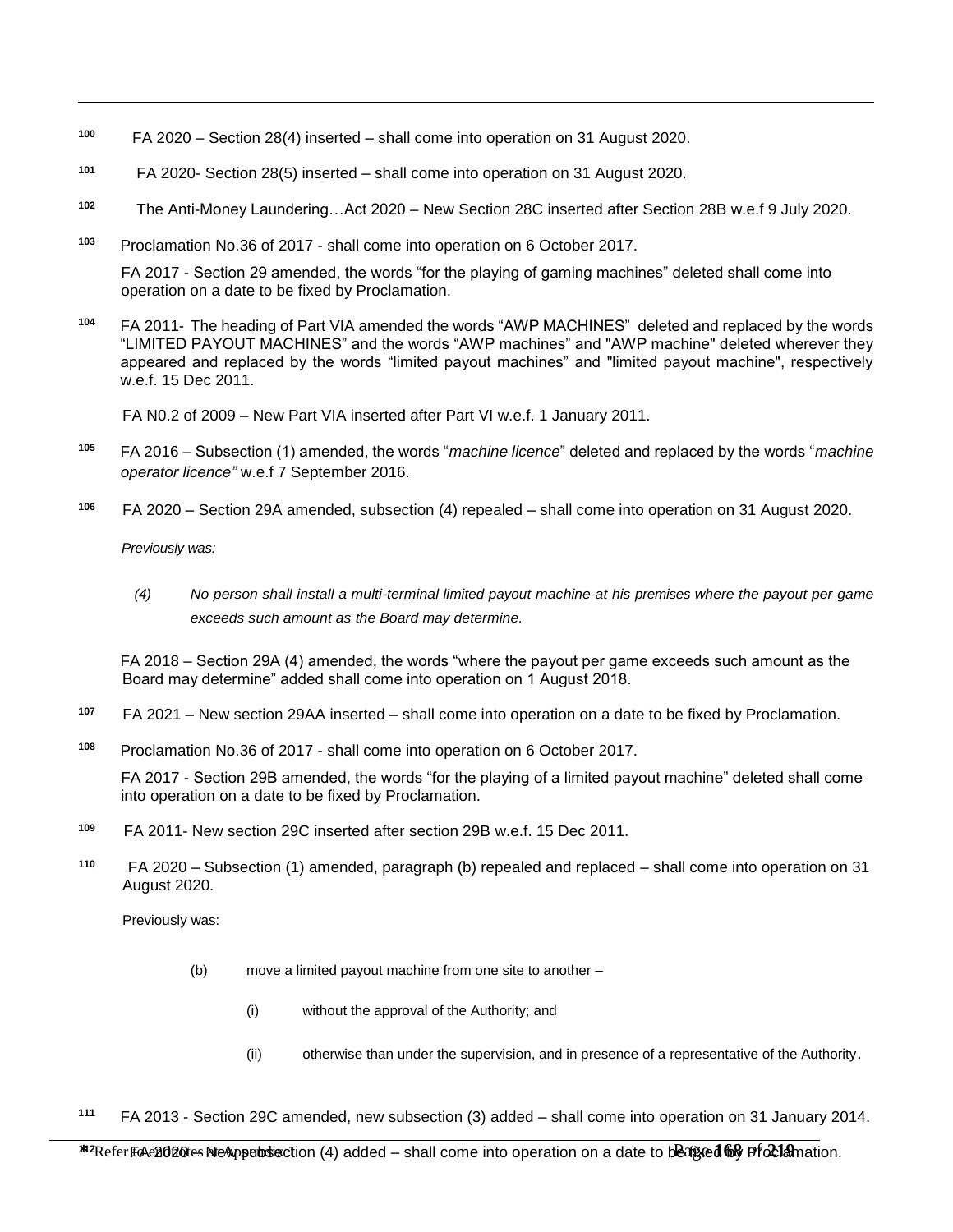**<sup>113</sup>** Proclamation No.36 of 2017 - shall come into operation on 1 January 2018.

FA 2017 - The heading of Part VIB amended, the words "GAMING MACHINE TECHNICIAN" deleted and replaced by the words "GAMING TECHNICIAN" shall come into operation on a date to be fixed by Proclamation.

FA 2016 – New Part VIB inserted after Part VIA shall come into operation on 1 October 2016.

**<sup>114</sup>** Proclamation No.36 of 2017 - shall come into operation on 1 January 2018.

FA 2017 - The heading of Section 29D amended , the words "GAMING MACHINE TECHNICIAN" deleted and replaced by the words "GAMING TECHNICIAN" and the words "gaming machine technician" wherever they appear deleted and replaced by the words "gaming technician" - shall come into operation on a date to be fixed by Proclamation.

**<sup>115</sup>** Proclamation No.36 of 2017 - shall come into operation on 6 October 2017.

FA 2017 - New Part VIC inserted after Part VIB shall come into operation on a date to be fixed by Proclamation.

- **<sup>116</sup>** FA 2018 Section 29H amended, new subsection (4) added shall come into operation on 1 March 2019.
- **117**  FA 2021 – Section 31 repealed and replaced, shall come into operation on a date to be fixed by Proclamation

Previously was:

 $\overline{a}$ 

## *31. Responsibility of horse-racing organiser*

- *(1) A horse-racing organiser shall, in relation to the racecourse it manages, be responsible, subject to this Act and regulations made under section 164 and directions given pursuant to section 100, for -*
	- *(a) organising horse-racing;*
	- *(aa) issuing race cards and fixtures;*
	- *(b) enforcing the Rules of Racing;*
	- *(c) promoting integrity and fair play in horse-racing; and*
	- *(d) properly managing the racecourse infrastructure and amenities and training facilities.*
	- *(e) ensuring that all payments to jockeys by stables, stable managers and owners to be paid through a specific bank account to be managed by the horse racing organiser*
- *(2) For the purposes of subsection (1)(a), the responsibilities of a horse-racing organiser shall include -*
	- *(a) the conduct of race meetings;*
	- *(aa) the free and simultaneous dissemination to the press and any sports publication of information on race meetings, including fixtures and race cards;*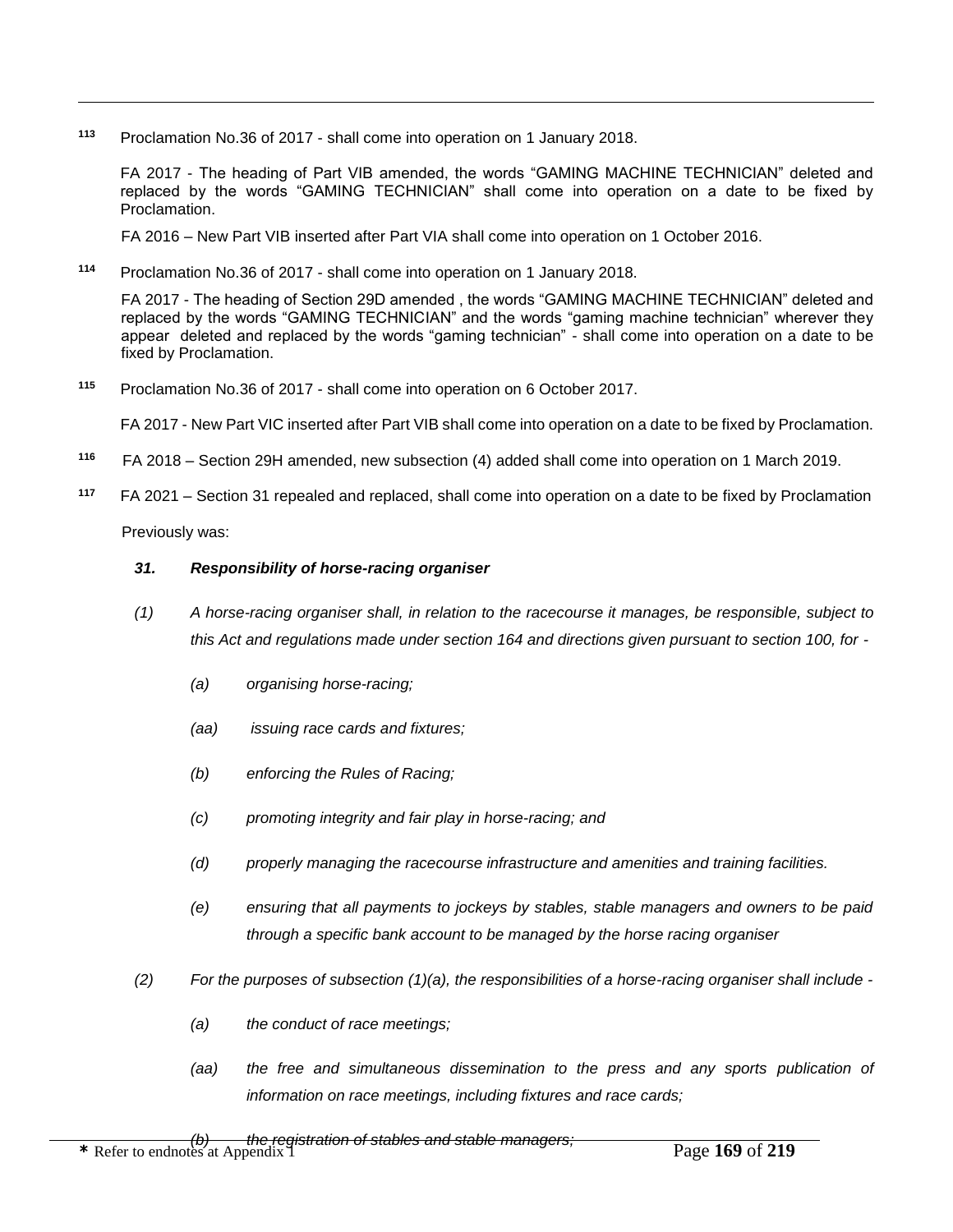- *(a) the registration of owners of race horses and ensure that –*
	- *(i) all registered owners pay their respective share of keep money and such payment be effected solely by cheque or electronic transfer through a specific bank account managed by the horse racing organiser; and*
	- *(ii) all acquisitions of horses are closely monitored and payment for such acquisitions are made through a specific bank account managed by the horse racing organiser;*
- *(d) the registration of trainers, jockeys, riders and other horse-racing professionals;*
- *(e) the employment of, and the issue of directions to, racecourse officials;*
- *(f) the veterinary arrangements, anti-doping measures and laboratory services;*
- *(g) the registration, safety and security of race horses;*
- *(h) the exercise of disciplinary powers in respect of the persons referred to in this subsection; and*
- *(i) the promotion of leisure activities for the race-going public.*
- *(3) A horse-racing organiser shall comply with the Code of Corporate Governance and guidelines issued under the Financial Reporting Act 2004.*
- *(4) In providing information on race meetings, a horse racing organiser shall afford equal treatment to all licensees requiring that information to carry out the activities under this Act.*

FA 2019 – Section 31(1)(e) deleted, shall come into effect on a date fixed by Proclamation.

## Previously was:

 $\overline{a}$ 

- *(e) setting up such appeal committee as the Board may approve to review decisions taken by the racing stewards.*
- **118** FA 2021 – Section 32 repealed, shall come into operation on a date to be fixed by Proclamation Previously was:

## *32. Rules of Racing*

*(1) (a) A horse racing organiser shall submit to the Board for approval a certified copy of its Rules of Racing, as well as any other rule, direction or guideline that affects the organisation of horse racing.*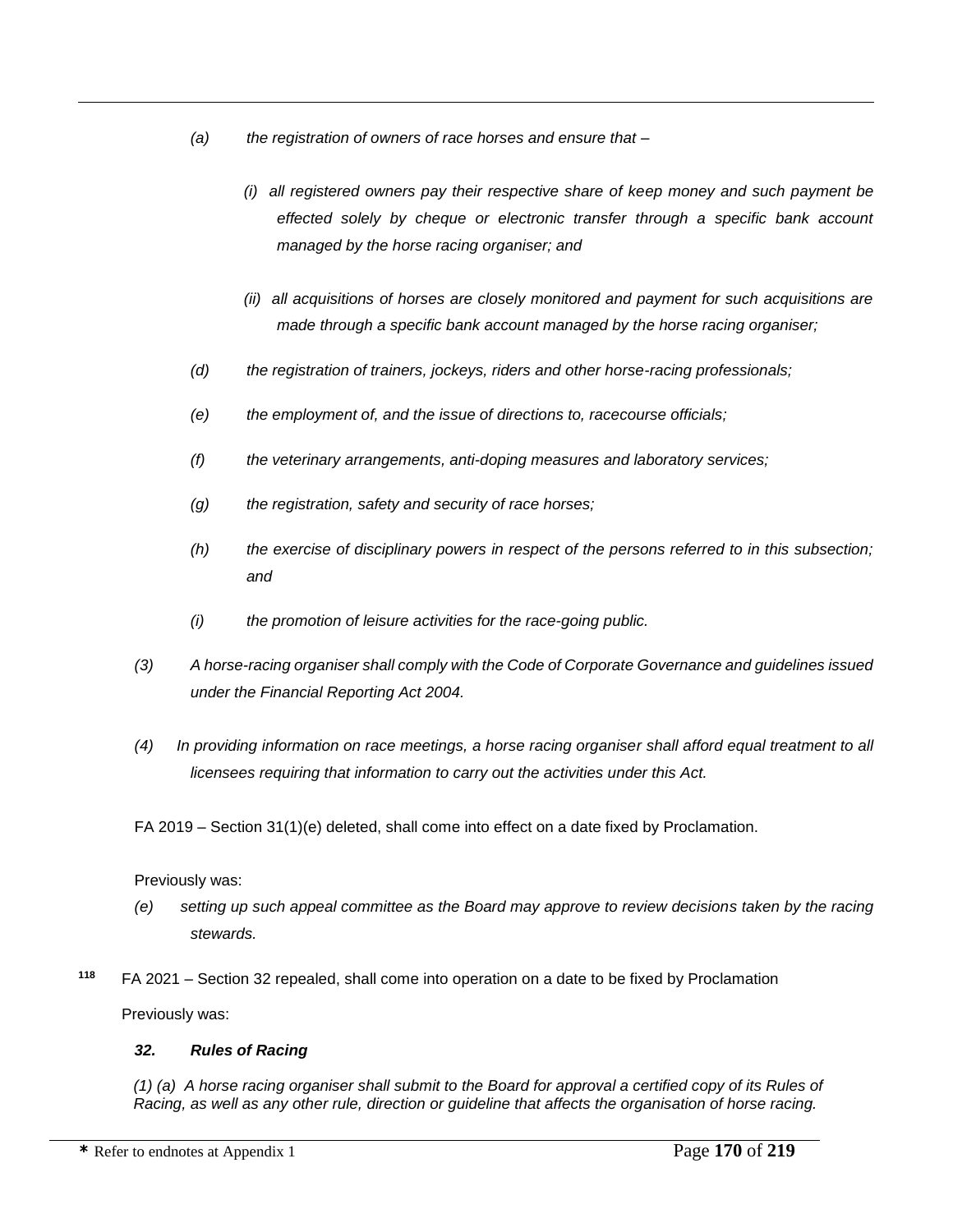*(b) The Rules of Racing, as well as any other rule, direction or guideline under paragraph (a) shall be consistent with –*

 *(i) this Act;* 

 $\overline{a}$ 

 *(ii) regulations made under section 164;* 

 *(iii) directions given under section 100; and* 

 *(iv) international norms.*

*(2) Where the Board issues a direction under section 100(3)(c), a horse racing organiser shall forthwith review and, where so required, amend its Rules of Racing.*

*(3) A horse racing organiser shall not amend its Rules of Racing without having given notice to and received the approval of the Board.*

**<sup>119</sup>** FA 2021 - Section 33 repealed and replaced w.e.f 05 August 2021.

#### *33. Race cards and fixtures*

- *(1) A totalisator operator, a bookmaker, a sweepstakes organiser or an operator of dart games shall, to use the race cards and fixtures of a horse racing organiser, pay to the horse racing organiser such amount as the Board may determine.*
- *(2) Where a totalisator operator, a bookmaker, a sweepstakes organiser or an operator of dart games has paid the amount required under subsection (1), the horse racing organiser shall not prevent the totalisator operator, bookmaker, sweepstakes organiser or operator of dart games from using its race cards and fixtures.*

Proclamation No. 14 of 2018 - Section 33 shall come into operation on 12 April 2018.

FA 2017 - Section 33 repealed and replaced shall come into operation on a date to be fixed by Proclamation.

#### *33. Charges payable to horse-racing organiser*

- *(1) A horse-racing organiser may require the payment of any charge from a totalisator operator, bookmaker, sweepstakes organiser or operator of dart games, on such terms and conditions as the Board may approve.*
- *(2) A horse-racing organiser shall, in its agreement or contract for the payment of any charge under subsection (1) –*
	- *(a) give to holders of the same type of licence equal and fair treatment and ensure that the terms and conditions are fair and reasonable;*
	- *(b) submit to the Board a certified copy of the agreement or contract within 15 days after the date of the agreement or contract; and*
	- *(c) inform the Board in writing of the termination of any agreement or contract.*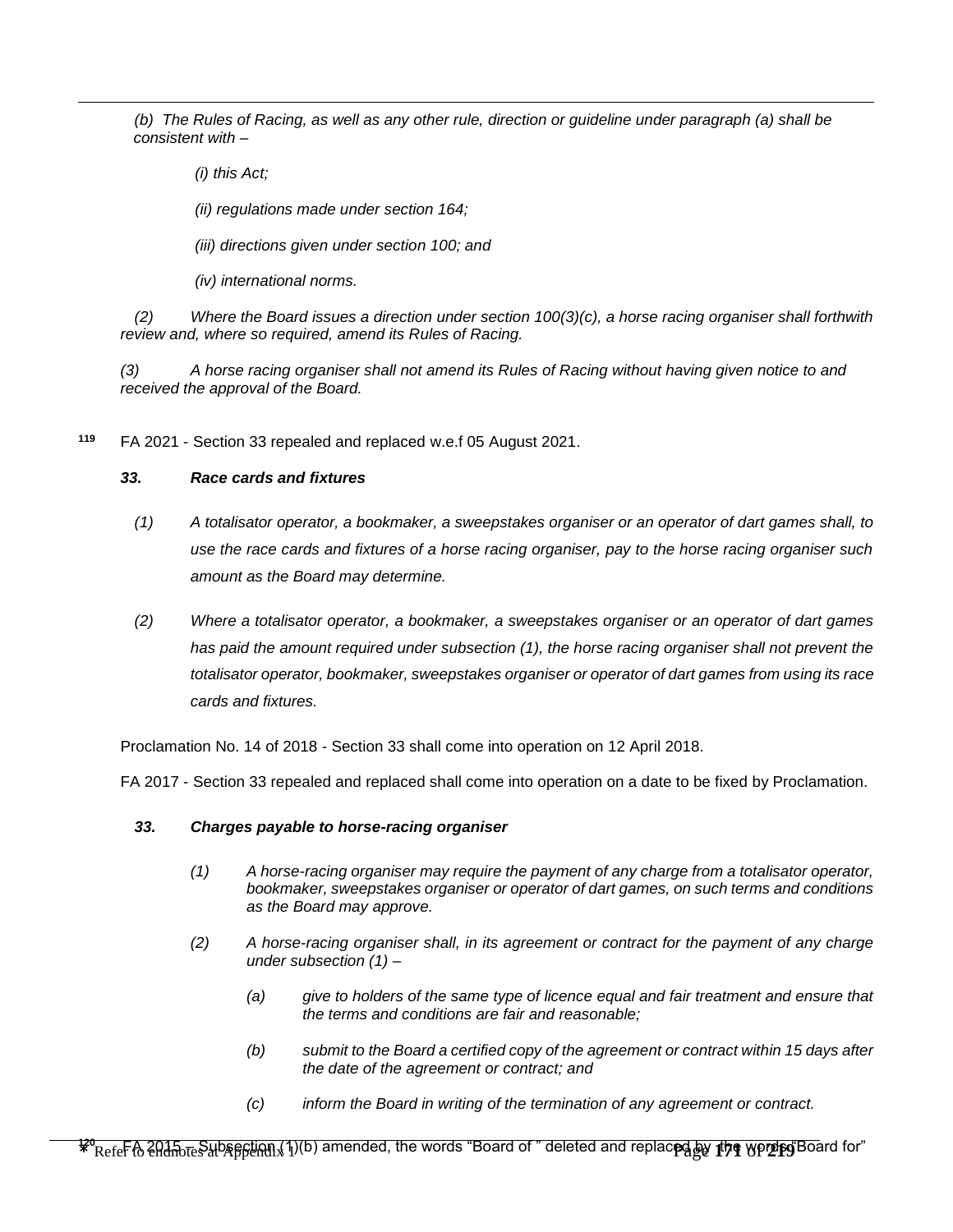w.e.f. 14 May 2015.

 $\overline{a}$ 

- **<sup>121</sup>** FA 2015 New subsection (1A) inserted after subsection (1), w.e.f. 14 May 2015.
- **122** FA 2019 – In section 44, subsection (2) repealed and replaced – shall be deemed to have come into operation on 31 July 2019.

Previously was

- (2) Subject to subsection (3), the Board may, on application made for the conduct of fixed odds betting on local races, issue -
	- (a) a bookmaker licence authorising the applicant to operate at the racecourse; or
	- (b) a bookmaker licence authorising the applicant to operate at only one place outside the racecourse as may be approved by the Board.
- **123**  FA 2019 – In section 44, subsection (3) repealed – shall be deemed to have come into operation on 31 July 2019.

#### **Previously was**

- (3) No bookmaker licence shall be issued to an applicant to operate both at the racecourse and outside the racecourse.
- **<sup>124</sup>** Proclamation No.36 of 2017 shall come into operation on 6 October 2017.

FA 2017 - Section 44(4) amended, the words "on local races" and "outside the racecourse" deleted, shall come into operation on a date to be fixed by Proclamation.

**<sup>125</sup>** FA 2020 **–** In Section 44, subsection (5) repealed and replaced –shall come into operation on 31 August 2020.

*Previously was:*

*The Board may, on application made for the conduct of fixed odds bet on any event or contingency other than a local race, issue a bookmaker licence authorising the applicant to operate at such place as the Board may approve.*

FA 2019 – section 44(5) repealed and replaced – shall be deemed to have come into operation on 31 July 2019.

#### **Previously was**

- (5) The Board may, on application made for the conduct of fixed odds bet on any event or contingency other than a local race, issue a bookmaker licence authorising the applicant to operate -
	- (a) where the applicant already holds a bookmaker licence under subsection (2)(b), at the place approved by the Board under that subsection; or
	- (b) where the applicant does not hold a bookmaker licence under subsection(2)(b), at such place as may be approved by the Board.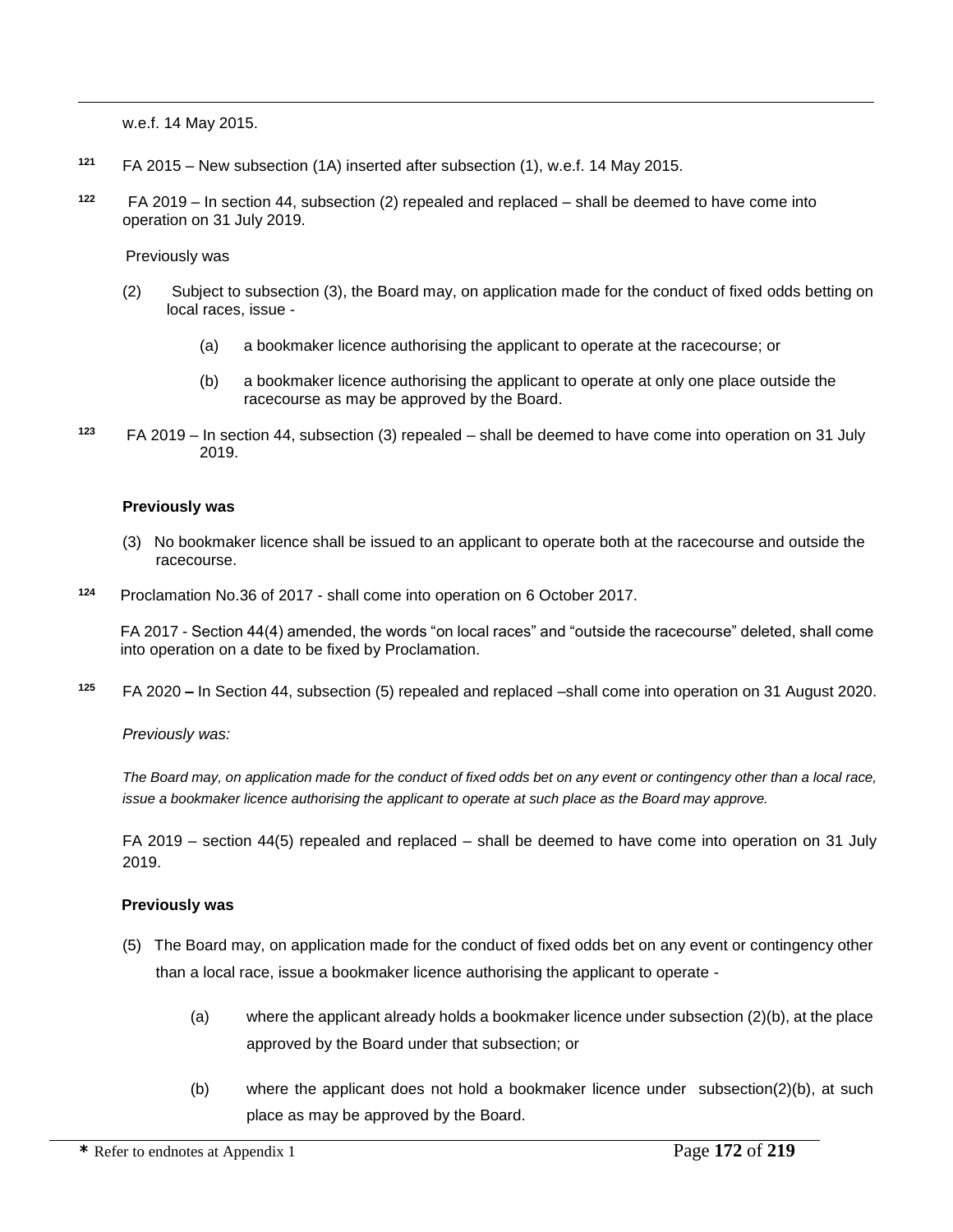FA 2012 - Section 44(5) amended, the words "at such place as may be approved by the Board." Deleted and replaced them by the words " -

- (a) where the applicant already holds a bookmaker licence under subsection (2)(b), at the place approved by the Board under that subsection; or
- (b) where the applicant does not hold a bookmaker licence under subsection (2)(b), at such place as may be approved by the Board.w.e.f. 22 December 2012.
- **126** FA 2019 – Section 44(7) amended, the words "(2)," inserted after the word "subsection" – shall come into operation on 2 March 2020.
- **<sup>127</sup>** FA 2015 Section 44(10) amended, the words "subsection (4)" deleted and replaced by the words "subsection (4) or (5)" w.e.f.14 May 2015.
- **128** FA 2020 – Section 45 repealed and replaced – shall come into operation on 31 August 2020.

*Previously was:*

 $\overline{a}$ 

#### *45. Betting on event or contingency*

*No betting on any event or contingency shall be conducted by a bookmaker except those referred to in the rules of fixed odds betting approved by the Board.*

- **129**  FA 2021 – In section 46, new subsection (4) added w.e.f 05 August 2021.
- **<sup>130</sup>** FA 2018 New sections 52A, 52B, 52C, 52D, 512E and 52F inserted after section 52 shall come into operation on 1 January 2019.
- **131** FA 2020 – In Section 52A, subsection (2) repealed and replaced – shall come into operation on 31 August 2020.

Previously was:

- *(2) An application under subsection (1) shall be made in such form as the Board may approve and shall be accompanied by –*
	- *(a) evidence of the appointment of the person by a sweepstake organiser as sweepstake retailer and the terms and conditions of the appointment;*
	- *(b) evidence that the person is a fit and proper person to obtain a registration certificate under this Act; and*
	- *(c) a location plan and address of the premises where the person intends to carry on the business of sweepstake retailer.*
- **132** FA 2019- in section 53(1), paragraph (c) repealed and the words "; or" at the end of paragraph (b) deleted and replaced by a comma and the word "or" being added at the end of paragraph (a) – shall come into operation on 31 October 2019.

#### **Previously was**

\* Refer<sup>(c</sup>) additive at Appendix 1 Page 173 of 219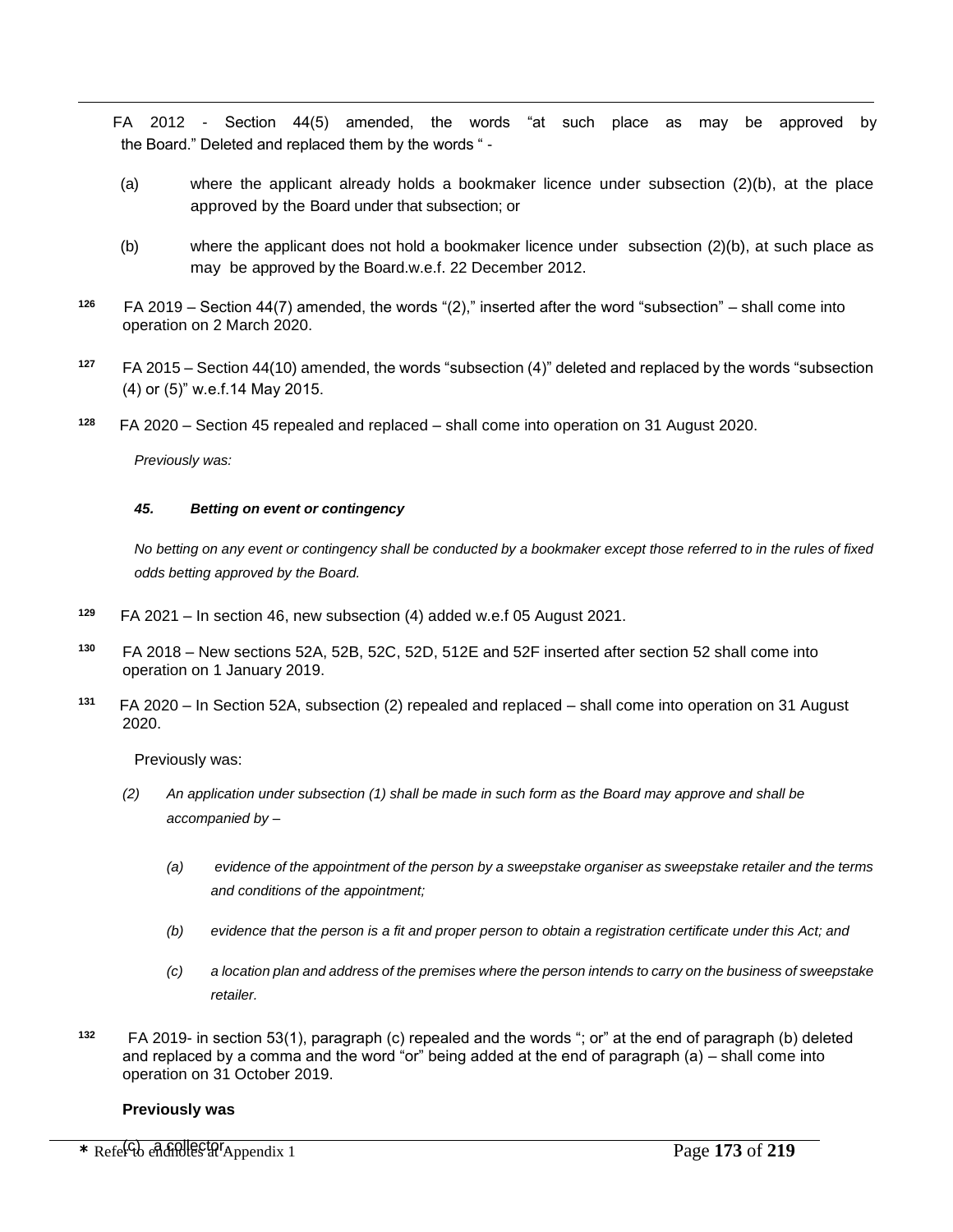**133** FA 2019 – in section 53, subsection (2) repealed and replaced – shall come into operation on 31 October 2019.

#### Previously was

 $\overline{a}$ 

- *(2) The Board may, on application made, issue to the applicant a licence authorising him to carry on the business of a local pool promoter, an agent of a foreign pool promoter or a collector, as the case may be.*
- **134** FA 2021 – in section 53, subsection (3) repealed and replaced w.e.f 05 August 2021.

#### Previously was

- *(3) No licence shall be issued under this Part unless the appropriate licence fee specified in the Third Schedule is paid to the Authority.*
- **135** FA 2019 - In section 53, subsection (4) repealed – shall come into operation on 31 October 2019.

## **Previously was**

- *(4) A collector shall apply for a licence in respect of -*
	- *(a) each local pool promoter or agent of a foreign pool promoter on behalf of whom he transacts pool betting activities; and*
	- *(b) every premises at which he carries out his business as collector.*

Proclamation No.36 of 2017 - shall come into operation on 6 October 2017.

FA 2017 - Section 53(4) amended, the words "take out" deleted and replaced by the words "apply for" shall come into operation on a date to be fixed by Proclamation.

- **136** FA 2019 - New section 53A inserted –shall come into operation on 31 October 2019.
- **137** FA 2020 – In Section 53A, subsection (2) repealed and replaced – shall come into operation on 31 August 2020.

*Previously was:*

- *2) An application under subsection (1) shall be made in such form as the Board may approve and shall be accompanied by –*
	- *(a) evidence of the appointment of the collector and the terms and conditions of the appointment;*
	- *(b) evidence that the collector is a fit and proper person to obtain a registration certificate under this Act; and*
	- *(c) a location plan and address of the premises where the collector intends to carry on his business*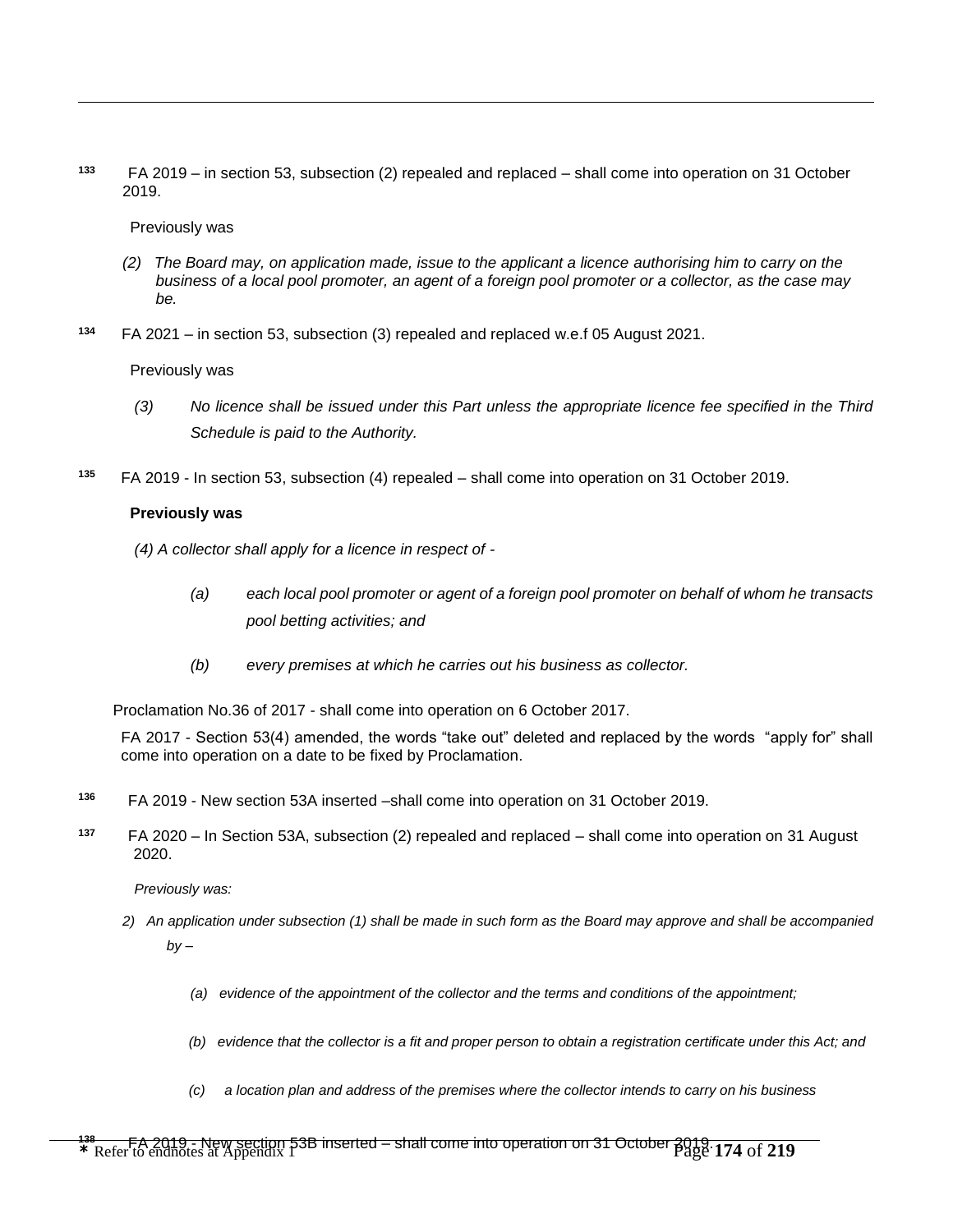- **139** FA 2019 - New section 53C inserted – shall come into operation on 31 October 2019.
- **140**  FA 2019- New section 53D inserted – shall come into operation on 31 October 2019.
- **141** FA 2019- New section 53E inserted – shall come into operation on 31 October 2019.
- **142** FA 2019-New section 53F inserted – shall come into operation on 31 October 2019.
- **143**  FA 2019- New section 53G inserted – shall come into operation on 31 October 2019.
- **<sup>144</sup>** FA 2009 Section 54 amended, subsection (1) repealed and replaced w.e.f 30 July 2009.
	- (1) No local pool promoter or agent of a foreign pool promoter shall conduct, promote or organise pool betting -
		- (a) on any event or contingency unless the event or contingency is approved by the Board; and
		- (b) more than once a week on the same event or contingency.
- **145** FA 2021 – Section 58 amended by deleting the definitions "gross proceeds" and "net proceeds" w.e.f.05 August 2021

Previously was

 $\overline{a}$ 

*"gross proceeds" means the turnover of the lottery games less any sums paid out in respect of cancelled tickets;*

*"net proceeds" means the gross proceeds of the Mauritius National Lottery less sums paid out for the prizes;*

- **146** FA 2021, Section 59(2) amended by adding a new paragraph (c), shall come into operation on a date fixed by Proclamation
- **<sup>147</sup>** FA 2015 Section 59(3) amended, the word "of" deleted and replaced by the words "not exceeding" w.e.f.14 May 2015.
- **<sup>148</sup>** FA 2016 –Subsection (1)(d) amended, the words ", at the rate specified in the Fifth Schedule," inserted after the word "proceeds" w.e.f 7 September 2016.

FA 2012 - Subsection (1)(d) amended, the words "into the Consolidated Fund" deleted and replaced by the words "to the Director-General" w.e.f. 22 December 2012.

**<sup>149</sup>** FA 2015 – Subsection (1B) amended, the word "one" deleted and replaced by the figure "0.5" w.e.f.14 May 2015.

FA 2012 - New subsections (1A) and (1B) inserted after subsection (1) w.e.f. 22 December 2012.

- **<sup>150</sup>** FA 2015 New subsection (1C) inserted after subsection (1B) w.e.f. 14 May 2015.
- **<sup>151</sup>** FA 2015 Section 62 amended, paragraph (b) repealed w.e.f. 14 May 2015.
- \* Refer Utertan-General" w.m.f. 22 December 2012. **<sup>152</sup>** FA 2012 - section 62(d) amended, the words "Consolidated Fund" deleted and replaced by the word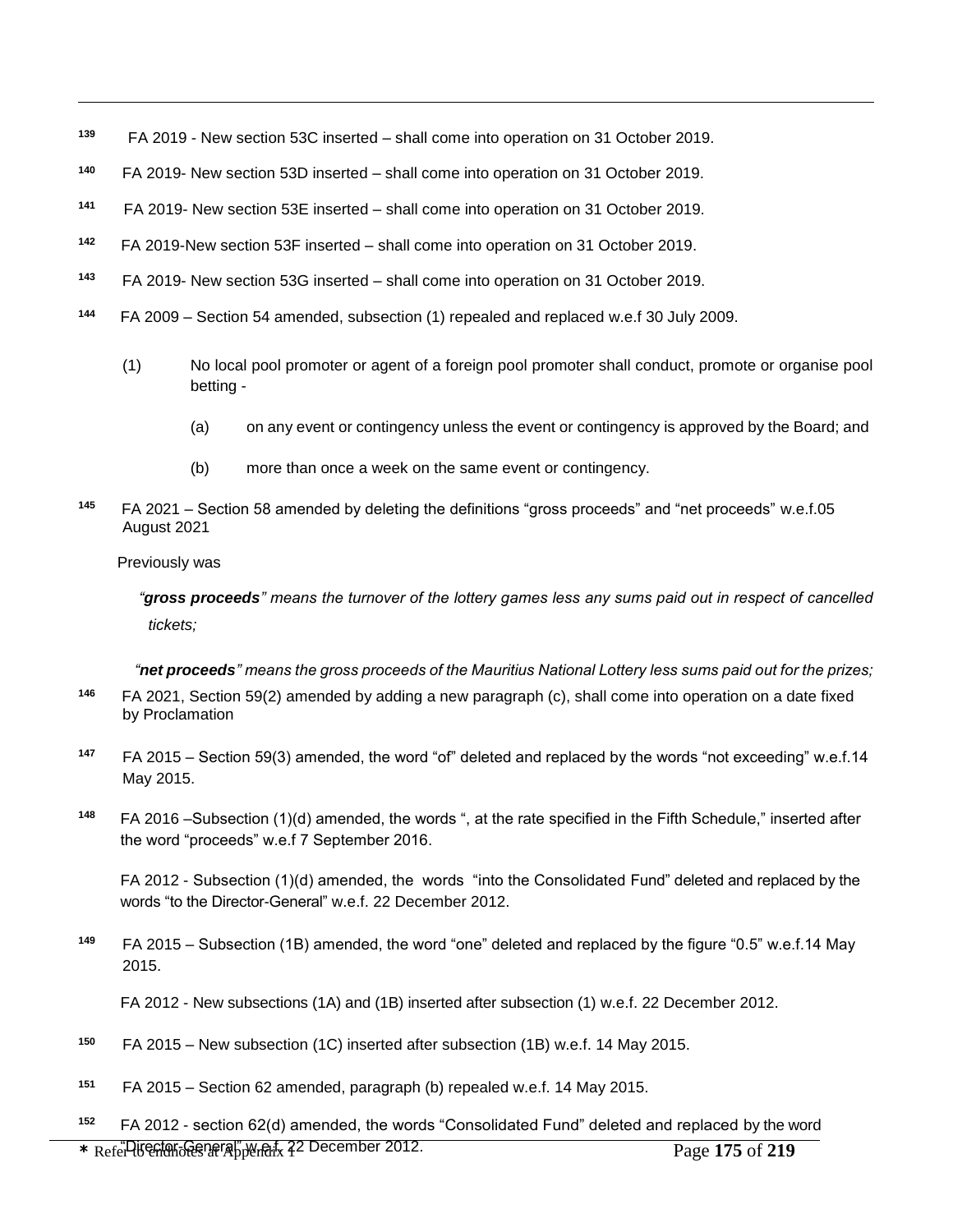- **<sup>153</sup>** FA 2015 Paragraph (a) repealed and replaced w.e.f. 14 May 2015.
	- *(a) conduct necessary or appropriate market research, which may include an analysis of the demographic characteristics of the participants of lottery games and an analysis of advertising, promotion, public relations, incentives, and other aspects of communication;*
- **<sup>154</sup>** FA 2015 Paragraphs (e) and (f) repealed, the word "and" at the end of paragraph (c) added and the semicolon at the end of paragraph (d) deleted and replaced by a full stop w.e.f. 14 May 2015.
	- *(e) advertise and promote the Mauritius National Lottery; and*
- **<sup>155</sup>** FA 2015 FA 2015 Paragraphs (e) and (f) repealed, the word "and" at the end of paragraph (c) added and the semicolon at the end of paragraph (d) deleted and replaced by a full stop w.e.f. 14 May 2015.
	- *(f) conduct promotions which involve the dispensing of lottery game tickets, and establish and operate sales facilities to sell lottery game tickets.*
- **156** FA 2020 – In Section 65, subsection (2) repealed and replaced – shall come into operation on 31 August 2020.

 *Previously was:* 

 $\overline{a}$ 

- *(2) An application under subsection (1) shall be made in such form as may be approved by the Board and shall be accompanied by -*
	- *(a) evidence of the appointment of the person by the Operator to sell lottery game tickets and the terms and conditions of the appointment;*
	- *(b) evidence that the person is a fit and proper person to obtain a registration certificate under this Act; and*
	- *(c) a location plan and address of the premises where the person intends to carry on the business of lottery retailer.*
- **<sup>157</sup>** FA 2012 Section 71(3)(c) amended , the words "into the Consolidated Fund" deleted and replaced by the words "to the Director-General" w.e.f. 22 December 2012.
- **158** FA 2021 - Section 73(4) amended, by deleting the word "entertained" and replacing it by the words -"entertained, unless the time periods specified in this subsection are extended, on a case to case basis, by the Authority where such time periods expire during a time of national confinement, disaster or calamity", w.e.f 05 August 2021.
- **<sup>159</sup>** FA 2016 The heading of Sub-part E of Part XV deleted and replaced shall come into operation on 1 October 2016.

*Sub-Part E – Use of money paid into Consolidated Fund*

**<sup>160</sup>** FA 2016 – Section 85 repealed and replaced shall come into operation on 1 October 2016.

## *85. Use of money paid into Consolidated Fund*

\* Refer the implementation of projects relating to community development, the promotion afeed **16** at 60 path, sports *Any money paid into the Consolidated Fund pursuant to section 71(3)(c) or 85A(3)<sup>160</sup> \* shall be used to finance*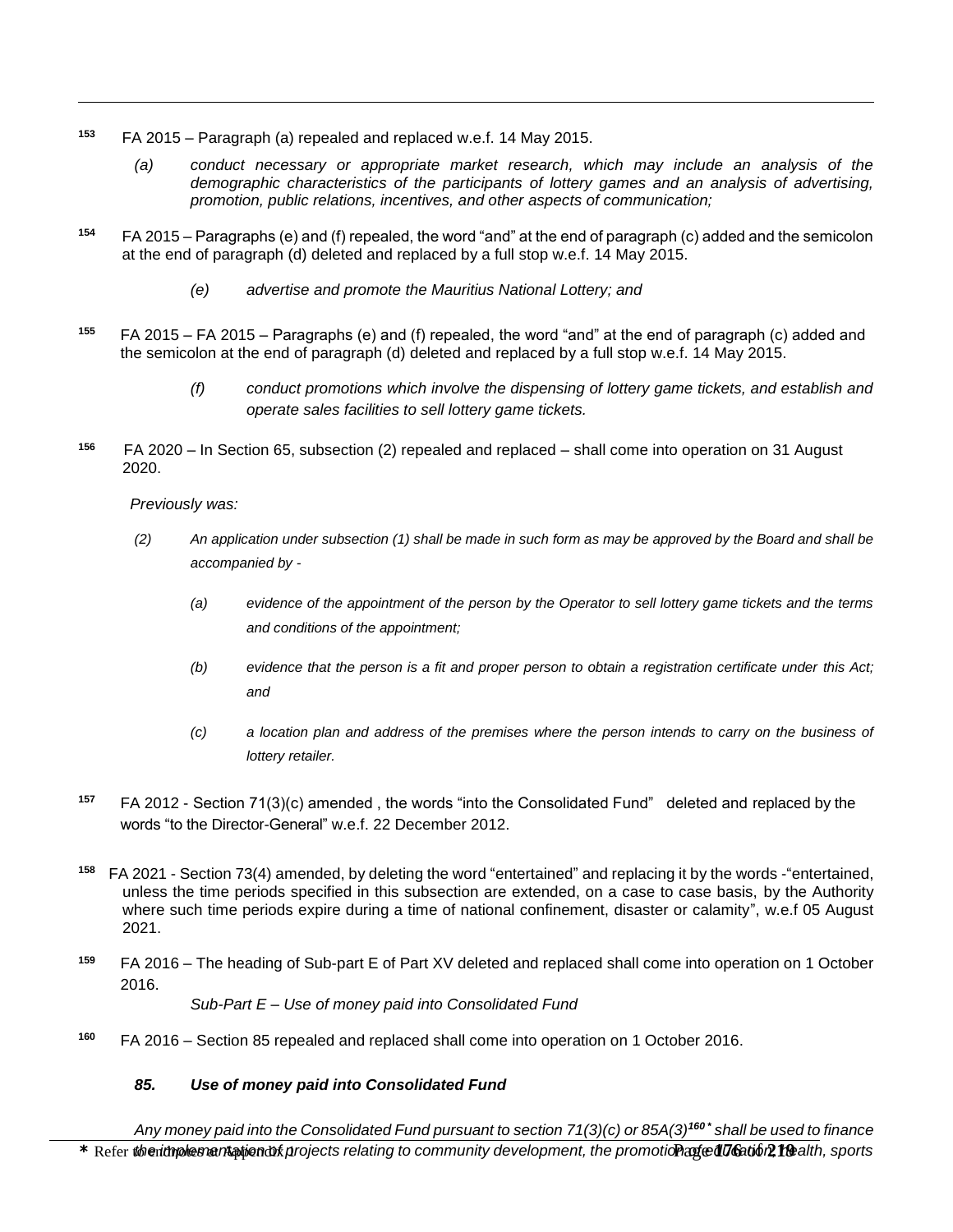*and culture, for reimbursement of public debt of Government and for such other purposes as may be prescribed*.

- **<sup>161</sup>** FA 2016 New section 85A inserted after section 85 and existing section 85A being renumbered as section 85B, shall come into operation on 1 October 2016.
- **<sup>162</sup>** FA N0.2 of 2009 New Part XVA VIDEO LOTTERY TERMINALS inserted after Part XV w.e.f. 1 January 2011.
- **<sup>163</sup>** FA 2012 Subsection (3) amended, the words "Consolidated Fund" deleted and replaced by the word Director-General" w.e.f. 22 December 2012.
- **<sup>164</sup>** FA 2016 Subsection (4) of the newly renumbered section 85B repealed , shall come into operation on 1 October 2016.
	- *(4) Any money paid to the Director-General pursuant to subsection (3) shall, as soon as practicable, be paid into the Consolidated Fund. (4)Any money paid to the Director-General pursuant to subsection (3) shall, as soon as practicable, be paid into the Consolidated Fund.*
	- FA 2012 New subsection (4) added w.e.f. 22 December 2012.
- **<sup>165</sup>** FA 2018 Part XVI Repealed w.e.f 9 August 2018.

### *PART XVI – GOVERNMENT LOTTERIES*

#### *86. Lottery Committee*

 $\overline{a}$ 

- *(1) There is set up for the purposes of this Part, a Lottery Committee which shall consist of -*
	- *(a) a Chairperson;*
	- *(b) a Vice-Chairperson;*
	- *(c) a representative of the Prime Minister's Office;*
	- *(d) a representative of the Attorney-General's Office;*
	- *(e) a representative of the Ministry responsible for the subject of finance;*
	- *(f) a representative of the Government Printing Department; and*
	- *(g) 2 other members.*
- *(2) The Chairperson, Vice-Chairperson and the 2 members referred to in subsection (1)(g) shall be appointed by the Minister on such terms and conditions as he thinks fit.*
- *(3) The Lottery Committee shall be a body corporate.*
- *(4) The quorum of the Lottery Committee shall be 5.*
- (5) The Chairperson, or in his absence, the Vice-Chairperson, shall preside at any meeting of the Committee.
- (6) All acts, matters or things authorised or required to be done by the Lottery Committee shall be taken by a majority of the votes of the members present and voting, and in the event of an equality of votes,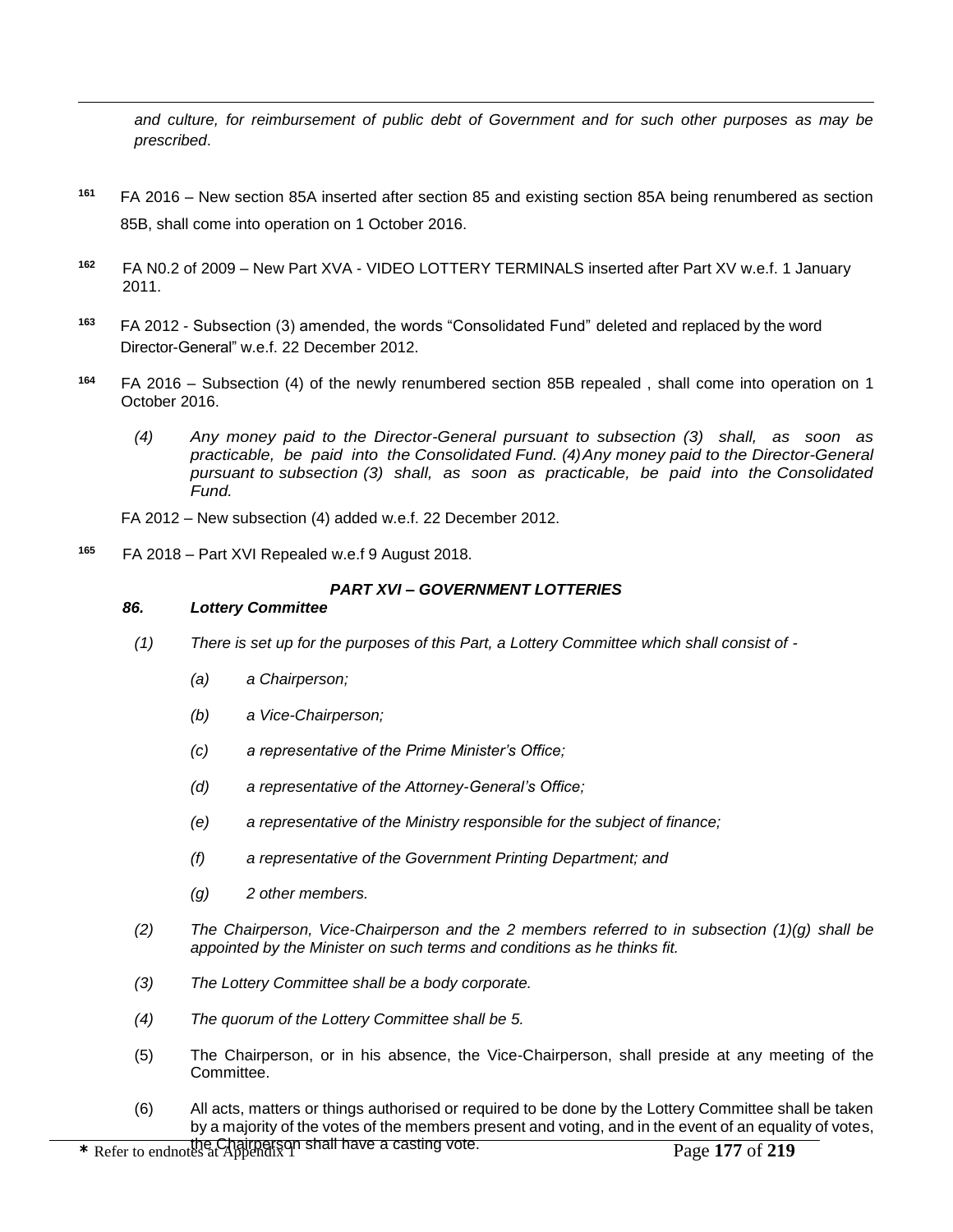- (7) The Chairperson and other members of the Lottery Committee shall be paid such allowances as may be approved by the Minister.
- (8) The Lottery Committee established pursuant to the repealed Gaming Act shall be deemed to have been set up under this section and any act or thing done, or any obligation entered into or right or claim enforceable by or against that Committee, shall be deemed to be an act or thing done by, or any obligation entered into or right or claim enforceable by or against the Lottery Committee set up under this section.

## **87. Staff of Lottery Committee**

 $\overline{a}$ 

- (1) The Lottery Committee may, on such terms and conditions as it thinks fit, employ a Secretary and such other persons as may be necessary for the proper discharge of its functions.
- (2) Every other person employed under subsection (1) shall be under the administrative control of the Secretary.
- (3) The Lottery Committee may make provision to govern the conditions of service of persons employed under subsection (1) and, in particular, to deal with -
	- (a) the appointment, discipline, dismissal, pay and leave of, and the security to be given by, those persons;
	- (b) appeals by those persons against dismissal or other disciplinary measures; and
	- (c) the establishment and maintenance of provident and pension fund schemes and the contributions payable to those schemes and the benefits derived from them.

## **88. Organisation of Government lotteries**

- (1) The Lottery Committee shall organise the Government lotteries for such purposes as may be approved by the Minister and in such manner as may be specified in regulations made by the Minister on the recommendation of the Lottery Committee.
- (2) The Minister may determine, after consultation with the Lottery Committee, the number of prizes to be awarded and the respective value of the prizes.
- (3) Any balance remaining from the amount collected after deduction of the expenses incurred in the organisation of a Government lottery and the payment of prize money shall be paid into the Consolidated Fund.

FA 2013 - Section 88(1) amended, the words "after consultation with the Board" deleted and replaced by the words "on the recommendation of the Lottery Committee" – w.e.f. 21 December 2013.

## **89. Annual report of Lottery Committee**

(1) The Lottery Committee shall, not later than 6 months after the close of every financial year, cause to be published a report of its activities together with its audited accounts in respect of the previous financial year.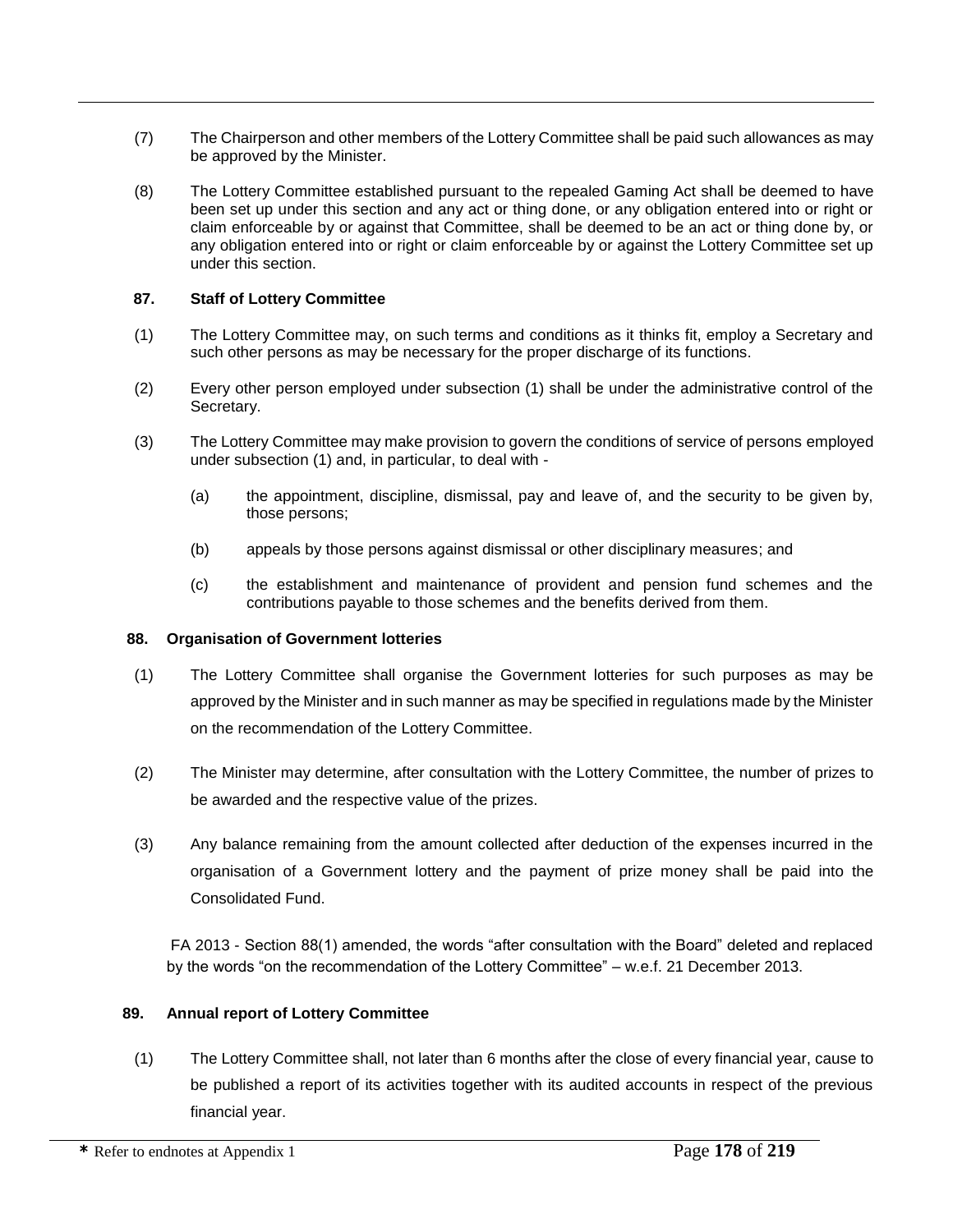- (2) The auditor to be appointed under section 5(1) of the Statutory Bodies (Accounts and Audit) Act shall be the Director of Audit.
- (3) The Lottery Committee shall forward a copy of the report referred to in subsection (1) to the Minister.
- (4) The Lottery Committee shall furnish to the Minister such information with respect to its activities in such manner and at such time as the Minister may specify.
- (5) The Minister shall, at the earliest available opportunity, lay a copy of the annual report and audited accounts of the Lottery Committee before the National Assembly.

## *89A. Lottery Committee not required to take out licence*

*Notwithstanding this Act, the Lottery Committee shall not be required to take out a licence under this Act for the organisation of Government lotteries*.

FA 2015 – New section 89A inserted after section 89, w.e.f. 14 May 2015.

- **166** FA 2021 – New Part XVI inserted shall come into operation on 31 August 2020.
- **<sup>167</sup>** FA 2018 Section 90 (3)(a) amended, the words "1, 000 rupees" deleted and replaced by the words "3,000 rupees" shall come into operation on 1 August 2018.
- **<sup>168</sup>** FA 2013 New Part XVIIA inserted after Part XVII w.e.f 21 December 2013.
- **169** FA 2020 – In Section 90A, paragraph (c) repealed and replaced – shall come into operation on 31 August 2020.

Previously was :

 $\overline{a}$ 

- *(c) such other event as may be prescribed.*
- **<sup>170</sup>** Proclamation No.36 of 2017 shall come into operation on 6 October 2017.

FA 2017 - Paragraphs (b) and (c) repealed and replaced shall come into operation on a date to be fixed by Proclamation.

- *(b) unless the person, or in the case of a company, any director, manager or officer of that company, is a fit and proper person;*
- *(c) who has, within the 10 years preceding the date of application, been convicted of any offence involving fraud or dishonesty, or is a company of which any director, manager or officer has been so convicted; or*
- **<sup>171</sup>** Proclamation No.36 of 2017 shall come into operation on 6 October 2017.

FA 2017 - New paragraph (ca) inserted after paragraph (c) shall come into operation on a date to be fixed by Proclamation.

**<sup>172</sup>** Proclamation No.36 of 2017 - shall come into operation on 6 October 2017.

FA 2017 - New sections 93A and 93B inserted after section 93, shall come into operation on a date to be fixed by Proclamation.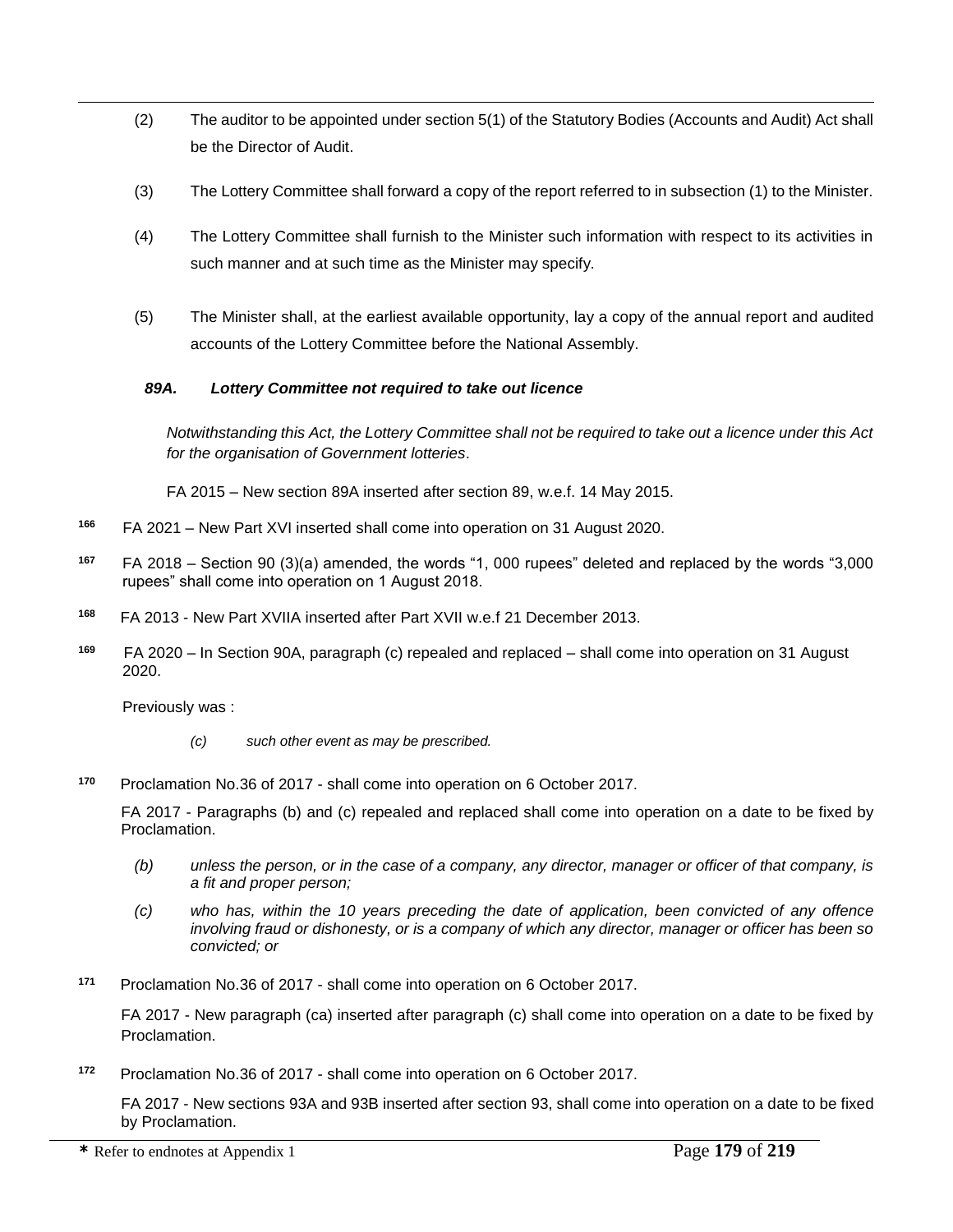$\overline{a}$ **<sup>173</sup>** Proclamation No.36 of 2017 - shall come into operation on 6 October 2017.

FA 2017 - FA 2017 - New sections 93A and 93B inserted after section 93, shall come into operation on a date to be fixed by Proclamation.

**174** FA 2021, Section 93B(3) amended, by deleting the words "horse racing organiser" and replacing them by the word "licensee" shall come into operation on 01 October 2021.

FA 2018 – Section 93B amended, new subsection (3) added shall come into operation on 1 August 2018.

**<sup>175</sup>** Proclamation No.36 of 2017 - shall come into operation on 6 October 2017.

FA 2017 - Section 94 repealed and replaced shall come into operation on a date to be fixed by Proclamation.

#### *94. Application for licence*

*Any application for a licence or the renewal of a licence shall be made in such form as may be approved by the Board.*

**<sup>176</sup>**The Anti-Money Laundering…Act 2020 – Subsection(2)(b) amended, subparagraph (i) repealed and replaced w.e.f 9 July 2020.

#### **Previously was :**

the names of its directors, managers or officers, as the case may be**;**

**<sup>177</sup>** FA 2013 - Section 94A repealed and replaced w.e.f 21 December 2013.

#### *94A. Time limit to pay licence fee upon renewal*

*Where an application for the renewal of a licence under section 94 is made, any licence fee specified in the Third Schedule shall be paid before the expiry of the period of the licence specified in that Schedule.*

- FA 2012 New sections 94A and 94B inserted after sections 94 added w.e.f. 22 December 2012.
- **<sup>178</sup>** FA 2016 Paragraph (a) amended, the words "items 7 and 13" deleted and replaced by the words "a licence running" w.e.f 7 September 2016.
- **<sup>179</sup>** FA 2013 Section 94B(1) amended , the words "effected not later than 15 days after the expiry of the licence." deleted and replaced by the words "effected –
	- (*a) in the case of a licence specified in items 7 and 13 of that Schedule, for the period 1 January to 15 August before the day of the first race meeting;*
	- *(b) in any other case, not later than 15 days after the expiry of the licence." w.e.f 21 December 2013.*
- **180** The Anti-Money Laundering…Act 2020 – Section 94C inserted after Section 94B –w.e.f 9 July 2020.
- **<sup>181</sup>** Proclamation No.36 of 2017 shall come into operation on 6 October 2017.

**\*** Refer to end to the Refer of the Refer of the Refer of the Range 180 of 219 FA 2017 - Section 95 amended, paragraph (a) repealed and replaced shall come into operation on a date to be to<br>be time those page 180 of 219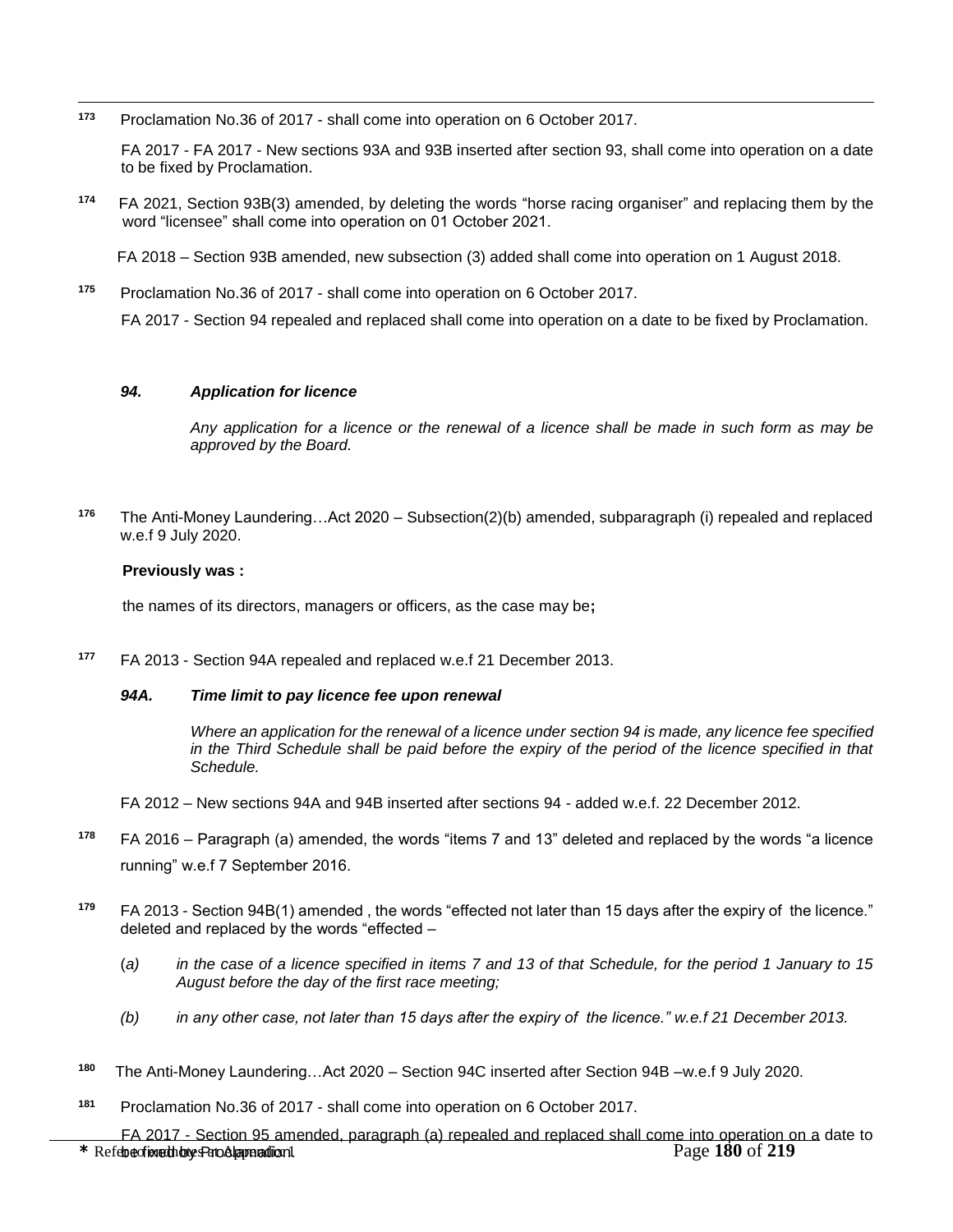- *(a) determine whether the applicant, or in the case of a company, any director, manager or officer of that company, is a fit and proper person; and*
- **182** FA 2019 – In section 96(4), the word "No" deleted and replaced by the words "Subject to subsection (4A), no"- shall be deemed to have come into operation on 31 July 2019.
- **183**  FA 2019 - In section 96, new subsection 4A inserted – shall be deemed to have come into operation on 31 July 2019.
- **184** FA 2020 – In section 96(4A), new paragraph (i) added- shall come into operation on 31 August 2020.
- **185** FA 2021 – In section 96(4A), new paragraph (j) added, w.e.f 05 August 2021.
- **<sup>186</sup>** FA 2016 Subsection (5) amended, the words "or is incapacitated" inserted after the word "dies" w.e.f 7 September 2016.
- **<sup>187</sup>** The Anti-Money Laundering…Act 2020 Section 97A amended, in the heading, by inserting, after the words "guidelines issued by", the words "the authority and" w.e.f 9 July 2020.

FA 2012 – New section 97A inserted after section 97A - w.e.f.22 December 2012.

- **188**  FA 2019 – In section 99(1), new paragraph (ca) inserted after paragraph (c) – shall be deemed to have come into operation on 31 July 2019.
- **<sup>189</sup>** FA 2021 Section 99(1)(ka) repealed and replaced w.e.f 05 August 2021.

#### **Previously was**

 $\overline{a}$ 

*(ka)* the licensee fails to comply with the relevant guidelines issued by the FIU under the Financial *Intelligence and Anti-Money Laundering Act;*

 FA 2012 – Section 99(1) amended, new paragraph (ka) inserted after paragraph (k) - w.e.f.22 December 2012.

**<sup>190</sup>** Proclamation No.36 of 2017 - shall come into operation on 6 October 2017.

FA 2017 - Section 99(9) repealed and replaced shall come into operation on a date to be fixed by Proclamation.

- *(9) Notwithstanding subsection (1), the Board may impose a financial penalty of not more than 50,000 rupees where a licensee does not comply with –*
	- *(a) any condition of the licence;*
	- *(b) any rule in respect of gambling, lottery game, sweepstake and other lotteries; or*
	- *(c) any guideline or direction issued by the Board.*
- **<sup>191</sup>** FA 2013 Section 101 amended, the words "limited payout machines, sweepstakes," inserted after the words "gaming machines," w.e.f 21 December 2013.

FA N0.2 of 2009 – Section 101 amended, by deleting the words "or lottery games" and replacing them by the words ", gaming machines, lottery games or VLTs" w.e.f.1 January 2011.

**<sup>192</sup>** FA 2009 – Section 101amended, the words "or a deposit" inserted after the words "bank guarantee" w.e.f 30 July 2009.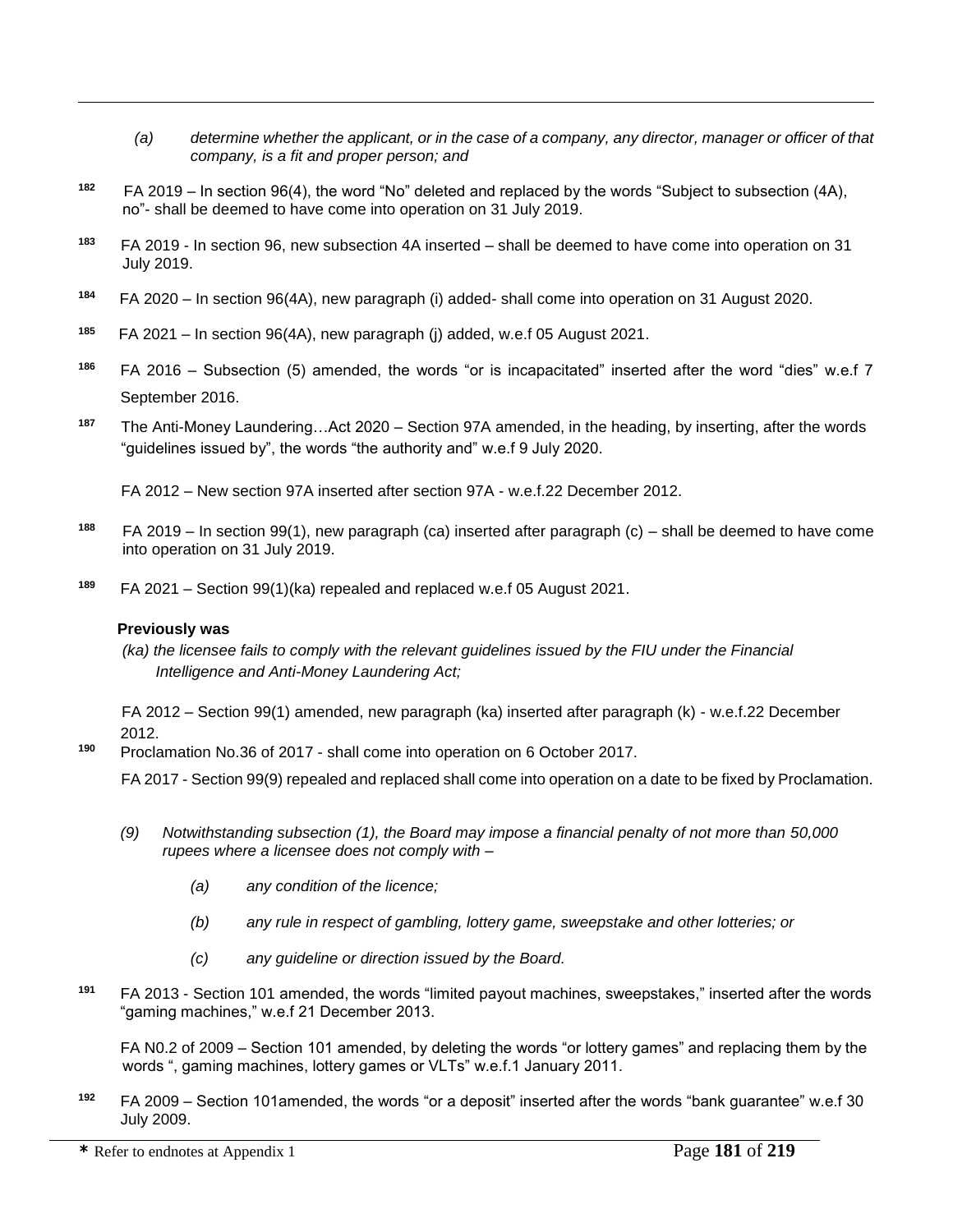- **<sup>193</sup>** FA 2009 Section 103(2) amended, the word "Authority" deleted and replaced it by the words "Mauritius Revenue Authority" w.e.f 30 July 2009.
- **194**  The Anti-Money Laundering…Act 2020 – Paragraph (aa) amended, the words "receiving a winning exceeding 50,000 rupees" deleted and replaced by the words "who, on any given date, enters into a cumulative financial transaction equal to or above 20,000 rupees" w.e.f 9 July 2020.

FA 2019 – in section 105(1), new paragraph (aa) inserted – shall be deemed to have come into operation on 31 July 2019.

**<sup>195</sup>** Proclamation No.36 of 2017 - shall come into operation on 6 October 2017.

FA 2017 - Subsection (1)(b) amended, the word "keep" deleted shall come into operation on a date to be fixed by Proclamation.

**<sup>196</sup>** Proclamation No.36 of 2017 - shall come into operation on 6 October 2017.

FA 2017 - Subsection (3) repealed and replaced shall come into operation on a date to be fixed by Proclamation.

- *(3) Any books, records, accounts or documents required to be kept under subsection (1) shall be preserved for a period of at least 5 years after the completion of the transaction to which it relates.*
- **197** The Anti-Money Laundering…Act 2020 – New subsection (4) added w.e.f 9 July 2020.

**<sup>198</sup>** Proclamation No.36 of 2017 - shall come into operation on 6 October 2017.

FA 2017 - Section 106 repealed and replaced shall come into operation on a date to be fixed by Proclamation.

#### *106. Audited accounts*

 $\overline{a}$ 

*Every licensee, other than a collector or an operator of dart games, shall submit to the Authority and Director-General his audited accounts not later than 6 months after the date of closing of the accounts.*

**<sup>199</sup>** Proclamation No.36 of 2017 - shall come into operation on 6 October 2017.

FA 2017 - Section 107(1) amended, the word "qualified" deleted and replaced by the word "approved" shall come into operation on a date to be fixed by Proclamation.

**<sup>200</sup>** Proclamation No.36 of 2017 - In so far as it relates to the new section 108C shall come into operation on 6 October 2017.

FA 2017 - New Part XXI A inserted after Part XXI, shall come into operation on a date to be fixed by Proclamation.

**201** The Anti-Money Laundering…Act 2020 – Section 108B repealed and replaced w.e.f 9 July 2020.

**Previously was:**

## **108B. Player card account**

The Minister may make such regulations as he thinks fit for the setting up and operation of player card accounts.

**202** The Anti-Money Laundering…Act 2020 – Section 108C repealed w.e.f 9 July 2020.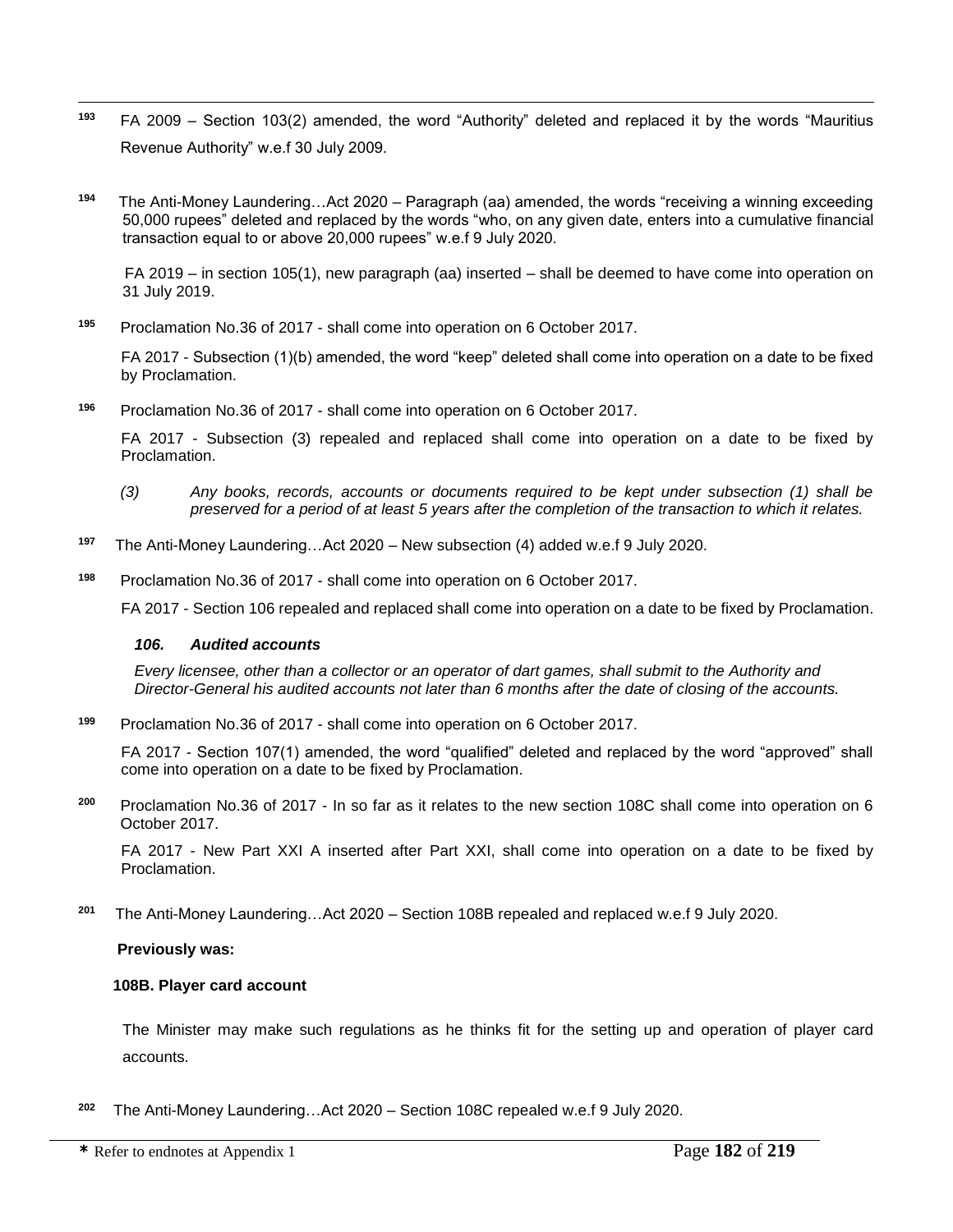#### **Previously was:**

 $\overline{a}$ 

#### **108C. Suspicious transactions**

A specified licensee shall, as soon as practicable but not later than 15 working days from the date on which it becomes aware of a transaction which it has reason to believe is a suspicious transaction, make a report of such transaction to the FIU.

- **<sup>203</sup>** FA 2012 Subsection (1) amended, the words "Authority shall set up and maintain" deleted and replaced by the words "Director-General shall cause to be set up" w.e.f 22 December 2012.
- **<sup>204</sup>** FA 2011- Paragraph (a) amended, the words "limited payout machines," inserted, after the words "gaming machines," w.e.f. 15 Dec 2011.

FA N0.2 of 2009 – Subsection (1)(a) amended, by deleting the words "lottery games, gaming," and replacing them by the words "lottery games, VLTs, gaming machines, gambling activities" w.e.f.1 January 2011.

- **<sup>205</sup>** FA 2011- Paragraph (b) subparagraph (i) amended, the words "limited payout machine," inserted, after the words "gaming machine," w.e.f.15 Dec 2011
- **<sup>206</sup>** FA 2011- Paragraph (b) subparagraph (iii) amended, the words "limited payout machines," inserted, after the words "gaming machines," w.e.f.15 Dec 2011.
- **<sup>207</sup>** FA 2019 In section 109(2), the words ", local pool promoter" inserted after the words "hotel casino operator" shall be deemed to have come into operation on 31 July 2019.

 FA 2018 – Section 109(2) amended, the words "hotel casino operator, agent of foreign pool promoter, sweepstakes operator," inserted after the words "limited payout machine operator," shall come into operation on 1 August 2018.

FA 2011- Subsection (2) amended, the words ", limited payout machine operator" inserted after the words "gaming machine operator" w.e.f.15 Dec 2011.

- **<sup>208</sup>** FA 2012 Subsection (2)(a) amended, the word "Authority" deleted and replaced by the word "Director-General" w.e.f. 22 December 2012.
- **209** FA 2019 – In section 109(2), new paragraph (d) inserted, the full stop at the end of paragraph (c) deleted and replaced by the words "; or" and the word "or" at the end of paragraph (b) deleted –shall come into operation on 31 October 2019.
- **<sup>210</sup>** FA 2012 Paragraph (a) amended, the words "Authority" and "Board" deleted and replaced them by the word "Director-General" w.e.f. 22 December 2012.
- **<sup>211</sup>** FA 2012 Paragraphs (b) and (c) amended, the word "Board" deleted and replaced by the word "Director-General" w.e.f. 22 December 2012.
- **<sup>212</sup>** Proclamation No.36 of 2017 shall come into operation on 6 October 2017.

FA 2017 - Subsection (4) repealed and replaced shall come into operation on a date to be fixed by Proclamation.

(4) *The Authority shall, for the purposes of Part XXIII, have on-line access to the central electronic monitoring system.*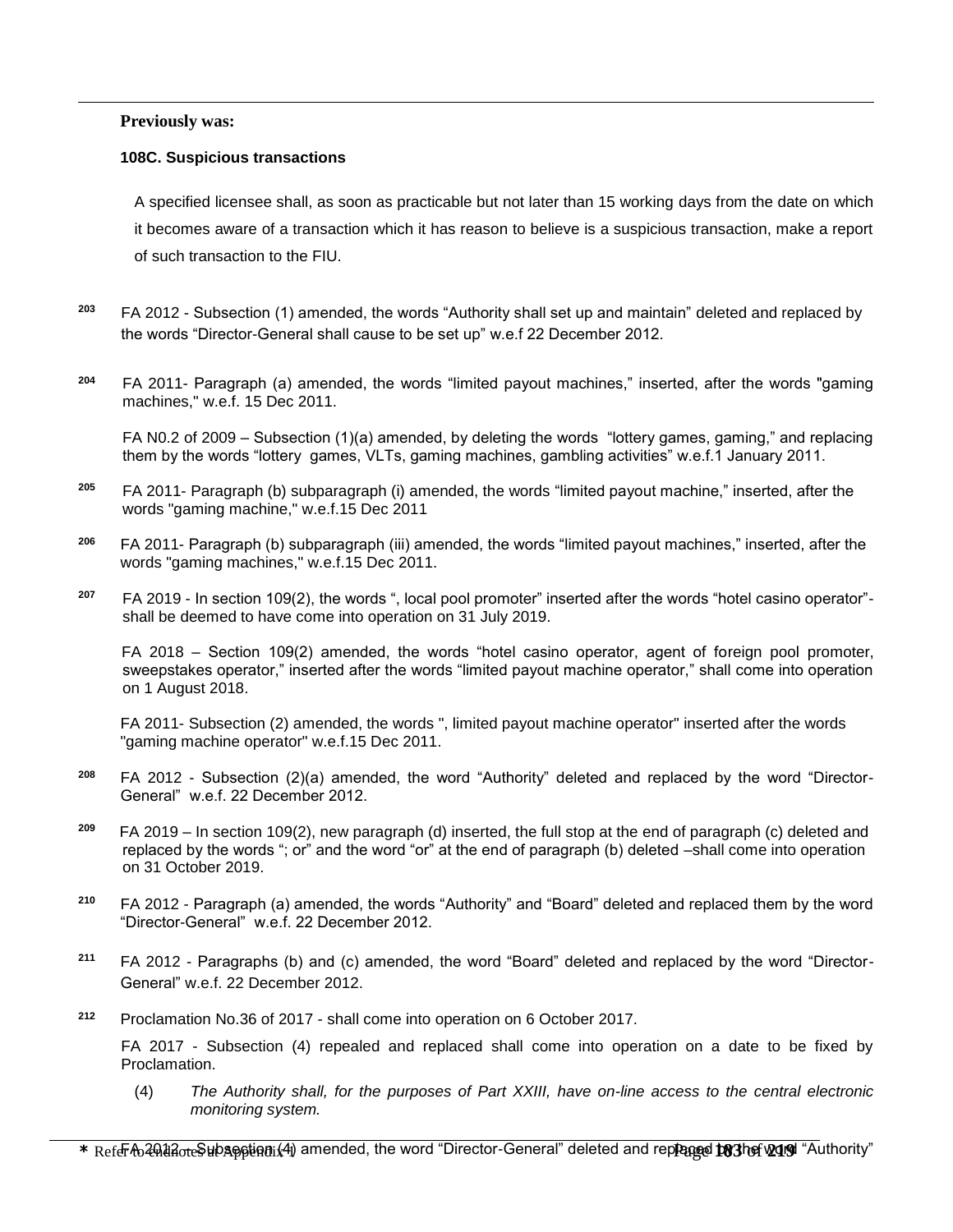w.e.f. 22 December 2012.

 $\overline{a}$ 

**<sup>213</sup>** Proclamation No.36 of 2017 - shall come into operation on 6 October 2017.

FA 2017 - Subsection (5) amended, the words "computer used by a bookmaker for his betting operations" deleted and replaced by the words "including any software used by a licensee for his betting operations," shall come into operation on a date to be fixed by Proclamation.

FA 2011 - Subsection (5) amended, the words ", limited payout machine " inserted after the words "gaming machine", w.e.f.15 Dec 2011.

FA N0.2 of 2009 – Subsection (5) amended, by inserting, after the words "lottery games", the words "or operation of VLTs" w.e.f.1 January 2011.

- **<sup>214</sup>** FA N0.2 of 2009 Section 110(a) amended, by inserting, after the words "lottery games,", the words "VLTs," w.e.f. 1 January 2011.
- **<sup>215</sup>** FA 2019 In section 111, subsection (1) repealed and replaced –shall be deemed to have come into operation on 31 July 2019.

Previously was

- (1) Subject to subsection (3), an inspector may, at all reasonable times, on showing proof of his identity, enter any premises of a licensee or lottery retailer for the purpose of ensuring that this Act are being complied with and may -
	- (a) require the person carrying on the business to produce for examination or inspection any thing, equipment, books, records, bank statements or other documents relating to the business;
	- (b) make copies of, or extracts from, remove and retain, any such books, records, bank statements or other documents, for further examination or inspection;
	- (c) operate and test any equipment found on the premises, which is used or intended to be used for the purposes of any activities under this Act;
	- (d) seal, or otherwise secure from such premises, any thing or equipment on or in which any document or data which has a bearing on the conduct of any activities licensed under this Act is stored or captured;
	- (e) search the premises and seal or seize, for the purposes of further examination or investigation, any thing or equipment on such premises which has a bearing on the conduct of any activities licensed under this Act;
	- (f) require a licensee or any person employed by the licensee, or a lottery retailer, to give all reasonable assistance and to answer all reasonable questions either orally or in writing; and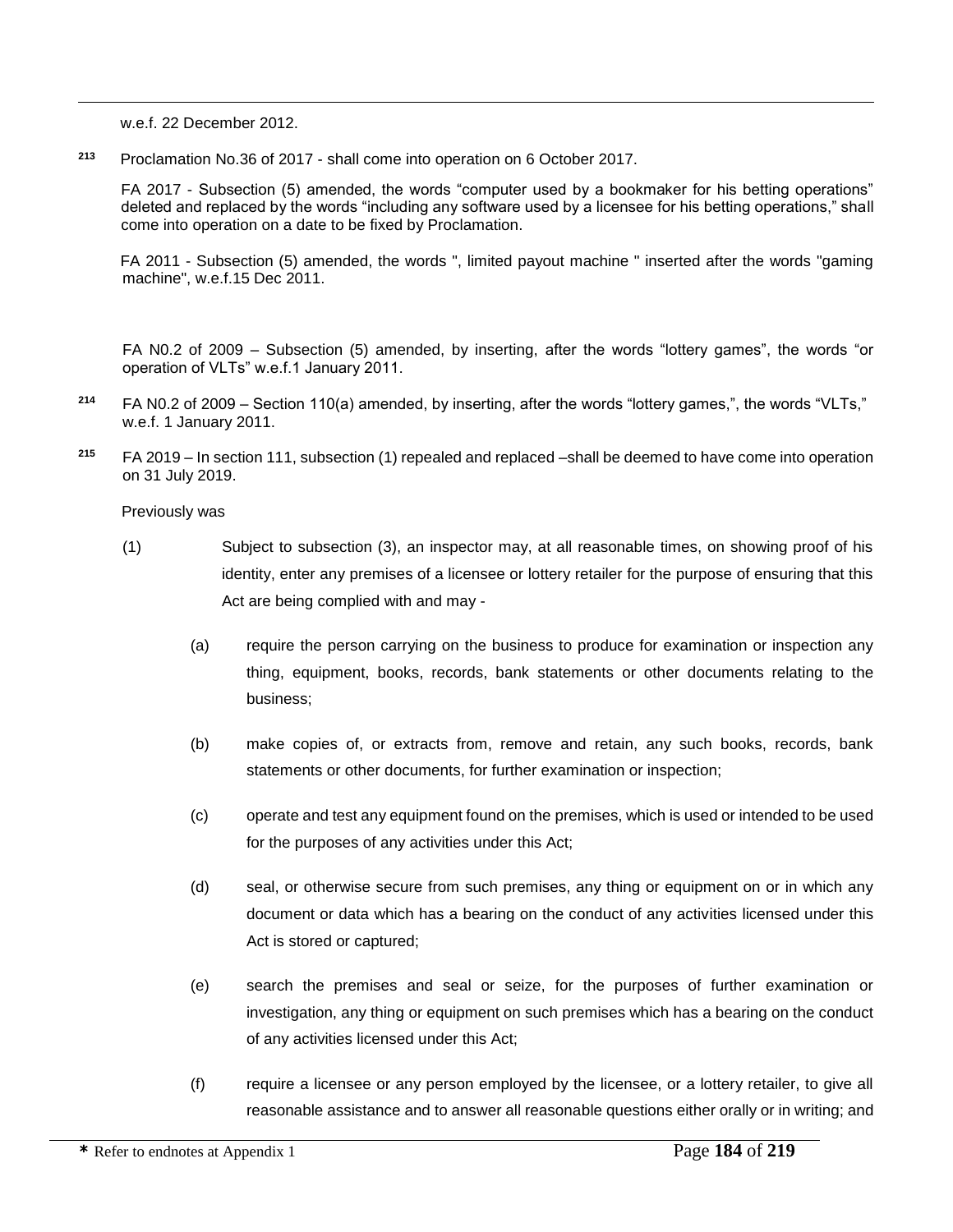- (g) take such steps as may be reasonably necessary to protect the integrity and conduct of any activities licensed under this Act.
- FA 2018 section 111(1)(e) amended, the word "seize" deleted and replaced by the words "seal or seize" shall come into operation on 1 August 2018.
- **216**  FA 2019 – In Section 111, new subsection (7A) inserted – shall be deemed to have come into operation on 31 July 2019.
- **<sup>217</sup>** FA 2011 Section 112 amended, the words "AWP machine" deleted wherever they appeared and replaced by the words "limited payout machine" w.e.f. 15 Dec 2011.
- **<sup>218</sup>** FA N0.2 of 2009 Section 112(a), (b) and (c) amended, by inserting, after the words "gaming machine,", the words "AWP machine, VLT," w.e.f. 1 January 2011.
- **<sup>219</sup>** FA 2018 Section 113(2) amended, the word "seize" deleted and replaced by the words "seal or seize, as applicable" shall come into operation on 1 August 2018.

FA 2011 - Section 113(2) amended, the words "AWP machine" deleted and replaced by the words "limited payout machine" w.e.f. 15 Dec 2011.

FA N0.2 of 2009 – Section 113(2) amended, by inserting, after the words "gaming machine", the words ", AWP machine" w.e.f. 1 January 2011.

- **<sup>220</sup>** FA 2018 New PART XXIIA inserted after PART XXII shall come into operation on 1 August 2018.
- **221** FA 2019 – New section 113A inserted – shall be deemed to have come into operation on 31 July 2019.
- **222** FA 2019 – Section 113A being renumbered as section 113B – shall be deemed to have come into operation on 31 July 2019.
- **223** The Anti-Money Laundering…Act 2020 – New Section 113C inserted after Section 113B w.e.f 9 July 2020.
- **<sup>224</sup>** FA 2016 The heading of Part XXIII amended, the words ", **LEVY**" inserted after the word "**DUTIES**" shall come into operation on 1 October 2016.
- **<sup>225</sup>** FA 2016 –Section 114 repealed and replaced shall come into operation on 1 October 2016.

## **114. Levy of duty and tax**

- (1) Subject to this section, every licensee of a casino, gaming house, gaming machine or limited payout machine **1\*** shall, after the end of every month, pay a gaming tax on its gross takings at the rate specified in of the Fifth Schedule.**2\***
- (2) Every totalisator operator shall, in respect of each race meeting, pay a betting tax on its gross stakes at the appropriate rate specified in the Fifth Schedule.**3\***
- (3) Subject to subsection (4) **4\***
	- (a) **Repealed 5\***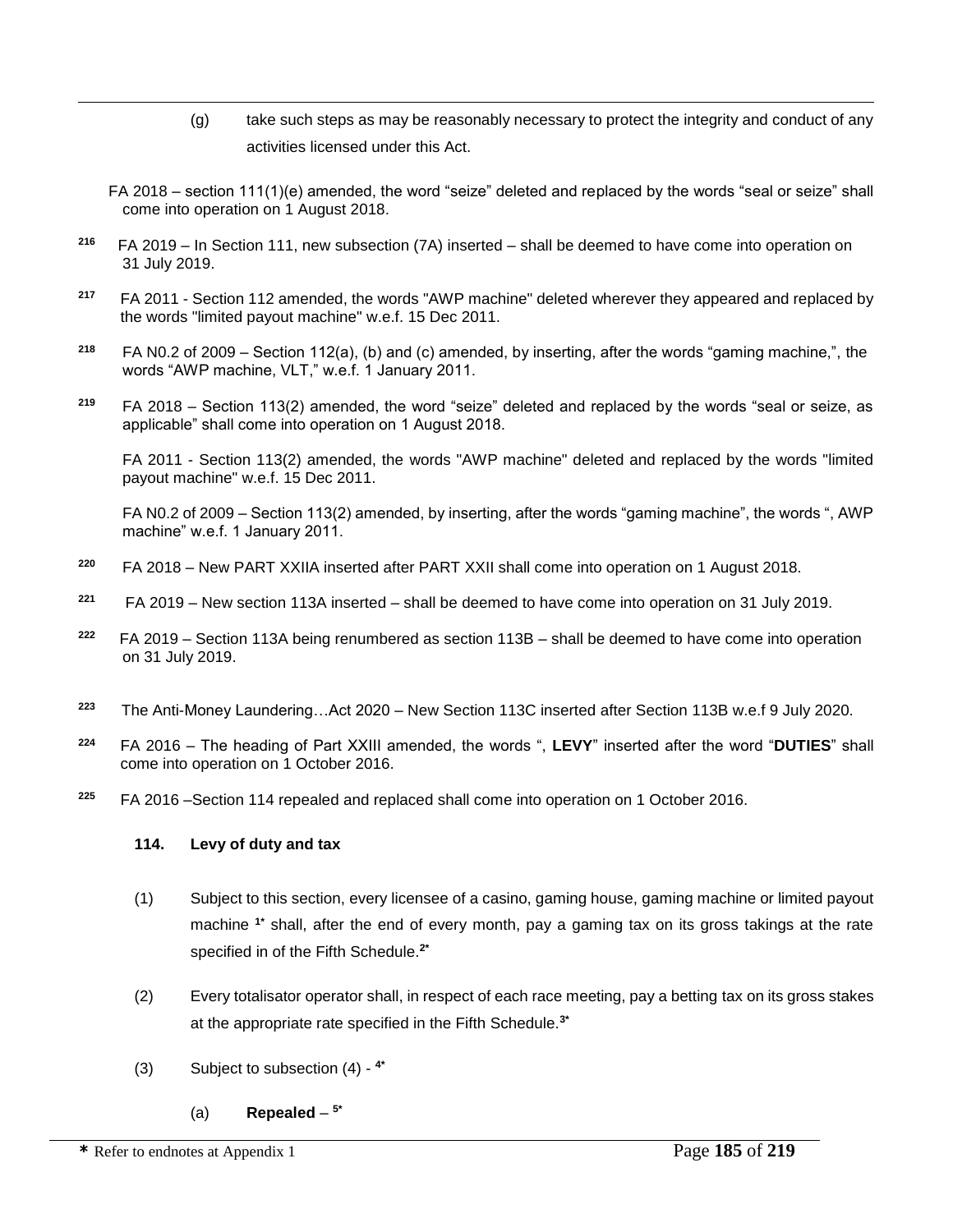- (b) every bookmaker shall, in respect of each horse race or other event or contingency, pay a betting tax on his gross stakes at the appropriate rate specified in the Fifth Schedule.**6\***
- (4) No betting tax shall be paid in respect of bets placed by one bookmaker with another bookmaker pursuant to section 44(11), provided that the bookmakers satisfy the conditions imposed by the Director-General.
- (5) Every sweepstake organiser shall, in respect of each race meeting, pay a sweepstake duty on its gross proceeds at the rate specified in the Fifth Schedule.**7\***
- (6) Every local pool promoter shall, every week, pay a pool betting duty on its gross stakes at the appropriate rate specified in the Fifth Schedule.**8\***
- (7) Every agent of a foreign pool promoter shall, every week and in respect of each foreign pool promoter for whom it acts, pay a pool betting duty on the gross stakes collected by it, at the appropriate rate specified in the Fifth Schedule.**9\***

FA 2011 - Section 114(1) amended, the words "AWP machine" deleted and replaced by the words "limited payout machine" w.e.f. 15 Dec 2011.

FA N0.2 of 2009 – Section 114(1) amended, the words "or gaming machine" deleted and replaced by the words ", gaming machine or AWP machine" w.e.f 1 January 2011.

FA 2015 – Subsection (1) amended, the words "corresponding to its licence as specified in Part A of" deleted and replaced by the words "specified in" shall come into operation on 1 July 2015.

FA 2009 – Section 114(1) amended, by deleting the words "gross stakes" and replacing them by the words "gross takings" w.e.f 30 July 2009.

FA 2015 – Subsection (2) amended, the words "Part B of" deleted, shall come into operation on 1 July 2015.

FA 2013 - Section 114 amended, subsection (3) repealed and replaced w.e.f 21 December 2013.

- *(3) Subject to subsection (4), every bookmaker shall -*
	- *(a) in respect of each race meeting, pay the appropriate amount of betting duty specified in Part C of the Fifth Schedule; and*
	- *(b) in respect of each horse-race or other event or contingency, pay a betting tax on his gross stakes at the appropriate rate specified in Part D of the Fifth Schedule.*

FA 2015 – Paragraph (a) repealed shall come into operation on 1 July 2015.

- *(a) every bookmaker conducting fixed odds bets on –*
	- *(i) a local horse race shall, in respect of each race meeting, pay the appropriate amount of betting duty specified in Part C of the Fifth Schedule; or*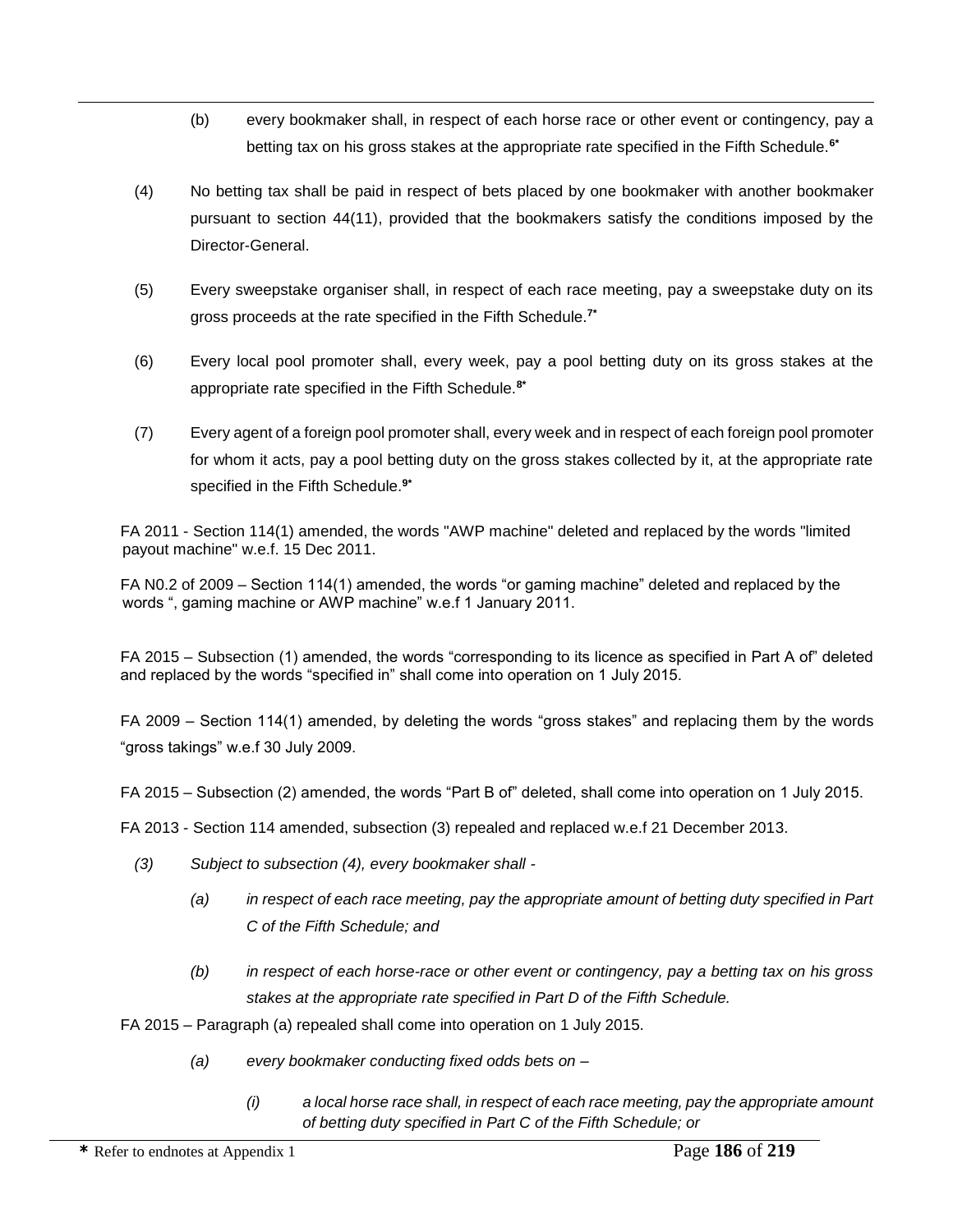*(ii) a foreign football match or any other event or contingency, other than a local horse race, shall pay the amount of betting duty specified in Part CA of the Fifth Schedule; and*

FA 2015 – Paragraph (b) amended, the words "Part D of" deleted, shall come into operation on 1 July 2015.

FA 2015 – Subsection (5) amended, the words "Part E of" deleted shall come into operation on 1 July 2015.

FA 2015 – Subsections (6) and (7) amended, the words "Part F of" deleted - shall come into operation on 1 July 2015.

FA 2015 – Subsections (6) and (7) amended, the words "Part F of" deleted - shall come into operation on 1 July 2015.

- **<sup>226</sup>** FA 2018 –New subsection (1A) inserted after subsection (1) shall come into operation on 1 August 2018.
- **<sup>227</sup>** FA 2018 –New subsection (8) inserted shall be deemed to have come into operation on 1 March 2018.
- **228** Covid M A 2020 – New subsection (9) added – shall be deemed to have come into operation on 23 March 2020.
- **229** FA 2020 - Paragraph (b) amended, the words ", an amusement machine" inserted after the words "gaming machine" – shall be deemed to have come into operation on 23 March 2020.
- **<sup>230</sup>** FA 2016 The heading of section 115 amended, the words ", **levy**" inserted after the word "**duty**" shall come into operation on 1 October 2016.
- **<sup>231</sup>** FA 2016 Subsection (1) amended, the words "and tax levied deleted and replaced by the words "levy and tax imposed" shall come into operation on 1 October 2016.
- **<sup>232</sup>** FA 2018 Section 115 (2)(a) amended, the words ", levy"; inserted after the word "duty" shall come into operation on 1 August 2018.

FA 2012 - Section 115 amended, subsection (2) repealed and replaced w.e.f.22 December 2012.

- *(2) Every return under subsection (1) together with any payment of the duty and tax shall be made electronically through such computer system as may be approved by the Director-General as from a date to be determined by him.*
- **<sup>233</sup>** FA 2016 New section 115A inserted after section 115 shall come into operation on 1 October 2016.
- **<sup>234</sup>** FA 2021, Section 116 amended by inserting, after the words "section 60(1A)", the words ", 88(1)(b)"- shall come into operation on 31 August 2020.

FA 2016 – Section 116 amended, the word ", levy" inserted after the word "duty" shall come into operation on 1 October 2016.

FA 2012 –Section 116 amended –

 $\overline{a}$ 

(i) the words " $60(1A)$  or" inserted, after the words "under section",;

(ii) the words "and tax" deleted and replaced by the words ", tax or sum due" w.e.f. 22 Decer<br>**\*** Refer to endnotes at Appendix 1 Page 187 of 219 the words "and tax" deleted and replaced by the words ", tax or sum due" w.e.f. 22 December 2012.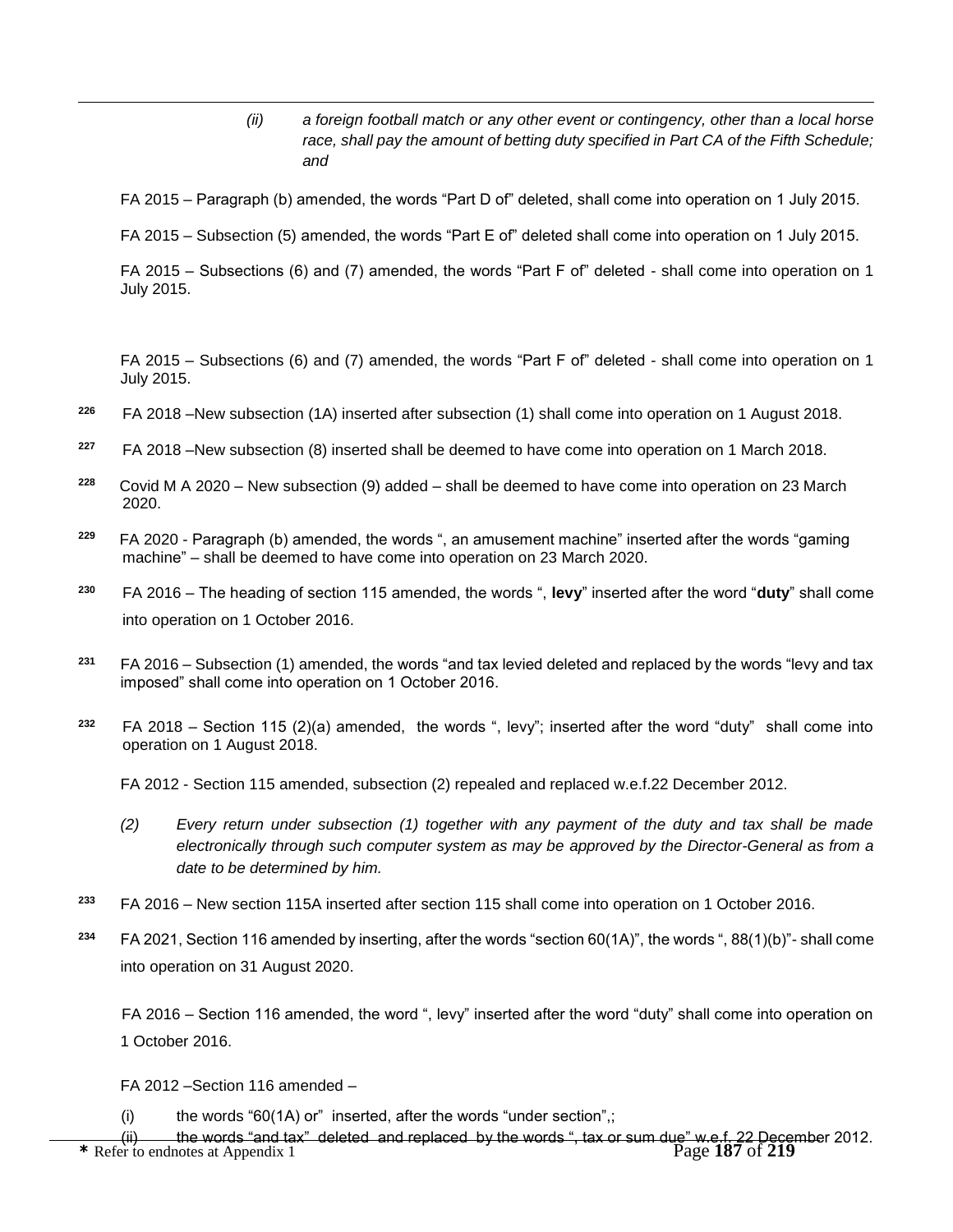**<sup>235</sup>** FA 2021, Section 117 amended by inserting, after the words "section 60(1A)", the words ", 88(1)""- shall come into operation on 31 August 2021.

FA 2016 – Section 117 amended, the word ", levy" inserted after the word "duty" wherever it appears, shall come into operation on 1 October 2016.

FA 2012 – Section 117 amended-

- (i) the words "and tax" deleted wherever they appear and replaced by the words ", tax or sum";
- (ii) the words " $60(1A)$  or" inserted after the words "pursuant to section",

w.e.f.22 December 2012.

**<sup>236</sup>** FA 2019 – Section 118 repealed and replaced – shall be deemed to have come into operation on 31 July 2019.

Previously was

 $\overline{a}$ 

The Director-General may, for the purposes of ascertaining the duty, levy or tax payable by any person under this Act, require that person -

- (a) to produce for
	- (i) examination, either at the business premises of that person or at the Office of the Director-General, books, records, bank statements or other documents whether on computer or otherwise, which the Director-General considers necessary and which may be in the possession or custody or under the control of that person; or
	- (ii) retention, for such period as the Director-General considers necessary, books, records, bank statements or other documents specified in subparagraph (i) and for taking copies of or extracts therefrom;
- (b) to call at the Office of the Director-General for the purpose of being examined in respect of any transaction or matter relating to the duty, levy or tax payable by that person; or
- (c) to make such returns or give such information relating to his business within such time as the Director-General may specify.

 FA 2016 – Section 118 amended, the words "tax liability of" wherever they appear deleted and replaced by the words "duty, levy or tax payable by" shall come into operation on 1 October 2016.

- **<sup>237</sup>** FA 2016 Section 119 amended, the word ", levy" inserted after the word "duty" wherever it appears, shall come into operation on 1 October 2016.
- **<sup>238</sup>** FA 2021, Section 119(1)(a) amended by inserting, after the words "section 60(1A)", the words " or 88(1)""- shall come into operation on 31 August 2020.

FA 2012 – Subsection (1) repealed and replaced w.e.f. 22 December 2012.

**\*** Refer to endnotes at Appendix 1 Page **188** of **219 <sup>239</sup>** FA 2018 – New subsection 119(1A) inserted after section 119(1) shall come into operation on 1 August 2018,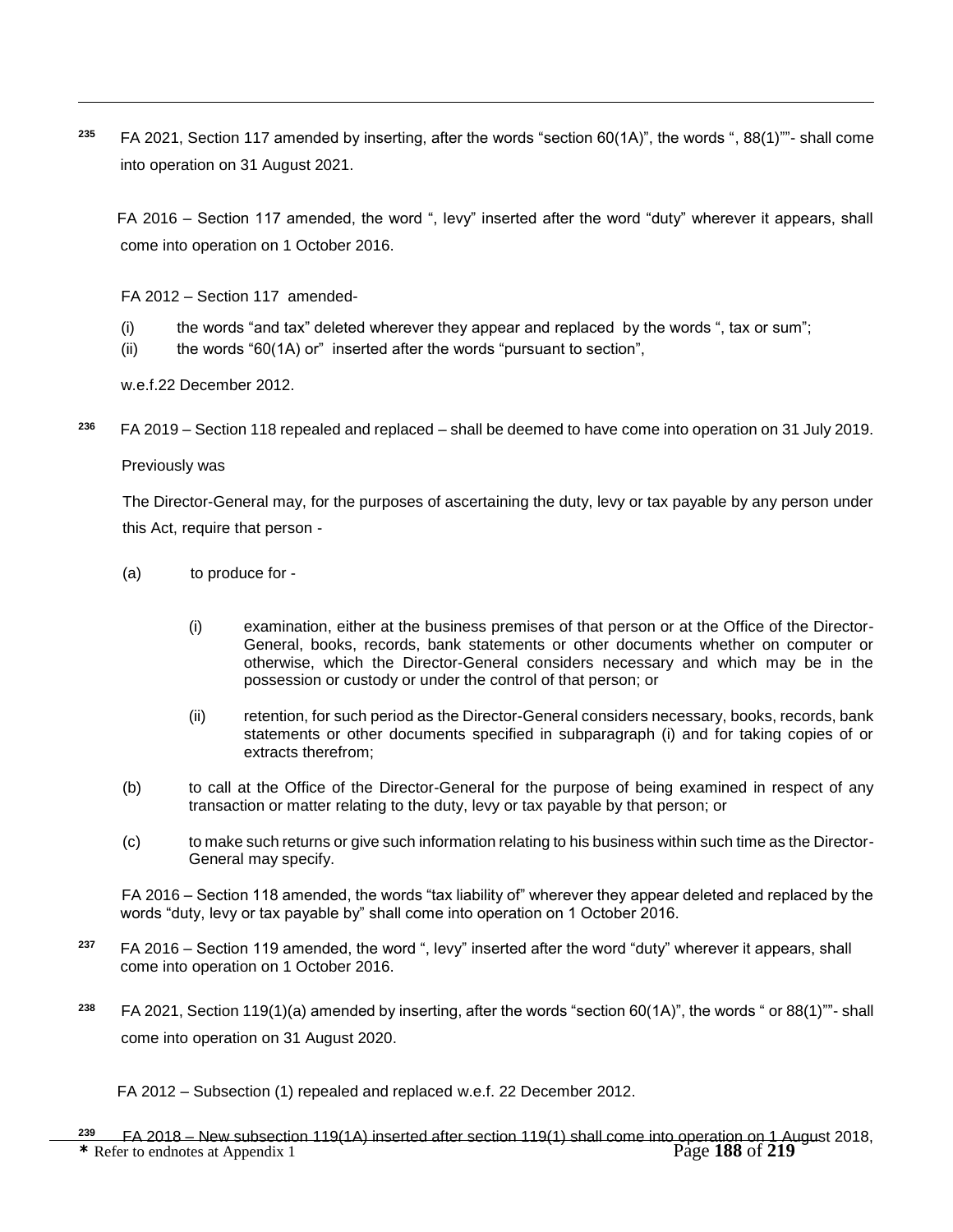- *(1) Where the Director-General is of the opinion that a licensee has not paid any duty or tax under sections 114 and 115 by reason of -*
	- *(a) his failure or delay to submit a return;*
	- *(b) the incorrectness or inadequacy of his return;*
	- *(c) his failure to keep proper books, records, accounts or documents;*
	- *(d) the incorrectness or inadequacy of books, records, accounts or documents; or*
	- *(e) any other cause,*

 $\overline{a}$ 

*he may, on the basis of such information as is available to him, make an assessment of the duty and tax due and payable by the licensee and give to the licensee written notice of the assessment.*

**<sup>240</sup>** Proclamation No.36 of 2017 - shall come into operation on 6 October 2017.

FA 2017 - Subsection (2) amended, the words "the licensee" deleted and replaced by the words "that person" shall come into operation on a date to be fixed by Proclamation.

FA 2012 – Subsection (2) amended, the words "the sum due or "inserted after the word "pay" w.e.f 22 December 2012.

**<sup>241</sup>** Proclamation No.36 of 2017 - shall come into operation on 6 October 2017.

FA 2017 - Subsection (3) amended, the words "last day of the period" deleted and replaced by the word "year", shall come into operation on a date to be fixed by Proclamation.

Proclamation No. 10 of 2016 – Amendment made below shall come into operation on 1 June 2016.

FA 2015 – Section 119(3) amended, the figure "5" deleted and replaced by the figure "3" shall come into operation on a date to be fixed by Proclamation.

FA 2012 – Subsection (3) amended, the words "the sum due or "inserted after the word "pay" w.e.f 22 December 2012.

- **<sup>242</sup>** FA 2016 –Subsection (4) repealed and replaced w.e.f 7 September 2016.
	- *(4) The Director-General may, at any time, make an assessment under subsection (1) -*
		- *(a) where a return referred to in section 60(1A) or 115 has not been made; or*
		- *(b) in case of wilful neglect, evasion or fraud*

FA 2012 – Subsection (4)(a) amended, the words "60(1A) or" inserted after the word "section" shall be deemed to have come into operation on 22 August 2012.

**<sup>243</sup>** Proclamation No.36 of 2017 - shall come into operation on 6 October 2017.

FA 2017 – New subsection (5) added shall come into operation on a date to be fixed by Proclamation.

**<sup>244</sup>** Proclamation No.36 of 2017 - shall come into operation on 6 October 2017.

FA 2017 - The heading of section 119A amended, the words "last day of the period" deleted and replaced by the words "year" shall come into operation on a date to be fixed by Proclamation.

Proclamation No. 10 of 2016 – New section 119A shall come into operation on 1 June 2016. FA 2015 – New section 119A inserted, after section 119 shall come into operation on a date to be fixed by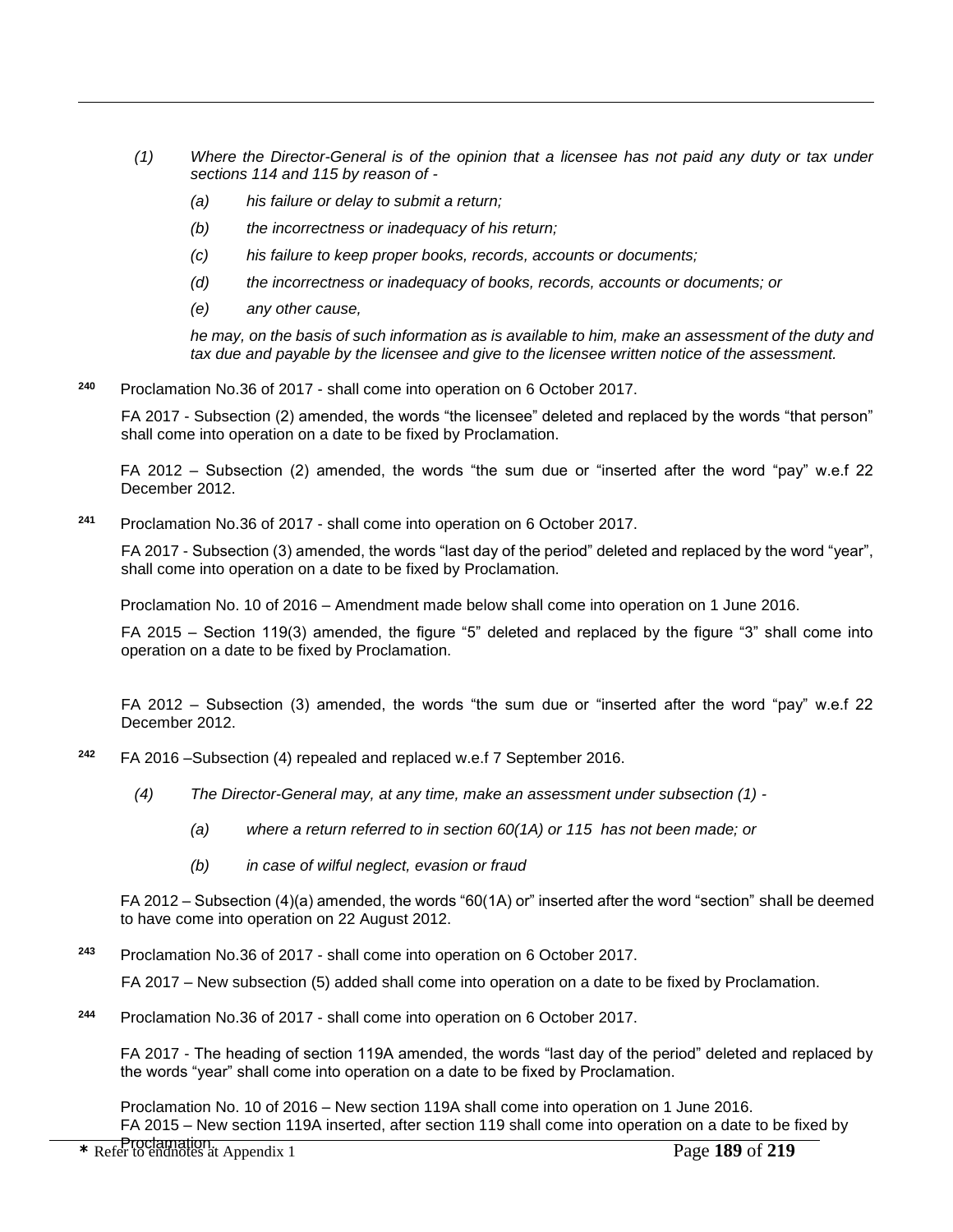- **245** FA 2021, Section 119A(1) amended by deleting the words "unless the Director-General applies ex parte for and obtains the authorisation of the Independent Tax Panel under the Mauritius Revenue Authority Act" and replacing them by the words "unless, in the opinion of the Director-General, there is fraud or wilful neglect or the person has not submitted a return under section 60 (1A), 86C or 115", w.e.f 05 August 2021.
- **<sup>246</sup>** FA 2021, Section 119A amended by repealing subsection (2), w.e.f 05 August 2021.

Previously was

 $\overline{a}$ 

 *(2) An authorisation under subsection (1) shall be granted where the Director-General establishes to the satisfaction of the Independent Tax Panel that there is prima facie evidence of fraud or non-submission of a return by a licensee.246\**

FA 2016 – Subsection (2) amended, the word "fraud" deleted and replaced by the words "fraud or nonsubmission of a return by a licensee" w.e.f 7 September 2016.

**247** FA 2021, Section 119A amended by repealing subsection (3), w.e.f 05 August 2021.

Previously was

 *(3) In an application under subsection (1), the Director-General shall specify the period in respect of which he proposes to do the act or thing referred to in subsection (1).*

**<sup>248</sup>** FA 2018 – Section 120 amended, subsections (1), (2) and (3) repealed and replaced w.e.f 9 August 2018.

FA 2016 – Section 120 amended, the word ", levy" inserted after the word "duty" wherever it appears, shall come into operation on 1 October 2016.

*(1) Where an assessment is made under section 119, the amount of duty, levy and tax claimed in the assessment shall carry a penalty not exceeding 50 percent and such penalty shall be deemed to be part of the tax claimed.*

*FA 2016 – Section 120 amended, the word ", levy" inserted after the word "duty" wherever it appears, shall come into operation on 1 October 2016.*

- *(2) For the purposes of subsection (1), "tax claimed", in relation to the relevant period -*
	- *(a) means the difference between the amount of duty, levy and tax payable in the assessment and tax declared in the return under section 115; but*
	- *(b) does not include -*
		- *(i) any penalty under sections 116, 117 and 124; and*
		- *(ii) any interest under section 125.*
- *(3) This section shall, subject to section 60(1B), not apply to an assessment of any sum due under section 60(1A).*

FA 2012 – new subsection (3) added w.e.f. 22 December 2012.

**249** FA 2021 – Section 120(2) amended by inserting, after the words "section 60(1B)", the words "or 88(2)", and by deleting the words "section 60(1A)" and replacing them by the words "section 60(1A) or 88(1)" - shall come into operation on 31 August 2020.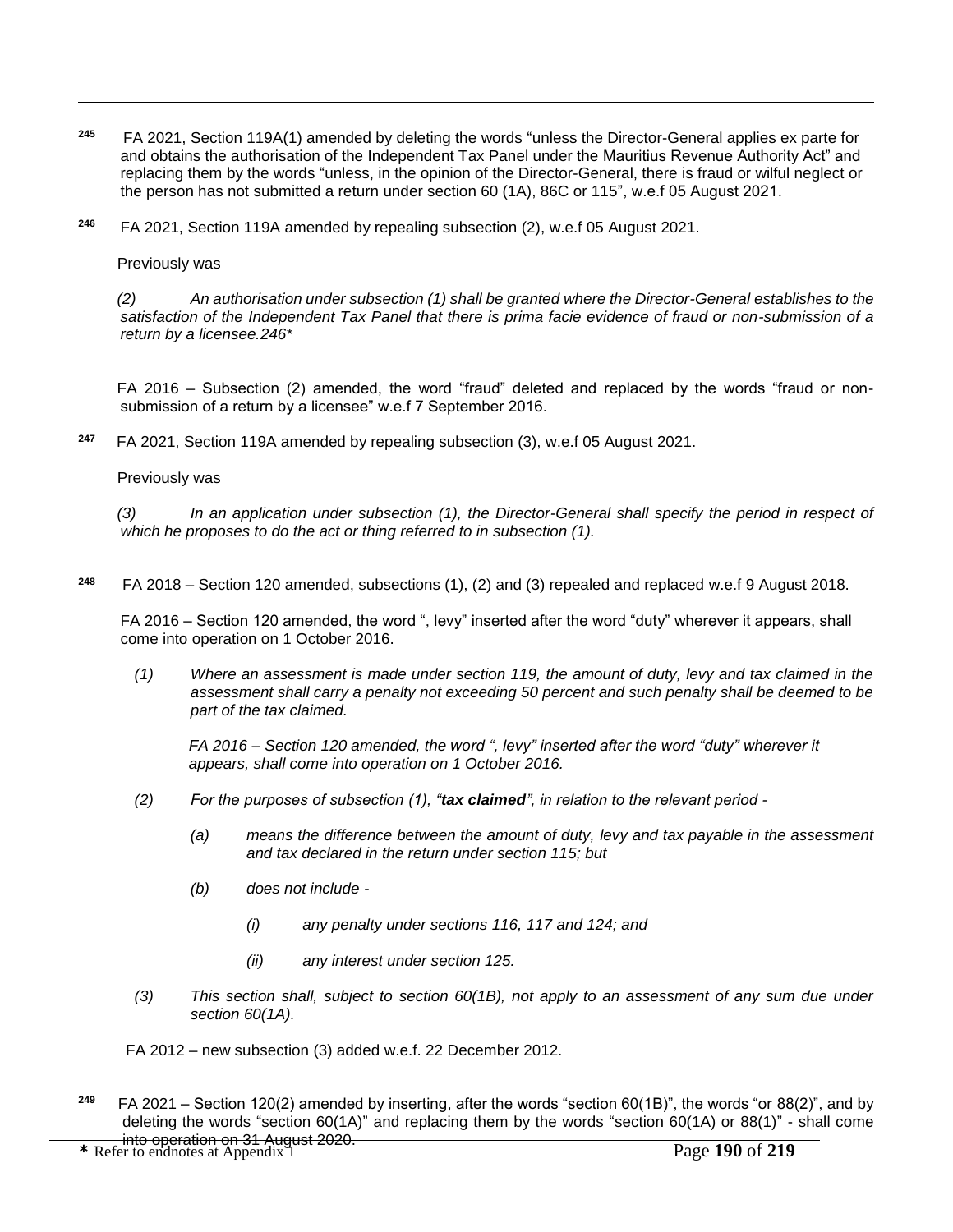- **250** FA 2018 – New section 120A inserted after section 120 w.e.f 9 August 2018.
- **<sup>251</sup>** Proclamation No.36 of 2017 shall come into operation on 6 October 2017.

FA 2017 - Subsection (1) amended, the words "registered post" deleted and replaced by the words "registered post or electronic submission" shall come into operation on a date to be fixed by Proclamation.

FA 2016 – Section 121 subsection (1) amended, amended, the word ", levy" inserted after the word "duty" shall come into operation on 1 October 2016.

FA N0.2 of 2009 –Section 121 subsection (1) amended, the words "in writing, lodge with the Director-General an objection against the assessment" deleted and replaced by the words "object to the assessment in a form approved by the Director-General and sent to him by registered post" w.e.f.19 December 2009.

- *(1) Where a person assessed to duty and tax under section 119 is dissatisfied with the assessment, he may, within 28 days of the date of the notice of assessment, in writing, lodge with the Director-General an objection against the assessment.*
- **<sup>252</sup>** FA N0.2 of 2009 Subsection (2) amended, the words "Any person who lodges an objection under subsection (1) shall -" deleted and replaced by the words "Where a person makes an objection under subsection (1), he shall -";
- **<sup>253</sup>** FA N0.2 of 2009 Paragraph (a) amended, the words "in his letter of objection" deleted and replaced them by the words "in the form"; w.e.f. 1 January 2011.
- **<sup>254</sup>** FA 2016 Paragraphs (b) and (c) repealed and replaced w.e.f 7 September 2016.
	- *(b) submit, at the time the objection is lodged, in respect of each of the periods covered by the assessment, any return referred to in section 115;*
	- *(c) pay any amount of duty and tax specified in the return referred to in paragraph (b) together with any penalty under sections 116, 117 and 120 and any interest under section 125; and*
- **<sup>255</sup>** FA 2016 –Paragraph (d) repealed w.e.f 7 September 2016.
	- *(d) in addition –*

 $\overline{a}$ 

- *(i) the difference, if any, between 10 per cent of the amount of tax claimed in the notice of assessment and the amount of tax paid under paragraph (c); or*
- *(ii) where the person, within the time limit referred to in subsection (1), satisfies the Director-*General on reasonable grounds that he is unable to pay the difference referred to in *subparagraph (i) in one sum, the person shall -*
	- *(a) pay that difference; or*
	- *(b) give security by way of a bank guarantee,*

*on such terms and conditions as may be determined by the Director-General.* 

FA N0.2 of 2009 –Paragraph (d) amended, subparagraph (ii) repealed and replaced w.e.f 19 December 2009.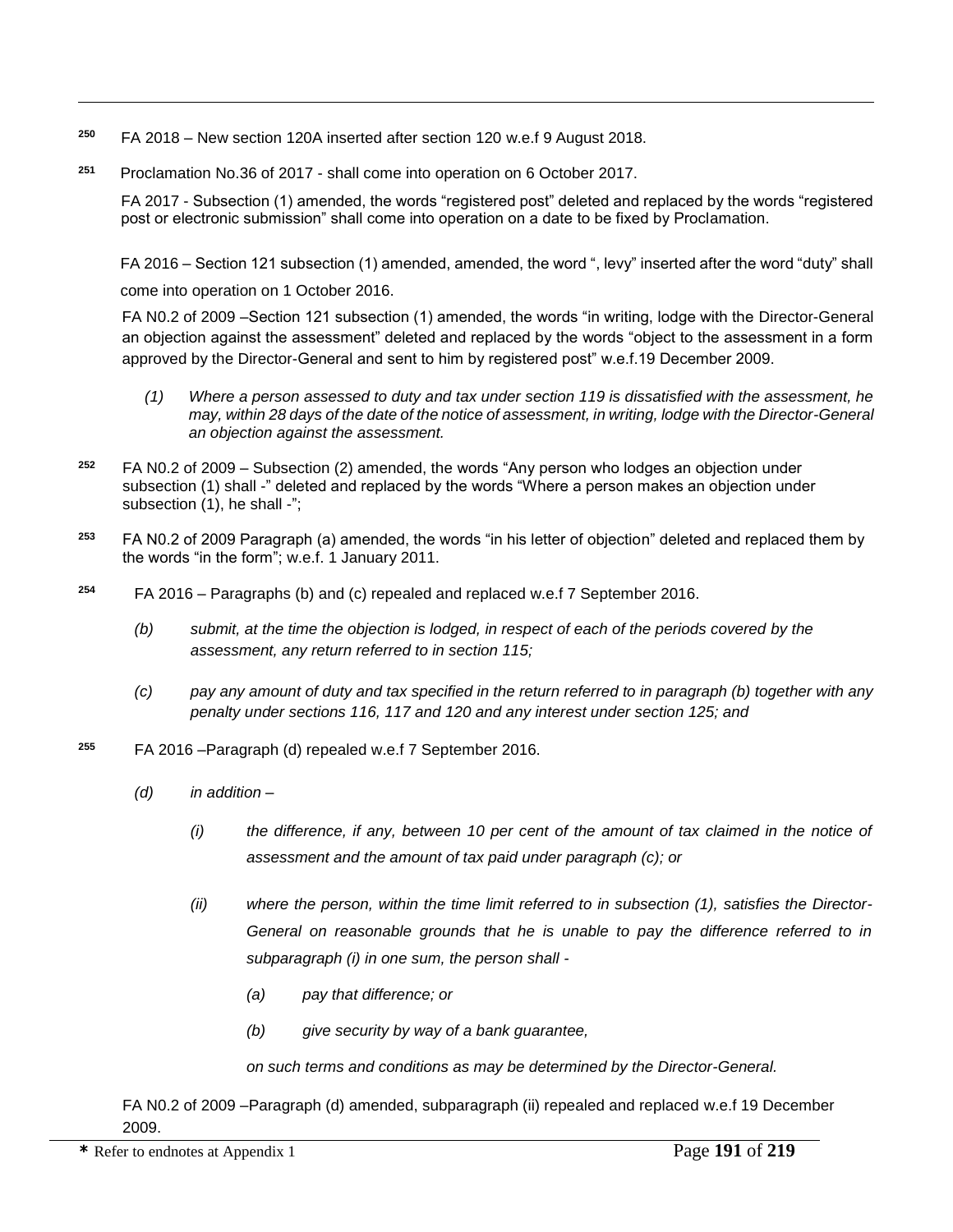(ii) *where he satisfies the Director -General on reasonable grounds he is unable to pay the difference referred to in subparagraph (i), give security by way of bank guarantee on such terms and conditions as the Director-General may determine*.

FA 2015 – Section 121(2)(d)(i) amended, the figure "30" deleted and replaced by the figure "10" w.e.f.14 May 2015.

FA 2008 - Paragraph (d) repealed and replaced w.e.f 18 July 2008.

 $\overline{a}$ 

*(d) in addition, pay the difference, if any, between 30 per cent of the amount of duty and tax claimed in the notice of assessment and the amount of duty and tax paid under paragraph (c).*

**<sup>256</sup>** FA 2016 – New subsection (2A) inserted after subsection (2) w.e.f 7 September 2016.

**<sup>257</sup>** Proclamation No.36 of 2017 - shall come into operation on 6 October 2017.

FA 2017 – Subsection (5) amended, the words "or (2A) inserted after the words "or (2) shall come into operation on a date to be fixed by Proclamation.

- **<sup>258</sup>** FA 2016 Subsection (6) amended, the word ", levy" inserted after the word "duty" shall come into operation on 1 October 2016.
- **<sup>259</sup>** FA 2016 The word ", levy" inserted after the word "duty" wherever it appears, shall come into operation on 1 October 2016.
- **<sup>260</sup>** FA 2013 Section 122(4) amended, the words "bank rate" deleted and replaced by the words "Repo rate determined by the Bank of Mauritius" - w.e.f 21 December 2013.
- **<sup>261</sup>** FA 2012 Subsection (7) repealed and replaced w.e.f 22 December 2012.
	- *(7) No objection under section 121 shall be dealt with in any manner whatsoever by an officer who has been directly involved in making the assessment.w.e.f.22 December 2012.*
- **<sup>262</sup>** FA 2015 Section 123 amended, new subsection (2) added, the existing provision being numbered as subsection (1) w.e.f. 14 May 2015.
- **<sup>263</sup>** FA 2017 New subsection (1A) inserted after subsection (1) shall come into operation on a date to be fixed by Proclamation.
- **<sup>264</sup>** FA 2016 Subsection (2)(b) amended, the word ", levy" inserted after the word "duty" shall come into operation on 1 October 2016.

FA 2015 – Section 123 amended, new subsection (2) added, the existing provision being numbered as subsection (1) w.e.f. 14 May 2015.

**<sup>265</sup>** FA 2016 – The heading of section 124 amended, the word ", levy" inserted after the word "duty" shall come into operation on 1 October 2016.

Sections 124(1) amended, the word ", levy" inserted after the word "duty" shall come into operation on 1 October 2016.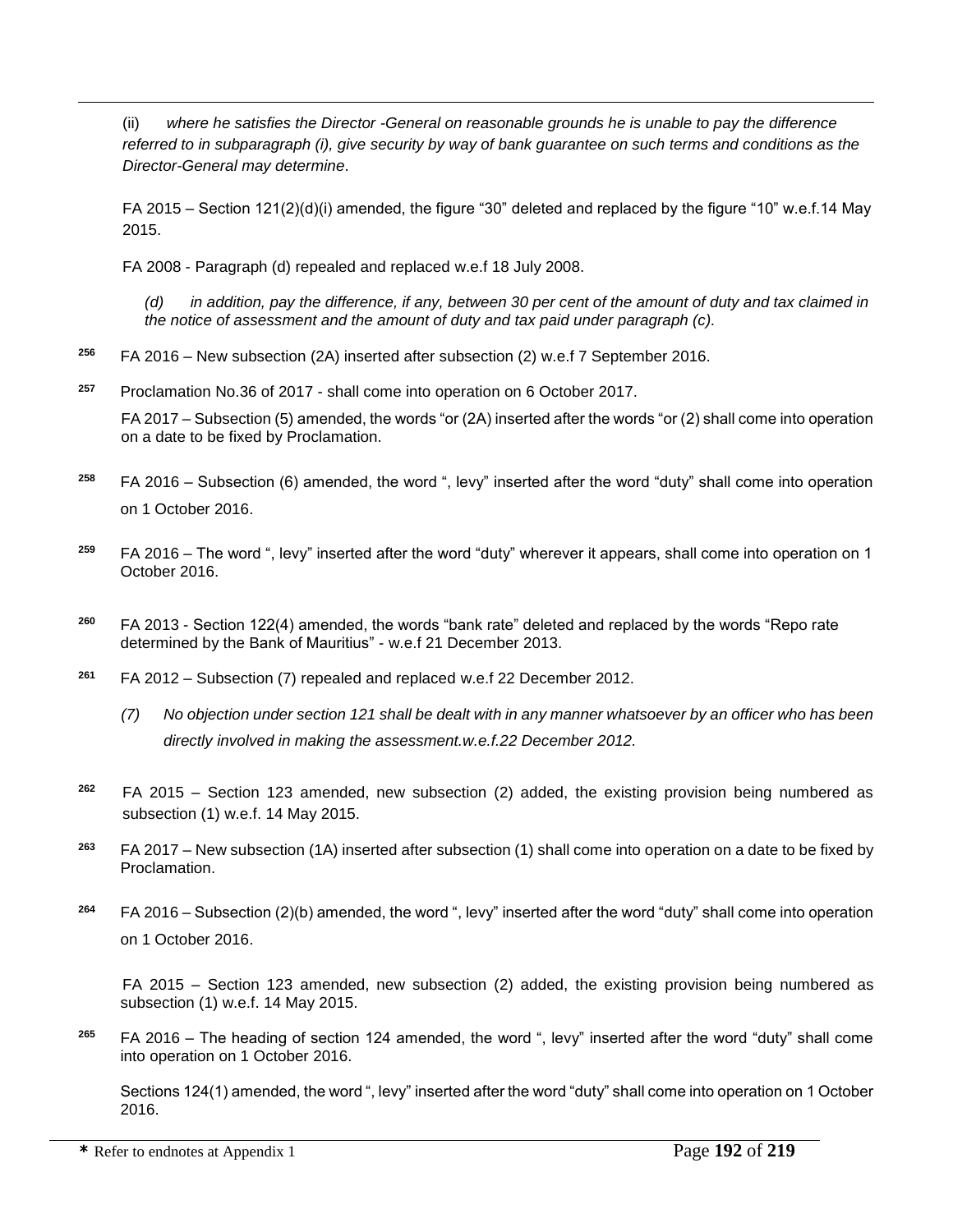- $\overline{a}$ **<sup>266</sup>** FA 2015 – Sections 124(1) and 125(1) amended, the words "or 119" deleted and replaced by the words ", 119 or 123" w.e.f 14 May 2015.
- **<sup>267</sup>** FA 2016 The heading of section 125 amended, the word ", levy" inserted after the word "duty" shall come into operation on 1 October 2016.
- **<sup>268</sup>** FA 2016 Section 125 amended, the word ", levy" inserted after the word "duty" wherever it appears, shall come into operation on 1 October 2016.

FA 2015 – Sections 124(1) and 125(1) amended, the words "or 119" deleted and replaced by the words ",119 or 123" w.e.f 14 May 2015.

- **<sup>269</sup>** FA 2012 Section 125 amended, new subsection (3) added w.e.f. 22 December 2012.
- **<sup>270</sup>** FA 2016 paragraph (a) amended:
	- (i) the words ", levy" inserted after the word "duties";
	- (ii) the words ", levy" inserted after the word "duty" wherever it appears

shall come into operation on 1 October 2016.

**<sup>271</sup>** FA 2018 –Section 128 repealed and replaced w.e.f 9 August 2018.

#### *128. Recovery of duty, levy and tax by attachment*

*The Director-General may, without prejudice to any other action which he may take, enforce payment of any duty, levy and tax payable under this Act by attachment in the same manner as is provided for in the Attachment (Rates and Taxes) Act.*

FA 2016 – The heading of section 128 amended, the word ", levy" inserted after the word "duty" shall come into operation on 1 October 2016.

Section 128 amended, the word ", levy" inserted after the word "duty" shall come into operation on 1 October 2016.

**<sup>272</sup>** FA 2018 – Sections 129 to 133 repealed w.e.f 9 August 2018.

## *129. Recovery of duty, levy and tax by distress and sale*

- *(1) The Director-General may issue a warrant in the form set out in the Third Schedule to the Value Added Tax Regulations 1998, subject to such modifications and adaptations as may be necessary, to an usher of the Supreme Court to recover duty, levy or tax payable under this Act by distress and sale of goods, chattels and effects belonging to the person by whom the duty or tax is payable.*
- *(2) 3 days' notice of such sale shall be given in the Gazette.*

FA 2016 – The heading of section 129 amended, the word ", levy" inserted after the word "duty" shall come into operation on 1 October 2016.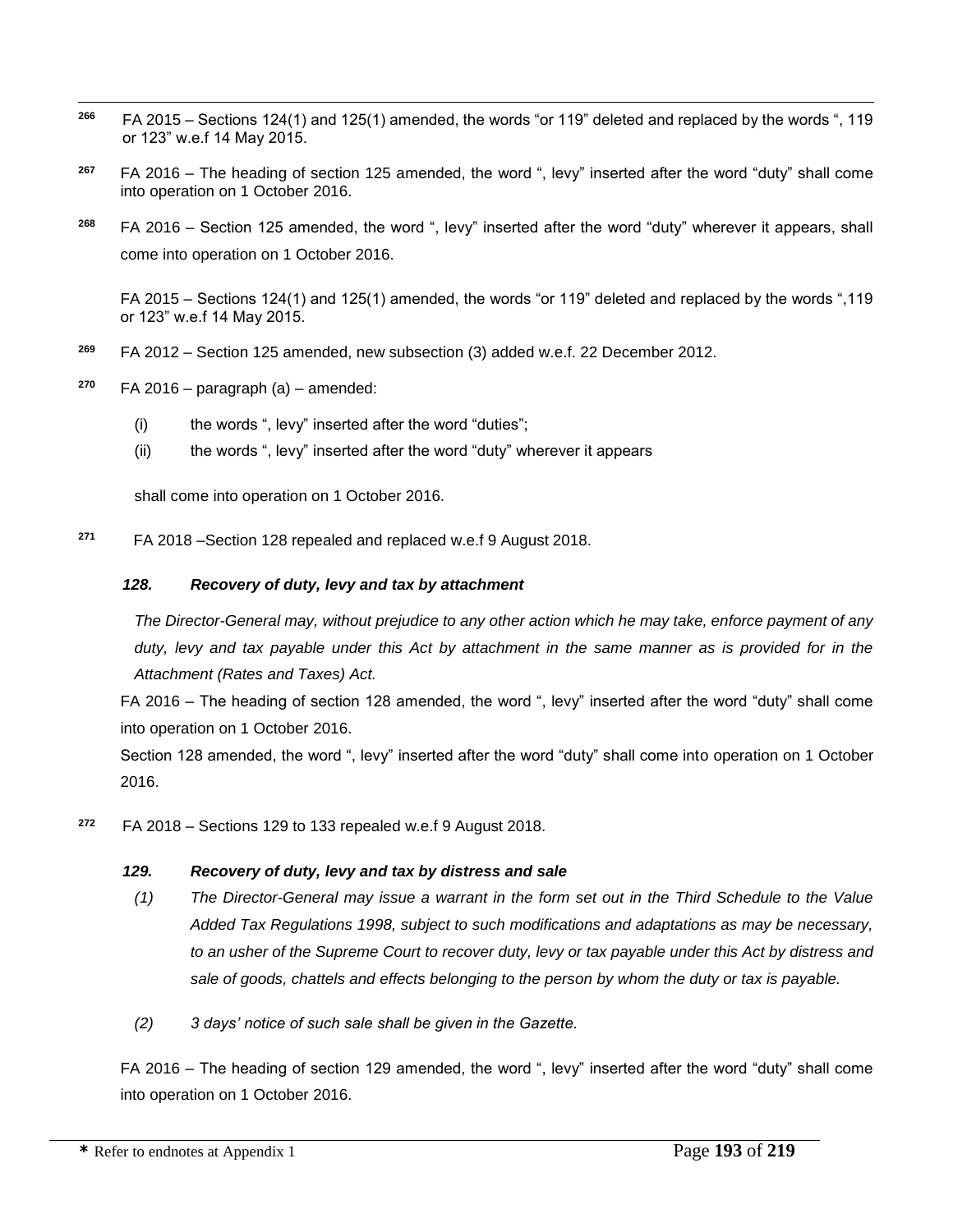Section 129 amended, the word ", levy" inserted after the word "duty" wherever it appears, shall come into operation on 1 October 2016.

**<sup>273</sup>** FA 2018 – Sections 129 to 133 repealed w.e.f 9 August 2018.

#### *130. Inscribed privilege*

 $\overline{a}$ 

- *(1) The Government shall have, in respect of any duty, levy or tax payable under this Act and so long as the duty, levy or tax is not paid in full or the liability is not discharged, a privilege on all immovable properties belonging to the person by whom the duty, levy or tax is payable.*
- *(2) Where the Director-General thinks it necessary for securing the recovery of any duty, levy or tax payable under this Act to inscribe the privilege provided for under subsection (1), he shall deposit with the Conservator of Mortgages 2 identical memoranda in the form set out in the Fourth Schedule to the Value Added Tax Regulations 1998, subject to such modifications and adaptations as may be necessary, and shall forthwith notify the person by whom the duty, levy or tax is payable, of the deposit of the memoranda.*
- *(3) The Conservator of Mortgages shall, upon deposit of the memoranda, inscribe the privilege generally on all immovable properties belonging, or which may subsequently belong, to the person by whom the duty, levy or tax is payable, and shall return one of the memoranda to the Director-General with a statement written or stamped on it to the effect that the privilege has duly been inscribed.*
- *(4) Where a privilege is inscribed under this section, it shall take effect from the date of the inscription.*
- *(5) Where any duty, levy or tax in respect of which an inscription has been taken under this section is paid in full or the liability is discharged, the Director-General shall forthwith send to the Conservator of Mortgages a request in the form set out in the Fifth Schedule to the Value Added Tax Regulations 1998, subject to such modifications and adaptations as may be necessary, to erase the inscription.*
- *(6) The inscription of a privilege under this section shall be erased by the Conservator of Mortgages at the request of the Director-General.*
- *(7) Any inscription or erasure of inscription which is required to be taken or made under this section shall be free from stamp duty under the Stamp Duty Act or registration dues leviable under the Registration Duty Act or any other costs.*

FA 2016 – Section 130 amended, the word ", levy" inserted after the word "duty" wherever it appears, shall come into operation on 1 October 2016.

**<sup>274</sup>** FA 2018 – Sections 129 to 133 repealed w.e.f 9 August 2018.

## *131. Uninscribed privilege*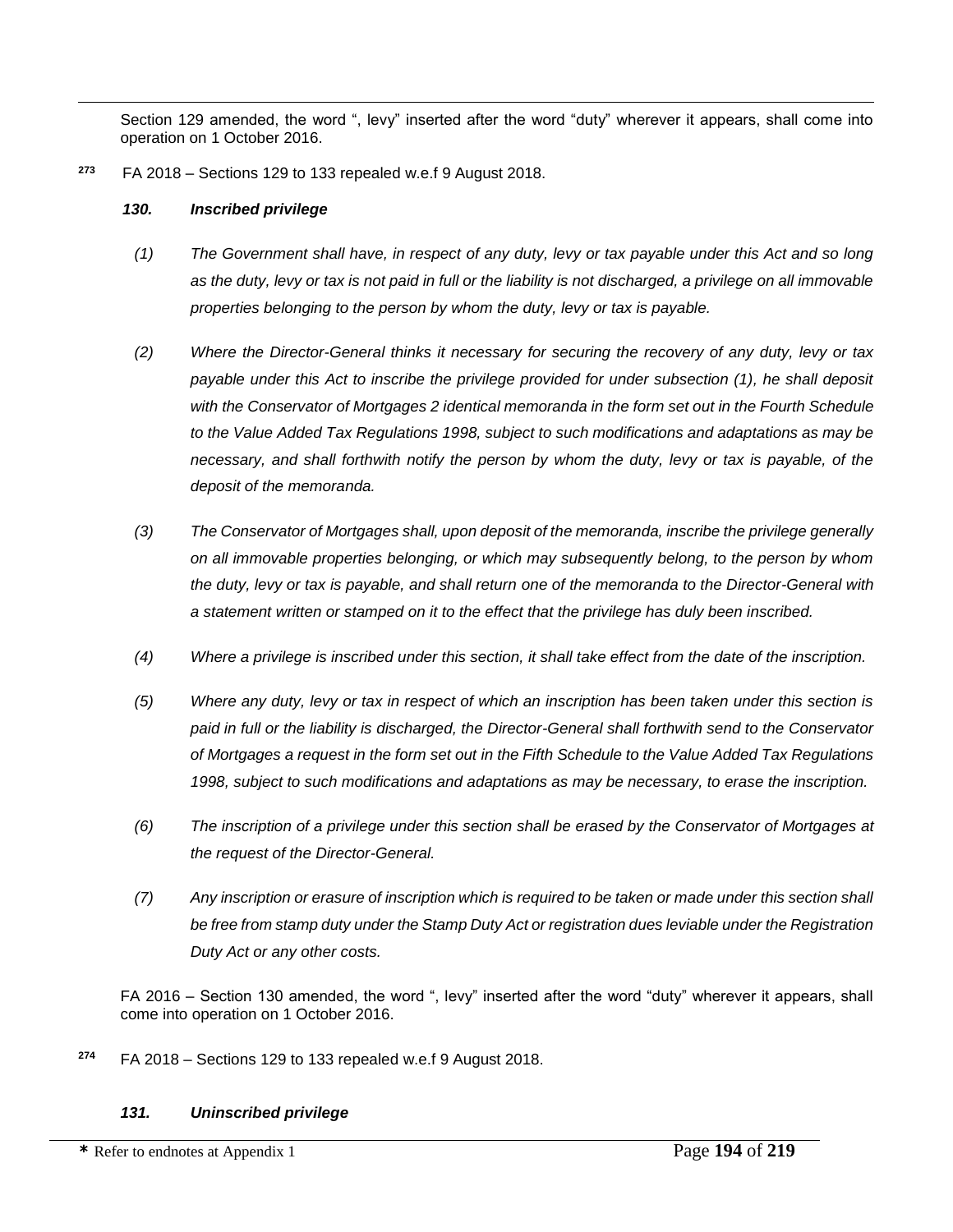- *(1) Notwithstanding section 130, but subject to subsection (2), the privilege for the recovery of duty, levy and tax under Articles 2148 and 2152 of the Code Civil Mauricien shall operate on account of duty, levy or tax payable under this Act independently of and without the necessity for inscription, upon -*
	- *(a) personal property wherever found;*
	- *(b) the proceeds of the sale of immovable property; and*
	- *(c) the crops, fruits, rents and revenues,*

*belonging to the person owing the duty, levy or tax.*

*(2) The privilege conferred under subsection (1) shall operate only in respect of duty, levy or tax payable for a period of 12 months at the discretion of the Director-General and shall rank immediately after the privilege for judicial costs.*

Section 131 amended, the word ", levy" inserted after the word "duty" wherever it appears, shall come into operation on 1 October 2016.

**<sup>275</sup>** FA 2018 – Sections 129 to 133 repealed w.e.f 9 August 2018.

## *132. Contrainte*

 $\overline{a}$ 

- *(1) Where any duty, levy or tax is payable under this Act, the Director-General may apply to a Judge in Chambers for an order (Contrainte) to issue against the debtor.*
- *(2) Any order issued under subsection (1) shall -*
	- *(a) be served on the debtor; and*
	- *(b) be executory.*
- *(3) Any debtor aggrieved by an order issued under subsection (1) may, within 21 days of the service of the order, appeal to the Supreme Court.*
- *(4) No costs shall be awarded against an unsuccessful party except disbursements for -*
	- *(a) stamp duty under the Stamp Duty Act;*
	- *(b) service of the order; and*
	- *(c) execution of the order.*

FA 2016 – Section 132 amended, the word ", levy" inserted after the word "duty" wherever it appears, shall come into operation on 1 October 2016.

**<sup>276</sup>** FA 2018 – Sections 129 to 133 repealed w.e.f 9 August 2018.

**\*** Refer to endnotes at Appendix 1 Page **195** of **219**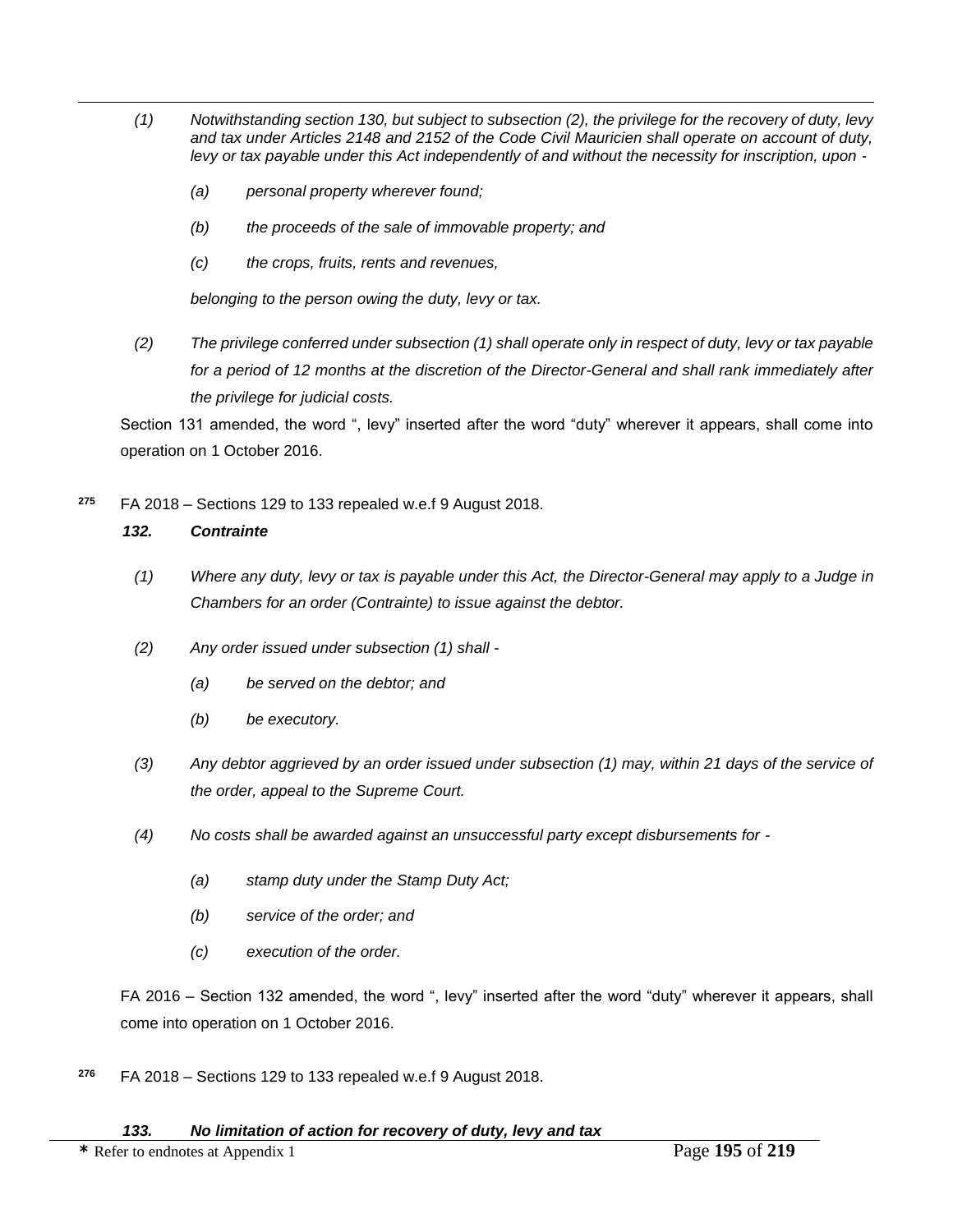*No law relating to the limitation of actions shall bar or affect any action or remedy for the recovery of duty, levy or tax payable under this Act.*

FA 2016 – The heading of section 133 amended, the word ", levy" inserted after the word "duty" shall come into operation on 1 October 2016.

Section 133 amended, the word ", levy" inserted after the word "duty" shall come into operation on 1 October 2016.

**<sup>277</sup>** FA 2015 – Section 134 repealed and replaced w.e.f. 14 May 2015.

#### *134. Carrying on activities without licence*

 $\overline{a}$ 

- *(1) Subject to subsection (2), any person, not being a licensee, who, whether on his own account or as an agent -*
	- *(a) causes or permits premises to be used for the purpose of carrying on any activity; or*
	- *(b) carries on, advertises, announces himself or holds himself out in any way as carrying on any activity,*

*which is regulated under this Act, shall commit an offence and shall, on conviction, be liable to a fine not exceeding 5 times <sup>277</sup> \* the amount of the licence fee which would have been payable in respect of the appropriate licence and to imprisonment for a term not exceeding 5 years.*

- *(2) Notwithstanding this Act, the Lottery Committee shall not be required to take out a licence under this Act for the organisation of Government lotteries.*
- **<sup>278</sup>** FA 2015 Section 134A inserted after section 134 w.e.f. 14 May 2015.
- **<sup>279</sup>** FA 2018 New section134B inserted after section 134A shall come into operation on 1 August 2018.
- **280** The Anti-Money Laundering…Act 2020 – new section 134C inserted in the appropriate alphabetical order w.e.f 9 July 2020.
- **281** FA 2021 - by deleting the heading and replacing by the following heading "Offering bet-related service without holding licence", w.e.f 05 August 2021

FA 2020 – New Section 134C inserted after Section 134B – shall come into operation on 31 August 2020.

- **282** FA 2021 – New section 134E inserted, w.e.f 05 August 2021
- **283** FA 2021 – New section 134F inserted, w.e.f 05 August 2021
- **284** FA 2021 – New section 134F inserted, w.e.f 05 August 2021
- **<sup>285</sup>** FA 2015 Section 135 amended, the figure "200,000" deleted and replaced by the figure "500,000" w.e.f.14 May 2015.
- **<sup>286</sup>** FA 2015 Section 136 amended, the figure "25,000" deleted and replaced by the figure "50,000" w.e.f. 14 May 2015.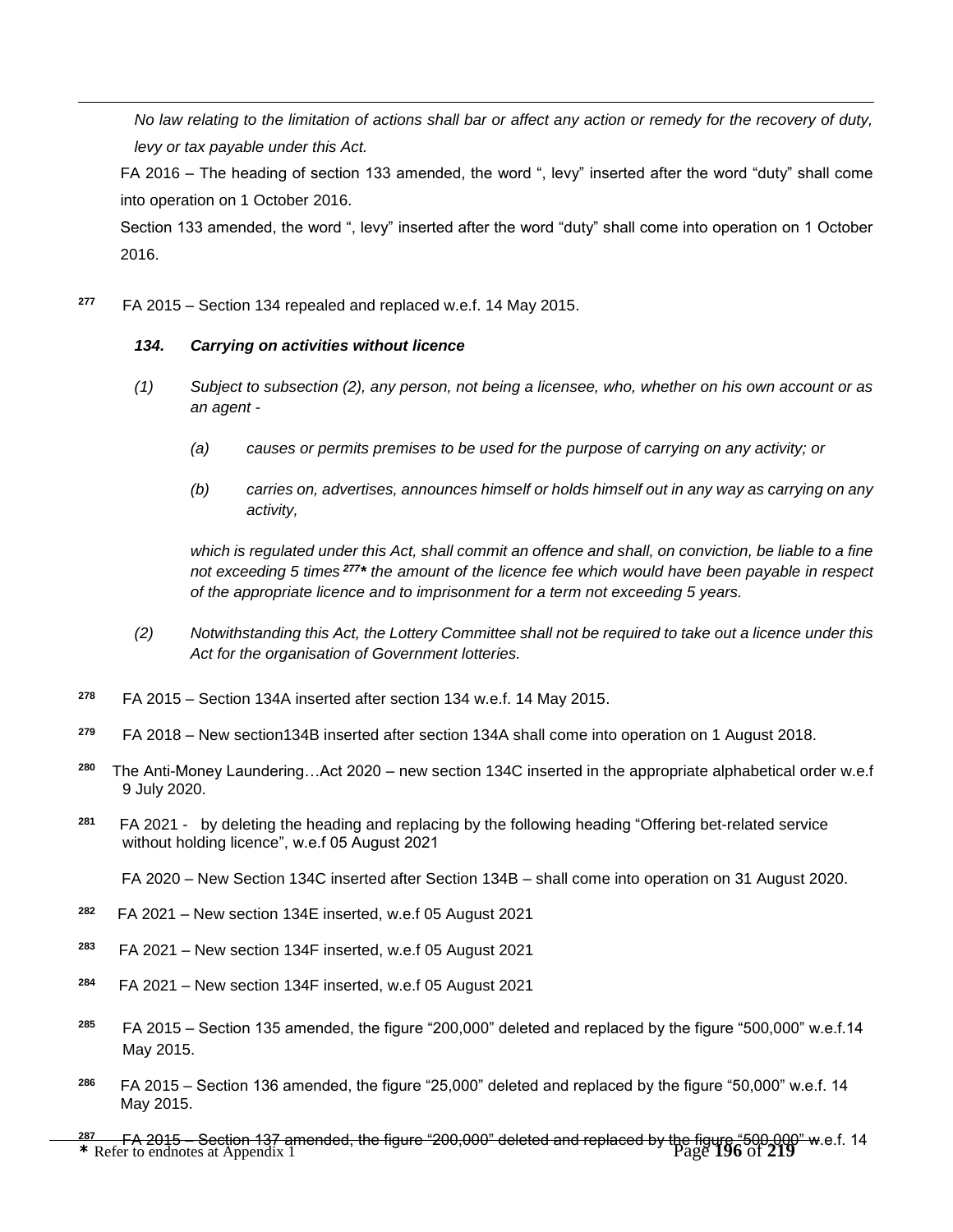May 2015.

 $\overline{a}$ 

- **<sup>288</sup>** FA 2015 Section 138(2) amended, the figure "300,000" deleted and replaced by the figure "500,000" w.e.f. 14 May 2015.
- **<sup>289</sup>** FA 2015 Section 139 amended, the figure "50,000" deleted and replaced by the figure "100,000" w.e.f. 14 May 2015.
- **<sup>290</sup>** FA 2011 Section 140(1) amended, the words "or gaming machine" deleted and replaced by the words",gaming machine or limited payout machine" w.e.f. 15 Dec 2011.
- **<sup>291</sup>** FA 2011 Section 140(2) amended, the words "or gaming machine" deleted and replaced by the words",gaming machine or limited payout machine" w.e.f. 15 Dec 2011.
- **<sup>292</sup>** FA N0.2 of 2009 Section 140 amended, new subsection (2A) inserted after subsection (2) w.e.f.1 January 2011.
- **<sup>293</sup>** FA N0.2 of 2009 Subsection (1) amended, the words "or VLT" inserted after the words "lottery game", w.e.f.1.1. 2011.
- **<sup>294</sup>** FA N0.2 of 2009 Subsection (2) amended, the words "or VLT" and "or "VLTs" inserted after the words "lottery game" and "lottery games" wherever they appear respectively w.e.f. 1 January 2011.
- **<sup>295</sup>** FA N0.2 of 2009 Subsection (4) amended, the words "or VLT" inserted after the words "lottery game" wherever they appear w.e.f.1 January 2011.
- **<sup>296</sup>** The heading of section 148 amended, the word ", levy" inserted after the word "dutyies" shall come into operation on 1 October 2016.

Section 148 amended, the word ", levy" inserted after the word "duty" wherever it appears, shall come into operation on 1 October 2016.

- **<sup>297</sup>** FA N0.2 of 2009 Section 148(4) amended, the words "which shall not be less than double and not more than treble" deleted and replaced by the words "not exceeding treble" w.e.f. 19 December 2009.
- **<sup>298</sup>** The heading of section 149 amended, the word ", levy" inserted after the word "duties" shall come into operation on 1 October 2016.

Section 149 amended, the word ", levy" inserted after the word "duty" wherever it appears, shall come into operation on 1 October 2016.

- **<sup>299</sup>** FA 2012 Section 149(1)(a) amended, the words ", with the consent of the Director of Public Prosecutions," inserted after the word "may" w.e.f. 22 December 2012.
- **<sup>300</sup>** FA 2011 Subsection (3) amended, the words ", limited payout machine " inserted after the words "gaming machine", w.e.f. 15 Dec 2011.
- **<sup>301</sup>** FA N0.2 of 2009 Section 155(1) amended, the words "and lottery games" deleted and replaced by the words ", lottery games, gaming machines and VLTs" w.e.f. 1 January 2011.
- **<sup>302</sup>** FA 2015 Section 156 repealed and replaced w.e.f. 14 May 2015.

#### *156. Advertisement*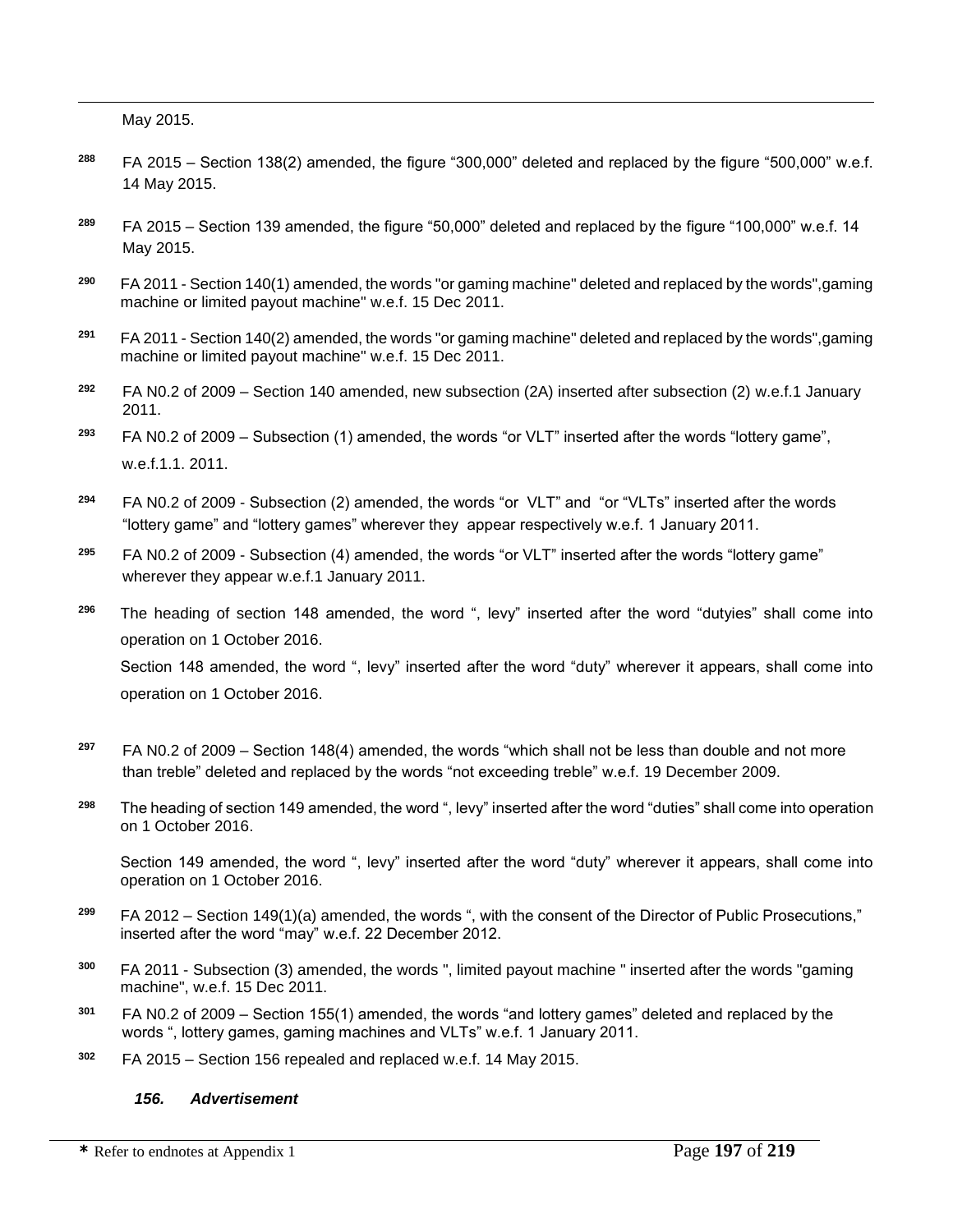- *(1) No person shall, in any manner, publish or cause to be published, an advertisement relating to gambling, lottery games, VLTs<sup>302</sup> \*, sweepstakes, lotteries or Government lotteries which -*
	- *(a) is or is likely to be misleading to readers, viewers or listeners;*
	- *(b) indicates, or tends to indicate, that invitation to participate in gambling, lottery games, sweepstakes, lotteries and Government lotteries or to play VLTs<sup>302</sup> \* may be made in contravention of this Act; or*
	- *(c) omits to indicate the provisions of sections 140, 141 and 142, as appropriate.*
- *(2) Any person who contravenes subsection (1) shall commit an offence and shall, on conviction, be liable to a fine not exceeding 50,000 rupees.*

FA N0.2 of 2009 – Section 156(1) amended by inserting, after the words "lottery games,", the words "VLTs," w.e.f 1 January 2011.

FA N0.2 of 2009 – Section 156(1) amended in paragraph (b), by inserting, after the words "Government lotteries", the words "or to play VLTs" w.e.f. 1 January 2011.

- **303** FA 2020 – Section 156(4) amended, the words ", other than a charitable, benevolent or social activity," inserted after the word "activity" – shall come into operation on 31 August 2020.
- **<sup>304</sup>** FA N0.2 of 2009 Section 157(5) amended, the words "the date of the publication of the results" deleted and replaced by the words "the date of the draw" w.e.f. 19 December 2009.
- **<sup>305</sup>** FA 2016 New subsection (5A) inserted after subsection (5) w.e.f 7 September 2016.
- **<sup>306</sup>** FA 2013 Section 157(6) amended, the word "unclaimed" inserted, after the word "any" w.e.f 21 December 2013.

**307** FA 2019 – In section 157, new subsection (7) added – shall be deemed to have come into operation on 31 July 2019.

- **<sup>308</sup>** FA 2018 Subsection (1) amended, the words ", any member of, or person employed by, the Lottery Committee," deleted wherever they appear - shall come into operation on a date to be fixed by Proclamation.
- **<sup>309</sup>** FA 2018 Subsection (2) amended, the words "or every member of, or person by, the Lottery Committee," deleted - shall come into operation on a date to be fixed by Proclamation.
- **<sup>310</sup>** FA 2008 New section 161A inserted after section 161 w.e.f 18 July 2008.
- **<sup>311</sup>** FA 2011 New paragraphs (ca), (cb), (cc), (cd) and (ce) inserted after paragraph (c) w.e.f. 15 Dec 2011.
- **<sup>312</sup>** Proclamation No.36 of 2017 shall come into operation on 6 October 2017.

FA 2017 - Section 164(2)(aa)(ii) amended , the words "betting games" deleted and replaced by the word "gambling" shall come into operation on a date to be fixed by Proclamation.

FA 2016 – Subsection (2) amended, new paragraph (aa) inserted, after paragraph (a) w.e.f 7 September 2016.

**<sup>313</sup>** FA 2013 - Subsection (2) amended, new paragraph (ba) inserted after paragraph (b) w.e.f 21 December 2013.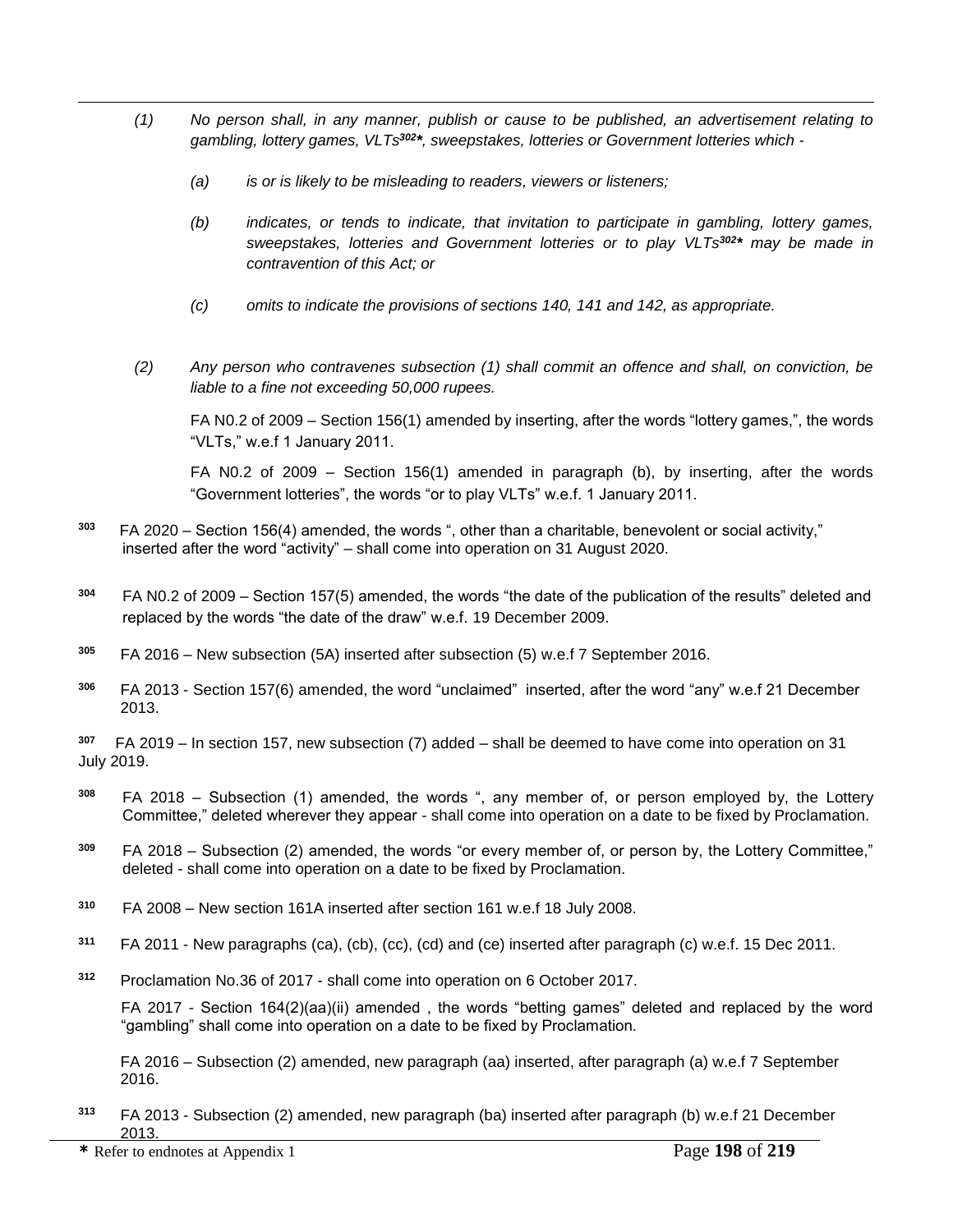- $\overline{a}$ **<sup>314</sup>** FA 2018 –Subsection (3) repealed shall come into operation on a date to be fixed by Proclamation.
	- (*3) Regulations made under section 88 shall be made on the recommendation of the Lottery Committee.*

FA 2013 – New subsection (3) added w.e.f 21 December 2013.

- **<sup>315</sup>** FA 2018 New section 164A inserted after section 164 shall come into operation on a date to be fixed by Proclamation.
- **<sup>316</sup>** FA 2011 Section 165 amended, the following new subsections (10) to (16) added, in so far as it relates to subsections (13) to (16) of section 165 of the Gambling Regulatory Authority Act, shall come into operation on 1 January 2012.
- **<sup>317</sup>** FA 2017 Subsections (13) and (14) repealed and replaced w.e.f 24 July 2017
	- *(13) Where any duty and tax outstanding as at 31 December 2012 is paid by a person on or before 30 November 2013, any penalty included therein shall be reduced –*
		- *(a) by 100 per cent, where the penalty is charged under section 32(5)(a) of the repealed Horse Racing Board Act or sections 11(6)(a) and 20(4)(a) of the repealed Gaming Act; or*
		- *(b) by 75 per cent, where the penalty is charged under section 32(5)(b) of the repealed Horse Racing Board Act, sections 11(6)(b) and 20(4)(b) of the repealed Gaming Act or under section 125, provided that an application for the reduction is made to the Director-General on or before 30 September 2013.*

FA 2012 – Subsection (13) amended, the words "31 December 2011", "30 September 2012" and "30 June 2012" deleted and replaced them by the words "31 December 2012", "30 November 2013" and "30 September 2013", respectively w.e.f 22 December 2012.

- **<sup>318</sup>** FA 2017 FA 2017 Subsections (13) and (14) repealed and replaced w.e.f 24 July 2017
	- *(14) For the purpose of subsection (13), any duty and tax outstanding shall relate to any amount due and payable under an assessment issued or a return submitted on or before 30 June 2006.*
- **<sup>319</sup>** FA 2017 Subsection (15) repealed w.e.f 24 July 2017.
	- *(15) (a) Any person may apply to the Director-General on or before 30 September 2013 for a reduction under subsection (13) in respect of tax due under an assessment pending under objection or which is pending before the Assessment Review Committee, Supreme Court or Judicial Committee of the Privy Council.* 
		- *(b) The Director-General shall grant the reduction pursuant to an application made under paragraph (a), where the applicant has withdrawn his objection, representation or appeal, as the case may be.*
- **<sup>320</sup>** FA 2017 Subsection (16) amended, the words "(13) to (15)" deleted and replaced by the words "(13) and (14) w.e.f 24 July 2017.
- **<sup>321</sup>** FA 2018 Section 165 amended, new subsection (17) added shall come into operation on 1 August 2018.
- **322** FA 2021 – Section 165 amended, new subsection (18) added w.e.f 05 August 2021.
- **<sup>323</sup>** FA 2013 Item "Live Roulette" inserted w.e.f 21 December 2013.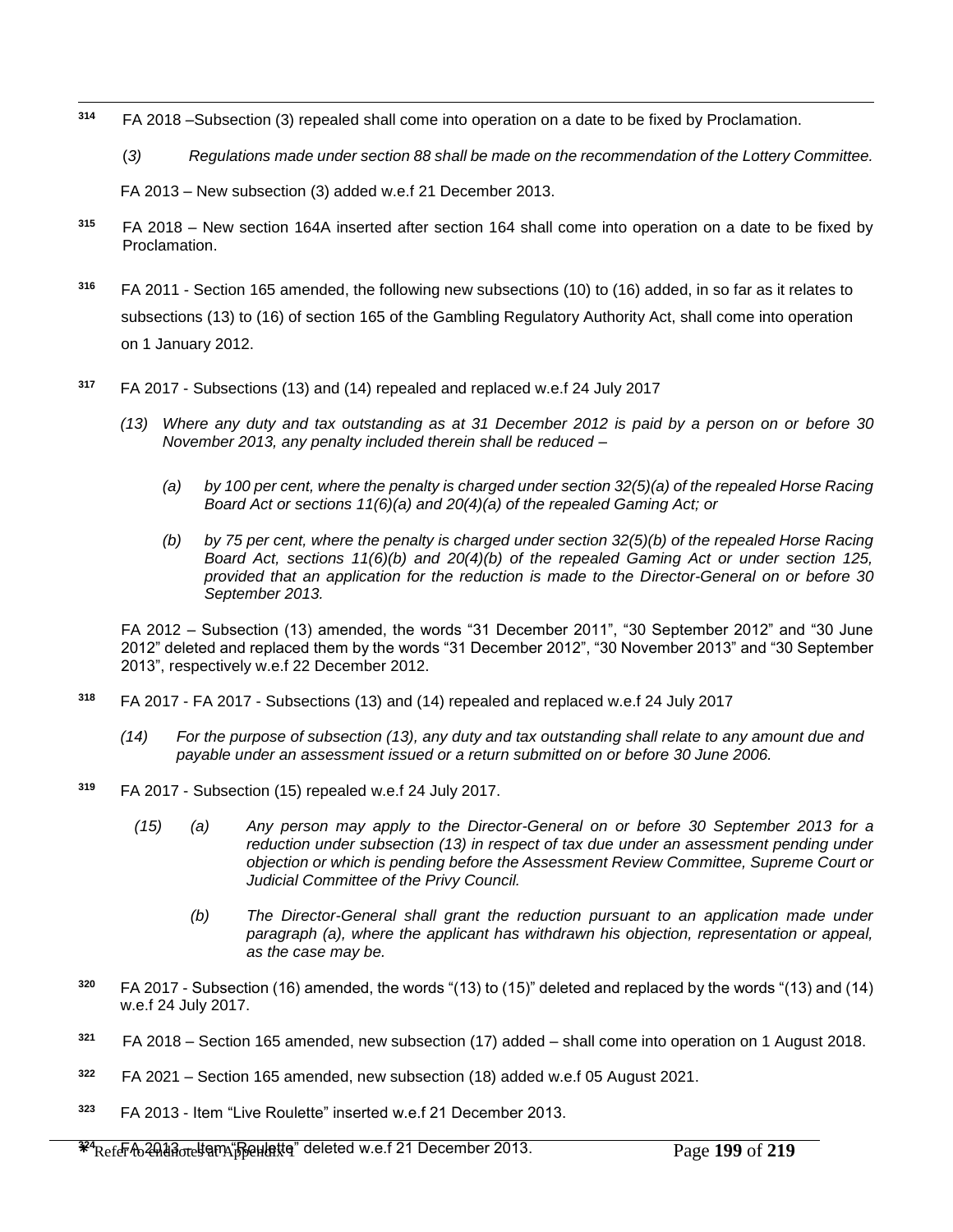**<sup>325</sup>** FA 2015 – The Third Schedule repealed and replaced shall come into operation on 1 July 2015.

## **Third Schedule**

(sections 16(2), 23(2), 28(2), 29C(3), 30(2), 34(3), 40(4), 42(4), 44(9), 51(3), 53(3), 57(3), 59(5), 90(2) and 90C(2))

FA 2013 – The heading of the Third Schedule amended:

 $\overline{a}$ 

A. The words ", 29C(3)" inserted, after the words "28(2)", and

B. The words "and 90(2)" deleted and replaced by the words ", 90(2) and 90C(2)" w.e.f 21 December 2013.

|          | Licence                      | Fee (Rupees)                                  | <b>Period</b>  |
|----------|------------------------------|-----------------------------------------------|----------------|
| 1.       | Casino                       | 3,500,000, payable in 4 equal instalments,    | 12 months      |
|          |                              | each instalment being payable on or           |                |
|          |                              | before the first day of every period of 3     |                |
|          |                              | months                                        |                |
| 2(i)     | Gaming house "A" in the      | 3,500,000, payable in 4 equal instalments,    | 12 months      |
|          | <b>Island of Mauritius</b>   | each instalment being payable on or           |                |
|          |                              | before the first day of every period of 3     |                |
|          |                              | months                                        |                |
|          |                              |                                               |                |
| 2(ii)    | Gaming house "A" in          | 500,000                                       |                |
|          | Rodrigues                    |                                               | 12 months      |
| 3.       | Gaming house "B"             | 50,000, payable in 4 equal instalments,       | 12 months      |
|          |                              | each instalment being payable on or           |                |
|          |                              | before the first day of every period of 3     |                |
|          |                              | months                                        |                |
| 4(i)     | Gaming machine in the Island | 125,000 per machine, payable in 4 equal       | 12 months      |
|          | of Mauritius                 | instalments, each instalment being payable    |                |
|          |                              | on or before the first day of every period of |                |
|          |                              | 3 months                                      |                |
|          |                              |                                               |                |
| 4(ii)    | Gaming machine in            | 20,000 per machine                            |                |
|          | Rodrigues                    |                                               | 12 months      |
| 4A.      | Limited payout machine       | 5000 per machine                              | 12 months      |
| 4B. 325* | Limited payout machine       | 10,000                                        | Yearly or part |
|          | Operator                     |                                               | thereof        |
| 5.       | Horse-racing organiser       | 1,000,000, payable in 4 equal instalments,    | Yearly or part |
|          |                              | each instalment being payable on or           | thereof        |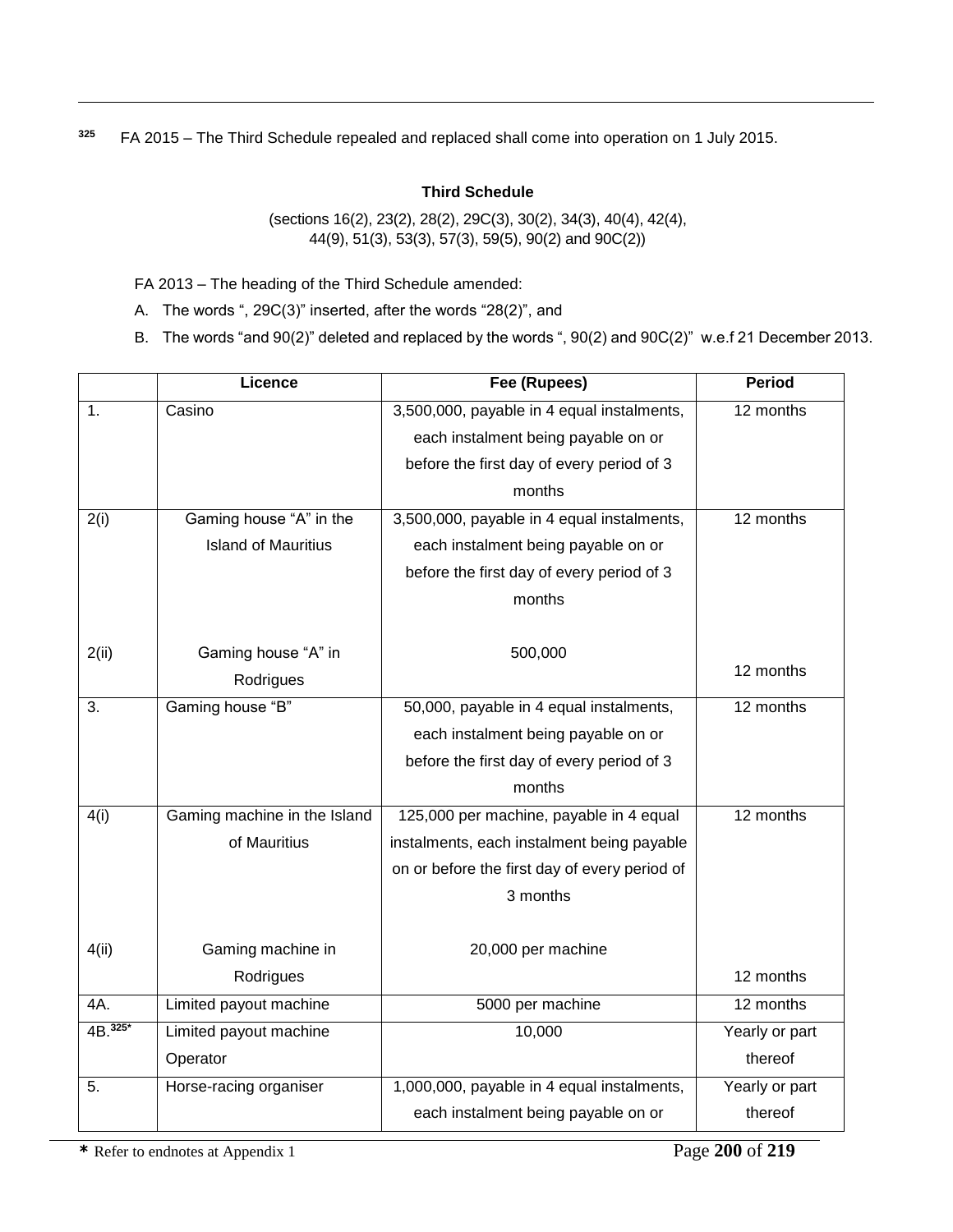| before the first day of every period of 3 |  |
|-------------------------------------------|--|
| months                                    |  |

| 6. | Totalisator operator -                                    |                                                                       |         |                        |
|----|-----------------------------------------------------------|-----------------------------------------------------------------------|---------|------------------------|
|    | (a)                                                       | at the racecourse                                                     | 100,000 | Yearly or part thereof |
|    | (b)                                                       | outside the racecourse, in respect<br>of each place of business;      | 10,000  | Yearly or part thereof |
|    |                                                           | conducting bets through remote<br>communication -                     |         |                        |
|    | (c)                                                       | in respect of the principal<br>(i)<br>place of business;              | 40,000  | Yearly or part thereof |
|    |                                                           | in respect of each place at<br>(ii)<br>which facilities are provided; |         |                        |
|    |                                                           | conducting<br>local<br>inter-<br>race<br>totalisator betting;         | 10,000  | Yearly or part thereof |
|    | (d)                                                       | conducting foreign<br>inter-<br>race<br>totalisator betting;          | 350,000 | Yearly or part thereof |
|    | (e)                                                       | per terminal.                                                         | 350,000 | Yearly or part thereof |
|    | (f)                                                       |                                                                       | 10,000  | Yearly or part thereof |
|    |                                                           |                                                                       |         |                        |
|    |                                                           |                                                                       |         |                        |
| 7. | Bookmaker conducting fixed odd betting<br>on local race - |                                                                       |         |                        |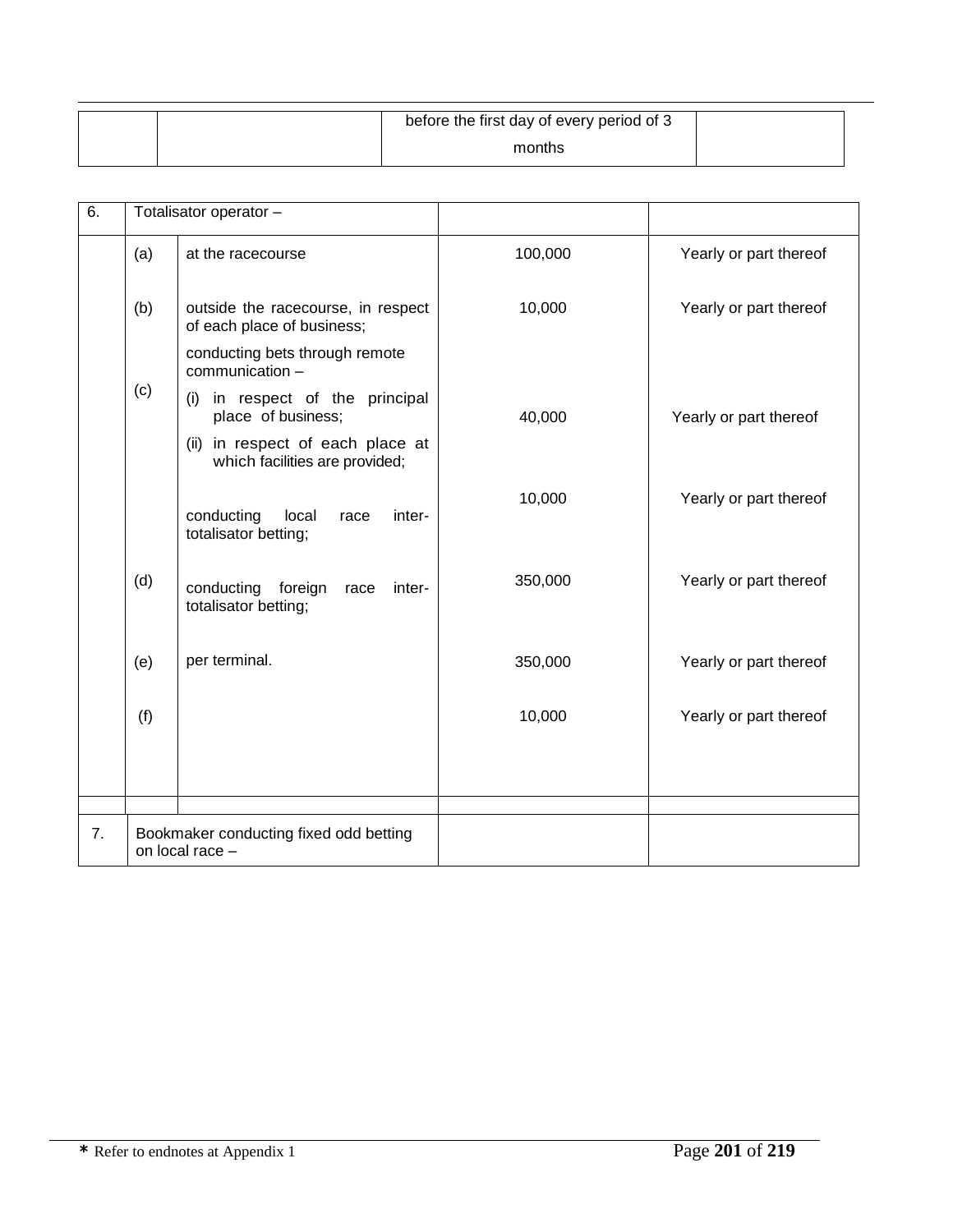|     | (a)                 | at the racecourse                                                                | 175,000 | 1 January to 15 August of<br>every year or part thereof   |
|-----|---------------------|----------------------------------------------------------------------------------|---------|-----------------------------------------------------------|
|     |                     |                                                                                  | 175,000 | 16 August to 31 December<br>of every year or part thereof |
|     | (b)                 | outside the racecourse                                                           |         | 1 January to 15 August of<br>every year or part thereof   |
|     |                     |                                                                                  | 175,000 | 16 August to 31 December<br>of every year or part thereof |
|     |                     |                                                                                  | 175,000 | 1 January to 15 August of<br>every year or part thereof   |
|     |                     | through remote communication -                                                   | 175,000 | 16 August to 31 December<br>of every year or part thereof |
|     | (c)                 | (i)<br>of<br>respect<br>the<br>in<br>of<br>principal<br>place<br>business;       |         | 1 January to 15 August of<br>every year or part thereof   |
|     |                     |                                                                                  | 175,000 | 16 August to 31 December<br>of every year or part thereof |
|     |                     | (ii) in respect of each additional<br>place at which facilities are<br>provided; | 20,000  |                                                           |
|     |                     |                                                                                  | 20,000  |                                                           |
| 8.  |                     | Bookmaker conducting fixed odds betting<br>on any event or contingency -         |         |                                                           |
|     | (a)                 | in respect of the principal place of<br>business;                                | 350,000 | 12 months                                                 |
|     | (b)                 | respect of each additional<br>in<br>place of business.                           |         | 12 months                                                 |
|     |                     |                                                                                  | 20,000  |                                                           |
| 9.  |                     | Sweepstake organiser                                                             | 37,500  | Yearly or part thereof                                    |
| 10. | Local pool promoter |                                                                                  | 15,000  | 12 months                                                 |
| 11. |                     | Agent of a foreign pool promoter                                                 | 37,500  | 12 months                                                 |
| 12. | Collector           |                                                                                  | 190     | 12 months                                                 |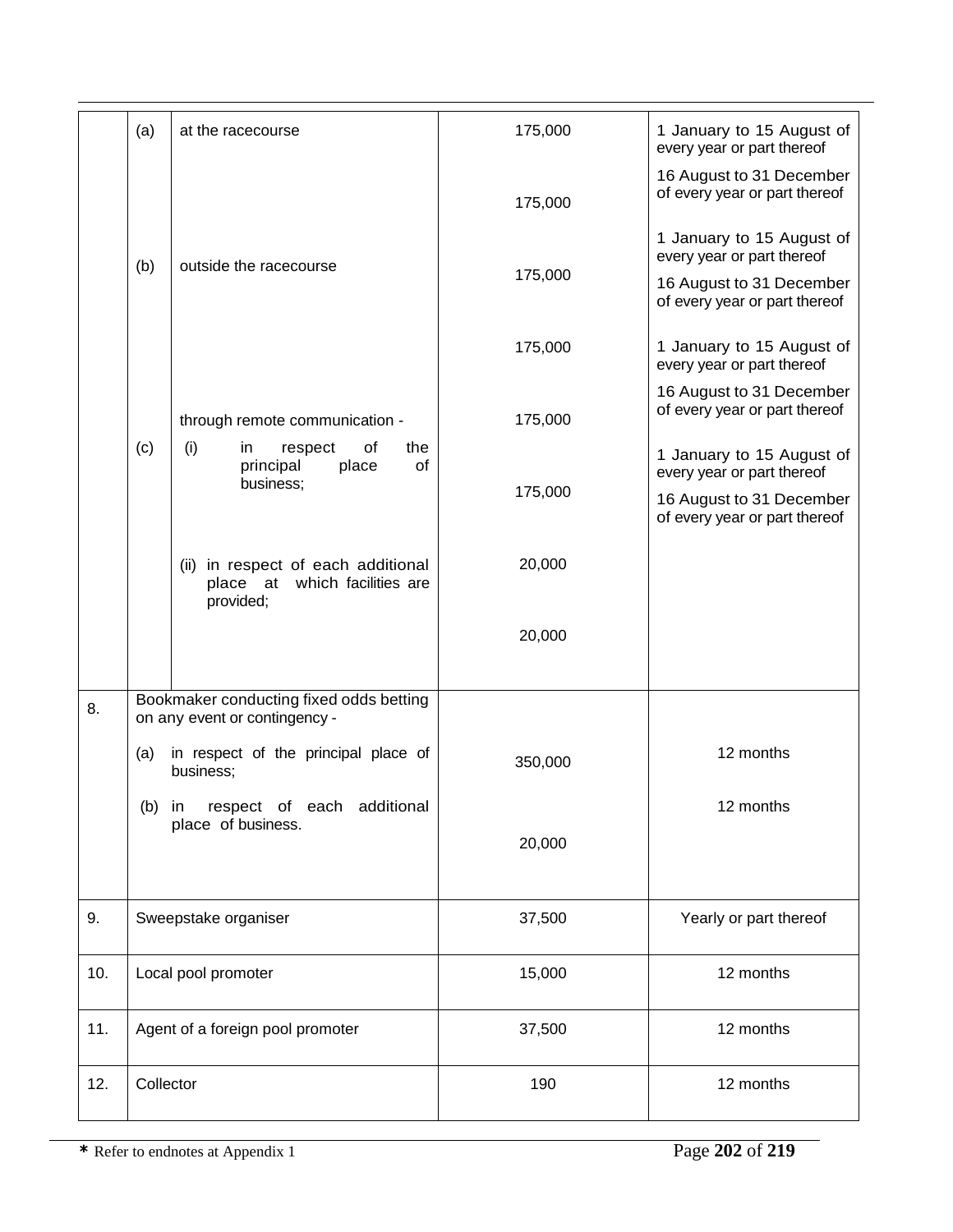| 13. | Operator of dart games - |                                               | 15,000 per dart board       | January to 15 August of<br>1<br>every year or part thereof |
|-----|--------------------------|-----------------------------------------------|-----------------------------|------------------------------------------------------------|
|     | Authorised days and time |                                               | 15,000 per dart board       | 16 August to 31 December of<br>every year or part thereof  |
|     |                          | Days immediately preceding race day           |                             |                                                            |
|     | falling on Saturday -    |                                               |                             |                                                            |
|     | Day                      | Time                                          |                             |                                                            |
|     | Thursday                 | 13.00 hrs to 18.00 hrs                        |                             |                                                            |
|     | Friday                   | 10.00 hrs to 18.00 hrs                        |                             |                                                            |
|     |                          | Days immediately preceding race day           |                             |                                                            |
|     | falling on Sunday -      |                                               |                             |                                                            |
|     | Day                      | Time                                          |                             |                                                            |
|     |                          |                                               |                             |                                                            |
|     | Friday                   | 10.00 hrs to 18.00 hrs                        |                             |                                                            |
|     | Saturday                 | 10.00 hrs to 18.00 hrs                        |                             |                                                            |
|     | Race day                 | 09.00 hrs to 18.00 hrs                        |                             |                                                            |
|     |                          |                                               |                             |                                                            |
|     |                          | Monday immediately following race day -       |                             |                                                            |
|     |                          | 12.00 hrs to 16.00 hrs                        |                             |                                                            |
| 14  |                          | <b>Operator of Mauritius National Lottery</b> | 500,000                     | 12 months                                                  |
| 15. | Lottery under Part XVII  |                                               | 5,000 or 35 per cent of the |                                                            |
|     |                          |                                               | total market value of the   |                                                            |
|     |                          |                                               | prizes, whichever is the    |                                                            |
|     |                          |                                               | higher                      |                                                            |
| 16. | Ad hoc licence           |                                               | 20,000                      | Per day                                                    |

GN No. 204 of 2007 – The Third Schedule revoked and replaced w.e.f 6 December 2007.

## **THIRD SCHEDULE**

(sections 16(2), 23(2), 28(2), 30(2), 34, 40(3),42(3), 44, 51(3), 53(3), 57, 59(3) and 90(2))

## **LICENCE FEE**

|    | Licence                           | Fee (Rupees)       | <b>Period</b>   |
|----|-----------------------------------|--------------------|-----------------|
| 1. | Casino                            | 500,000            | 12 months       |
| 2. | Gaming house "A"                  | 500,000            | 12 months       |
| 3. | Gaming house "B"                  | 10,000             | 12 months       |
| 4. | Gaming machine                    | 20,000 per machine | 12 months       |
| 5. | Horse-racing organiser            | 350,000            | 12 months       |
| 6. | Totalisator operator -            |                    |                 |
|    | * Refer to endnotes at Appendix 1 |                    | Page 203 of 219 |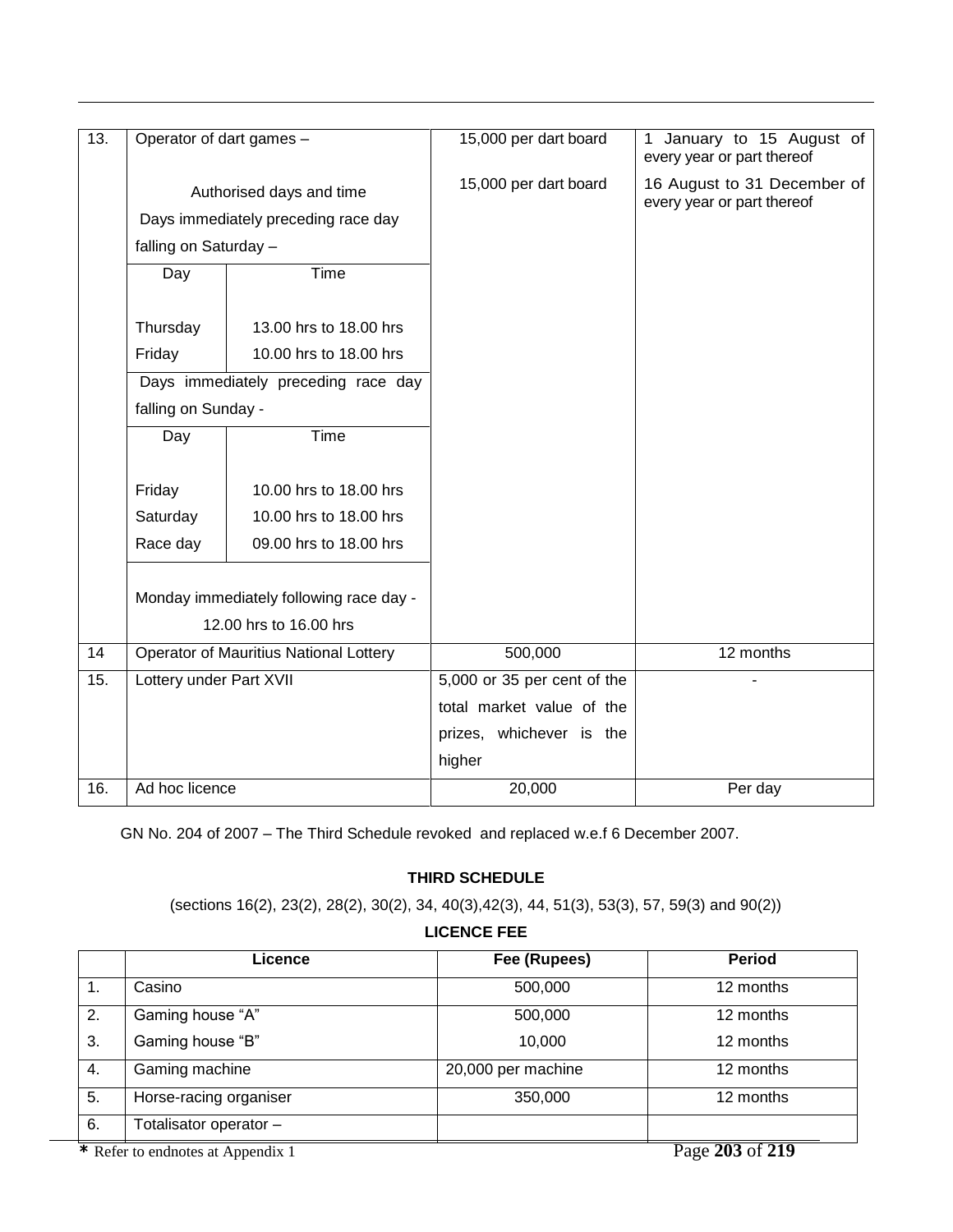|    | (a) | at the racecourse                                         | 210,000                       | Yearly or part thereof                    |
|----|-----|-----------------------------------------------------------|-------------------------------|-------------------------------------------|
|    |     |                                                           |                               |                                           |
|    | (b) | outside the racecourse                                    | 40,000 in respect of each     | Yearly or part thereof                    |
|    |     |                                                           | place of business             |                                           |
|    |     |                                                           |                               |                                           |
|    | (c) | conducting bets through remote                            | 40,000 in respect of each     | Yearly or part thereof                    |
|    |     | communication                                             | place at which facilities are |                                           |
|    |     |                                                           | provided                      |                                           |
|    |     |                                                           |                               |                                           |
|    | (d) | conducting local race inter-<br>totalisator betting       | 210,000                       | Yearly or part thereof                    |
|    |     |                                                           |                               |                                           |
|    | (e) | conducting foreign race inter-                            | 210,000                       | Yearly or part thereof                    |
|    |     | racecourse totalisator betting                            |                               |                                           |
|    |     |                                                           |                               |                                           |
|    | (f) | per terminal                                              | 6,000                         | Yearly or part thereof                    |
| 7. |     | Bookmaker conducting fixed odd betting                    |                               |                                           |
|    |     | on horse-races -                                          |                               |                                           |
|    | (a) | at the racecourse                                         | 105,000                       | Half-yearly or part thereof               |
|    |     |                                                           |                               | Half-yearly or part thereof               |
|    | (b) | outside the racecourse                                    | 105,000                       | Half-yearly or part thereof               |
|    |     |                                                           |                               | Half-yearly or part thereof               |
|    | (c) | through remote communication                              | 105,000                       |                                           |
|    |     |                                                           | 10,000 in respect of each     |                                           |
|    |     |                                                           | additional place at which     |                                           |
|    |     |                                                           | facilities are provided       |                                           |
| 8. |     | Bookmaker conducting fixed odd betting on                 |                               |                                           |
|    | (a) | football matches played outside                           | 210,000                       | 12 months                                 |
|    |     | <b>Mauritius</b>                                          | 40,000 in respect of each     | 12 months                                 |
|    |     |                                                           | additional place at which     |                                           |
|    |     |                                                           | facilities are provided       |                                           |
|    |     |                                                           |                               |                                           |
|    | (b) | any other event or contingency                            | 210,000                       | 12 months                                 |
|    |     |                                                           | 40,000 in respect of each     | 12 months                                 |
|    |     |                                                           | event or contingency and      |                                           |
|    |     |                                                           | each place of business        |                                           |
| g  |     | Sweepstake organiser<br>* Refer to endnotes at Appendix 1 | 2,000                         | Yearly or part thereof<br>Page 204 of 219 |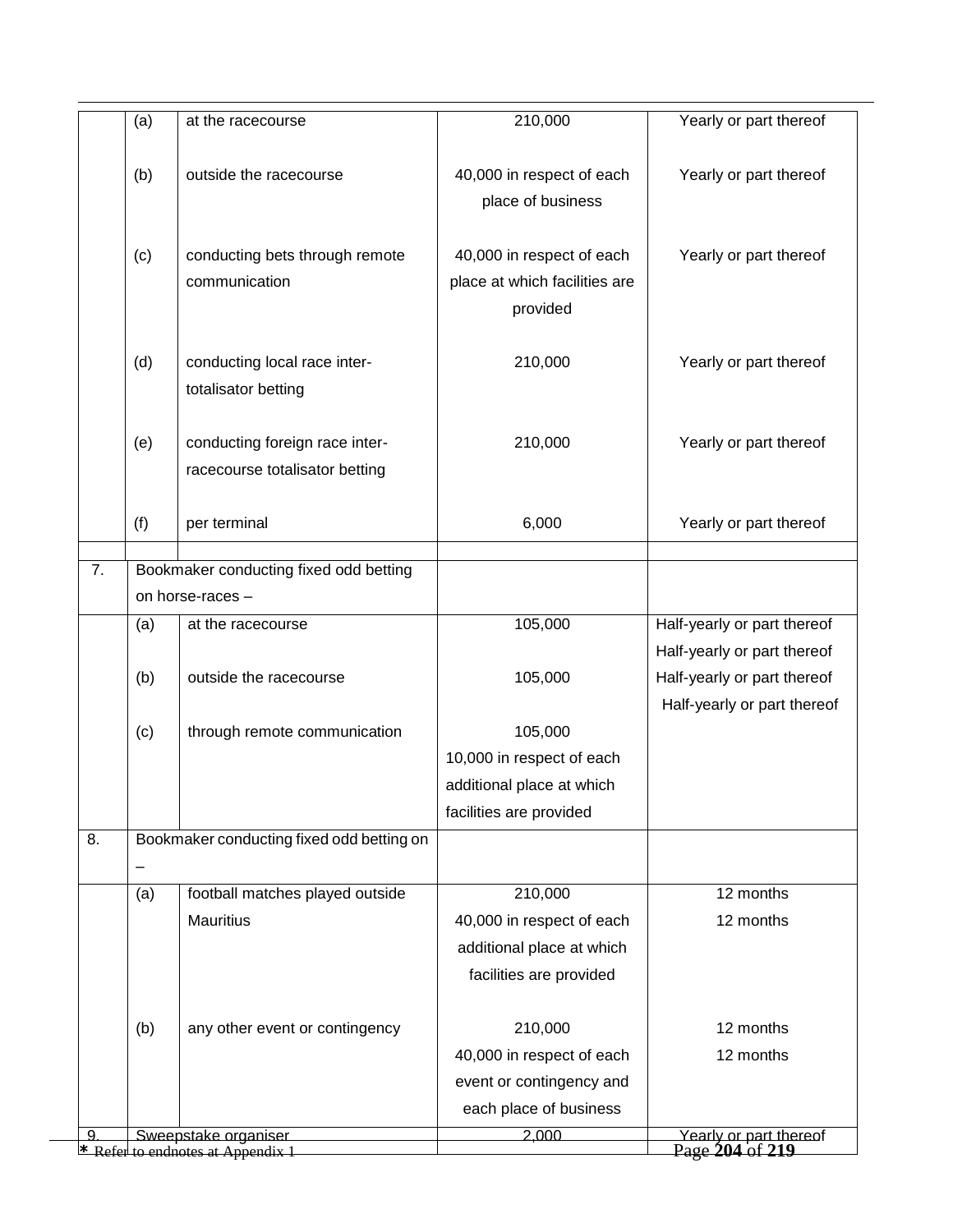| $\overline{10}$ | Local pool promoter                 |                                                                   | 3,000                                                                                             | 12 months |
|-----------------|-------------------------------------|-------------------------------------------------------------------|---------------------------------------------------------------------------------------------------|-----------|
| 11.             | Agent of a foreign pool promoter    |                                                                   | 3,000                                                                                             | 12 months |
| 12.             | Collector                           |                                                                   | 125                                                                                               | 12 months |
| 13.             | Operator of dart games -            |                                                                   | 6,000                                                                                             | 12 months |
|                 |                                     | Authorised days and time                                          |                                                                                                   |           |
|                 | Days immediately preceding race day |                                                                   |                                                                                                   |           |
|                 | falling on Saturday -               |                                                                   |                                                                                                   |           |
|                 | Day                                 | Time                                                              |                                                                                                   |           |
|                 | Thursday                            | 13.00 hrs to 18.00 hrs                                            |                                                                                                   |           |
|                 | Friday                              | 10.00 hrs to 18.00 hrs                                            |                                                                                                   |           |
|                 | falling on Sunday -                 | Days immediately preceding race day                               |                                                                                                   |           |
|                 | Day                                 | Time                                                              |                                                                                                   |           |
|                 | Friday                              | 10.00 hrs to 18.00 hrs                                            |                                                                                                   |           |
|                 | Saturday                            | 10.00 hrs to 18.00 hrs                                            |                                                                                                   |           |
|                 | Race day                            | 09.00 hrs to 18.00                                                |                                                                                                   |           |
|                 |                                     | hrs                                                               |                                                                                                   |           |
|                 |                                     | Monday immediately following race day -<br>12.00 hrs to 16.00 hrs |                                                                                                   |           |
| 14              |                                     | Operator of Mauritius National Lottery                            | 500,000                                                                                           | 12 months |
| 15.             | Lottery under Part XVII             |                                                                   | 5,000 or 35 per cent of the<br>total market value of the<br>whichever is the<br>prizes,<br>higher |           |

**<sup>326</sup>** Proclamation No.36 of 2017 - shall come into operation on 6 October 2017.

FA 2017 – **T**he heading of the Third Schedule amended, the words ", 29F(2)" inserted after the words "29C(3)" shall come into operation on a date to be fixed by Proclamation.

- **<sup>327</sup>** FA 2018 New CATEGORY 1A and its corresponding entries inserted, after CATEGORY 1– shall come into operation on 1 August 2018.
- **328**  FA 2019 – Category 3 amended, paragraph (b) and its corresponding entries deleted – shall be deemed to have come into operation on 31 July 2019.

## **Previously was**

**\*** Refer to endnotes at Appendix 1 Page **205** of **219**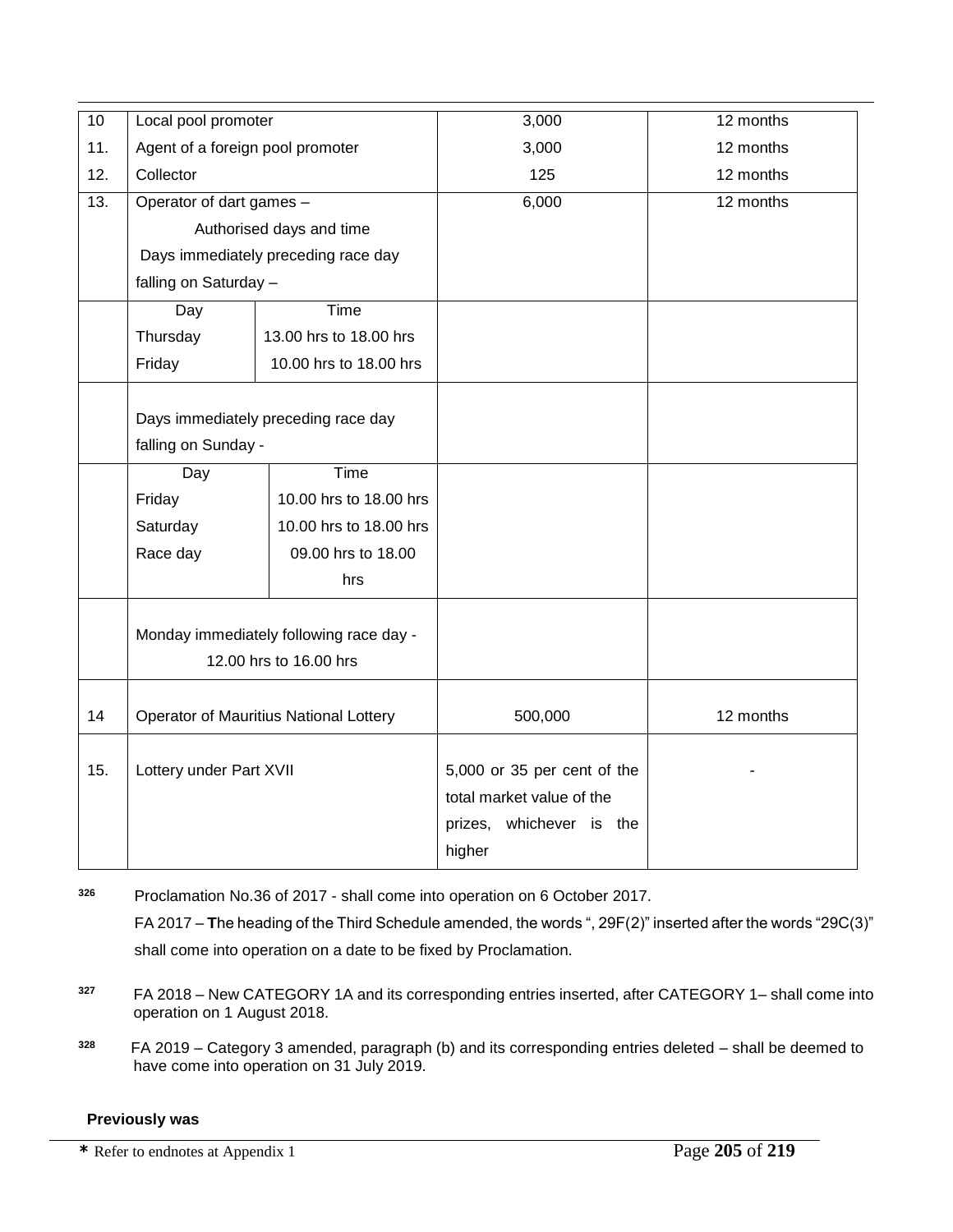| <b>Activities</b>                                                                      | Licence Fee (Rupees) | <b>Period</b>                                             |
|----------------------------------------------------------------------------------------|----------------------|-----------------------------------------------------------|
| CATEGORY 3 - Horse-<br>racing                                                          |                      |                                                           |
| <b>Bookmaker</b><br>licence<br>for<br>conducting fixed odd betting<br>on local races - |                      |                                                           |
| outside the<br>(b)<br>Racecourse                                                       | 1,750,000            | 1 January to 15 August of<br>every year or part thereof   |
|                                                                                        | 1,750,000            | 16 August to 31 December of<br>every year or part thereof |

- **<sup>329</sup>** FA 2020 In the Third Schedule, in Category 4, in the first column, the words "event or contingency" deleted and replaced by the words "football matches taking place outside Mauritius"- shall come into operation on 31 August 2020.
- **330**  FA 2021 **-** In the Third Schedule, in Category 4, in the second column, the words "3,500,000 in respect of the principal place of business" deleted and replaced by the words "3,500,000, in respect of the principal place of business, payable in 4 equal instalments, each instalment being payable on or before the first day of every period of 3 months" and the words "40,000 in respect of every other additional place of business" deleted and replaced by the words "40,000, in respect of every other additional place of business, payable in 4 equal instalments, each instalment being payable on or before the first day of every period of 3 months" w.e.f 05 August 2021.
- **<sup>331</sup>**FA 2020 In the Third Schedule, in Category 4, in the third column, the words "12 months" deleted wherever they appear and replaced by the words "Yearly or part thereof" – shall come into operation on 31 August 2020.
- **<sup>332</sup>** FA 2018 Items (j) and (k), in the second Column amended, the words ", payable in 4 equal instalments, each instalment being payable on or before the first day of every period of 3 months" added – shall come into operation on 1 August 2018.

Proclamation No.36 of 2017 - shall come into operation on 6 October 2017.

FA 2017 – In CATEGORY 6, the following item and its corresponding entries deleted shall come into operation on a date to be fixed by Proclamation.

|  | (j) Pool collector<br>licence | 90 | Yearly or part thereof |
|--|-------------------------------|----|------------------------|
|--|-------------------------------|----|------------------------|

Proclamation No.36 of 2017 - shall come into operation on 6 October 2017.

The following new items and their corresponding entries added shall come into operation on a date to be fixed by Proclamation.

| (i) Amusement machine operator licence | 15.000 | Yearly or part thereof |
|----------------------------------------|--------|------------------------|
|                                        |        |                        |

| (k) Amusement machine licence | 10.000 | Yearly or part thereof |
|-------------------------------|--------|------------------------|
| (I) Pool collector licence    | 190    | Yearly or part thereof |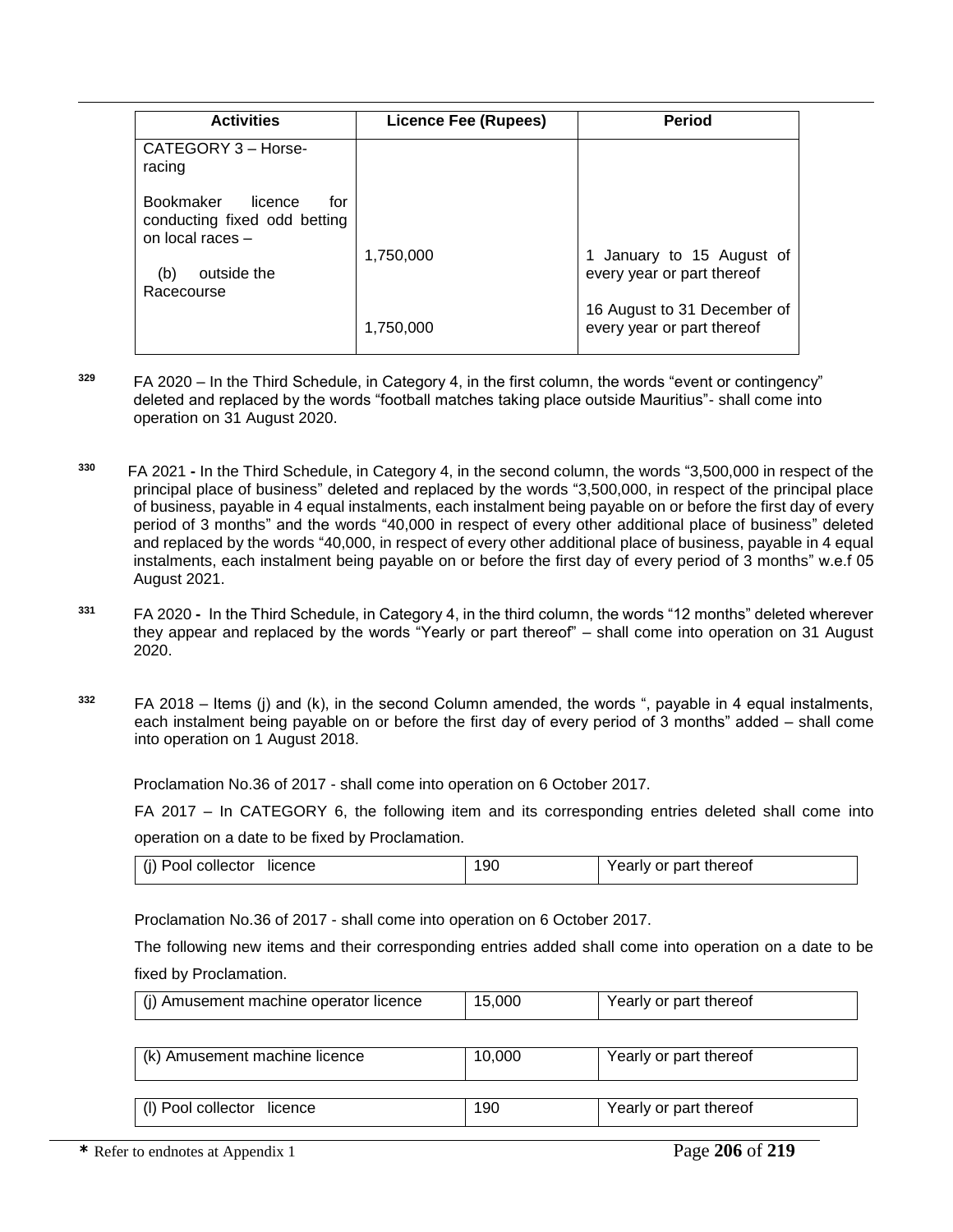- $\overline{a}$ **<sup>333</sup>** FA 2018 – Items (j) and (k), in the second Column amended, the words ", payable in 4 equal instalments, each instalment being payable on or before the first day of every period of 3 months" added – shall come into operation on 1 August 2018.
- **334**  FA 2019 – Category 6 amended, paragraph (l) and its corresponding entries deleted – shall be deemed to have come into operation on 31 July 2019.

#### **Previously was**

| <b>Activities</b>                                                                      | <b>Licence Fee (Rupees)</b> | <b>Period</b>          |
|----------------------------------------------------------------------------------------|-----------------------------|------------------------|
| CATEGORY 3 - Horse-<br>racing                                                          |                             |                        |
| <b>Bookmaker</b><br>licence<br>for<br>conducting fixed odd betting<br>on local races - |                             |                        |
| (I) Pool collector<br>licence                                                          | 190                         | Yearly or part thereof |

- **335**  FA 2019 – In the Third Schedule, in CATEGORY 6, in paragraph (h), in the second column, the words ", payable in 4 equal instalments, each instalment being payable on or before the first day of every period of 3 months" added- shall be deemed to have come into operation on 31 July 2019.
- **336** FA 2019 – In the Third Schedule, in CATEGORY 6, in paragraph (i), in the second column, the words "per machine" deleted and replaced with the words ", payable in 4 equal instalments, each instalment being payable on or before the first day of every period of 3 months" added – shall be deemed to have come into operation on 31 July 2019.

**THE FINANCE (MISCELLANEOUS PROVISIONS) ACT 2010 -** Item 1 amended, by deleting the figure "500,000" and replacing it by the words "3,500,000, payable in 4 equal instalments, each instalment being payable on or before the first day of every period of 3 months" w.e.f. 1 January 2011.

GN No. 170 of 2011 – Item 2 deleted and replaced shall be deemed to have come into operation on 1 January 2011

| Gaming house "A" | 3,500,000, payable in 4 equal instalments, each | 12 months |
|------------------|-------------------------------------------------|-----------|
|                  | instalment being payable on or before the first |           |
|                  | day of every period of 3 months                 |           |
|                  |                                                 |           |
|                  |                                                 |           |

**THE FINANCE (MISCELLANEOUS PROVISIONS) ACT 2010 -** Item 2 amended, by deleting the figure "500,000" and replacing it by the words "3,500,000, payable in 4 equal instalments, each instalment being payable on or before the first day of every period of 3 months" w.e.f. 1 January 2011.

**THE FINANCE (MISCELLANEOUS PROVISIONS) ACT 2010 -**Item 3 amended, by deleting the figure "10,000" and replacing it by the words "50,000, payable in 4 equal instalments, each instalment being payable on or before the first day of every period of 3 months" w.e.f. 1 January 2011.

\* Refer to and any a 2011 Appendix 1 Page 207 of 219 GN No. 170 of 2011 – Item 4 deleted and replaced shall be deemed to have come into operation on 1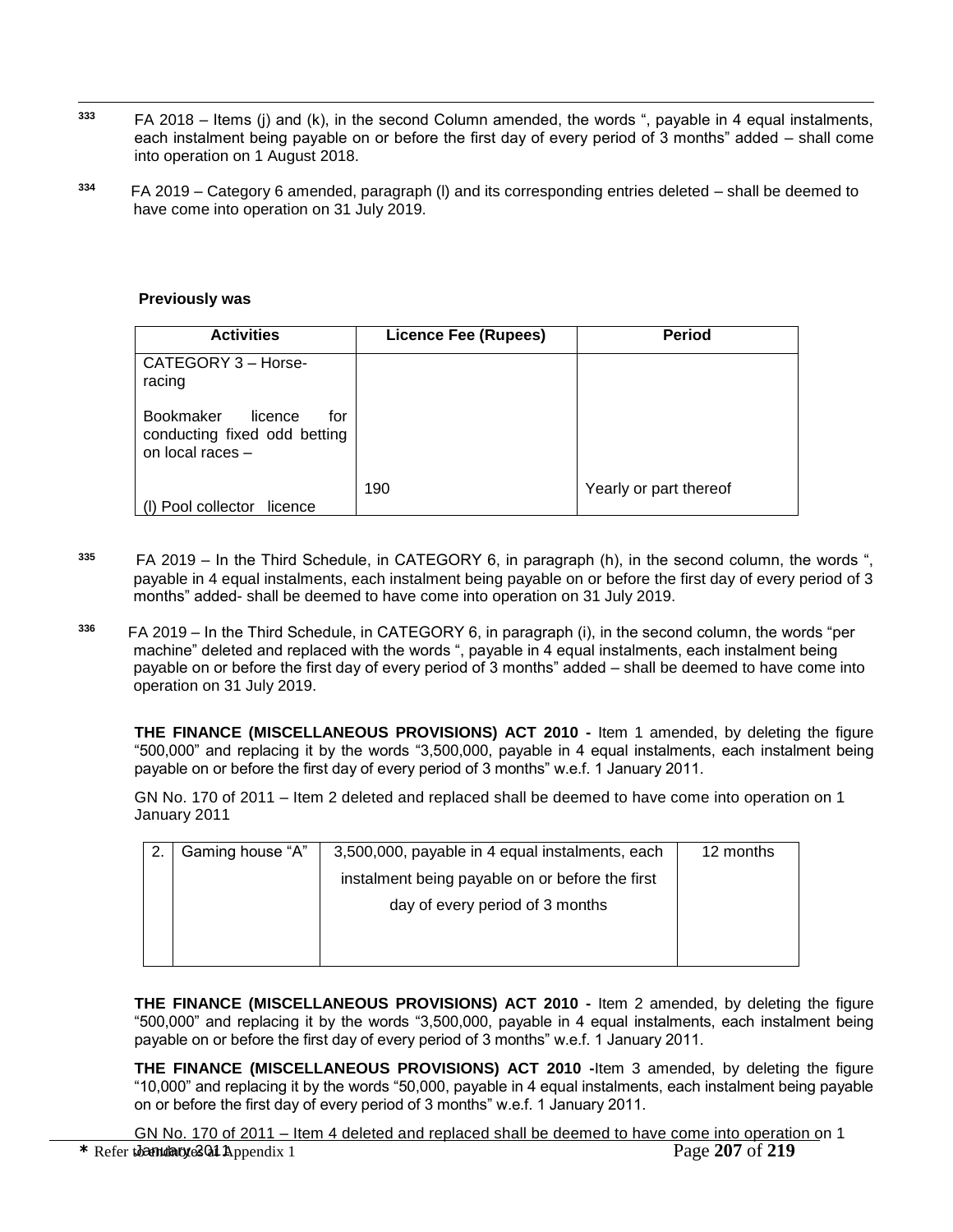| Gaming machine | 125,000, payable in 4 equal instalments, each          | 12 months |
|----------------|--------------------------------------------------------|-----------|
|                | instalment being payable on or before the first day of |           |
|                | every period of 3 months per machine                   |           |
|                |                                                        |           |

 $\overline{a}$ 

**THE FINANCE (MISCELLANEOUS PROVISIONS) ACT 2010 – Item 4 amended, by deleting the figure** "20,000" and replacing it by the words "125,000, payable in 4 equal instalments, each instalment being payable on or before the first day of every period of 3 months" w.e.f. 1 January 2011.

GN 122 of 2012 – Item 4A of the Third Schedule amended, the words "AWP machine" in the second column deleted and replaced by the words "Limited payout machine" w.e.f 16 June 2012.

**THE FINANCE (MISCELLANEOUS PROVISIONS) (N0.2) ACT 2009** – The Third Schedule is amended by inserting, after item 4, new item 4A. w.e.f 1 January 2011(Proclamation No.16 of 2010- GN No.122 of 31 Dec 2010).

GN 122 of 2012 – Item 4A of the Third Schedule amended, the figure "500" in the third column deleted and replaced by the figure "5000" w.e.f 16 June 2012.

FA 2013 – New Item 4B and its corresponding entries inserted shall come into operation on 31 January 2014.

FA 2013 – New Item 4B and its corresponding entries inserted shall come into operation on 31 January 2014.

**THE FINANCE (MISCELLANEOUS PROVISIONS) ACT 2010 -** Item 5 amended, by deleting the figure "350,000" and replacing it by the words "1,000,000, payable in 4 equal instalments, each instalment being payable on or before the first day of every period of 3 months" w.e.f. 1 January 2011.

**THE FINANCE (MISCELLANEOUS PROVISIONS) ACT 2010 -** Paragraph (a) of Item 6 amended, by deleting the figure "50,000" and replacing it by the figure "100,000" w.e.f. 1 January 2011.

**THE FINANCE (MISCELLANEOUS PROVISIONS) ACT 2010 -** Paragraph (b) of item 6 amended, by deleting the figure "5,000" and replacing it by the figure "10,000" w.e.f. 1 January 2011.

**THE FINANCE (MISCELLANEOUS PROVISIONS) ACT 2010 –** Paragraph (c) of Item 6 amended, by deleting the figure "20,000" and replacing it by the figure "40,000" w.e.f. 1 January 2011.

**THE FINANCE (MISCELLANEOUS PROVISIONS) ACT 2010 –** Paragraph (c) of Item 6 amended, by deleting the figure "5,000" and replacing it by the figure "10,000" w.e.f. 1 January 2011.

**THE FINANCE (MISCELLANEOUS PROVISIONS) ACT 2010 –** Paragraphs (d) and (e) of Item 6 amended, by deleting the figure "210,000" and replacing it by the figure "350,000" w.e.f. 1 January 2011.

\* Refer to man endnoteds by Adpendiciting the figure "210,000" and replacing it by the figure "350,000 the 2008 and 2011 **THE FINANCE (MISCELLANEOUS PROVISIONS) ACT 2010 – Paragraphs (d) and (e) of Item 6**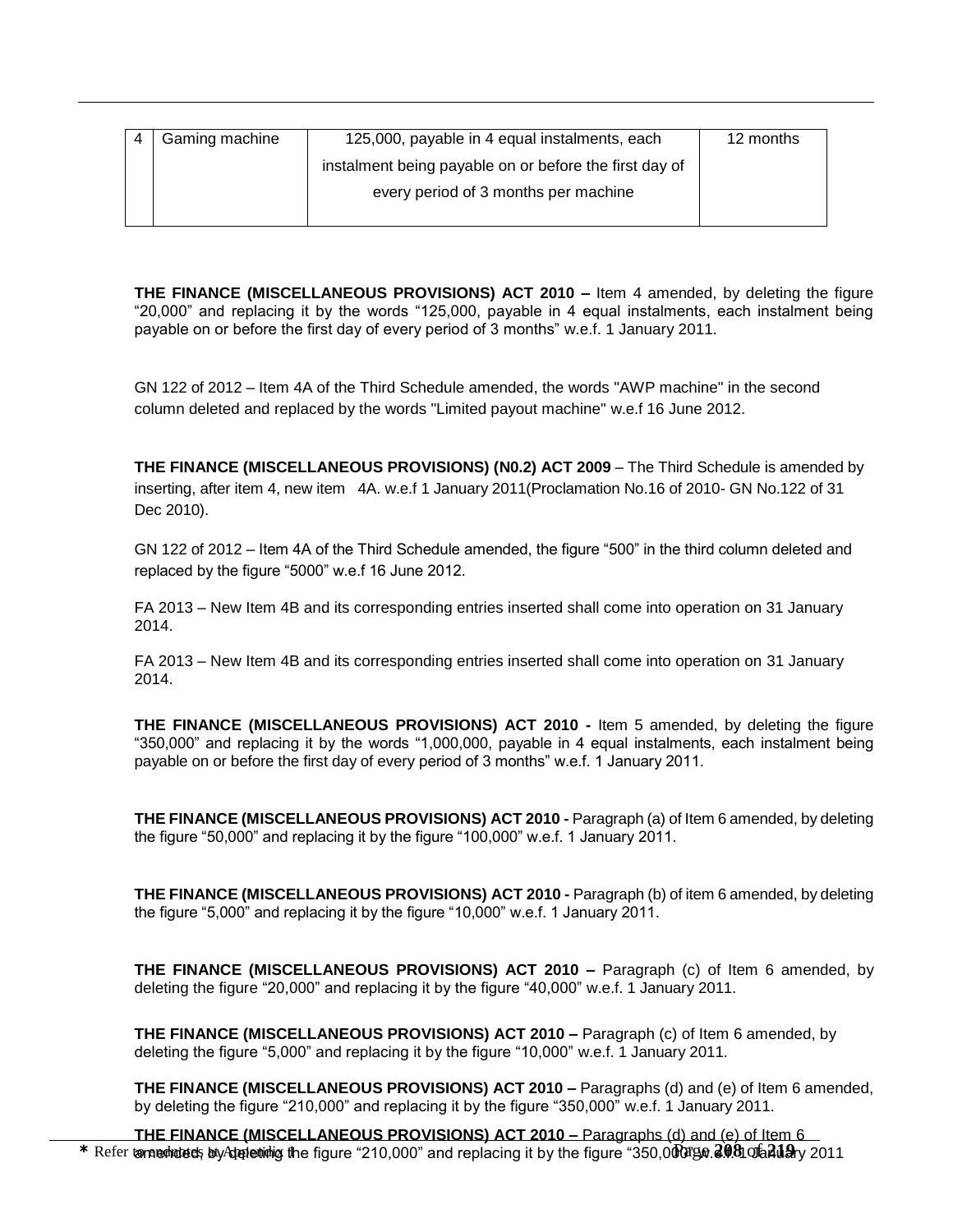**THE FINANCE (MISCELLANEOUS PROVISIONS) ACT 2010 -** Paragraph (f) of Item 6 amended, by deleting the figure "6,000" and replacing it by the figure "10,000"

**THE FINANCE (MISCELLANEOUS PROVISIONS) ACT 2010 -** Paragraphs (a), (b) and (c)(i) of item 7 amended, by deleting the figure "105,000" wherever it appears and replacing it by the figure " 175,000" w.e.f. 1 January 2011.

**THE FINANCE (MISCELLANEOUS PROVISIONS) ACT 2010 -** Paragraph (c)(ii) of item 7 amended, by deleting the figure "10,000" wherever it appears and replacing it by the figure " 20,000" w.e.f 1 January 2011.

**THE FINANCE (MISCELLANEOUS PROVISIONS) ACT 2010 -** Paragraph (a) of item 8 amended, by deleting the figure "210,000" and replacing it by the figure "350,000" w.e.f. 1 January 2011.

**THE FINANCE (MISCELLANEOUS PROVISIONS) ACT 2010 -** Paragraph (b) of item 8 amended, by deleting the figure "10,000" and replacing it by the figure "20,000" w.e.f. 1 January 2011.

**THE FINANCE (MISCELLANEOUS PROVISIONS) ACT 2010 -I**tem 9 amended, by deleting the figure "25,000" and replacing it by the figure "37,500" w.e.f.1 January 2011.

**THE FINANCE (MISCELLANEOUS PROVISIONS) ACT 2010 -** Item 10 amended, by deleting the figure "10,000" and replacing it by the figure "15,000" w.e.f 1 January 2011.

**THE FINANCE (MISCELLANEOUS PROVISIONS) ACT 2010 -** Item 11 amended, by deleting the figure "25,000" and replacing it by the figure "37,500" w.e.f. 1 January 2011.

**THE FINANCE (MISCELLANEOUS PROVISIONS) ACT 2010 -** Item 12 amended, by deleting the figure "125" and replacing it by the figure "190" w.e.f. 1 January 2011.

FA N0.2 of 2009 - Item 13 amended the words "per stand" deleted wherever they appear and replaced by the words "per dart board" w.e.f. 19 December 2009.

**THE FINANCE (MISCELLANEOUS PROVISIONS) ACT 2010 - I**tem 13 amended, by deleting the figure "10,000" wherever it appears and replacing it by the figure " 15,000" w.e.f. 1 January 2011.

FA 2013 - New item 16. and its corresponding entries inserted – shall come into operation on 31 January 2014.

**<sup>337</sup>** FA 2012 – The Fourth Schedule amended, the figure "800,000" wherever it appears, deleted and replaced by the figure "1,200,000" shall come into operation on 1 July 2013;

GN No. 204 of 2007 – , Item 1 of the Fourth Schedule amended, by deleting the figures "125,000" and replacing it by the figure "800,000" w.e.f 6 December 2007.

- **<sup>338</sup>** FA 2013 New item 1A.and its corresponding entries inserted shall come into operation on 31 January 2014.
- **<sup>339</sup>** FA 2020 Item 4 of the Fourth Schedule amended, by deleting the words "any event or contingency other than on local horse-race" and replacing the words "football matches taking place outside Mauritius other than on local horse-race" – shall come into operation on 31 August 2020.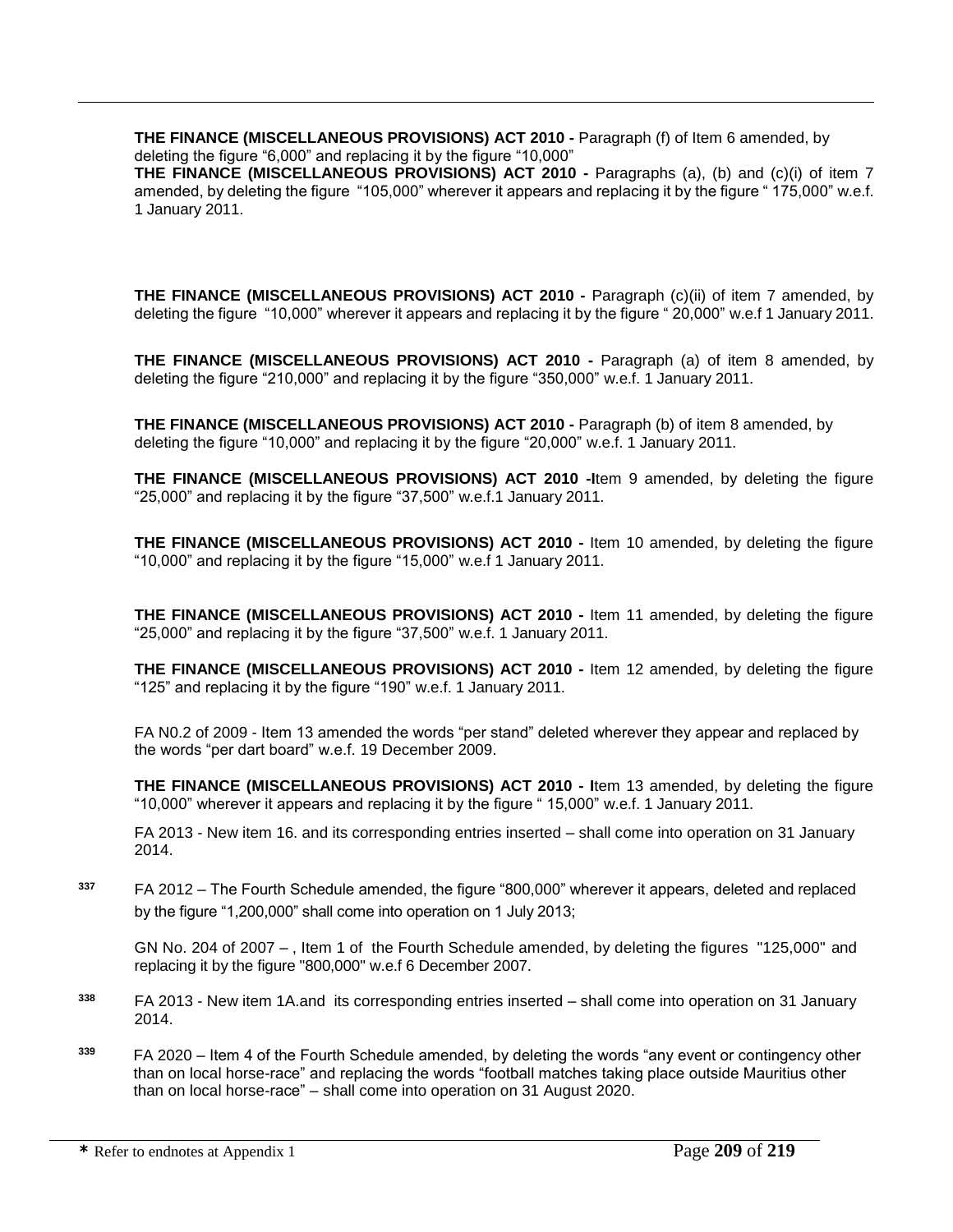- $\overline{a}$ **<sup>340</sup>** FA 2013 - New item 4A and its corresponding entries inserted – shall come into operation on 31 January 2014.
- **<sup>341</sup>** GN No. 204 of 2007 ,Item 5 of the Fourth Schedule amended , by deleting the figures "50,000" and replacing it by the figure "100,000" w.e.f 6 December 2007.
- **<sup>342</sup>** GN No. 204 of 2007 ,Item 6 of the Fourth Schedule amended , by deleting the figures "50,000" and replacing it by the figure "100,000" w.e.f 6 December 2007.
- **343**  FA 2021 - New item 9 and its corresponding entries inserted w.e.f 05 August 2021.
- **344** FA 2021 – The Fifth Schedule amended, in the heading, by inserting, after the words "Sections 60(1)(d)", the words ", 88(1)(a)" – shall come into operation on 31 August 2020."

FA 2016 – The Fifth Schedule repealed and replaced shall come into operation on 1 October 2016

| Licence                                                         | Tax or duty                                                                            | <b>Time limit</b>                                |
|-----------------------------------------------------------------|----------------------------------------------------------------------------------------|--------------------------------------------------|
|                                                                 |                                                                                        | for payment                                      |
| CATEGORY 1<br>Casino                                            | 15 per cent of gross takings in respect of<br>games                                    | 20 days after the end of every<br>month          |
|                                                                 | 35 per cent of gross takings in respect of<br>gaming machines                          | 20 days after the end of every<br>month          |
| CATEGORY 2                                                      |                                                                                        |                                                  |
| Gaming House "A"                                                | 30 per cent of gross takings in respect of<br>games                                    | 20 days after the end of every<br>month          |
|                                                                 | 35 per cent of gross takings in respect of<br>gaming machines                          | 20 days after the end of every<br>month          |
| CATEGORY 3                                                      |                                                                                        |                                                  |
| Horse-racing                                                    |                                                                                        |                                                  |
| Bookmaker conducting fixed odds<br>betting on local race -      |                                                                                        |                                                  |
| (a) at the race course; and                                     |                                                                                        |                                                  |
| bookmaker<br>where<br>the<br>(i)<br>operates inside the stand   | 10 per cent of gross stakes and 24,000<br>rupees in respect of each race meeting<br>or | Friday immediately<br>following the race meeting |
| bookmaker<br>(ii)<br>where<br>the<br>operates outside the stand | 10 per cent of gross stakes and 16,000<br>rupees in respect of each race meeting       | Friday immediately<br>following the race meeting |
| (b) outside the race course                                     | 10 per cent of gross stakes and 16,000                                                 |                                                  |
|                                                                 | rupees in respect of each race meeting                                                 |                                                  |
|                                                                 |                                                                                        | Friday immediately                               |
|                                                                 | 10 per cent of gross stakes and 24,000                                                 | following the race meeting                       |
| <b>*(c)</b> through remote communication                        | rupees in respect of each race meeting                                                 | Page 210 of 219                                  |

#### **FIFTH SCHEDULE** (section 114 and 115)

## **DUTIES AND TAXES**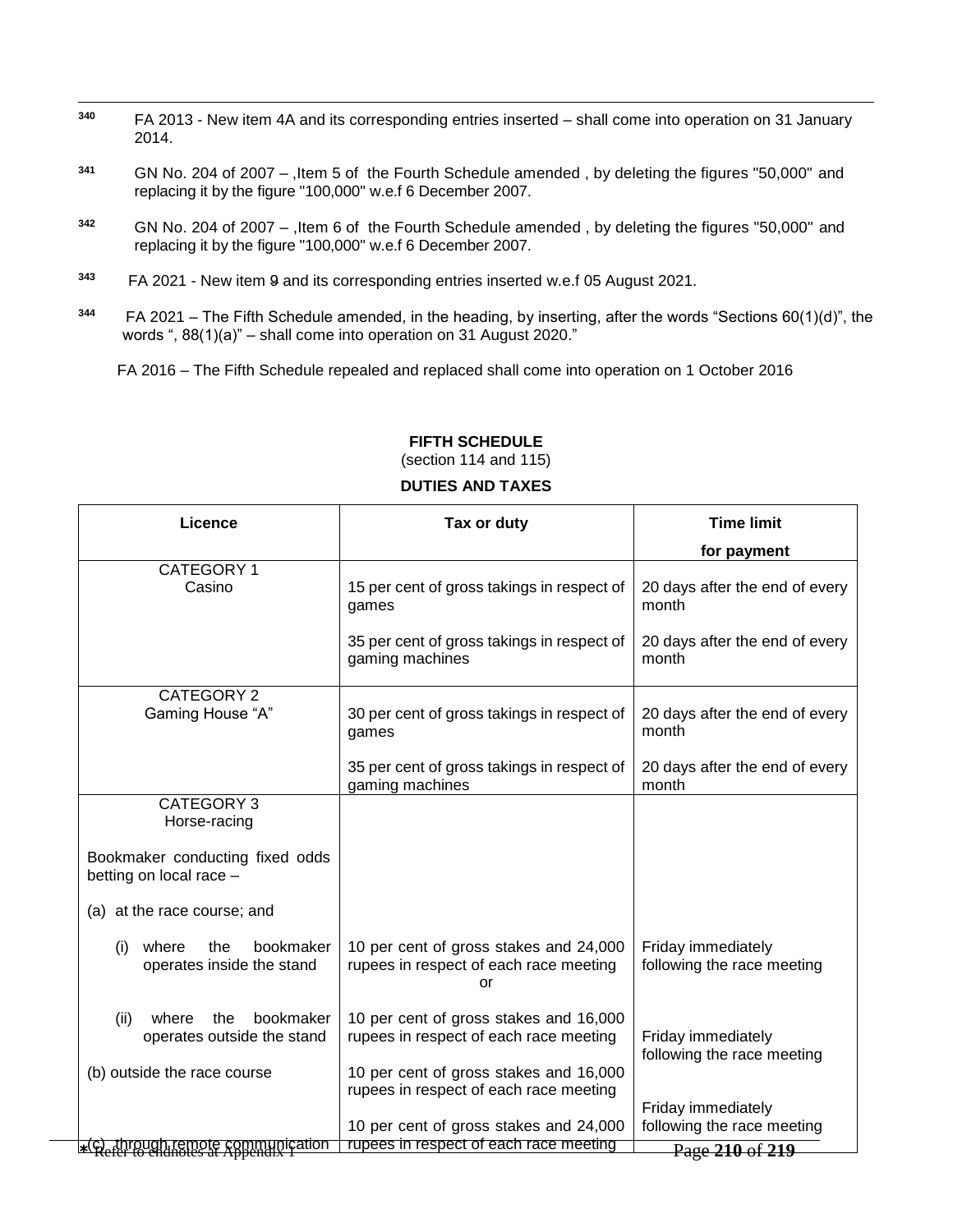|                        |                                                |                             | Friday immediately<br>following the race meeting |
|------------------------|------------------------------------------------|-----------------------------|--------------------------------------------------|
| Totalisator operator - |                                                |                             |                                                  |
| (a)                    | at the race course                             | 10 per cent of gross stakes | Friday immediately<br>following the race meeting |
| (b)                    | outside the racecourse                         | 10 per cent of gross stakes | Friday immediately<br>following the race meeting |
| (c)                    | operating bets through<br>remote communication | 10 per cent of gross stakes | Friday immediately<br>following the race meeting |

| Licence                                                                                                 |                                                     | Tax or duty                                                                     | <b>Time limit</b>                                                                                            |  |
|---------------------------------------------------------------------------------------------------------|-----------------------------------------------------|---------------------------------------------------------------------------------|--------------------------------------------------------------------------------------------------------------|--|
|                                                                                                         |                                                     |                                                                                 | for payment                                                                                                  |  |
| (d)                                                                                                     | conducting local race inter-<br>totalisator betting | 10 per cent of gross stakes                                                     | Friday immediately<br>following the race meeting                                                             |  |
| (e)                                                                                                     | conducting foreign race inter-                      | 10 per cent of gross stakes                                                     | Friday immediately                                                                                           |  |
|                                                                                                         | totalisator betting                                 |                                                                                 | following the race meeting                                                                                   |  |
| CATEGORY 4                                                                                              |                                                     |                                                                                 |                                                                                                              |  |
| Bookmaker conducting fixed odds<br>betting on any other event or<br>contingency other than a local race |                                                     | 10 per cent of gross stakes and 24,000<br>rupees per week per place of business | Friday immediately following<br>the week, starting from<br>Monday to Sunday, in which<br>the bet is accepted |  |
| CATEGORY 5                                                                                              |                                                     |                                                                                 |                                                                                                              |  |
| Operator<br>Lottery                                                                                     | Mauritius<br>National<br>of                         | 46.16 per cent of net proceeds from<br>lottery games                            | Not later than 7 days after the<br>end of every quarter                                                      |  |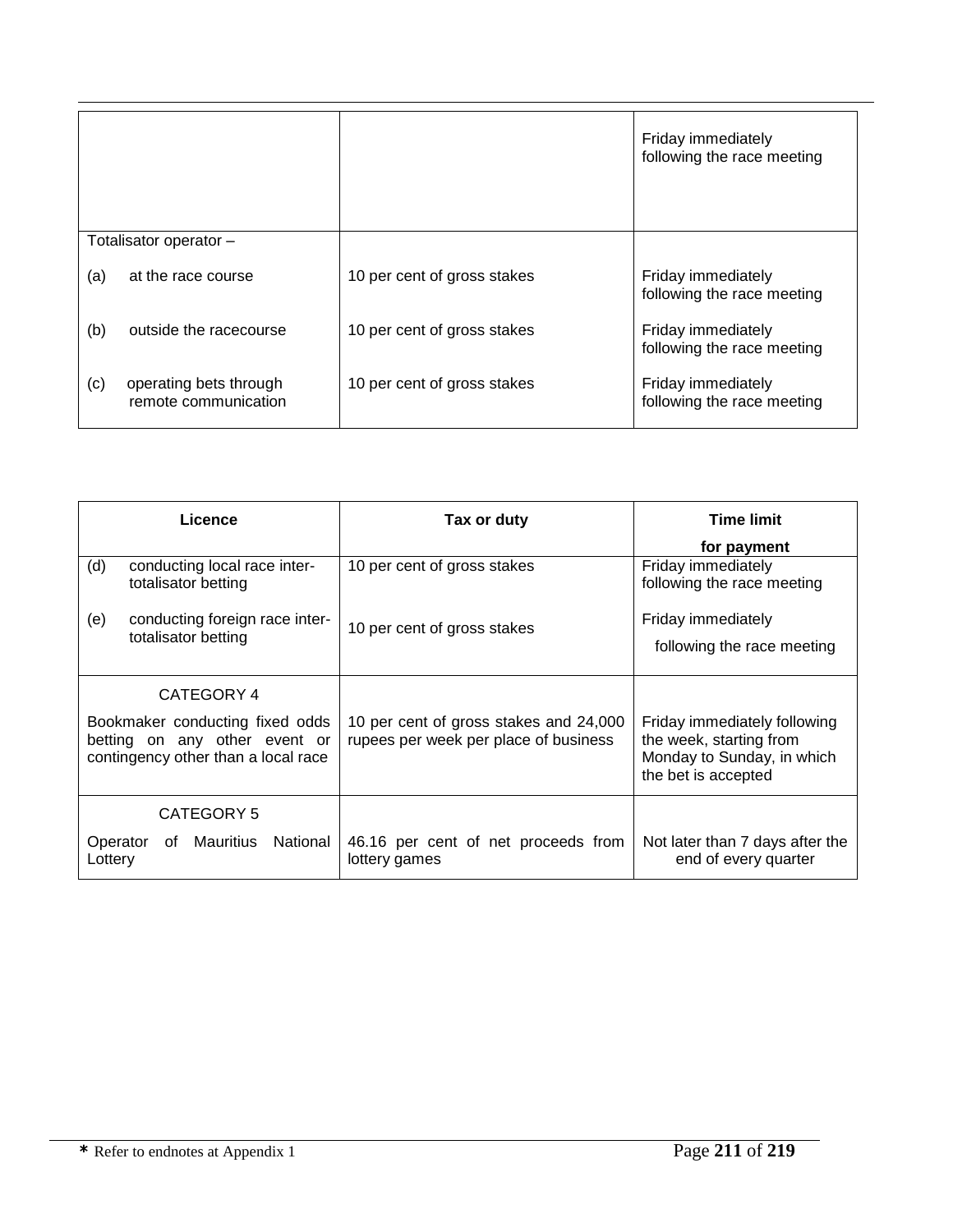|     | CATEGORY 6<br>Miscellaneous              |                                                                                           |                                                                    |
|-----|------------------------------------------|-------------------------------------------------------------------------------------------|--------------------------------------------------------------------|
| (a) | Sweepstake organizer                     | 10 per cent of gross Proceeds                                                             | Friday immediately following<br>the race meeting                   |
| (b) | Local pool promoter                      | 12 per cent of gross stakes                                                               | Friday immediately following<br>the day of the football<br>matches |
| (c) | Agent of a foreign<br>pool<br>promoter   | 12 per cent of gross stakes                                                               | Friday immediately following<br>the day of the football<br>matches |
| (d) | machine<br>Limited<br>payout<br>operator | 10 per cent of gross takings per machine<br>or 500,000 rupees, whichever is the<br>higher | 20 days after the end of every<br>month                            |
|     |                                          |                                                                                           |                                                                    |

**<sup>344</sup>** FA 2015 – The Fifth Schedule repealed and replaced shall come into operation on 1 July 2015.

## **FIFTH SCHEDULE**

(section 114 and 115)

**PART A - GAMING TAX**

|          | <b>Every person licensed</b>     |                                                                       | Rate or amount                                                                                                                                           | <b>Time limit</b>                                                                  |
|----------|----------------------------------|-----------------------------------------------------------------------|----------------------------------------------------------------------------------------------------------------------------------------------------------|------------------------------------------------------------------------------------|
|          | in respect of -                  |                                                                       | of gaming tax                                                                                                                                            | for payment                                                                        |
| 1.<br>2. | A Casino<br>A gaming house "A" - |                                                                       | 15 per cent of gross takings                                                                                                                             | 20 days after the end of<br>every month                                            |
|          | (a)<br>(b)                       | within the town of<br>Port Louis<br>outside the town of<br>Port Louis | 15 per cent of gross takings or 320,000<br>rupees, whichever is the higher<br>15 per cent of gross takings or 130,000<br>rupees, whichever is the higher | 20 days after the end of<br>every month<br>20 days after the end of<br>every month |
| 3.       | A gaming machine                 |                                                                       | 35 per cent of gross takings                                                                                                                             | 20 days after the end of<br>every month                                            |
| 4.       | A Limited payout machine 344*    |                                                                       | 10 per cent of gross takings per machine or<br>500,000 rupees, whichever is the higher                                                                   | 20 days after the end of<br>every month                                            |
|          |                                  |                                                                       |                                                                                                                                                          |                                                                                    |

#### **PART B - BETTING TAX - TOTALISATOR**

| Every person                      | Type of bets | <b>Rate of betting</b> | <b>Time limit</b>                                                                                                                                                                                                                                                                                       |
|-----------------------------------|--------------|------------------------|---------------------------------------------------------------------------------------------------------------------------------------------------------------------------------------------------------------------------------------------------------------------------------------------------------|
| licensed in                       |              | tax                    | for payment                                                                                                                                                                                                                                                                                             |
|                                   |              |                        | $A 1 A 1 A 2 A 3 A 4 A 3 A 4 A 3 A 4 A 4 A 3 A 4 A 3 A 4 A 3 A 4 A 3 A 4 A 3 A 4 A 3 A 4 A 3 A 4 A 3 A 4 A 3 A 4 A 3 A 4 A 3 A 4 A 3 A 4 A 3 A 4 A 3 A 4 A 3 A 4 A 3 A 4 A 3 A 4 A 3 A 4 A 3 A 4 A 3 A 4 A 3 A 4 A 3 A 4 A 3 A 4 A 3 A 4 A 3 A 4 A 3 A 4 A 3 A 4 A 4 A 3 A 4 A 4 A 3 A 4 A 4 A 4 A 4 A$ |
| * Refer to endnotes at Appendix 1 |              |                        | Page 212 01 219                                                                                                                                                                                                                                                                                         |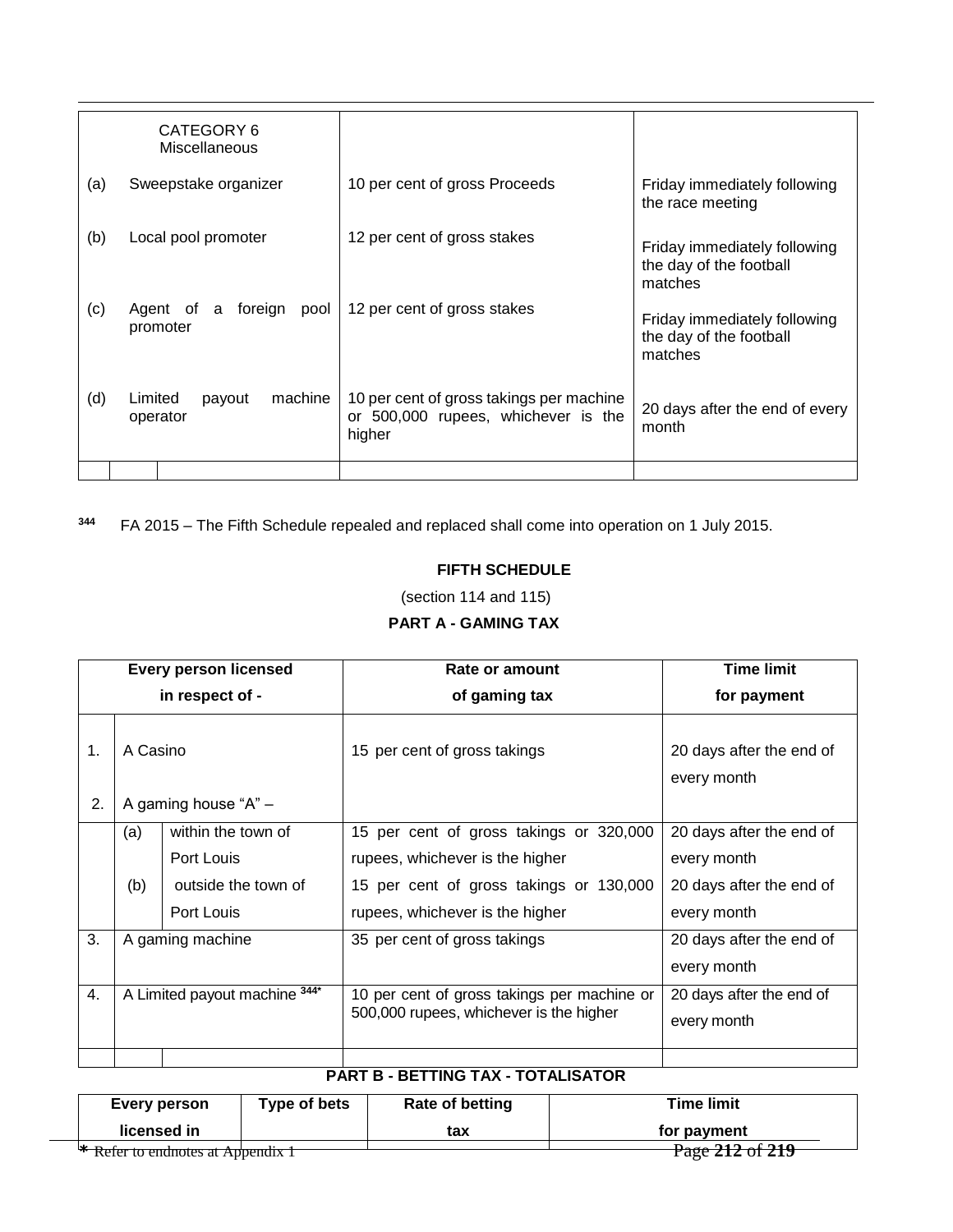| respect of -  |               |             |                                                  |
|---------------|---------------|-------------|--------------------------------------------------|
| A totalisator | Win and place | 10 per cent | Friday immediately following the race<br>meeting |
|               | Other         | 12 per cent | Friday immediately following the race<br>meeting |

# **PART C - BETTING DUTY - BOOKMAKER CONDUCTING FIXED ODDS BETS ON A LOCAL HORSE RACE**

|       | Every person licensed as -    | <b>Activity</b> | <b>Amount of</b> | <b>Time limit</b>  |
|-------|-------------------------------|-----------------|------------------|--------------------|
|       |                               |                 | duty             | for payment        |
| 1.    | Bookmaker operating at the    | Horse-race      | 24,000 rupees    | Friday immediately |
|       | racecourse, inside the stand  |                 |                  | following the race |
|       |                               |                 |                  | meeting            |
|       | Bookmaker operating at the    |                 |                  |                    |
| 2.    | racecourse, outside the stand | Horse-race      | 16,000 rupees    | Friday immediately |
|       |                               |                 |                  | following the race |
|       | Bookmaker operating           |                 |                  | meeting            |
|       | outside the racecourse        |                 |                  |                    |
| 3.    |                               | Horse-race      | 16,000 rupees    | Friday immediately |
|       |                               |                 |                  | following the race |
|       | Bookmaker operating by        |                 |                  | meeting            |
|       | remote communication          |                 |                  |                    |
| 4.    |                               | Horse-race      | 24,000 rupees    | Friday immediately |
|       |                               |                 |                  | following the race |
|       |                               |                 |                  | meeting            |
|       |                               |                 |                  |                    |
| 5.344 |                               |                 |                  |                    |

# **PART CA**

# **BETTING DUTY – BOOKMAKER CONDUCTING FIXED ODDS BETS ON FOREIGN FOOTBALL MATCHES OR ANY OTHER EVENT OR**

CONTINGENCY OTHER THAN A LOCAL HORSE RACE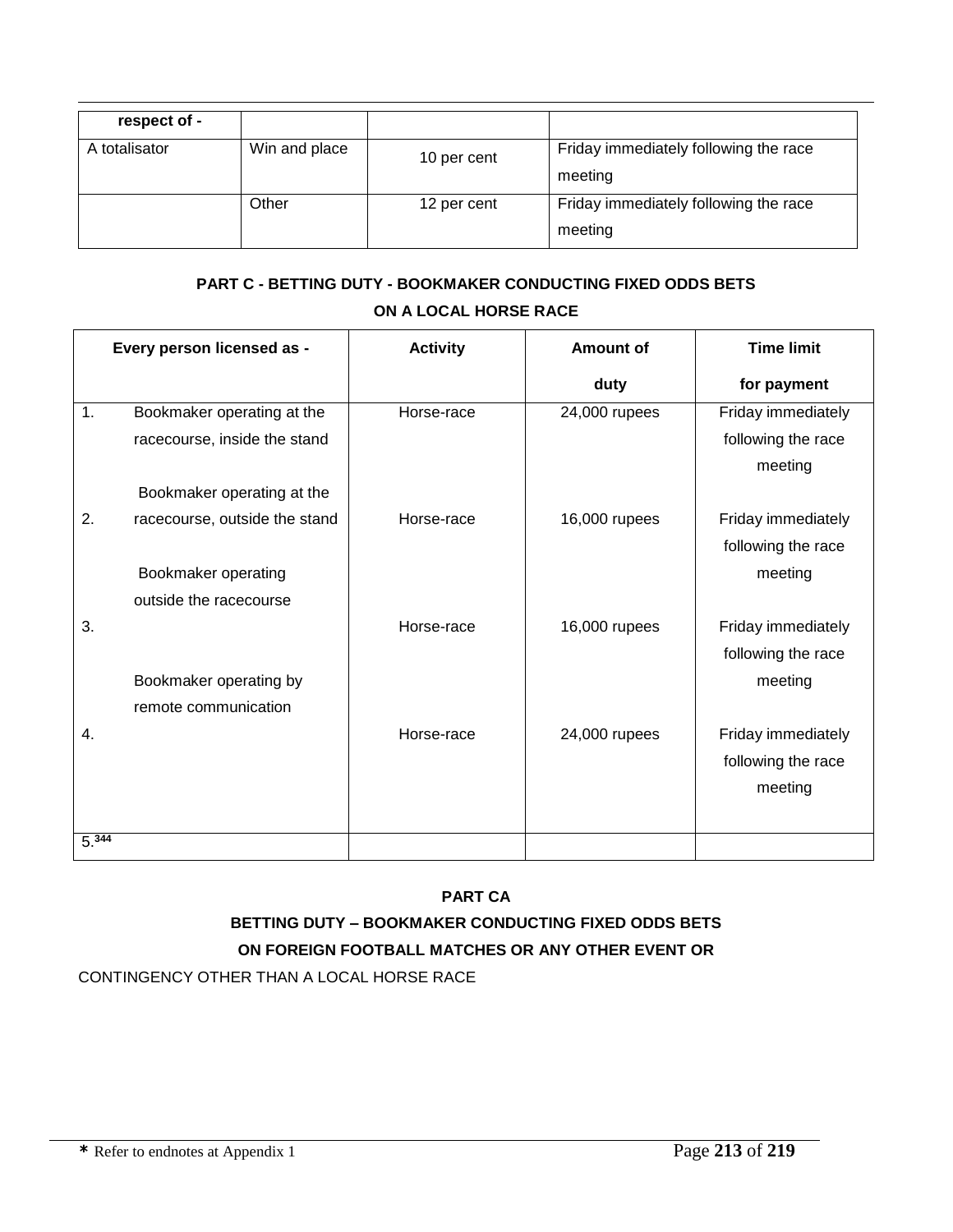| <b>Every person</b><br>licensed as $-$ | <b>Activity</b>                  | <b>Amount of</b><br>duty | <b>Time limit</b><br>for |
|----------------------------------------|----------------------------------|--------------------------|--------------------------|
|                                        |                                  |                          | payment                  |
| <b>Bookmaker</b>                       | Fixed odds bets on foreign       | 24,000 rupees per week   | Friday immediately       |
|                                        | football matches or any other    | per place of business    | following a week         |
|                                        | event or contingency, other than |                          | starting from            |
|                                        | a local horse race               |                          | Monday to Sunday         |

## **PART D - BETTING TAX – BOOKMAKER**

| Every person licensed as |                  | <b>Activity</b>                                                | Rate of tax | <b>Time limit</b>                                                                                             |
|--------------------------|------------------|----------------------------------------------------------------|-------------|---------------------------------------------------------------------------------------------------------------|
| bookmaker -              |                  |                                                                |             | for payment                                                                                                   |
| 1.                       | <b>Bookmaker</b> | Local race                                                     | 10 per cent | Friday immediately<br>following the race meeting                                                              |
| 2.                       | <b>Bookmaker</b> | Foreign race                                                   | 10 per cent | Friday immediately following the<br>week, starting from Monday to<br>Sunday, in which the bet is<br>accepted. |
| 3.                       | <b>Bookmaker</b> | Foreign football<br>match or any other<br>event or contingency | 10 per cent | Friday immediately following the<br>week, starting from Monday to<br>Sunday, in which the bet is<br>accepted. |

# **PART E - SWEEPSTAKE DUTY**

| Every person licensed in | Rate of duty                      | <b>Time limit</b>                                |  |
|--------------------------|-----------------------------------|--------------------------------------------------|--|
| respect of -             |                                   | for payment                                      |  |
| Sweepstakes              | 10 per cent                       | Friday immediately following<br>the race meeting |  |
|                          | <b>PART F - POOL BETTING DUTY</b> |                                                  |  |
| Every person licensed in | Rate of duty                      | <b>Time limit</b>                                |  |
| respect of -             |                                   | for payment                                      |  |
| Local pool promoter      | 12 per cent                       | Friday immediately following                     |  |

the day of the football matches

**\*** Refer to endnotes at Appendix 1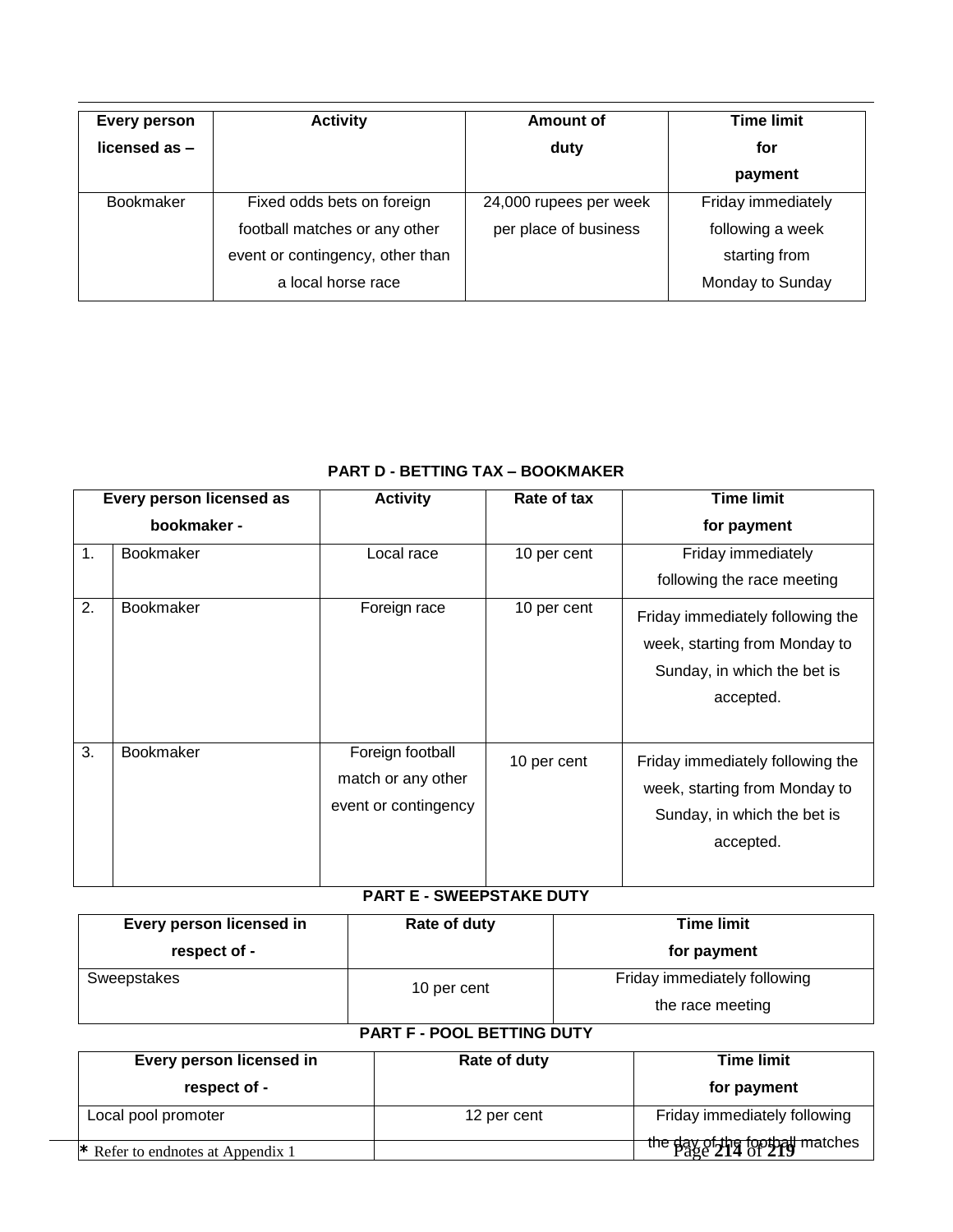|                                  | 12 per cent | Friday immediately following    |
|----------------------------------|-------------|---------------------------------|
| Agent of a foreign pool promoter |             |                                 |
|                                  |             | the day of the football matches |

FA 2013 - Part A of the Fifth Schedule amended, the word "stakes" deleted wherever it appears and replaced by the word "takings" w.e.f 21 December 2013.

GN No. 171 of 2011 – Item 1 and 2 amended the figure "50" deleted and replaced by the figure "15" w.e.f 1 October 2011.

GN No.171 of 2011 – Item 3 amended the figure "50" deleted and replaced by the figure "35" w.e.f 1 October 2011.

GN 122 of 2012 – Item 4 of the Fifth Schedule amended, the words "AWP machine" deleted and replaced by the words "Limited payout machine" w.e.f 16 June 2012.

**THE FINANCE (MISCELLANEOUS PROVISIONS) ACT 2010 -** Item 4 of Part A amended, by deleting the words "8 per cent of gross takings" and replacing them by the words "10 per cent of gross takings per machine" w.e.f.1 January 2011.

**THE FINANCE (MISCELLANEOUS PROVISIONS) ACT 2010 -** Part B amended, by deleting the figures "8" and "10" and replacing them by the figures "10" and "12", respectively w.e.f. 1 January 2011.

FA 2013 - The heading of Part C amended, the words "CONDUCTING FIXED ODDS BETS ON A LOCAL HORSE RACE" inserted, after the word "BOOKMAKER" shall come into operation on 30 December 2013.

GN No. 204 of 2007 – The second column of Part C of the Fifth Schedule amended, by deleting the heading "Event or contingency" and replacing it by the heading "Activity" w.e.f 6 December 2007.

GN No. 204 of 2007 – Item 5 deleted w.e.f 6 December 2007.

| 5.                     | Bookmaker, in respect of | Football matches | 24,000 rupees        | Friday immediately   |
|------------------------|--------------------------|------------------|----------------------|----------------------|
| each place of business | played outside           |                  | following the day of |                      |
|                        |                          | <b>Mauritius</b> |                      | the football matches |

FA 2013 - New Part CA inserted after Part C – shall come into operation on 30 December 2013. GN No. 204 of 2007 – Part D of the Fifth Schedule revoked and replaced w.e.f 6 December 2007.

## **PART D - BETTING TAX - BOOKMAKER**

| Every person licensed as | Event or    | Rate of tax | <b>Time limit</b>     |
|--------------------------|-------------|-------------|-----------------------|
| bookmaker -              | contingency |             | for payment           |
| . .<br><b>Bookmaker</b>  | Horse-race  | 8 per cent  | Friday<br>immediately |
|                          |             |             | following the race    |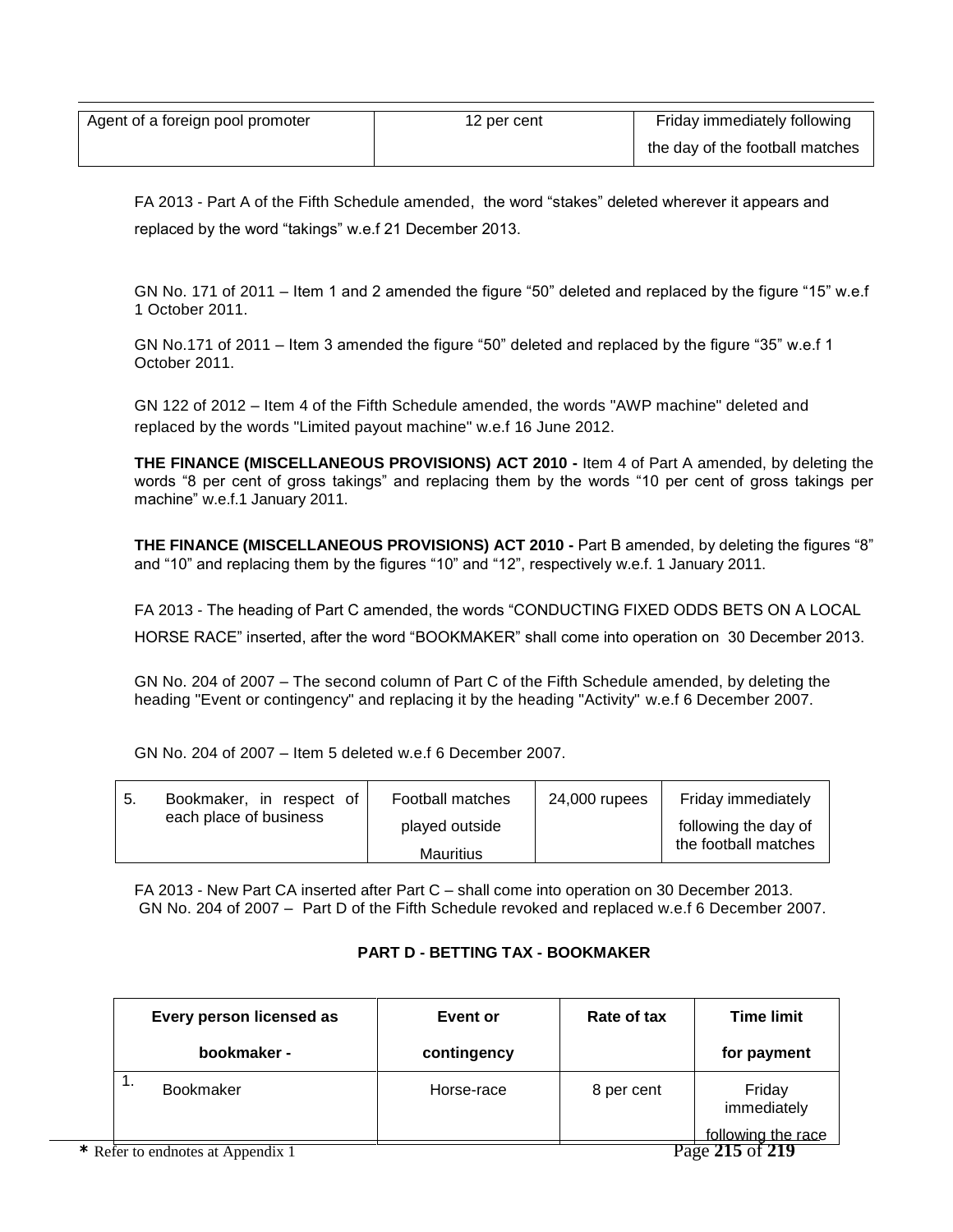|    |                  |                                                        |            | meeting                                    |
|----|------------------|--------------------------------------------------------|------------|--------------------------------------------|
| 2. | <b>Bookmaker</b> | Football matches<br>played outside<br><b>Mauritius</b> | 8 per cent | Friday<br>immediately<br>following the day |
|    |                  |                                                        |            | of the football<br>matches                 |

**THE FINANCE (MISCELLANEOUS PROVISIONS) ACT 2010 -** Part D amended, by deleting the figure "8" wherever it appears and replacing it by the figure "10" w.e.f. 1 January 2011.

FA 2012 – The Fifth Schedule amended, item 2 in Part D in the fourth column, the entry deleted and replaced by the following entry shall come into operation on 1 March 2013.

*Friday of the week immediately following the day on which the foreign race takes place.*

FA N0.2 of 2009 - Item 3 of Part D amended, by deleting the words "2 per cent" and replacing them by the words "8 per cent" w.e.f. 21 December2009.

FA 2012 – The Fifth Schedule amended, item 3 in Part D in the fourth column, the entry deleted and replaced by the following entry shall come into operation on 1 March 2013.

*Friday of the week immediately following the day on which the foreign football match or the event or contingency takes place*

**THE FINANCE (MISCELLANEOUS PROVISIONS) ACT 2010 -** Part E amended, by deleting the figure "8" and replacing it by the figure "10" w.e.f. 1 January 2011.

**THE FINANCE (MISCELLANEOUS PROVISIONS) ACT 2010 -** Part F amended, by deleting the figure "10" wherever it appears and replacing it by the figure "12" w.e.f 1 January 2011.

- **<sup>345</sup>** FA 2018 New CATEGORY 1A and its corresponding entries inserted, after CATEGORY 1 w.e.f 09 August 2018.
- **346**  FA 2019 –In the Fifth Schedule, in Category 3, in paragraph 1, by deleting subparagraph (b) and its corresponding entries deleted – shall be deemed to have come into operation on 31 July 2019.

## **Previously was**

| Licence                                                | Tax or duty | <b>Time limit</b>             |
|--------------------------------------------------------|-------------|-------------------------------|
|                                                        |             | for payment                   |
| CATEGORY 3<br>Horse-racing                             |             |                               |
| Bookmaker<br>conducting<br>fixed odds betting on local |             |                               |
| <del>race</del><br>* Refer to endnotes at Appendix 1   |             | f 219 <sup>-1</sup><br>$\sim$ |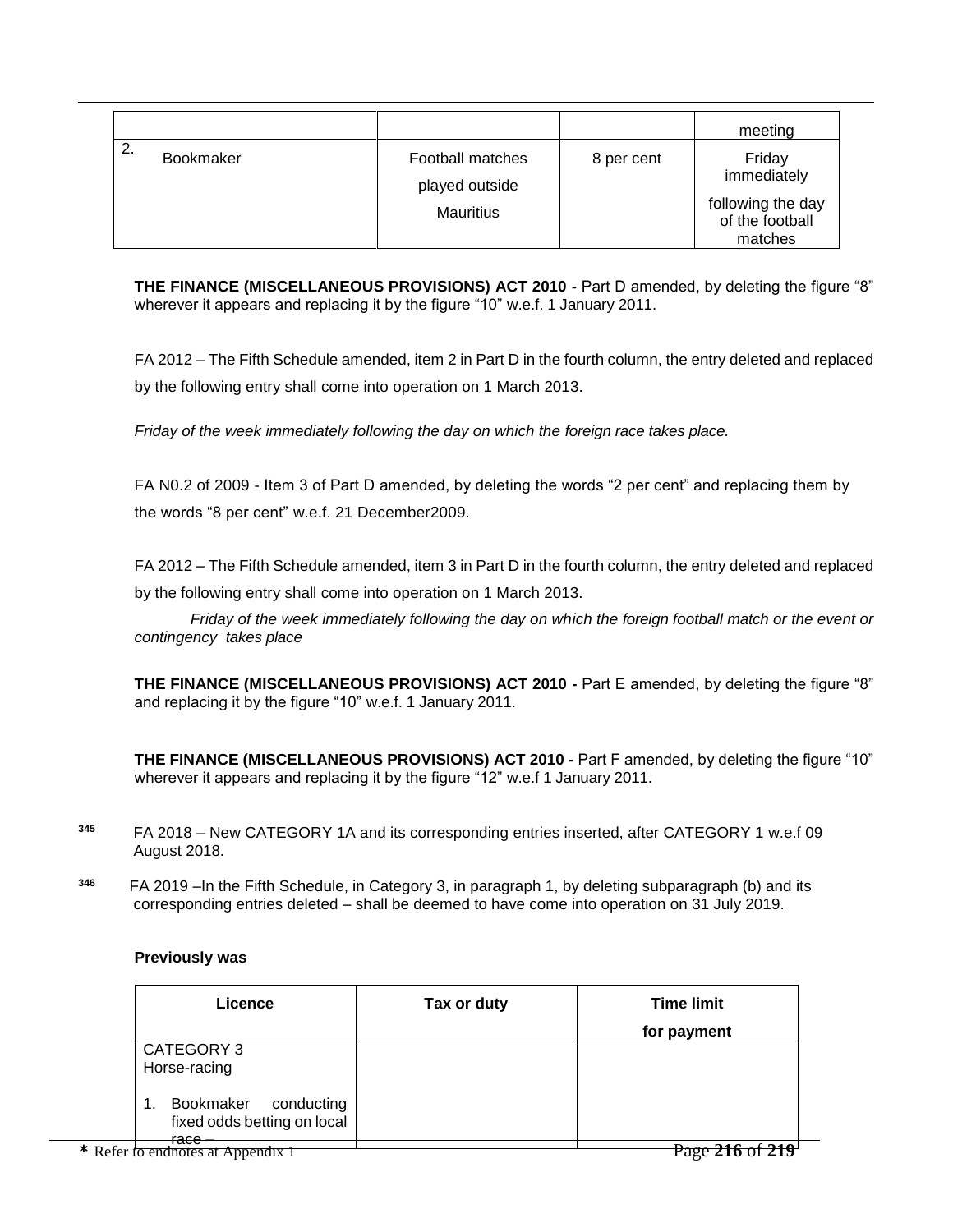| (b)<br>outside<br>course | the race $\vert$ 10 per cent of gross stakes $\vert$ Friday immediately<br>and 30,000 rupees in respect   following the race meeting<br>of each race meeting |  |
|--------------------------|--------------------------------------------------------------------------------------------------------------------------------------------------------------|--|
|--------------------------|--------------------------------------------------------------------------------------------------------------------------------------------------------------|--|

**<sup>347</sup>** FA 2018 – Item 1 amended, sub-item (c) and its corresponding entries deleted w.e.f 9 August 2018.

| (c) | throuah<br>communication |  | remote   10 per cent of gross stakes and   Friday immediately<br>24,000 rupees in respect of each   following the race meeting<br>race meeting |  |
|-----|--------------------------|--|------------------------------------------------------------------------------------------------------------------------------------------------|--|
|-----|--------------------------|--|------------------------------------------------------------------------------------------------------------------------------------------------|--|

**348** FA 2021, In the Fifth Schedule, in Part I, by deleting the figure "12" and replacing it with the figure "14" wherever it appears, shall come into operation on 01 September 2021.

FA 2020- In the Fifth Schedule, in Part I, in Category 3, the words "10 per cent of gross stakes and 24,000 rupees in respect of each race meeting or 10 per cent of gross stakes and 16,000 rupees in respect of each race meeting" deleted and replaced by the words "12 per cent of gross stakes in respect of each race meeting" – shall come into operation on 31 August 2020.

**<sup>349</sup>** FA 2021, In the Fifth Schedule, in Part I, by deleting the figure "12" and replacing it with the figure "14" wherever it appears, shall come into operation on 01 September 2021.

FA 2020- Item 1A, in the Second column, by deleting the words "10 per cent of gross stakes and 24,000 rupees per week" and replacing by the words "12 per cent of gross stakes per week"- shall come into operation on 31 August 2020.

**350**  FA 2021, In the Fifth Schedule, in Part I, by deleting the figure "12" and replacing it with the figure "14" wherever it appears, shall come into operation on 01 September 2021.

 FA 2020 – Item 2, in the second column, by deleting the words "10 per cent" wherever they appear and replacing by the words "12 per cent" – shall come into operation on 31 August 2020.

- **351** FA 2020 – In the Fifth Schedule, in Part I, in Category 4, in the first column, the words "any other event or contingency other than a local race" deleted and replaced by the words "football matches taking place outside Mauritius" – shall come into operation on 31 August 2020.
- **<sup>352</sup>** FA 2021, In the Fifth Schedule, in Part I, by deleting the figure "12" and replacing it with the figure "14" wherever it appears, shall come into operation on 01 September 2021.

FA 2020 – Category 4 amended, in the second column, the words "10 per cent of gross stakes and 24,000 rupees per week per place of business" deleted and replaced by the words "12 per cent of gross stakes per week" –shall come into operation on 31 August 2020.

- **353**  FA 2021 – In CATEGORY 5, new item (2) and its corresponding entries inserted, shall come into operation on 31 August 2020.
- **<sup>354</sup>** FA 2018 –CATEGORY 5 amended, in the second column, the figure "46.16" deleted and replaced it by the figure "47.16" w.e.f 09 August 2018.
- **<sup>355</sup>** FA 2021, In the Fifth Schedule, in Part I, by deleting the figure "12" and replacing it with the figure "14" wherever it appears, shall come into operation on 01 September 2021.

 $\overline{a}$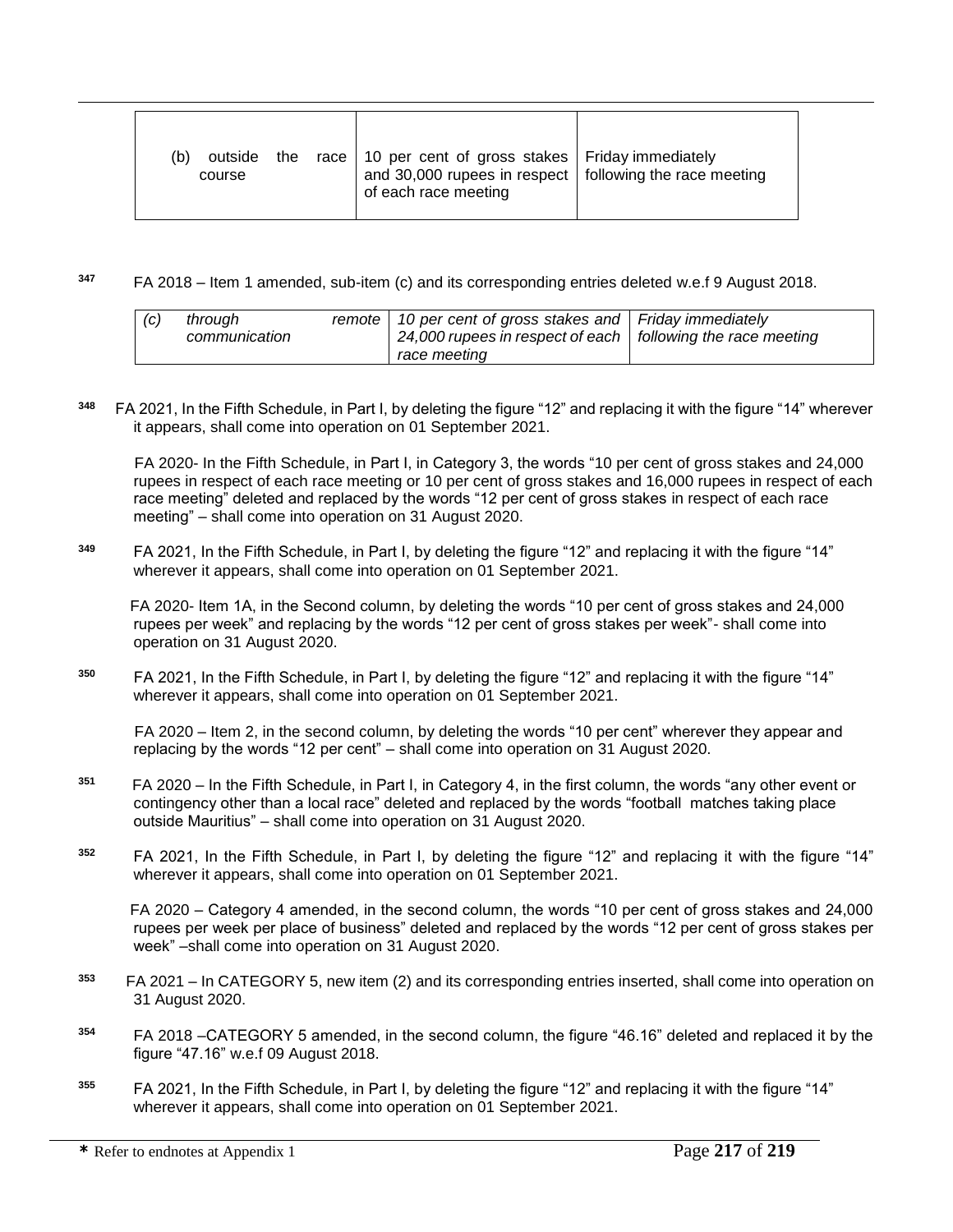FA 2020 – Category 6 amended, in the item "Sweepstake organiser", in the second column, the words "10 per cent" deleted and replaced by the words "12 per cent" –shall come into operation on 31 August 2020.

**<sup>356</sup>** FA 2020 – Category 6 amended, in the item "Limited payout machine operator", in the second column, the words "10 per cent" and "500,000 rupees" deleted and replaced by the words "12 per cent" and "one million rupees" – shall come into operation on 31 August 2020.

FA 2019 – In the Fifth Schedule, in CATEGORY 6, in paragraph 4, in the second column, the words "10 per cent of gross takings per machine or 500,000 rupees, whichever is the higher" deleted and replaced by the words "10 per cent of gross takings or 500,000 rupees, whichever is higher"-shall be deemed to have come into operation on 31 July 2019.

Proclamation No.36 of 2017 - shall come into operation on 6 October 2017.

 $\overline{a}$ 

FA 2017 – The figure Rs500,000 deleted and replaced by the figure Rs5,000 shall come into operation on a date to be fixed by Proclamation.

**357** FA 2020 – Category 6 amended, in the item "Amusement machine operator", in the second column, the words "5,000 rupees" deleted and replaced by the words "500 rupees per machine"- shall come into operation on 31 August 2020.

Proclamation No.36 of 2017 - shall come into operation on 6 October 2017. FA 2017 – New item and its corresponding entries added shall come into operation on a date to be fixed by Proclamation.

- **<sup>358</sup>** FA 2018 Item 3 "Agent of a foreign pool promoter", in the third column, the words "day of the football matches" deleted and replaced by the words "week, starting from Monday to Sunday, in which the bet is accepted" w.e.f 9 August 2018.
- **<sup>359</sup>** FA 2018 New CATEGORY 1A and its corresponding entries inserted after CATEGORY 1 w.e.f 9 August 2018.
- **<sup>360</sup>** FA 2018 CATEGORY 3 amended, item 1 deleted and replaced by the following items and their corresponding entries – w.e.f 9 August 2018.

| CATEGORY 3                                                       |                                                 |                                             |
|------------------------------------------------------------------|-------------------------------------------------|---------------------------------------------|
| Horse-racing                                                     |                                                 |                                             |
| Bookmaker conducting fixed odds betting<br>1.<br>on local race - |                                                 |                                             |
| (b) at the race course; and                                      |                                                 |                                             |
| where the bookmaker operates<br>(i)<br>inside the stand          | Total<br>amount<br>staked<br>by<br>punters      | Friday<br>immediately<br>following the race |
| where the bookmaker operates<br>(ii)<br>outside the stand        | exclusive<br>οf<br>betting tax less<br>winnings | meeting                                     |
| (b) outside the race course                                      | payable                                         |                                             |
| (c) through remote communication                                 |                                                 |                                             |
| * Refer to endnotes at Appendix 1                                |                                                 | Page 218 of 219                             |